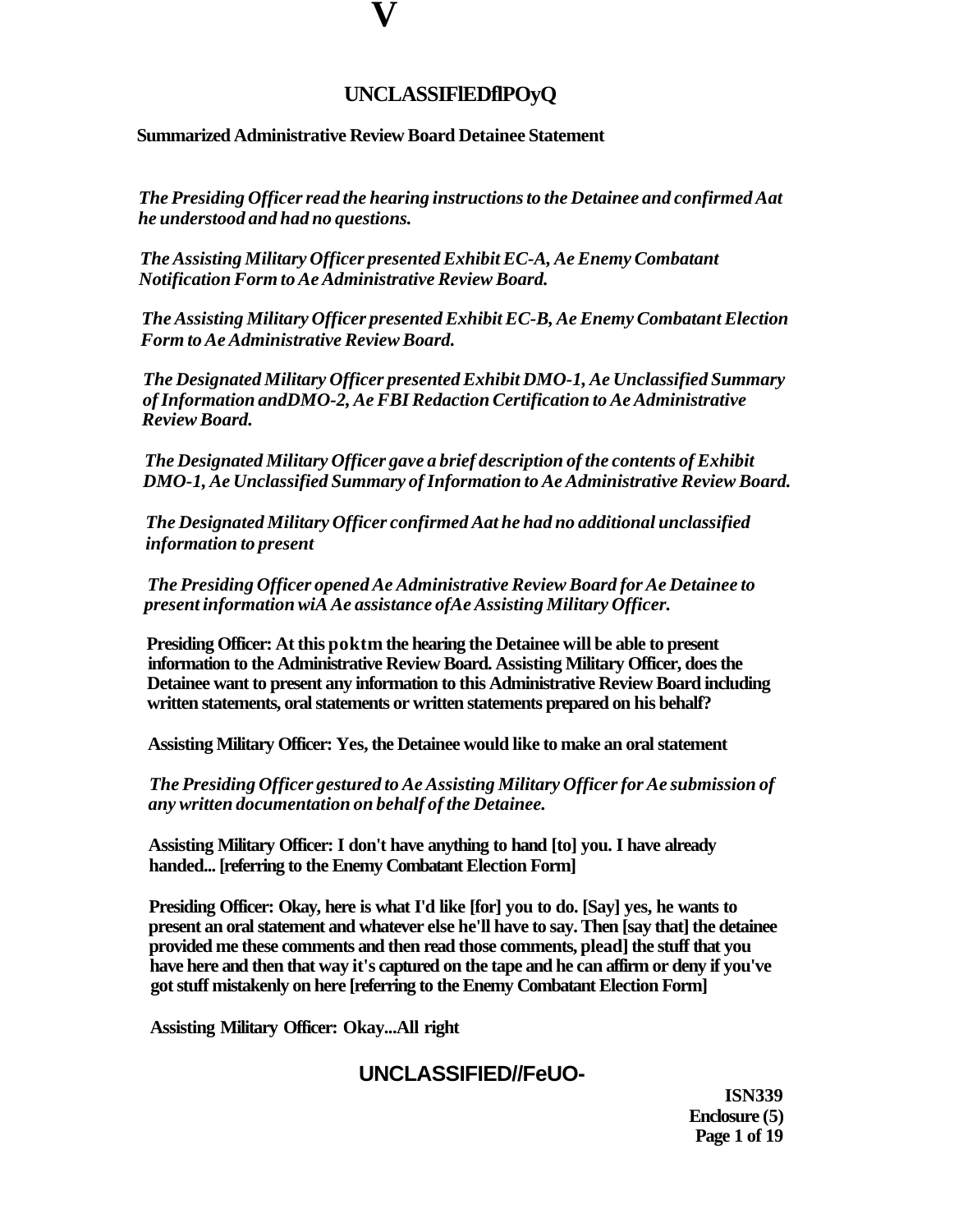## **UNCLASSIRED//FW0**

*The Presiding Officer requested the linguist to recap the conversation between the Assisting Military Officer and himself,* 

**Presiding Officer: The Assisting Military Officer will cover [the] comments you made during the interview. If anything is incorrect you are more than welcome to correct him. Okay?** 

**Detainee: Yes.** 

**Presiding Officer: Proceed.** 

**Assisting Military Officer: Okay. Reference 3 Al . Where it states that the detainee was AWOL from the Royal Saudi Air Defense Forces. He stated mat he was on a leave of absence for one month and that he is not in ihe military, but he's [a] civilian that works for the Air Defense.** 

**Presiding Officer One moment... and atthe end of that sentence you have in parentheses a clerk. Correct.** 

**Assisting Military Officer: A clerk...yes sir.** 

**Detainee: I have my passport.. .my passport has my profession. [It is] on my passport.** 

**Presiding Officer: Speak up.** 

**Detainee: I have a... [The] U.S. Force[s] has my passport and on my passport it is written [mat] I am an employee, [a] clerk...not a...[military personnel].** 

**Presiding Officer OKI Thank you.** 

**Assisting Military Officer: Statement 3.A.2. The detainee went to Afghanistan to support (he fatwa issued by Sheik Hamoud Al Shi'Ibi. He stated that was not the main reason [he went to Afghanistan], he also went there to help the poor and with religion.** 

**Detainee: Also in the media....** 

*The Presiding Officer requested a brief pause to eliminate (he noise in ihe room coming from the air conditioner,* 

**Presiding Officer: Thank you, please continue., .a recap of 3.A.2. The response was, it was not your main reason for going [there], he went to help the poor and with religion. Go ahead....** 

**Detainee: Also the notification [ads on television, radio and newspaper] played a role in my presence there, which is to help the poor, to help [what he saw in] the media and [on] the TV. In the media I saw the disaster of Afghanistan and it shocked me.** 

## **UNCLASSIFlED//Fefcr0^**

**ISN339 Enclosure (5) Page 2 of 19**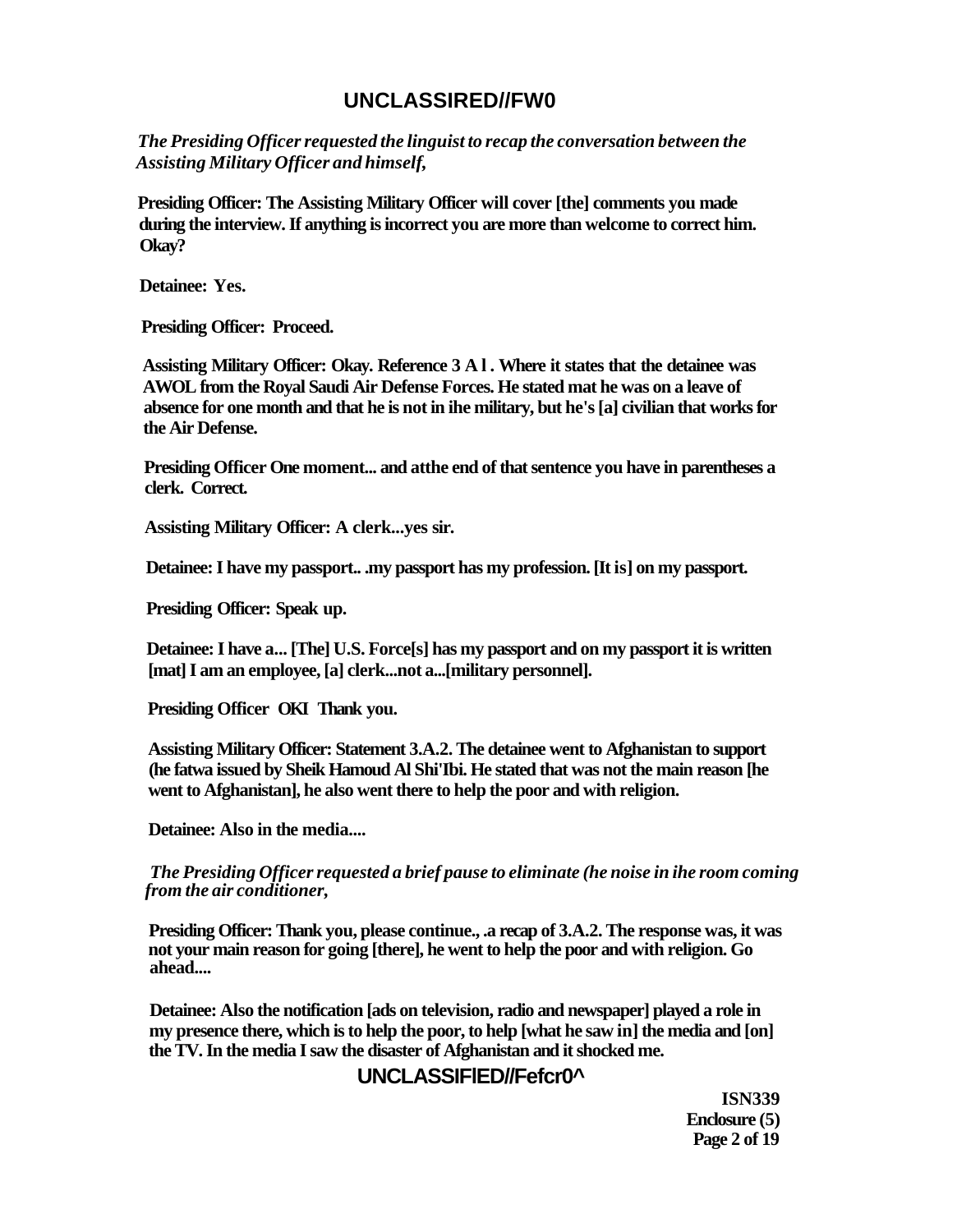# **UNCLASSIFIEDtfFeUO**

**Presiding Officer: If I may, Khalid, what I would like to do is let the Assisting Military Officer go through what he's typed here. If mere does need to be any correcting, since it seems like you may have something to add to each one. We will be more than happy to hear that right after he reads this. We can go back over each one of mem and add your comments. That might make it... that might represent your [comments]. Because I have some questions just from what you [have] said in response to him...so...let's do it mat way and then we can wrap it all up in maybe a little more orderly fashion.** 

**Detainee: Okay.** 

*The linguist began to translate the Presiding Officer's statement and the linguist stated that the detainee informed him that he understood everything.* 

**Presiding Officer: That's fine. If he understood, he could just tell you that or acknowledge in English and then the record will reflect mat you've acknowledged what I have told you.** 

**Detainee: Okay.** 

**Presiding Officer: The only thing that I'll ask you [referring to the detainee] is mat you'll just.. .1 know that you may be a little nervous, but if you could speak up then the reporter will be able to capture it** 

**Detainee: Okay.** 

**Presiding Officer Thank you.** 

**Assisting Military Officer: 33.4. The man that is a member of Harakat Al-Mujahidin has knowledge of moving al Qaida fighters, he believes the man is a smuggler and he dealt with Black Market stuff that the Taliban didn't want, like television^] and I guess radios and things like mat** 

**Detainee: Yes.** 

**Assisting Military Officer 33.5. The same individual, he said he doesn't know anything about this guy being a Jihadist, with a Jihadist group. 3.D. is not true. 3.D, excuse me 3JB.l,he...** 

**Board Member: I think that should be D.** 

**Assisting Military Officer: D? Okay, I got to read through this...** 

**Board Member: There is no E.** 

**Presiding Officer: There is no E, so let's see, Three Delta One; the detainee initially lied... UNCLASSIFIED//PGUO-**

> **ISN339 Enclosure (5) Page 3 of 19**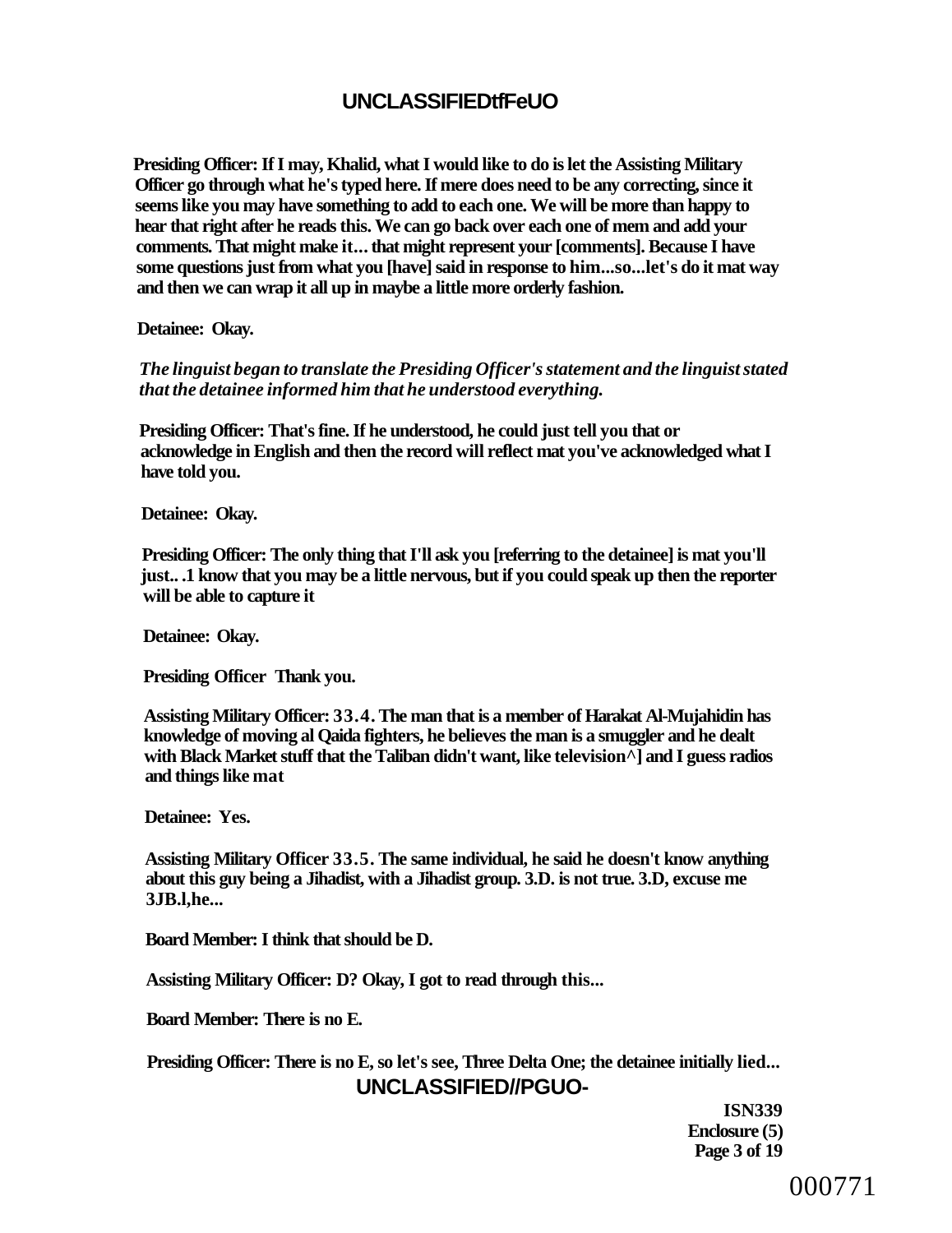## **UNCLASSIFIED//FOWO**

**Assisting Military Officer: Okay.** 

**Presiding Officer. Okay so.. .1 believe.** 

**Assisting Military Officer. I'll leave D.out...3D.l, he was concerned with his safety. He thought he was going to be killed, so he made those statements. Now once he realized that he was pretty much in safe hands, he decided to tell them what he needed to tell them. 3.D.2.** 

**Presiding Officer: Hold on, you [referring to the linguist) need to be translating this to him [the detainee] and you [referring to the Assisting Military Officer] need to pause so he has time to translate. Are you [referring to the detainee] understanding what he [referring to the Assisting Military Officer] said?** 

**Detainee: Yes, yes, I understood.** 

**Presiding Officer: Okay, please just acknowledge for me on the record that you understood what he said up to this point.** 

**Detainee: Okay.** 

**Presiding Officer: Just say, "Yes, I do\*\** 

**Detainee: Yes, yes** *[smiling]* **I do.** 

**Presiding Officer: Do you reaUy understand him?** 

**Detainee; Yeah, yeah.** 

**Presiding Officer: Okay, continue.** 

**Assisting Military Officer: 3.D.2. The detainee was apprehended by Pakistani authorities while crossing into Pakistan. [He] said that's not true. He was already inside the country in one of the small towns and that's where he was apprehended.** 

**Detainee: Yes sir.** 

**Presiding Officer: OK!** 

**Assisting Military Officer: 4. A & B. are true statements.** 

*The Presiding Officer asks the Detainee if he wishes to make a statement and if so will he take the Muslim oath.* 

*The Detainee takes the Muslim oath.* 

# **UNCLASSIFIED//F9ye-**

**ISN339 Enclosure (5) Page 4 of 19**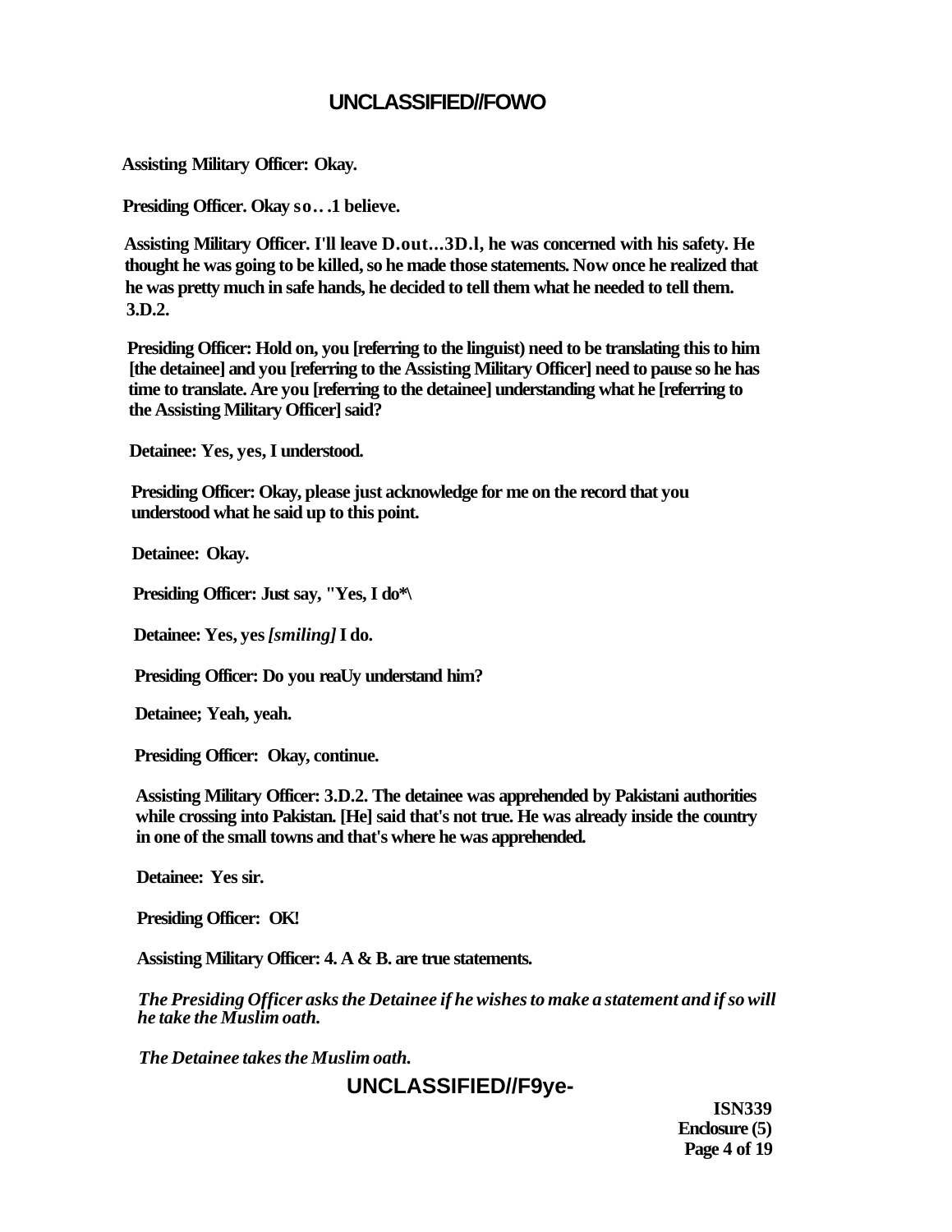## **UNCLASSIFIED0FOOO**

**Presiding Officer: Khalid, you may begin. Now, I understand [that] you have something written mat you are going to either read from or is it a prepared statement?** 

**Detainee: Yes, it is a prepared statement** 

**Presiding Officer: Okay, men Khalid you may begin in whatever [way you wish].. .either reading from your statement [or something] that is a reminder to you or...** 

*The linguist explained to the Detainee to follow the points [referring to the allegation on the unclassified summary],* 

**Presiding Officer: I think you guys went over point by point what you want to say.** 

**Detainee: Okay. Point by point** 

**Presiding Officer: Is that how you want to do it?** 

**Detainee: Yes, yes.** 

**Presiding Officer. That's fine, whatever way you want to present your comments, your statement, take your time.. .the only thing mat I'll ask is that you speak up and that you'll give the interpreter time to.. .if it's a lengthy statement.. .that you two break it up however he needs to so he can retain it** 

**Detainee: Okay.** 

**Presiding Officer: Now if you already have it written out, as long as you don't deviate from mat.. .but I understand that you don't so... so just lake your time.** 

**Detainee: Okay. Some words and some sentences, I can translate it directly and if I;can't, I will ask.** 

*The linguist interjected and said he will translate whatever the Detainee had a problem translating into English.* 

**Presiding Officer: Whatever way you wish, that's fine.** 

**Detainee: The first point, I think is A.l. Yes, I am a clerk for Saudi Air Defense Force. The U.S. Force, they have my passport and it's written on my passport that I am an employee for the government I took leave for one month from my job. I mentioned this many times to me interrogators, me U.S. interrogators. The fetwa, it's not the main reason for [me] leaving Afghanistan, there were some [other] influences. The media and what was happening in Afghanistan, from seeing the disaster by the TV and the newspaper, influencedme. Iwas....** 

## **UNCLASSIFIED//EQL1Q~**

**ISN339 Enclosure (5) Page 5 of 19**  000773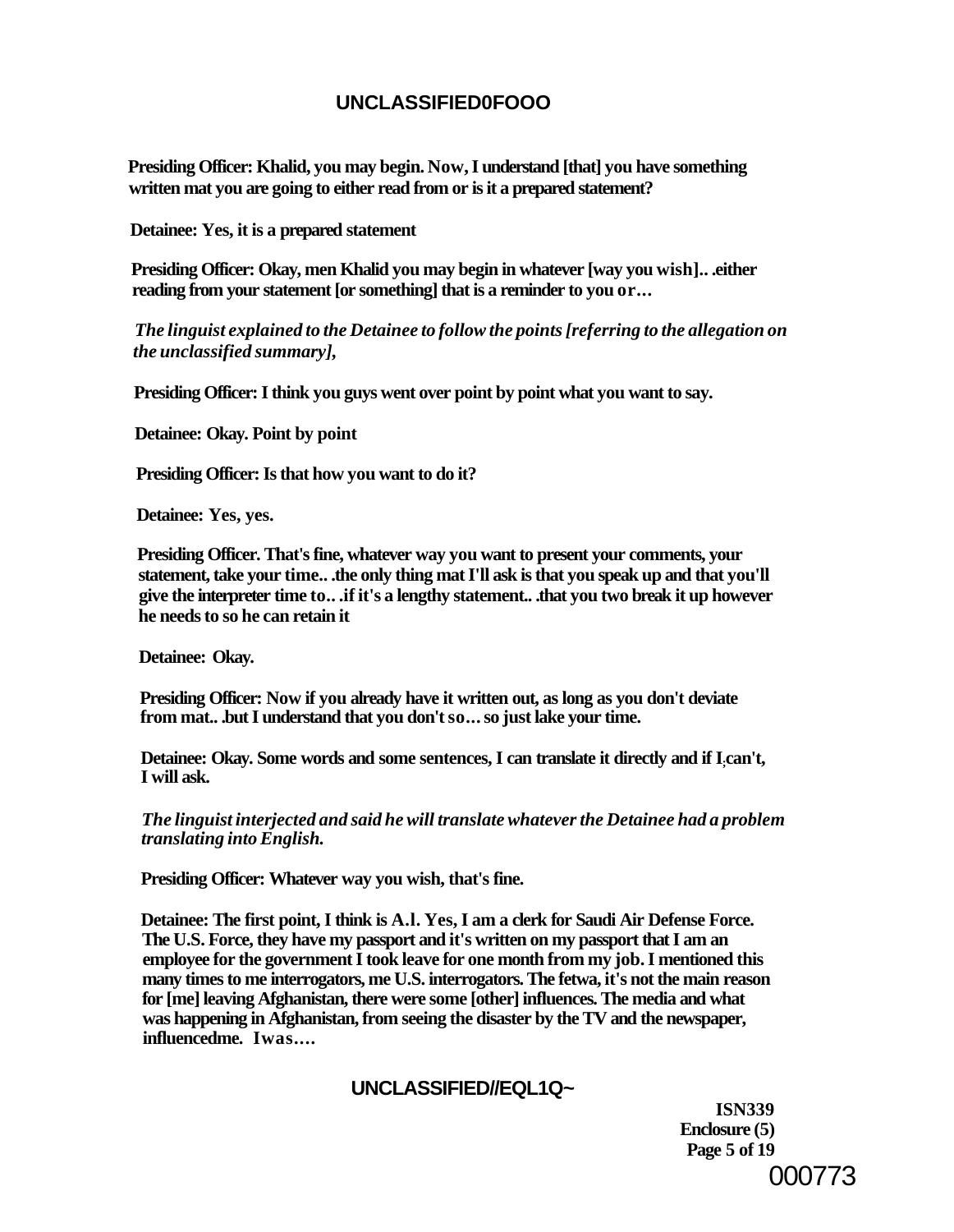## **UNCLASSIFIECy/EOUO**

**Presiding Officer: The disaster you are referencing is September 11 , the Towers?** 

**Detainee: No... no... not the [referring to the Towers]... the disaster**  $\Delta$ **Afghanistan....** 

**Presiding Officer. Afghanistan...OK!** 

**Detainee: ....the refugees and the poor people in Afghanistan. They [referring to the media] said [the] Islamic country it's in danger to be invaded by Northern Alliance.** 

**Presiding Officer: OKI Detainee: I was also influenced by my religious faith and mission.** 

**Presiding Officer: OKI continue.** 

**Detainee: When I was small, I always liked to help poor people, needy people. This point, it should be in my favor, not against me. Because mis fatwa mentioned, is to help the people by peaceful ways.** 

**Presiding Officer: Continue.** 

**Detainee: Okay. Contrary to this fatwa, I am convinced that I don't believe [in] any fatwa. I am [totally] convinced by myself [my belief]. This Sheik, I never knew him personally. I never had a relationship] with mis Sheik. I just read mis fatwa on the Internet** 

**Presiding Officer OK!** 

*The linguist read: The detainee traveled to Afghanistan to join the Taliban.* 

**Detainee: It's not joined me Taliban, to be a member of Taliban. [It's] just to help mis country [referring to Afghanistan]. My leave for one month, that proves my intentions. Second point...** 

*The linguist read: The detainee stayed in a Taliban safe house while in Herat, Afghanistan,* 

**Detainee: This safe house, the taxi man, he took me to this safe house and it was free. I didn't pay any money. I stayed there for twenty-five days because [of] the situation, it was very bad during my stay mere. They said we had to stay inside me house. It was very dangerous outside the house because of the problem that was going on outside. From the Afghan's themselves, between them.** 

**Presiding Officer: In the middle there you said something about it being very bad. I didn't catch the word before mat** 

**Detainee: Situation...** 

# **UNCLASSIFIED//FOUQ-**

**ISN339 Enclosure (5) Page 6 of 19 Q0Q774**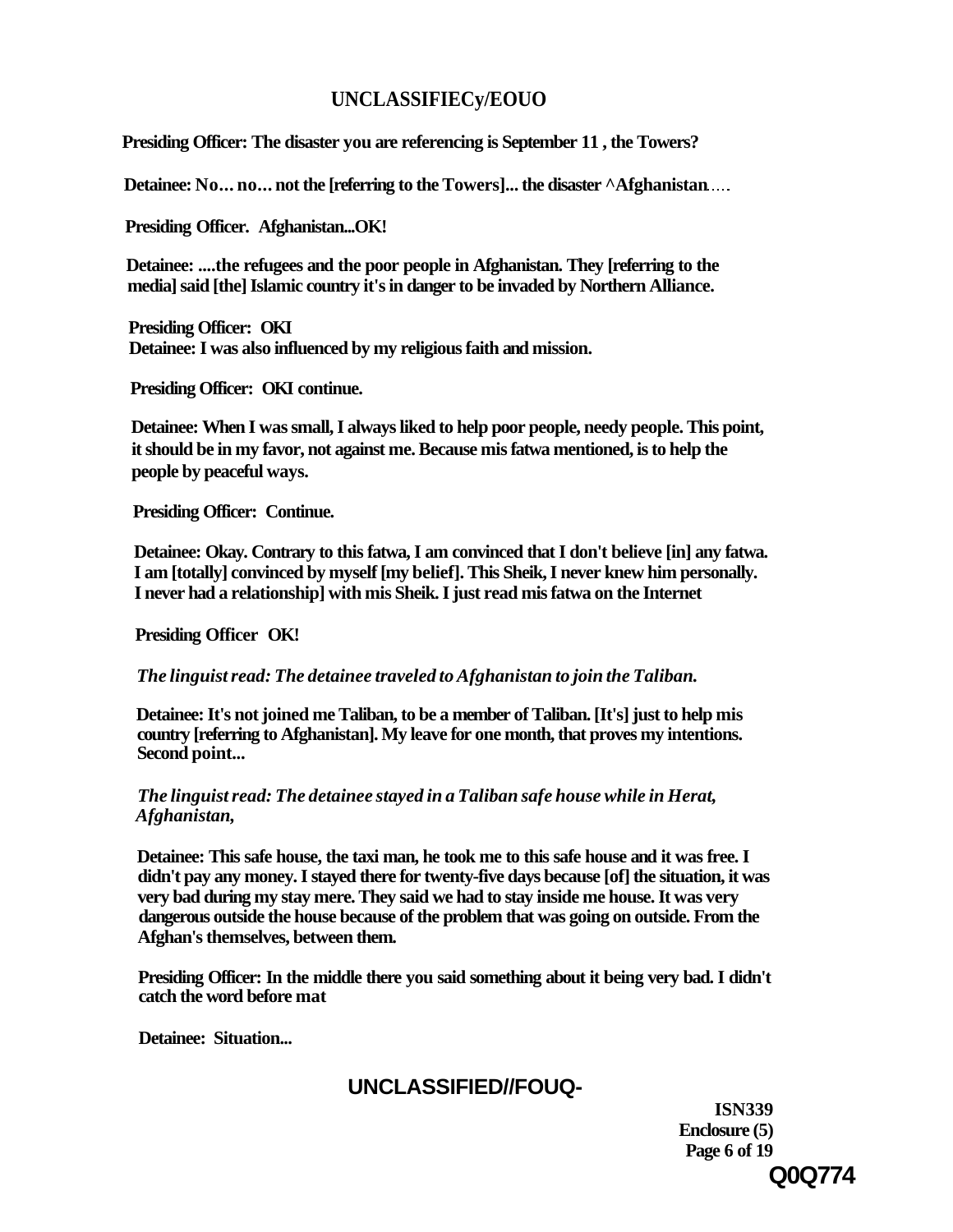## **UNCLASSIFIED//Feue**

**Presiding Officer. Situation was very bad... OK., .continue.** 

**Detainee: Well, my stay in this house is not proof that I am a member of al Qaida or a member of Taliban. If I stayed in this house, it's not.. .the feet that I stayed in that house is not proof of [the] allegation that I am [a] member of al Qaida or a member of the Taliban. I [just] stayed there.** 

**Presiding Officer. OK!** 

**Detainee: Third point** 

*The linguist read: The detainee paid a man [one] thousand U.S. dollars to take him to Pakistan.* 

**Detainee: It's normal.. .this point is in my favor.. .it's normal because I don't like the war, I don't like to fight I tried to get out of Afghanistan by any way. The proof [is that] I paid this very high salary fortius man. I didn't want to stay there.** 

*The Detainee looked at the reporter and said, "Good".* 

**Presiding Officer: See...you're catching on now; make sure she [referring to the reporter] understands.** 

*(Laughter....Unguist stated, "Because if I have to repeat for her, lean, lam sitting close to him.''* 

**Presiding Officer Yes, yes, thank you.. .that's very good.** 

*The linguist stated, "Do you [referring to the detainee/ still want to continue on point three or what to move to...* 

**Detainee: Okay.. .four and five, they are the same.** 

*The linguist read: Four, the man is [a] member ofHarakatAl-Mujahidin, and has knowledge of moving al Qaida fighter[sJ. Five, Haraka ALMujahideen is [a]Kashmiri jihadist group.* 

**Detainee: I [would like to] ask from the Presiding Officer to investigate on this information. I ask [the] Presiding Officer to investigate, please [investigate] about the HarakatAl-MujaMdeenandltoinfbimation. This is not true. I don't have any knowledge about it This man, he hasn't knowledge about moving al Qaida members. Because this man, is in feet, he's a simple smuggler. He was Afghani, he didn't.. .he's not really this man. I saw him, I was with him many days when I [was] moving through Pakistan.** 

**Presiding Officer: You are referring to the taxi man.** 

# **UNCLASSIFIED//FeU©-**

**ISN339 Enclosure (5) Page 7 of 19**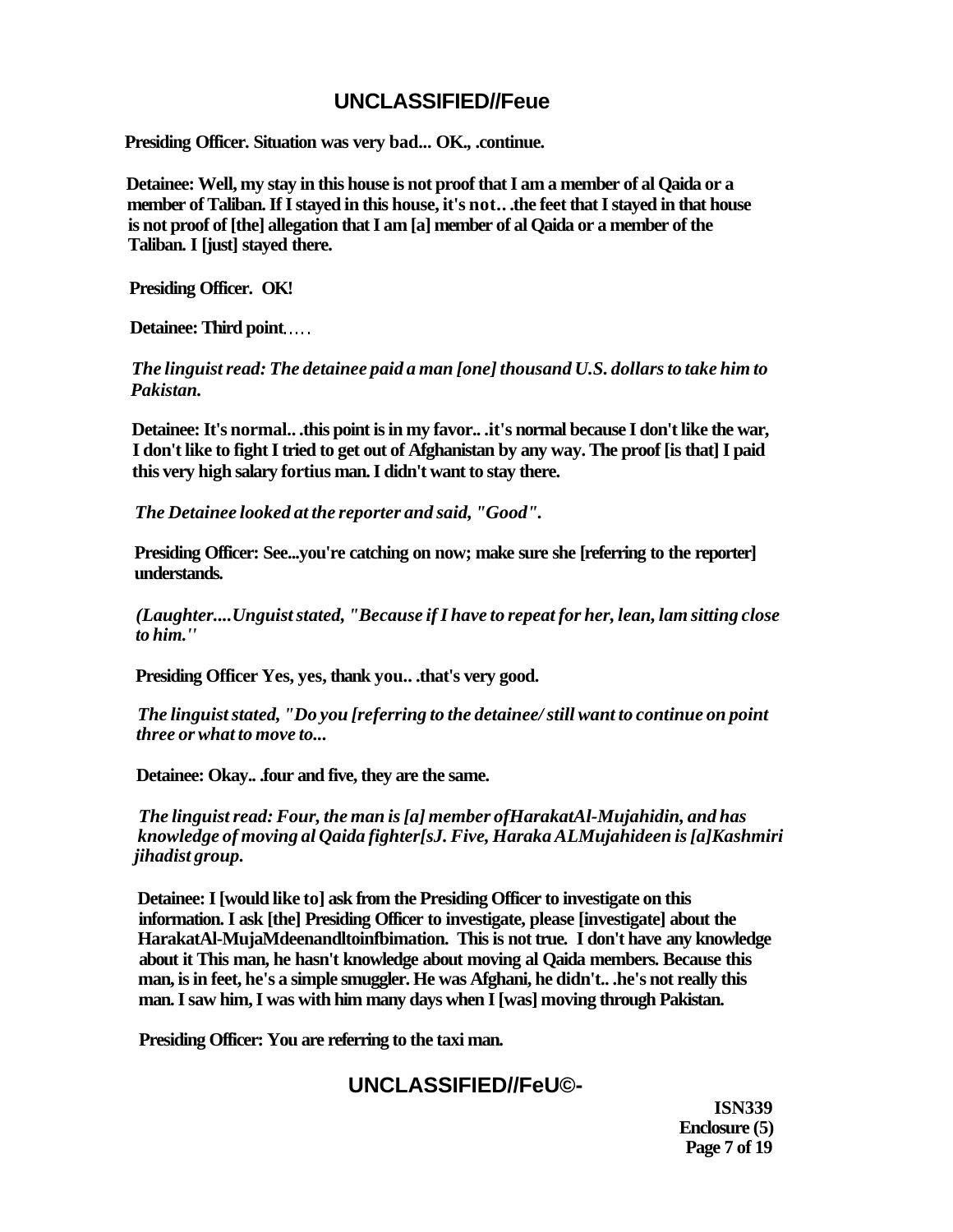## **UNCLASSIFIED^FOUO**

**Detainee: I'm referring to... Yeah...yeah.. .this man, the smuggler man.** 

**Assisting Military Officer: No, not the taxi, sir, the...** 

**Detainee: Four and Five.** 

**Presiding Officer: Oh, the man you paid.** 

**Detainee: Yeah.** 

**Presiding Officer: OK! so you are referring to that man even though I don't believe there's a name.** 

**Detainee: Yeah.** 

**Presiding Officer: OK!** 

**Detainee: How [does] this information get to here? I ask [that] if they arrested this man [then] ask them about this..** *(the linguist said that the detainee said)* **if this is true, they should capture this man and if this man is captured ask him if he knows about mis moving [of] al Qaida fighters or just this. Is [mere] doubt that you have about his man? I don't know. Even [if] mis information is correct, I don't have any relations wim this man. I just paid him to get me out of Afghanistan.** 

**Presiding Officer: OK!** 

**Detainee: Okay. Intention.** 

*The linguist read: The detainee, [aj Saudi Arabian citizen, traveled to Herat, Afghanistan on 29 September 2001 to join the Mad.* 

**Detainee: Not for [a] Jihad. I went to help.** 

*The linguist read: The detainee initially lied to American interviewers about his activities in Afghanistan.* 

**Detainee: It was in the first interview in Pakistan, I was afraid of [them] killfing] me because I know myself I don't have any relations wilh September 11\* and any terrorist act in the world. I was afraid that they [would] take me like a member of al Qaida or [a] member of any terrorist group [just] to get me in Afghanistan and kill me. I was very afraid of this. After that, when I went to the camp in Kandahar I told the interrogators by myself, voluntarily, I didn't have any pressure. I told them my story. Okay.** 

*The linguist read: The detainee was apprehended by Pakistani authorities while trying to cross into Pakistan.* 

# **UNCLASSIFIED//ROU0-**

**ISN339 Enclosure (5) Page 8 of 19**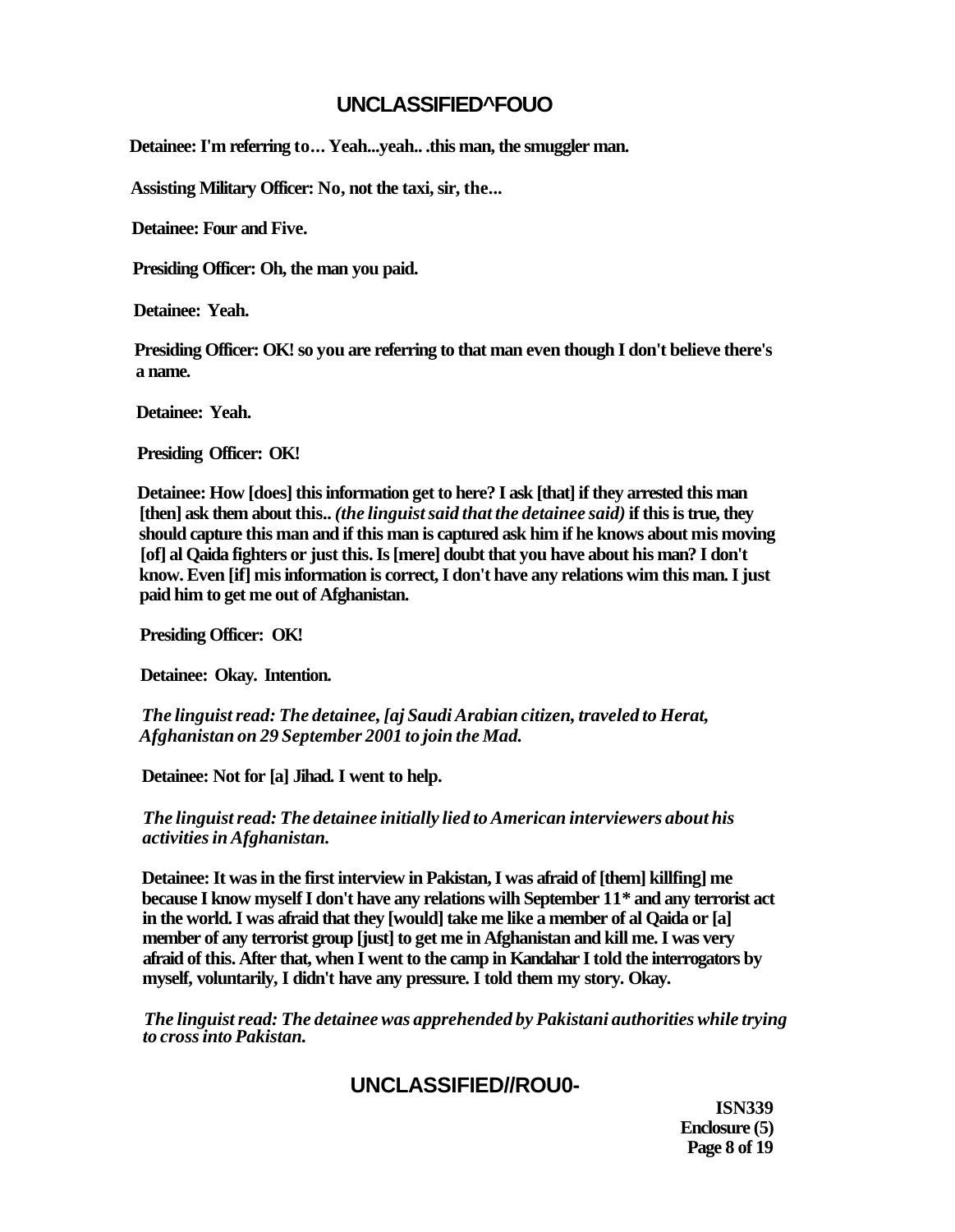# **UNCUSSIFIED#F0O0**

**Detainee: I was arrested inside Pakistan. This proves my intention to get out of mis. If I want[ed] to fight or get to [a] jihad, why did I get myself outside? It's a point in my favor. When I was arrested in Pakistan, I was alone. I didn't carry any weapon and I was cooperative with the Pakistani government When they airested me, I didn't resist [The] most important thing that the Pakistani wrote about us, it was a lie. Because all they want[ed] is the money. The Pakistani authority lies to us and lied to American Forces in order to get money. This is not good I have some other thtogs that show that I do not pose [a] threat for the Administrative Review Board.** 

### **Presiding Officer: Continue.**

**Detainee: First I don't hold any information [mat is] important to America. Any intelligence value, I don't have any intelligence value for [the] American government I [have] never been a member of any group, Islamic group or any other groups in my life. The period I was in the safe house, it was twenty-five days and I told the interrogator all what I saw in the safe house. The other period was with the families when I was moving through Pakistan. Now, it has been three years since our capture, it's a long time to remember details. Fourth, many details I saw, I told it to the interrogators. Now I forget many things because [of] my life here in the prison. Many things happened in my life during these three years. It makes me forget many tilings. I mentioned that I am not a member of al Qaida or any other group, terrorist group or anything. Lastly, some times here in the jail it takes sometimes five, six [or] seven months without interrogating me or asking me any question[s]. That's proof that I have no value or no information. That's it. I do not cause any threat on [the] United States of America or it's interest [Consider] my good behavior during my presence here [and mat I have] never had any problem[s] with the guard- The opposite is that I have [had] good relations wim the guard. One time I found [a] saw that some worker left. I let the guard know about it That prove[s] mat I don't want to hurt anybody. Second, the American[s] helped us in the Gulf War and we are grateful to them. That [is how] my father raised me up or taught me. In the past [I] never [have been] arrested or had any problem with the law in my country, in Saudi I was very cooperative with the interrogator until the border. I was cooperative with the interrogator through every point Contrary, we had great respect, mutual respect I feel sorry for what happened to America in nine eleven and we understand your mission against terrorism. I let me interrogator know many times that I am ready and I promised myself I will sign on some document that I am willing to answer any question they have, even though if I am free and I am in my country. I [will] sign a commitment to you. This is of course through the authorities, Saudis' authority. Also, I am ready [to] sign. I'll be like a resident surveillance.. .surveillance resident** 

**Presiding Officer: A civilian?** 

**Detainee: Surveillance.** 

**Presiding Officer: Surveillance? All right, could you repeat that [bejcause I could not put this sentence together?** 

# **UNCLASSIFIED//F©tftr**

**ISN339 Enclosure (5) Page 9 of 19**  000777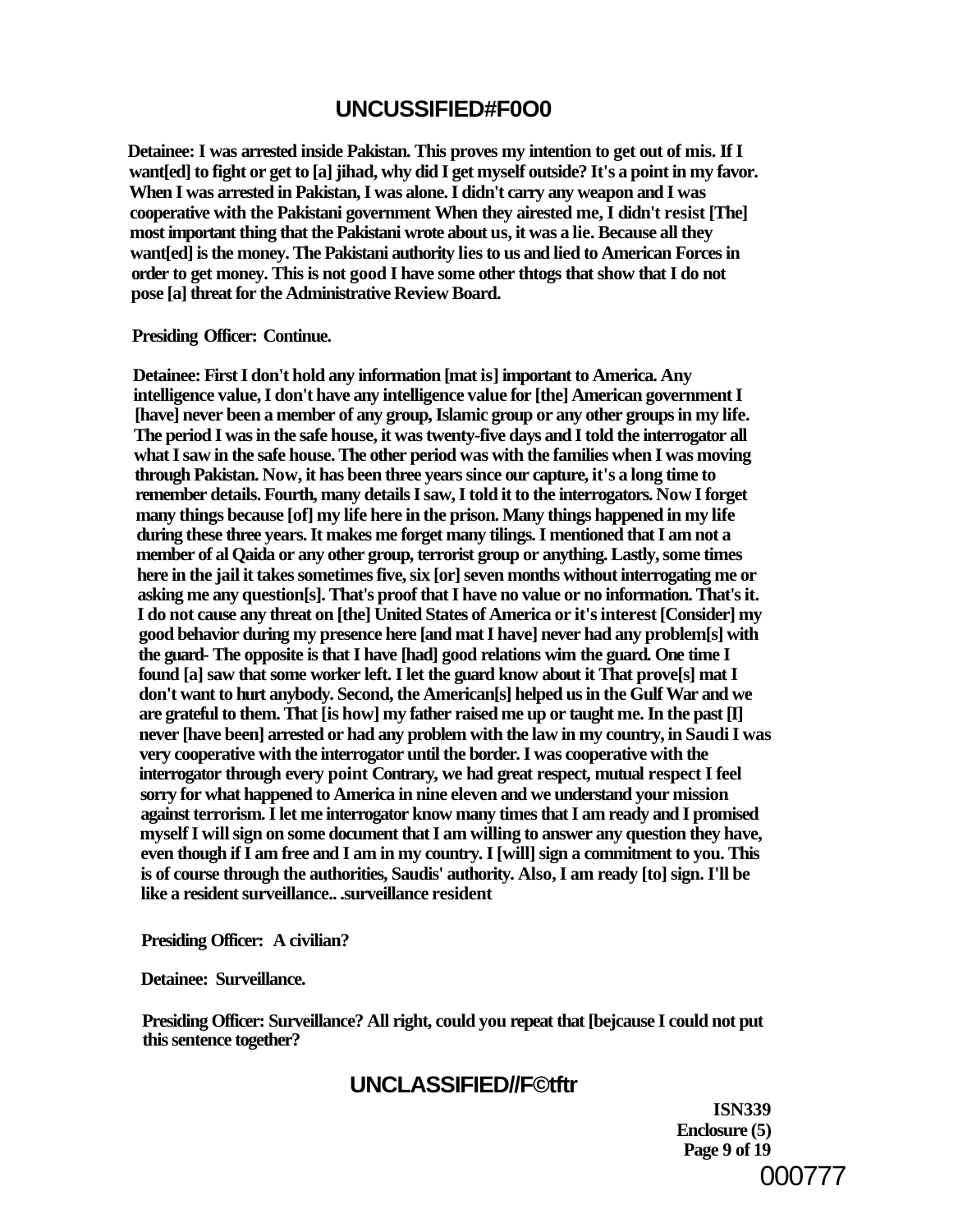# **UNCLASSIFIED//FGU©**

**Detainee: Okay. I am ready. I mean to be at the disposition of the America. Even though I am in my country they will know where I am living. Surveillance residence, until they get all the information they need between the Saudi and the American government** 

*The linguist said, "He is willing to sign [a] paper even if he is free and they need hinu* 

**Presiding Officer: ...Surveillance on his residence.** 

**Detainee: Yes sir!** 

**Presiding Officer: Is that what you are trying to say?** 

**Detainee; Yes sir!** 

**Presiding Officer: OK! thank you.** 

**Detainee: I am ready also, willing not to travel outside Saudi Arabia. This is all [to] show that I don't pose [a] threat or any threats. I am [the] rather of five kids and I am the only son to my father. I know me value of fatherhood and the affection of the family. My father is sick and he has Cancer...no...[a] Stroke.** 

*The linguist and the detainee were discussing the interpretation of the illness.* 

**Presiding Officer. What's that? [referring to the linguist and detainee's conversation]** 

*The linguist explained to the Administrative Review Board the similarities between the Arabic pronunciation of the word Cancer and Stroke.* 

**Presiding Officer: OKI Just keep me informed [of the conversation].** 

*The linguist agreed to keep the Presiding Officer informed* 

**Detainee: My father needs somebody to help him take care of him. Also my mother is sick and she has Diabetes. Also my son, Abdu Arrahman is sick and he has [a] sickness of the kidney. Nephrotic Syndrome.** 

**Presiding Officer: OK!** 

**Detainee: Also my daughter has no hips, her hips is displacing.** 

**Presiding Officer: Replacement hip?** 

**Detainee: Yean.** 

**Presiding Officer: Replacement hip!** 

## **UNCLASSIF1ED//FGU6-**

**ISN339 Enclosure (5) Page 10 of 19**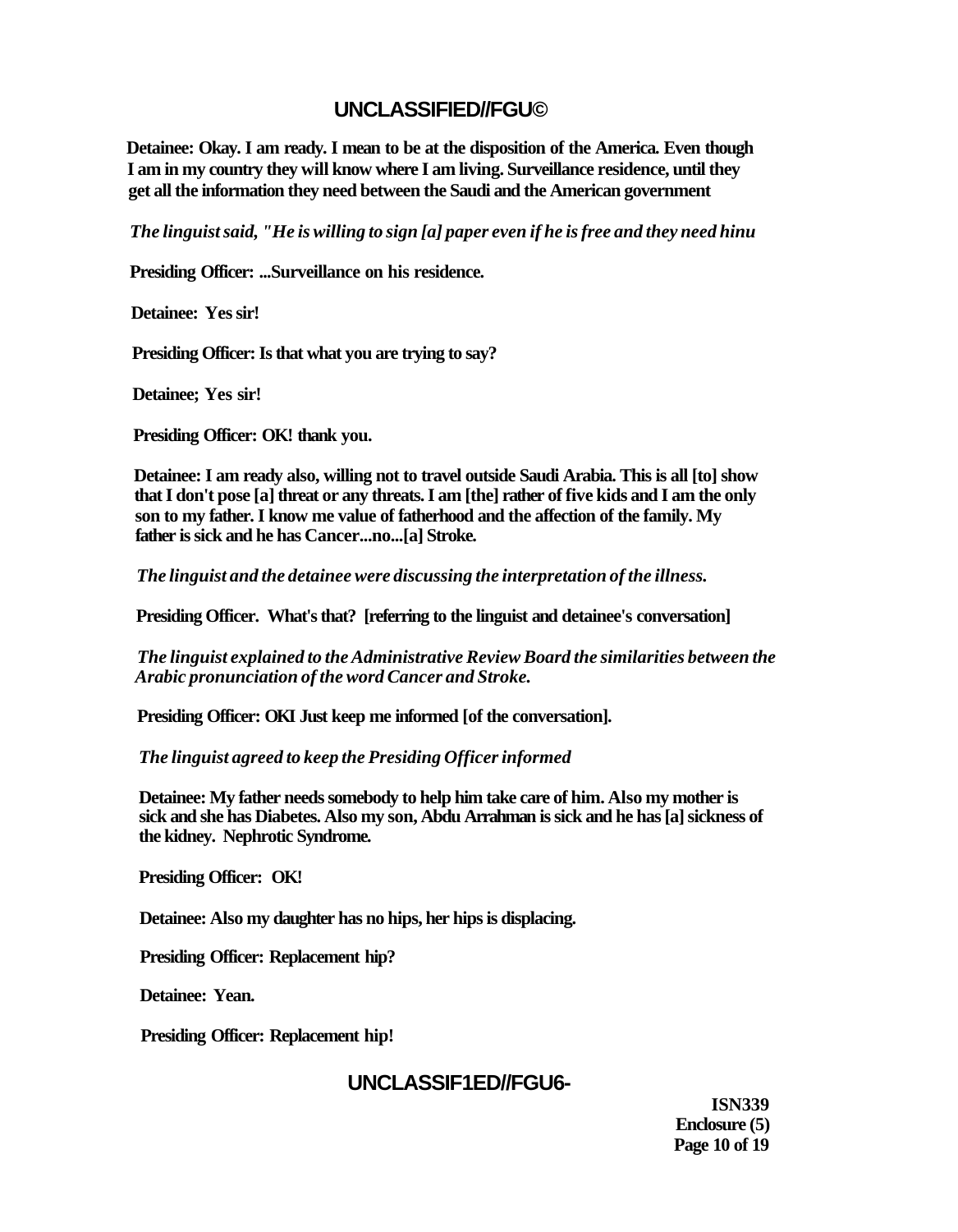## **UNCLASSIRED/EQUO**

**Detainee: Yes, replacement hip. This information is on all [the] letters mat I receive[d]. They send me letters to let me know about their condition^]. How they are doing. If you would like to confirm [this], you are welcomed to go back to the letters that |T| received. The letters, there are some letters from my family and there are some points here on the letters that my family says, we need you. [We are] in need for you and we miss you. This is [a] letter from my little daughter, her name [is] Asmaa that says, "I have the best Dad, very good, very good. I have the best Dad in the world. He's [the] sweetest Dad in the world". Another letter from my son, Abdu Arrahman, I always dreamed that you are here with us in the home.. .at home, and you will come back home soon. Also his Mother said [mat] he saved some money, [so] if when my father comes I will have [a] big party. They always said, "I saw my Dad in my dream and I am thankful to God, mankfuitoGodthatat least he let me see my Dad in my dreams". Some letters for example, this letter from my little cousin, he said that your Aunt is missing you a lot and [that when] you went to Afghanistan you didn't go to [fight] ...even the young kids they say you went to Afghanistan for [a] Daawah, which means like a Fatwa (The linguist explained mat a Fatwa means relief, to help with relief) and that shows that you are a good person not [a bad person].. .even the young kids, they know. Even the young kids, they know that I am very, very peaceful.. .very peaceful. Also during my presence in Cuba, in the camp here, I didn't raise anything, any slogan against America or problems against Americans. Also, now I know the meaning of prisoner, of [a] human being in prison and the value of freedom. I don't want to have this experience in the future. Also my country observed that I am [a] good citizen and I don't pose [a] threat on America. Abo, I don't have any relation with nine eleven from the past or from now. Now, I would like to talk about my future. I would like to recompose my family about what they lost while I was away from them and also to apologize to my father and my family and my wife for what I did. I will promise mem [that] I will not go back to that Also, I will be looking for [a] job. I want [a] new life and I want to change the place, the home. I dream about a big house with [a] big yard and I will be very busy with raising up my kids. I mean education, giving education to my kids, taking good care of mem. To pay back my father, my mother, the sick ones [and] to be there for them, to help mem. Also, I am trying to finish my university study in Poetry and Art. I have my Bachelor Degree in Sociology and I tried to finish my school in Poetry and Ait Also, I tried to get married again. In reality, I was captured in [a] place [that was] very dangerous. The purpose of prison in the world is to discipline. During my presence here in the prison, I [have] learned a lot, however, I was not grateful to the right[s] of my parents, also my wife and my kids. I am also victim to the media, what they were.. .propaganda of the media on the TV and newspaper. They say something and they are not true.. .propaganda. The extremist, religious extremist and that's the primary factor in the world that exist now. Unfortunately, those extremists are the one[s] who will represent religion. Most of the world is resultfs] of those groups and problem[s] [with] the civilian[s], me innocent civilianfs], they are the victim[s3. If there were not those extremist groups, religious extremist groups [like] the Jewish, the Muslim[s] and the Christian[s] will live in peace. One thing that I [have] learned is [that it is] not [a] mistake to make [a] mistake but it's [a] mistake if [you] keep doing that mistake. My hope from the Board is to look at my case with a justice and [as a] human and [be] just. That I am [a] father to five kids and my presence here far away from my kids and my family and my wife, that makes them live day and night in pain of being away from each** 

## **UNCLASSIFIED//F©y€r**

**ISN339 Enclosure (5) Page 11 of 19**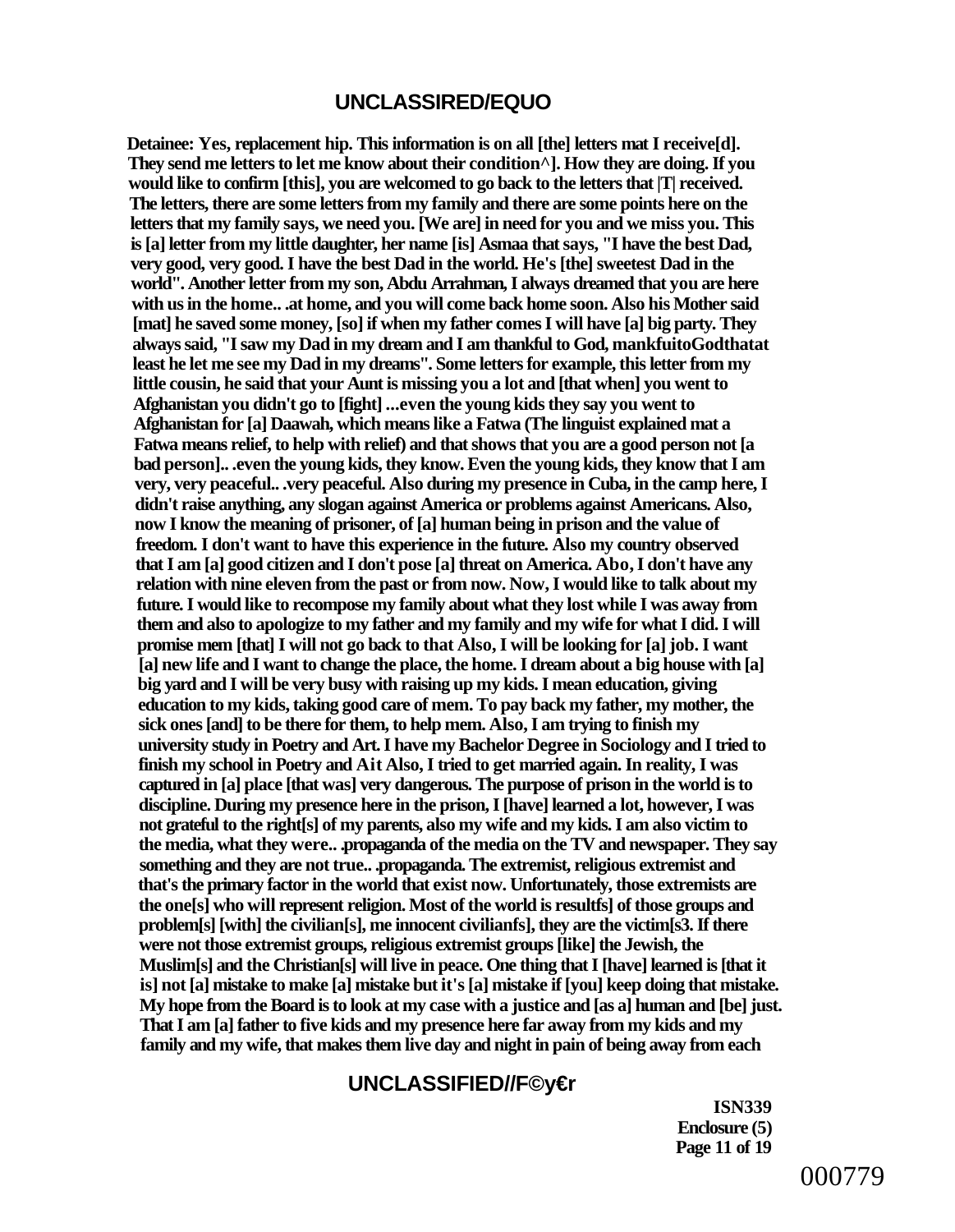## **UNCLASSlFIEDtfFetfO**

**other and deprived. When they look at the other kids that they are with, their families, their parents and when they look for him [the detainee], he's not there. Imagine this traumatic situation, painful. When little kids ask, "Where is my father?" and "When is he coming back?", this is for sure [that] it did happen and happened a lot in the last two years. I ask the Board to promote freedom and [a] make smile on the face of those kids. No doubt, God, [a] grateful God, likes that and he encourage[s] people to do that I ask the Board to take into consideration the fact that I have been here three years and five months. This period would be enough, even if I were wrong. With the knowledge that I didn't know [that] going to travel to Afghanistan that [it] will result [in] all this. At the end, the most important things, the most important proof [is] mat I do not pose a threat [There is a] witness of the Saudi government about mat. I ask the Board [to] please review those two things. The allegation that request my continuous detention, they are not.. .they are little and doesn't prove that I am a real threat to America. [In] fact if you decide that I pose [a] threat on United States that will cost me [a]nother three years of my life. This is from experience, I say mat from experience of the previous Administration (referring to CSRT). It took three years to have mis one here. I thank the Presiding Officer, the member, the recorder, the translator and the gentlemen tor listening to me and for their patience.** 

*The linguist stated to the Detainee, "Didyou mention to the Administrative Review Board what you mentioned to us about your father working with the... t"* 

**Detainee: My father in [the] Gulf War...he, my father he's a General in... retired... he worked in [the] U.S.. .in Saudi's Army during the Gulf War. The Saudi's Army and the U.S. Army, they worked together.** 

*The linguist stated, "Hisfather is [a] General [in the] Army with Saudi's Forces and he worked with the U.S. Forces during the Gulf War when the United States helped in nineteen ninety-one in the Gulf War. They worked side by side.* 

**Detainee: That's proves the good relations that we had with America and my family...** 

**Presiding Officer: That wasn't mentioned anywhere.** 

*The linguist stated, "He mentioned [it] to us in the interview, not today, [but the] last time when we had the interview".* 

**Presiding Officer: No...I am glad [that] you brought that [up]. That's not anywhere in front of us...so...** 

*The linguist stated, "Yeah, it was...this is how I know it...in the interview".* 

**Presiding Officer: Khalid, does that conclude your statement?** 

**Detainee: Yes, yes.** 

## **UNCLASSIFIED//F9U0-~**

**ISN339 Enclosure (5) Page 12 of 19** 

**000780**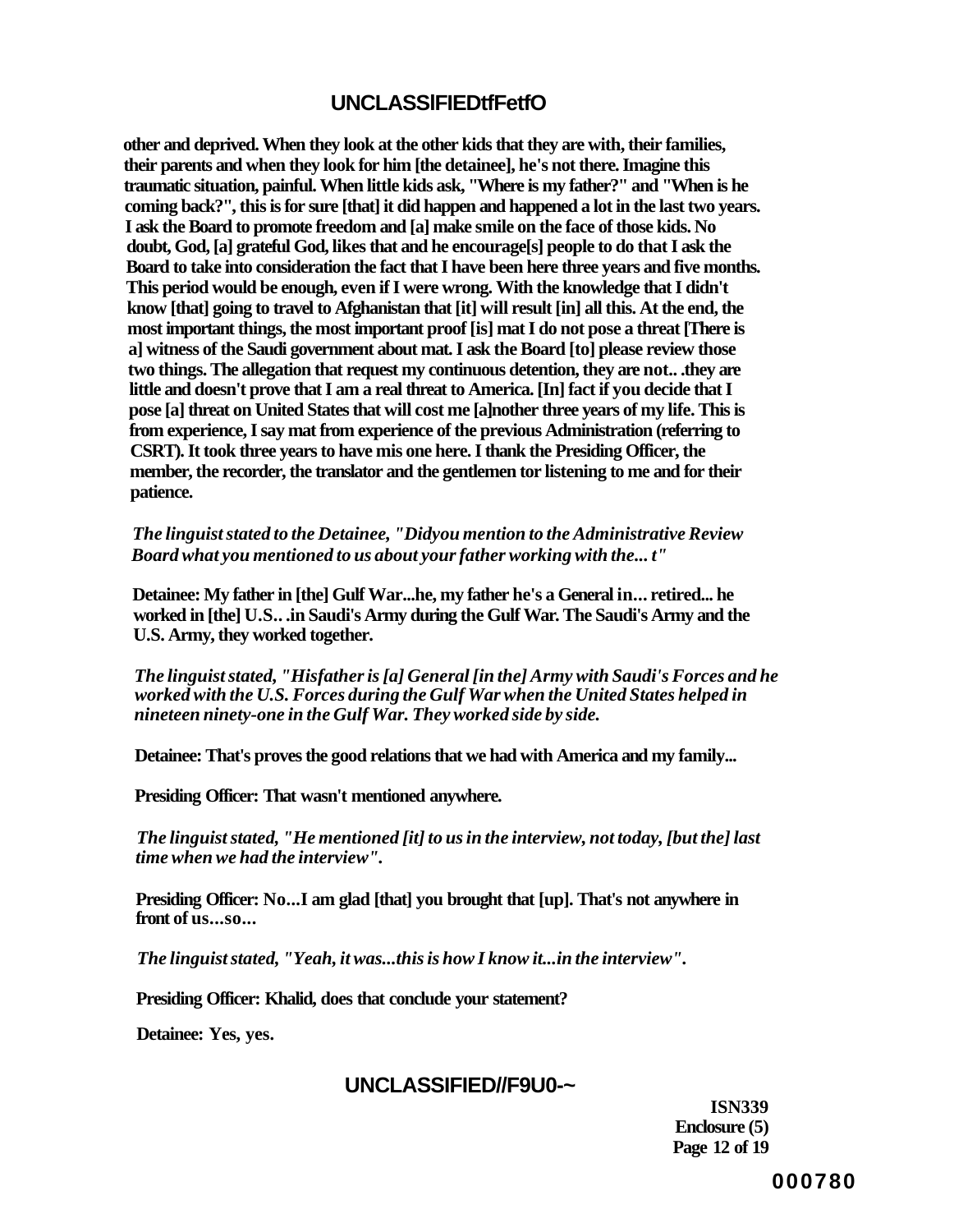## **UNCLASSIFIEDtfFetf©**

**Presiding Officer: Did the Assisting Military Officer's statement provide the information [that] you wanted us to hear, the information that he earlier mentioned?** 

**Detainee: Yes sir!** 

**Presiding Officer ...with the corrections that you provided.** 

**Detainee: Yeah, okay.** 

**Presiding Officer: OK! Assisting Military Officer, do you have any questions tor the Detainee?** 

**Assigned Military Officer: No, sir.** 

**Presiding Officer: Designated Military Officer, do you have any questions for the Detainee?** 

**Designated Military Officer: Yes sir. Khalid, in regards to 3.A.I. the detainee went AWOL from the Royal Saudi Air Defense Forces, you stated mat you were a civilian, yet we normally associate the term A-W-O-L with [the] military. Khalid, at any time have you ever worn a uniform or held military rank or rate in Saudi Forces?** 

**Detainee: No. I didn't wear any [uniform].. .1 didn't have a service.. .military service.. .we didn't have any service.** 

**Designated Military Officer: Okay. My other question, in regards to 33.3. You paid a man one thousand dollars to take you to Pakistan. Okay, how did you come to meet this man?** 

**Detainee: When I was in [the] safe house, it was an Afghani guy who speak[s] Arabic very good. He came three or four times and I asked this Afghan, I told him [that] I wantfed] to get out of Afghanistan. He went to search and he came back to me with this man.** 

**Designated Military Officer: Okay, thank you. Sir, that's all I have.** 

**Presiding Officer Do any of the Adroinistrative Review Board Members have any questions for the Detainee?** 

**Board Members: Yes sir!** 

*Administrative Review Board Member's questions:* 

**Board Member What type of clerk were you, as a civilian worker, what did you do daily?** 

**Detainee: Secretary, like secretarial.** 

## **UNCLASSIRED//FOUQ-**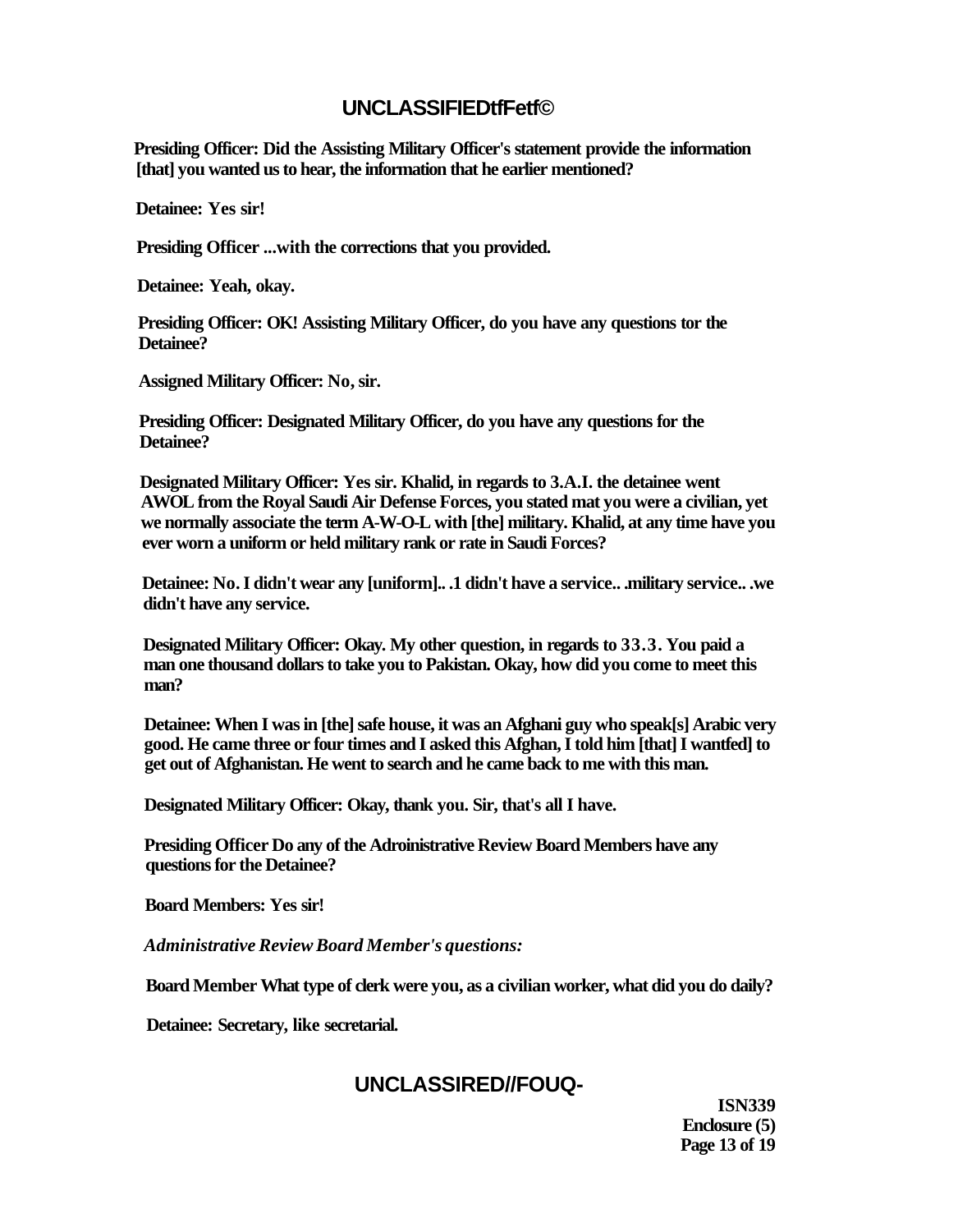## **UNCLASSIFiED//F©UO**

**Board Member: For who?** 

**Detainee: In [the] office of training [for the] Air Force Defense. The way it works, [is] we get the names of (he people who want to go to get trained and |TJ take care of the schedule and planning for them. According to the condition we sent mem.** 

**Board Member: Did your degree in Sociology help you with that job?** 

**Detainee: No mis job, my father was the intermediate. I mean the mediator for [them] to give my Dad this job because he was [a] General in the Army.** 

**Board Member: Okay, that saves me one question then. Do you intend to get a similar type [of] job again, if released?** 

**Detainee: I don't think now my job is still available for me. But, I will do any job, Imean to survive.** 

**Board Member: Has your tamer written you while you have been detained here?** 

**Detainee: Yes, I have [a] letter here.** 

*The Detainee points towards a pile of papers on the floor.* 

**Board Member: I don't need to see them. I just wanted to know. Is your father still connected with the government and able to help you get a job?** 

**Detainee: I swear [that] my Dad now, his heallii condition [is] very, very poor. But he can still help me, with me laws help.** 

**Board Member: Who is taking care of your family financially while you are here?** 

**Detainee: My father.** 

**Board Member: Thank you, I don't have any more questions.** 

**Board Member: Khalid, did. you know about the September 11th attacks against the United States when you went to Afghanistan?** 

**Detainee: Yes, of course. Everybody knew about it.** 

**Board Member: And your family knew about them?** 

**Detainee: Yes, my family knew.** 

**Board Member: Did your family support you going to Afghanistan?** 

# **UNCLASSIFIED//RQUO-—**

**ISN339 Enclosure (5) Page 14 of 19**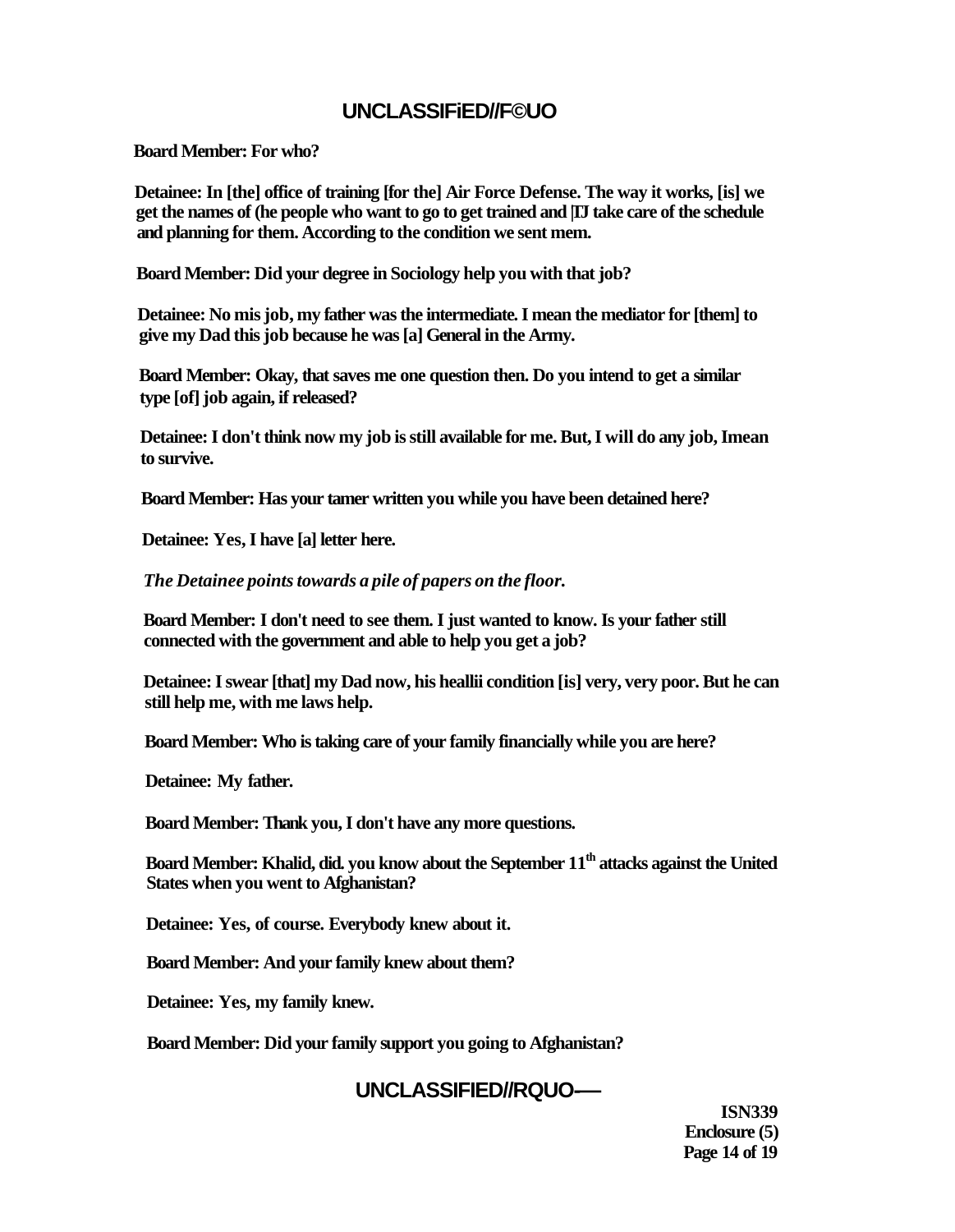# **UNCLASSIFIED/ZFeUO**

**Detainee: I didn't tell them.** 

**Board Member: You didn't tell them. What did you do for twenty-five days in that guesthouse?** 

**Detainee: First days I went to see how to help the people there. Next week it becomes trouble. I was obligated and everybody in the safe house [was] obligated to be inside this house.** 

*The linguist interjected and said, "to stay inside".* 

**Board Member: Did you meet any people in the guesthouse?** 

**Detainee: Yes, I met [some people].** 

**Board Member. Can you tell us their names?** 

**Detainee: There's one that is in charge there.** 

**Board Member. What was his name?** 

**Detainee: His name [is] Amir.** 

**Presiding Officer: Spell that please.** 

**Detamee: A-M-I-R!** 

**Presiding Officer: Amir... OK!** 

**Detainee: The other guy, A-B-D-E-L, M-A-G-I-D.** 

**Presiding Officer: Magid.** 

**Board Member: Do ybu remember the name of the person [that] you paid the thousand dollars to, to take you to Pakistan?** 

**Detainee: Yeah.** 

**Board Member: What was his name?** 

**Detamee: His name is F-A-D-E-L, A-R-R-A-H-M-A-N.** 

**Board Member: Did he take you all the way to Pakistan?** 

**Detainee: Yes, yes all the way.** 

# **UNCLASSIF1ED//Feue-**

**ISN339 Enclosure (5) Page 15 of 19 000783**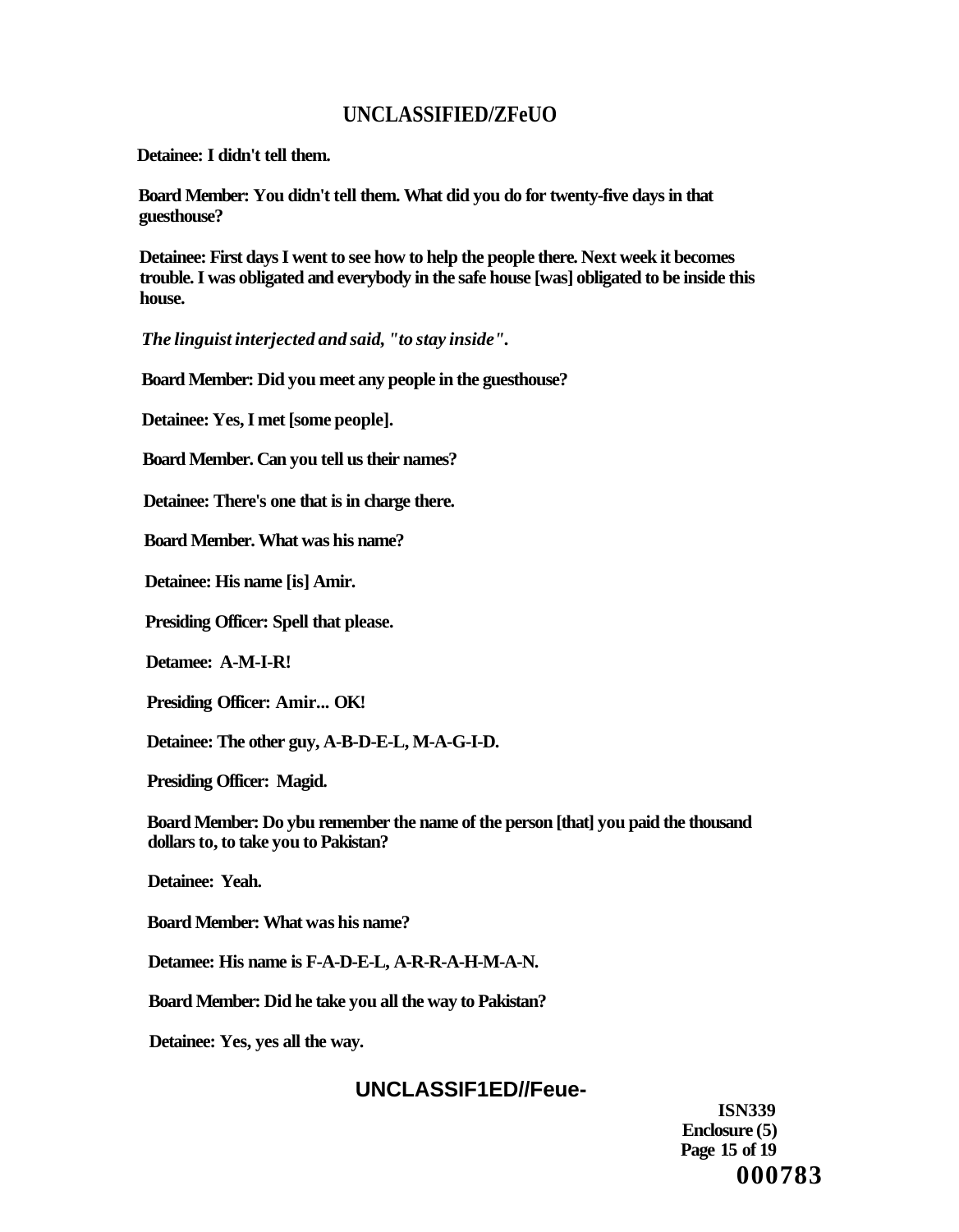# **UNCLASSIFIED//FOUO**

**Board Member: Do you know what region you passed through between Afghanistan and Pakistan?** 

**Detainee: Yeah,yeak** 

**Board Member: What region was that?** 

**Detainee: I spent... he put me in a house with a family in Khost for seventeen days. He went to get me a Visa for Pakistan and after mat he, I understood mat he couldn't have a Visa from there and he took me to another place, in a small town on the frontier, it's called Boldeq and he put me there for ten days and he got me my passport and I crossed the border.** 

**Presiding Officer. Boldeq, could you spell mat?** 

**Detainee: B-O-L-D-E-Q.** 

**Presiding Officer: Boldeq, OK. Something like mat, thank you.** 

**Board Member: So you had a passport when you entered Pakistan?** 

**Detainee: Yes...yes,Ihave...** 

**Board Member So why were you arrested?** 

**Detainee: I don't know, I think I was arrested for the money.** 

**Board Member: For the money?** 

**Detainee: ...by the Pakistani people, they did it.** 

**Board Member: Why does the Saudi Arabia Air Force say you were AWOL, absent without leave7** 

**Detainee: I left with permission.** 

**Board Member Did you stay longer than thirty days, could that be the reason?** 

**Detainee: Yeah, maybe it is because of this reason.** 

**Board Member: All right. Did you ever see any weapons or did you ever carry any weapons when you were in Afghanistan?** 

**Detainee: No, I didn't carry any weapons.** 

**Board Member: Did you see any weapons in the safe house?** 

**UNCLASSIFIED//FOU©-**

**ISN339 Enclosure (5) Page 16 of 19**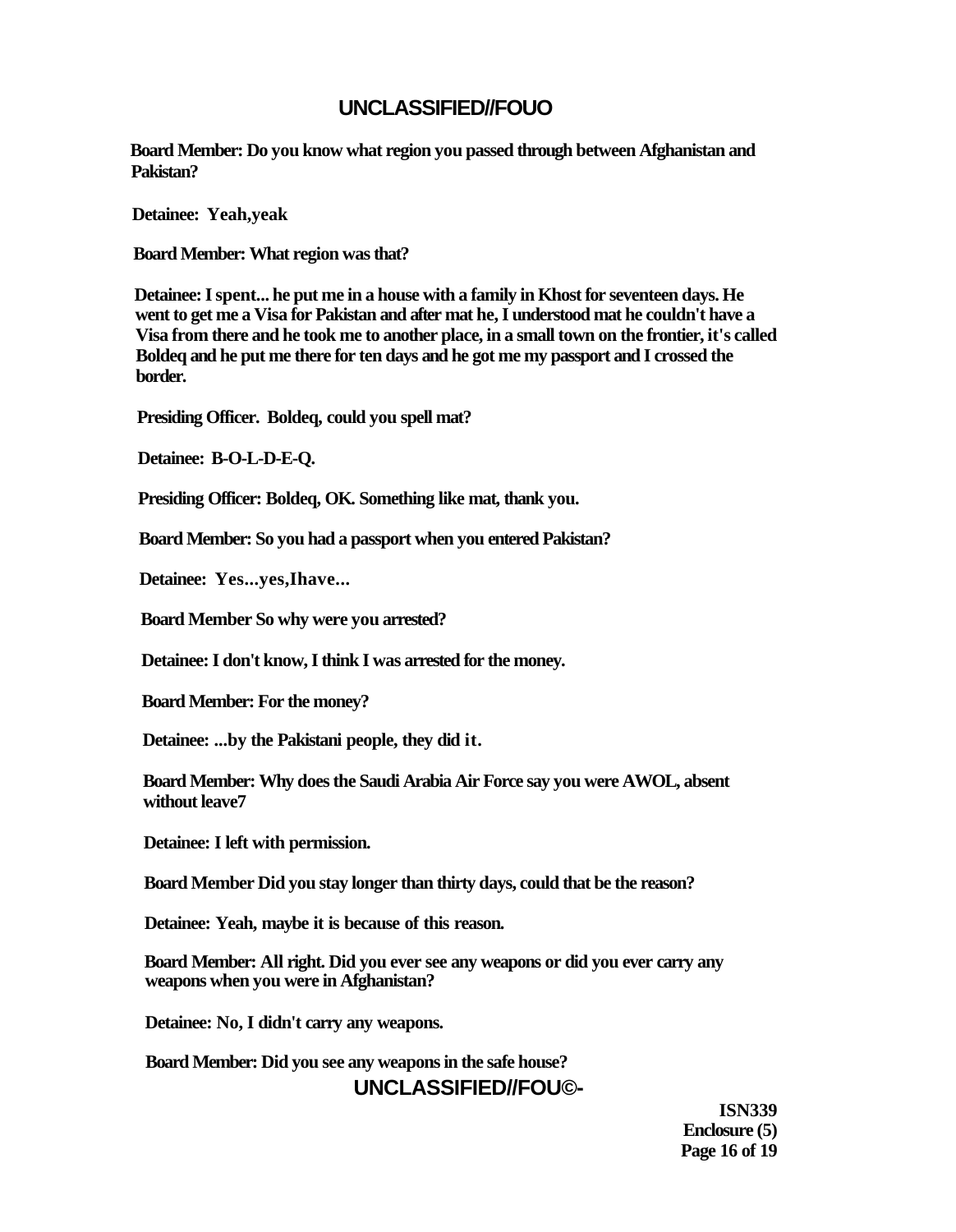## **UNCLASSIFIED/ZFOWQ**

**Detainee: I saw [weapons]...no not in the safe house [but] when I was on the road.** 

**Board Members: On the road?** 

**Detainee: ...on the road, yes I saw some gangs.** 

**Board Member Okay, I think that is all the questions.** 

**Presiding Officer: I'm sorry did you say some gangs?** 

**Detainee: Yeah, the situation was like this, disorder. It was very chaotic.** 

**Board Member Finally, I thought Daawah was missionary work, not welfare work.** 

**Detainee: Yes, it's missionary work;** 

**Board Member: You didn't go there to do missionary work, did you, no?** 

**Detainee: Ko...no...the small man in the letter he wrote Daawah.** 

**Board Member: Okay, that's all the questions I have sir.** 

**Presiding Officer: So in the letter, someone referred to missionary work.** 

**Board Member. Missionary work and it wasn't missionary work.** 

**Detainee: Is wasn't missionary work, yeah. This prove[s] that I didn't have any jihadist work.** 

**Board Member Okay, they're all converted.** 

**Presiding Officer: OK. Question, you had mentioned something about or I believe yon said something along the lines of you had made a.. .you realize you {had] made a mistake and that you wouldn't do this again. But, I also think you said mat you went, your jihad or fatwa was to do.. .to help the poor. So I am not sure how that's a mistake, please explain if I am misunderstanding something?** 

**Detainee: In regard to help[ing] the poor, it's not [a] mistake. Mistake is first, I went there without letting my family know. For flie Afghan it is forbidden for the Saudi to go to Afghan and that was not a mistake for my country I did. Also, I was wrong because I didn't understand [the] situation. The situation that was around Afghanistan, especially I left after the events of nine-eleven. The period in which when I was in Saudi after nine eleven, they were saving and talking about the people who were in charge of this event, nine-eleven is the Red Army, Japanese Red Army and after mat they said al Qaida, and after this they said some terrorist group in America and also they said some fanatic** 

## **UNCLASSIRED//FSU9-—**

**ISN339 Enclosure (5) Page 17 of 19**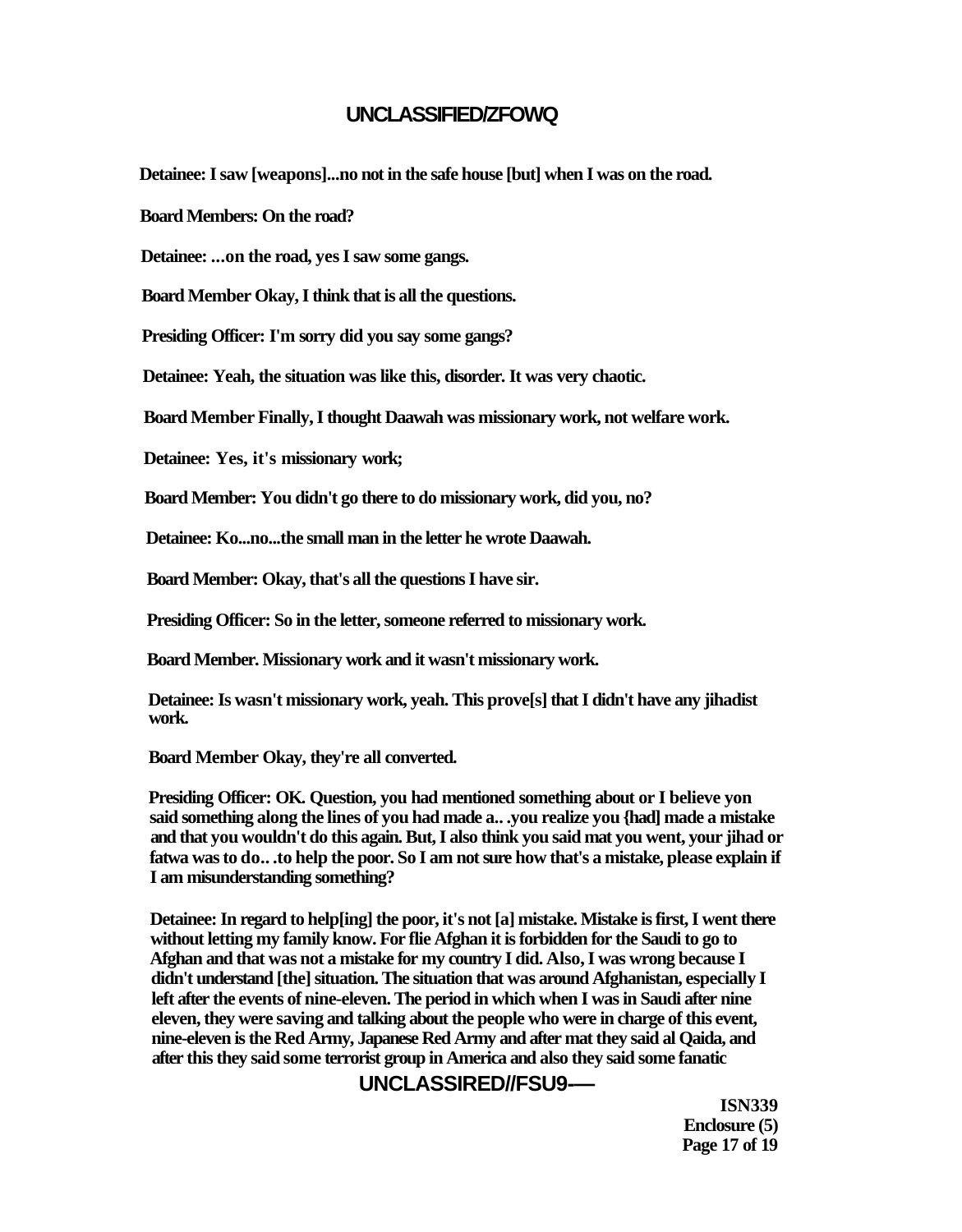# **UNCLASSIFIED/^OUO**

**Catholic in America, they're the one's who did that and the picture wasn't clear. To me, I didn't expect America will go to Afghanistan and will fight over mere. This is where I was wrong. I put myself in [a] delicate situation and trouble without knowing it, mislead. The poor people are everywhere, they are in other countries [but] the propaganda was only on that region, which is Afghanistan. The media was forced on Afghanistan. You understand [referring to the Presiding Officer]?** 

**Presiding Officer: If he's saying what you're saying, I understand what he's saying. At the safe house, you said it was free. Who do you think was paying for this if you didn't have to pay for it, so mat you could stay mere free?** 

**Detainee: Yeah, I think it was paid by the Taliban government** 

**Presiding Officer: OK. But...and again in Connection [referring to the Unclassified Summary] it said the detainee travel to Afghanistan to join the Taliban and now you're saying mat the Taliban paid for you to stay at a house [for] free, but you're also saying you're not a member of the Taliban.** 

**Detainee: Yes, I'm not a member but I am a guest** 

**Presiding Officer: A guest, okay. And you did provide me name of the man mat you paid [the one] thousand dollars too?** 

**Detainee: Fadel Arrahman.** 

**Presiding Officer: Right.** 

**Detainee: ...withoutthe 'e\*,Fadl!** 

**Presiding Officer: Okay and you're not sure what job you would go back to. You also mentioned mat you're not a threat to the United States, but how about.. .are there any countries you are a threat to because that's not our only concern here?** 

**Detainee: I don't even pose a threat on my neighbor. I mean...of my nature I respect people and I respect their opinion. There is no problem, I mean.** 

**Presiding Officer: Okay, thank you. Assisting Military Officer do you have any other information the Detainee wants to present?** 

**Assisting Military Officer: No sir.** 

**Presiding Officer: I'm adlibbing... [directs the linguist to the correct place on the script]. Po] you [referring to the detainee] understand me.. .Do you understand?** 

**Detainee: Yes.** 

# **UNCLASSIFIED//FetJCr^**

**ISN339 Enclosure (5) Page 18 of 19**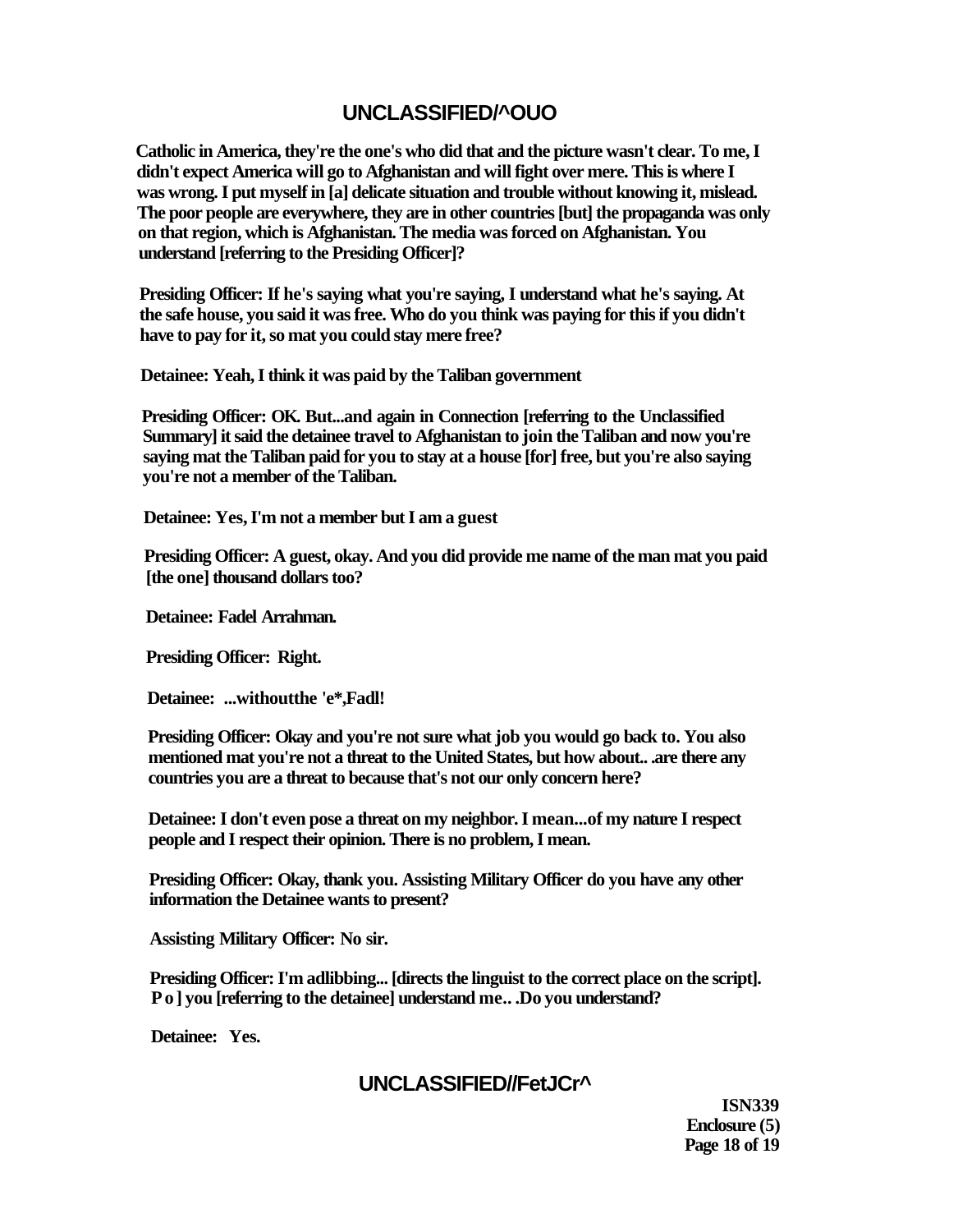# **UNCLASSlFIED#F©tje**

*The Prestding Officer reads the post-Administrative Board instructions to the Detainee and adjourns the open session of ike Board.* 

## **AUTHENTICATION**

**I certify the material contained in this transcript is a true awl accurate summary of the testimony given during the proceedings.** 

Coloner USMC  $\sim 100$ **dmimstrative Review Board Presiding Officer** 

# **UNCLASSIFIED//FOtJO-**

**ISN339 Enclosure (5)** 

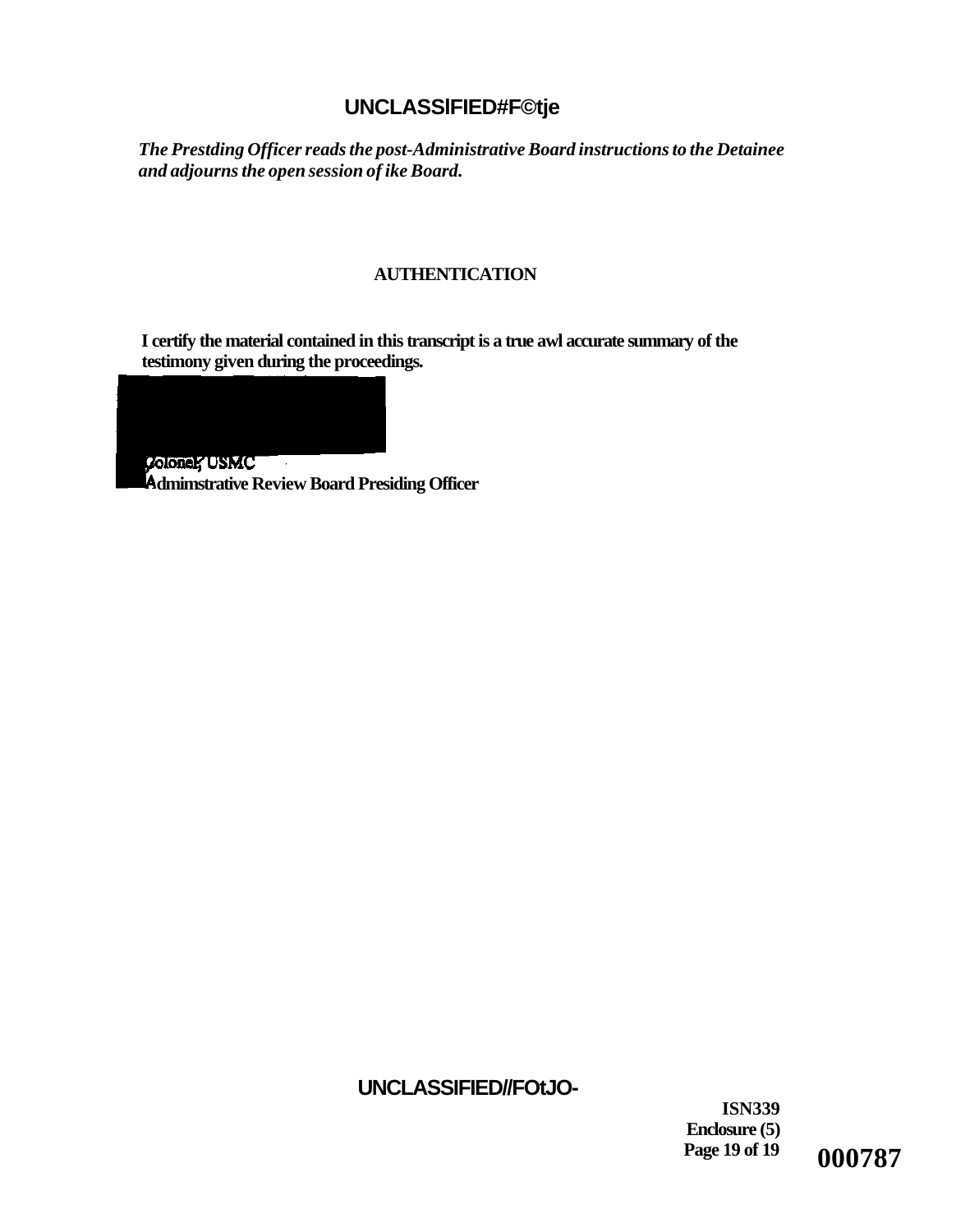# **UNCLASSIFIEP//EOU0**

**Summary of Administrative Review Board Proceedings for ISN 335** 

*The Administrative Review Board (ABB) was called to order.* 

*The Designated Military Officer (DMO) was sworn.* 

*The Board Reporter was sworn.* 

*The Presiding Officer announced the convening authority and purpose of the ABB proceedings.* 

*The Administrative Review Board members were sworn,* 

*The Assisting Military Officer was sworn.* 

*The Assisting Military Officer presented the Enemy Combatant Notification form, Exhibit EGA, to die Administrative Review Board.* 

*The Assisting Military Officer presented the Enemy Combatant Election Form, Exhibit EC-B, to the Administrative Review Board.* 

*It was noted by the Presiding Officer that from Exhibit EC-B, the Detainee had chosen not to be present for the Administrative Review Boardproceedings.* 

*The Presiding Officer confirmed that the Assisting Military Officer had met with the Detainee and informed him of his rights regarding the proceedings, that the Detainee appeared to understand the process, that the Unclassified Summary of Evidence was read to the Detainee, that a translator was used during the interview, and that the Assisting Military Officer confirmed that the translator spoke the same language as the Detainee.* 

*The Designated Military Officer presented the Unclassified Summary of Evidence, Exhibit DMO-1, andDMO-2, the FBI Redaction Memorandum to the Administrative Review Board.* 

*The Designated Military Officer stated that a copy had been previously distributed to the AMO and Detainee.* 

*The Designated Military Officer gave a brief description of the contents of the Unclassified Summary of Evidence, Exhibit DMO-1, to the Administrative Review Board.* 

*The Presiding Officer asked the Designated Military Officer for any further unclassified information.* 

> **ISN 335 Enclosure (5) Page 1 of2**

# **UNCUVSSIFIED//RefcJe~**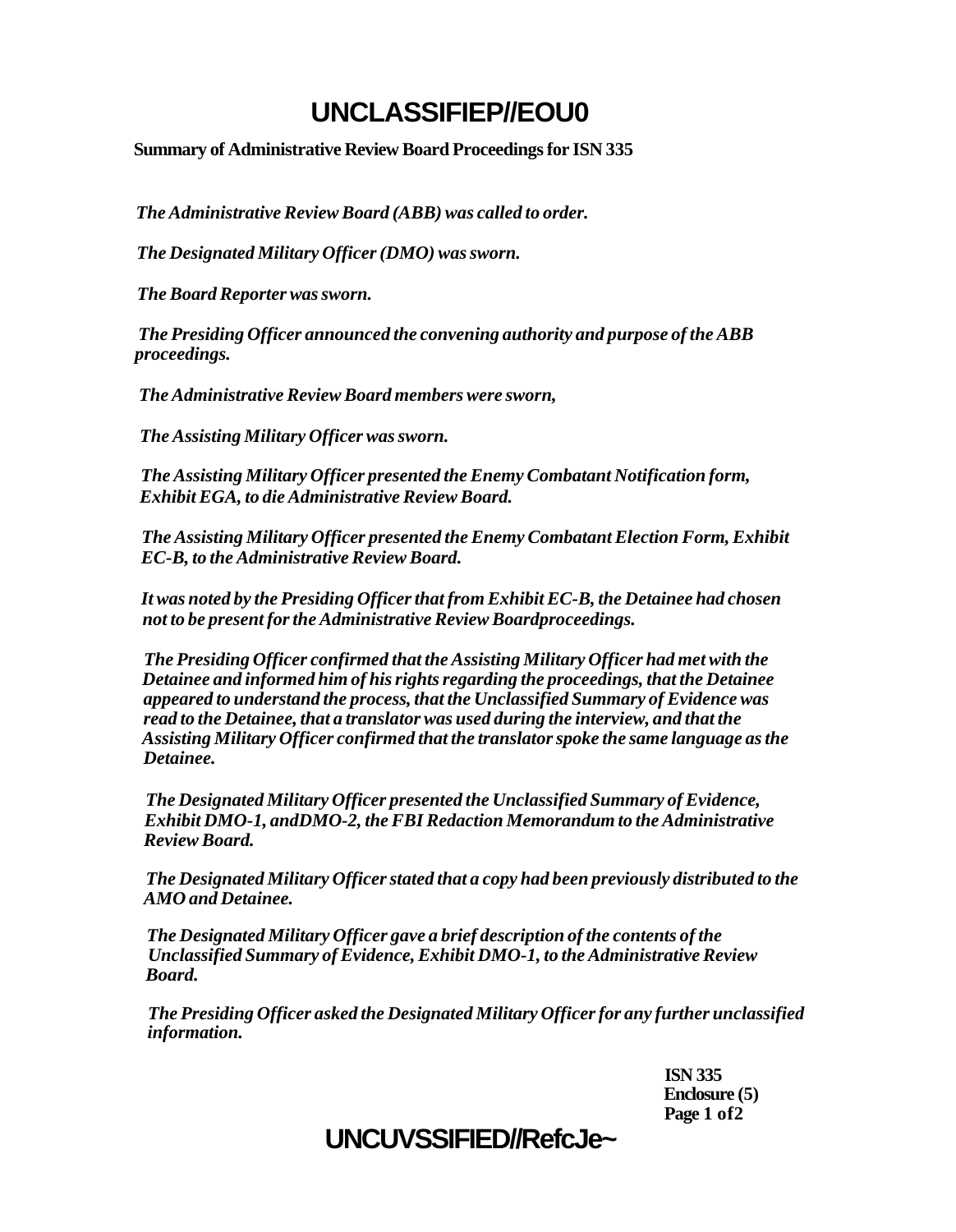# **UNCLASSIFIED//FOUO**

*The Designated Military Officer confirmed that he had no further unclassified information and requested a closed session to present classified information relevant to the disposition of the Detainee.* 

*The Presiding Officer acknowledged the request* 

*When asked if the Assisting Military Officer had any information to present on behalf of the Detainee to the Administrative Review Board, the Assisting Military Officer stated that he previously submitted a summary of the interview.* 

*The Presiding Officer read the remainder of the unclassified portion of the Administrative Review Board proceedings, and then adjourned me proceedings.* 

*The Presiding Officer opened the classified portion of the session.* 

*The Presiding Officer adjourned the classified portion of the session and the Administrative Review Board was closed for deliberation and voting.* 

## **AUTHENTICATION**

**I certify the material contained in this transcript is a true and accurate summary of the testimony given during the proceedings.** 



**ISN335 Enclosure (S) Page 2 of2** 

**UNCLASSIFIED//Fewe—**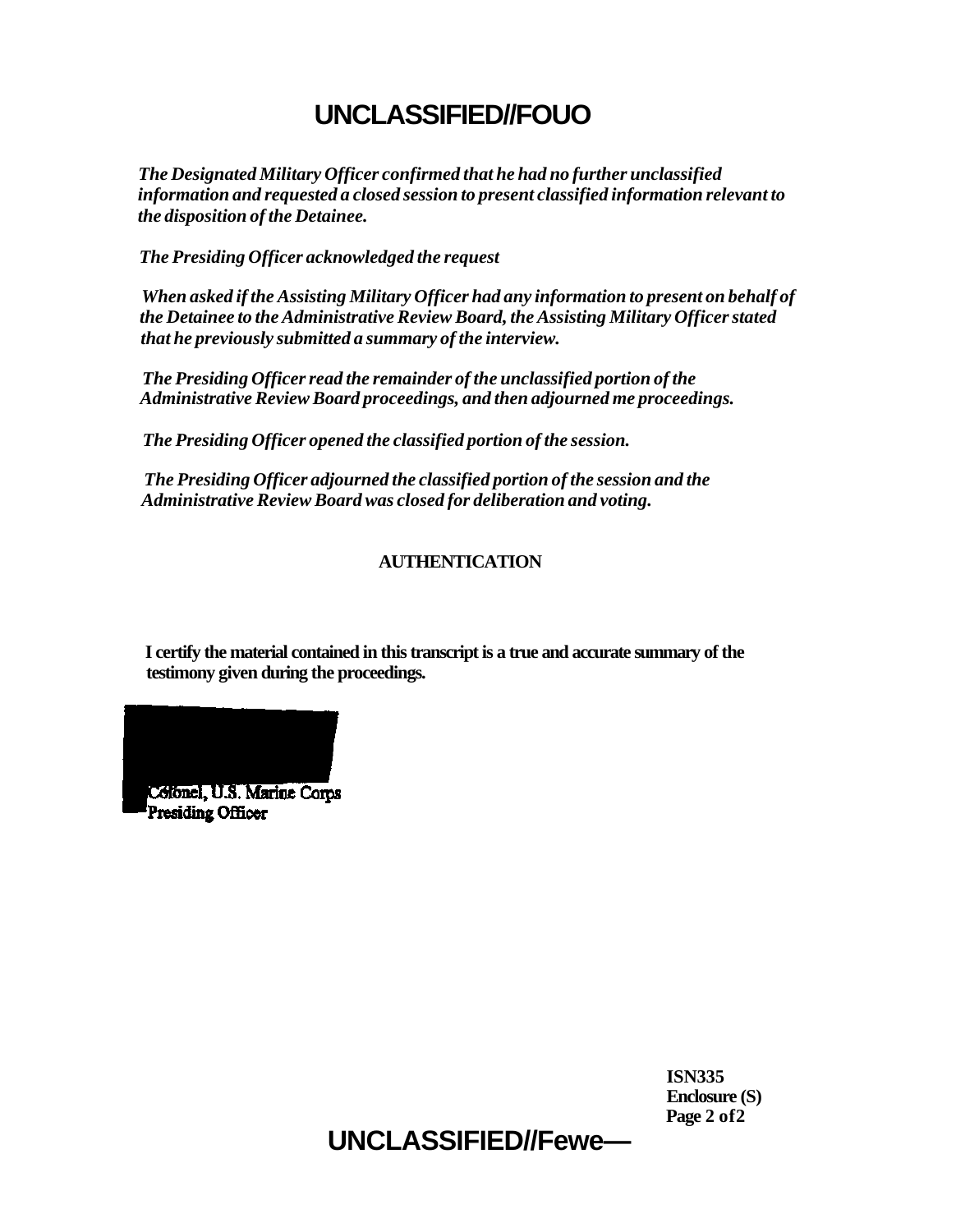### **UNCLASSIFIEDZ/EOye**

### **Summarized Administrative Review Board Detainee Statement**

*The Presiding Officer read ike hearing instructions to the Detainee and confirmed that he understood the process.* 

*The Assisting Military Officer presented Exhibit EC-a, the Enemy Combatant Notification Form to the Administrative Review Board.* 

*The Assisting Military Officer presented Exhibit EC-b, the Enemy Combatant Election Form to the Administrative Review Board,* 

*The Designated Military Officer presented Exhibit DMO-1, the Unclassified Summary of Information to the Administrative Review Board. He then provided a brief description of its contents.* 

*The Designated MUitary Officer confirmed that he had no additional unclassified information to present but requested a closed session to present classified information.* 

*The Presiding Officer opened the Administrative Review Board for the Detainee to present information with the assistance ofthe Assisting Military Officer.* 

**Presiding Officer. Assisting Military Officer, does tbe Detainee want to present any infbnhation to this Administrative Review Board including written statements, oral statements, or witness statement prepared on his behalf?** 

**Assisting Military Officer. Yes sir. My understanding is that the Detainee desires to address the board when he is presented that opportunity. I'd like to make some comments also concerning the notes I took during my initial interview. During the initial interview, the Detainee stated he would provide oral explanations regarding the information contained in the Unclassified Summary during this particular hearing. Also sir, when I explained to him my duties and responsibilities as the Assisting Military Officer during my interview, he did not provide me with any explanations, comments, or requested any assistance from myself during that interview session. That concludes my statement sir.** 

**Presiding Officer. Assisting Military Officer, I understand. I will request that you assist the Detainee in his statement by repeating the various portions of the Unclassified Summary for his assistance.** 

**Assisting Military Officer Very good sir.** 

**Presiding Officer Abd Al Aziz Muhammad Al Nastr, I understand you wish to make a statement Is that true?** 

**Detainee: Yes.** 

**UNCLASSIF1ED//POUO 1SN273** 

**Enclosure (5) Page 1 of 8** 

**000790**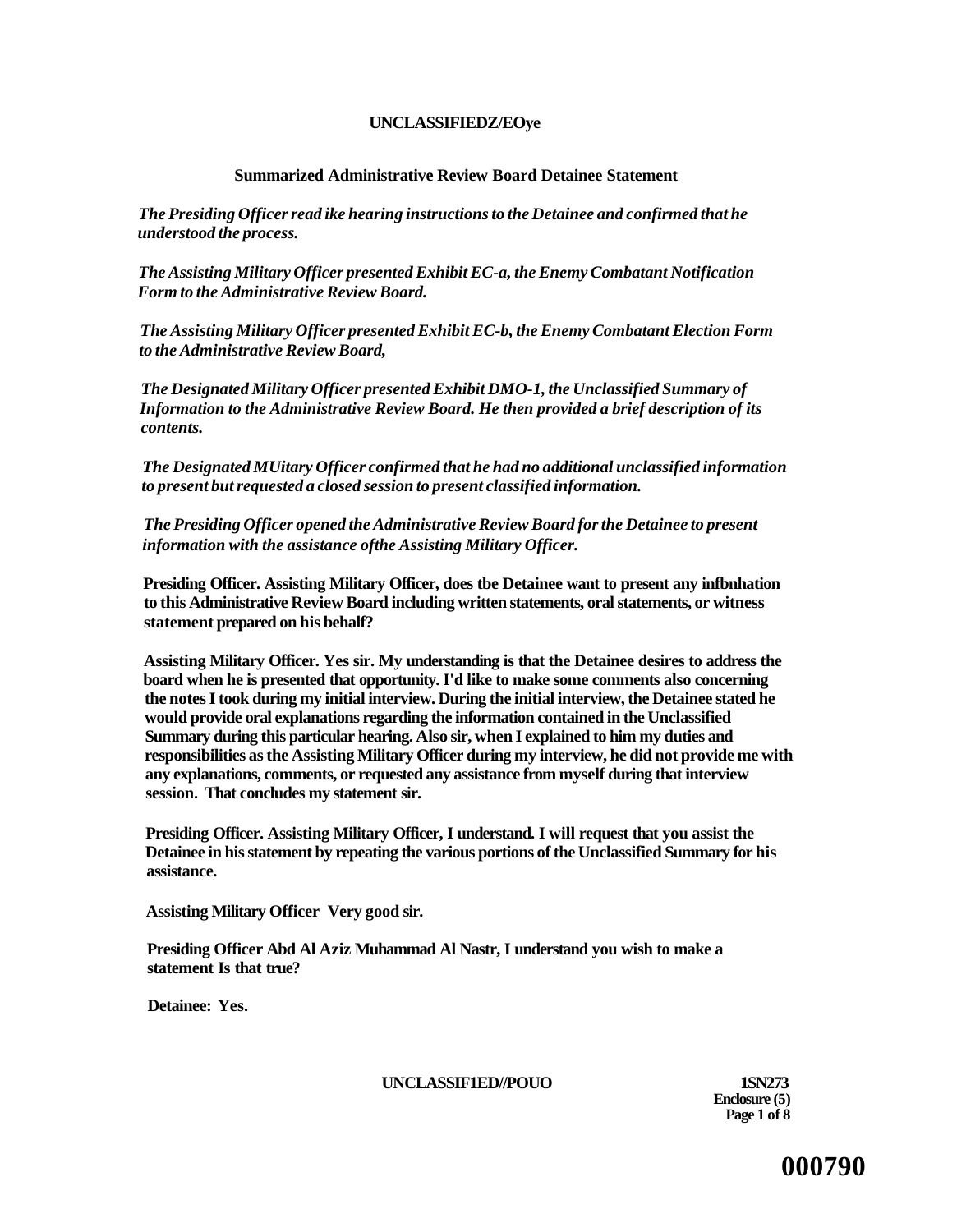### **UNCLASSMED//EQUO**

**Presiding Officer. Do you want to make your statement under oath? An oath is a promise to tell the truth and we have prepared a Muslim oath if you wish to use it We do not require an oath. It is your choice.** 

**Detainee: I don't have a problem. I came here with the intention of tefling the truth so why should I swear? I do not have a problem, if you wish me to swear, I will.** 

**Presiding 'Officer. We don't require it, it's your choice. I would like to ask the Designated Military Officer to read the Muslim oath for the Detainee's information.** 

*The Designated Military Officer read the Muslim oath for the Detainee's information as instructed.* 

**Detainee: Should I swear?** 

**Presiding Officer If you would like to use that oath, that would be perfectly fine. It is your choice.** 

**Detainee: In the name of Allah, the most compassionate the most merciful; I swear that what I say before tins Administrative Review Board will be the truth. God willing, it will be the truth.** 

**Presiding Officer. Thank you. And Al Aziz Muhammad Al Nasir, you may provide any statement you wish for us to consider in this matter.** 

**Detainee: You (the Assisting Military Officer) can say the first point and men I will speak and then the second point and then I will speak and so on.** 

**Assisting Military Officer. Very good.** 

*The Assisting Military Officer read the unclassified summary items identified heUm in italics.* 

*3.a .1. The Detainee voluntarily traveled from Saudi Arabia to Kabul, Afghanistan immediately following the September 11,2001 attacks.* 

**Detainee: That is correct It is exactly true that I did leave Saudi Arabia to Afghanistan after the events. When I saw what happened on the world news and I saw the American bombing in Afghanistan and I saw the refugees, that is what inspired to me to go and travel there.** 

*3.0.2. Detainee traveled to Afghanistan through an indirect route from Saudi Arabia to Syria, Syria to Iran, and then walked across the border from Iran to Afghanistan then on to Kabul, Afghanistan.* 

**Detainee: As far as I know, to my knowledge, mere is no way to get from Saudi Arabia to Afghanistan by plane. The only way was the way that was indicated. As for as I know I traveled from Saudi Arabia to Syria on a plane. I left from an international airport and I also went to Iran and to Syria as far as I know they are also known airports or.intemadonal airports, so where is** 

**TJNCLASSIFIED//F©00r" EN 273** 

**Enclosure (5) Page 2 of8** 

**000791**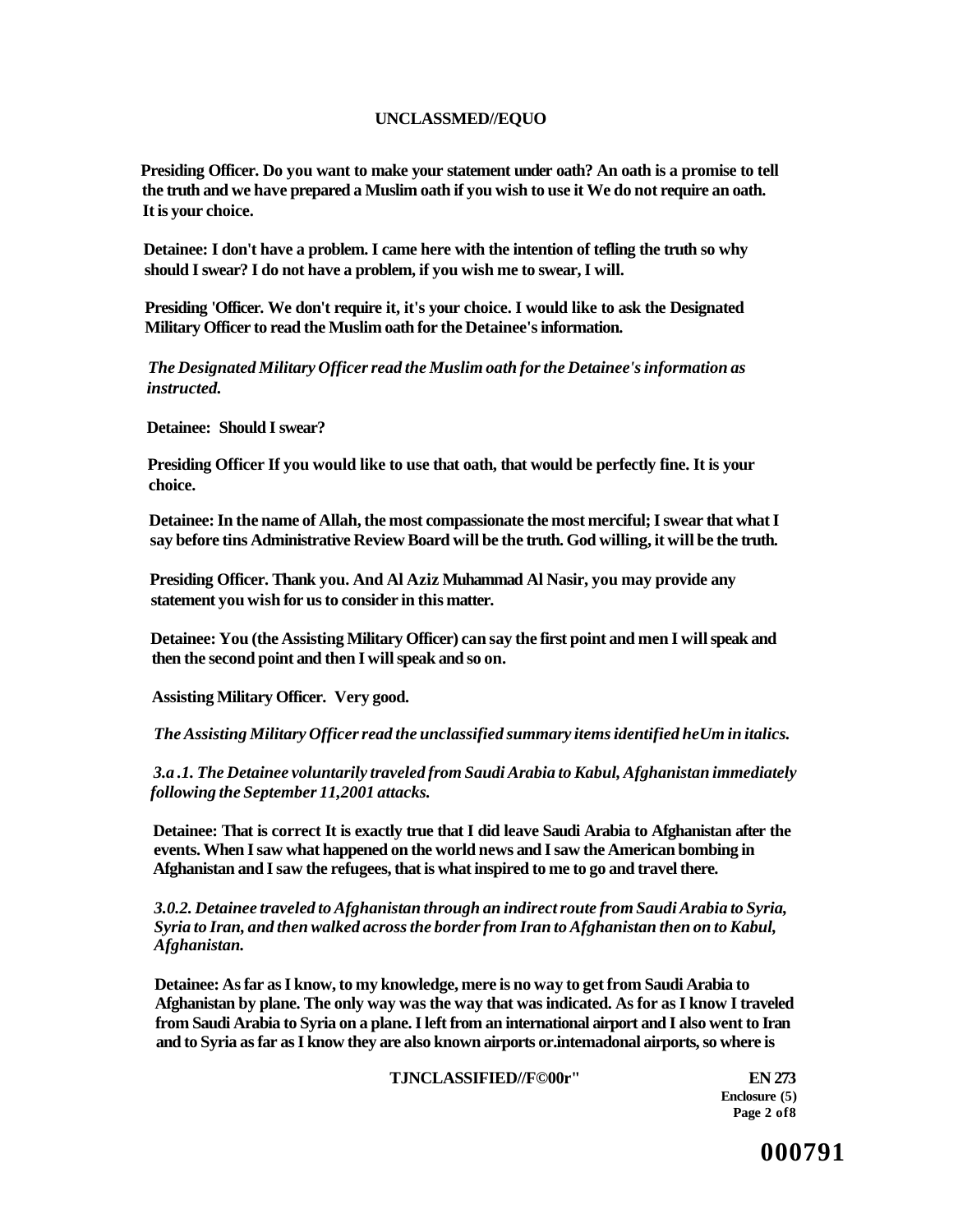### **UNCLASSIFIED//EOU0**

**the indirect route? I traveled from Saudi Arabia to Syria, Syria to Iran and as far as I know the airports were all international airports.** 

*3.a.3. Detainee arrived in Kabul, Afghanistan SS days after September 11,2001.* 

**Detainee: I don't remember exactly but approximately yes mat's true.** 

### *3.a.4. Detainee stayed in Kabul, and then after it was attached by the Northern Alliance fled to Pakistan.*

**Detainee:' It wasn't fleeing. I told the board before mis and I told all of the interrogators my exact route. I went from Kabul to Pakistan and I'm the one who turned myself in. I went to the Pakistani police and I turned myself in. This information is present in the files from the previous board and with the interrogators. I told them mat I went to Pakistan and I went to the Pakistani police and I told them that I wish to be taken to the Saudi Embassy and they agreed to take me there but then they arrested me.** 

### *3.a.5. Detainee fought in Tora Bora.*

**Detainee: My explanattonofftte previous pomts, I have m^ It's not true, I did not fight in ToraBora.** 

### *3.b. 1. Detainee admits to working with al Wafa while in Afghanistan.*

**Detainee: I did not admit that I was working with al Wafa. I was staying with al Wafa. However,when I left Saudi Arabia and I went to Afghanistan, I did not know that I was going to work specifically with al Wafa. I didnH have that plan m my mind. I was going there with the intention of performing charity work but not with any specific organization.** 

### *3.b.2. Al Wafa is a known terrorist support organization.*

**Detainee: Honestly, it is something mat is not known to me. It may be known to you; you are me American government and you might have mfwmationmatldonothavebutasfarasrm concerned it's not known to me.** 

### *3.b. 3. Detainee's name was found on a hard drive file of a known al Qaida operative.*

**Detainee: I don't know how my name got on mat computer file. As far as I know I did not meet anyone from al Qaida. I told the interrogators of all the people I met in Afghanistan. However, when I was in the Pakistani prison, the Pakistani authorities came to the prison and photographed us. They photographed many of us including my brother and maybe they released our names to some member of al Qaida but I don't know how my name ended up on the hard drive.** 

**Assisting Military Officer: That was the complete summary of evidence that are being used favoring continued detention. Do you want to address the summary of information mat favor your release or transfer?** 

**UNCI^SIFlED/#et3©~ ISN273** 

**Enclosure (5) Page 3 of 8**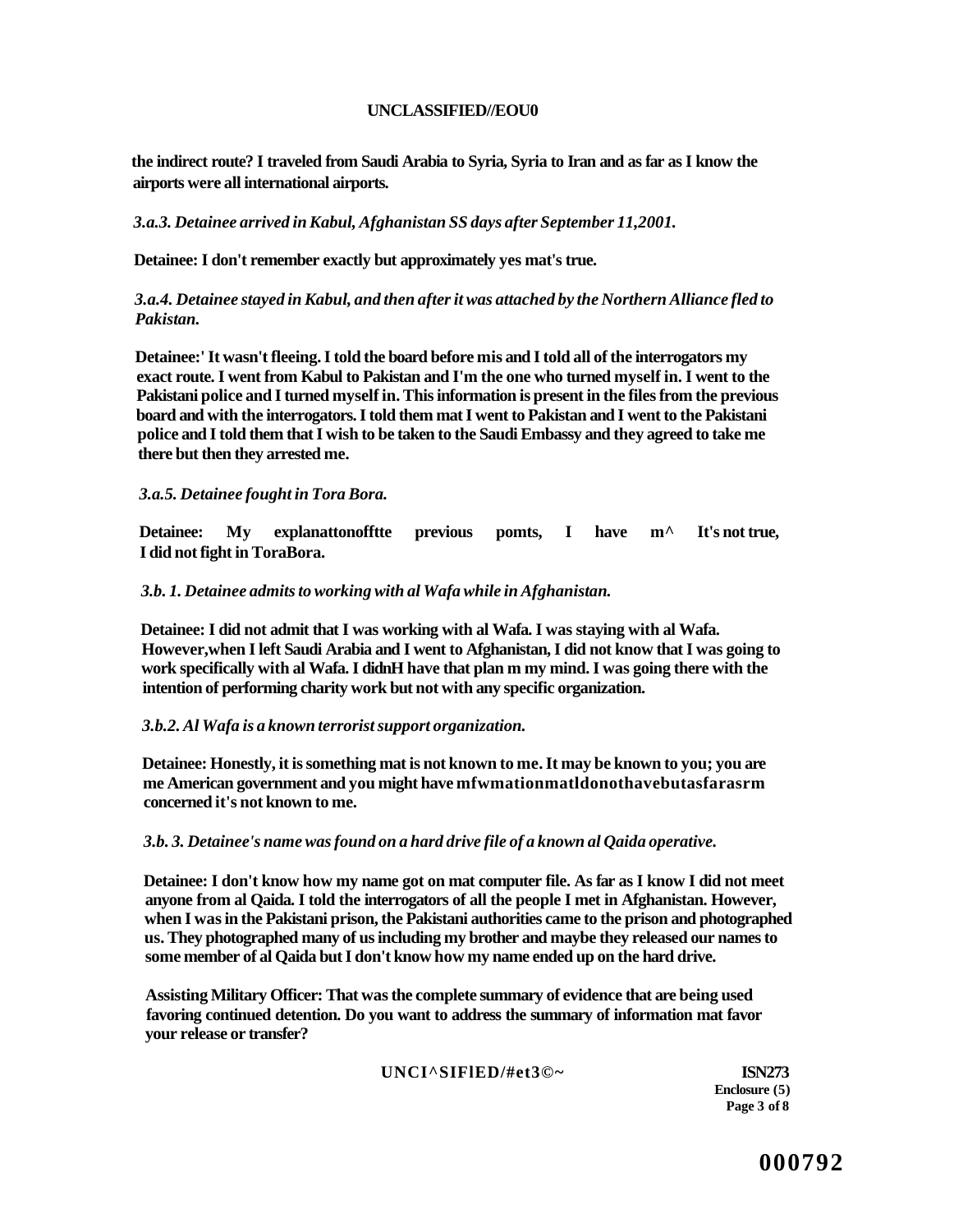#### **UNCLASSIFIEDfflFOtJ©**

### **Detainee: Yes**

### *4.0. Detainee's overall behavior has been non-aggressive.*

**Detainee:' This is true. You have that all reported in the file as well that the guards in the cellblock report all kinds of behavior. I don't have any problems with the guards or anything. If I want something from the guards I ask them but there's not any relationship or any kind of talking or going back and forth between me and the guards. The relationship between me and me guards is a relationship of respect The guard works there and I'm housed here as a Detainee. That's it-**

*4.a.l. Detainee has only one case of harassment of the guard force. His actions mostly invotve failure to comply with the rules of the guard force or the cellblock by performing physical training in his cell and speaking with detainees in other cellblocks.* 

**Detainee: It's true that I had only one piece of harassment and I remember it very well. The feet is mat I had one piece of harassment, I was punished for it and I was stopped from doing it again. This is all recorded intheffle and my file is clean otherwise. Does it make sense that you would punish me for the same offense twice? You are putting it against me right now. You said mat you have one case of harassment against you but I did once and I got punished for it and that's it** 

**Presiding Officer: I understand.** 

**Assisting Military Officer: Sir, I'd like to also add that I have conferred with the commander of the guard force and for clarification; the rules regarding physical training only apply to martial arts. Therefore, if die Detainee was not conducting martial arts training, he was not in violation of any physical training rules.** 

**Presiding Officer. For the Detainee, I recognize from this document that this was a one time event It is not really a major factor in continued detention. It is actually listed as a favorable factor for- your release, mat it was a one time thing.** 

**Detainee: I understand what you are saying and I would also like to point out to you that I am complying with the rules. They brought us a long list of rules and regulations that they even posted on the cellblocks in the back and brought over to Camp 4. One point on the rules and regulations said that you cannot perform any physical activity that pertains to fighting or something like that I did not perform that kind of physical activity. If they had told me to stop doing any other physical activity I would have done so.** 

**Presiding Officer On behalf of the detention facility, I do appreciate your cooperation while in detention.** 

**Detainee: You are welcome.** 

**UNClASSIFIED//FOTJO~~ ISN273** 

**Enclosure (5) Page 4 of 8**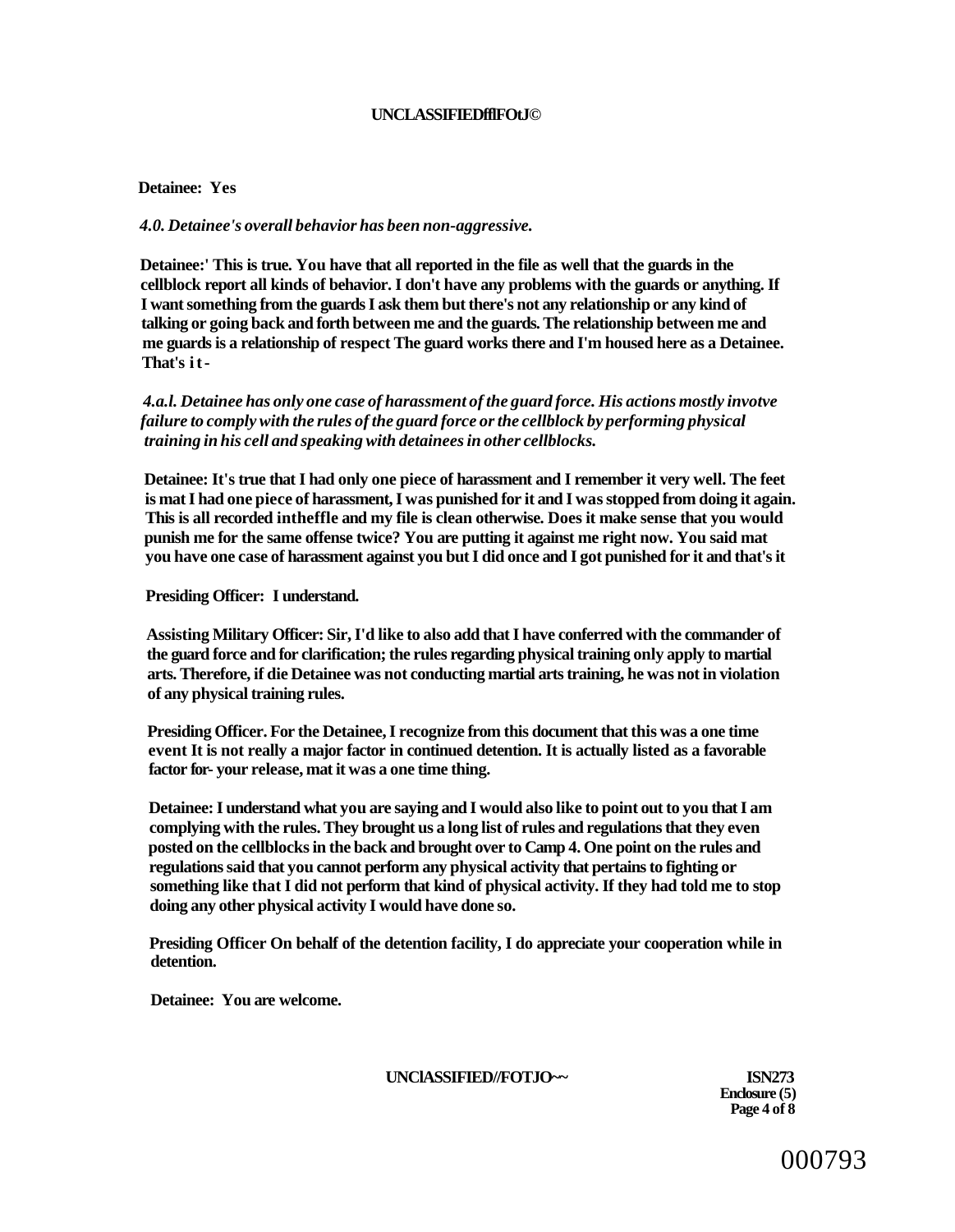### **UNCIASSffffiDfflFGOtf**

*4.a.2. Detainee doesn 't know how his name ended up on a file on a computer hard drive.* 

**Detainee: Correct** 

*4.a.3, Detainee states he only went Afghanistan for charity work,* 

**Detainee: Correct** 

*4,0.4. Detainee stated he believed al Wafa was only a charity organization.* 

**Detainee: Correct** 

*4.a.5. Detainee stated he did not use the alias Abu Khaiid.* 

**Detainee: Correct** 

*4.O.6. Detainee stated he did not know of the turmoil in Afghanistan until after he was there.* 

**Detainee: This is true and I want to speak regarding this point and another point Itistmethat when are going somewhere fox the first time, you don't know what is going to be happening or what the situation or the circumstances might be. in my case I was going to do charity work but whcnlgotmerelsawmat it was war, real war; you donHkrww anyone, it's jiist a war. When I went to Afghanistan I saw the war first hand and what was happening in front of yon. When! saw the reality of war and I saw.me bombings and so on, is one of the main reasons that made me go back to Pakistan. I wanted to go back to my country.** 

*4.0.7. Detainee stated he used his awn money for the trip to Afghanistan.* 

**Detainee: Correct** 

*4.0.8. Detainee denies ever being in Tora Bora.* 

**Detainee: Correct.** 

*4.0.9. Detainee admitted he "turned himself in* **"** *when he fled Afghanistan and crossed into Pakistan.* 

**Detainee: Correct** 

**Assisting Military Officer. That concludes the primary factors favoring his release or transfer.** 

**Presiding Officer Abd Al Aziz Muhammad Al Nasir, does mat conclnde your statement?** 

**Detainee: No, mere is something mat I wish to present to you.** 

**Presiding Officer: Please.** 

UNCLASSIFIED//F0ye^ . ISN273

**Enclosure (5) Pige5of8**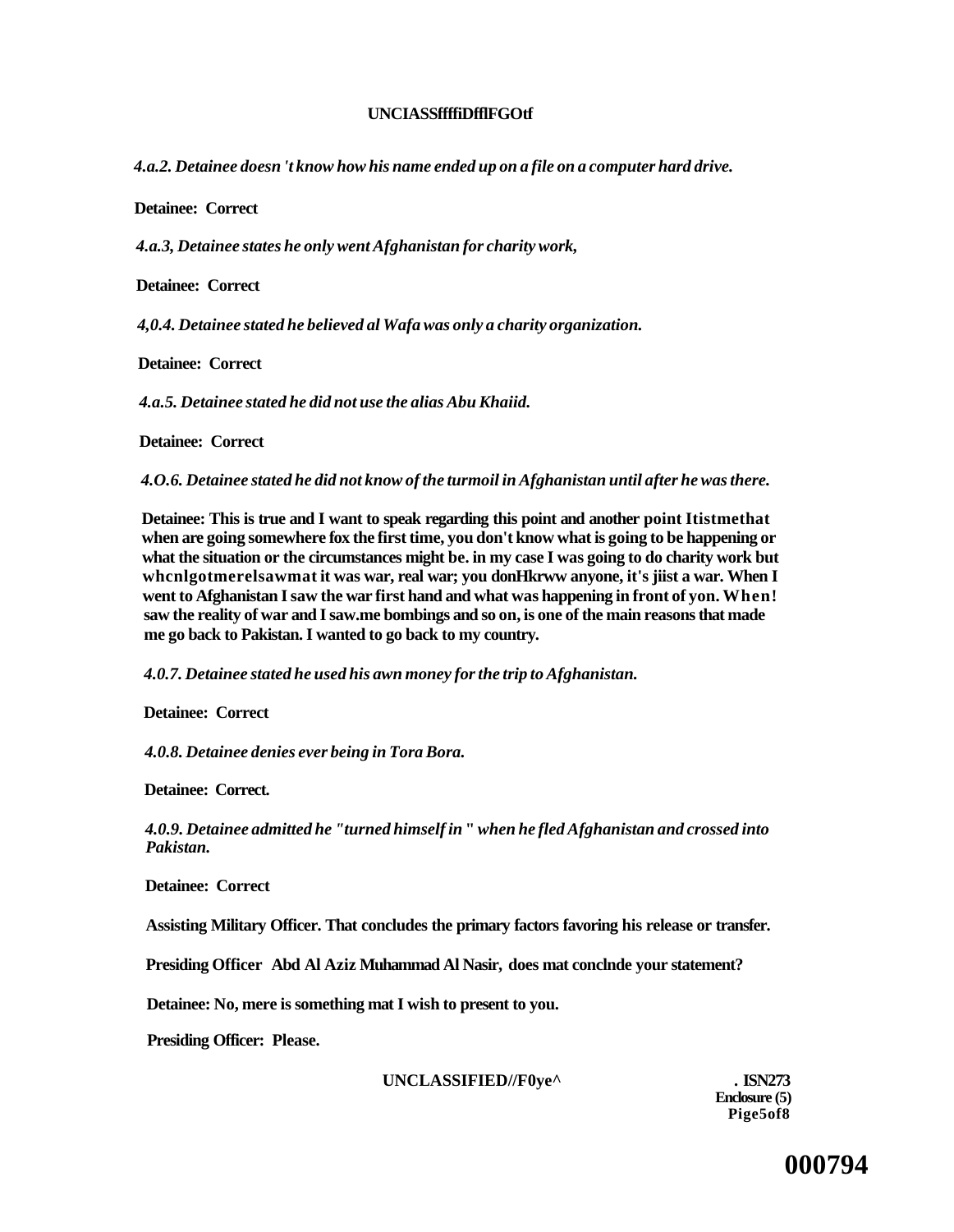### **UNCXASSlHED/flpeefO\***

**Detainee: The Assisting Military Officer previously informed me that one of the questions that I might be asked was what do you intend to do if you leave here. I would like to present what I would do if I left here. I have been talking with the interrogators and have talked to them previously about what I intend to do if and when I am released from here. The first point is three years here in this place is enough discipline for me. I have learned that I will not undertake any kind of action without looking at its pros, its cons, its consequences. So these three years here have been good for me ma way and they have not been good for me in a way, as I have been here for the past three years. The first mingthat I would do when I leave here, God willing, is to fulfill my religious obligations and get married and start a family, God willing. Also, God willing, to take care of my mother, my father has passed away and she doesn't have a male figure mherlife, so I would like to take care of my mother, God willing. The interrogators have informed me that the Saudi government has decided or advertised mat the Detainees here when they return, the young Detainees will be able to complete their studies. So, if you are high school age you will go to high school and if you are college age you will go to college. I am of college age so I would like to go to college and complete it If that did not occur for some reason, if I was not able to go to college, I would like to get a job; a lawful job. If mat kind of job was not possible then I would like to find another land job mat would be profitable and bring in an income mat will support me, my family, and my mother.** 

**Presiding Officer: Thank you for your statement That was very helpful. Assisting Military Officer, do you have any questions for the Detainee?** 

**Assisting Military Officer No sir.** 

**Presiding Officer Designated Military Officer, do you have any questions for the Detainee?** 

**Designated Military Officer: This is in two parte. Did you approach al Wafa or a member of al Wafa, while you were in Saudi Arabia and why did you chose to associate with al Waft?** 

**Detainee: The first part of me answer is that I md not present myself or introduce myself to any member of al Wafa. I did not know anyone who belonged to al Wafa. Please repeat the second part** 

**Designated Military Officer Why did you chose to associate with al Wafa?** 

**Detainee: First of all I was not associated with al Wafa. I did not know of al Wafa and I didn't plan to work with al Warn, I did not know of them until I went to Kabul. That was the first time that I learned of mem. The third point I would like to make and I also made mis point to the previous board, is that I never worked with al Wafe. I stayed with mem and the extent of my stay was approximately eight days. I only stayed with them until I went to Pakistan.** 

**Presiding Officer Do any Administrative Review Board members have any questions for the Detainee?** 

**UNCLASSIFffiD/ffeffe—•\* ISN273** 

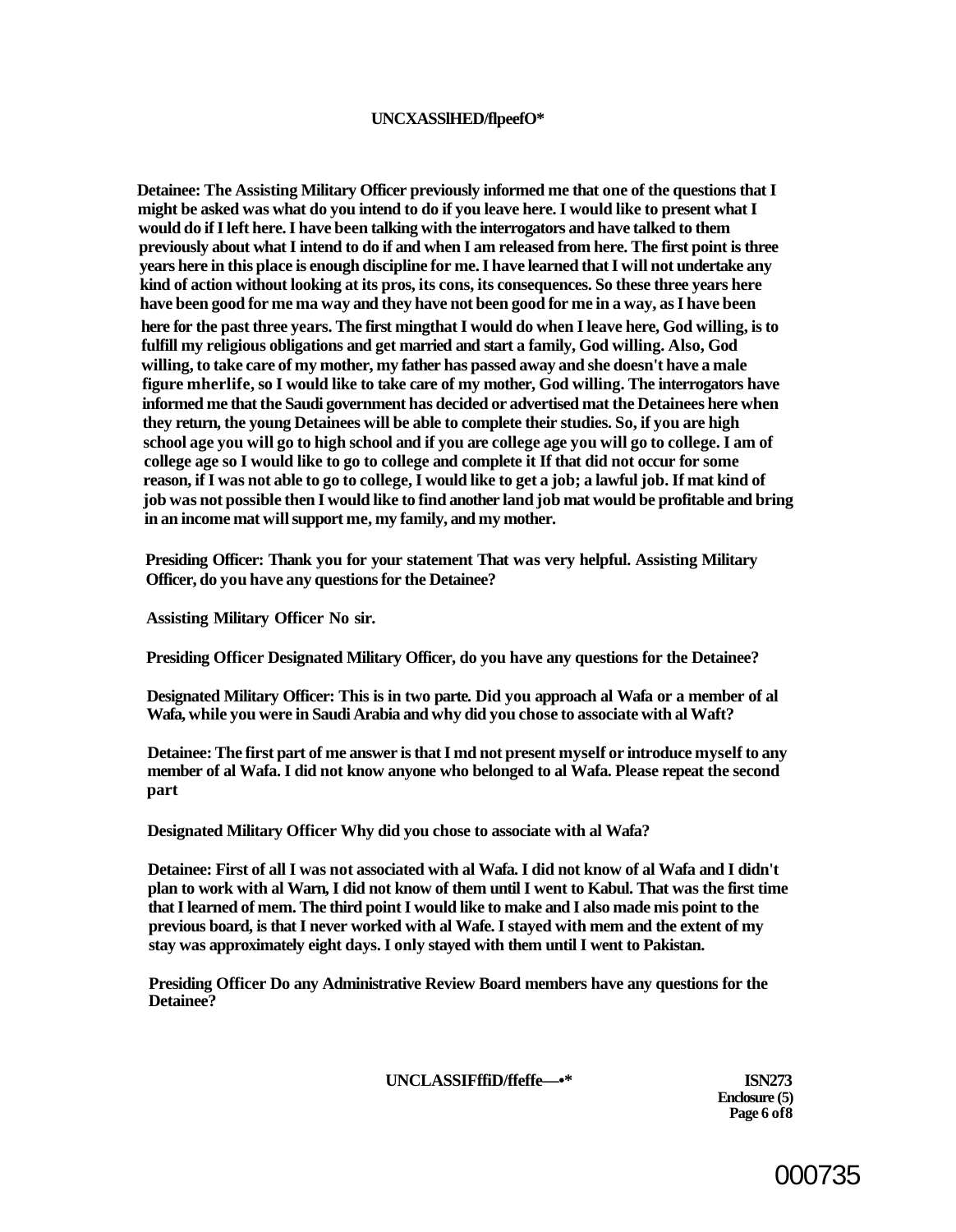#### **UNCIASSIFJED/ffOtJe-**

**Administrative Review Board members' questions:** 

- **A. Can you explain how [somebody] might have come up with me alias mat is listed in your reply for 4.a.5. where.you stated you did not use the alias Abu Knalid? Can you explain or do you have any sort of explanation why somebody might have identified you with that alias?**
- **A. God only knows that there are a lot ofDetainees here and they come from all different areas in the world and a lot people say oh I know this guy by this name or this person by misname, it could have been a mix up. It could have been a mistake in translation. It could have been a mistake in the interrogation. As far as I know, from the moment I was detained in Pakistan, I told them mat 1 never used any alias and mat tbe only name I have ever used is mymmeAbd Al Aziz Muhammad Al Nasir and that's it. There ia a point I would like to address. It has occurred from time to time, the interrogators have informed us that mere were some errors in translation always when you speak to a person as opposed to me speaking as the Detainee. The Detainee speaking to you for example as a member of me board and speaking to you directly we would understand each other a lot better and a lot errors and misunderstandings would be fixed. If you have someone who is mediating the discussion like a translator, the translator might relay something to you that is not correct or relay something to the Detainee that is net correct This is something that has been a problem. This is something mat we suffer from and something that the mterrogaloars suffer from. The interrogators have talked to us about this.**
- **A. From me time that you were captured in Pakistan gomg back from me time you were anivedm Afghanistan^ can you explain where you were as you denied that you were in Tora Bora in your report, can you explain just in general whsl you did from the time you arrived to the time you were picked up?**
- **A. Yes, I have no problem doing that When I went to Afghanistan I went to Kabul That's where I went in Afghanistan. I stayed with al Wafa for about eight days. After I was then for eight days the events happened that I discussed before in the previous board and the interrogations. K^ulfeU and it was just chaos arid I ddii't want to be there at that time. I wanted to go back to my home country and so I left Kabul and went to Khost and from Khost I went to Pakistan.**
- **A. During that entire time you never fought?**
- **A. I was not fighting. I told you mis before. I told the interrogators (bis before. I went there for charity work. I don't know how to make you believe that I was not fighting.**
- **A. Were you by yourself or were you with other people? Did you have compatriots mat were with you?**
- **A. As I have told the previous board, I was with my brother, my cousin, and another man. We went from Kabul to Khost and then Khost to Pakistan with my brother, my cousin, and me third man was name was Abdullah (ph), who is here.**
- **A. I understand that you are from Saudi Arabia is that correct? May I ask where you lived and where you grew up in Saudi Arabia?**

UNCLASSIFIED//\*©^ ISN273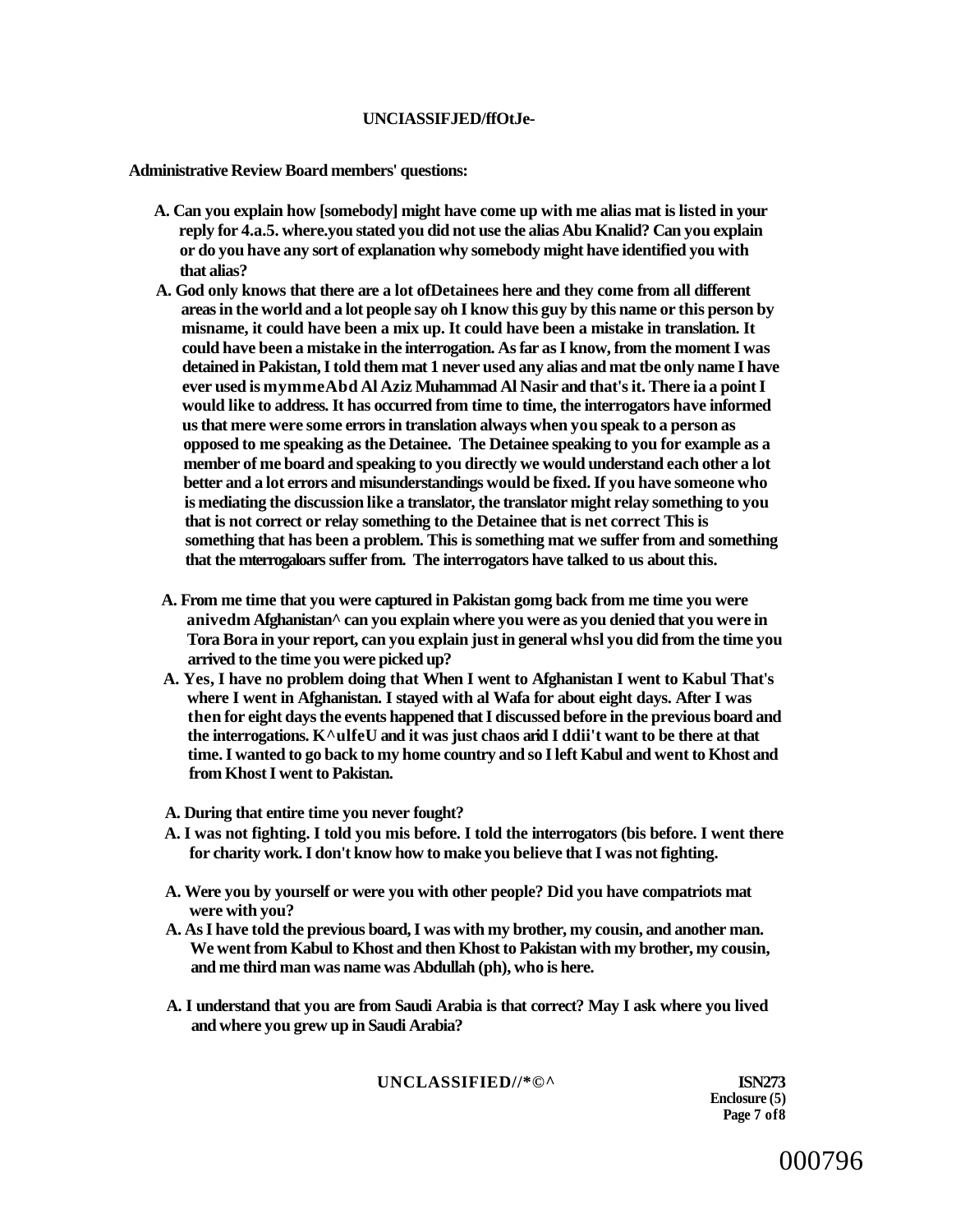### **UNClASSMEDtfFOTO**

- **A. My childhood was in Mecca. My father was a teacher in Mecca. When my father passed away, we went from Mecca to Riyadh because we had cousins and relatives mere and since we were young they could have taken care of us. When we grew up a little we went back Mecca. Then one of my brothers registered for college in Riyadh and so we were obligated to go back to Riyadh because my brother had registered for college so we went there again and that's where we stayed**
- **A. My condolences for the lost of you father. Am I to understand that your father was lost -before you left Saudi Arabia for this journey of yours? A. My rather passed away a very long time ago.**

**Presiding Officer: AbdAl Aziz Mubanunad Al Nask, do you have any fiulher inform^ would like to provide us? What you have given us so for has been very helpful.** 

**Detainee: That is aU that I have but is Ihcregomg to be arK)thei hearing?** 

**Presiding Officer ThatactuaUywmcomBupmthefoUowbgimtructions. If that doesn't answer it, please ask your question one more time before we conclude.** 

**Detainee: When am I going to get the answer regarding mis hearing?** 

**Presiding Officer. I understand that is a common question and unfortunately I don't have an exact date. I would appreciate the Detainee's understanding that we like to be thorough and to take our time in providing a complete review of your case. It could be a matter of months. And as I said before, we do appreciate your cooperation while you are in detention. That only favors your favorable consideration in this matter.** 

*The Presiding Officer confirmed that all unclassified information had been presented to the Administrative Review Board and concluded the open session.* 

*The Presiding Officer read the reminder of the Administrative Review Board process to the Detainee and confirmed that the Detainee's question regarding another hearing was answered adequately. The Detainee indicated that it did answer his question and that he had no further questions.* 

### **AUTHENTICATION**

**I certify the material contained in this transcript is a true and accurate summary of the testimony given during the proceedings.** 

Presiding Officer

### **UNCLASSlFIEb//rOtrar KN273**

Enclosure (5) **Page** 8 of8

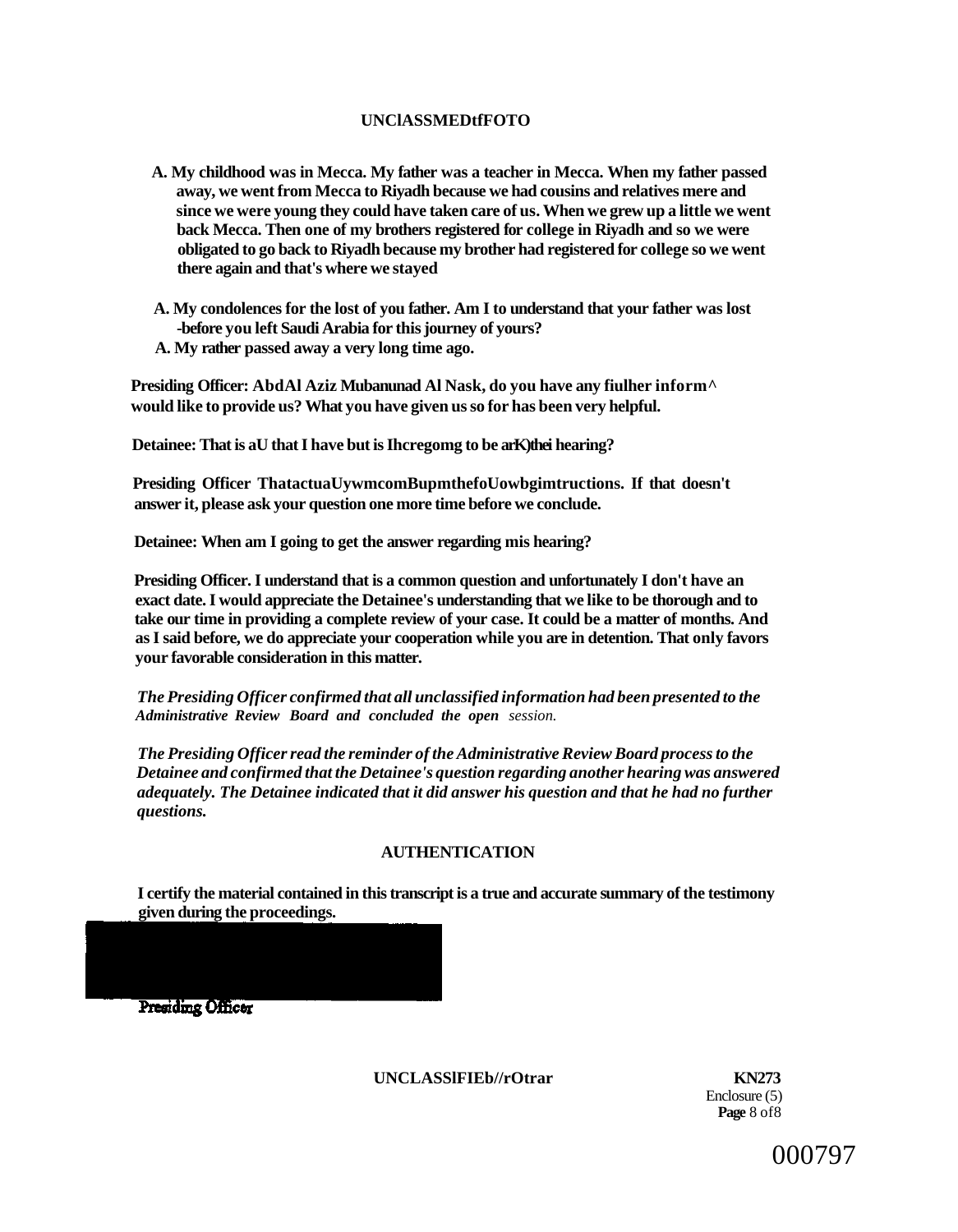### **Summarized Administrative Review Board Detainee Statement**

*The Administrative Review Board was recessed on 16 February 2005 at 1244 hours and reconvened on 19 February 2005 at 0931 hours,* 

*The Presiding Officer read the Hearing Instructions to the Detainee. The Detainee was unsure of the proceedings concerning providing a written statement, oral statement and classified portion of the Administrative Review Board. The Presiding Officer answered the following questions put to the Board by the Detainee.* 

**Detainee: What kind of information?** 

**Presiding Officer: Relevant information to give us reason not to detain you here any longer in Guantanamo Bay. Adil, do you understand mis process?** 

**Detainee: Generally, I don't understand the proceeding of this court, regarding the information that is secret or classified. I don't understand that doesn't give me the opportunity to defend myself, because mere is secret information. You are from a lawful country or a law-abiding country. And as a law-abiding country you should afford me the opportunity to be represented by someone, I should have someone here who will speak on my behalf accordmg to the laws mat you are going by. That's regarding the question; do you understand these proceedings?** 

**Presiding Officer: Okay, but do you understand that you are allowed to present written statements, oral statements and statements of persons who can provide information relevant to your case.** 

**Detainee: Yes, I understand and I know mat I have the opportunity to present information, but the picture is not clear. There is information that is hidden because its secret or classified information. So if I am not able to address all the points that would make my story very clear because mere maybe something's that I do not know of, or are hidden that I cannot address and so I cannot make mat clear to you.** 

**Presiding Officer: I will make all the unclassified information as clear as I can during these proceedings.** 

**Detainee: That is very well, from what I understand of the information that you present I will address that to the best of my ability.** 

**Presiding Officer: That is all we can ask.** 

**Detainee: That is very well, but what about the information that is classified? How am I going to be able to defend myself against infonnation that is classified, if I cannot be there and I cannot speak about it?** 

**Presiding Officer: Information that the owning government agency has decided could cause damage to our National Security if released. This board does not have the authority to change that decision and allow you to view it** 

**Detainee: I understand, but if mis information has something to do with me or has something to dp with my case, men I should be able to view it, so I can properly address it** 

### **UNCLASSIFIED/flEQfcFe-' ISN 060**

**Enclosure (6) Page 1 of 12**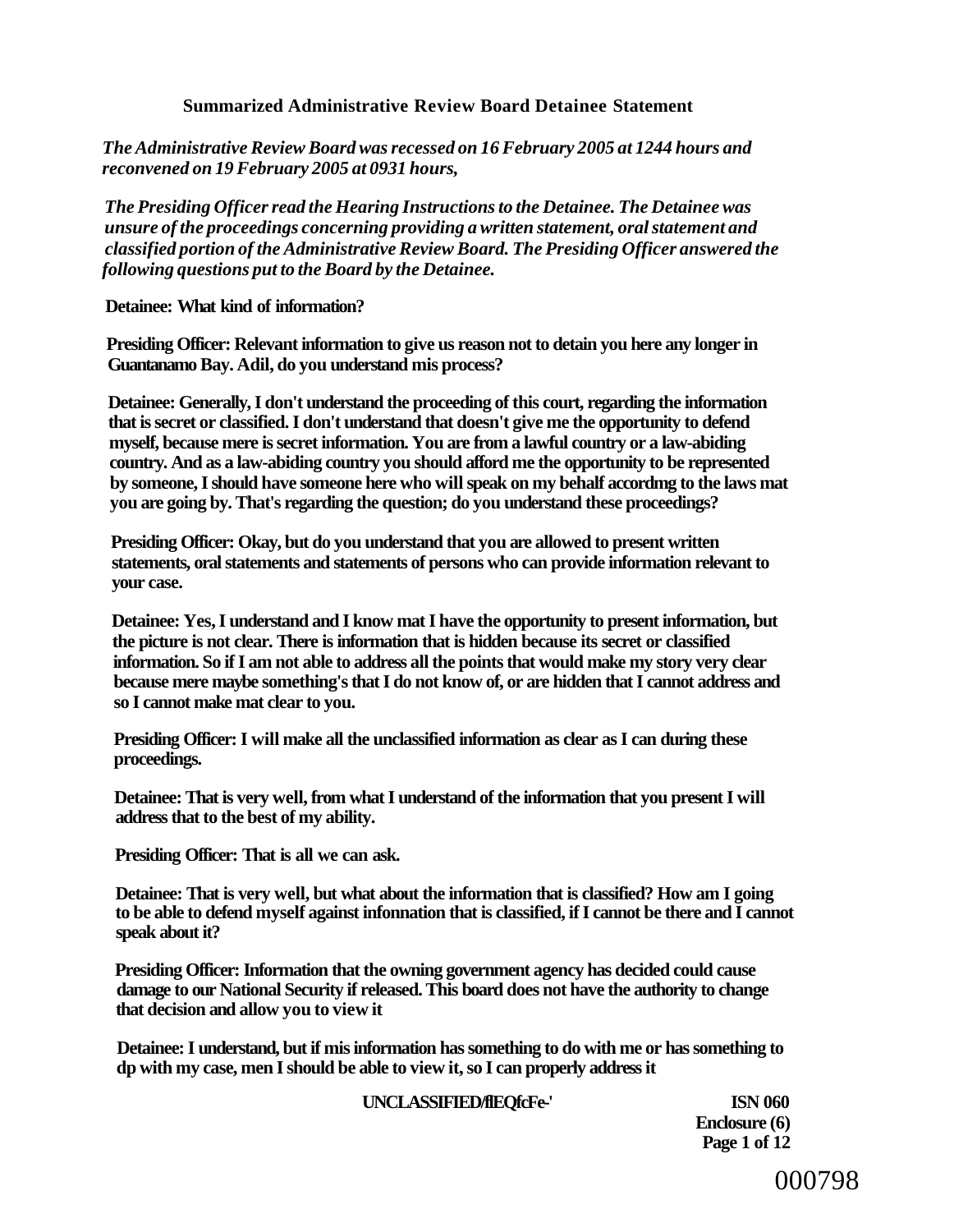### **UNCLASS1FIED//Fetf©**

**Presiding Officer: Okay, I'm going to repeat the last sentence again. This board does not have the authority to change that classification, so we cannot divulge it to you.** 

**Detainee: According to your procedures you say that you cannot change that information. Sol will also say mat I will not be able to defend myself completely, because of my lack of ability to view the information that is classified.** 

**Presiding Officer: Okay, I understand, I think as we go on some of the questions we ask may help clear up information.** 

**Detainee: Very well if the information is clear to me then I will be able to answer.** 

**Presiding Officer Thank you.** 

*The Assisting Military Officer presented Exhibit EC-A, the Enemy Combatant Notification Form to the Administrative Review Board. The AMO then presented Exhibit EC-B, the Enemy Combatant Election Form to the Administrative Review Board.* 

*The Designated Military Officer presented Exhibits DMO-1, the Unclassified Summary of Information andDMO-2, the FBI Redaction Certification to the Administrative Review Board. He then gave a brief description of the contents of Exhibit DMO-L The Designated Military Officer confirmed mat-he had no additional unclassified information to present and requested a closed session to present classified information relevant to the disposition of the Detainee.* 

*The Presiding Officer opened the Administrative Review Board for the Detainee to present information with the assistance of the Assisting Military Officer.* 

**Presiding Officer. The Detainee may now present information to the Administrative Review Board. Assisting Military Officer, does the Detainee want to present any information to this Administrative Review Board including written statements, oral statements, or witness statements prepared on his behalf?** 

**Assisting Military Officer: Sir, the Detainee would like to answer each of these points on the unclassified summary and then he'll be prepared to answer any questions from the board.** 

**Detainee: As the questions pertain to the information mat I am aware of that I have entered into.** 

*The Presiding Officer asks the Detainee if he wishes to make a statement and ifso will he take the Mushm oath. The Detainee has questions concerning the oath and the Presiding Officer explains to the Detainee about the Muslim Oath. The Detainee wishes to hear the oath prior to taking it, the oath is read by the Designated Military Officer. The Detainee declines to take the oath.* 

**Presiding Officer: Adil, you may begin.** 

**Assisting Military Officer: The Detainee traveled to Afghanistan via Iran in late September or early October 2001.** 

**UNCLASSIFIED/^eUO ISN060** 

**Enclosure (6) Page 2 of 12**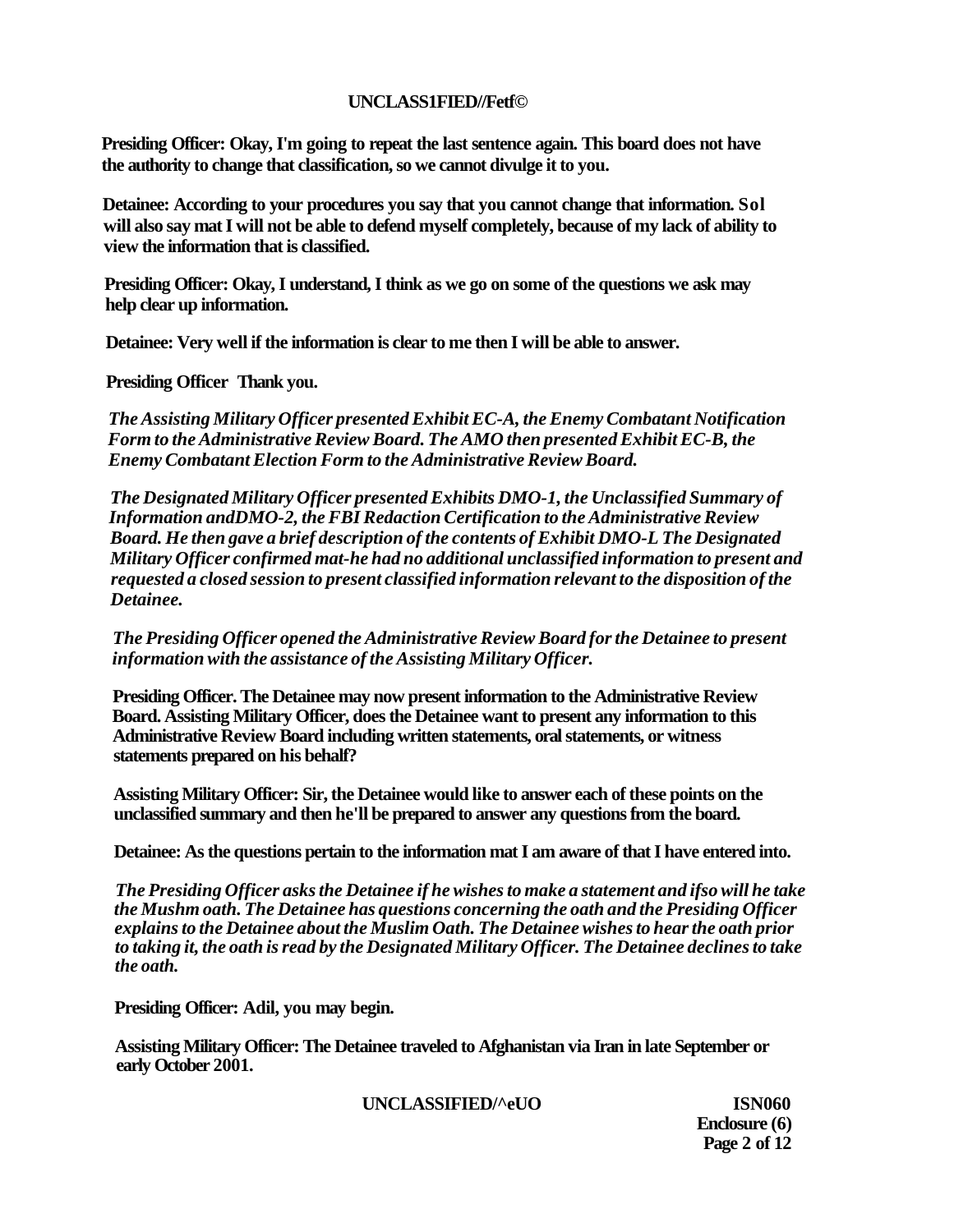### **UNCIASSffIED//Fetf0**

**Detainee: Before mat it has the word intent Is mat part of the same question or what is that?** 

**Assisting Military Officer Yes, that would be the reason; intent means the reason you went** 

**Detainee: I did travel to Afghanistan through Iran, to administer help to the refugees and the poor in Afghanistan. That is me reason in general why I traveled.** 

**Assisting Military Officer: The Detainee was a fighter at Tore Bora.** 

**Detainee: I have never heard of Torn Bora until I came here. I was never a fighter in the first place and if I was a filter men I would have admitted to being so.** 

**Assisting Military Officer: The Detainee has been disruptive and aggressive while in detention.** 

**Detainee: I'm not sure exactly what mis question is talking about, I'm not sure what it is referring to. What is disruptive behavior?** 

**Assisting Military Officer. That would mean you -were causing problems.** 

**Detainee: I never had any problems during my entire detention, except when it came to the**  Koran. The administration and me guai& were disresr<sup>^</sup> One of the **Interrogators was disrespectful to the Koran and insulted** *it* **by stepping on it with his foot Also, one of the guards not sure who it was, but we found a copy of the Koran with one of the pages mat had an outline of a shoe on it The problem that occurred between me and the administration or the guards, was that I tried to return the Koran, I didn't want tins Koran in my cell. The Chaplain, he said his name was Yosef he said he was the one responsible for our religious affairs. I talked to him about taking the Koran from me, because I didn't want that one. He told me he could not accept the Koran from me, they had an order from the General not to accept any Korans from anyone. So I told him that I would return it to you by force, I don't want the Koran here if you will not receive it The Chaplain said to me if it comes down to it, then we'd put ten Korans in your cell, if it came to that So I did give away the Koran, one of the other Detainees who did not have a copy. I gave my Koran to one of the Interpreter's who was Muslim, I told him that "that Detainee doesn't have a Koran he could have that one". So he took it Some of the other Detainees did return the Korans and some of the Interpreters took them from the Detainees. A problem occurred with the Administration, because they wanted to place a Koran in every cell by force, so we refused. Then there was trouble and they came in like the riot police, like they perform guard duties to quell the uproar.** 

**Presiding Officer Let me interrupt Is that your perception of what he said, "I guess" or is that what he said. Did he say, "to quell the interruption" or is that what your surmising.** 

### *The Interpreter asks the Detainee to repeat the last part of his statement*

**Detainee: No, it was like a military operation to bring the Koran into the cells by force. They were spraying bottles at us and we had to spray them with water, because they were spraying us. They turned off all the fans and closed the doors and they sprayed that spray so that we were being suffocated. After this happened they came into us and said, "You will take mis Koran or I will give it to you by force." So I refused. The guards came in and they hit me on my nose and** 

**UNCLASSIFBD/ZFeeO ISN060** 

**Enclosure (6) Page 3 of 12**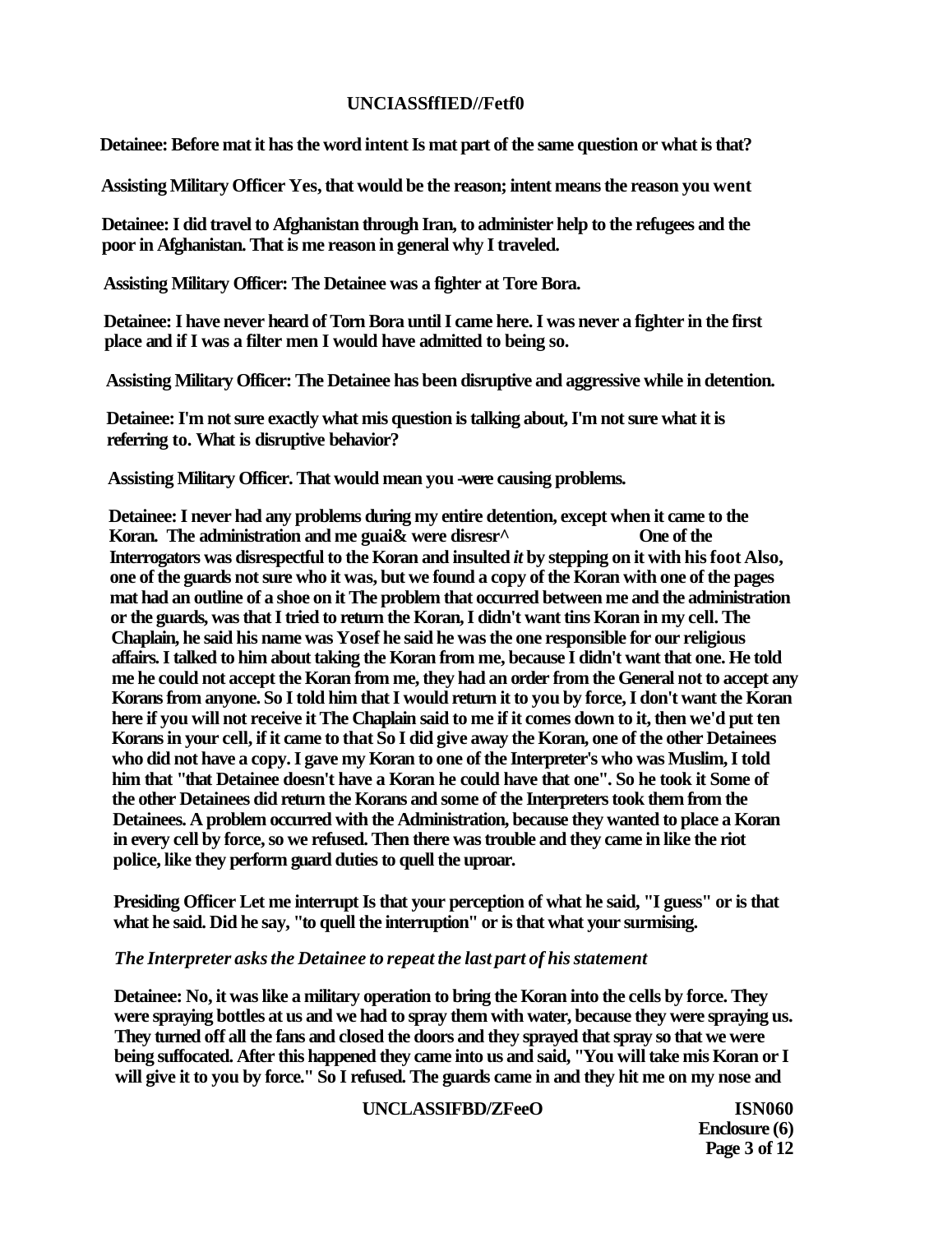### **UNCLASSIFIED//E0TO**

**they hit my mouth and they injured my leg, because I refused. After that they put the Koran in my cell and they left They took all the furnishings as well; they didn't leave me with anything but the bare floor. That was the problem I had regarding the Koran. And when it comes to problems with the guards. I don't have any problem with the guards, because I don't talk to them very often except when I am asking them for requests. Sometimes the guard may say something or his behavior, like a curse word and then I say something as well. Regarding the bad behavior with the guards or the other things like that, there was none. Most of the guards were well behaved towards us. They were understanding towards us and they would talk tous with respect and good behavior. Some of the guards were bad with us, if we saw some that were bad we wouldn't talk with those guards.** 

**Assisting Military Officer: The Detainee was captured by the Pakistani Military after leaving Afghanistan.** 

**Detainee: I have answered this question before. I said that I was not arrested by the Pakistani Authorities, but when I was walking I saw the point in front of me and I knew I didn't have anything to hide. I had all my papers in order, all of my documentation and so if I thought that I would be arrested, men I wouldn't have kept going towards it But I walked towards it cause I knew I didn't have anything to bide. That is it, regarding this question.** 

**Assisting Military Officer: Those were the only points?** 

**Detainee: I gave you the general idea, but I don't know if you want any details or what you want exactly. Because it has been three or three and half years since what happened to me some of the information may not be recalled easily. I have been here for three, three and half years in the prison and the psychological pressure and the emotional state because of what happened, the events that have happened may cause me not to be able to recall everything. So if mere is any question that you would like to ask, I am prepared to answer based on the information and the question.** 

**Presiding Officer: Adil, does that conclude your statement? Did the AMO statement provide the information you wanted us to hear?** 

**Detainee: I don't know what you mean by that question.** 

**Presiding Officer: Basically, your response to each of the questions that the AMO asked you.** 

**Detainee: Based on the points we had mentioned now? like I told you this was general idea or story. But if you want more details based on the questions you might ask or need more information, you tell me so that I may give more details.** 

**Assisting Military Officer: That is all the information I have as far as questions to ask you. If you have any further comments you want to make on your story you can do mat.** 

**Detainee: For example my travel from Bahrain to Iran and then from Iran to Afghanistan. The purpose was because of the refugees and the poor people in Afghanistan because of the war. There were advertisements on the Satellite TV, because of the war and the great number of people that were there. That was the reason for the advertisement they said that winter was** 

#### **UNCLASSIFIED//Fmjer ISN060**

**Enclosure (6) Page 4 of12**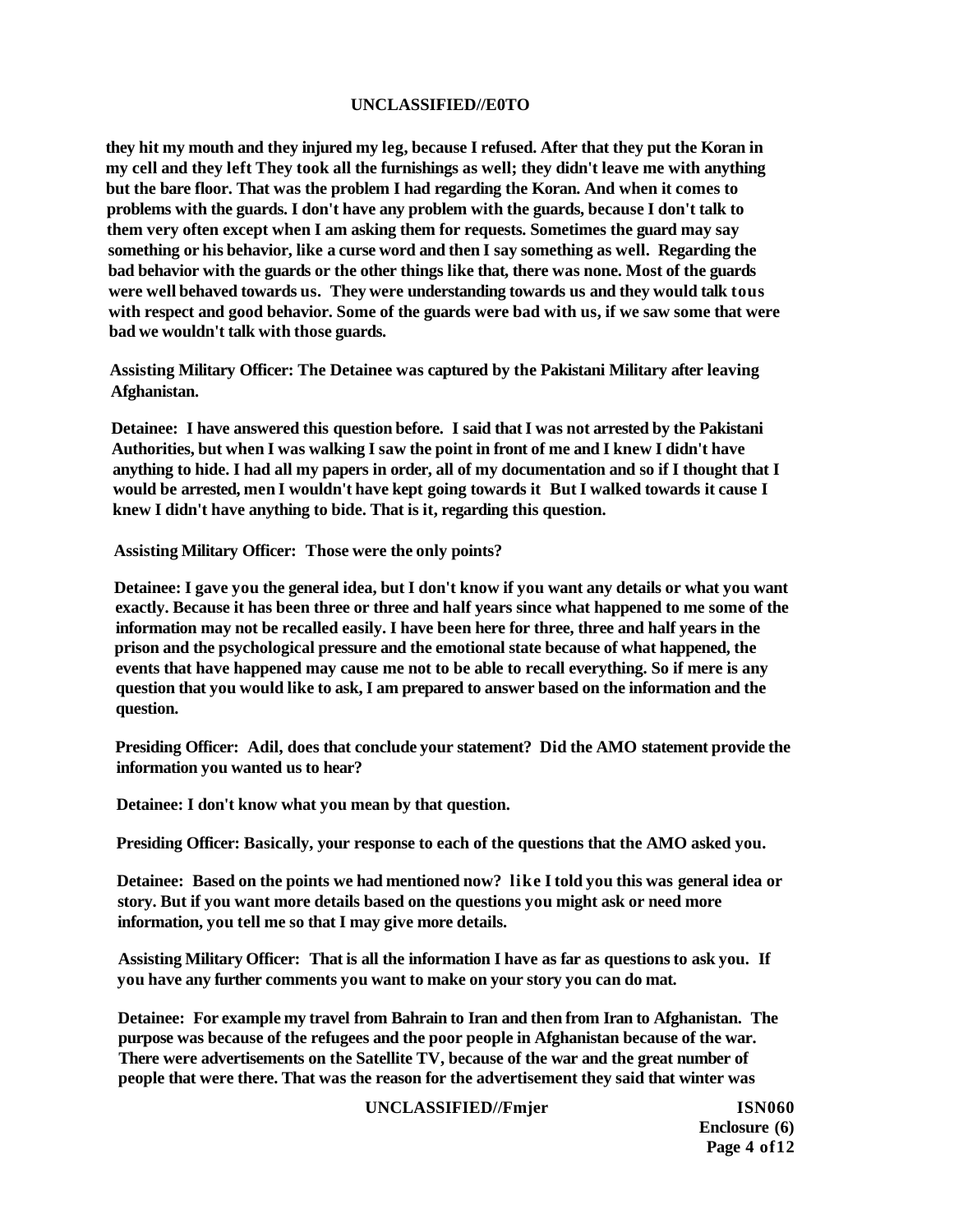## UNCLASSIFIED//EDUQ

coming and that was the reason for the poor, so on and so on. And there would be difficulties and hunger because of Hie cold and so on. That is what prompted me to go and it also coincided with my vacation time. Because my vacation was I believe before September. Yes before me events. I was on vacation and I worked in Bahrain and that period was before Ramadan. That is the time to give charily or money during the year. That is the time to give it and h coincided withRamadan. So I took the opportunity to present this charity to the poor and the needy. Sol preferred to go myself to Afghanistan and to present it That is in general a summary of the reason that I went to Afghanistan.

Presiding Officer: Adil. Does that conclude your statement?

Detainee: Approximately, I don't know what you need exactly. What I remembered, I talked about

Presiding Officer: Assisting Military Officer, do you have any questions for the Detainee?

*Assisting Military Officer Questions to the Detainee.* 

Assisting Military Officer: Just one. Is it true that charity, giving to the poor is one of the Pillaxs oflslam?

Detainee: Yes.

Assisting Military Officer: And many people from your country travel to other poorer countries border to fulfill that Pillar of Islam.

Detainee: Yes, not just my country, but most of the countries in the Gulf. Some of them pay this charity through organizations and some of them go themselves as part of a group to extend or present their help to people.

Presiding Officer: Thank you. Designated Military Officer, do you have any questions fpr me Detainee?

*Designated Military Officer Questions to the Detainee.* 

Designated Military Officer. Yes sir. Adil, did you take food to Afghanistan?

Detainee: What do you mean, I don't understand. What do you mean I took food to Afghanistan?

Designated Military Officer. You stated your reason for going to Afghanistan was that people did not have food, they would be cold and you were going to help them.

Detainee: Do you mean I was going there with materials in hand, like rice and food and so on?

Designated Military Officer: Yes, and coats.

Detainee: No 11 can't as one person take all that stuff.

UNCLASSIFIED//ret?a ISN 060

Enclosure (6) Page 5 of 12

000802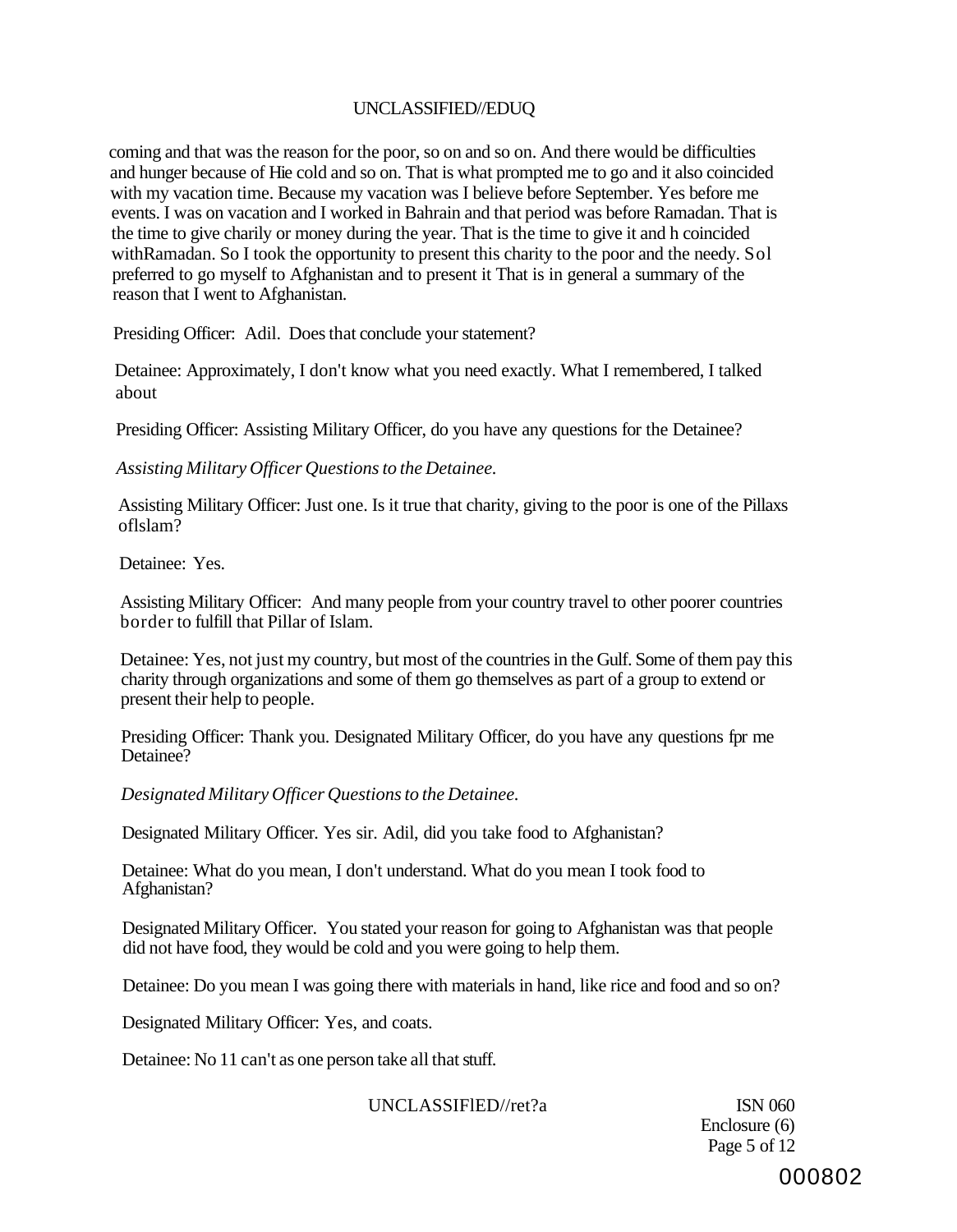### **UNCLASSIFffiEtf#eW**

**Designated Military Officer: What did he take?** 

**Detainee: I took the money my charily money. I talked about mis; I also stated the amount of money that I took with me.** 

**Designated Military Officer. Let me understand. You see an advertisement, where people are going hungry and you take mem money.** 

**Detainee: Yes.** 

**Designated Military Officer: Were you ever in a place where airplanes dropped bombs upon you?** 

**Detainee: No, I didn't see any bombing on my trip.** 

**Designated Military Officer: Did you see any acts of war in your journeys in Afghanistan?** 

**Detainee: No, no. If I had seen anything like military affairs or fighting or anything like mat I would have left or bombing I wouldn't have gone in.** 

**Designated Military Officer: Do you understand English?** 

**Detainee: Yes, I understand a little.** 

**Designated Military Officer: If you had permission to enter Pakistan then why did you enter Afghanistan through Iran? You stated that your papers were in order to go into Pakistan why did you enter Afghanistan through Iran?** 

**Detainee: I didn't say I had paper to go into Pakistan.** 

**Designated Military Officer: You said your papers were in order and....** 

**Detainee: Yes but they were fine. The papers were official, I had vacation from work, and I had my Passport** 

**Designated Military Officer: Did he have a Visa for Pakistan?** 

**Detainee: Pakistan doesn't require a Visa. From the Gulf from Bahrain to Pakistan we don't need a visa.** 

**Designated Military Officer: Sir, that is all I have.** 

**Presiding Officer: Thank you. Do any Administrative Review Board Members have any questions for the Detainee?** 

**Board Member: Yes sir I have.** 

*Board Members Questions to the Detainee,* 

**UNCLASSIFIED//Fetf0' ISN060** 

**Enclosure (6) Page 6 of 12 000803**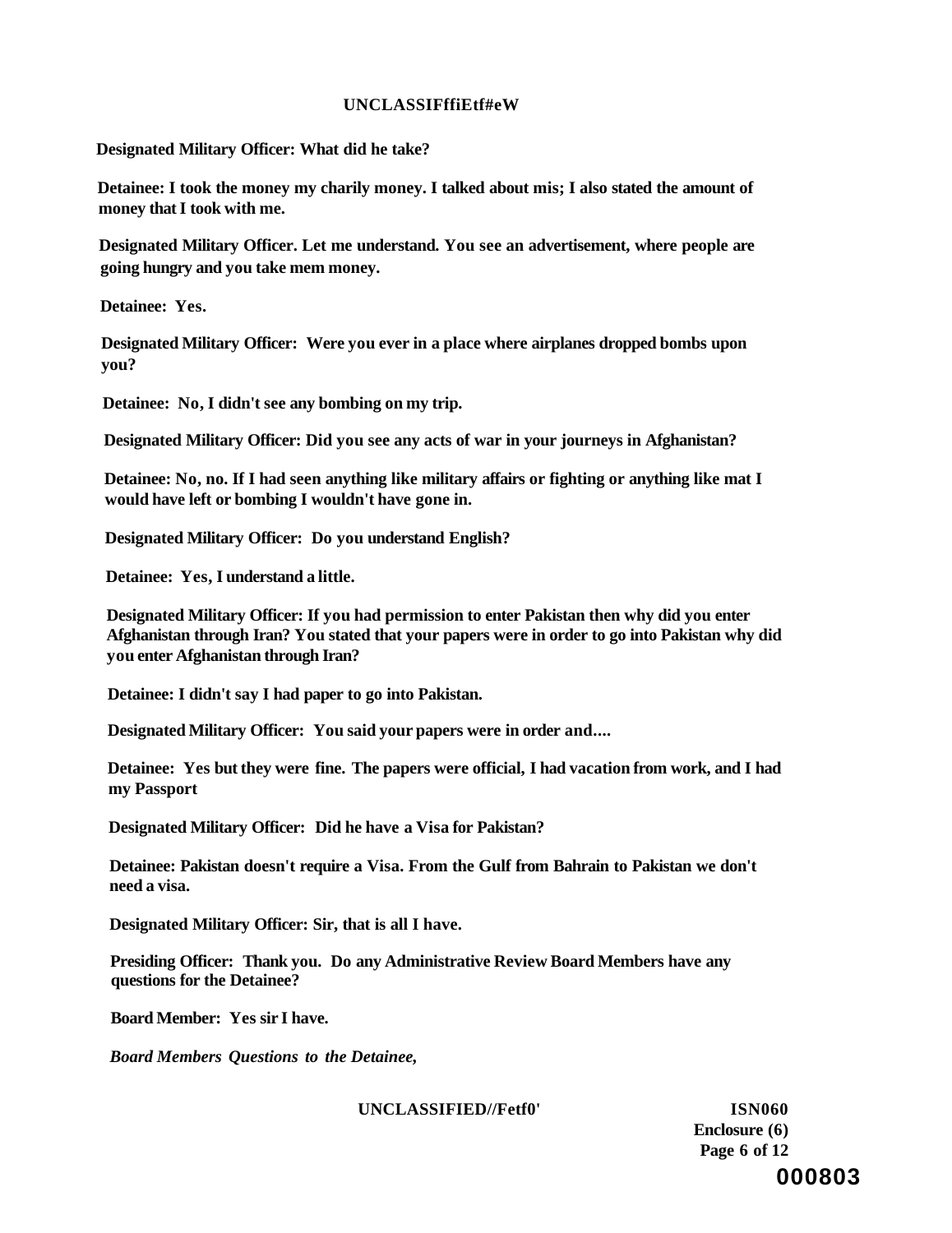### **UNCLASSIFEEWEOUO**

**Board Member: What did you do in Bahrain before you went to Afghanistan?** 

**Detainee: I was an employee in the Ministry of Defense, a civilian employee. I had been working for sixteen approximately seventeen years in that ministry. I had other work, freelance work; construction light construction, small not large. That was approximately the scope of my work.** 

**Board Member. So what did you do at tr» Defense Ministry? What was your job?** 

**Detainee: A clerk.** 

**Board Member: Clerk. Where were you in Afghanistan?** 

**Detainee: I told you before; the last place I was in before I left was Kabul, before Kabul fell** 

**Board Member: Can you tell us more specifically, the timeline? When did you actually travel to Afghanistan? Was it before or after September 2001?** 

**Detainee: I told you before I think you have it I traveled after the events of September. I didn't have any other reason for traveling to Afghanistan other man the agenda that I had regarding the charity and the help, because of the advertisement that I saw.** 

**Board Member How much money did you take to Afghanistan?** 

**Detainee: I don't remember exactly. I mink you have it in the file the exact amount I took. I don't remember exactly, I mink approximately more man a thousand denars from Bahrain. Exactly, I really cannot remember.** 

**Board Member I believe you said in your testimony, mat when a guard says something you don't like you become disruptive. What does the guard say that you don't like? And how do you respond when he says that?** 

**Detainee: I didn't do anything disruptive but I would answer him with words.** 

**Board Member: In English?** 

**Detainee: Yes, yes. Do you want the words they said for example?** 

**Board Member: Sure.** 

**Detainee: They would say for example. Terrorists, you don't have any rights here. Sometimes they would tell us you are going to be here forever and your never going to leave. Sometimes they would tell us you are beasts you don't have any manners. Things like that, so we would respond with the appropriate responses to them.** 

**Board Member: When you surrendered, what point did you go to, was it a Police Station a Military Unit?** 

### **UNCLASSIFIED//FOW6 ISN060**

**Enclosure (6) Page 7 of 12 000804**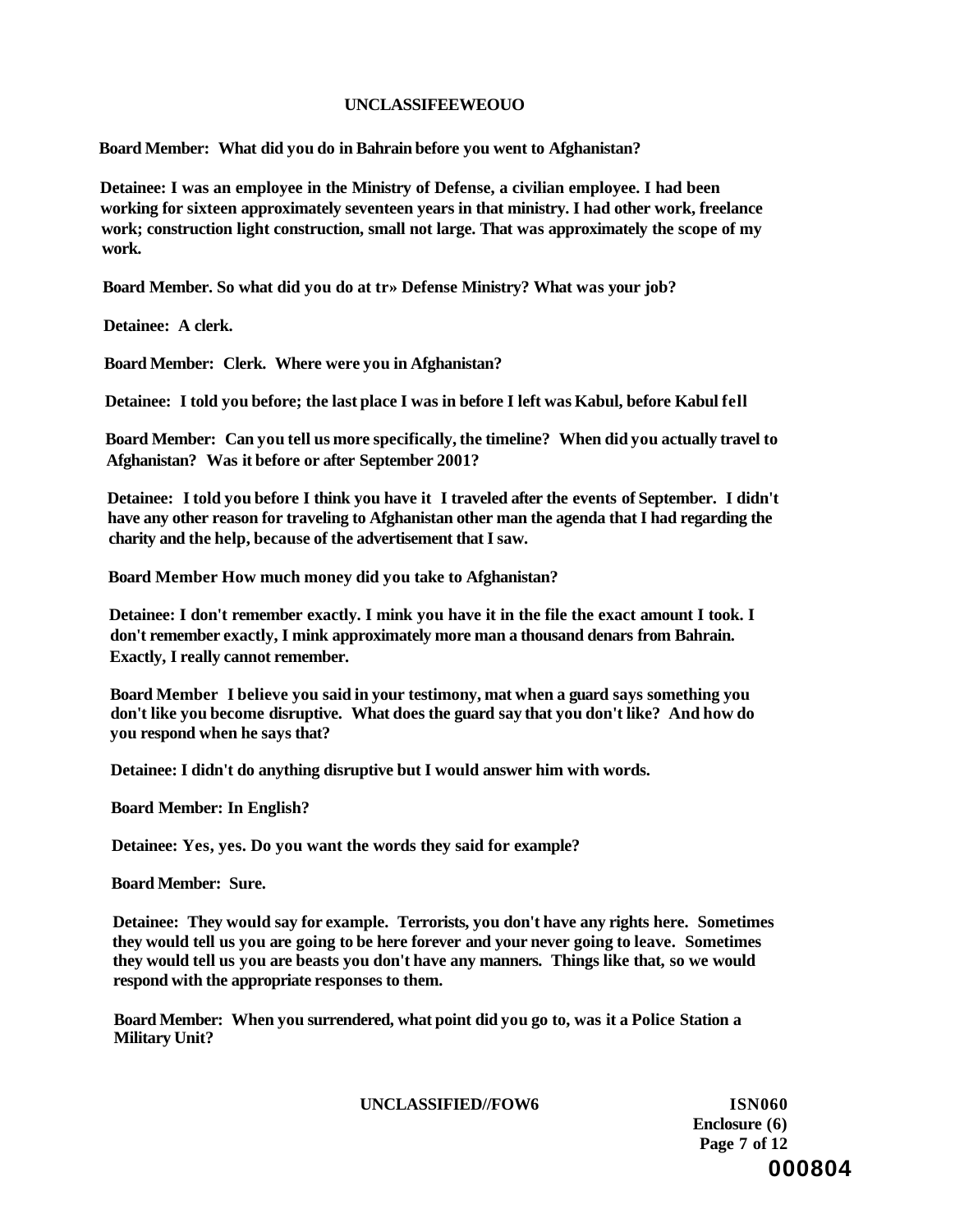#### **UNCLASSIFIED//EOye**

**Detainee: Really I don't know because 1he military and the police dressed the same. I saw both of them and they had the uniforms. I don't know if they were really military or police, but I do know mat it was a point in one of the villages that was in the middle of the road. It was inside in the village on the way.** 

**Board Member: Finally, ifyou don't know and you never heard of Tora Bora. Is it possible you were there and didn't know it?** 

**Detainee: I went from Kabul to Pakistan directly. So I don't know if I passed that village or that place. We did have a guide with us because I did not know Afghanistan so we had an Afghani guide. He took us from village to village; I don't know exactly even the villages and their names I don't know.** 

**Board Member: Ifyou return to Bahrain will you return to that employment you had before?** 

**Detainee: Without a doubt, if they will accept me, without a doubt** 

**Board Member: That is all the questions I have sir.** 

**Presiding Officer: I have one question. Do you have a lawyer now?** 

**Detainee: Yes.** 

**Presiding Officer I am in receipt of something that has your name on it The only question about it is, that it references your security number we have assigned to you. But he has Adil Kamil Abdullah Hajee, and Hajee I don't see anywhere else on our paperwork.** 

**Detainee: That is my second Grandfather.** 

**Presiding Officer: Thank you. Second Grandfather? I'm not sure what a second Grandfather is.** 

**Detainee: My Fathers Grandfather. Fathers Grandfather.** 

**Presiding Officer: Great Grandfather. Thank you.** 

**Board Member. Did you ever go and do charity work before?** 

**Detainee: I didn't travel. But I did work in a Humanitarian Committee in Bahrain as a volunteer. I work for approximately a year that was approximately in the beginning of the 90s.** 

**Board Member: Why did you choose to go to Afghanistan to do your charity work?** 

**Detainee: It was the most appropriate place at that time for what I wanted to do, because of the situation there, because of the events that happened there and because of the news that I saw. Almost all of the international media was talking about the situation.** 

**Board Member: Were you concerned for your safety going into Afghanistan with the conflict that was ongoing there?** 

**UNCLASSIFIED//FetJCr L5N 060** 

**Enclosure (6) Page 8 of 12**  000805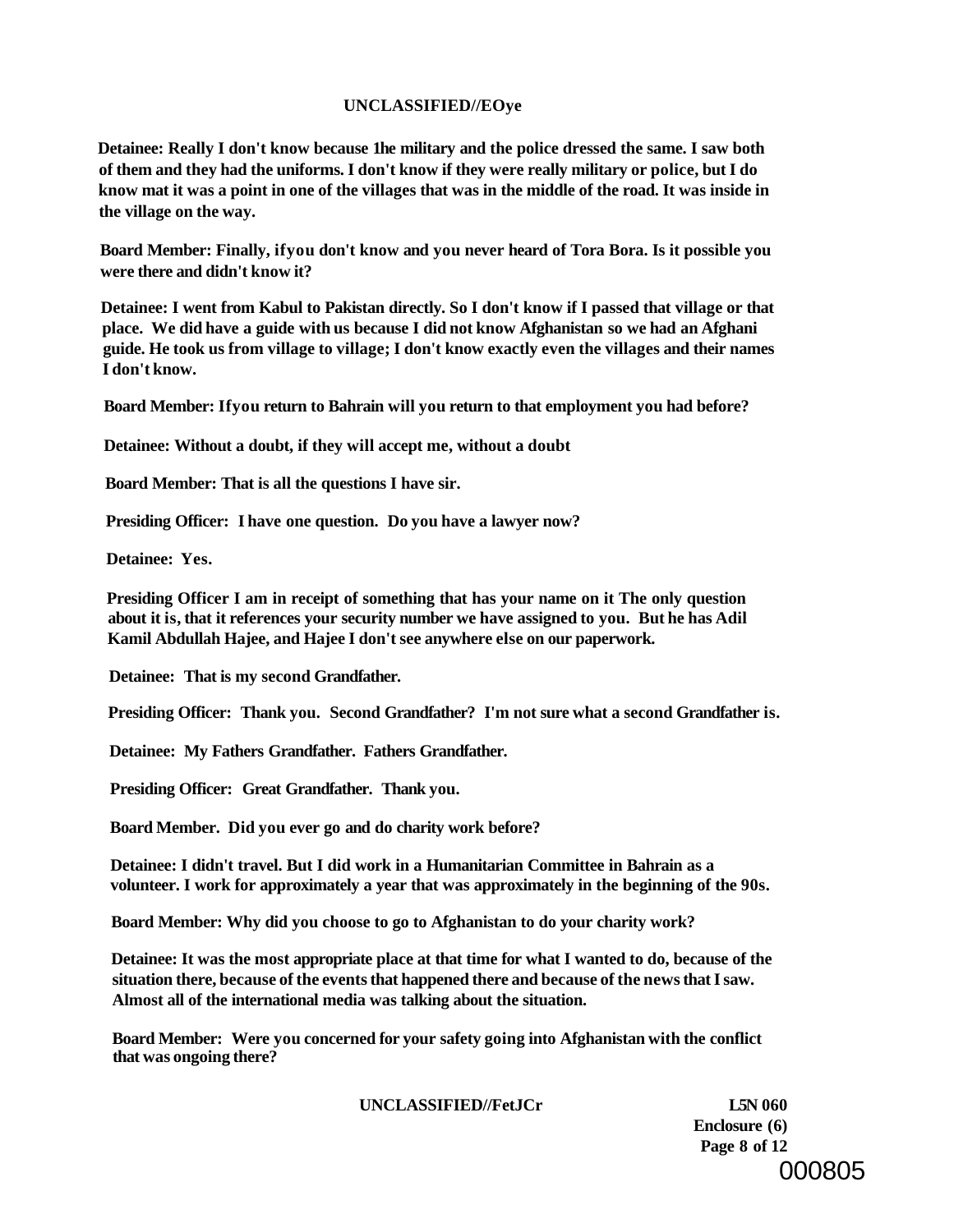### **UNCLASSIFIED/«eES**

**Detainee: I was aware of the situation and the problems, but the media or the news advertisements were making it out to be mat the cities or the villages were relatively safe. That there were committees and organizations going there and working there, the Red Cross was mere as were other organizations. It appeared that life was going on in these places. Some of the reports that were issued by the Red Cross Organization were talking about the charity and the help that they had given there because of the war. They were talking about their accomplishments and they were asking the rest of the world to present help to Afghanistan.** 

**Board Member: When you went into the Pakistan town and approached the guards, did you voluntarily go up to them or did they come and require you to meet with them?** 

**Detainee: No, I'm the one that went to them. It was far, I don't know how tar ahead it was but in the village they told us that mere was a point up ahead. So we asked to be taken to it, so that we could leave.** 

**Board Member What did you ask them when you went there?** 

**Detainee: I didn't ask them, I told mem I cormngrrom Afghanistan and t^ help. So they asked me so what is your story where did you come from things like that. That's it, I told them everything and they took from me information about it At this same point I believe mere was a military officer and he took all my papers from me I gave it to him. I gave him my Passport, and my paper that said I had vacation from work, my Drivers Licenses and my personal identification and I gave him the money mat I had with me. All of these things I gave to him, and he gave me a paper and asked me to sign the paper and so I signed it** 

**Board. Member: What did you expect to happen, mat you would walk through the checkpoint, or that they would bring you somewhere? What was your expectation?** 

**Detainee: I expected they would take me to a Police Station, interrogate me. I thought maybe our entrance into Pakistan was illegal or not lawful and that they would just give us a verbal admonishment** 

**Board Member: What was illegal about it if you had a Passport and you didn't need a Visa?** 

**Detainee: Because it wasn't through a Passport check, we didn't go in through a port whether it was aerial or by sea or by land. So of course it would be natural that mere would be questioning.** 

**Board Member. Why didn't you go through a port since you had a Passport?** 

**Detainee: I don't know where it was in Afghanistan, I didn't even know where I was going. We just had this guide this Afghani guide that brought into Pakistan.** 

**Board Member: Why do you think you ended up here after showing up with the proper papers?** 

**Detainee: I don't know what happened exactly. But it became clear to us later that the Pakistani Government, I wouldn't say the Pakistani Government but the Pakistani Police Force, was selling people for money. Because it became clear to us later that the price for Arabs was a large sum of dollars. I mink you have documentation to show that many of the people here had** 

#### **UNCLASSffIED//FOUa\_ ISN060**

**Enclosure (6) Page 9 of12** 

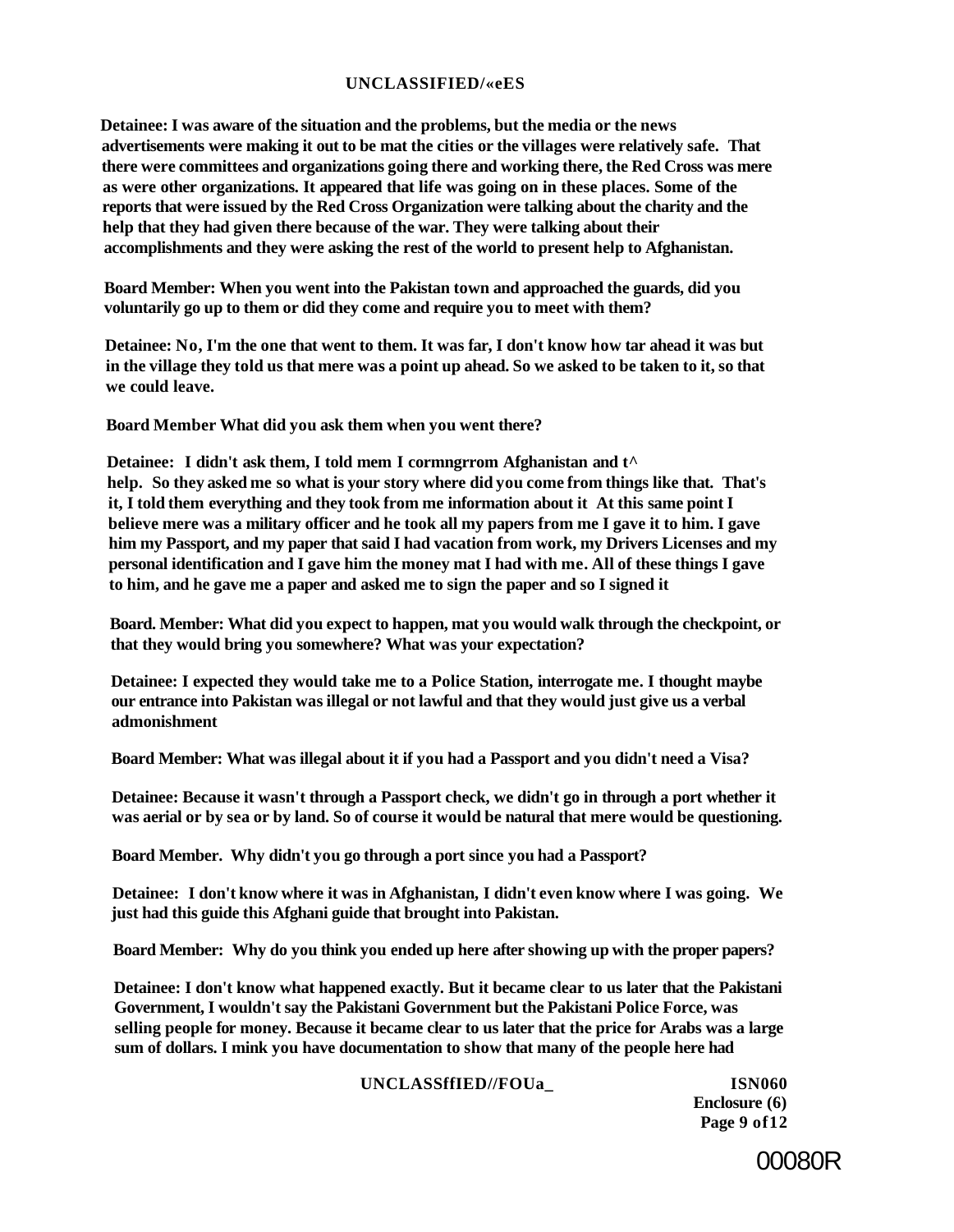#### **UNCLASSIFIEDMnK)**

**nothing to do with fighting or killing. They were just living in Pakistan and working as Teachers or as Ex-patriots living there, and they were brought here as member of al Qirida. I think you have become certain that these people did not have anything to do with this affair. One of the interrogators told me that a lot of the Pakistanis were selling people for money. You had a lot of people mixed together and some of them were saying I' m from al Qaida", and some to them were say "I'm not from al Qaida", I'm Pakistani you had them mixed all together. They said these people are all from al Qaida and they turned them in. That is what happened, I don't know what happened and I talked to them when we sat in the Police Station over there. I wanted to meet the Bahraini Embassy so that I could find out what was going on. They told us everything will happen, the Ambassador or the people for the Embassy will come and they will sit and talk with you in some time. We didn't know that they were turning us over to the Americans at the Airport, we didn't know where we were going and that is what happened in Pakistan.** 

**Board Member: Thank you. That is all I have sir.** 

**Board Member How many people were in your party when you were captured? How many in the group when you surrendered?** 

**Detainee: There were three.** 

**Board Member: Was the Afghani guide still with you?** 

**Detainee: No, no, no, he had left He went to the village with us and we told him 'Toucan go back", we told him we were going to go on our way.** 

*Presiding Officer wuT. make note of the alleged abuse to the Detainee from the guards to the proper authority.* 

**Presiding Officer. A couple more questions from me. m regards in what you mentioned about the guards. Did mat all take place here or before you came to Guantanamo Bay?** 

**Detainee: No. Here, in mis prison and in the old prison.** 

**Detainee: You are talking about the problems that happened?** 

**Presiding Officer: Right Which you described about the disrespect to the Koran the interrogators and apparently some of me guards were disrespectful, and that is what caused you to be disruptive.** 

**Detainee: Yes, and I didn't cause any problems they are the ones that came in and hit me. I'm inside the cell I don't have the ability to get out of my cell and do anything. So they are the ones that came in and hit me. Five or seven approximately came in.** 

**Presiding Officer: Okay, I wrote down it was face and legs is where you were hit.** 

**Detainee: Yes, I was bleeding from my mouth and my nose and my leg was injured. I asked for medical treatment and they didn't treat me.** 

#### **UNCLASSIFIEDA^OUa ISN060**

**Enclosure (6) Page 10 of 12**  000807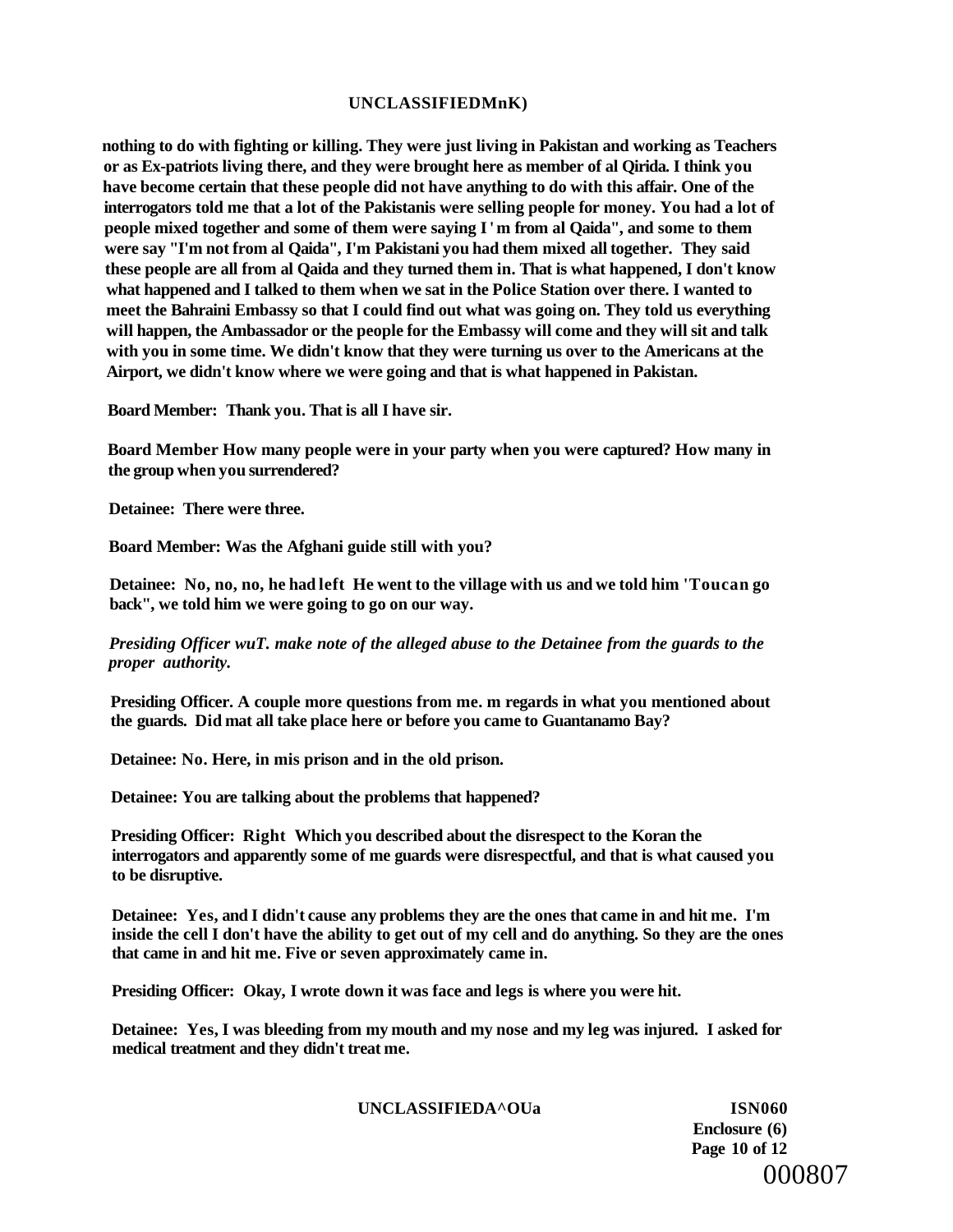# UNCIASSIFIEDflFDtK)

Presiding Officer: Even for the bleeding?

Detainee: No.

Presiding Officer: Thank you. Do you remember when this happened, approximately, two years ago or more recently?

Detainee: It happened approximately in the year 2003, ar^proximatelyayearandahalfago. I don't remember what month, but it was in the middle.

Presiding Officer. A year and half ago, that's good enough.

Presiding Officer: Thankyou. Iwfflmakenoteofliiatljustwanttoclearimwhemeritwas before he got to GTMO or here in Guantanamo Bay. Assisting Military Officer, do you have any other information me Detainee wants to present?

Assisting Military Officer: Not that I know of sir. No sir.

Detainee: They had presented me with some questions I believe I may have answered. But what are going to do when you return.

Assisting Military Officer That is correct You had an opportunity to answer all those that I asked you to mink about

Detainee: May I ask some questions?

Presiding Officer: Sure, go ahead.

Detainee: In regarding this proceeding. Is this a Court or is this an Administrative proceeding?

Presiding Officer: This is an Administrative Review Board.

Detainee: Is it legal?

Presiding Officer: It is not a legal board, no.

Detainee: Does it speak in the name of the law?

Presiding Officer: We are reviewing your Enemy Combatant Status, which was previously determined. We make a recommendation to the Designated Civilian Official, who will men determine what your status will be.

Detainee: Administrative Board from the U.S. Military. I believe that it probably speaking in the name of some law to an extent either American or Military.

Presiding Officer: Again, we are just reviewing your status and making a recommendation to the Civilian Authority who will make a final decision at the time. I am going to cover that shortly once we conclude.

UNCLASSIFIED//Feicie- ISN060

Enclosure (6) Page 11 of 12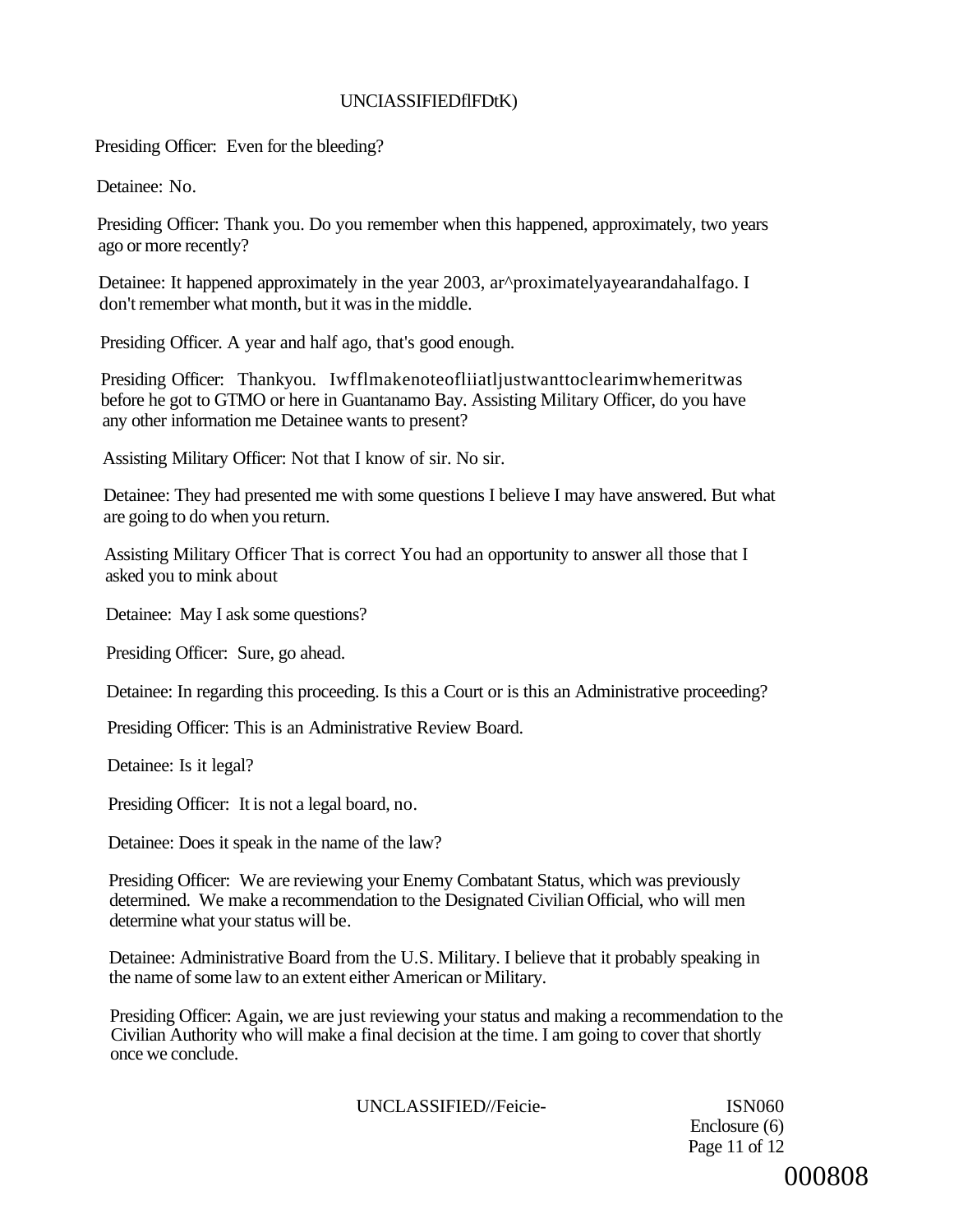#### **UNCLASSIFIEDfflPeue**

**Detainee: What do you mean by the Designated Civilian?** 

**Presiding Qfficcr: He's the individual that I mentioned at the beginning-that is going to decide on the information that we provide him with from these proceedings.** 

**Assisting Military Officer: Sir, may I qualify one thing that you said?** 

**Presiding Officer: Sure.** 

**Assisting Military Officer: We are not reevaluating your Enemy Combatant Status. The Tribunal you already had has determined you to be an Enemy Combatant Our job is to determine if you are a continued threat and make a recommendation to the Designated Civilian Official as to whether release, detain or transfer you. 1 just want to make sure that he didn't get you confused on that** *]* 

**Detainee: Yes, I understand but. if you are saying that you are reviewing my status as to whether to be detained here or not Then what you probably are going by in these Administrative proceedings is semi-lawful or going by a law that is military. According to the law I should know about the proceeding of this board and the law it is going by, so that I may operate with in those laws.' Since I am ignorant of these rules or laws that are governing these proceedings then I should have been designated a lawyer who knew about these laws so that he may explain them to me. So that I may go by them and not do anything wrong. I may have subjected myself to danger by not knowing the rules or the laws of this proceeding and unknowingly I may have subjected myself to danger.** 

**Presiding Officer Let me assure you that you have not We have only covered unclassified information. We have only asked you questions from that information which you are aware of.** 

**Detainee: That is fine and I do not object to that But from what.I know of American laws is that a person does not speak in front of a board without someone representing him who knows about the laws of that board.** 

**Presiding Officer: I'm going to get into why his lawyer is or is not here. We'll conduct the proceedings as it has been laid out for us and we have not deviated from that procedure.** 

*The Presiding Officer reads the post-Administrative Board instructions to the Detainee and adjourns the open session of the Board.* 

#### **AUTHENTICATION**

**1 certify the material contained in this transcript is a true and accurate summary of the testimony given during the proceedings.** 

*ColoneI, U.S. Marine Corps-***Presiding Officer** 

**UNCLASSiFlED/dFeee- ISN 060** 

**Enclosure (6) Page 12 of 12** 

000809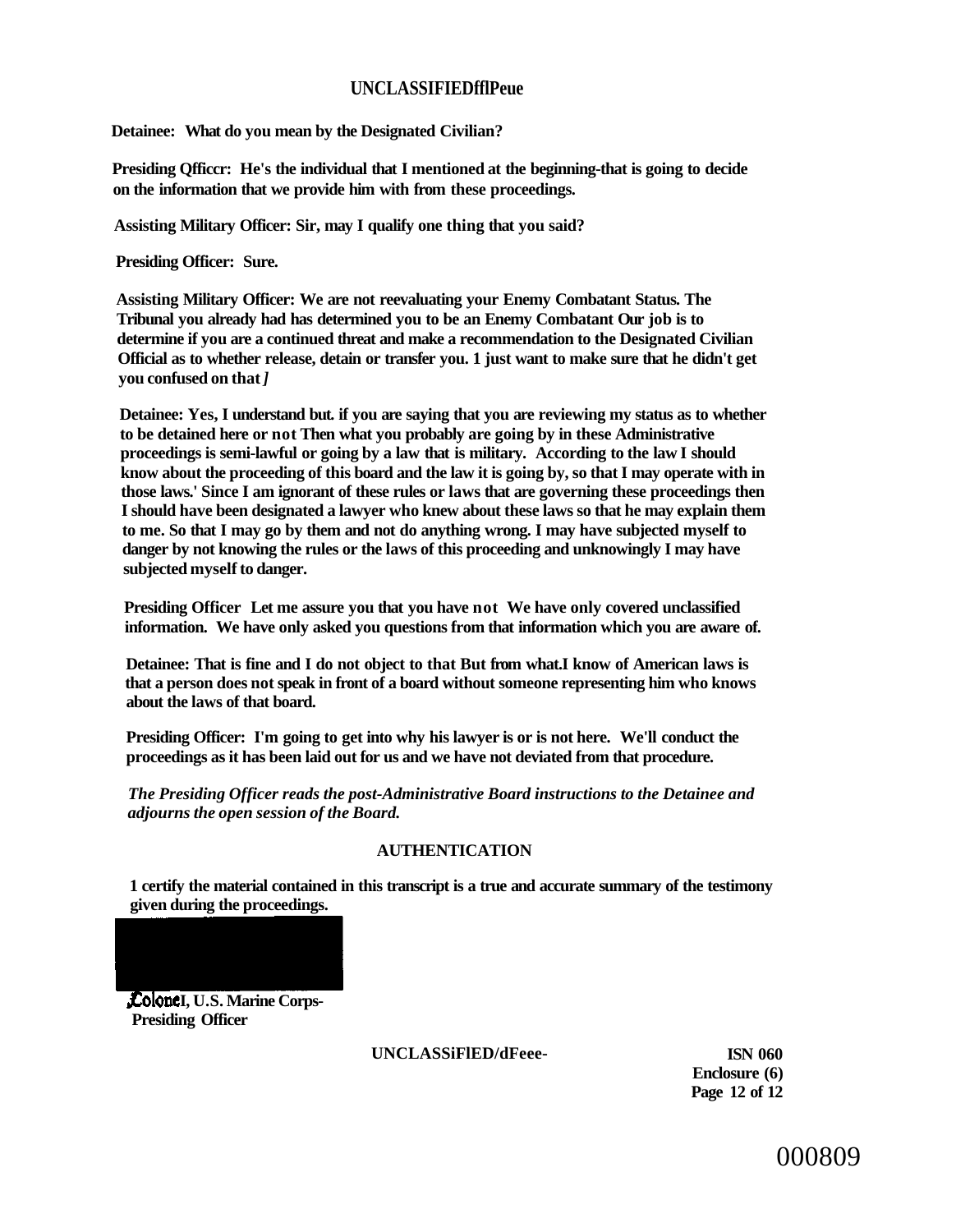# **UNCLASSIFIED/#g«©**

#### **Summarized Administrative Review Board Detainee Statement**

*The Presiding Officer read the Hearing Instructions to the Detainee and confirmed that he understood and had no questions.* 

*The Assisting Military Officer presented Exhibit EC-A, the Enemy Combatant Notification Form to the Administrative Review Board.* 

*The Assisting Military Officer presented Exhibit EC-B, the Enemy Combatant Election Form to the Administrative Review Board.* 

*The Designated Military Officer presented Exhibit DMO-1, the Unclassified Summary of Information to the Administrative Review Board.* 

*The Designated Military Officer gave a brief description of the contents of Exhibit DMO-1, the Unclassified Summary of Information to the Administrative Review Board.* 

*The Designated Military Officer confirmed that he had no additional unclassified information to present and requested a closed session to present classified information relevant to the disposition of the Detainee.* 

*The Presiding Officer opened the Administrative Review Board to the Detainee to present information with the assistance of the Assisting Military Officer.* 

**Presiding Officer: At mis point in the hearing the Detainee may now present information to the Administrative Review Board. Assisting Military Officer, does the Detainee want to present any information to this Administrative Review Board including written statements, oral statements, or witness statements prepared on his behalf?** 

**Assisting Military Officer: Yes, the Detainee would like for me to present a written statement for me to read to you and I also have the Assisting Military Officer comments that I would like to read first lam now handing the Administrative Review Board the following unclassified exhibits marked as Exhibit EC-C** *(the Detainees translated written response to the Unclassified Summary).* 

**Presiding Officer: Assisting Military Officer you may proceed.** 

*The Assisting MUitary Officer begins to read his comments from the interview process from the Enemy Combatant Election Form marked as Exhibit EC-B and follows that by reading from the Detainees' translated written response to the Unclassified Summary marked as Exhibit EC-C.* 

> **ISN081 Enclosure (6) Page 1 of6**

#### **UNCLASSIFIED//FOW©—**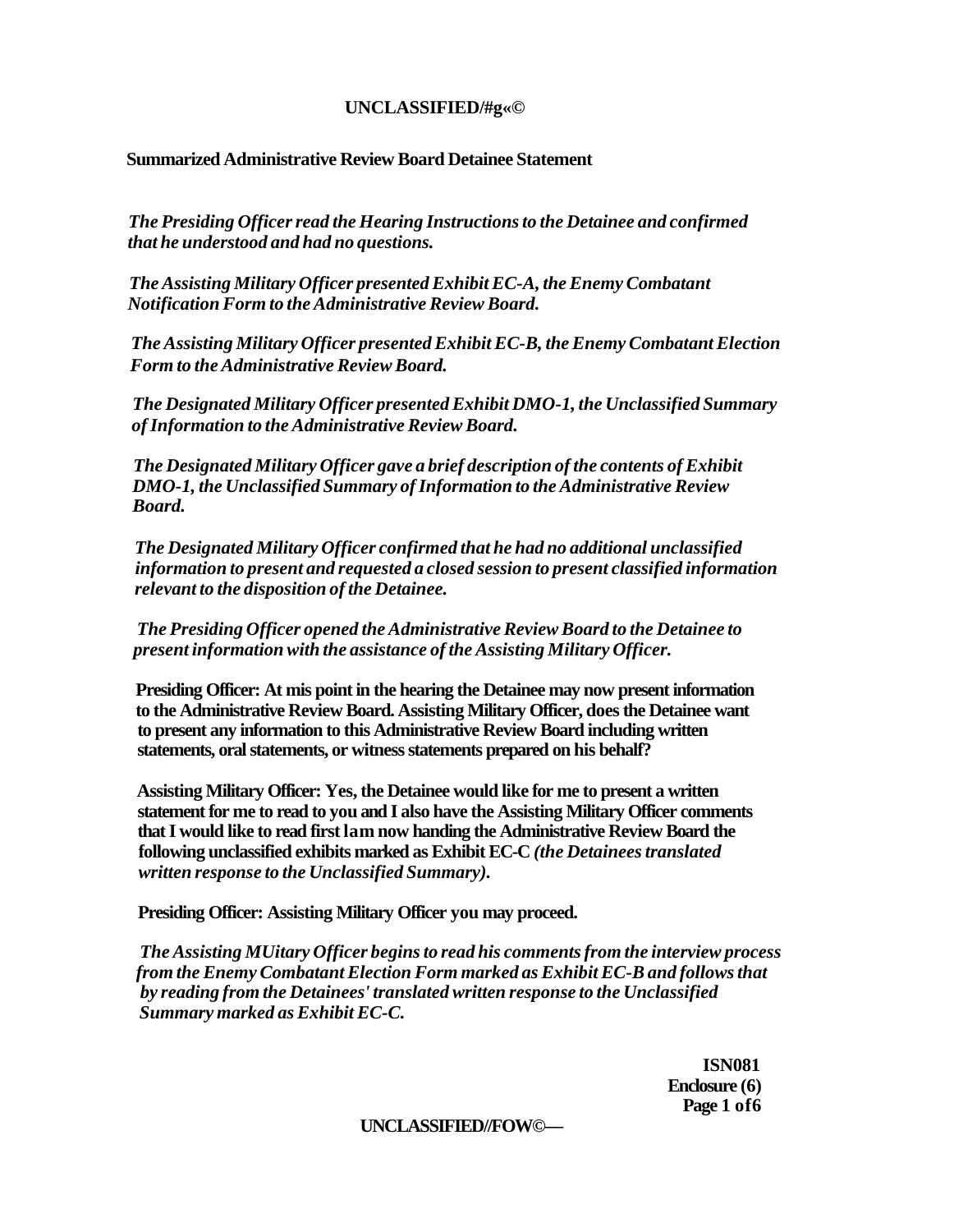#### **UNCLASSIFIED//E0B9.**

*The Board takes a brief Administrative Break.* 

**Administrative Review Board members' questions** 

**Board Member: Haj, can you read and write Arabic?** 

**Detainee: Yes.** 

**Board Member: Do you speak any other language besides Arabic?** 

**Detainee: No.** 

**Board Member: Before you left for Pakistan, did you have any formal education in me Koran?** 

**Detainee: There is no need for somebody to read Koran. Anybody can transfer the [knowledge of the] religion by [memorizing] the religion.** 

**Board Member: How affective do you mink you would be in teaching the Koran to people who do not speak Arabic if he went to Pakistan and Afghanistan?** 

**Detainee: This we talked about in the interrogation three years [ago]. I want to explain something about religion. It was a Pakistani guy who spoke Arabic and he translated [for me].** 

**Board Member: Thank you. I have just one more question. Did you ever swear Bayat or oath of allegiance to al Qaida or Usama bin Laden?** 

**Detainee: How can you swear religion to al Qaida or Usama and you don't know al Qaida and you have never been with al Qaida?** 

**Board Member: OK. Thank you. That is all I have.** 

**Presiding Officer: Mr. Haj, the statement read by the Assisting Military Officer, was it true to the best of your knowledge?** 

**Detainee: There is one point The Assisting Military Officer stated that I went there to fight Russians. I said that General Dostum allied with Russia but not with the United States. That is the only point Eveiything else is true except when the AMO says that I am accused that I killed United States allies and the United Slates didn't have allies over there. They said that General Dostum is an ally with United States [but] he is an ally to Russia. Now, knowing mat General Dostum is wanted by United States for war crimes, how come he is a United States ally and he is wanted by the United States? That is the only point I have that differs.** 

> **ISN081 Enclosure (6) Page 2 of6**

#### **UNCLASSIFIED//Feue-**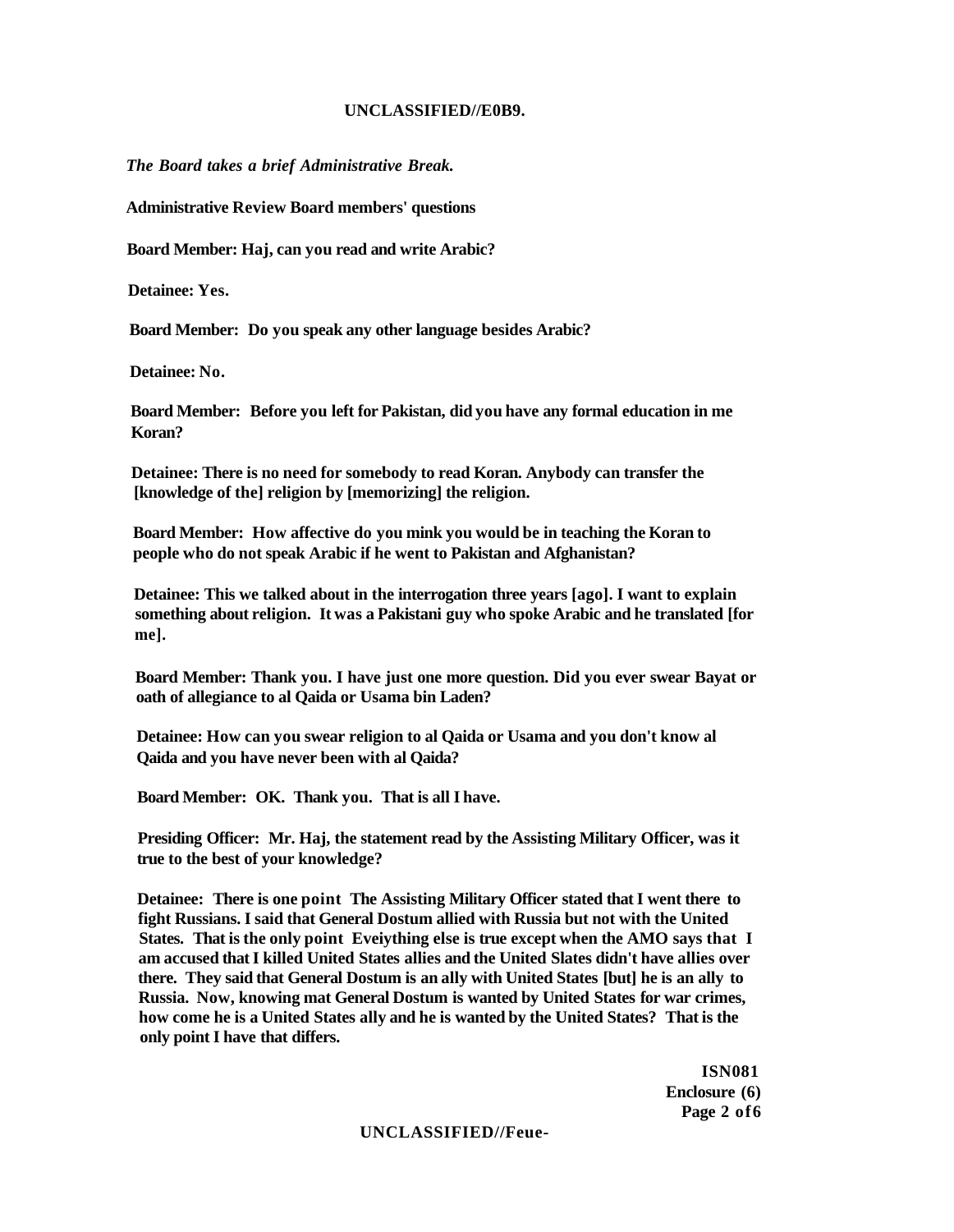#### **UNCLASSffffiEWFOUe**

**Presiding Officer: I don't have the answer to your question.** *(The Presiding Officer takes a short pause).* **'While you were in the North, did you tire weapons at members of the Northern Alliance?** 

**Detainee: No. We were shot by weapons and we couldn't fire. Bullets were short and we were prohibited from firing.** 

**Presiding Officer. A harsh way to fight with no ammo!** 

**Detainee: I didn't say I was fighting but I said I was [a] guard. I had some bullets but it was forbidden to fire.** 

**Presiding Officer. In Pakistan you stayed at an Islamic guesthouse?** 

**Detainee: Yes.** 

**Presiding Officer: And there were wounded Taliban or Islamic soldiers mere?** 

**Detainee: Islands are Taliban and I said I went to Afghanistan. At that time it was known as an Islamic government. I went mere with the purpose mat mey were an Islamic government and men once I got there they started saying they were Taliban. Their name is Taliban. Islands and Taliban were the same.** 

**Presiding Officer: But mere were many injured people mere?** 

**Detainee: I don't recall.** 

**Presiding Officer: Did you tend to the wounded people that were there?** 

**Detainee: No, never. There were people in charge of taking care of them.** 

**Presiding Officer: How long were you there?** 

**Detainee: It's written. Twenty-five to thirty days.** 

**Presiding Officer: In the prison at Al Janki castle, how long were you at the prison?** 

**Detainee: At the castle or the prison? The prison is different from the castle.** 

**Presiding Officer: Where were you injured in the prison or the castle?** 

**Detainee: In the castle.** 

**ISN081 Enclosure (6) Page 3 of6** 

#### **UNCLASSIFIED/ZFOUO-v**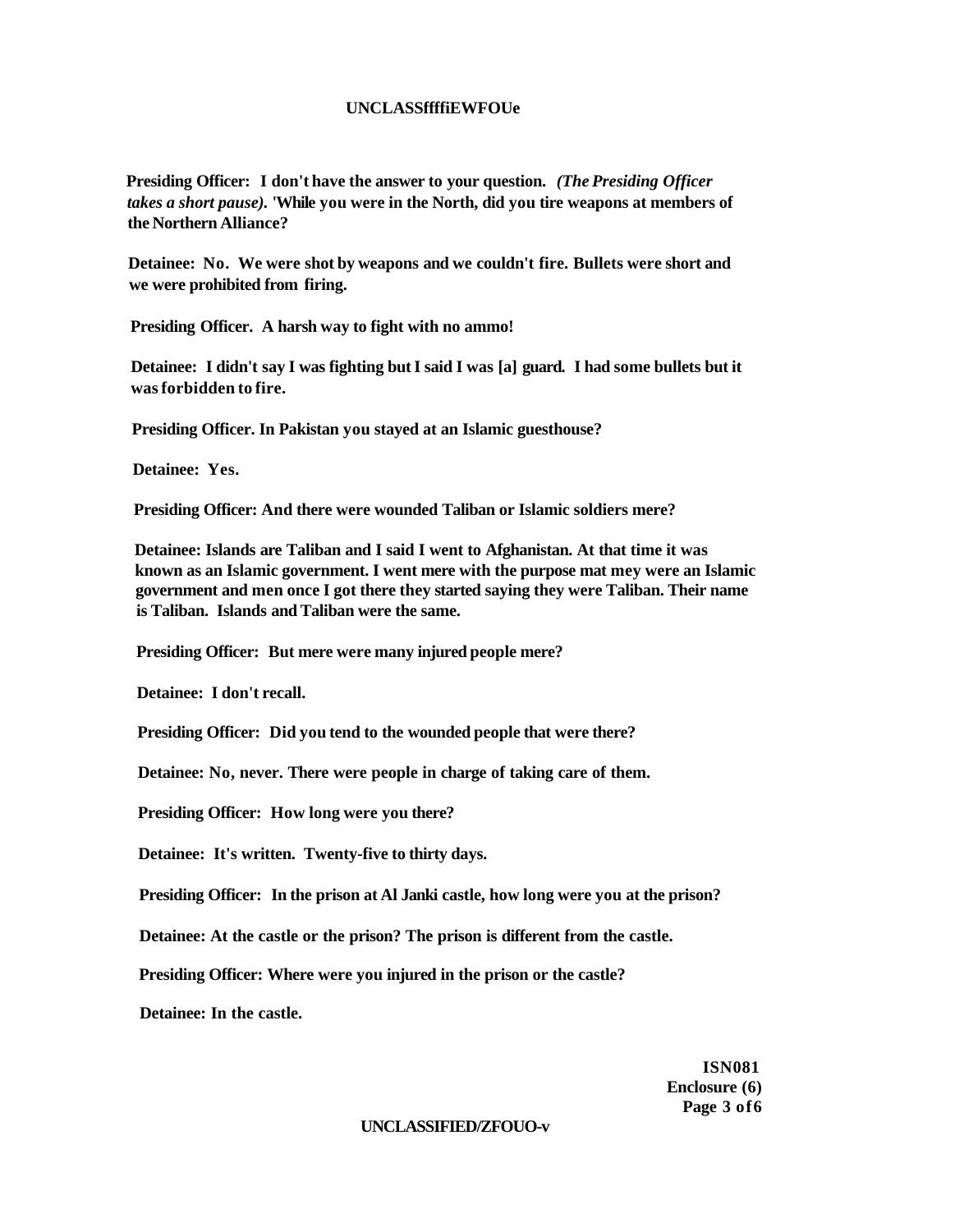### **UNCLASSIFIED/EG^©**

**Presiding Officer: How long were you in me castle?** 

**Detainee: I was mere approximately ten days, underground and we were wounded. Of course, they used all [kinds of] different weapons in order to kill us. They even used water and electricity. And they threw a bomb on us. And a lot of times they opened water on us to the point [that] we had water up to our necks. Of course, the wounded ones couldn't stand up and they were killed in the water. The ones that could stand up stood up and stayed two days in the water. After [that] we got out** 

**Presiding Officer: How did you get out? Who rescued you?** 

**Detainee: They [told us to] give ourselves up and we were wounded and did not have any weapons. We [went] through a ladder that was broken and when we got out we found all different types of media were there outside. All international media and CNN were mere and after we went to the prison, me prison of Dostum. And after we went to Kandahar. Prom Kandahar we came to Cuba.** 

**Presiding Officer: When they told you to give up or to come out, who told you that? Was mat U.S. forces or Dostum's forces?** 

**Detainee: Dostum's forces.** 

**Presiding Officer: Dostum's forces put you in there and Dostum forces got you out?** 

**Detainee: Yes.** 

**Presiding Officer: Do you believe that you are a threat to the United States or its' allies?** 

**Detainee: To pose threat, do I know or do you know?** *(The linguist explains that the words have been translated verbatim but that the meaning is not conveyed. The linguist explains that the Detainee is asking the question back to the Board.)* 

*The Detainee continues.* 

**Detainee: I've spent three years here in your possession while you've been given information about me from Sudan and from everywhere [like] what I was doing. From mis information that you got you can assess if I pose [a] threat or not.** 

**Presiding Officer: The question is, do you now pose a threat to the United States or its' allies?** 

**Detainee: I don't know the United States allies. I don't pose [a] threat.** 

**ISN081 Enclosure (6) Page 4 of6** 

**UNCLASSIFIED/dPetfO^** 

000813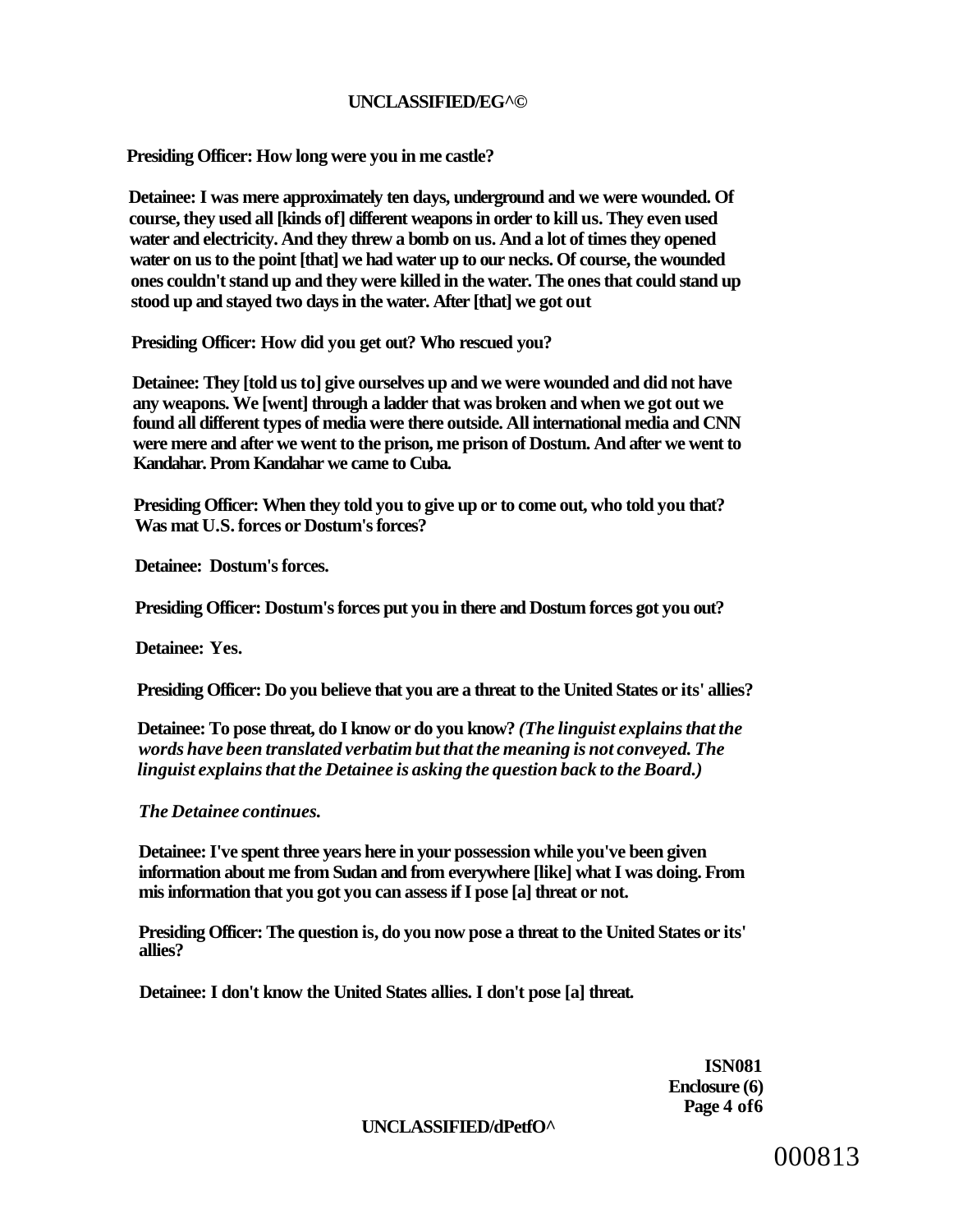# **UNCLASSIFIEn//Fe«0**

**Presiding Officer: Allies are countries associated economically and militarily with the United States.** 

**Detainee: How do I know that?** 

*The Assisting Military Officer interjects by stating: Sir, he is just saying that he doesn 't knew who the United States allies are because they change and I think he doesn H understand that you are asking him his opinion.* 

**Presiding Officer (to the Detainee): Do you intend to bring harm or injury to the United States if you are released?** 

**Detainee: Never, I want to get married and live in my house.** 

**Presiding Officer: I am going to refer back to an early part of this proceeding. Item three from early instructions to you [states that] mis session is your opportunity to be heard and to present information to the Administrative Review board. You can explain why you believe you are no longer a threat to fhe United States or its' allies and why it is otherwise appropriate for you to be released and any other relevant information you wish us to consider.** 

**Detainee: I don't pose threat to the United States. From the beginning I didn't pose [a] threat to the United States. That is it. There is nothing else.** 

**Board Member: 'What do you feel about your decision to leave Pakistan for Afghanistan?** 

**Detainee: I do not understand your question.** 

*The Assisting Military Officer interjects by stating: He (referring to the Board Member) just wants to know if he (the Detainee) had to do it all over again, would he have gone to Afghanistan.* 

*The linguist translated the question and requested that he be able to ask the same question again because he believed the detainee didn 't get the question.* 

**Detainee: What you are saying is if it happened again now? I swear there is nothing I need to go to Afghanistan [for]. I do not need to go to Afghanistan.** 

*The Board Member rephrases fhe question again as the Detainee still does not understand the question.* 

**Board Member: Does he have any regrets about the decision to leave Pakistan for Afghanistan?** 

> **ISN081 Enclosure (6) Page 5 of6**

**UNCLASSIFIED//Feee-**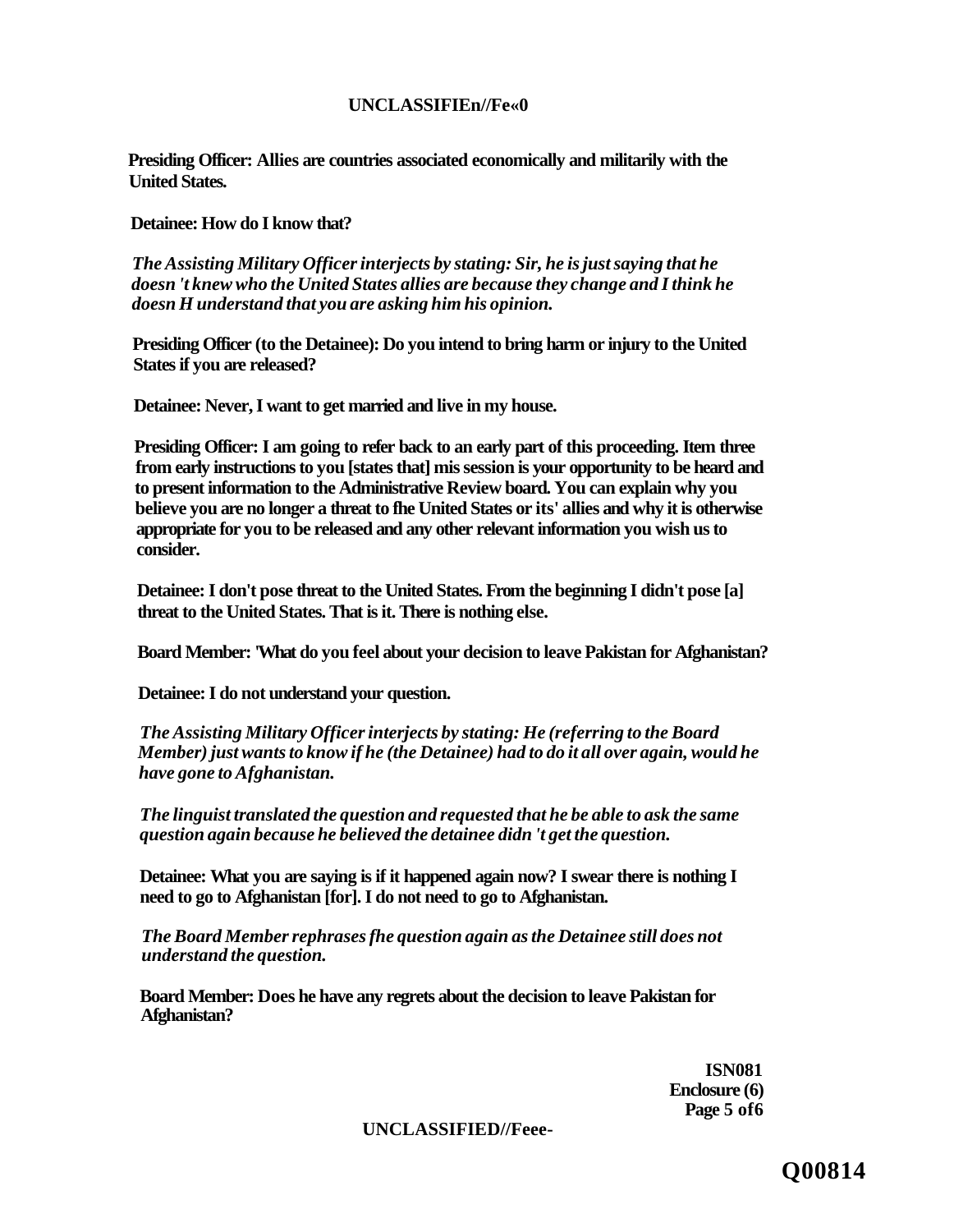# **UNCLASSIFIEDtfFeee**

**Detainee: When I went to Arghanistan I went to teach religion. Do you want us to stop teaching religion or what? I don't understand your words.** 

*The Assisting Military Officer interjects by stating: T don't think he stUl understands that we are trying to ask him,* 

**Board Member. OK, one more time then I will stop. He said he was going to go to...he flew to Pakistan to teach religion.** 

*The linguist questions die word "flew."* 

**Board Member Yes, he said he left Saudi Arabia to Pakistan to teach the Koran.** 

*The linguist interjects and states (to the Board Member): You said, "flew" but there is nothing about flying.* 

**Board Member: Well your original intent was to go to Pakistan, correct?** 

**Detainee: Yes.** 

*The Board Member concludes his questioning.* 

*The Presiding Officer confirmed that all unclassified information had been presented to the Administrative Review Board and closed the open session of the hearing.* 

*The Presidmg Officer explained the reminder of the Administrative Review Board process to the Detainee and adjourned the open session.* 

# **AUTHENTICATION**

I certify the material contained in this transcript is a true and accurate summary of the testimony given during the proceedings.

**Colonel, U.S. Army Presiding Officer** 

> **ISN081 Enclosure (6) Page 6 of6**

**UNCLASSIFIED//FQ«e-**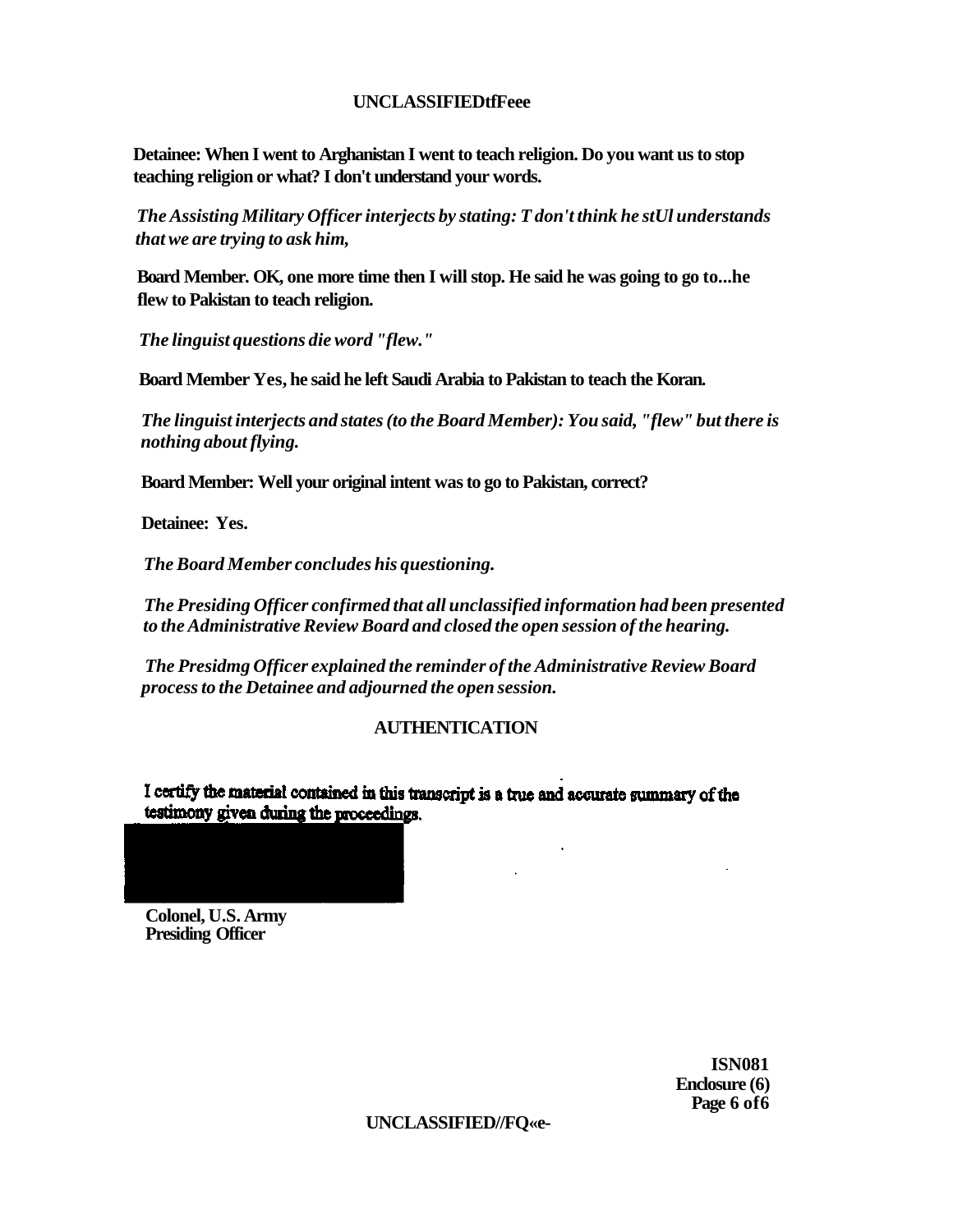# **UNCLASSIFIED T OftO**

# (U) ENEMY COMBATANT'S WRITTEN STATEMENT

# **The detainees translated written response to the Unclassified Summary.**

1. The detainee traveled to Konduz, Afghanistan and then rode in a truck with other Taliban fighters to a bunker area on the second line, where he served as a guard for several months.

*Detainee's Response: And what is in that, is it ah accusation? I do not consider it an accusation. And the reason is that when I entered Afghanistan, Itraveledto Konduz and worked as a guard on the second line. As far as I was concerned it was an Islamic government, not the Taliban. The Islamic government was never an enemy to the US. And the reason why the US entered Afghanistan is because of the falling of the buildings in the United States. And I was, after alt, present in Afghanistan before this happened So my trip to Konduz and my ride in truckwith the other Islamic government fighter is not as accusation as you say it.* (This all was stated to make the distinction mat these men were there in response to the call to fight with the Islamic Government against Russia,)

2. The detainee also spent time in the North, fighting on the front line.

*Detainee's Response: Also I do not consider this as an accusation for the fact that I fought infront or second line, or that I was a guard, or that I held a weapon, or I rode in a truck or I traveled All these things happened before the US started thinking about entering Afghanistan. And I never thought that one day the US would enter Afghanistan. I decided to travel to Sudan so I can get married and live in my country, and on my way to Pakistan I was told that the roads were closed When I asked why? They told me that the Americans entered Afghanistan and closed all the roads. Even though the roads were closed I tried to exit in order not to fight the Americans. And for that I tried and I tried but I could not. So then I returned to my place in the second line. Then the withdrawal happened and I walked out with them from the North, And after we were betrayed by General Dostum by telling us that we are going to our country, they put us in Al JanU Castle in Mazar-eSharifandfiredat us when we were handcuffed and American airplanes fired at us also. And they killed a lot of us. We entered the castle and we were about 400people and when we walked out we were about 60. They killed about 340 people by firing at us with bullets and American airplanes. And so this should not be considered an accusation against me.* 

3. The detainee participated in the Mazar^Sharif prison riot at the Al Janld Castle.

*Detainee's Response: These words are not true and I do not consider them an accusation and the history of the castle is now known all over the world because of all the media that was there in the castle. Even you have the whole video about the history of what happened in the castle. I saw the video myself while I was in one of the interrogation rooms here andltoldyou the summary of the history. After the withdrawal from the lines and on our. way to our country we were betrayed by General Dostum by saymg to us that we are going to Kandahar through Mazar-e-Sharif under one condition* 

> » Enclosure (4) EC-C Page 1 of7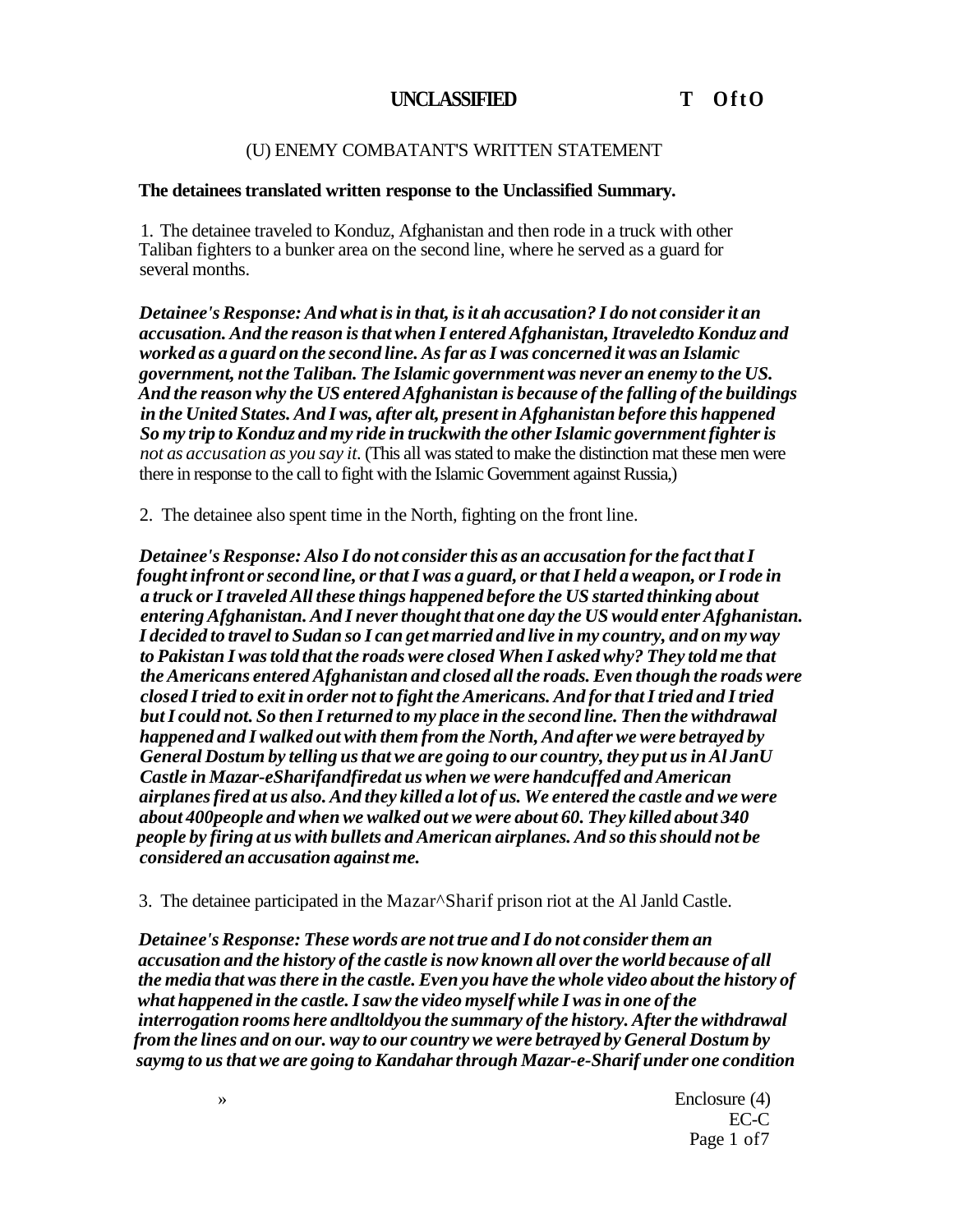# UNCLASSIFIED

*which was to turn in our weapons. So as he requested we believed him and turned in our weapons. Then we rode in trucks and we were about 400 men and we entered Mazar-e-Sharifso we can go to Kandahar but the General betrayed us and we entered the big castle. They handcuffed us so tightly that the circulation was cut off. And 1 became unconscious. What happened after is all I know is they were firing bullets at us while we were handcuffed and American airplanes came and started firing at us and killed a lot of us. I was handcuffed and wounded in my back with a bullet and it went to my belly where it is now. And I feel the pain of it. 1 asked to see a doctor about it and as of now I have not seen him. While I was on the ground an American airplane fired a bomb and shrapnel hit my head and it is still there in my head And then I went unconscious and I did not feel anything until I woke up in a room underground I did not get out of that room until the men with General Dostum and the Americans took us from the prison and from there to Kandahar while we were wounded How can you say that I participated when I was handcuffed and I had a bullet in my stomach and shrapnel in my head and I was unconscious? And if you don't believe me there are 2 films about the castle riot and on one film it shows everything about the handcuffing and the killing and airplanes firing. And on the other film it has been edited with the most important things out because of the public. And the government has both copies and CNN has only the edited one. Therefore, this is not an accusation because I did not participate in the fighting in the castle and this is how I defend myself for this allegation.* 

#### b. Training

The Detainee received training on the Kalashnikov rifle.

*Detainee's Response: Jndwhat is in all that? Is this forbidden Internationally to learn weapon. Or should I have asked permission from the US? Have you ever seen anyone guard himself just -with a stone or throwing a glass of water on someone who has been attacked? And you know that learning weapons is very, very natural. And the proof to that is in America there are many schools to train you about firing weapons if you are willing to pay the fee. Are you telling me that anybody who learned how to use the weapons is breaking the law? If the US made an international decree that no one can learn how to use a weapon except an American, this is something else. I do not consider this a charge against me.* 

c. Connection/ Association

1. While in Quetta, Pakistan, the detainee stayed 25 to 30 days in a Taliban guesthouse that was also used by recovering, injured Taliban fighters.

*Detainee's Response: This is also related to the other allegation as long as lam accused of belonging to military of Islamic government. The thing that is certain is that I stayed in one of their guesthouses. As if you are telling me, you are accused that you are human, accused also that you have eyes, or accused that you are wearing military uniform and you are accused also that the uniform has a pocket.* 

> Enclosure (4) EC-C Page 2 of7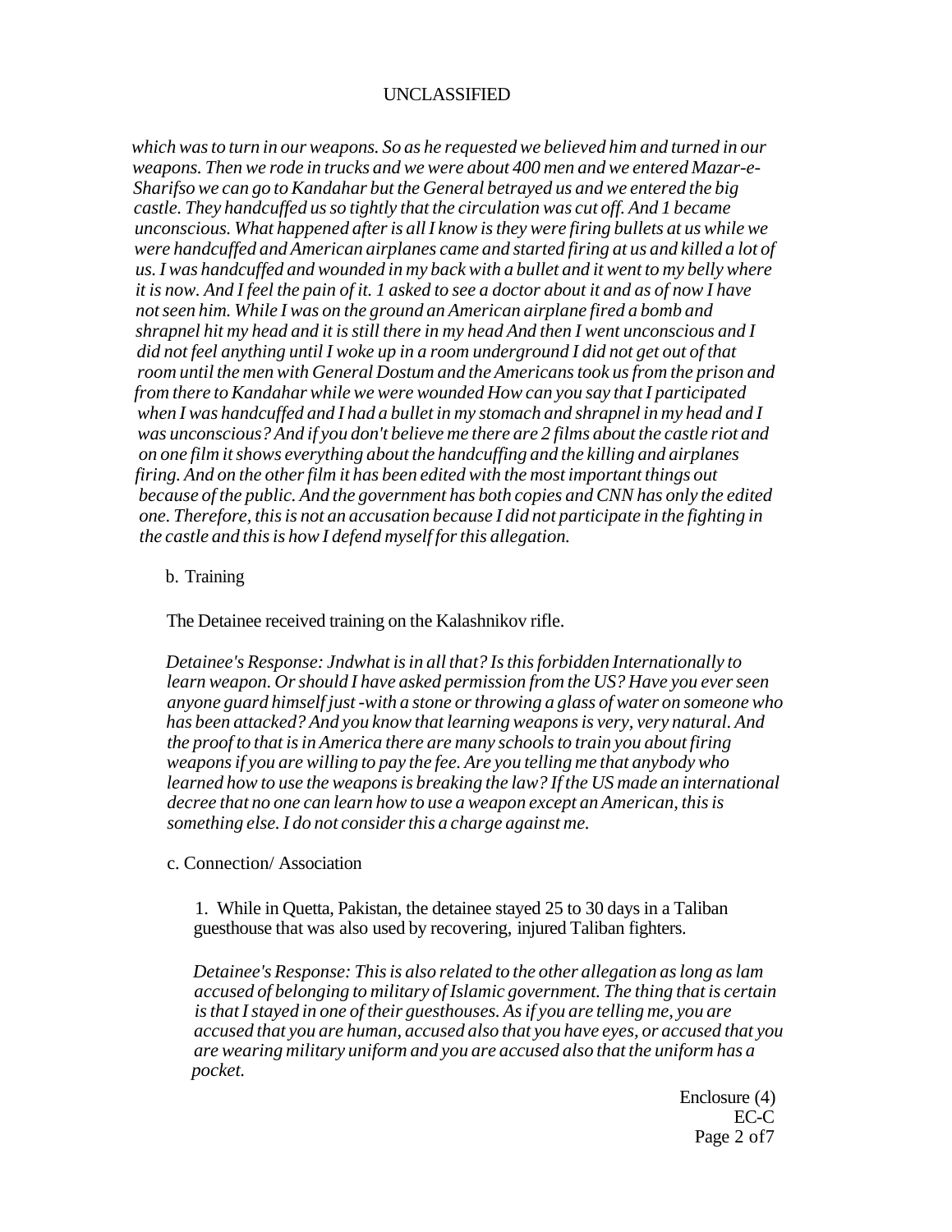# UNCLASSIFIED

2. The detainee was identified as a Sudanese who spent a long time in Afghanistan.

*Detainee's Response: This is true that I am Sudanese and there is not doubt in that. Thecopy of the passportyou have. And saying that I spent along time in Afghanistan is not true. You can check the passport dates when I entered Afghanistan and when I exit. In the end this allegation is related to the other allegation and I do not consider it an allegation* 

3. The detainee was a special Mend to a known Taliban leader.

*Detainee's Response: I have never, never heard this charge during my stay here in Cuba for three years. And I have not heard from any interrogator that Iwas a friend of the leader of Islamic government. Where did you come up with these words? This is something very strange and 1have not heard it until now. If you have any proof please tell me of this proof. I deny this allegation.* 

4. This Taliban leader was in charge of all the Arabs on the front lines in the northern area of Afghanistan near Konduz and Marzar e Sharif.

# *Detainee's Response: This allegation is related to the previous one and therefore I don't know this leader and I don't need to respond to this.*

5. This Taliban leader reported directly to an al Qaida commander.

#### *Detainee's Response: Here again I will not respond to this because I do not know this leader.*

6. The al Qaida commander was in charge of al Qaida fighters in the Afghani northern front

#### *Detainee's Response: Again I will not respond because I have never heard of such thing.*

d. Intent

1. The detainee traveled from Saudi Arabia, through Pakistan, 1hen into Afghanistan.

*Detainee's Response: My passport allows me to travel to any country except Israel. For example if you are an American and you traveled without permission to Cuba In this case it would be an allegation. But lam not of American nationality and my passport allows me to travel anywhere except Israel.* 

> Enclosure (4) EC-C Page 3 of7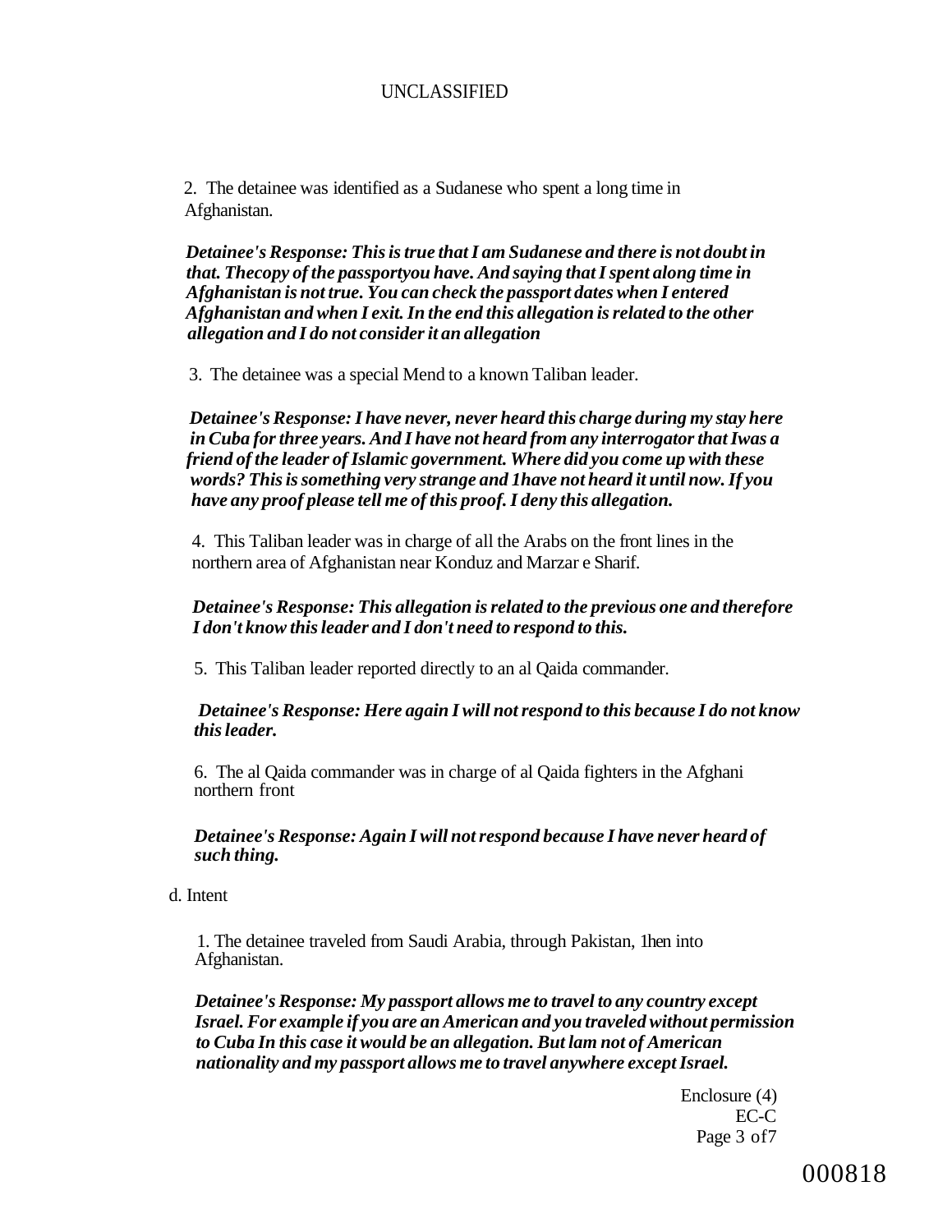#### UNCLASSIFIED

2. The detainee said that if he were in a combat situation, he would attack Americans to defend his country and/or family and he would fight again for the sake of his religion or his family.

*Detainee's Response: This allegation was changed from it's meaning. I was asked if I fought the American's. J said no. He says to me, "never"? I said 1 would not lie to you. Jf any person attacked me no matter who it was, if they attacked my family and my house I will defend myself, and my family as best as I can. And this is the nature of humanity. I would like to ask you Mr. PO if somebody attacked you would you defend your family and what are you going to do?* 

The above translation is not an exact word for word translation.

Enclosure (4) EC-C Page 4 of7

# 000819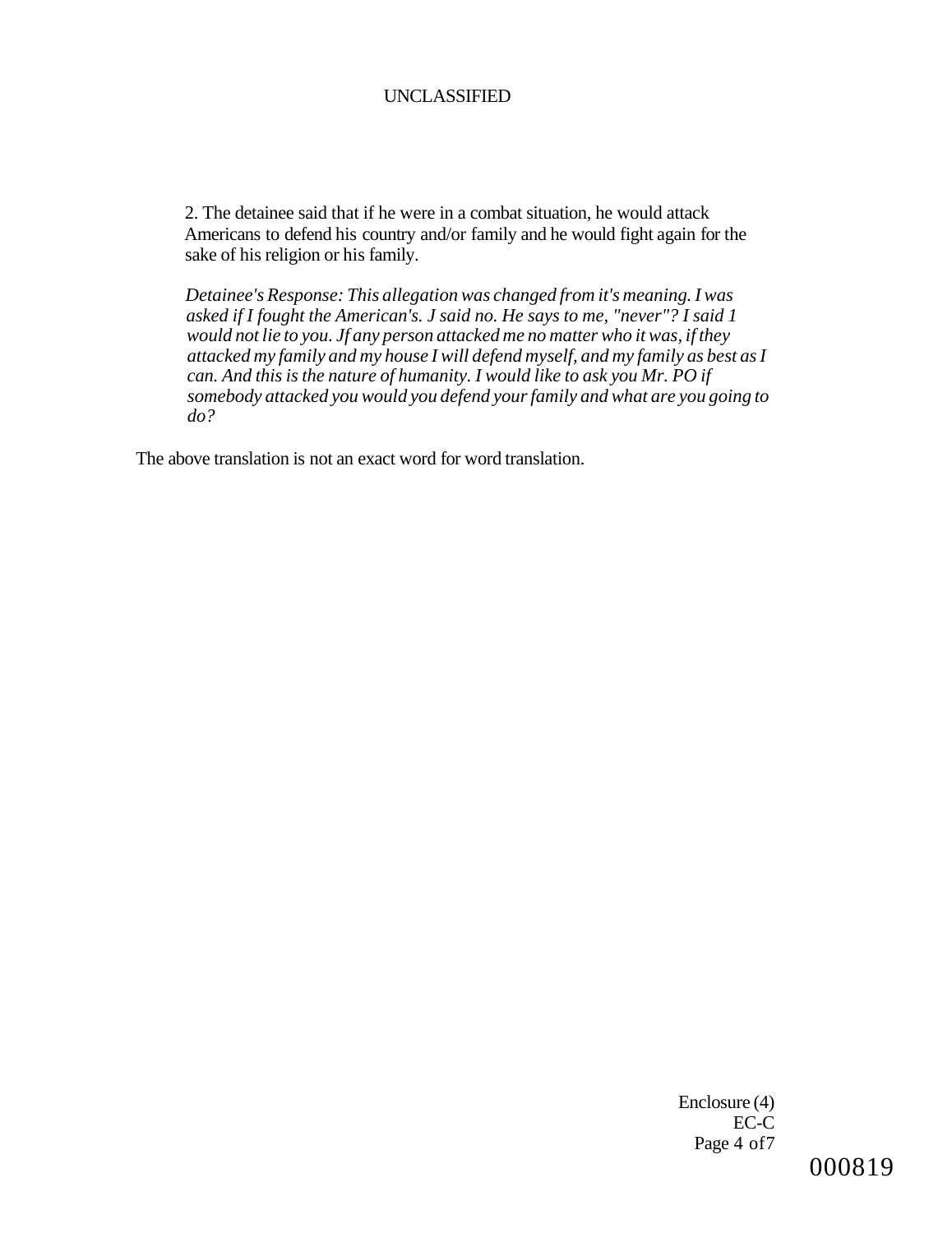UNCLASSIFIED *xsA/bgi £>U* 

# **.OL-B-L-^-Jl <sup>c</sup>^ZELcjUi «sl>l--«=0| .'il.^^ \***

ic>«»

 $\overline{X}$ 

*G* 

**i** 

Enclosure (4) EC-C Page 5 of7

000'8^0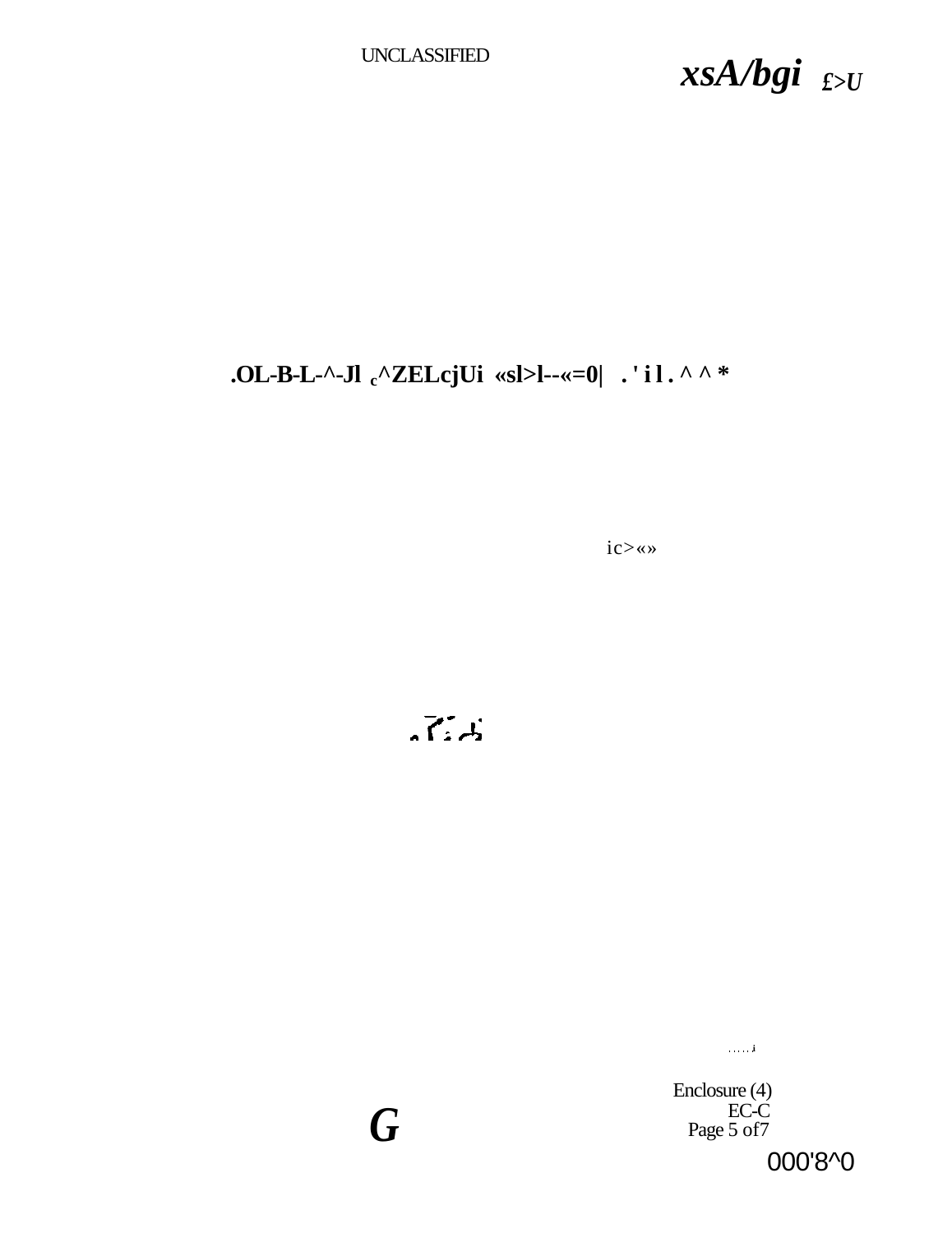**I**  :c-4>\*>  $(eJ)$ **I i** 

# . tribal ^l^CA3\^Jr^V ^ ^

 $/$ v Enclosure (4)<br>  $\triangle$  Enclosure (4) BC-C Page 6 of 7

0008«U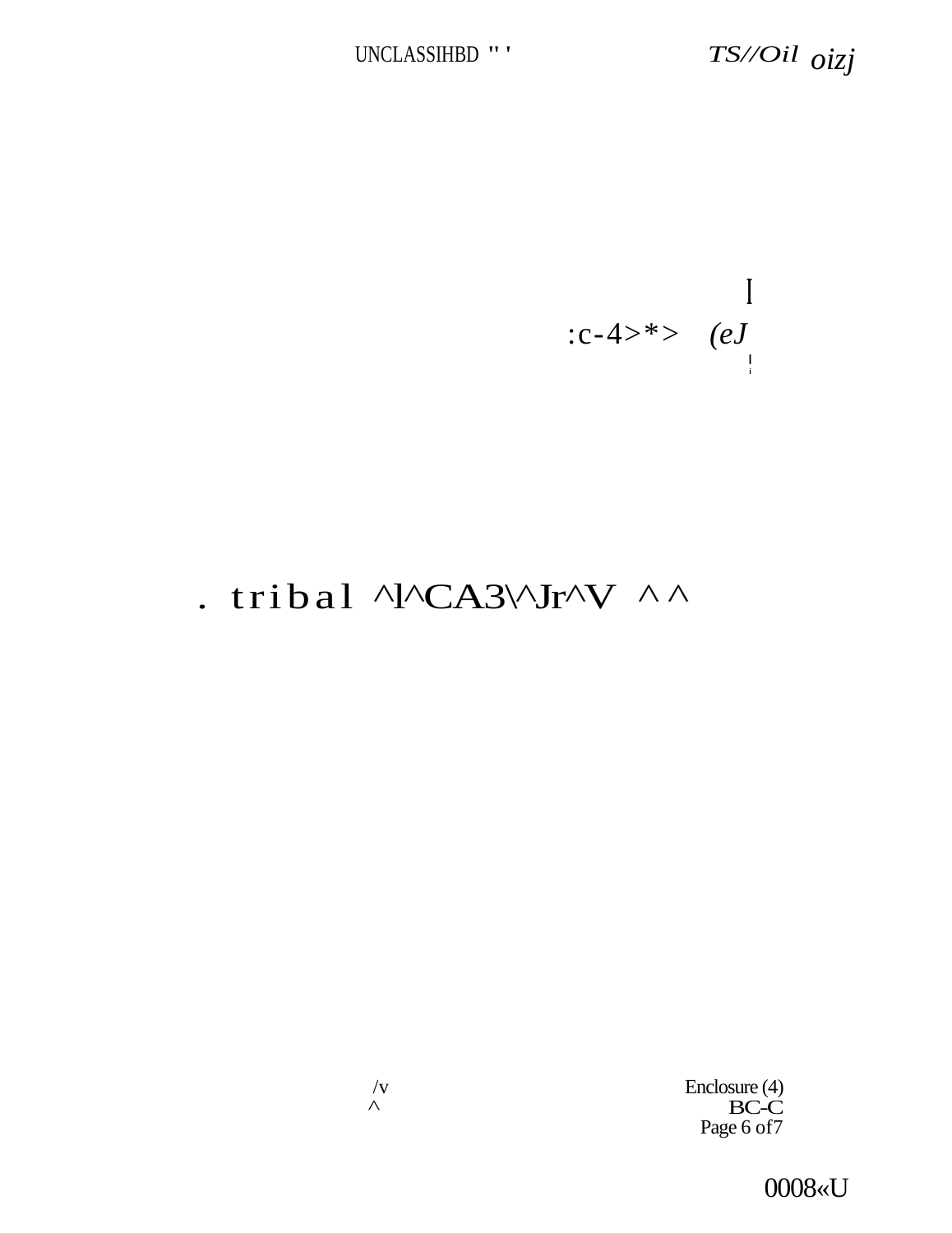

**w o** 

**.^OxrU** 

Enclosure \$) EC-C Page 7 of7 000822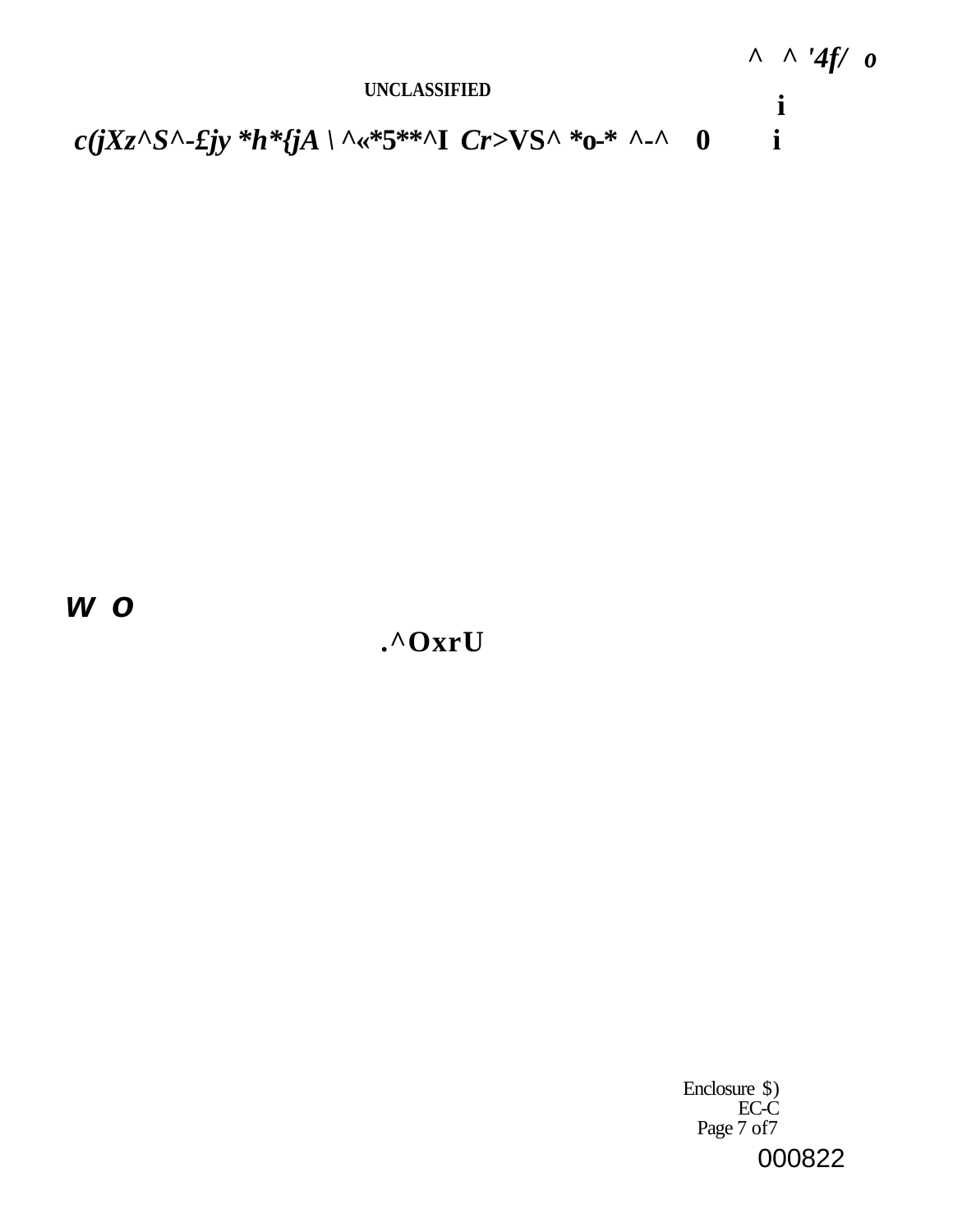# **Summarized Administrative Review Board Detainee Statement**

*The Presiding Officer read the Hearing Instructions to the Detainee and confirmed that he understood and had no questions.* 

*The Assisting Military Officer presented Exhibit EC-A, the Enemy Combatant Notification Form to the Administrative Review Board. TheAMO then presented Exhibit EC-B, the Enemy Combatant Election Form to the Administrative Review Board.* 

*The Designated Military Officer presented Exhibits DMO-l, the Unclassified Summary of Information andDMO-2, toe FBI Redaction Certification to the Administrative Review Board, He then gave a brief description ofthe contents ofExhibitDMO-L The Designated Military Officer confirmed that he had no additional unclassified information to present and requested a closed session to present classified information relevant to the disposition of the Detainee.* 

# *The Presiding Officer opened the Administrative Review Board for the Detainee to present information with the assistance of the Assisting Military Officer.*

**Presiding Officer: The Detainee may now present information to the Administrative Review Board. Assisting Military Officer, does the Detainee want to present any information to this Administrative Review Board including written statements, oral statements, or witness statements prepared on his behalf?** 

**Assisting Military Officer: Sir, I believe that the Detainee will eventually want to make some comments regarding the summary of unclassified summary. However, before we ask him that I would like to read the comments I took during the initial notification that are also available on the official Enemy Combatant Election Form. The Detainee provided the following comments in response to information in the Unclassified Summary. The evidence statements say he carried a Rocket Propelled Grenade and was assigned responsibilities for preparing mortars for use as directed by the Cave Commander. And, his being lead out of the Tora Bora region by the leader of the Khalden Training Camp are allegations that he has never heard before and are not true. The evidence statement that he chose to carry a weapon and additional magazines when fleeing Tora Bora is not true. He also said that he was not captured, that he voluntarily surrendered to Pakistani Authorities. He also stated he was legally in Pakistan, had an Entry Visa and was simply returning to his home in Saudi Arabia by the same route he used to enter when he turned himself into the Pakistani Authorities. The only difference was his mode of transportation. He was traveling on foot during his return home instead of in a vehicle. The Detainee denied he ever expressed a desire to kill a Military Guard. That he has spent three years in detention and only want to leave the detention facility and return home. Regarding the allegation that he struck a guard while being unshackled. He stated this incident occurred a year and half ago. He was the one that was struck, which caused his face to bleed and that his finger was fractured during the incident He stated that the guards hit him first and he was only protecting himself. He also stated sir; if he were released he would never retaliate against Americans or anyone else even if they stuck him first Would you ask the Detainee if he does desire to make any oral statements to this panel?** 

**Detainee: Yes I do, would like to make a statement.** 

**UNCLASSIFIED//FOUO ISN222**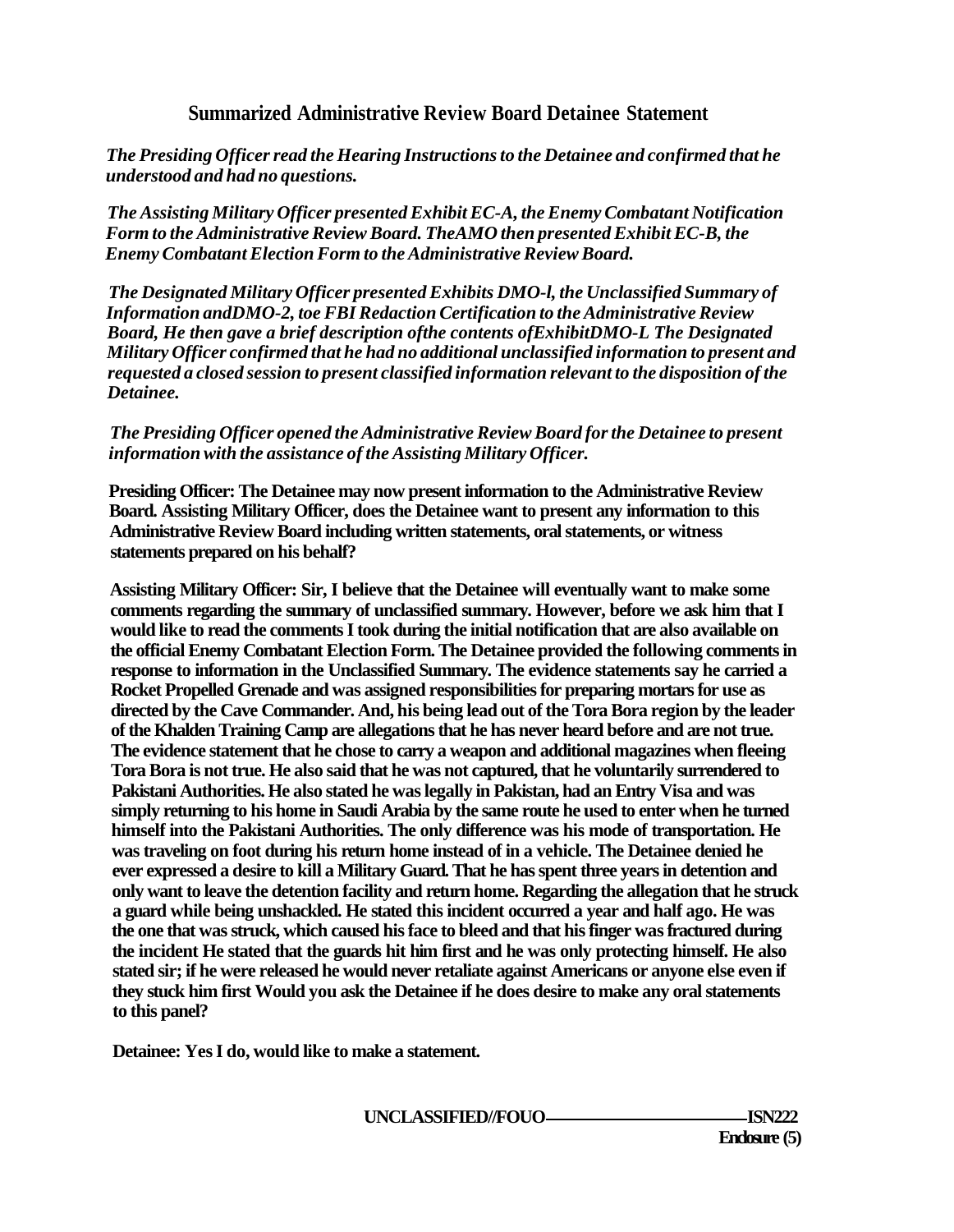# **UNCLASSIFIEDrtlWQ**

*The Presiding Officer asks the Detainee if he wishes to make a statement and if so will he take the Muslim oath. The Detainee declines taking the Muslim oath.* 

**Presiding Officer: You may begin and present any information that you would like this board to consider.** 

**Detainee: First of all, all these allegations that are pointed at me, most of it, are not true. How it started, I left my country, which is Saudi Arabia to Afghanistan to visit some of my family. I came in a very legal route. I had my legal papers. I went to Jalalabad for three days only. I never went to Kabul. I did admit that I went from Jalalabad to Tora Bora with the intent that I wanted to go back to Pakistan. I did not really know or was aware mat I was going to Tora Bora though all these mountains. I did not know where I was going and that the country I went to was Tora Bora. After the fact I learned that through these mountains this is the route for Tora Bora. I did not know the route or the way through these mountains, but the people I was with they told me or informed me to stay here for now till we find another way to get out All this information that is stated that I had been though training and to fight, all this information are not true. I have no connection whatsoever with the Taliban or Al-Qaida. I never wanted to be in trouble. I never wanted to make any problems with anybody or with any country. Most of the people mat were captured at this time were mistaken, they were captured by mistake, and I believe I am one of them. I was captured by mistake. That is all I have to say.** 

**Presiding Officer Okay, Thank you. I assume mat concluded your statement, is that correct?** 

**Detainee: If that is all you have against me some of the information his true I said it. Some of the tiling I said is true and most of it is wrong.** 

**Presiding Officer: We will ask you some questions later. Did the Assisting Military Officer statement that he read provide the information that you wanted us to hear?** 

**Detainee: Whatever I said he read it. Whatever I said now, I did not share with the Assisting Military Officer.** 

**Presiding Officer: I understand. Assisting Military Officer do you have questions for the Detainee?** 

**Assisting Military Officer: No sir.** 

**Presiding Officer: Designated Military Officer, do you have any questions?** 

**Designated Military Officer: No sir.** 

**Presiding Officer Do any Administrative Review Board Members have any questions for tiie Detainee?** 

**Board Member: No sir,** 

**Board Member: 1 have two questions.** 

**UNCLASSlFIED//PetFe-> ISN222** 

**Enclosure (5) Page 2 of5**  000824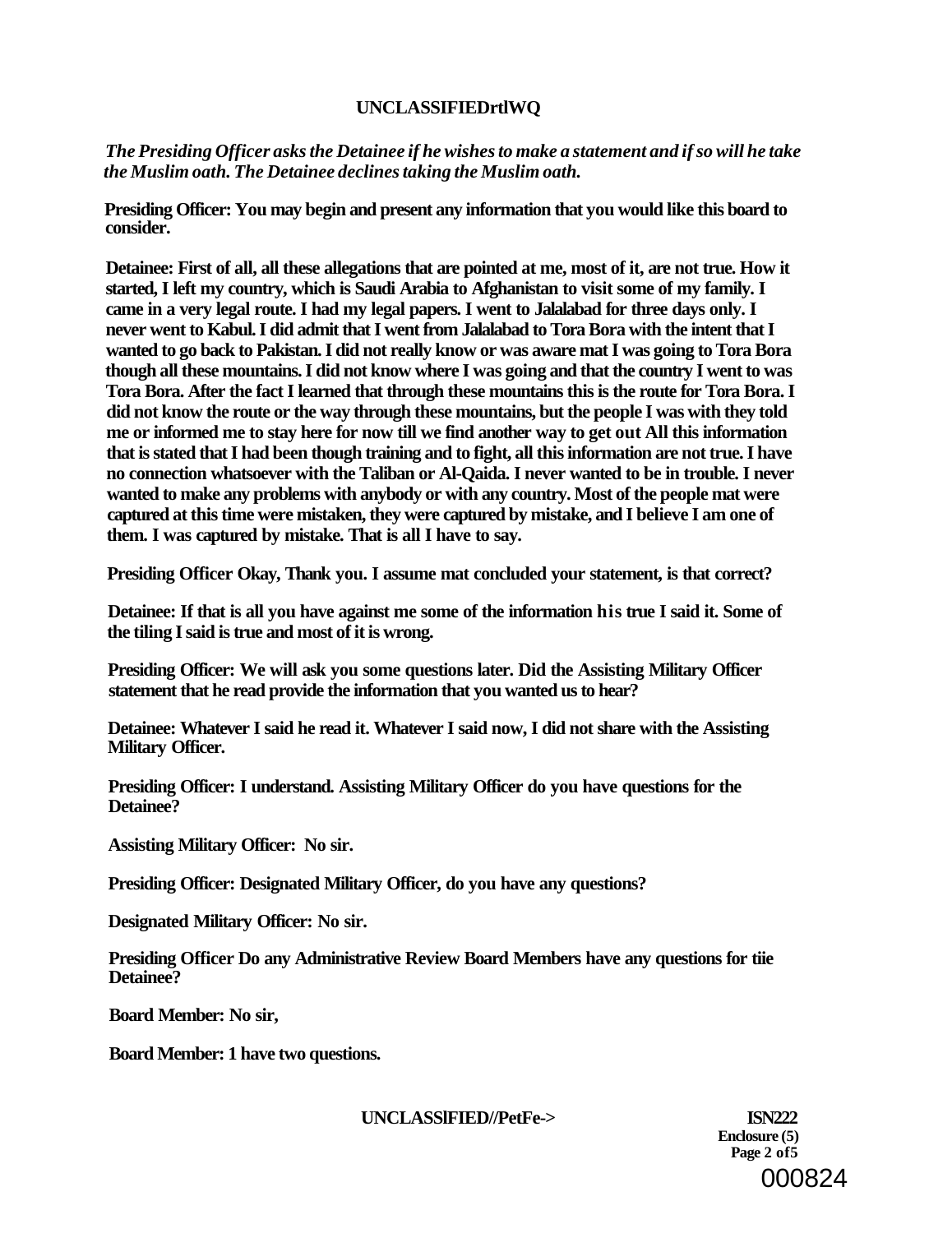# **UNCLASSIFIED//F©y9-**

*Board Members Questions to the Detainee.* 

**Board Member: You stated that you went into Afghanistan to visit family. Prior to September of 2001, how often had you been back and form to Afghanistan to visit family?** 

**Detainee: First time I go to Afghanistan.** 

**Board Member. Okay. May I ask who were the relatives you went to visit?** 

**Detainee: I have a lot of relatives in Kardef and Kabul mat are related to my Dad and to my Mother.** 

**Presiding Officer You practiced the Islamic faith, is that correct?** 

**Detainee: Yes.** 

**Presiding Officer: What concerns me in this report is the associations to Al Qaida and the reference to killing Americans. Do you consider yourself an extremist?** 

**Detainee: No, I don't consider myself an extremist** 

**Presiding Officer: How would you practice your Islamic faith when you return to Saudi Arabia?** 

**Detainee: My country is Afghanistan, but I live in Saudi Arabia. I want to go back to Afghanistan and live ordinary life, normal, simple, get a job. I have no problem with any other part; I just want to lead a normal life. Get work and maintain peace.** 

**Presiding Officer: Okay. Do you have trade or do you have any special training for work?** 

**Detainee: I use to work with my Dad in a restaurant in Saudi Arabia. That is how I have my training.** 

**Presiding Officer: You mentioned you were with a group of people when they went through Torn Bora. Do you know who those people were?** 

**Detainee: I never met them before.** 

**Presiding Officer: So, you just hook up with a group of folks you don't know. And if I understand correctly, you traveled by foot** 

**Detainee: When I Left from Pakistan to Afghanistan, I met one guy, one Arabic guy. He took me to his guesthouse or his house. It was really coincidence meeting with him. This Arabic guy or man, he knew Farsi and when he learned Farsi is my language and I speak it. So, we started talking to each other on the bus, this is how I met him.** 

**Presiding Officer Why didn't you just go home the same way you came, by car by plane? Why did you decide to return, as you say to go home on foot?** 

**UNCLAssiFiED/#©tje- 1SN222**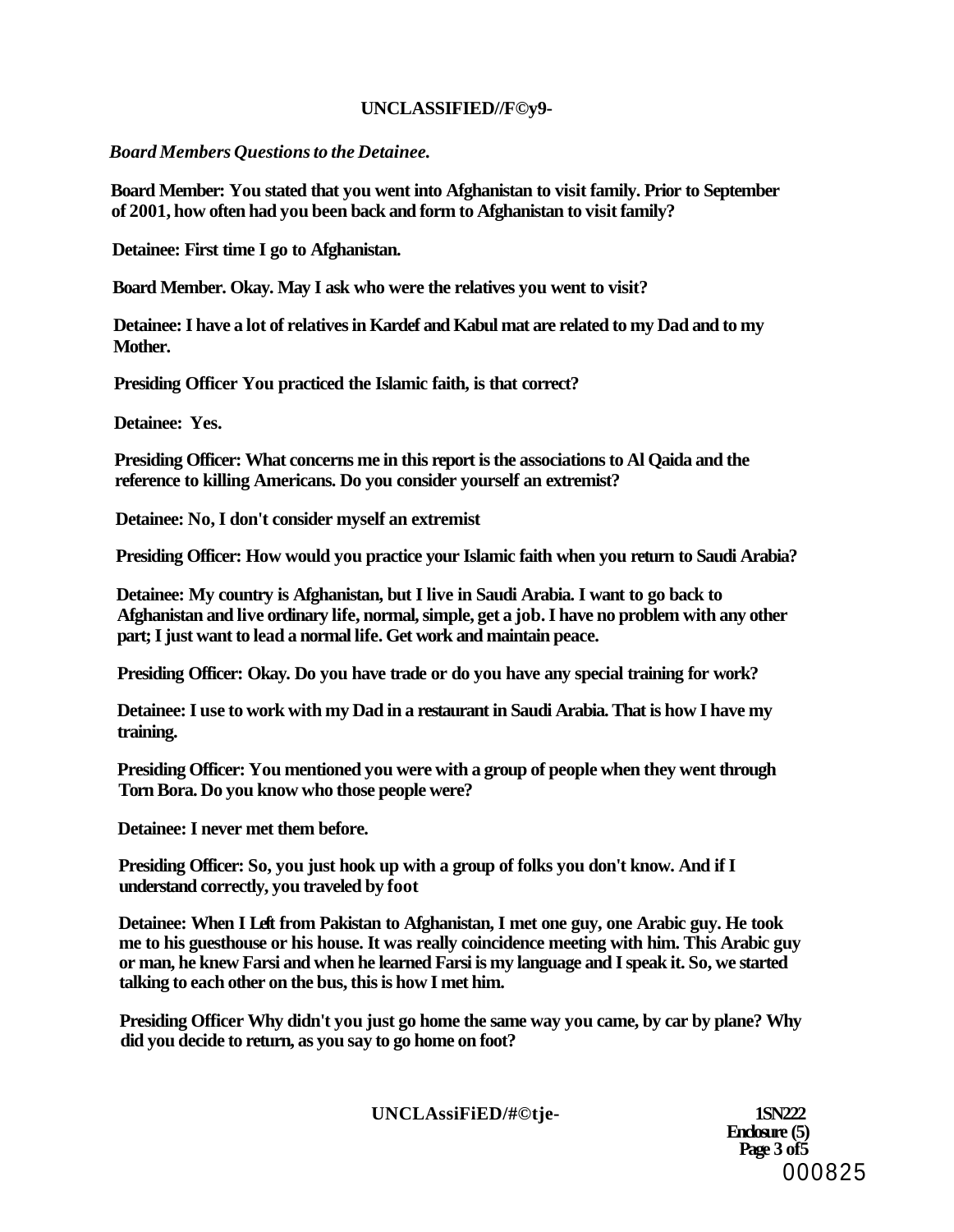# **UNCLASSIFIED/ZFOeO**

**Detainee: When Jalaid (inaudible) and I was captured by the Northern Alliance. I heard they were killing people, innocent people, so I got scared I decided to flee anyway or in any means to get to my country, cause they were really going to kill innocent people. That is what I heard from the people.** 

**Presiding Officer: You mean Al Qaida and Taliban were killing innocent people?** 

**Detainee: Northern Alliance. Its normal that when I see people with all these artilleries and armed people like invading a country. It's normal that I get scared and think of a way to flee. Try to think of a way just to leave and escape.** 

**Presiding Officer Okay. I just have one last question. Is mere anything you would like to tell this board on why we should no longer consider you a threat and let you go home? Any last final statement you would like make?** 

# *The linguist rephrases the question in order to convey (he correct question to the Detainee. The Presiding Officer indicates approval*

**Detainee: Because, I am innocent I never ever thought to have any relation with Al Qaida or Taliban. I never had any intentions to kill Americans. I never had any problems with Americans.** 

**Presiding Officer: Thank you.** 

*The Presiding Officer reads the post-Administrative Board instructions to the Detainee and adjourns the open session of the Board, The Detainee requests to ask one last question prior to leaving the room. The Presiding Officer gives approval* 

**Detainee: Sir, I still have one more question, I need to ask.** 

**Presiding Officer Go ahead.** 

**Detainee: The Designated Military Officer said he had closed session; he will have a closed session with you. This closed session I won't be here and I wouldn't know about it How could I defend myself against these closed sessions?** 

**Presiding Officer: This closed session, classified material is presented and I cannot let you see that classified material.** 

**Detainee: This is pertaining to me, to my case.** 

**Presiding Officer: I cannot let you see classified material that has been classified by the United States Government I cannot allow you to see this.** 

**UNCLASSIFIED//FetJO— ISN222** 

**Enclosure (5) Page4of5**  000826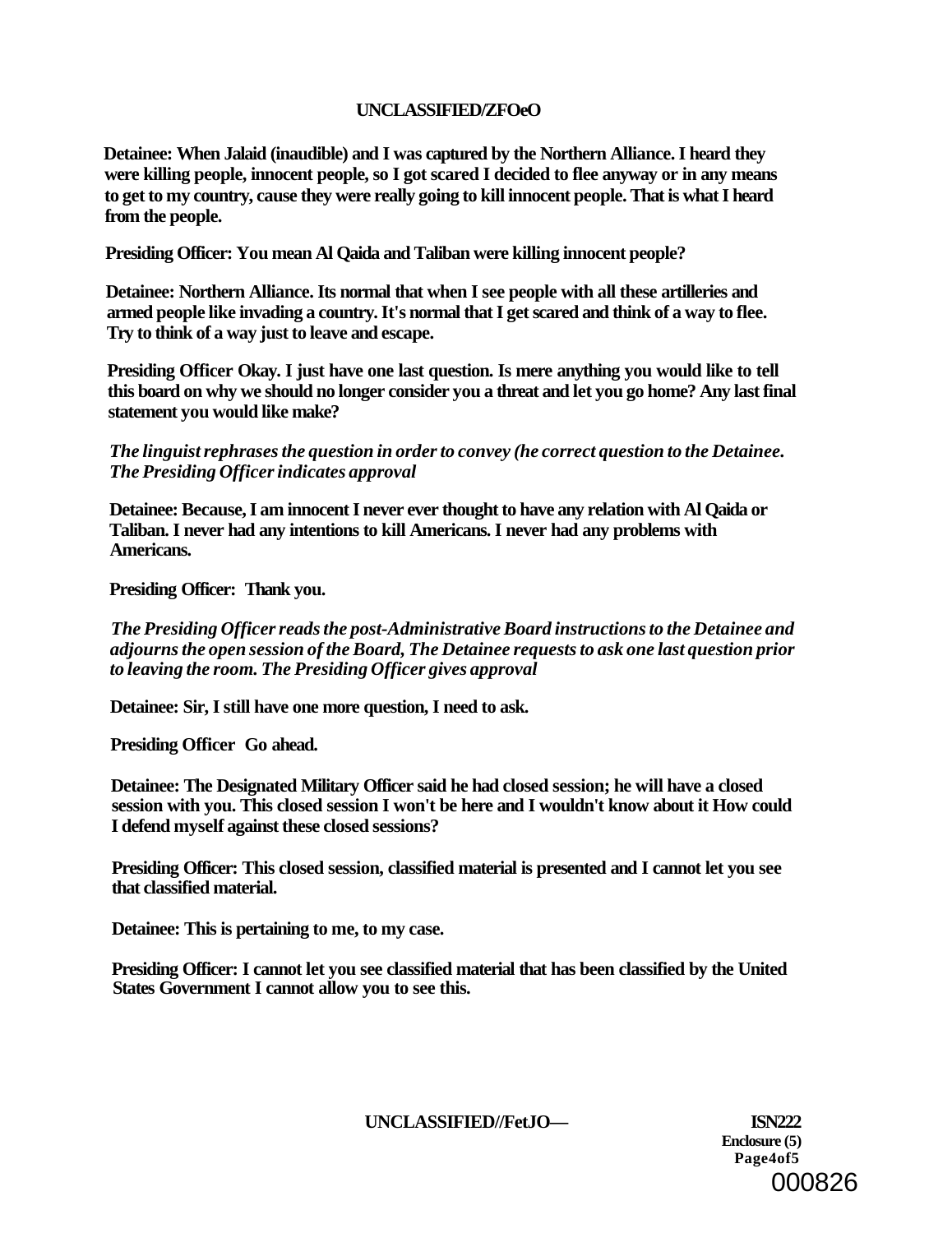# **UNCLASSIFffiD/ypOUe'**

# **AUTHENTICATION**

I certify the material contained in this transcript is a true and accurate summary of the testimony given during the proceedings.

**Captain, USN Administrative Review Board Presiding Officer** 

**UNCLASSIFIED//POUO~ ISN222** 

**Enclosure (5) Page 5 of5**  000827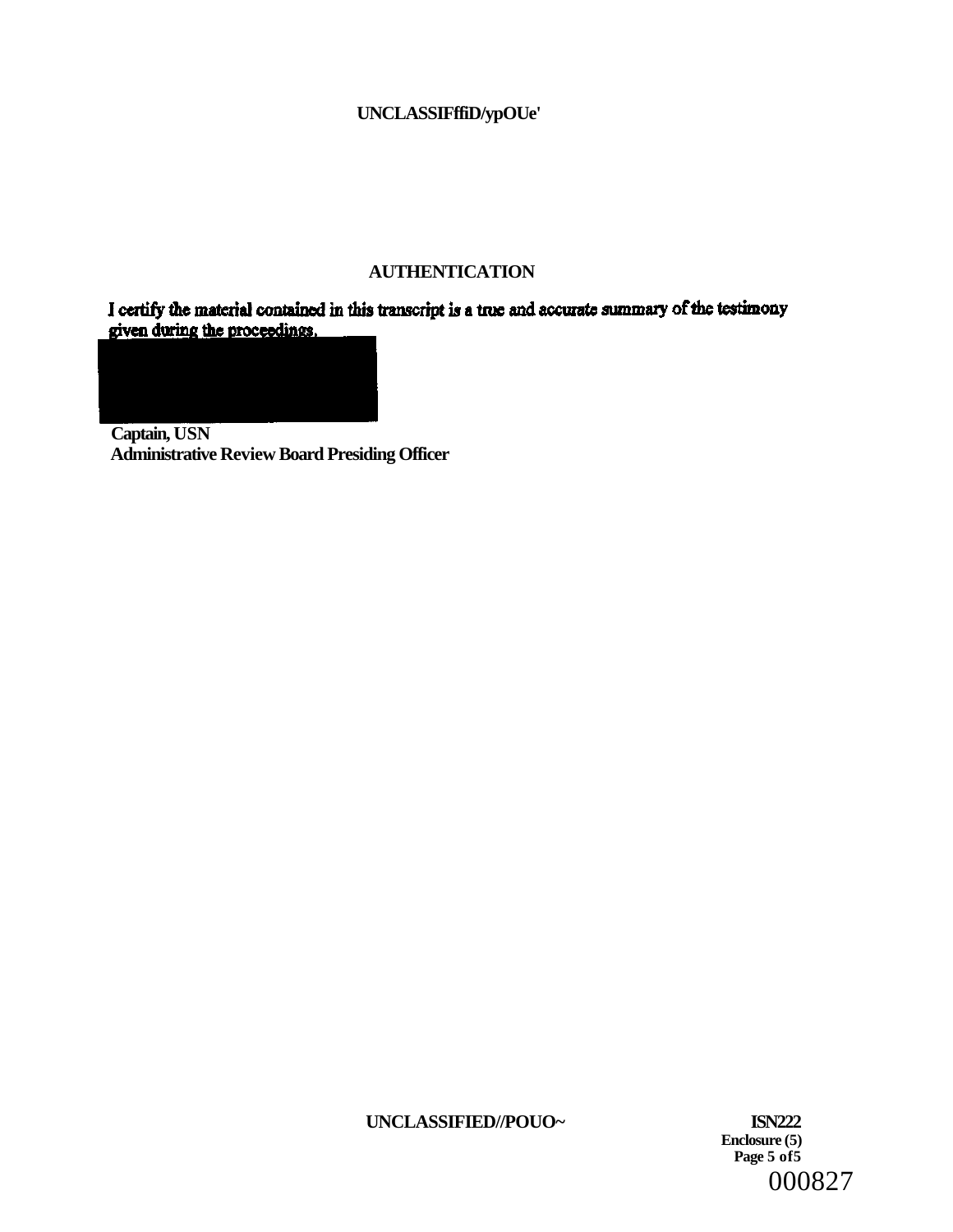# **UNCLASSIFIEDtfFetJ©**

# **Summarized Administrative Review Board Proceedings**

*The Administrative Review Board was called to order.* 

*The Administrative Review Board took a brief recess to allow for the entrance of the Press.* 

*The Administrative Review Board reconvened in the presence of the Press.* 

*The Designated Military Officer was sworn.* 

*The Board Reporter was sworn.* 

*The Presiding Officer announced the convening authority and purpose of me Administrative Review Board proceedings.* 

*The Administrative Review Board members were sworn.* 

*The Assisting Military Officer was sworn.* 

*The Assisting Military Officer presented the Enemy Combatant Notification Form (Exhibit EC-A) to the Administrative Review Board.* 

*The Assisting Military Officer presented the Enemy Combatant Election Form (Exhibit EC-B) to the Administrative Review Board.* 

*It was noted by the Presiding Officer that from Exhibit EC-B, the Detainee was uncooperative and unresponsive and choose not to be present for the Administrative Review Board proceedings.* 

*The Presiding Officer confirmed the Assisting Military Officer had met with the Detainee and was Informed of his rights in regards to the proceedings, mat the Detainee appeared to understand the process, that the Unclassified Summary of the Information was read to the Detainee, that a translator was used during the interview, and mat the Assisting Military Officer confirmed that the translator spoke the same language as the Detainee.* 

*The Designated Military Officer presented tike Unclassified Summary of Information (Exhibit DMO-1) to me Administrative Review Board.* 

*The Designated Military Officer presented the FBI Redaction Certification (Exhibit DMO-2) to the Administrative Review Board.* 

*The Designated Military Officer gave a brief description of the contents of Exhibit DMO-1.* 

**UNCLASSIFIED//Feee— Enclosure (5)** 

**Page 1 of2**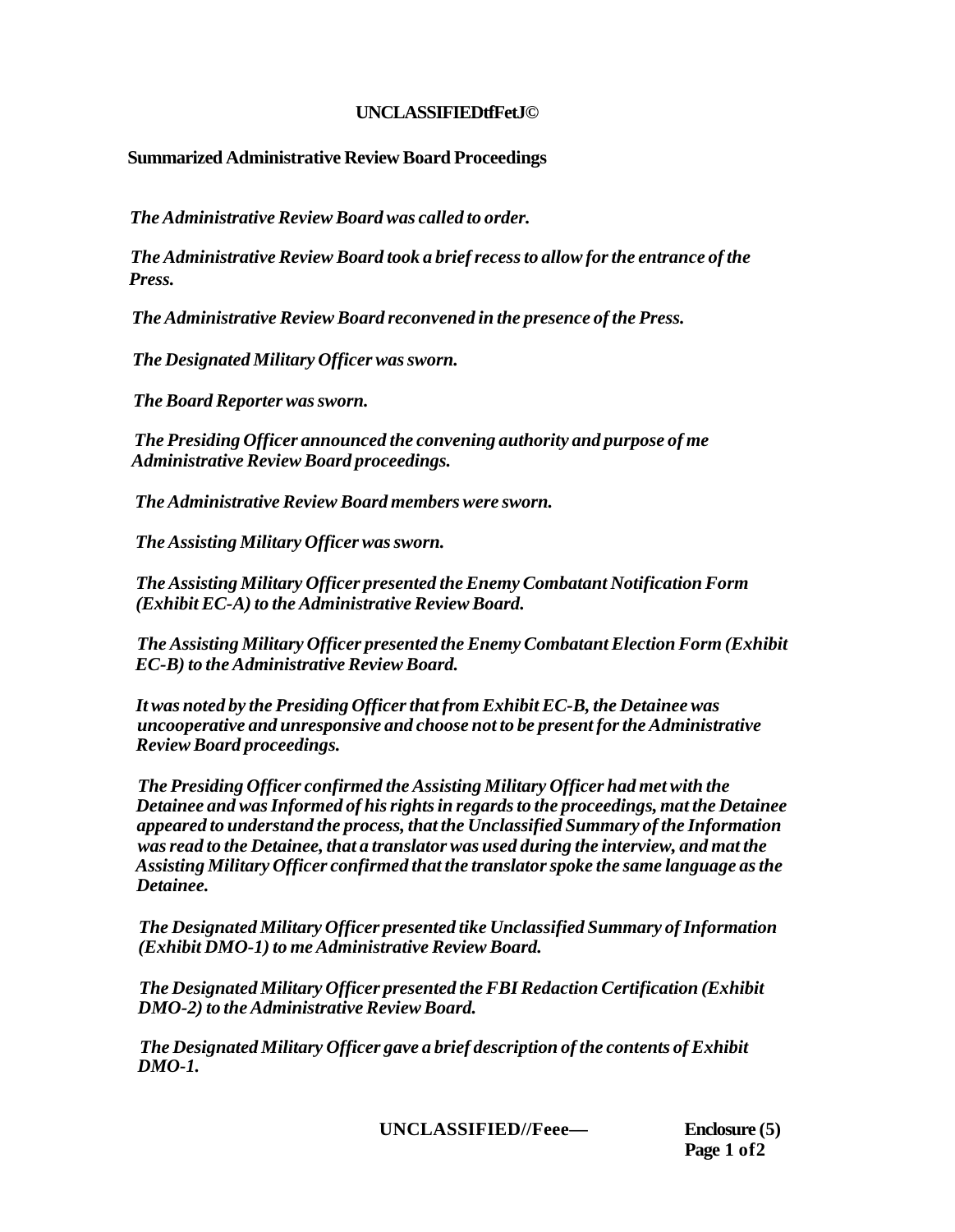# **UNCLASSIFIED#Fetra>**

*The Presiding Officer confirmed that Ike Board Members did not need any further time to review the unclassified information.* 

*The Designated Military Officer confirmed that he had no further unclassified information and requested a closed session to present classified information relevant to the disposition of the Detainee.* 

*The Presiding Officer confirmed that the Assisting Military Officer did not have any information to present on behalf of the Detainee to tike Administrative Review Board.* 

*The Presiding Officer confirmed that the Designated Military Officer had no further unclassified information to present to the ARB and concluded the unclassified session of the Administrative Review Board,* 

*The Presiding Officer read Ae remainder of the Administrative Review Board process and adjourned the proceedings.* 

# **AUTHENTICATION**

**I certify the material contained in this transcript is a true and accurate summary of the testimony given during the proceedings.** 



Colonel, U.S. Marine Corps Presiding Officer

**UNCLASSIFIED//Feee- Enclosure (5)** 

**ISN# 214 Page 2 of2**  000829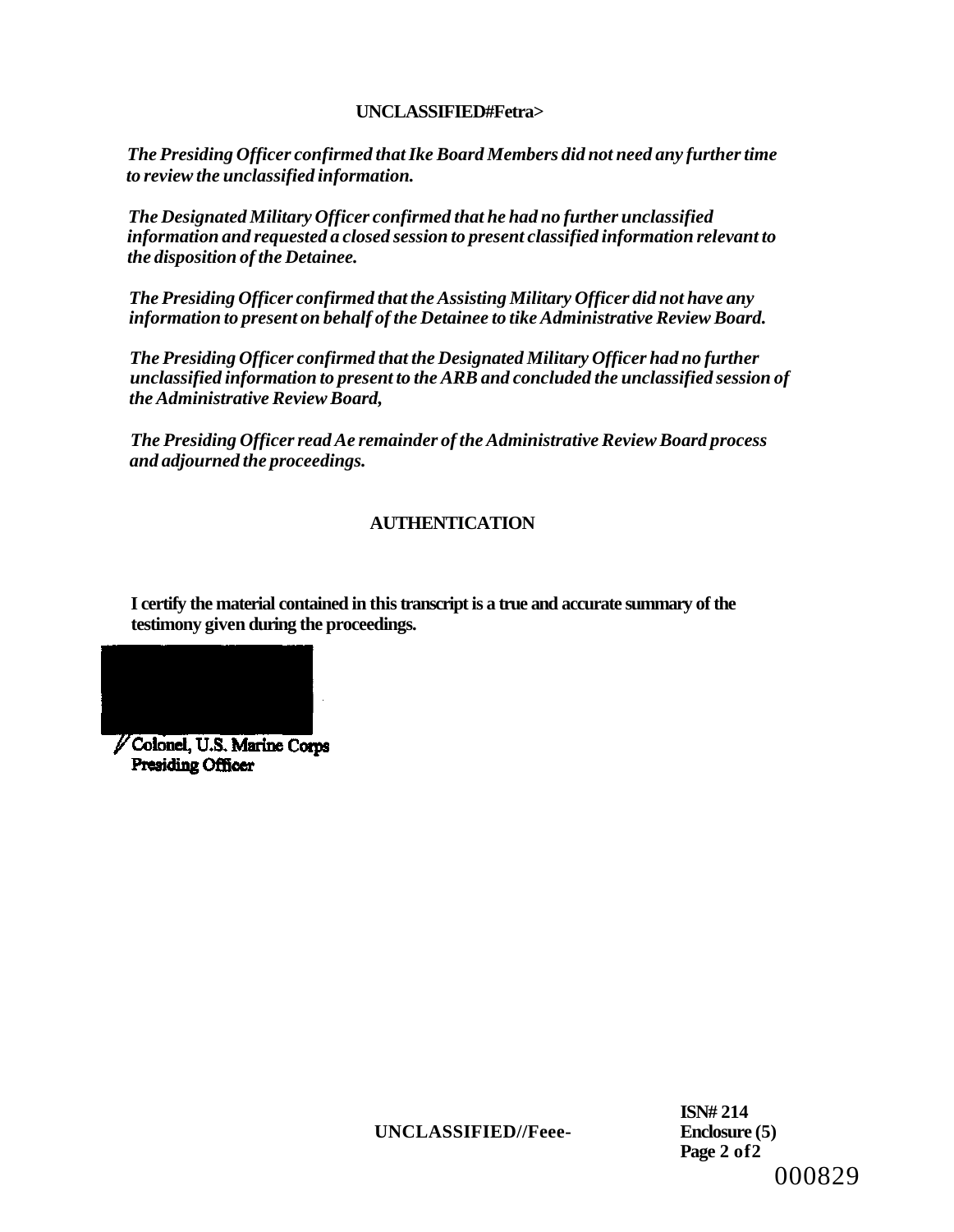# **UNCLASSIFIED//F9UO**

# **Summarized Administrative Review Board Proceedings**

*The Administrative Review Board (ARB) was called to order.* 

*The Designated Military Officer (DMO) was sworn.* 

*The Board Reporter was sworn.* 

*The Presiding Officer (PO) announced Ae convening authority and purpose of the ARB proceedings.* 

*The ARB members were sworn.* 

*The Assisting Military Officer (AMO) was sworn.* 

*The AMO presented Ae Enemy Combatant Notification Form (Exhibit EC-a) to Ae ARB.* 

*The AMO presented Ae Enemy Combatant Election Form (Exhibit EC-b) to the ARB.* 

*It was noted by Ae PO Aat from Exhibit EC-b, Ae Detainee had chosen not to be present for Ae ARB proceedings.* 

*The PO confirmed Aat the AMO had met wiA Ae Detainee and informed him of his rights regarding Ae proceedings, Aat Ae Detainee appeared to understand Ae process, Aat Ae Unclassified Summary ofAe Information was read to Ae Detainee, Aat a translator was used during Ae interview, and Aat Ae AMO confirmed Aat the translator spoke Ae same language as the Detainee.* 

*The DMO presented Ae Unclassified Summary of Information (Exhibit DMO-I) to the ARB.* 

*The DMO presented Exhibit DMO-2 to Ae ARB.* 

*The DMO gave a brief description of the contents of Exhibit DMO-1.* 

*The DMO confirmed Aat he had no further unclassified information and requested a closed session to present classified information relevant to Ae disposition ofAe Detainee.* 

*When asked ifAe AMO had any information to present on behalf of Ae Detainee to Ae ARB, Ae AMO stated Aat he no information to present on behalf of Ae Detainee.* 

*The PO confirmed Aat Ae DMO had no further unclassified information to present to Ae ARB and concluded Ae unclassified session ofAeARB.* 

**ISN# 321 Enclosure (5) Page 1 of2** 

**UNCLASSIFIED//Fewe"**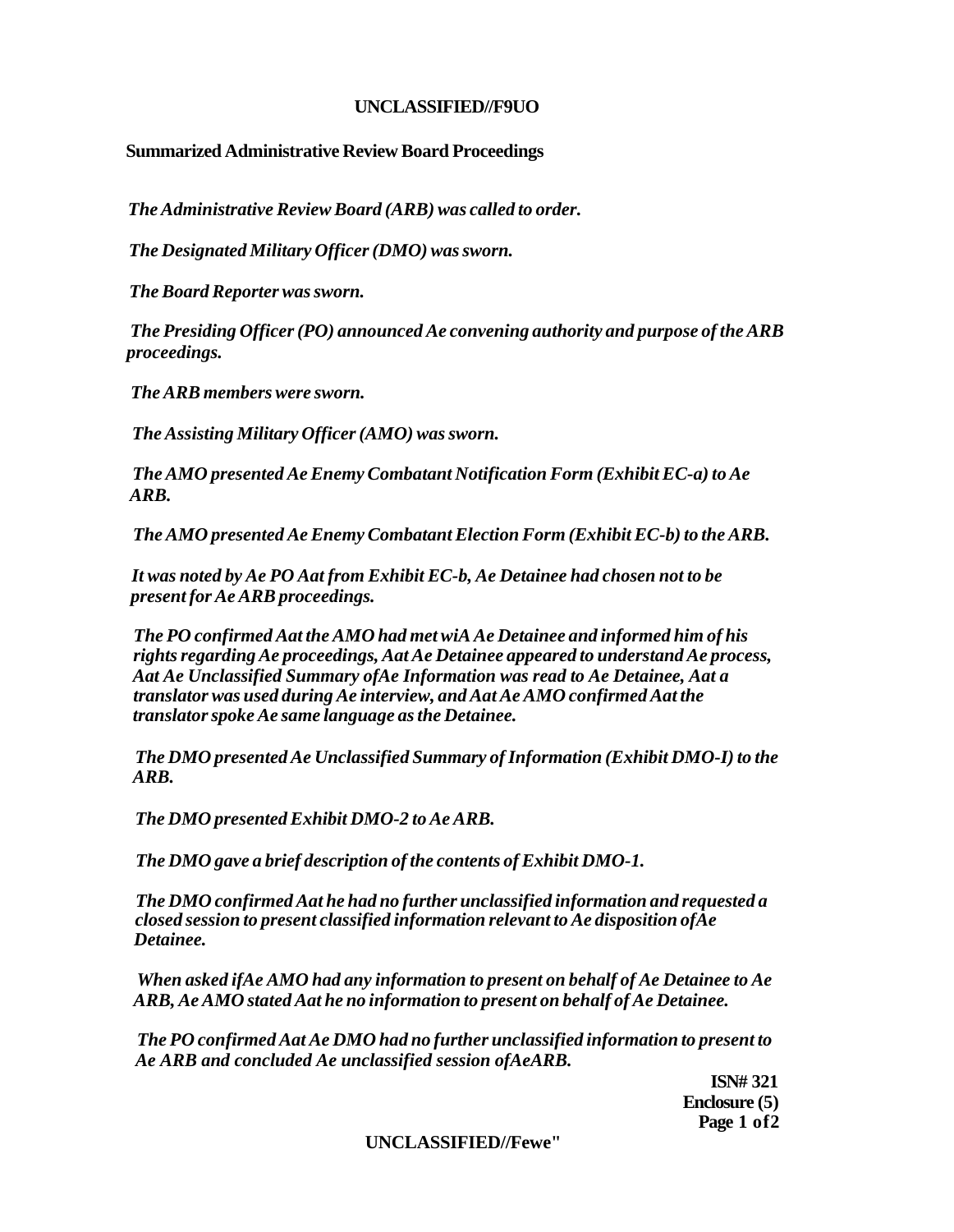# **UNCLASSDFIEDi/EOUO/**

*The PO read the remainder of the ABB process and adjourned the proceedings.* 

# **AUTHENTICATION**

**I certify Ifae material contained in mis transcript is a true and accurate summary of the testmiony given during the proceedings.** 

**Colonel, USA Presiding Officer** 

> **ISN# 321 Enclosure (5) Page 2 of2**

**UNCLASSIFIED//Peue—** 

000831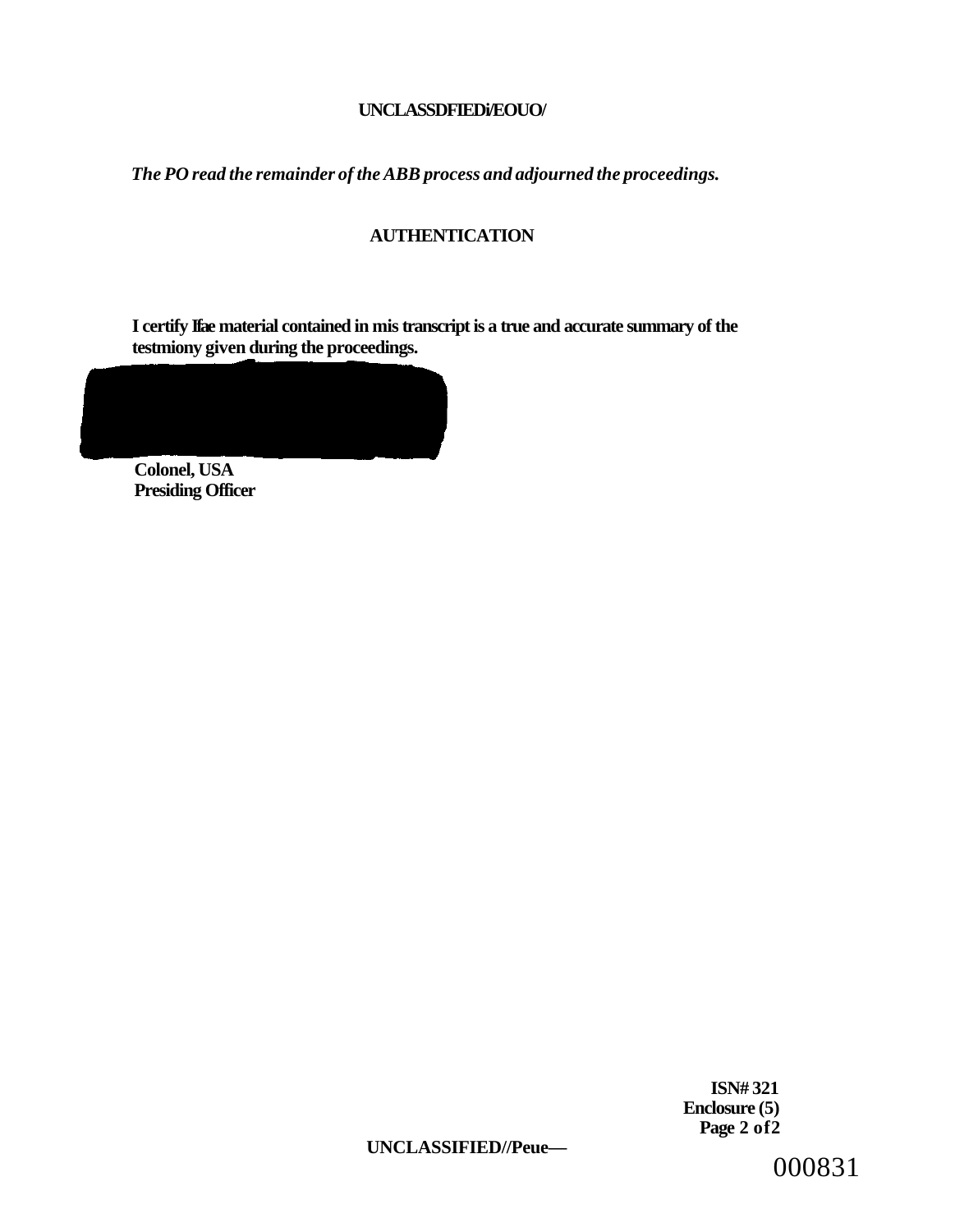# **UNCLASSMErpeee-**

# **Summarized Administrative Review Board Detainee Statement**

*The Presiding Officer read the hearing instructions to the Detainee and asked if he understood the process.* 

# *Detainee did not fully understand the process.*

Detainee: Some of it I do, some of it I don't

Presiding Officer: Can you ask him which portion he does not understand?

Detainee: Some of it I really understood, some of it I didn't, but I don't have the experience to comprehend everything we've said in terms of the procedures.

Presiding Officer: Simply tell him that be can provide a written statement, he can give an oral statement by speaking to us right now today, or he can have statements provided through written letters from someone at home.. .such things.

Detainee: Very good.

Presiding Officer: Is that better? Okay, thank you.

*The Presiding Officer confirmed that the Detainee understood the process.* 

*The Assisting Military Officer presented Exhibit EC-A, the Enemy Combatant Notification Form to the Administrative Review Board.* 

*The Assisting Military Officer presented Exhibit EC-B, the Enemy Combatant Election Form to the Administrative Review Board.* 

*The Designated Military Officer presented Exhibit DMO-1, the Unclassified Summary of Evidence to the Administrative Review Board.* 

*The Designated Military Officer gave a brief description of ike contents of Exhibit DMO-1 the Unclassified Summary of Evidence to the Administrative Review Board.* 

*The Designated Military Officer confirmed that he had no more additional unclassified information to present and requested a closed session to discuss classified information relevant to the disposition of the Detainee.* 

*The Presiding Officer opened the Administrative Review Board to the Detainee to present information wiih the assistance of the Assisting Military Officer.* 

Assisting Military Officer: Sir, the Detainee has not brought with him any written statements, but he may elect to provide you an oral statement in a tew moments. But first I ISN117 Enclosure (5) Page 1 of5

UNCLASSIFIED//F9Jye-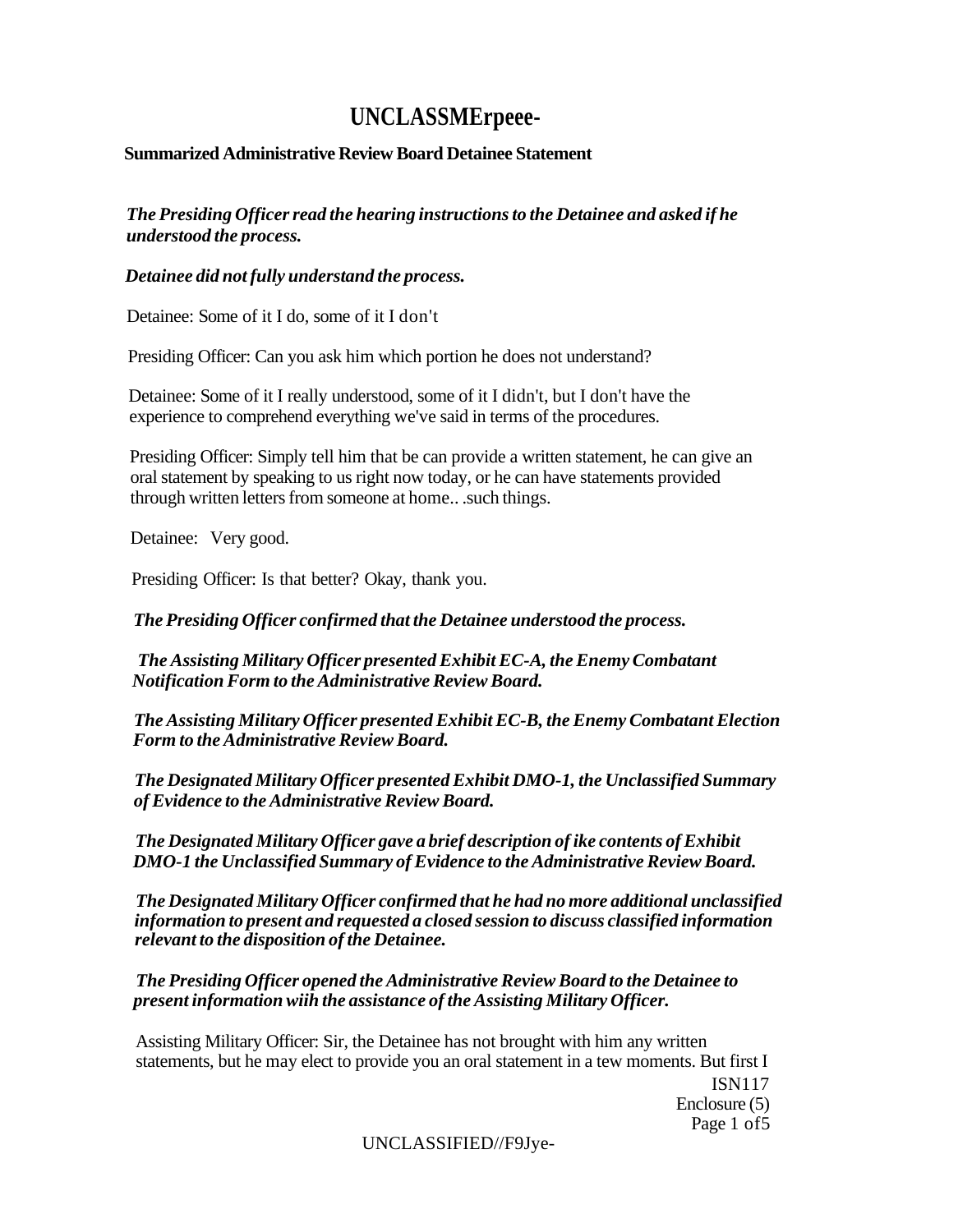#### **UNCLASSIFIED/aW©**

**would like to present to the Board the comments the Detainee provided to me during our initial interview, Sir. Sir, these comments are in direct response to the information mat was read to him from the unclassified summary. Sir, the Detainee stated he went on his own to Afghanistan but had nothing to do whatsoever with the Taliban. He stated that he went to Afghanistan only to help provide medical assistance to the poor and the public. He stated bis lawyer is attempting to obtain documents from Yemen mat prove he has received medical training, but his lawyer hasn't provided them as of yet. The Detainee also stated he studied medical procedures at a clinic in Hajjah, (ph.) Yemen. The Detainee stated that he traveled from Yemen to Pakistan and then to Afghanistan. He stated that the plane he was traveling on landed in Dubai to refuel but that he never left the plane. He stated that he has never seen Dubai and does know where you got this information.** 

*The Assisting Military Officer clarified Detainees statement as such, "By stating he has never seen Dubai, it meant to me Sir% mat he was expressing he had never traveled inside the city and remained on the plane."* 

**Assisting Military Officer: Detainee stated he did not make any statement about "being the first to sign up for a jihad against Israel and would consider a jihad against America if the reasons were right". He did not make mat statement He also said he knew nothing about where this statement came from. The Detainee admitted, Sir that he did travel to Khoja Khar, Afghanistan, mat he had an AK-47 for one week, but that he never went to the front lines to fight against the Northern Alliance. He said that he carried the rifle only for self-defense and that he had been provided the rifle as a gift from a Doctor he used to work with at the clinic in Afghanistan. Sir, the Detainee admitted he provided first aid at the AI-Ansar Clinic in Konduz, Afghanistan, but not for the Taliban. He stated he provided first aid to women, children and people of all types, no one specific. He stated that he did not provide first aid to wounded soldiers. Sir, the Detainee also denied he ever stated he went to Afghanistan to fight with the Taliban against the mistaken people, i.e., me Northern Alliance. He also stated that he denied he ever stated that America was not a good country and their support of Israel over the Palestinians was proof of that Sir he denied he ever stated he had an opinion that the only solution to the Israeli/Palestinian conflict was "through the blood shed of the Jews." Stated he never knew any Jewish people, never sat with them and is neutral and has nothing against them. He has no problem with Americans and has no real opinion of them. And finally Sir, he stated that if released he wanted to go back to his home country, live his life, get married, work in the clinic and continue his education. He wants to work with his brothers who are doctors in a clinic they own in Taiz. Sir, that concludes my briefing from the notes during my interview.** 

**Presiding Officer: Ask the Detainee does he wish to make a statement.** 

**Detainee: Yes, I do Sir.** 

**Presiding Officer: Do you want to make your statement under oath? An oath is a promise to tell the truth and we have prepared a Muslim oath if you wish to use it, we do not require an oath.** 

> **ISN117 Enclosure (S) Page 2 of5**

#### **UNCLASSUTED/ZFOtJO^**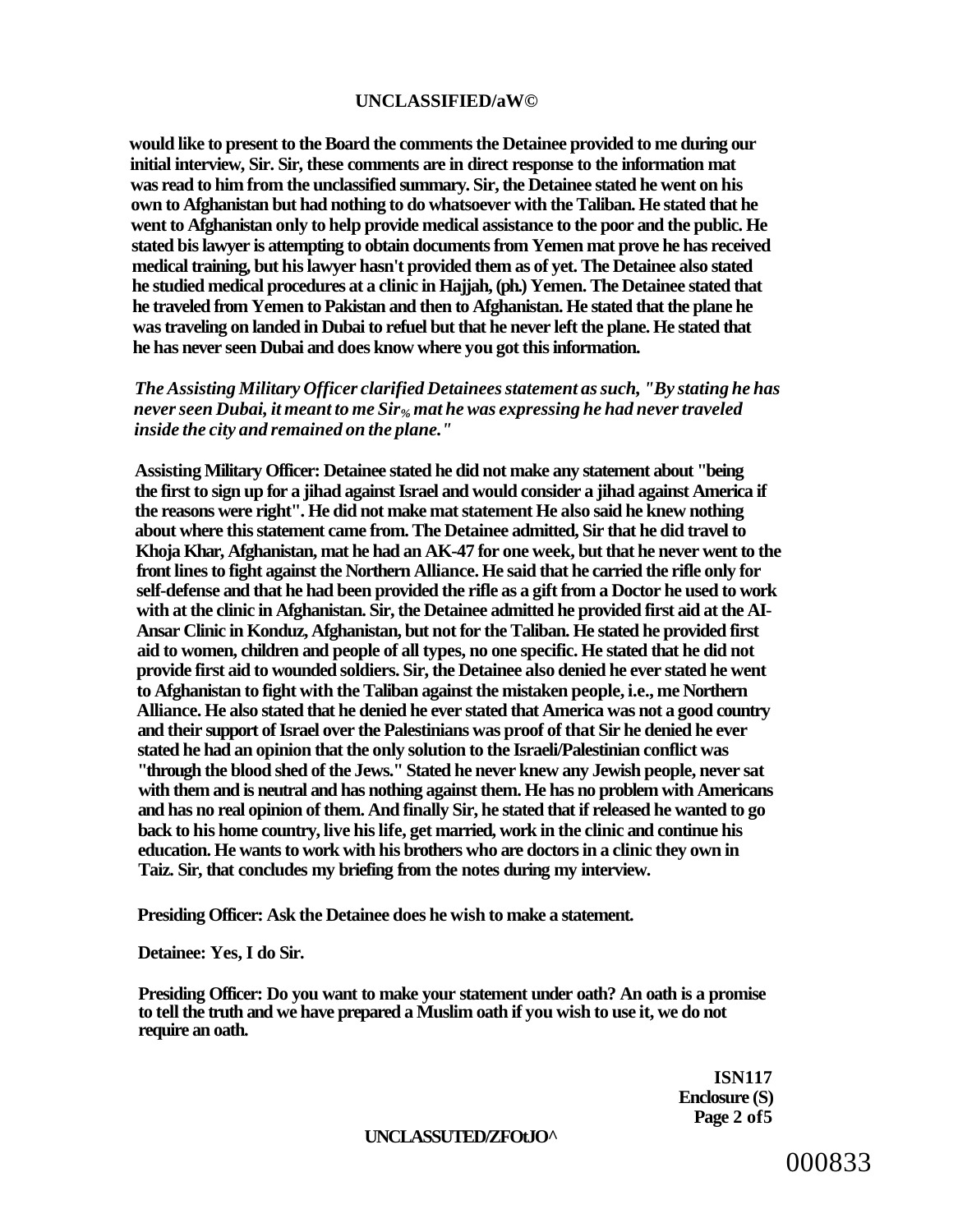#### **UNCLASSIFIED4EQye**

**Detainee: Could you repeat what you just said?** 

*The Detainee requested that the linguist repeat the interpretation of what the Presiding Officer stated.* 

**Presiding Officer: Okay, do you need me to repeat it?** 

*The linguist gave a negative reply.* 

**Presiding Officer. Okay and when you do clarify if he says yes to which oath, the Muslim or the other.** 

*The linguist gave a positive response and repeated the translation.* 

**Detainee: I don't understand, I don't know how is the oath, is here, so I.. .1 don't know for sure if the Islamic oath is legal here in mis country, so I don't know what to say. I will check on it and I will think about it** 

*The linguist stated, "but, it doesn't look like he wants to take it, but he wants to tell you something."* 

**Presiding Officer: Okay. We'll dispense with administering the oath. You may proceed** 

**Detainee: Sir, I would like you to make sure of all the allegations that is pointed against me today. Most of it is not true and it has a big difference between the allegations that was presented before with the CSRT and with the ARBs here. There are big differences between the allegations that is presented today and the allegations that was presented in the CSRT. So, I really pledge that you make sure these are true allegations and are... I mean there are big differences and they are not true.** 

**Presiding Officer: Anything else?** 

**Detainee: When my lawyer came and...** 

*The linguist stated that the Detainee's statement must be rephrased.* 

**Detainee: .. .two, Sir, two, three months ago his lawyer came to Echo 5 and he brought him a copy of the first allegations with the CSRT, Enemy Combatant Review Board and it was different then the allegations mat were brought on today. He would like you to make sure of that** 

**Presiding Officer: Okay. MuktarYahya does mat conclude your statement?** 

**Detainee: That's all I want to tell you Sir.** 

**Presiding Officer: Did the AMO statement provide the information you wanted us to hear? ISN117** 

**Enclosure (5) Page 3 of5** 

**UNCLASSIFIED//P0fXr**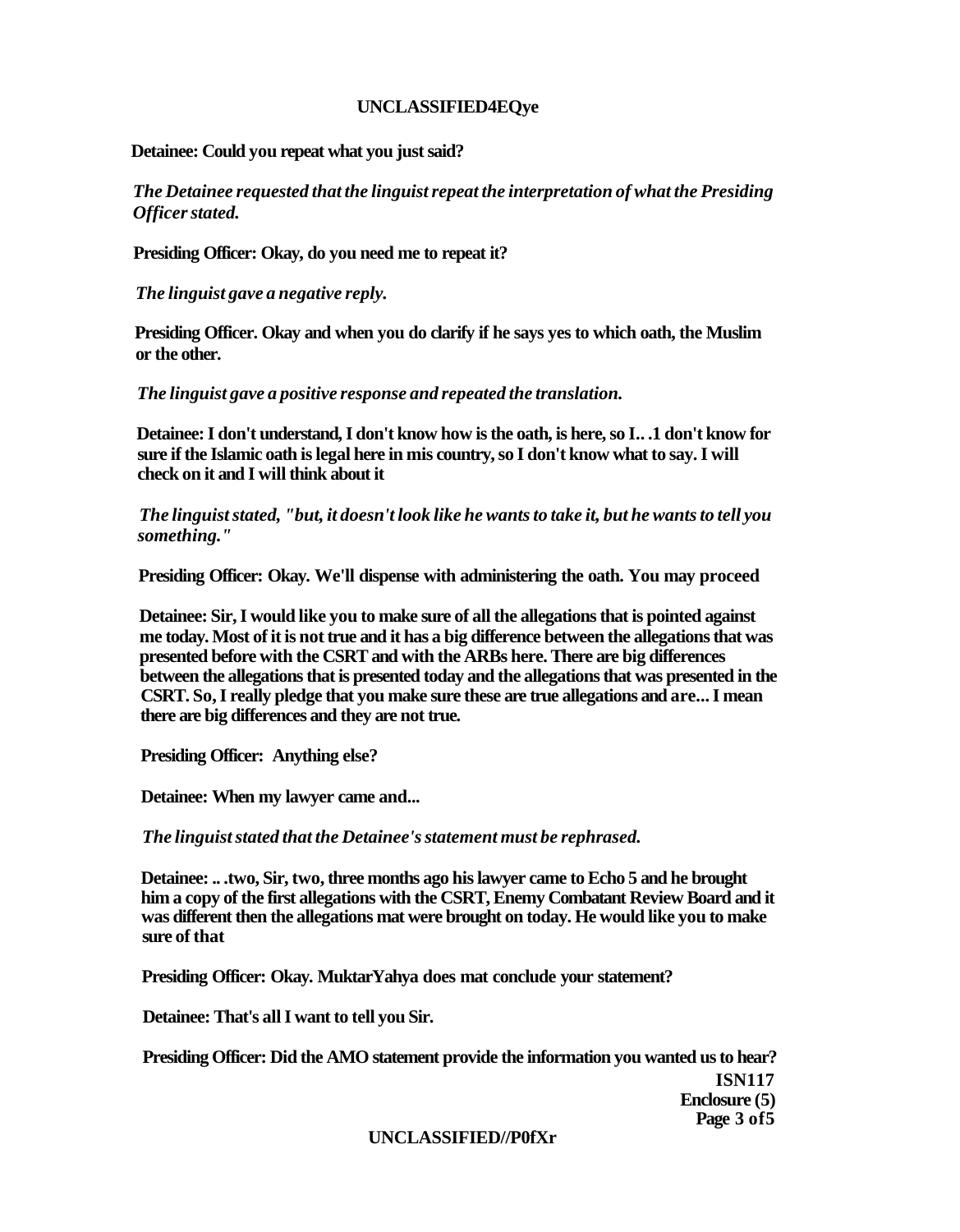## **UNCLASSIFffiDATOee**

**Detainee: Yes, Sir.** 

**Presiding Officer: Assisting Military Officer do you have any questions for the Detainee?** 

**Assisting Military Officer: No, I do not, Sir.** 

**Presiding Officer Designated Military Officer do you have any questions for the Detainee?** 

**Designated Military Officer: No, Sir.** 

**Presiding Officer: Do any Administrative Review Board Members have any questions for the Detainee?** 

**Administrative Review Board members' questions** 

- **Q. What kind of medical clinic do your brother's operate in Yemen? A. It's a medical lab and part of it is to treat children.**
- **Q. Does the medical lab make drugs?**
- **A. No they don't do...they don't do drugs. They analyze test, blood test, they analyze cardiac test Analysts....they analyze.**
- **Q. How many doctors work at the clinic?**
- **A. His brother and two others.**
- **Q. Do you still have no opinion of Americans?**
- **A. Yes, I don't have any opinion of them.**
- **Q. What test...what did you do at the clinic? What specifically did you do at the clinic?**
- **A. Yemen?**

*The Board Member confirmed Detainees reference to Yemen.* 

- **A. I use to give IV's for nutrition. That's all I did, I really gave me IV and make sure mat they get enough nutrition and sugar and then whatever is need and that's it**
- **Q. How many people would you do that for on a typical day?**
- **A. A lot, they used to come a lot, about fourteen to fifteen people in a day.**

**Presiding Officer You have a lawyer. Is he Yemen or US?** 

**Detainee: He is an American.** 

**ISN117 Enclosure (5) Page 4 of5** 

# **uNCLAssMED/yFeye**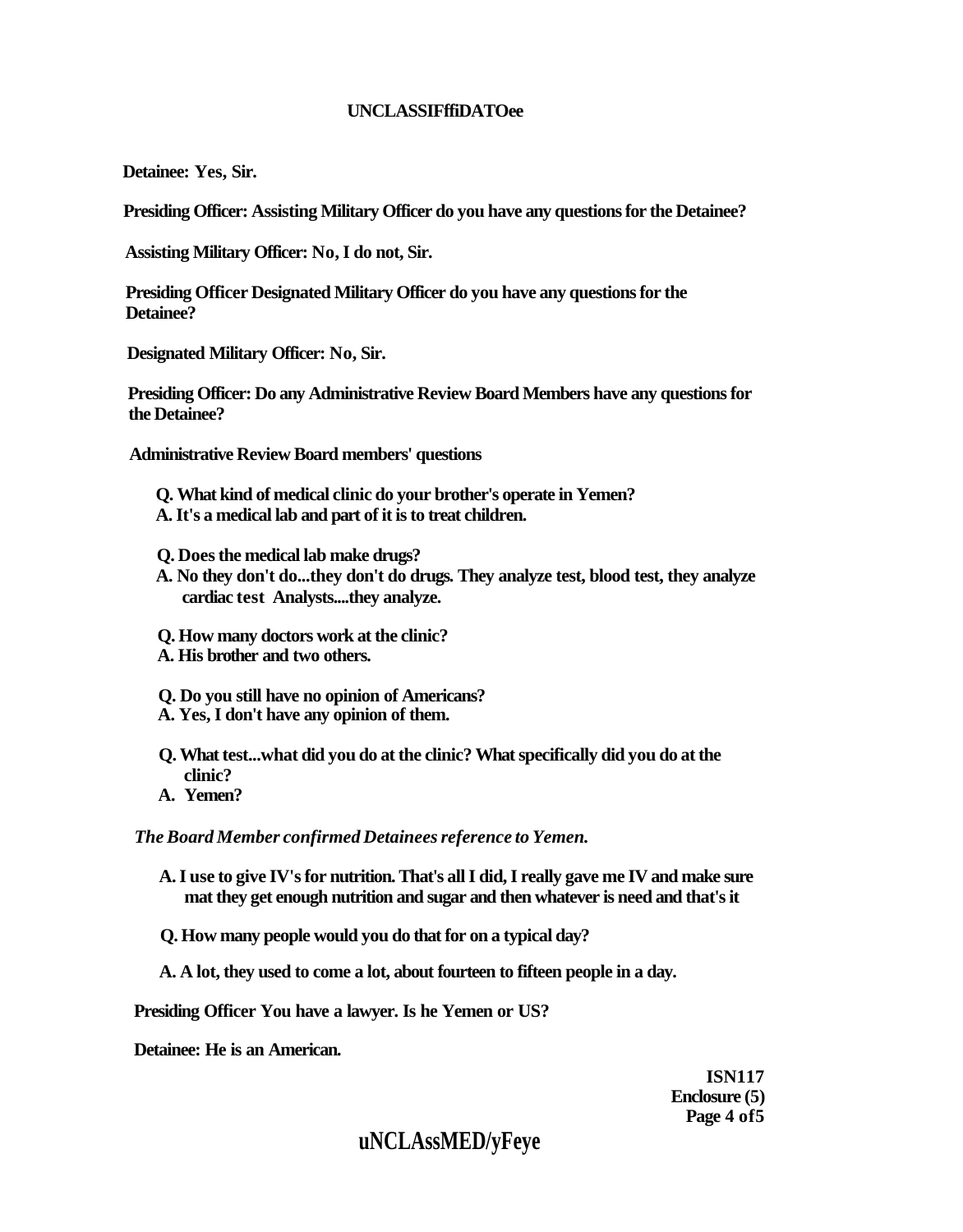#### **UNCLASSIFIED//F0U©**

**Presiding Officer: One of the allegations, would you consider a jihad against the US if the reasons were right?** 

*The linguist asked the Presiding Officer, "What is the question, Sir, I mean.. ?* 

**Presiding Officer: Would he consider a jihad against the US if the reasons were right?** 

**Detainee: I never said this Sir, it wasn't my ....uh....** 

**Presiding Officer Okay, I'll take that as a "No".** 

**Detainee: Please make sure from the first accusations, Sir, and that it was pointed at me as an Enemy Combatant and compare it with these two allegations and then you'll see. And I would like you Sir to make sure of that by yourself.** 

**Presiding Officer: We will look at the previous CSRT. I believe he said that he had not completed his medical training.** 

**Detainee: Some of them I was done with, some of mem Fm not finished. I wanted to finish my education and I didn't** 

**Presiding Officer. Is he studying to be a certified nurse or a doctor or a nurse practitioner?** 

**Detainee: Planning on finishing to be a certified nurse and practitioner nurse.** 

**Presiding Officer: Okay, thank you. Assisting Military Officer do you have any additional information that the Detainee wants to present?** 

**Assisting Military Officer: I do not Sir.** 

*The Presiding Officer confirmed that all unclassified information had been presented to the Administrative Review Board and closed the open session of the hearing.* 

*The Presiding Officer explained the reminder of the Administrative Review Board process to the Detainee and adjourned the open session.* 

# **AUTHENTICATION**

**I certify the material contained in this transcript is a true and accurate summary of the** 

coronel, **U.S. Marine Q**<sub>orps</sub> **Presiding Officer** 

> **• ISN117 Enclosure (5) Page 5 of5**

**UNCLASSIFIED//Feye~**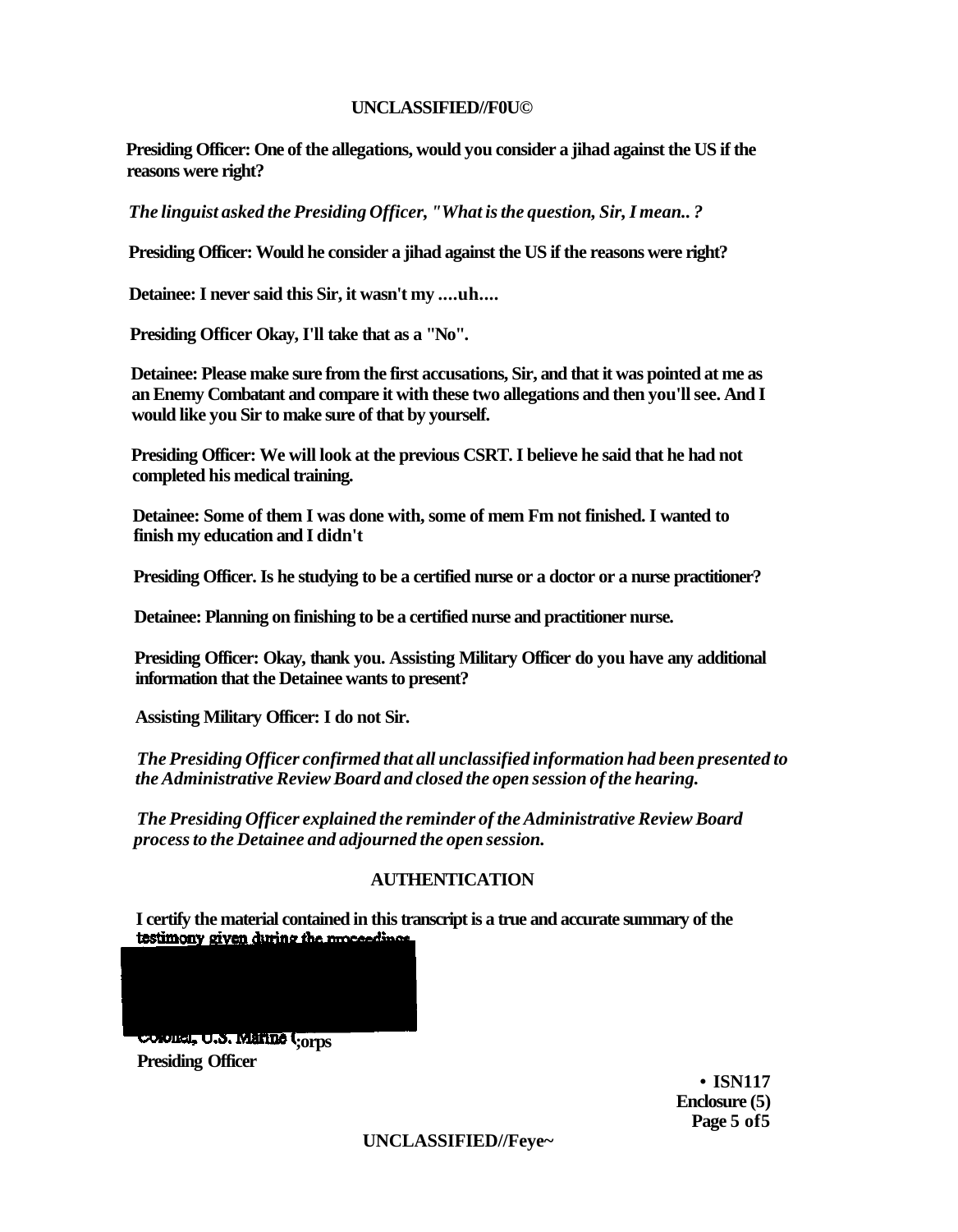Summarized Administrative Review Board Detainee Statement

*The Presiding Officer read Ike Hearing Instructions to the Detainee and confirmed that he understood and had no questions. The Presiding Officer confirms with the Detainee that he speaks and understands English well and therefore does not require a linguist* 

*The Assisting Military Officer presented Exhibit EC-A, the Enemy Combatant Notification Form to the Administrative Review Board. The AMO then presented Exhibit EC-B, the Enemy Combatant Election Form to the Administrative Review Board.* 

*The Designated Military Officer presented Exhibit DMO-1, the Unclassified Summary of Evidence to the Administrative Review Board and Exhibit DMO-2, the FBI Redaction Certification.* 

*The Designated Military Officer gave a brief description of the contents of Exhibit DMO-1 the Unclassified Summary of Evidence to the Administrative Review Board.* 

*The Designated Military Officer stated that he had no further unclassified information to present to the Administrative Review Board and requested a closed session to present classified information relevant to the disposition of the Detainee.* 

*The Presiding Officer opened tine Administrative Review Board for the Detainee to present information with the assistance of the Assisting Military Officer.* 

**Presiding Officer The Detainee may now present information to the Administrative Review Board. Assisting Military Officer, does the Detainee want to present any information to this Administrative Review Board including written statements, oral statements, or witness statements prepared on his behalf?** 

**Assisting Military Officer Yes, sir. The Detainee would like to take the opportunity to make an oral statement using his notes [which] he has prepared himself to do that hi addition, I would like to brief you on the notes that I took during the reading of the unclassified summary to the Detainee during the enemy combatant election form initial briefing. In summary, the Detainee was read the unclassified summary and he also read it himself [because] he speaks and reads English. The Detainee simply informed me that he had spoken to lawyer at that time and that his lawyer had ordered him not to answer any questions regarding this hearing and the statements that were read to him at mat time, however, he has prepared himself now and is ready to answer and present his case. That is all I have to report.** 

### *The Presiding Officer asks the Detainee if he wishes to make a statement and if so will he take the Muslim oath. The Detainee declines taking the Muslim oath.*

**Presiding Officer: You may now begin your statement** 

**Detainee: Thank you for the opportunity you have given me to address you. Obviously, I would like to have my attorney here to help me put my case but since he is not allowed to be here; he has allowed me to say the following: My dream is to return to England and complete my education, to get a good job, to get married and raise a family. I am not a threat to the United States, Great Britain or anyone. I have been incarcerated for almost three years and I have had a great deal of time to mink. I was young back then and now I have matured as I obviously** 

UNciASsiFffiD/ypeecr ISN7OI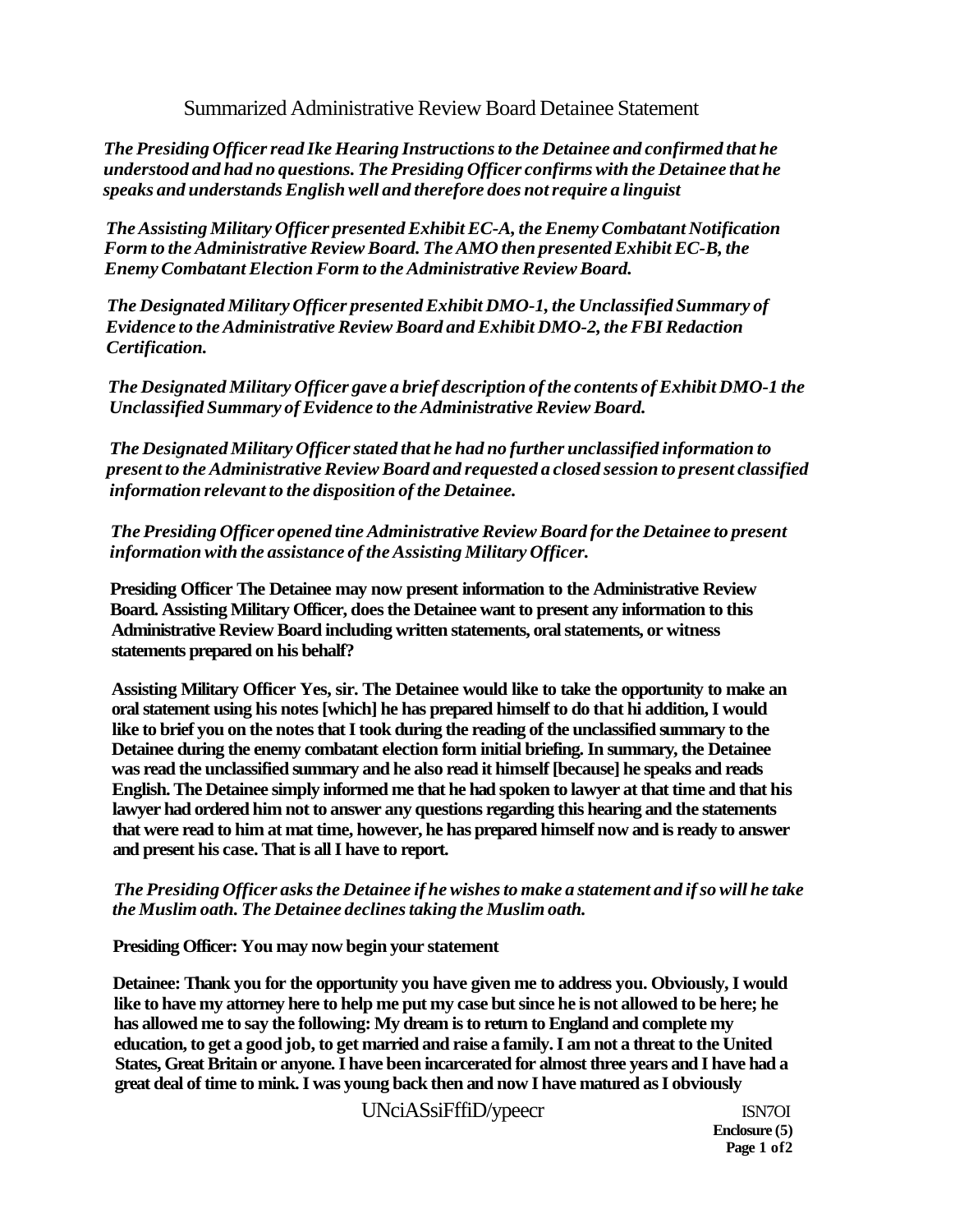# **UNCLASSIFIED//EayQ**

**(inaudible) by my record at the institution here. I do not feel mat I have always been treated well by U. S. forces but I hold no grudge. I understand why some people over reacted towards prisoners in Pakistan and later in Afghanistan because America had suffered a great and**   $\overline{\textbf{i}}$  inexcusable tragedy on September  $11^{\text{th}}$ , 2001. It is my belief that the overwhehnmg majority of **Americans are kind and decent people and the slaughter of innocent people in New York and Washington was a terrible wrong. Islam properly understood cannot condone the killing of innocent people. Personally, I prefer to settle disputes with peaceful means and as such I kindly request you to allow me to return to my family and my life back in England. Thank you.** 

**Presiding Officer Anthony Kiyemba, does that conclude your statement?** 

**Detainee: Yes it does.** 

**Presiding Officer. Did the Assisting Military Officer's statement provide the information mat you wanted us to hear?** 

**Detainee: Yes, it did.** 

**Presiding Officer: Assisting Military Officer, do you have any questions for the Detainee?** 

**Assisting Military Officer: No, I do not sir.** 

**Presiding Officer: Designated Military Officer, do you have any questions for the Detainee?** 

**Designated Military Officer: Mr. Kiyemba, are you going to follow your attorney's advice and not answer questions?** 

**Detainee: Yes, I will.** 

*The Board Members conclude that the Detainee will not answer questions from either the Designated Military Officer or the Board Members.* 

*The Presiding Officer reads the post-Administrative Board instructions to the Detainee and adjourns the open session of the Board.* 

# **AUTHENTICATION**

**I certify the material contained in this transcript is a true and accurate summary of the testimony given during the proceedings.** 



Colonel, U.S. Marine Corps **Presiding Officer** 

**UNCLASSBFIED/ffOUO— ISN701** 

**Enclosure (S) Page 2 of 2** 

000S38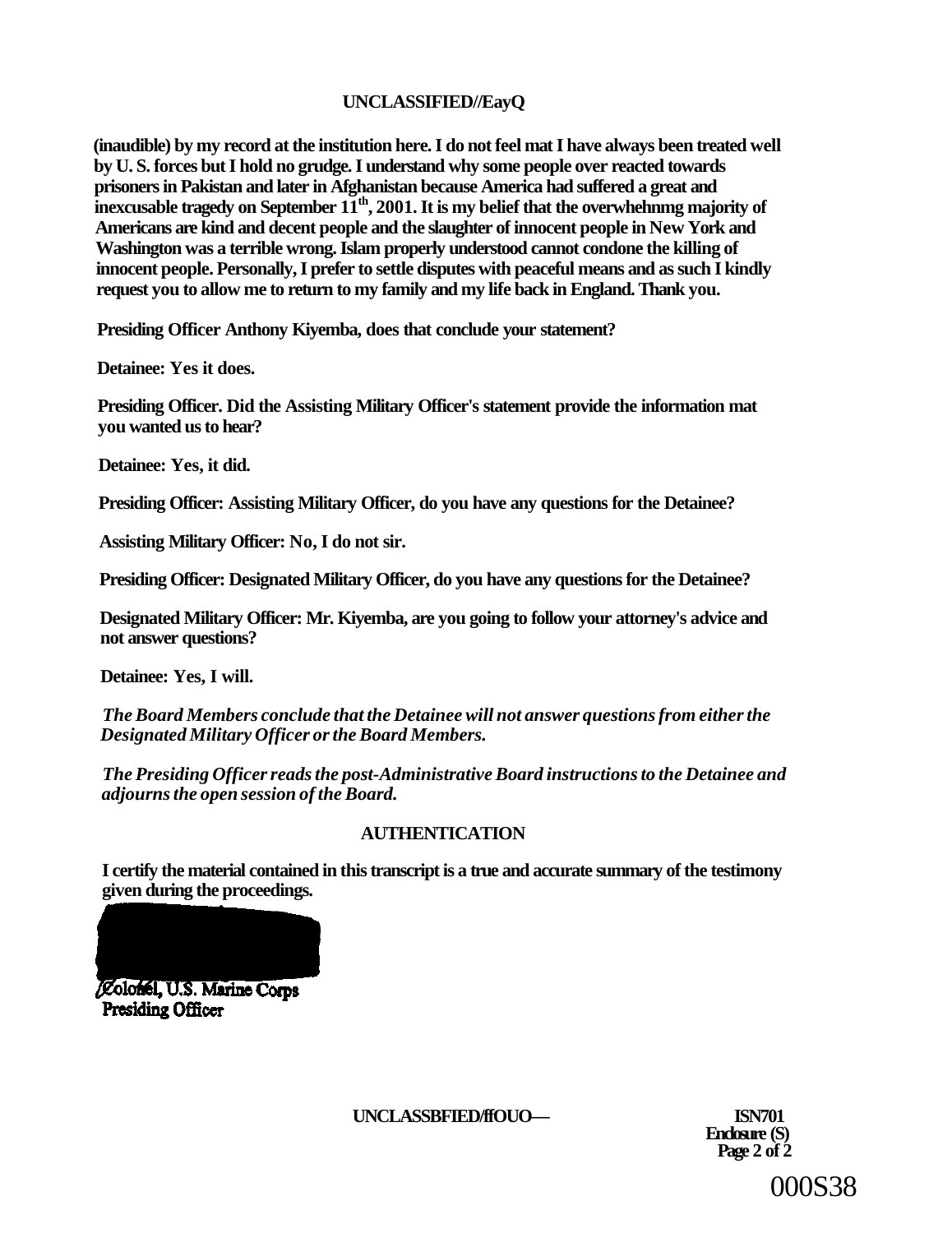#### UNCLASSIFIED//!\*©\*\*©

# **Summarized Administrative Review Board Detainee Statement**

*The Presiding Officer read the Hearing Instructions to the Detainee and confirmed that he understood and had no questions.* 

*The Assisting Military Officer presented Exhibit EC-Ay the Enemy Combatant Notification Form to Ike Administrative Renew Board.* 

*The AMO presented Exhibit EC-B, the Enemy Combatant Election Form to the Administrative Review Board.* 

*The Designated Military Officer presented Exhibit DMO-l<sup>f</sup> the Unclassified Summary of Information to the Administrative Review Board.* 

*The Designated Military Officer gave a brief description of ike contents of Exhibit DMO-1, the Unclassified Summary of Information to the Administrative Review Board.* 

*The Designated Military Officer confirmed that he had no additional unclassified information to present and requested a dosed session to present classified information relevant to the disposition of the Detainee.* 

*The Presiding Officer opened the Administrative Review Board for the Detainee to present information with the assistance of the Assisting Military Officer.* 

Presiding Officer: The Detainee may now present information to the Administrative Review Board. Assisting Military Officer, does the Detainee want to present any information to this Administrative Review Board including written statements, oral statements, or witness statements prepared on his behalf?

Assisting Military Officer. Yes, Sir. I would like to present to the board members comments and explanations provided by the Detainee that I took during the initial interview. After I conclude my presentation I believe the Detainee would also desire to speak to the tribunal, sir. Sir, the following comments were provided by the Detainee in response to information contained in the unclassified summary. In response to paragraph 3.A.2, where the Detainee was told by the United States and the Afghanistan military forces to stop, the Detainee subsequently fired his whole magazine of ammunition at the United States and Afghanistan military forces, the Detainee explained and stated the following, sir. He stated while walking at night he was iUuminated by a search light and ordered to halt Thinking it might be personal enemies, he responded "who are you, identify yourself," suddenly many shots were fired athim and he does not remember firing back, but does remember throwing his gun down and attempting to run away but was wounded. In response to paragraph 3.B. 1, wherein the Detainee was associated with a suspected member of Jama'at Tabligh, the Detainee stated that his uncle and a friend of his uncle's would frequently visit the place where he worked and knew that they were

> ISN783 Enclosure (5) Page 1 of 4

# uNCLASsiFffiD/^eee-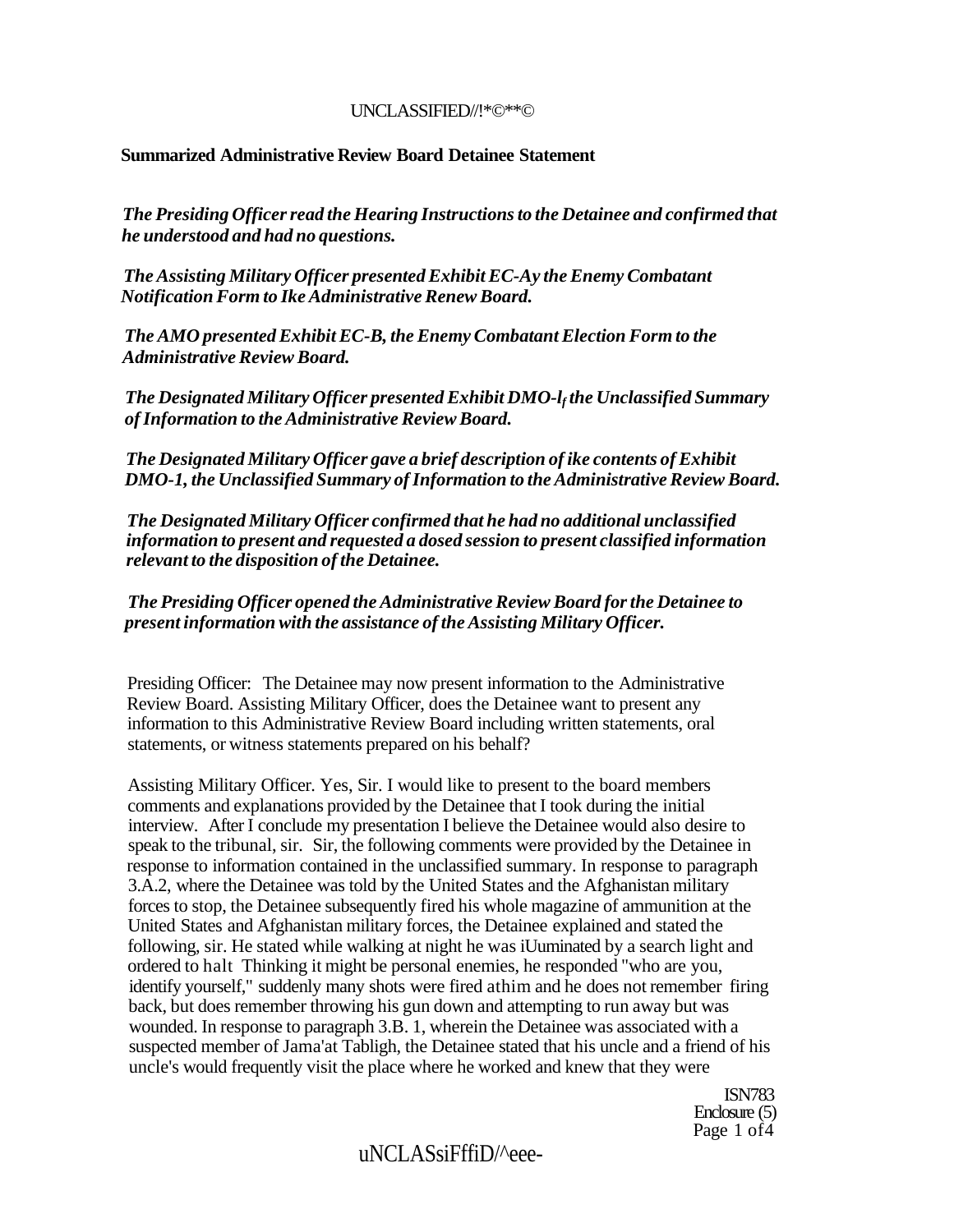# **UNCLASSIFIEDA'POU©-'**

**associated with Jama'at Tabligh, but that he was not involved with the activities of that organization in any way. hi response to paragraph 3JB.2, wherein Jama'at Tabligh, a Pakistan based Islamic missionary organization is being used as a cover to mask travel and activities of terrorists including members of Al-Qaida, the Detainee stated he was not aware Jama'at Tabligh was associated with any terrorist activities. In response to paragraph 3.B.3, wherein the Detainee is assessed as having familial ties to Al-Qaida, the Detainee stated that he was not aware mat any members of his family were associated with Al-Qaida. In response to paragraph 3.B.4, wherein the Detainee is associated with a possible Al-Qaida cell leader, the. Detainee stated that he does not know anyone from Al-Qaida. Sir, mat concludes my presentation of the notes I took during my initial interview.** 

**Presiding Officer: Shams Ullah, good afternoon. Do you wish to make an oral statement?** 

**Detainee: I do not want to say anything.** 

**Presiding Officer: This is your opportunity. If there is anything you wish to pass on to us, this is your opportunity to do so.** 

**Detainee: As far as emptying the magazine or throwing it down or whatever, how do you know that? And I have no idea that actually has happened.** 

**Presiding Officer: That is information presented here in the unclassified summary. This is the information I have. If you refute mat please tell me.** 

**Detainee: I am telling you that I did not do this, but if that is what your evidence says, that is fine. We will go with mat** 

**Presiding Officer: Are there any other comments that you wish to make for this board to help us determine if you are a continued threat or if you should be released?** 

**Detainee: I do not have anything to say.** 

**Presiding Officer: Did the Assisting Military Officer present the information mat you wanted us to hear?** 

**Detainee: Yes, as far as my accusations go, the accusation about the Jama'at Tabligh and some type of Al-Qaida relationships of me and my uncles, I already told my representative so that is all I have to say.** 

**Presiding Officer: OK, then we will continue. Assisting Military Officer, do you have any questions for the Detainee?** 

**Assisting Military Officer: No, sir.** 

**Presiding Officer: Designated Military Officer, do you have any questions for the Detainee?** 

> **ISN783 Enclosure (5) Page 2 of4**

**UNCLASSIFIED/^FeHe-**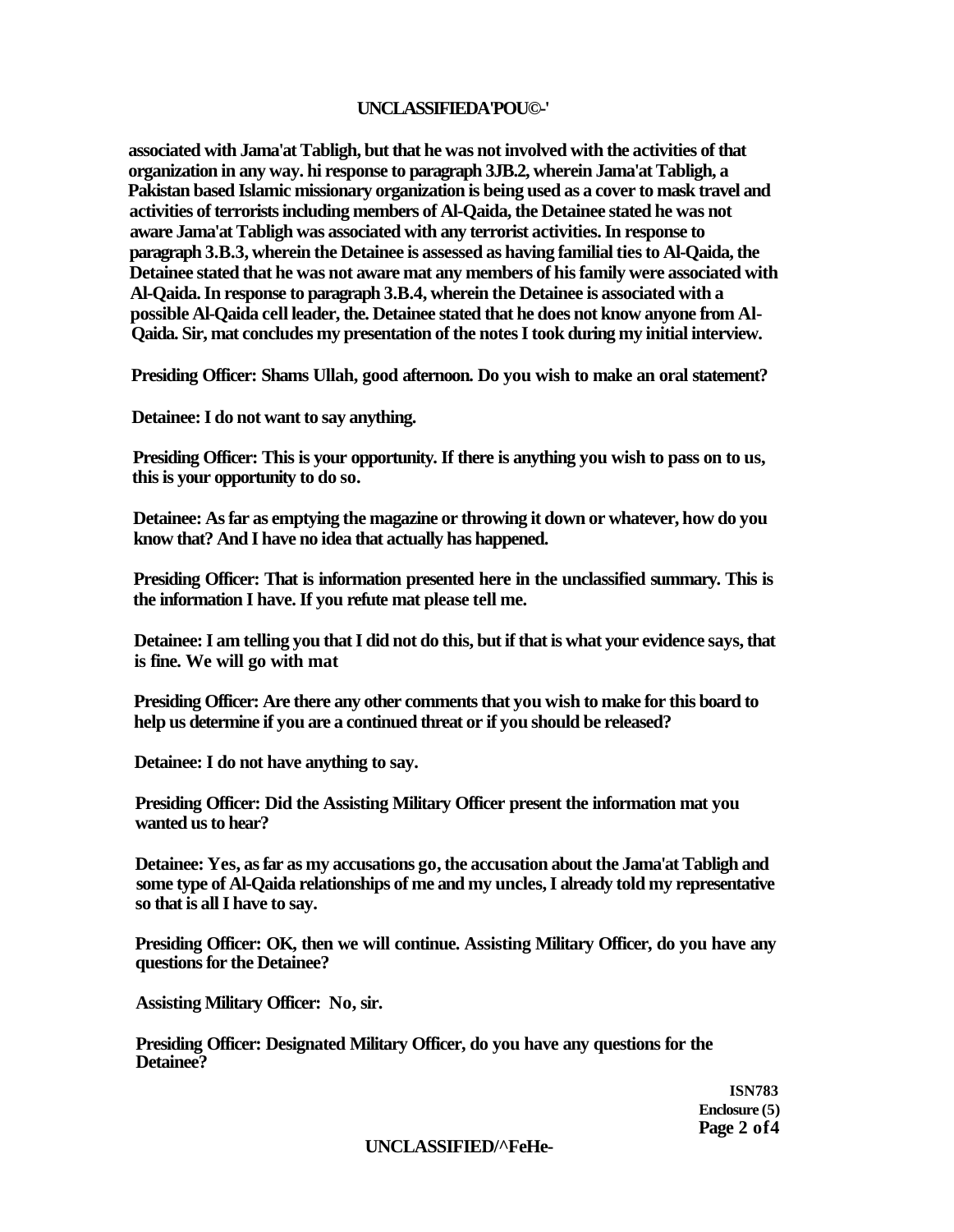#### **UNCLASSMED/\*0ee**

**Designated Military Officer: No.sir.** 

**Presiding Officer: Do any Administrative Review Board members have any questions for the Detainee?** 

**Board Members: Yes, sir.** 

**Board Member: You said that when you were captured you were walking and you were illuminated by a spotlight. Can you tell me where you were walking?** 

**Detainee: I was walking and I was told to stop and drop my weapon. I stopped and dropped my weapon but I ran away.** 

**Board Member: Ok, the AMO related to us per your statement mat you were afraid that it might be your enemies. I would like to know who you thought was trying to stop you.** 

**Detainee: I thought they were my personal enemies.** 

**Presiding Officer Shams Ullah, can you tell this board why we should consider you no longer a threat to the United States and its allies if you were to be released?** 

**Detainee: I am not a threat.** 

**Presiding Officer: Can you further explain that comment?** 

**Detainee: I own a store and I go to school and there is nothing else I can tell you.** 

**Board Member: When you were captured, were you alone at the house? Were you alone in the building?** 

**Detainee: I left my family. I also had some guests but when I came outside where I was captured, I was alone.** 

**Board Member: Ijustwanttoqualifyaquesn^ntliatwasaskedearUer.asfarasme incident when you were captured again, you said that it was your enemies. Were they local enemies from the town?** 

**Detainee: They are far from there.** 

*The Administrative Review Board took a brief recess due to technical difficulties as the tape recording machine was malfunctioning.* 

**Board Member Are they U.S. enemies?** 

**Detainee: No, they were other Pashtuns.** 

**ISN7S3 Enclosure (5) Page 3 of4** 

**UNCLASSIFIED//FOi2Q^**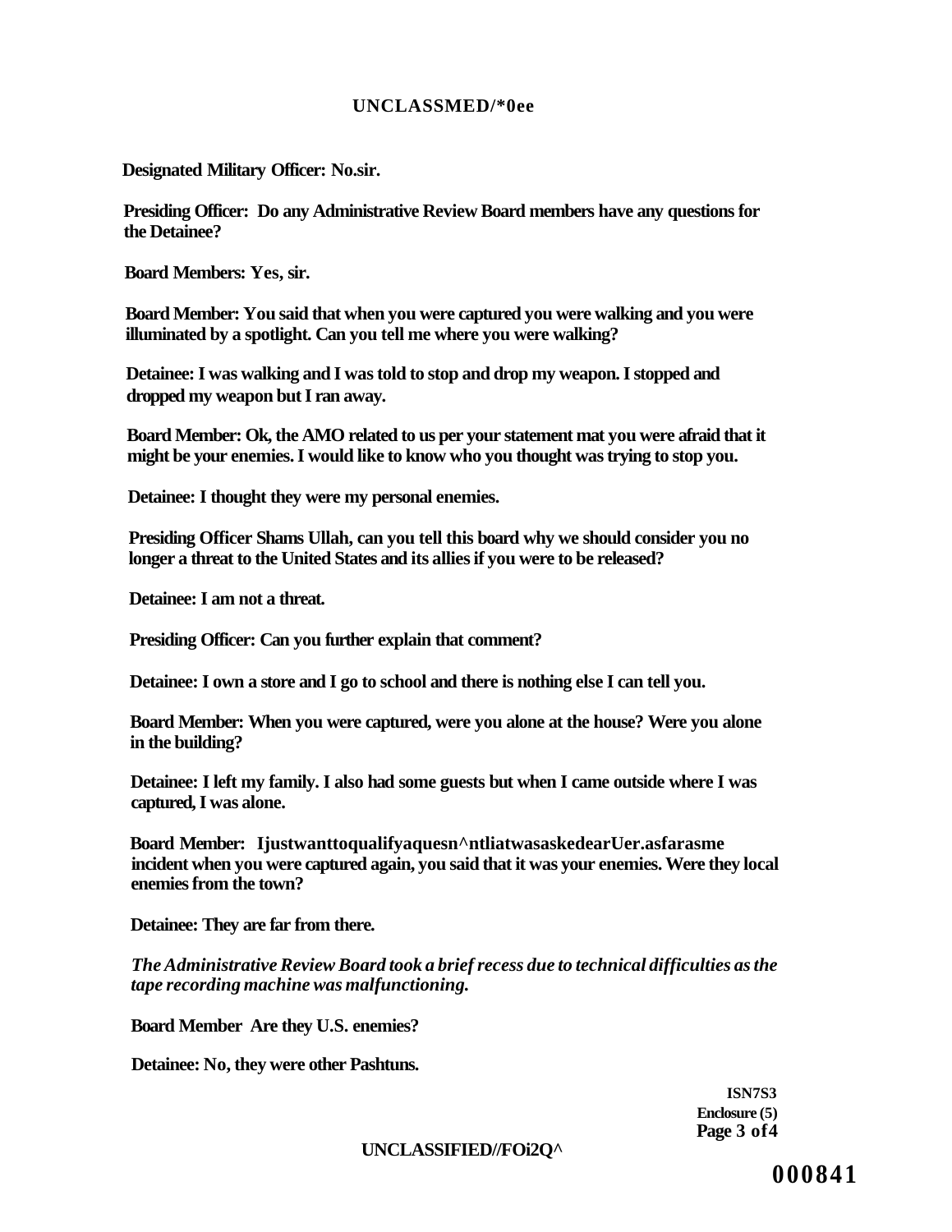## UNCLASSIFffiDAPeEFe

Board Member: I would like to know what you plan to do if you were released from the custody of the United States?

Detainee: My work. I would be Uvmgm my pla<ie and I would be doing my own tiling in my shop. I would be going to school. That is all I am going to be doing.

Presiding Officer: Shams Ullah, do you have any other final comments?

Detainee: No.

*The Designated Military Officer and Ae Assisting Military Officer have no other information to present to this Administrative Review Board.* 

*The Presiding Officer reads Ae post-Administrative Review Board instructions to Ae Detainee and attempts to adjourn Ae open session ofAe Board; Ae Detainee interrupts stating Ae following:* 

Detainee: How much time does it take for the decision?

Presiding Officer Right now, I do not have an exact time on how long it will take for you to get notification on the determination of your board

Detainee: OK.

*The Presiding Officer rejourned Ae open session ofAe Board.* 

# **AUTHENTICATION**

I certify the material contained in mis transcript is a true and accurate summary of the testimony given during the proceedings.



Captain, USN Administrative Review Board Presiding Officer

ISN783 Enclosure (5) Page  $4$  of  $4$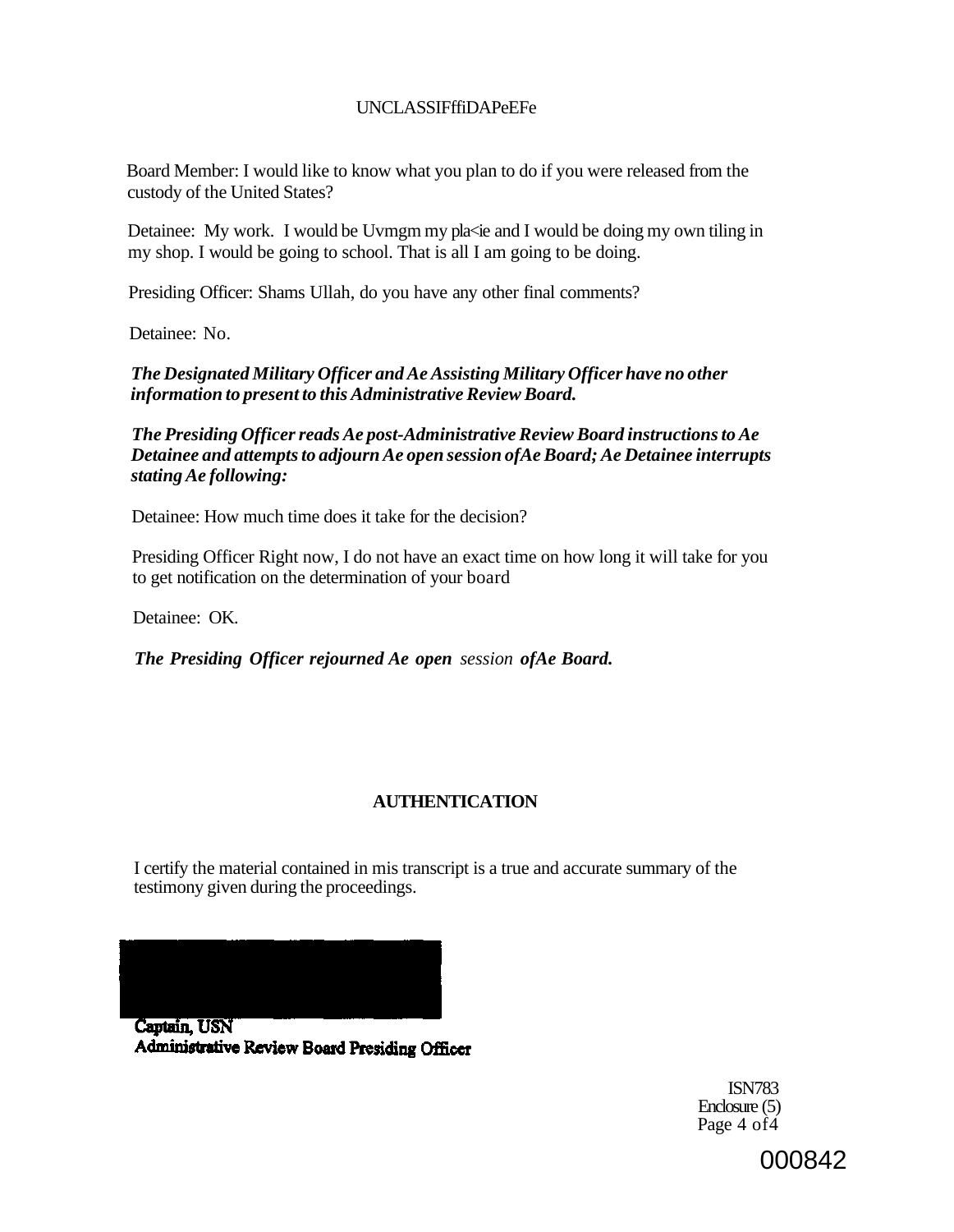Summarized Administrative Review Board Detainee Statement

*This Administratis Review Board had been rescheduled from 2 March 2005to permit health care personnel to address the Detainee's complaints of back pain.* 

*The Presiding Officer read the Hearing Instructions to the Detainee and confirmed that he understood and had no questions.* 

*The Assisting Military Officer presented Exhibit EC-A, the Enemy Combatant Notification Form to the Administrative Review Board. The AMO then presented Exhibit EC-B, me Enemy Combatant Election Form to the Administrative Review Board.* 

*The Designated Military Officer presented Exhibits DMO-1, the Unclassified Summary of Information. He then gave a brief description of me contents of Exhibit DMO-1. The Designated Military Officer confirmed that he had no additional unclassified information to present and requested a closed session to present classified information relevant to the disposition of the Detainee,* 

*The Presiding Officer opened the Administrative Review Board for the Detainee to present information with the assistance of the Assisting Military Officer.* 

**Assisting Military Officer: The Detainee has provided a written statement, and would later like to make an oral statement Before that, I'd like to read his comments from the interview when he was shown the Unclassified Summary of Information.** 

*The Assisting Military Officer then read the following comments from Exhibit EC-A<sup>f</sup> the Enemy Combatant Notification Form.* 

**In response to the allegation he expressed interest in fighting the jihad in Palestine and would like to go there and fight the jihad when he is released, the Detainee stated he never said he would go and fight the jihad if released. All he said was that the Palestinian people are innocent and they have the right to defend, their country.** 

**Regarding the statement that he is a Yemen citizen who was recrmted to travel to Afghanistan for jihad readiness military training, the Detainee stated he is a citizen of Yemen, hut did not travel to Afghanistan for the purpose of fighting for jihad. His travel was for financial reasons. He was struggling financially, and was seeking employment He had previously completed his third year of college with a major in Arabic literature, and was hoping to teach the Arabic language in an Afghan school. He chose to seek employment in Afghanistan because other Arab Muslim countries require diplomas or degrees, while Afghanistan does not He went to the training camp because when he first entered Afghanistan, he was told it was a country with a great deal of fighting, and Afghan people he met suggested he get some training for purposes of self-defense.** 

**In response to the allegation that he received training at me al FarouqTraim operation and maintenance of various weapons, and on tactics, geography and map symbols, the Detainee stated mat tt was troe that he attended that camp. He received training on weapons and how to put up a tent, but did not receive any training regarding tactics, geography, or map symbols.** 

**UNCLASSIFIED/«OU& ISN550** 

**Enclosure (5) Page 1 of6 000843**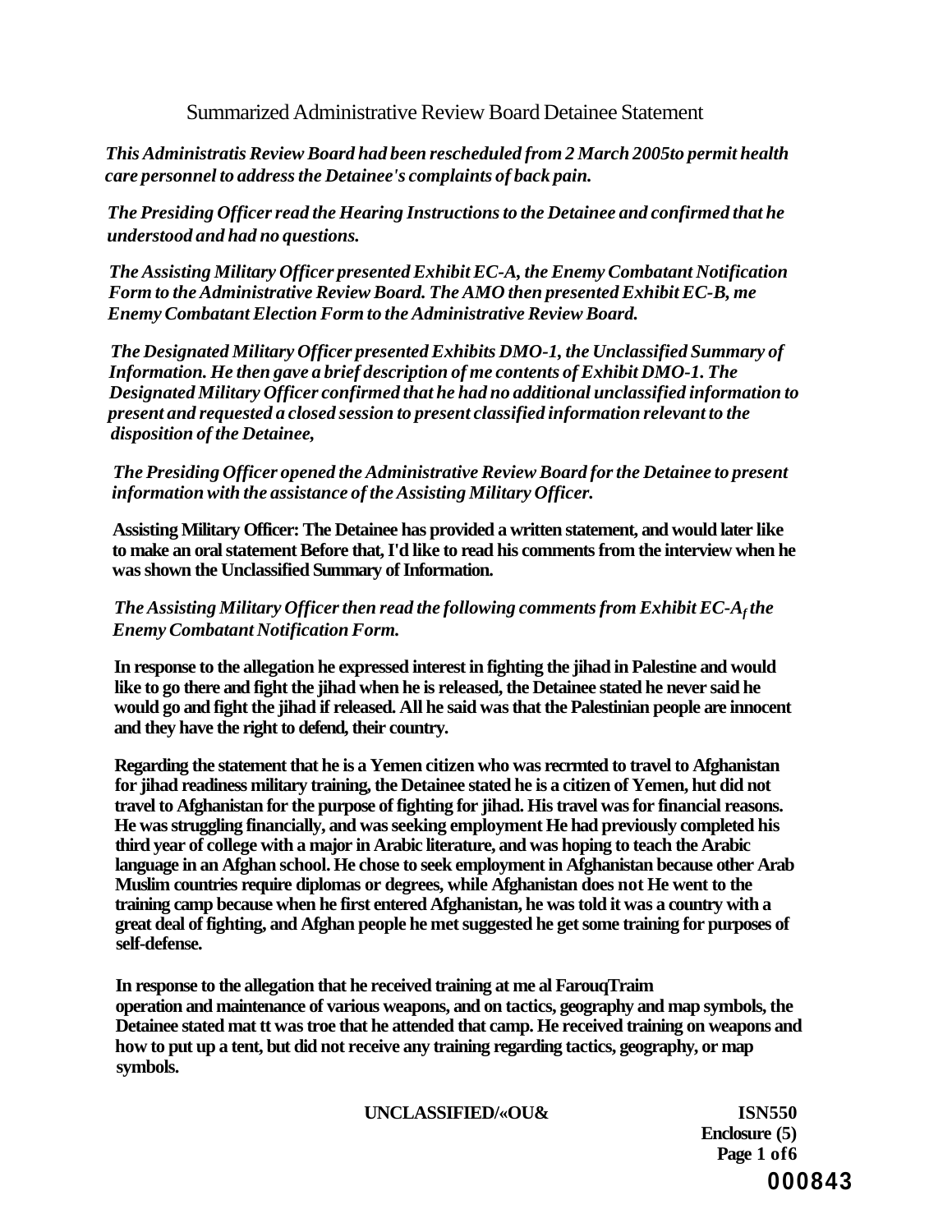### **UNCLASSIFIED//FOO0**

**Regarding the statement that while he was at al Faxouq that Usama Bin Laden and a group of guards came to visit, the Detainee stated that Usama Bin Laden never visited bin personally at that camp or any other place.** 

**In response to the allegation that his name was on a document listing 324 Arabic names, aliases and nationalities recovered from a safehouse raid of suspected al Qaida in Karachi, Pakistan; the Detainee stated mat he had nothing to add because he had no knowledge of mat list.** 

**Regarding the statement that he sustained injuries as a result of U.S. bombing near Jalalabad and was eventually detained by U.S. forces in a hospital in Jalakbad, the Detainee said that while walking he received injuries to his left foot from the bombing. He surrendered himself to Afghan people in civilian clothes, and they took him to a hospital in Jalalabad. Americans then came and told them they were going to take him to a place where he could receive better treatment They took him to Bagram,then Kandahar, and men here to Guantanamo.** 

**In response to the allegation mat he attended traming at al Farouq because he wanted to support the Taliban in.their struggle against the Northern Alliance, the Detamee slated he attended training at al Farouq for reasons of self-defense. Although he went to Afghanistan for financial reasons, he wanted to be able to defend himself should the Northern Alliance attack the Taliban, He was in the country of the Taliban, and the Noithem Alliance would not differentiate who was who if they attacked.** 

**In response to the statement that he supported the Taliban because he thought they were good Muslims, the Detainee stated that he went to Afghamstan thinking it was a good Muslim country with good Muslim people. He did not know much about the Taliban.** 

**He agreed with the statement mat he had claimed tndnmg was orUy a prerequisite to obtaining employment in Afghanistan, and that he did not know the camp was affiliated with al Qaida or Usama Bin Laden.** 

**He stated he has no animosity or hatred towards the American people or the United States, and feels mat his treatment by Americans while he has been in detention has been fair and good. He believes America's entrance into Afghanistan is a good gesture as long as America is trying to help the Afghani people with their predicament with the Taliban.** 

**He stated that if he were to be released, he would want to return to Taiz, Yemen, and seek employment Since it is difficult to find a job related to Middle Eastern literature, his goal would be to find a profession related to agriculture or carpentry.** 

*This concluded the Detainee statement as presented by (he Assisting Military Officer.* 

*The Presiding Officer then addressed the Detainee to ask if he wished to make a statement* 

**Detainee: What do you mean?** 

**Presiding Officer: Do you wish to provide anything other than what was just given?** 

#### **UNCLASSIFIED//F©W ISN550**

**Enclosure (5) Page 2 of6**  000844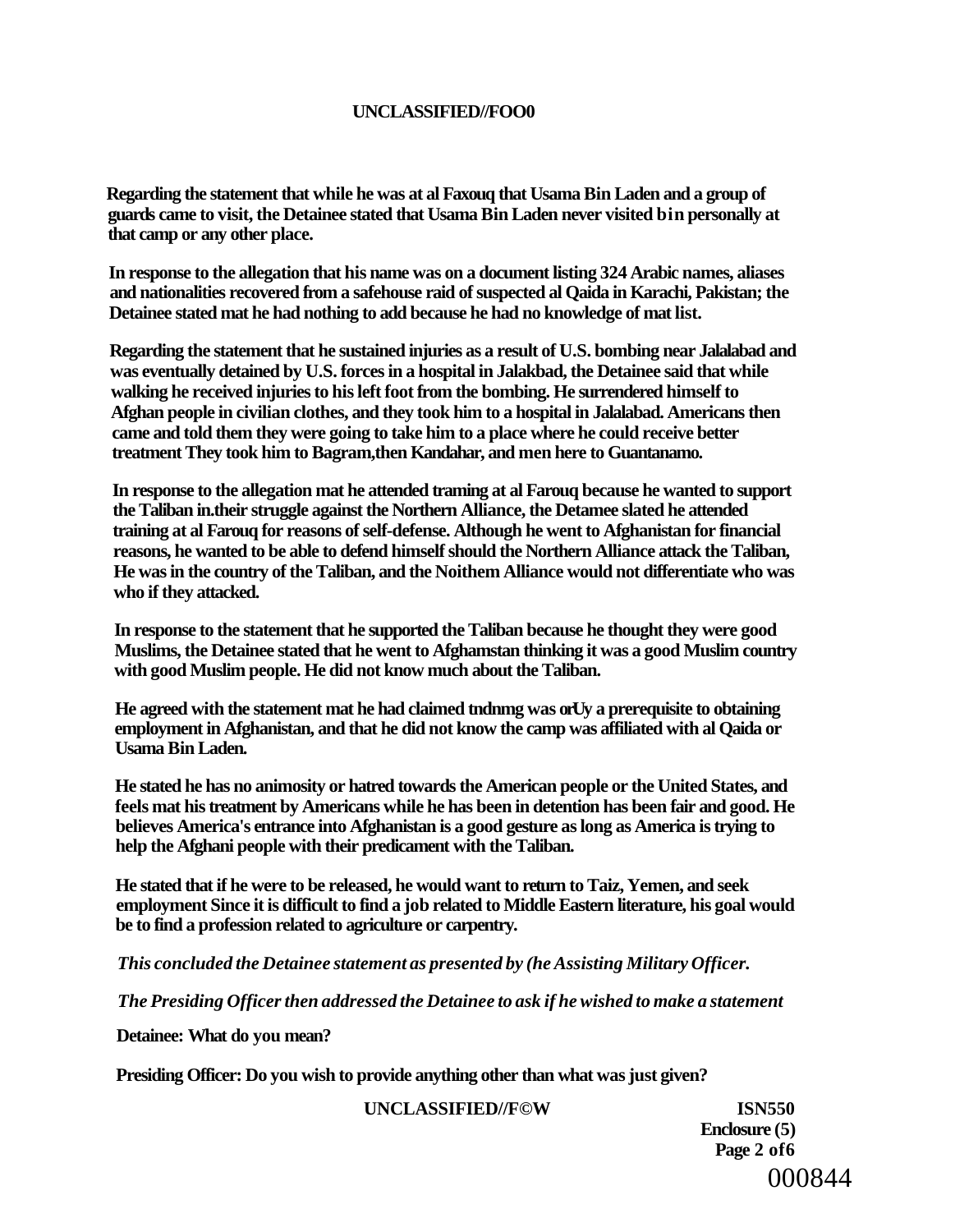#### **UNCLASSIFIEDflFOUQ**

**Detainee: No, sir; I have nothing else to add.** 

**Presiding Officer: Did the Assisting Military Officer's statement provide us with the information you wanted us to hear?** 

**Detainee: Yes, sir.** 

**Presiding Officer. Assisting Military Officer, do you have any questions for the Detainee?** 

**Assisting Military Officer: No sir, I do not** 

**Presiding Officer: Designated Military Officer, do you have any questions for the Detainee?** 

**Designated Military Officer: Yes, sir.** 

*Designated Military Officer Questions to the Detainee.* 

**Designated Military Officer: In what mode did you travel to Afghanistan in July 2001 ?** 

**Detainee: I have mentioned previously before, and you have it in my file.** 

**Designated Military Officer. That file is not in evidence here; did you fly?** 

**Detainee: Yes, of course.** 

**Designated Military Officer How much did your travel cost?** 

**Detainee: I don't remember exactly.** 

**Designated Military Officer: Did it seem like a lot of money, or just a little bit of money?** 

**Detainee: A little money.** 

**Designated Military Officer: In 2001, how much would an Arabic teacher expect to earn in Afghanistan?** 

**Detainee: I think probably around \$100 per month.** 

**Designated Military Officer Where did you learn that teachers could make that much money?** 

**Detainee: Something I presumed myself; I really thought that's how much I'd make.** 

**Designated Military Officer: So nobody told you that would be how much you could make in Afghanistan?** 

**Detainee: I never heard it from anybody.** 

**Designated Military Officer: So without knowing how much you'd make in Afghanistan as a teacher, you flew to Afghanistan? That's your story?** 

**UNCLASSlFIED//PeUO- ISN550** 

**Enclosure (5) Page 3 of 6"**  000845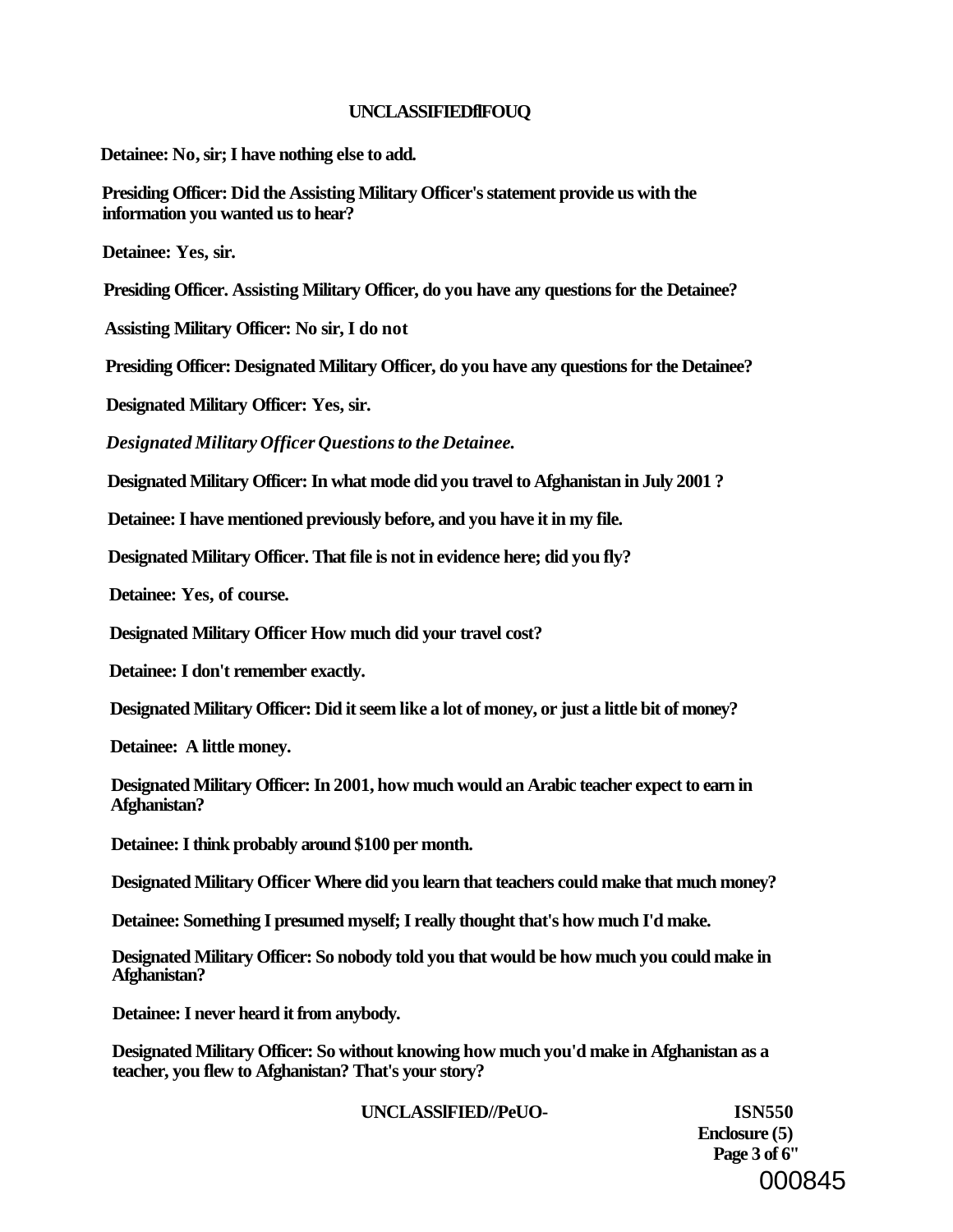### **UNCLASSIFIEDtfPee#**

**Detainee: No, sir. That's correct** 

**Designated Military Officer. At any point in your detention while in U.S. custody, do you recall giving any other reason for military training in Afghanistan?** 

**Detainee: No, sir. I do not understand.** 

**Designated Military Officer Have you ever told interrogators a different reason for training other than what you have told us today?** 

**Detainee: I don't remember.** 

*Board Members Questions to the Detainee.* 

**Board Member. You have indicated mat you believe the Palestinian country should be able to defend their country; what do you consider the Palestinian country?** 

**Detainee: It's just a country mat should fall under international law so they could have their humanitarian rights.** 

**Board Member. But they don't have a country now, do they?** 

**Detainee: They live in their land now,** 

**Board Member. But there isn't a Palestinian country or nation; the land area is called Palestme, correct?** 

**Detainee: I really don't have any political background.** 

**Board Member When you went to al Farouq Training Camp, did they ever suggest anywhere else to train besides there?** 

**Detainee: Nobody told me of any other place.** 

**Board Member: How long were you at al Farouq training?** 

**Detainee: About a month and one week.** 

**Board Member. Usama Bin Laden didn't visit you personally, but did you see him in the training camp?** 

**Detainee: Yes, I did** 

**Board Member: When you went to Afghanistan to teach Arabic, did you speak Pashtu to be able to do that?** 

**Detainee: I don't understand Pashtu, but most of them speak Arabic.** 

**UNCLASSIFIED/^eUe ISN550** 

**Enclosure (5) Page 4 of6 000846**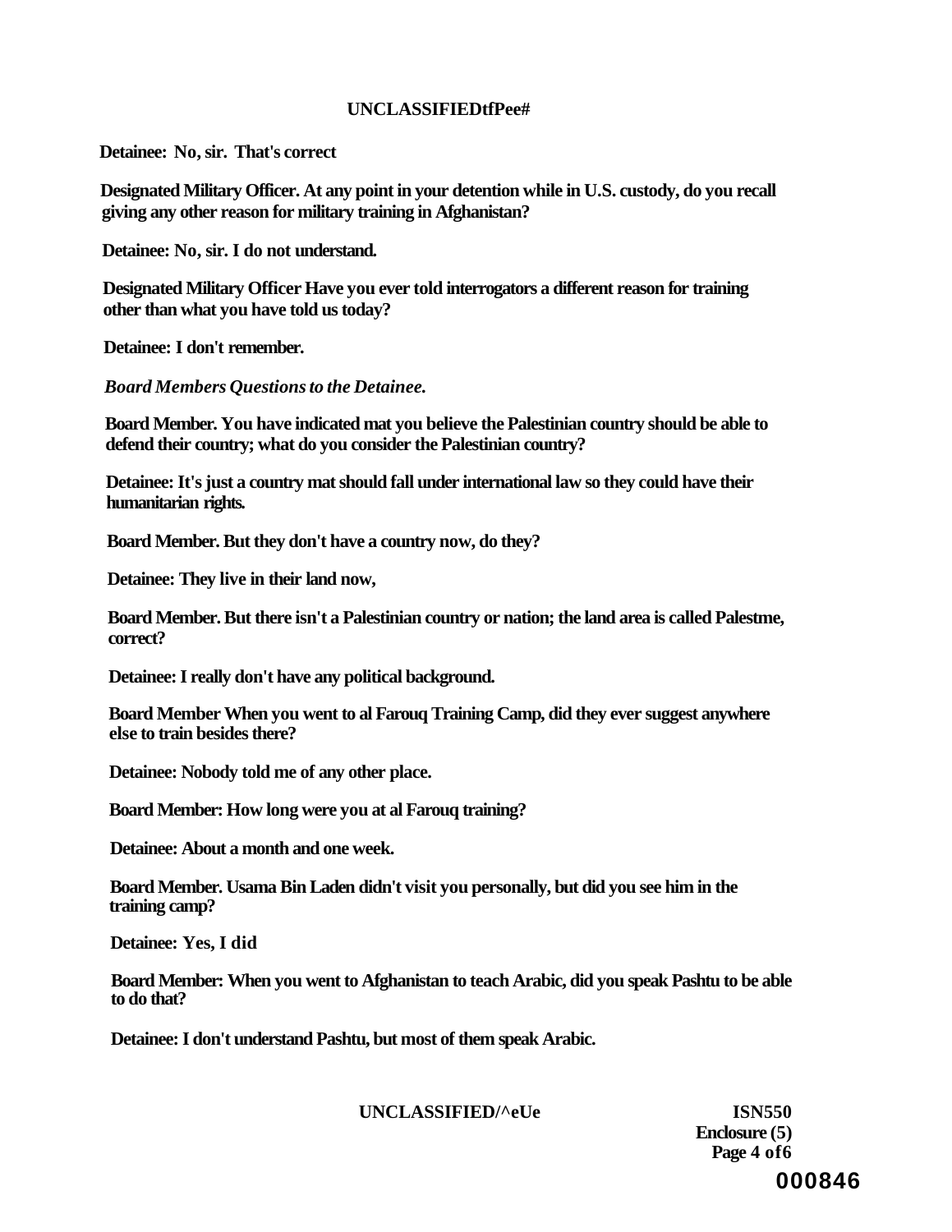### **UNCLASSlFIED//F0tJe**

**Board Member: In three years of Arabic Uteratuie studies in college, did you ever learn anything about the Taliban?** 

**Detainee: Never.** 

**Board Member: Did you have a job in Yemen before you went to Afghanistan?** 

**Detainee: I looked and looked, but I couldn't find a job.** 

**Board Member So you didn't have a job in Yemen?** 

**Detainee: No.** 

**Board Member. Where did you get the money to buy your plane ticket?** 

**Detainee: The same person that gave me advice to go just loaned me some money.** 

**Presiding Officer: Who was that? What was his name?** 

**Detainee: His name was Mustapha Sharaby; he was a Yemeni.** 

**Presiding Officer: I'd like to go back to your second or third question in regards to what state or country the Pdestinians would defend. Iran is a country, but we're not sure what country Palestine is that you might be defending.** 

**Detainee: I never said I'd go to any place in Palestine, or any country.** 

**Presiding Officer: Okay; I'm not going to beat a dead horse there. Your trip to Afghanistan was for financial reasons; how much money did you take with you?** 

**Detainee: One or two hundred dollars; I don't know.** 

**Presiding Officer: The five weeks training in weapons you had was for defending yourself?** 

**Detainee: Yes.** 

**Presiding Officer How much did it cost, if anything, for you to get that training?** 

**Detainee: Nothing.** 

**Presiding Officer If it cost you nothing, then who did you think was paying for the bullets and weapons you were training on if it wasn't for the Taliban as a force?** 

**Detainee: The Taliban.** 

**Presiding Officer So they were going to finance your training, just so you could defend yourself in Afghanistan?** 

**Detainee: The people I met told me that the Taliban were the ones who forced this kind of thing.** 

**UNCLASSIFIED//FOee- ISN550** 

**Enclosure (5) Page 5 of6 000847**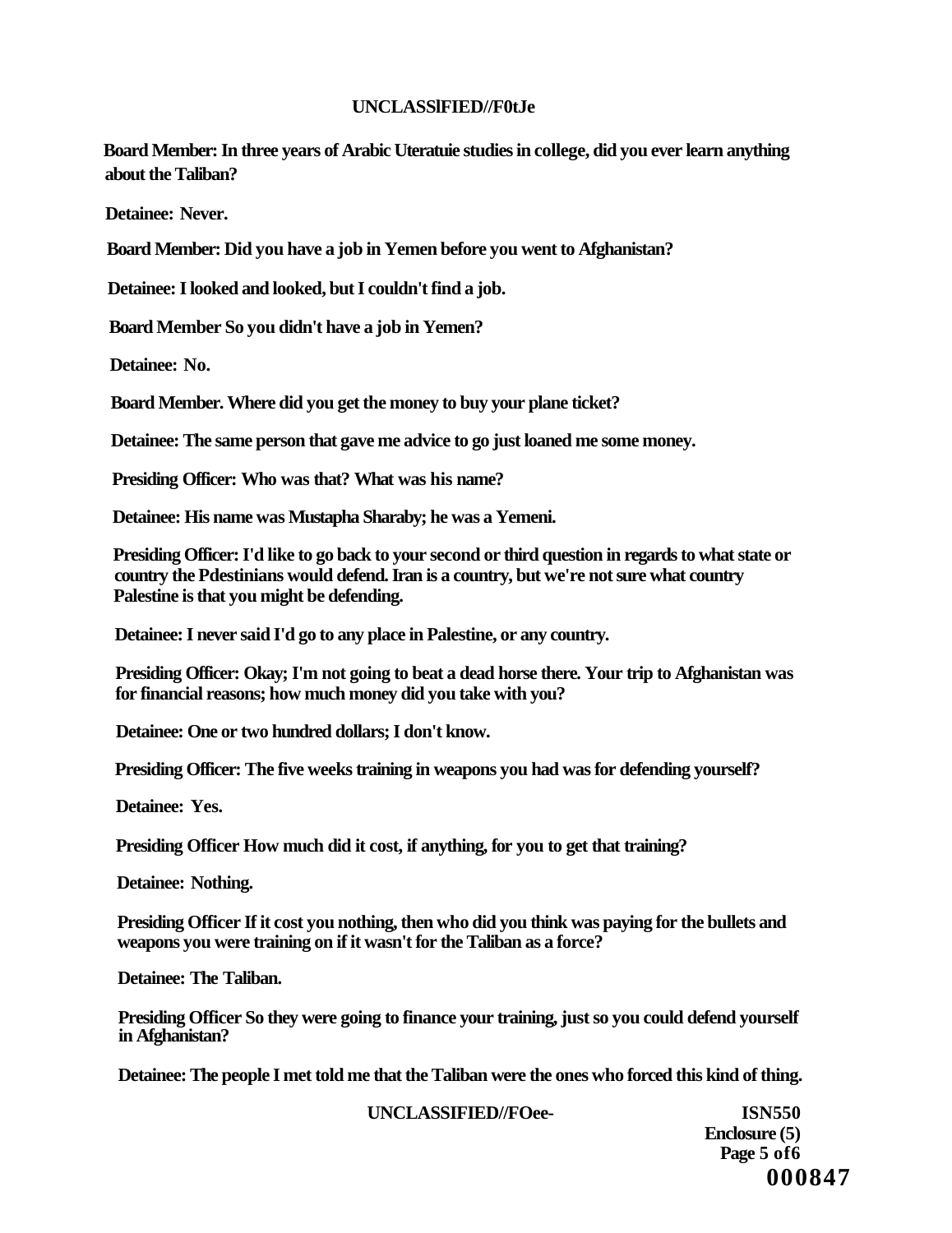### **UNCLASSIFIED/#eee<sup>i</sup>**

**Presiding Officer Okay. How's your back today?** 

**Detainee: Good.** 

**Board Member: Do you still consider the Taliban good Muslims?** 

**Detainee: No, sir; they're not** 

**Presiding Officer: I take it you're not playing much soccer since you got hurt?** 

**Detainee: Not recently; because the last time I got hurt** 

**Presiding Officer Okay, thank you,** 

*The Presiding Officer then read the post-Administrative Board instructions to the Detainee, and adjourned the open session of the Board.* 

# **AUTHENTICATION**

**I certify the material contained in tins transcript is a tnie and accurate summary of the testimony**  given during the **proceedings**.



**Presiding Officer** 

**UNCLASSfflED/ZPOUO- ISN550** 

**Enclosure (5) Page 6 of 6**  000848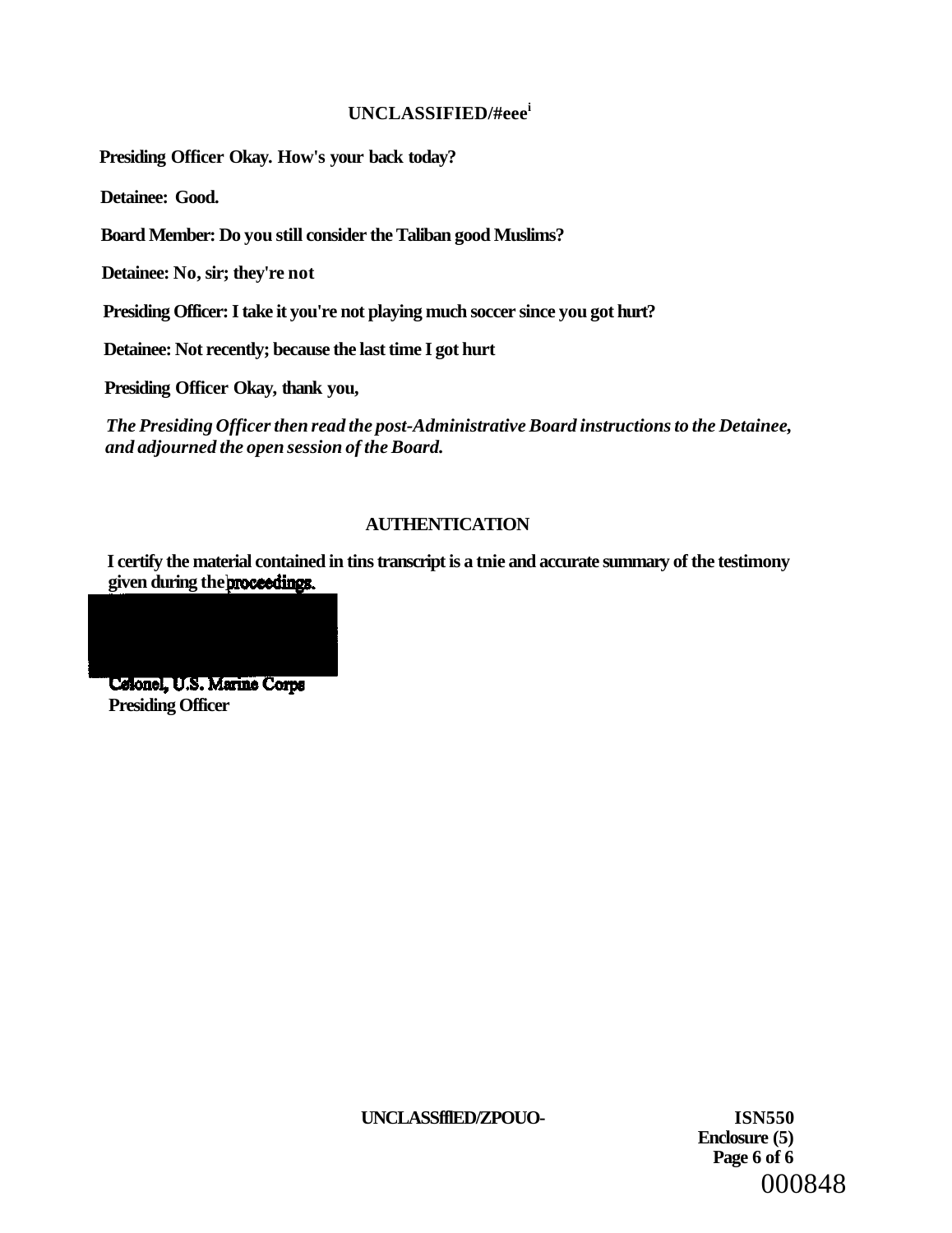### UNCLASSIFIEEWFOtJO

### **Summarized Administrative Review Board Detainee Statement**

*The Presiding Officer read the Hearing Instructions to the Detainee and confirmed that he understood and had no questions.* 

*The Detainee is asked to speak up in order to be heard, however, the Detainee stated that he was unable to do so. The Presiding Officer stated for the record that due to the Detainee's lack ofabiliry to speak up, the translator, who was sitting next to him and could hear hint, would answer verbally for him.* 

*The Assisting Military Officer presented Exhibit EC-A, the Enemy Combatant Notification Form to the Administrative Review Board.* 

*The AMOpresented Exhibit EC-B, the Enemy Combatant Election Form to the Administrative Review Board.* 

*The Designated Military Officer presented Exhibit DMO-1, the Unclassified Summary of Information to the Administrative Review Board.* 

*The Designated Military Officer gave a brief description of the contents of Exhibit DMO-1, the Unclassified Summary of Information to the Administrative Review Board.* 

*The Designated Military Officer confirmed that he had no additional unclassified mformation to present and requested a closed session to present dassified information relevant to the disposition of the Detainee.* 

*The Presiding Officer opened the Administrative Review Board for the Detainee to present information with the assistance of the Assisting Military Officer.* 

Presiding Officer. The Detainee may now present information to the Administrative Review Board. Assisting Military Officer, does the Detainee want to present any information to mis Administrative Review Board including written statements, oral statements, or witness statements prepared on his behalf?

Assisting Military Officer: During my interview with the Detainee, he indicated he wanted to address several pieces of the information in the evidence statements that were listed in the unclassified summary during the Administrative Review Board. I transcribed some notes of our conversation as we ran through the unclassified summary. I would like to read those notes now far the board and at the conclusion of my briefing; I request we ask the Detainee ifhe wants to add anything to nwxomments. Firsts Detainee denies engaging in hostilities against the United States or ttjjj coalition partners. He also stated that the author of paragraph 3.d of the unclassifiedsummary was trying to incriminate him- In regard to paragraph 3.c, he stated mat he did go to Afghanistan but not to fight against the Jews or Christians, instead he went to fight against the Shiites. In relation to paragraph

> **ISN207 Enclosure (5)**  Page 1 of 3

UNCLASSIFIED//PQUD-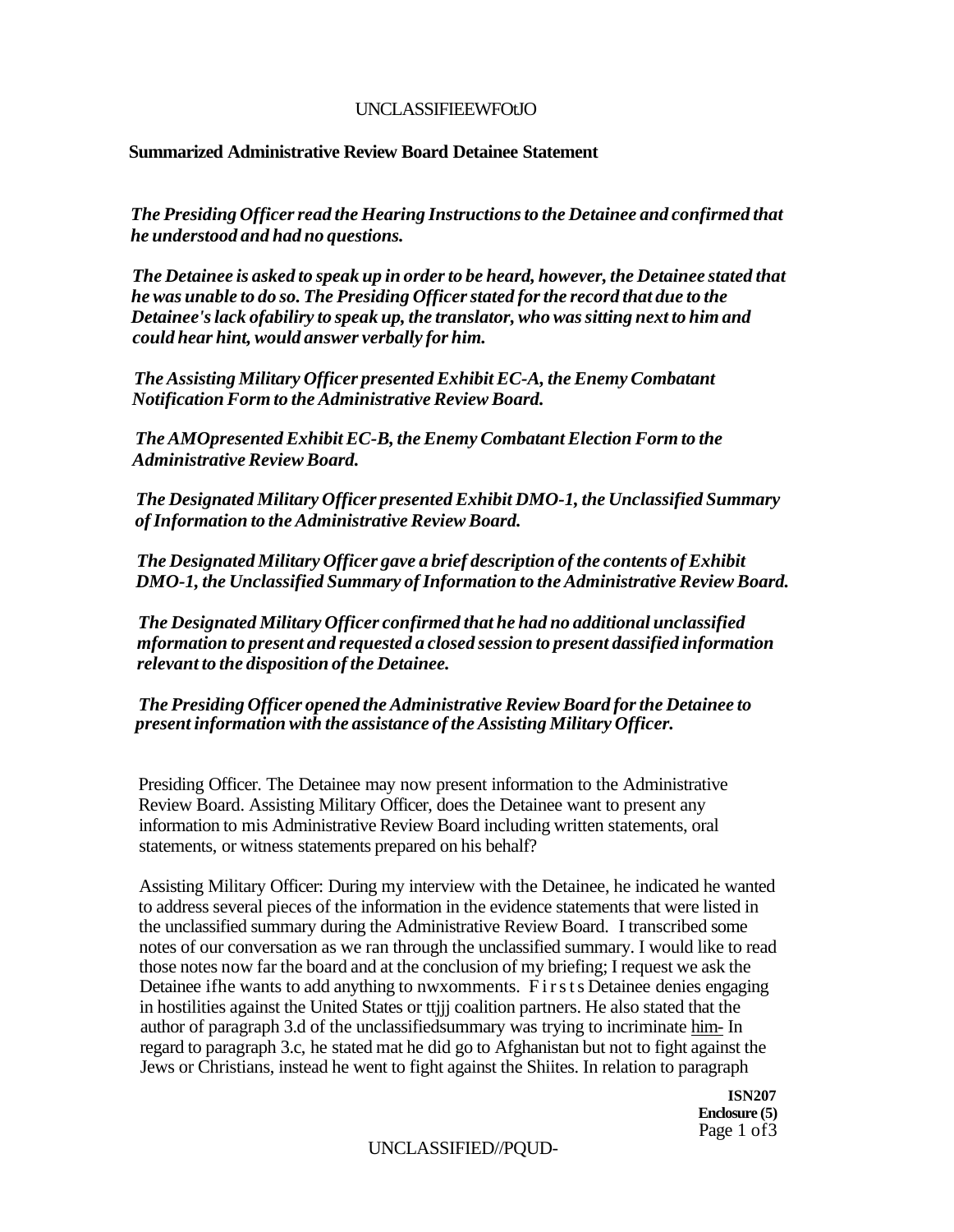### **UNCXASSIFIED^etfe-**

**3.d, he admits spitting on the guards but denies Mttinghim. He stated he only refused to eat on one occasion and that was because he wasn't feeling welL. He stated he stopped taking his medications after the medical personnel told him he was crazy. He stated that the medical personnel insist [that] be takes his medicine even when he doesn't want to. He stated he does not have any psychological problems. In relation to paragraph 4.2, he stated he does not require assisted living accommodations and only needs physical therapy training in a hospital. In response to paragraph 4.b he stated he did not fight against the United States, and that he was not wounded in Castle Jenld while fighting the United States but was wounded in a fight against General Dostum's forces. That concludes my summary of his statement to me.** 

**Presiding Officer Mishal Alhabiri, good morning.** 

**Detainee:** *(Detainee is inaudible, translator is the only one heard)* **Good morning to you.** 

**Presiding Officer: Would you like to make an oral statement?** 

**Assisting Military Officer: I have wthmg to say further.** 

**Presiding Officer: Assigned Military Officer, do you have any questions for the Detainee?** 

**Assigned Military Officer. No, sir.** 

**Designated Military Officer, do you have any questions for the Detainee?** 

**Designated Military Officer: No sir.** 

**Presiding Officer: Do any Administrative Review Board members have any questions for the Detainee?** 

**Board Members: Yes, sir.** 

**Board Member The Designated Military Officer stated mat you said mat you were mcriminated by someone concerning some of me issues that were related by me Assigned Military Officer, specifically, paragraph 3b. [Which states] he denies engaging in hostilities against the United States or its coalition partners. You stated that the author of that was trying to incriminate you. Can you comment on who your incriminator was?** 

**Detainee: Whoever wrote these allegations against me is me one trying to put me down.** 

**Board Member: You don't know who that is?** 

**Detainee: No I don't [It is] whoever wrote these allegations. It is not true.** 

**Board Member You do not dispute your commitment to the Taliban and Jihad. I would**  like to know if he is released, what his intentions are with regard to relunu<sup> $\wedge$ </sup> to the fight.

> **ISN207 Enclosure (5) Page 2 of 3**

### **UNCLASSIFffiD/ZFOtrcr**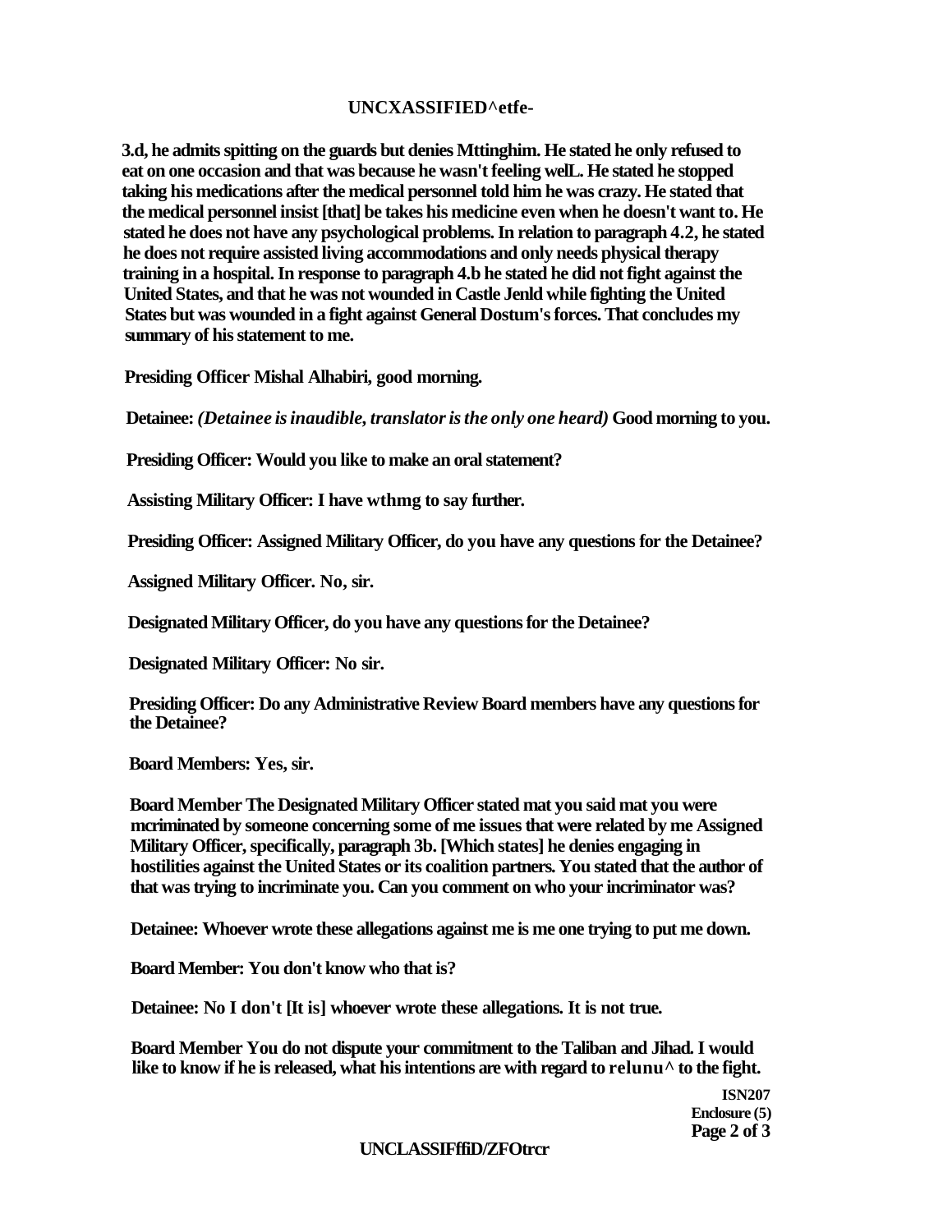### **UNCLASSIFIED//P©Ue<sup>j</sup>**

**Detainee: I don't know. I want to go to Saudi Arabia. I want to go to my parents.** 

*The Designated Military Officer and the Assigned Military Officer have no other information to present to this Administrative Review Board.* 

*After the Presiding Officer reads the posts Administrative Board instructions to the Detainee and attempts to adjourn me open session of the Board, the Detainee interrupts stating the following:* 

**Detainee: You did not mention that I was hit and I suffered.** 

*The Presiding Officer takes a moment to review his notes.* 

**Presiding Officer. I don't have this information. When and where did mis happen?** 

**Detainee: It was in the hospital, [about] a month ago. They hit me in my mouth and my tooth flew. They really hit me hard on my mourn and I could not eat They broke my tooth.** 

**Presiding Officer: Assisting Military Officer, do you know of this?** 

**Assisting Military Officer No sir, during our initial interview there was no mention made of any maltreatment in the Detainees (inaudible).** 

**Detainee: Yes, I did not mention mis.** 

**Presiding Officer: I will make a report of mis and pass it up my chain of command.** 

**Detainee: Yes.** 

*The Presiding Officer re-adjourned the open session of the Board* 

### **AUTHENTICATION**

**I certify the material contained in this transcript is a true and accurate summary of the testimony given during the proceedings.** 

Captain USN

**Administrative Review Board Presiding Officer** 

**EN 207 Enclosure (5) Page 3 of3** 

**UNCLASSIFED/ZFOno"**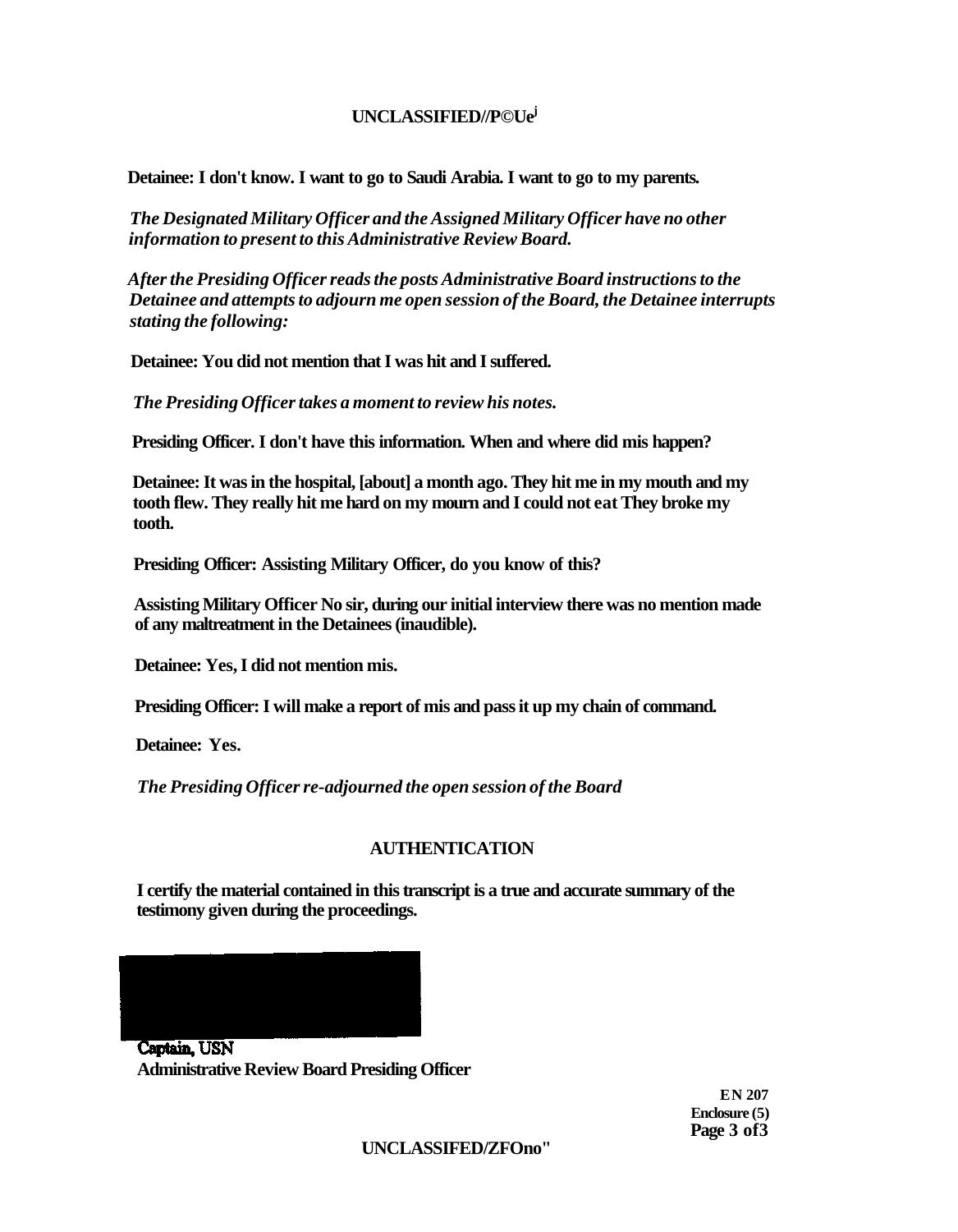# **UNCLASSIFIED0FOUO**

### **Summarized Administrative Review Board Detainee Statement**

*The Presiding Officer read the Hearing Instructions to the Detainee and confirmed that he understood and had no questions.* 

*The Assisting Military Officer presented Exhibit EC-A, the Enemy Combatant Notification Form to the Administrative Review Board.* 

*The Assisting Military Officer presented Exhibit ECS, the Enemy Combatant Election Form to the Administrative Review Board.* 

*The Designated Military Officer presented Exhibit DMO-1, the Unclassified Summary of Information to the Administrative Review Board.* 

*The Designated Military Officer gave a brief description of the contents of Exhibit DMO-1<sup>f</sup> the Unclassified Summary of Information to the Administrative Review Board.* 

*The Designated Military Officer confirmed that he had no additional unclassified information to present and requested a closed session to present classified information relevant to me disposition of the Detainee.* 

*The PresMng Officer opened the Administrative Renew Board for the Detainee to present information with the assistance of the Assisting Military Officer.* 

Presiding Officer: At this point in the hearing the Detainee may present information to the Administrative Review Board. Assisting Military Officer, does the Detainee want to present any information to this Administrative Review Board including written statements, oral statements, or witness statements prepared on his behalf?

Assisting Military Officer: Sir, I have some written notes mat I took regarding our interview in regards to me unclassified summary and I believe that he would like to make an oral statement as well.

Presiding Officer: Those comments are included on Enclosure (3), EC-B. You can make those comments now..

Assisting Military Officer My comments are as follows; Detainee received a copy of [a] translated unclassified summary. Regarding his behavior he stated mat, "mere are some guards here who have provoked me. I am forty-four years old. Would I provoke them? I havebeen isolated for one year because of mis. This happened in the past here and they provoked me so I reacted to them. Sometimes I spat on them and sometimes I spoke loud to them and staled that mey had no mann<sup> $\wedge$ </sup> Regarding his

> ISN311 Enclosure (5) Page 1 of 11

# **UNCLASSIFIED//FOUCT**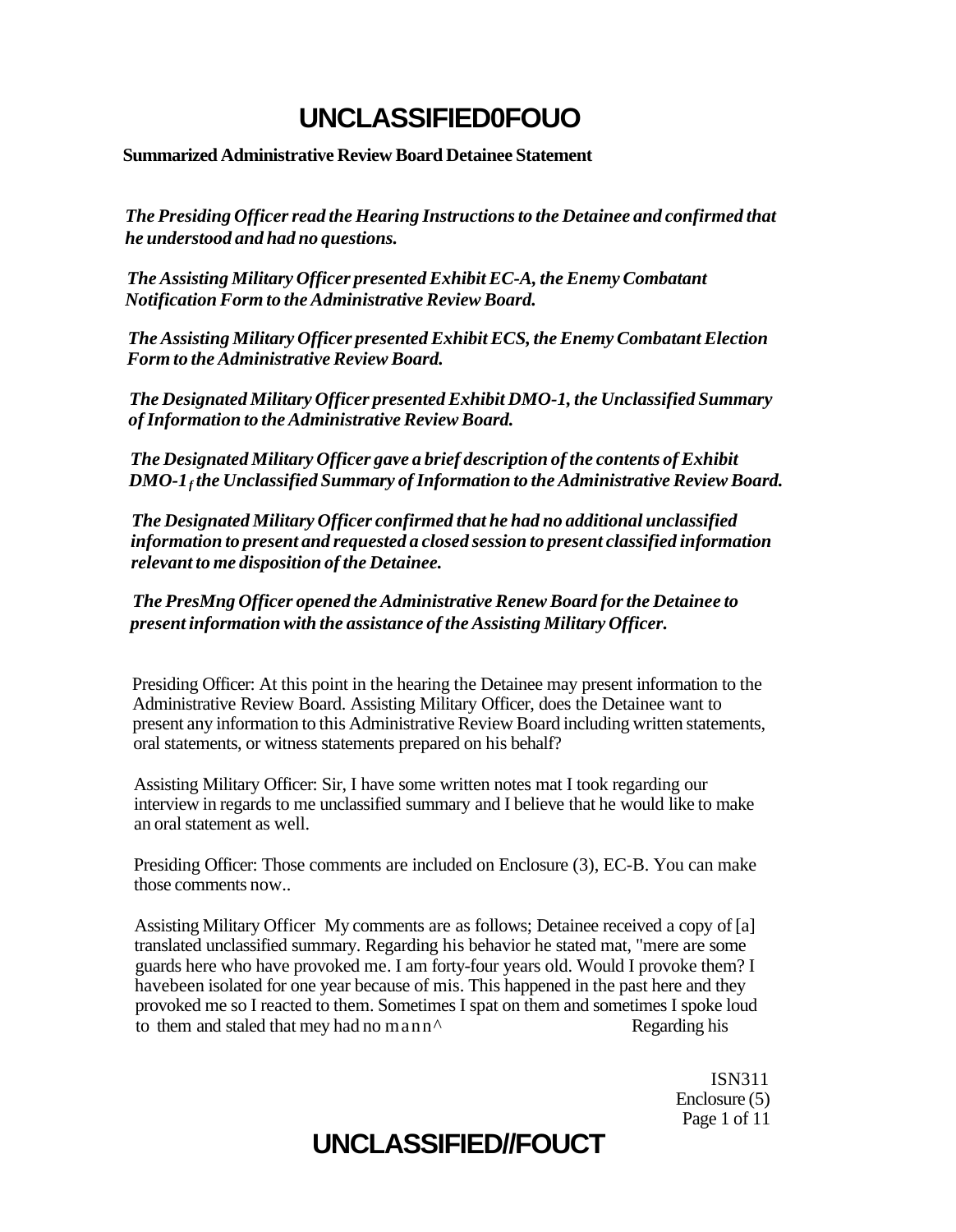# **UNCLASSIFIED//POtJO**

**weapons tauning at the Bagram front, he stated that he never trained in Afghanistan but he did train in Algeria when he was in the military from 80-82,** 

**Detainee: It was between 81 -83., .in the early eighties.** 

**Assisting Military Officer: Regarding the mosque he attended while in England, he stated that he was'\*new to England and went there to pray. There was no sign on the mosque that said extremist mosque. If I wanted to create trouble I would have gone from Italy to Afghanistan. I went to England for work and higher pay". Regarding the Algerian house in Jalalabad, the house was an Afghani's house but he lrvedwrm another Algerian. Regarding the funeral he attended in Kabul and saw UsamabrnDden, he stated that he did not see him himself but that his Mend said mat "maybe he is here because people were talking about if. Regardmg why he was there he said they were driving by the cemetery and stopped because it is traditional in his religion to stop and pay your respects. Regarding the stolen French passport, he stated that he got in Rome and used it to go to England in 2001. He said he codd go to France without one and did not need it for that but since you had to cross the water to go to England you had to have one to go mere. Regarding his statement that Americans are tyrants he stated mat he was referring to me guards and said, "I do not believe all Americans are tyrants." Regarding his being captured while crossing the txirdermto Pakistan, he stated thsl this was not true. When 9/11 happened in America he heard mat the Americans were coming and they wanted to leave the country. They crossed through the mountains and he was already living in Pakistan with a family in the'mountains when he was turned over to Pakistani authorities for money. He said that family suggested to him to stay awhile untU things cooled down and that this was when he was turned in. Regarding the bus accident he was asleep when the bus rolled and broke his arm. That is all I have sir.** 

**Presiding Officer Thank you. FarhiSaiid,! understand you wish to make a statement under oath?** 

**Detainee: What do you mean?** 

**Presiding Officer: An oath is a promise to tell the truth. We have prepared a Muslim [oath] if you wish to use it We do not require an oath.** 

*The Detainee takes the Muslim oath.* 

**Presiding Officer Farhi Saiid, you may begin.** 

**Detainee: You mean I [can] talk?** 

**Presiding Officer: I understand you have some comments you want to make yourself. If not, then I will proceed from there.** 

**Detainee: I read (the unclassified summary) and I said that those allegations that they wrote [have] a lot of lies in it I don't know if the interrogator wrote it on purpose or by** 

> **ISN3H Enclosure (5) Page 2 of 11**

# **UNCLASSIFIED//F0UC <sup>n</sup>**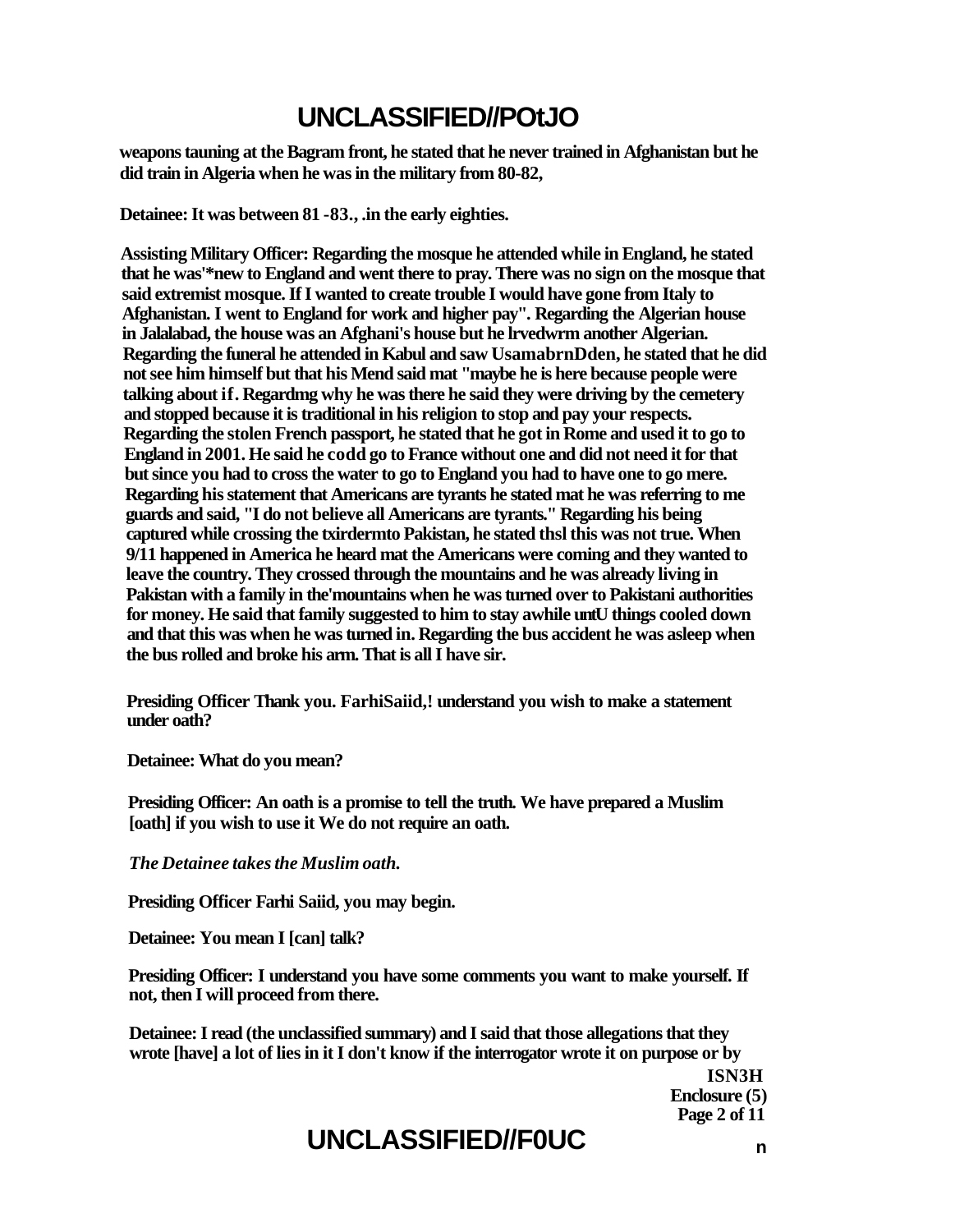# **UNCLASSIFIEDWFOtTO**

**mistake because, first of all, they knew me reason why I went to Afghanistan. I went to Afghanistan because of maniage. Because the lady I wanted to many lived in Afghanistan and she is from Europe. I had to go there (Afghanistan) to get all the papers together because I lived in Europe. Before, I was living in Europe illegally so my marriage with this lady would make me legal to live in Europe. That is the reason why I went to Afghanistan. Secondly, [if I wanted] to go to Afghanistan, I would [have gone] from Italy to Afghanistan. Ifl wanted to fight or Jihad, I would [have done] that in my country.in Mgeria because I received military tndmngm Algeria a^ 1 don't like the military and the two years [of] training mat we had to go [through] in Algeria, mandatory military service, for ten years after that I hated it Since I touched a weapon in the military training in Algeria I haven't touched any weapon m my life, since then until now. How can you say I am [an] enemy combatant? And these allegations mat they wrote have lots of lies. For example, the first point. What is the first point?** 

**Presiding Officer: Detainee left England inJune to travel to Afghanistan tolookfora wife. You agreed with that** 

**Detainee: Second point** 

**Presiding Officer I am not sure which one you are referring to because the next point mat I look at that is of interest other than the arguing with the guards and he mentioned in his comments about being provoked [is that] in England the Detameeatlraded two different mosques, which are known for extremists attending them.** 

**Detainee: I am referring to the second pointabout the guards. I was here for one year and I never had any problems with the guards before until this group, another rotation, with the logo ofPepsi or something like that... I don't know.** 

**Presiding Officer Pepsi?** 

**Detainee: Yes, their name is like that but I don't know. That is when I started having trouble with them. They created problems with me and I talked back [to] him. For example, the passport was stolen in Rome in 2000. How can I travel with [mat] passport in 1997 from France to Italy?** 

**Presiding Officer: OK. Assisting Military Officer, did you wish to interject? It looked like you were going to say something.** 

**Assisting Military Officer: Sir, all I was going to say is that when he was talking about the**  Peiiapatch,itwasme<sup><</sup>><sub>MP</sub><sup>w</sup>(mmtarypolk>>)j^lL He said that they were wearing **something on their arm but he didn't know what it meant** 

**Presiding Officer: OK. Under intent, using a stolen French passport, the Detainee traveled from France to Italy in 1997 and from Italy to England in January 2001. So a 1999 passport could be used to travel in 2001. What you used to get from France to Italy it doesn't say. It just says a stolen French passport** 

> **ISN311 Enclosure (5) Page 3 of11**

# **UNCLASSIFIED//FO«e-**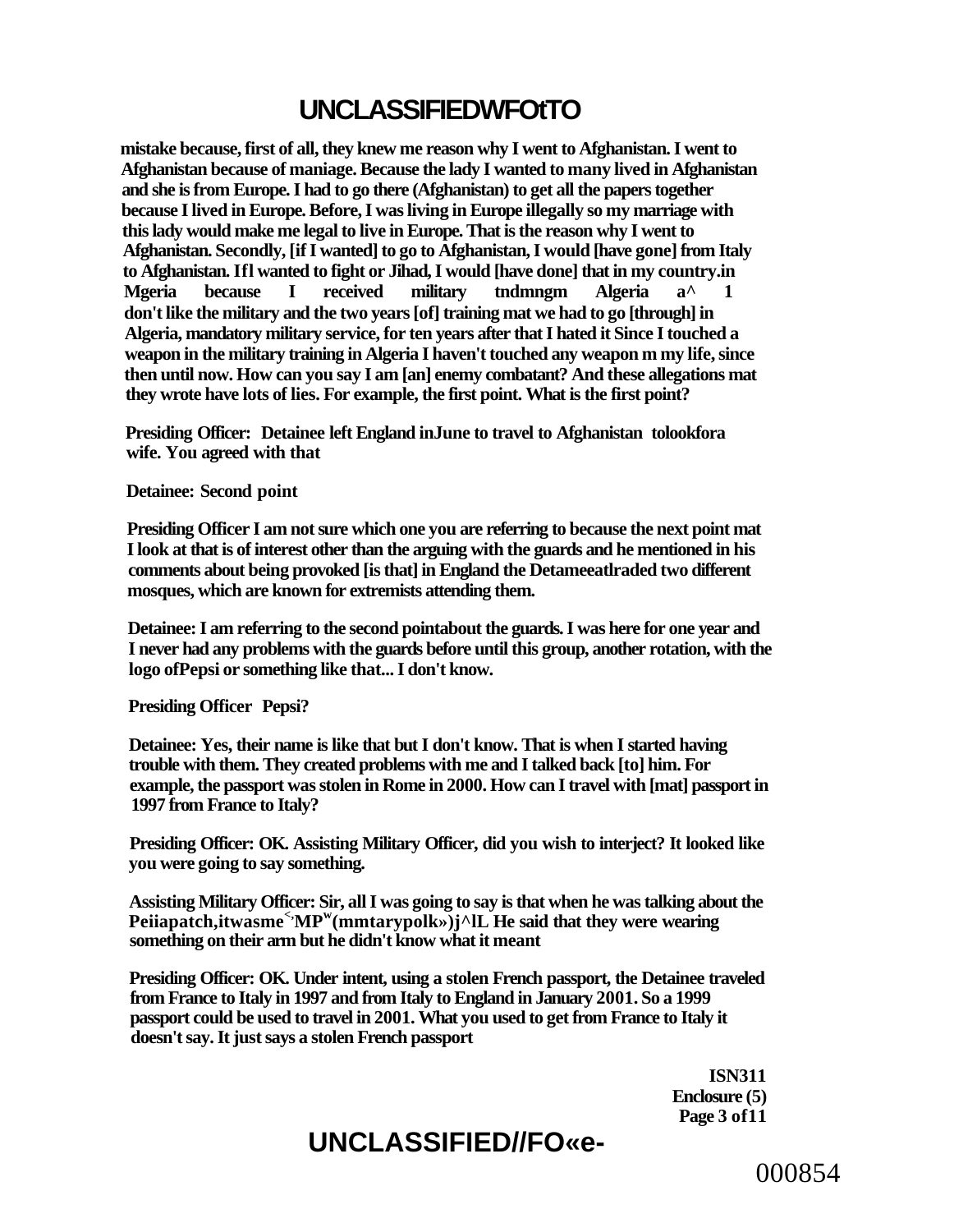# **UNCLASSIFIED/AFOUO**

**Detainee: I understood [it] that way. I didn't travel from France to Italy with a passport. I traveled to England with a passport because this passport [was] stolen in Rome in 2000.** 

**Presiding Officer Correct, and you admit to that That you got it in Rome and what they are saying here is mat you went from Rome/Italy to England in 2001. So a 2000 passport could be used in 2001.** 

**Detainee: Yes, I did travel with it to England.** 

**Presiding Officer: OK.** 

**Assisting Military Officer. Sir, if I may, the only point I know mat he brought up in the interview was that he didn't need a passport to travel between France and Italy because they are connected by land but he got a passport later onto travel over to England because he had to go across the water.** 

**Presiding Officer: If you (the Detainee) have anything more, please continue.** 

**Detainee: Something that I would like to talk about is that mey said that I received training . in [the] Bagram front I don't know anything about mat How did they come up with mis? Maybe I spoke once with my roommate in Kabul. We went to somebody [he knew] outside of Kabul, through Bagram. Maybe mey understood it this way. I said I went with my roommate to see another person and we went through Bagram. Maybe when I told the interrogator that he understood that I received trairiing in Bagram. That is me only thing I heard about Bagram and the first time I find out about Bagram. What is this about Bagram here in the allegations?** 

**Presiding Officer. Please continue if there is anything else.** 

**Detainee: Tbey said that I lived in an Algerian house in Jalalabad. It is an Afghan house but I lived with an Algerian person, it is true but the house is an Afghans' house not an Algerians'house.** 

**Presiding Officer. I think the point they are making here is that it was owned by an Algerian in Jalalabad.** 

**Detainee: That is true. Very good. He is an Algerian. He owns that house.** 

**Presiding Officer: OK. Please continue.** 

**Detainee: They say [that] they captured me in the border. They didn't capture me or anything like that When the United States invaded Afghanistan, I left Afghanistan. I stayed in Pakistan in a little village with tribe people before Ramadan. [I stayed] until after the end of Ramadan, two or three days, then they gave me to the police. From the police they took me to the** *gendar* **(French word meaning police station). From there they gave me to the military until they ftook] me to Kandahar. I need to think because.. .yes, mey wrote that I went to the (inaudible)... we were in the car with the person I live with until we** 

> **ISN311 Enclosure (5) Page 4 of 11**

# UNCLASSIFIED//FOUO 000855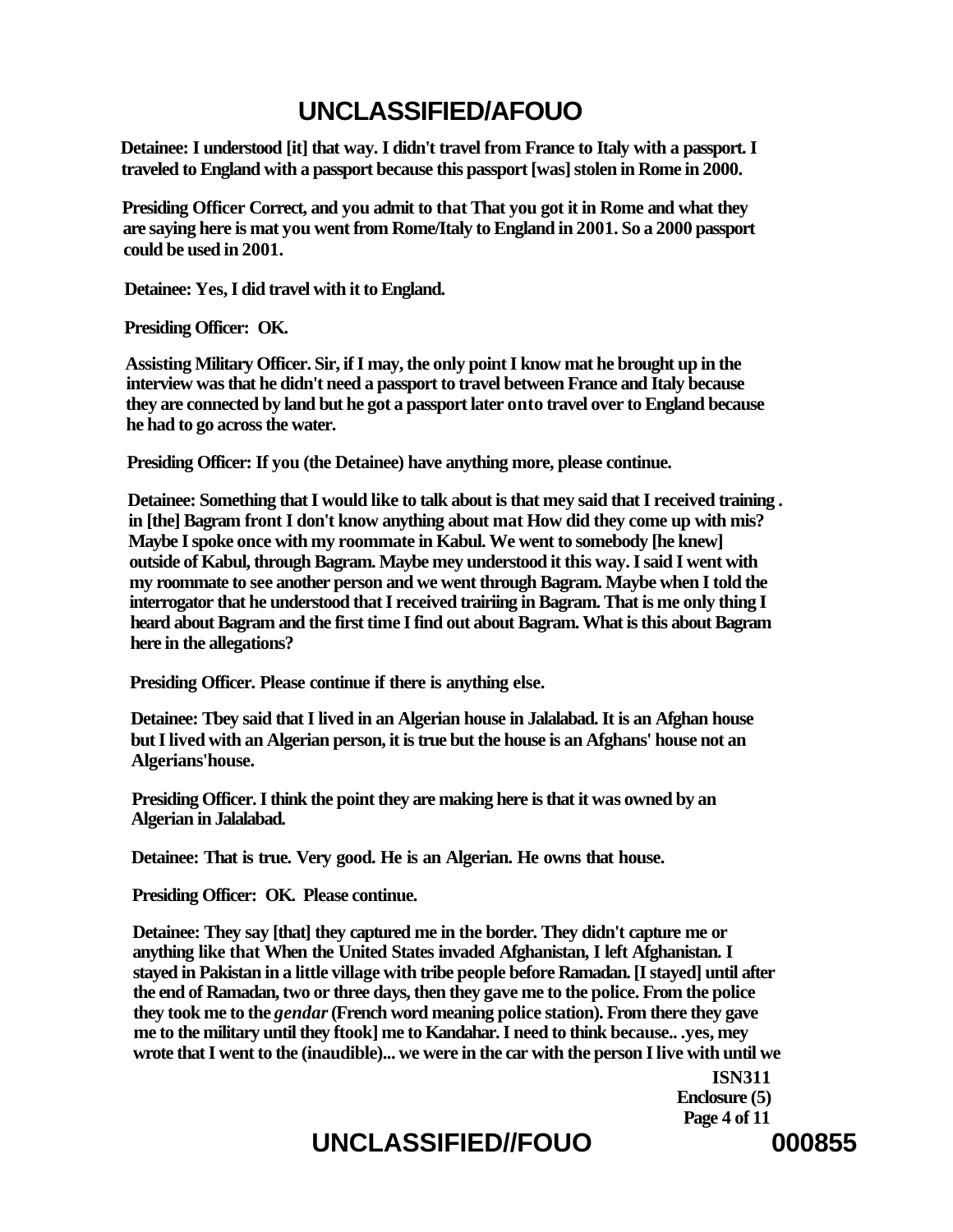# **UNCLASSIFIED/ffQUO**

**saw people in cemetery. We went inside [the] cemetery. There were a lot of people there. They said [mat] maybe Usama bin Laden is here. And even if you see him from far away, you don't recognize him. They wrote here that I went to [the] cemetery and I saw bin Laden. The point of the mosque.. .they said [that] this mosque is an extremist mosque in England. It [had a] sign of [a] mosque. I went and I prayed. If there was a sign that said extremist, it is true I would not go. And for [the] second mosque on Baker Street, I went there because they cooked over there and it is cheap to eat there and I do my prayer almost everyday around five o'clock and the one around eight o'clock [I do] sometimes. And the mosque atFinsbury Park, I prayed mere probably five or six times when I was new in the area, m general, I swear I don't know any Jihad. I went there to (inaudible) my situation and I got captured and I have ended up spending years in the prison, in summary.** 

**Presiding Officer Where are you referring to when you say, "I went there?"** 

**Detainee: To Afghanistan.** 

**Presiding Officer: OK, continue.** 

**Detainee: That is [it] in summary. I am not an enemy to anybody. I didn't hurt anybody. I lived in Europe, in France, Italy, [and] in England [for] five months. I've been in Algeria, [the rest of] my life. If you can find the least thing about me, I defy you. Try to find the least thing about me [saying] mat I am [an] enemy combatant That is all [of] my summary.** 

**Presiding Officer Farhid Saiid, does that conclude your statement?** 

**Detainee: That is all I have.** 

**Presiding Officer: Did the Assisting Military Officers' statement provide the information mat you wanted us to hear?** 

**Detainee: Yes, he did give the information mat I want[ed] but in translation maybe [to some] point by word-by-word, no, but the meaning is there.** 

**Presiding Officer: OK. If there is something you would like (the Assisting Military Officer) to clarify, we can do that but..** 

**Detainee: I mean about my behavior in the prison with the guard...I am saying that when you talk about the guards, they are the ones that provoked me. They were looking for trouble with me.** 

**Presiding Officer: OK, mat is the way I understood what you passed on.** 

**Detainee: Very good.** 

**Presiding Officer: So the Assisting Military Officers' statement did provide the information mat you wanted us to hear?** 

> **ISN311 Enclosure (5) Page 5 of 11**

# **UNCLASSIFIED//FOUe 0 Q 0 8 5 B**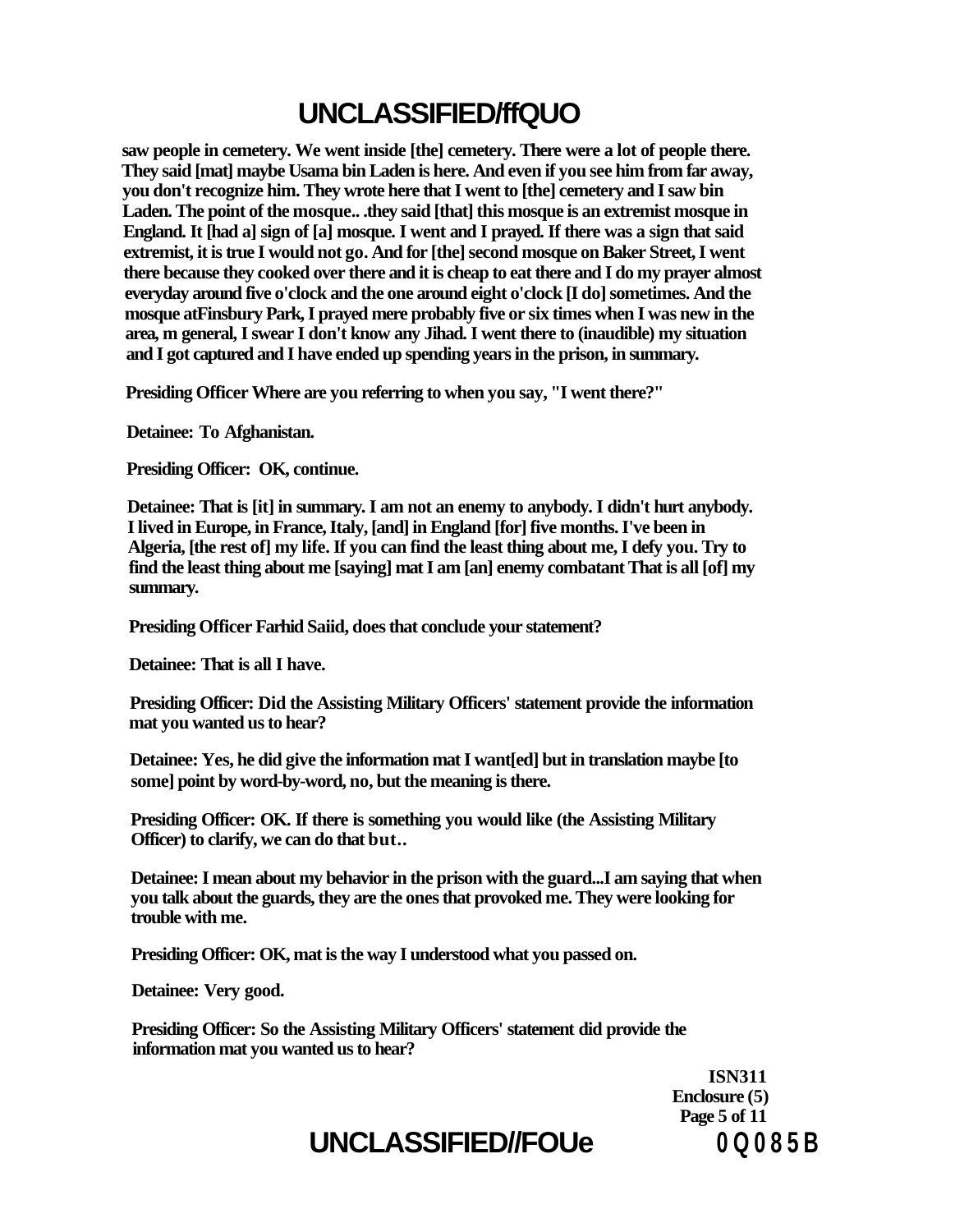# **UNCLASSIFIED//POOO**

**Detainee: Yes. Very good.** 

**Detainee: Thank you.** 

**Presiding Officer: Assigned Military Officer, do you have any questions for the Detainee?** 

**Assigned Military Officer: No, sir.** 

**Presiding Officer Designated Military Officer, do you have any questions for the Detainee?** 

**Designated Military Officer: No sir.** 

**Presiding Officer: Do any Administrative Review Board members have any questions for the Detainee?** 

**Board Members: Yes, sir.** 

**Onestions for the Detainee:** 

**Board Member When you traveled from Afghanistan to look for a wife, did you know mis lady ahead of time?** 

**Detainee: No. Is it possible for me to say how I knew [that] mat woman existed] over there?** 

**Board Member: Yes, it's possible.** 

**Detainee: It was a Moroccan guy who worked washing care. We met at the mosque in England. He is the one who told me about a lady m Afghanistan.** 

**Presiding Officer: So, you were going to meet a known person?** 

**Detainee: Yes. I asked him how would I meet her and he said not to worry that there were Arab people mere that would introduce me to her.** 

**Presiding Officer Now, I had gotten the impression from something he said earlier that he was marrying this woman because she was European and that would make him legal.** 

**Detainee: If I were married to her why would I go to Afghanistan before? He told me that she was married and she got divorced and I said I would go get married with her and come back to Europe.** 

**Board Member: OK, my next question is, why couldn't he just get an Algerian passport?** 

**ISN311 Enclosure (5) Page 6 of 11**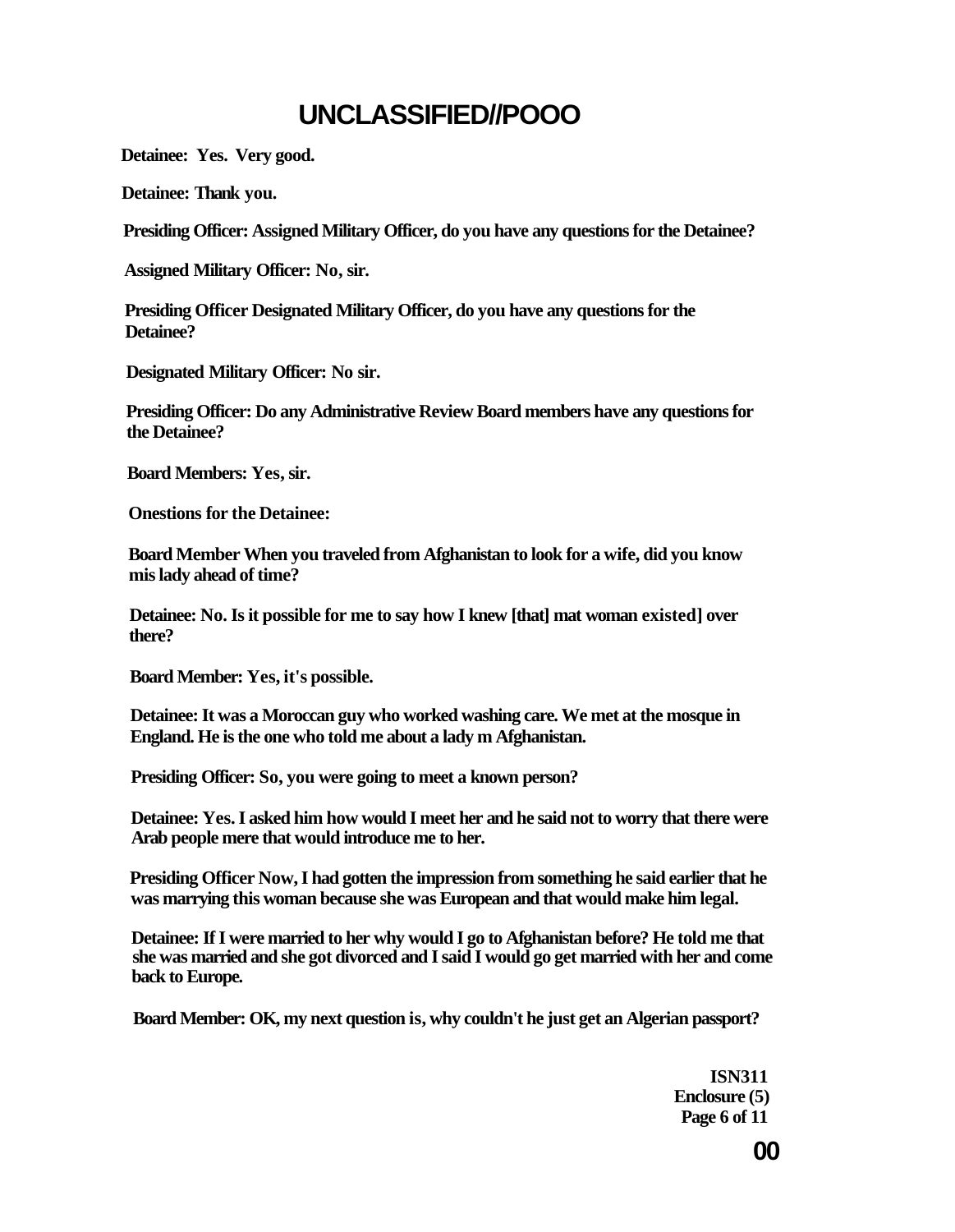# **UNCLASSIFIED//FetK>**

**Detainee: I used to have an Algerian passport until when I went ftom Algeria to Fiance,. Europe; I threw by passport away., .in 1989. And the reason why I threw it away [was] because if they capture you and you are illegal there they will send you back if you have an Algerian passport If you don't have [a] passport, they can't send you back.** 

**Board Member: OK, I understand.** 

**Presiding Officer: Is that 1989?** 

**Detainee: That is the first time I left Algeria going to France.** 

**Board Member. The next question is a clarification type question. Do you think any Americans are tyrants?** 

**Detainee: I don't think that It is impossible. I never knew Americans. The only American I knew is mat soldier, the guard I met in the prison.** 

**Board Member So you don't think any Americans are tyrants at all?** 

**Detainee: No, I don't mink about Americans and I don't speak about them. The only one was that soldier. And even before this group, I never had any problems with them. You can look at my file. I had no problems with anyone before.** 

**Board Member Thank you, that is all my questions.** 

**Board Member: Saiid, how many languages do you speak?** 

**Detainee: I speak Bur-bur (ph), Arabic, and French and a little Italian. When I got to Italy I was old and it is hard to learn. And English a little bit [which] I learned here.** 

**Board Member: Let me make sure I understand, you have gone to isolation twelve times in three years?** 

**Detainee: What do you mean? I don't understand your question?** 

**Board Member You said you were in isolation one year. That would be twelve twentynine day periods. Is that correct? You were sent to isolation twelve different times for misbehaving in the prison.** 

**Detainee: I went many times but I don't know...** 

**Board Member: Many times...** 

**ISN311 Enclosure (5) Page 7 of 11** 

# **UNCLASSIFIED//FGUCT**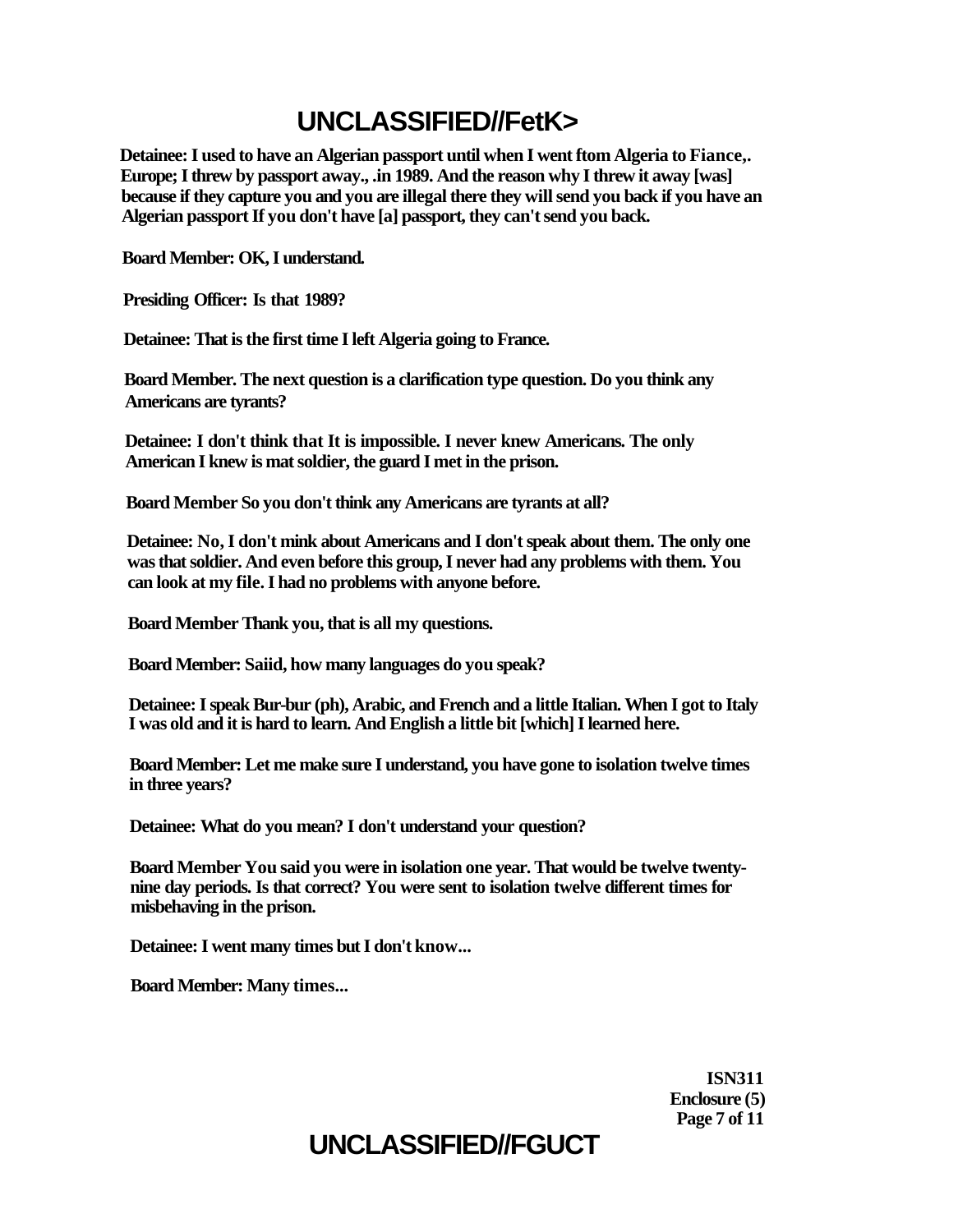# **UNCLASSIFIED//FOUO**

**Detainee: When this group started (referring to a new rotation of soldiers/sailors), the problems started. They started provoking me or creating problems and naturally, I couldn't control myself and I responded. [It went] from one problem to another.** 

**Board Member. Who did you meet in the mosques in England?** 

**Detainee: I met mis Moroccan and I met lots of people but the person that I kept in touch with was this Moroccan.** 

**Board Member Do you remember any names?** 

**Detainee: Of course, me one I worked with, the Algerian.** 

**Board Member: No names, OK.** 

**Detainee: Yes J do, for example tius guy...his name is A-bethHa-tif(ph). If I remembered his phone number I would get in touch with him to help me out...** 

**Board Memben I am not worried about phone numbers, I just want names.** 

**Detainee: I understand. The reason why I am saying if I remembered his phone number, I would give [it to you] so that you can contact him to have more information about me.** 

**Board Memben Do you remember the name of the family you stayed with in Pakistan?** 

**Detainee: No, you can't know their last name because they just introduced [themselves] with their first names and that is it** 

**Board Member: What happened on the bus after you broke your arm?** 

**Detainee: When the bus rolled over, I was lying like that on the chair (on his side) and I felt like my arm [was] broken. When the Pakistani police came in he took me out and took me to a room close by. and he gave me first aid and then they took me.** 

**Board Member How do you plan to work in Europe? How do you plan to get a legal visa to work in Europe?** 

**Detainee: Now I don't know. God knows! When I get out ...if I can ask any country in Europe to allow me to live legally there I will go and do mat because I [have] always want[ed] to live in Europe from [a] long time [ago].** 

**Board Member Those arc all the questions I have, sir.** 

**Presiding Officer: Let me get back to your reasons for going to Afghanistan to get married. You mentioned you were living in Europe illegally. So my question is, by** 

> **ISN311 Enclosure (5) Page 8 of 11**

# UNCLASSIFIED//F0UO **"** ,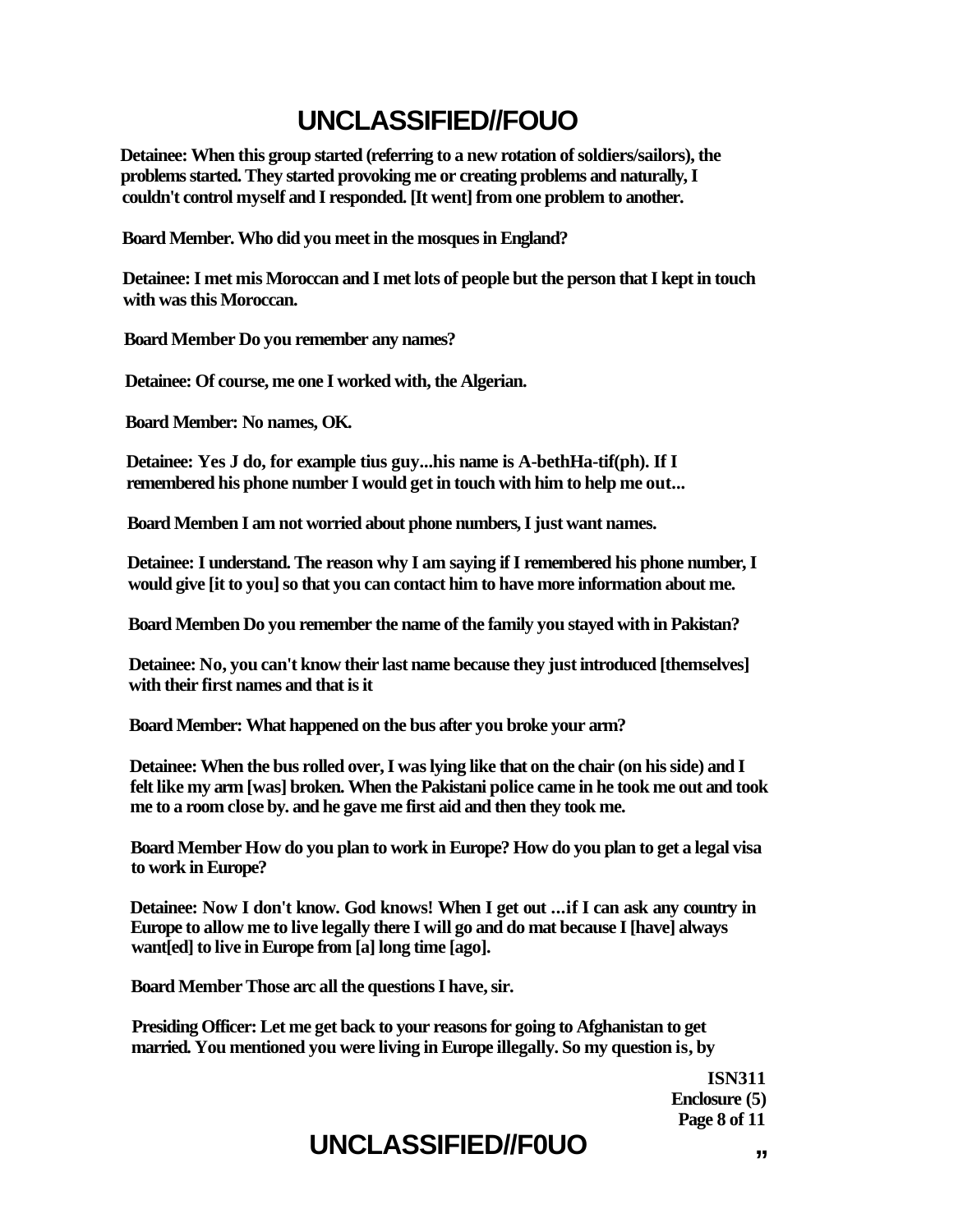# **UNCLASSIFIED//FOUO**

**marrying somebody in Afghanistan, how would that make it legal for you to go back to Europe?** 

**Detainee: It is easy! It is easy because if she decides [to] marry me I would return to England and she comes to England. We would get married in England. Aftersheismy wife, (because) she is European; I will [have the] right to be legal. They would give me the residency and after that the passport** 

**Presiding Officer: OK, then let me ask you officially, then the woman is European not Afghani?** 

**Detainee: Yes, she is European. She is Swedish.** 

**Presiding Officer: Again, [it states] here mat you received weapons training in Bagram. My question is, what weapons were you trained on?** 

**Detainee: How can you ask me a question like that? I told you already [mat] I haven't touched a weapon since I left the military in Algeria!** 

**Presiding Officer OK, I just wanted to hear you say it again!** 

**Detainee: I'll say it to you...I'll say it to you!** 

**Presiding Officer The Algerian house you stayed at in Jalalabad, did you know the owners of mat house?** 

**Detainee: What owners? It was only one person by himself?** 

**Presiding Officer Did you know him?** 

**Detainee: What do you mean do I know him? Before?** 

**Presiding Officer: Do you know his name? How did you know to go mere?** 

**Detainee: Yes, I know his name. AdbelHafid, [is]hisname. After the invasion happened I don't know whether he lived. From the beginning of the invasion I told him I wanted to leave and he told me [to] wait a little bit After one week he didn't show up [and] I [didn't] see him. After that I left** 

**Presiding Officer: So he wasn't mere when you stayed at the house?** 

**Detainee: Before, he was there before but when the invasion started I [told] him that I wanted to leave., .he said, \*^ust wait...wait a little" and after that he left for a week. I haven't seen him.** 

> **ISN311 Enclosure (5) Page 9 of 11**

# **UNCLASSIFIED//FQUCT**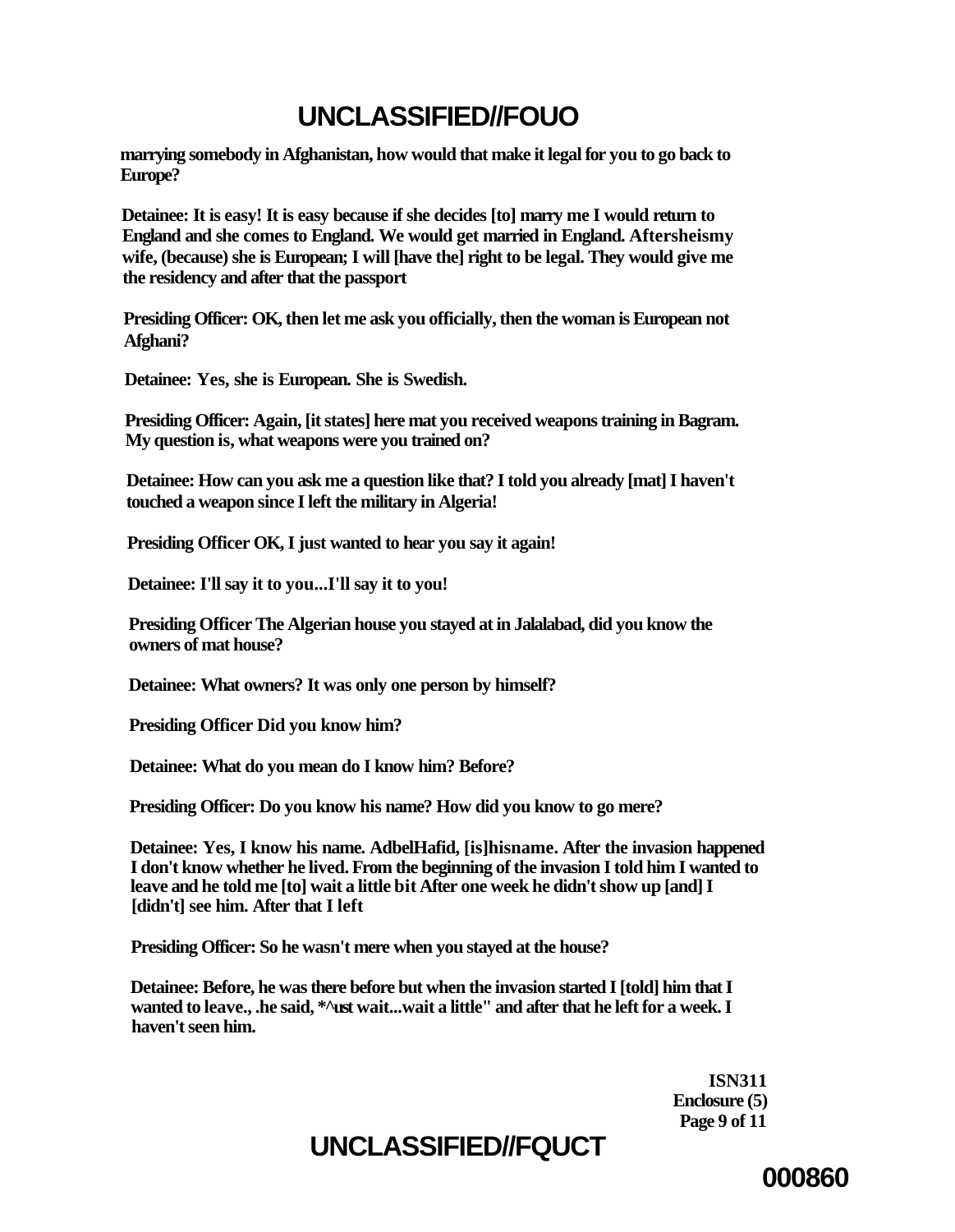# **UNCLASSIFIED//FOUO**

**Presiding Officer: And you said the name was Abdel.. .and I missed me last name.** 

**Detainee: A-B-D-E-L H-A-F-I-D** 

**Presiding Officer: You made mention of.. .you brought up Jihad and nowhere in the unclassified summary did we mention you [had] been involved in any Jihad, so I am curious why you brought that up.** 

**Detainee: They said from me beginning even in the interrogation room, they told us that we came here [because of] Jihad. And they said we were lying and making [up] stories.** 

**Presiding Officer OK, that is good enough. And just for clarification, you threw away your Algerian passport? So, you were in France and Italy illegallythat is why you needed to get a stolen passport** 

**Detainee: Yes.** 

**Presiding Officer: And the family you stayed with in this little village, they turned you in?** 

**Detainee: Yes. hi this village, they don't put you in with one fianily [only] they move you from one family to another. Everyone takes turns taking care of you. They don't speak your language only some may speak a little Arabic. And they let me stay forme month of Ramadan and men we will see.** 

**Presiding Officer: Who is 'they' mat puts them from house to house?** 

**Detainee: [The] people that live in that little village.** 

**Presiding Officer: And you described al Qaida as a platform ox foundation. What do you mean by that?** 

**Detainee: Al Qaida in Arabic is the base of a house or a foundation.** 

**Presiding Officer: OK, I understand. You say you want to live a good life and get a job ad live in Europe. Where specifically in Europe do you wish to do mis?** 

**Detainee: Italy, France or Britain. That (Britain) would be my last choice because I know a little...Italy, France...anywhere in Europe. If I had [a] choice I would chose Italy or France.** 

**Presiding: So, Italy, France or Great Britain.** 

*The linguist reiterates "Italy, France or Great Britain."* 

**ISN31I Enclosure (5) Page 10 of 11** 

# **UNCLASSIFIED//FQUO-**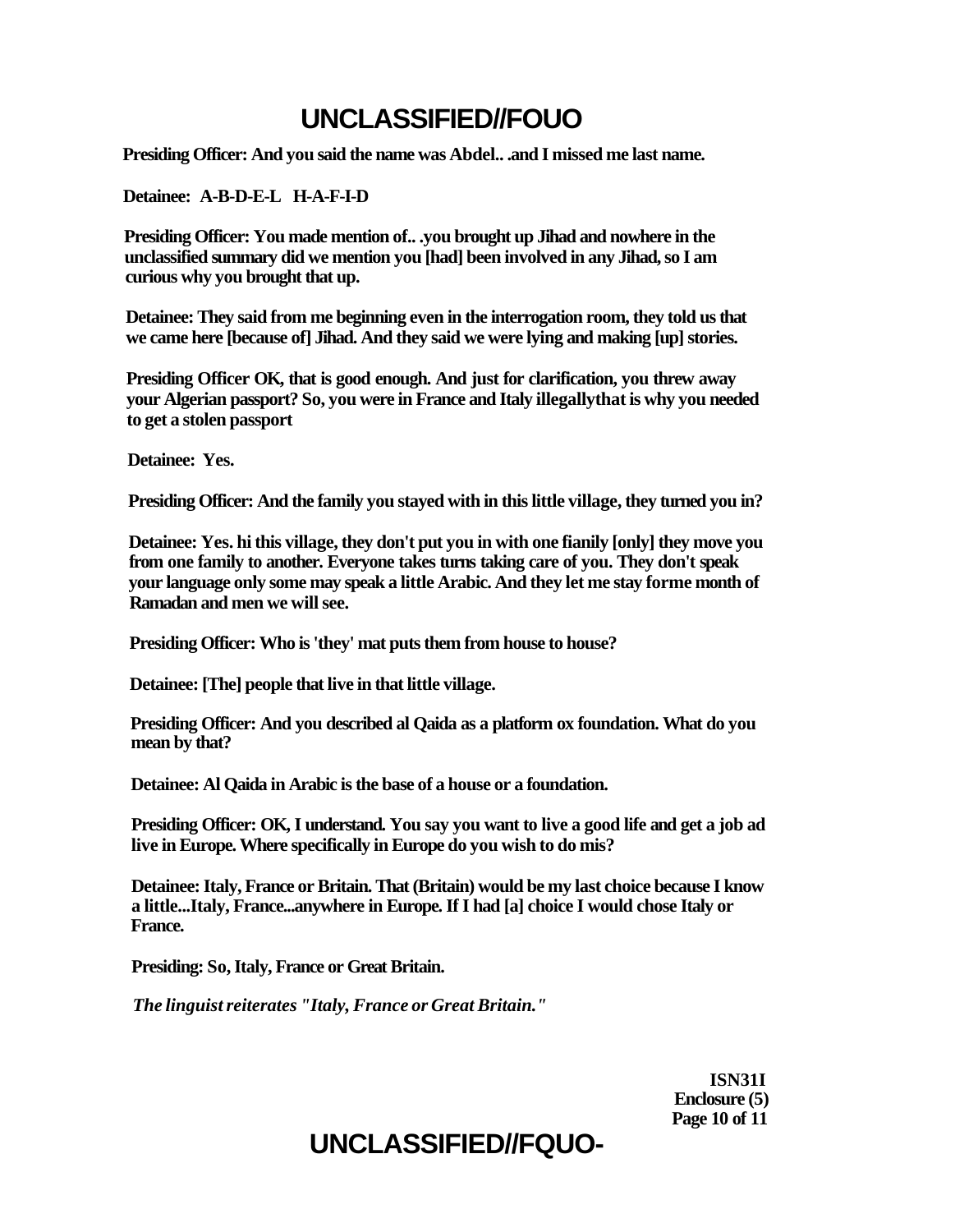# **UNCLASSIFIED//FOU&**

**Presiding Officer: The reason I ask is became I think you have already expressed an interest not to go back to Algeria and if released to your home country Algeria is what I have down as your home country.** 

**Detainee: I mean yes, I didn't want to live in Algeria from the beginning, mis is why I went to Europe but if I had to live in prison or [I had a choice] to live in Algeria free...I would go to Algeria.. .but I prefer to go live in Europe.** 

**Presiding Officer: So you have no objection if we were to release you to your home country of Algeria.** 

**Detainee: No objections.** 

*The Designated Military Officer and the Assigned Military Officer have no other information to present to this Administrative Renew Board,* 

*The Presiding Officer reads the post Administrative Review Board instructions to the Detainee and attempts to adjourn the open session of the Board; ike Detainee interrupts stating the following:* 

**Detainee: I have a question. The fectthat I have been in Afghanistan and if you decideto release me and they transfer me to Algeria, will Algeria put me in jail? Because we don't know about the situation in Algeria.** 

**Presiding Officer: I cannot honestly answer mat** 

**Detainee: Thank you. That is all I have.** 

*The Presiding Officer re-adjourned the open session of the Board.* 

# **AUTHENTICATION**

**I certify the material contained in this transcript is a true and accurate summary of the testimony given during the proceedings.** 

Colonel, USMC **Administrative Review Board Presiding Officer** 

> **ISN311 Enclosure (5) Page 11 of 11**

# **UNCLASSIFIED//FOUe**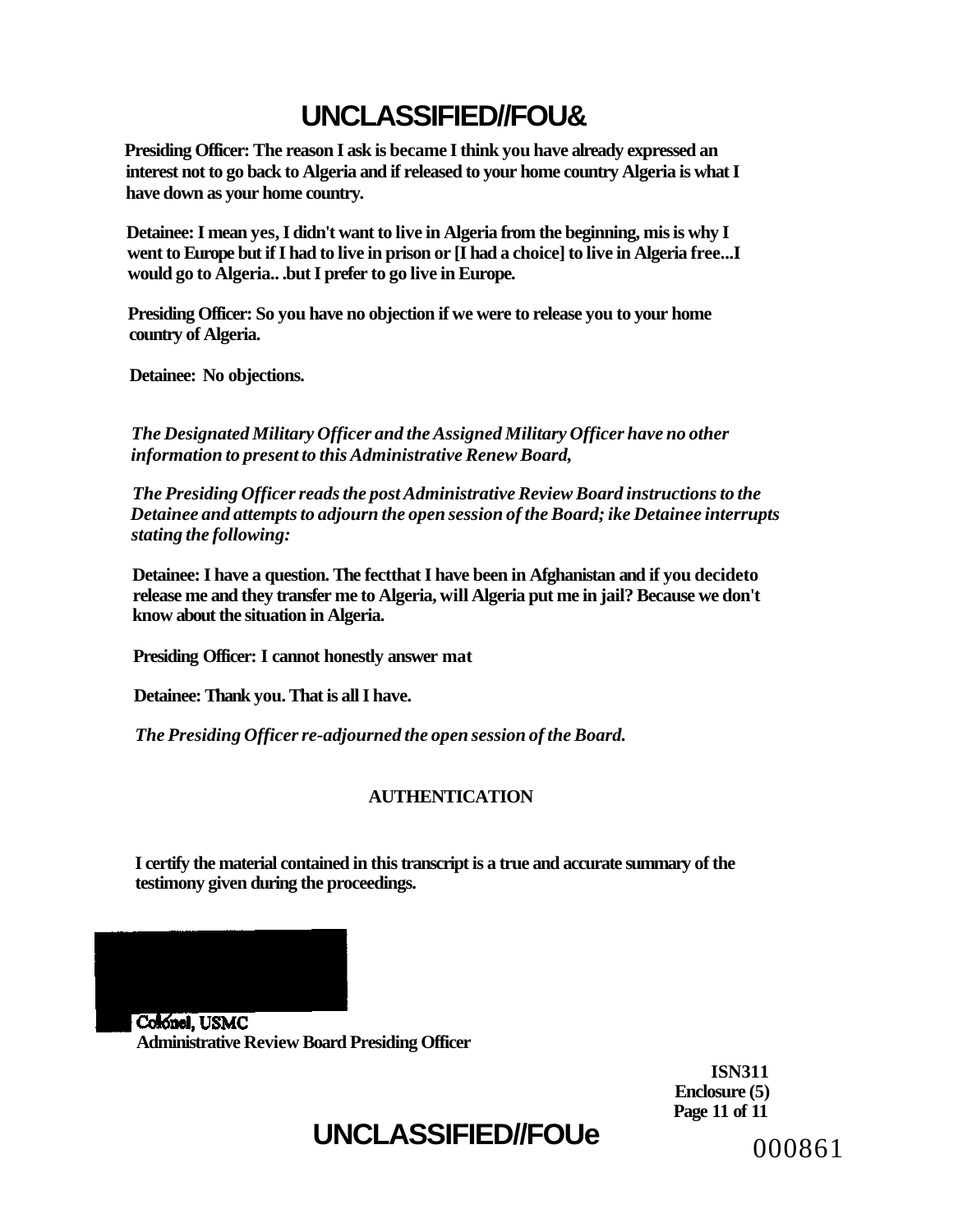Summarized Administrative Review Board Detainee Statement

*The Presiding Officer read the Hearing Instructions to the Detainee and confirmed that he understood and had no questions.* 

*The Assisting Military Officer presented Exhibit EC-A, the Enemy Combatant Notification Form to the Administrative Review Board, The AMO then presented Exhibit EC-B, the Enemy Combatant Election Form to the Administrative Review Board.* 

*The Detainee interrupted stating that he did not understand what EC-B was. The Presiding Officer explained to the Detainee that it was the ExhWU classification, a name given to that form.* 

*The Designated Military Officer presented Exhibits DMO-1, the Unclassified Summary of Information andDMO-2, the FBI Redaction Certification to the Administrative Review Board.* 

*The Detainee interrupted again saying that he did not understand. The Presiding Officer explained that the Exhibit they were referring to was the Unclassified Summary that was read to him by the Assisting Military Officer. The Assisting Military Officer interjected to further explain that the Exhibit in question had been read to the Detainee the week before. The Detainee concurred that he had read the Unclassified Summary, however, the Detainee stated that some of the information was incorrect on mat statement. The Presiding Officer explained to the Detainee mat he would be allowed to explain that today.* 

*The Designated Military Officer then gave a brief description of the contents ofExhibit DMO-1. The Detainee interrupted once again while the first allegation was read. The Presiding Officer asked the Detainee if he could wait until the Assisting Military Officer presented his Information to the Board. The Detainee stated that he had met with the Assisting Military Officer before and that he did not need him there. The Presiding Officer expiamed to the Detainee that he would be given the opportunity to speak after he allowed the Designated Military Officer to finish his summary. The Detainee agreed. The Designated Military officer continued reading the Unclassified Summary. The Designated Military Officer confirmed that he had no additional unclassified information to present and requested a closed session to present classified information relevant to the disposition of the Detainee.* 

*The Presiding Officer opened the Administrative Review Board for the Detainee to present information with the assistance of the Assisting Military Officer.* 

**Presiding Officer: The Detainee may now present information to the Administrative Review Board. Assisting Military Officer, does the Detainee want to present any information to this Administrative Review Board including written statements, oral statements, or witness statements prepared on his behalf?** 

**Assisting Military Officer: Sir, I am not aware of any written statements or witness statements that the Detainee has brought with him today, however, I believe it is useful if I read to the Board the comments that the Detainee gave me during our interview. The Detainee provided the following comments in response to the Unclassified Summary of Evidence: Regarding the allegation that he was called to fight Jihad in 1997 and traveled to Kabul to join the Taliban, the Detainee replied that this statement is totally out of context and false. He said that he, like many UNCLASSIFIED//FGye— ISN008** 

**Enclosure (5) Page 1 of6**  000863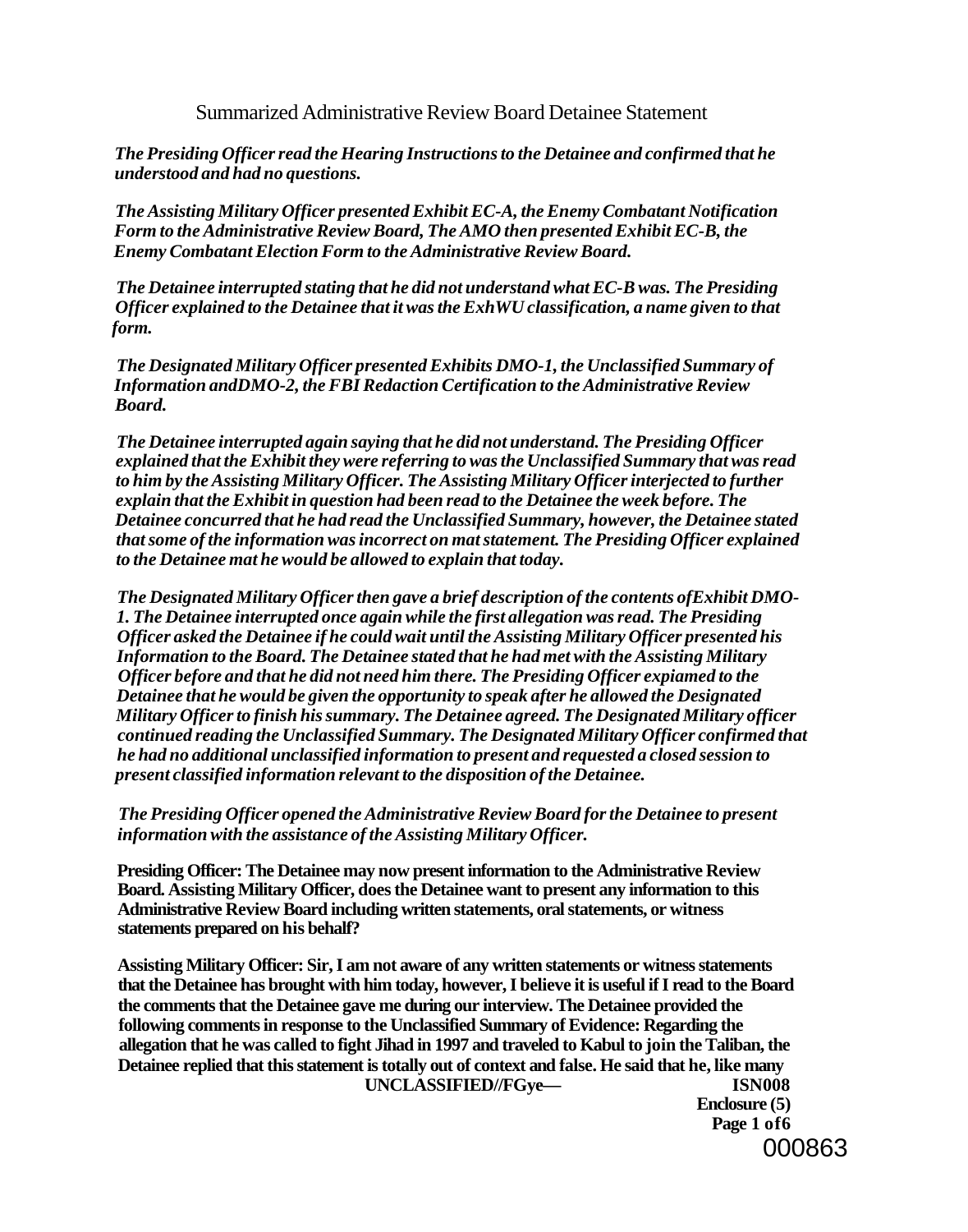#### **UNCLASSnTED/TFeOT^**

**other people, went to Kabul the capital of Afghanistan simply to visit the city. He stated that if he wanted to join die Taliban it would not have been necessary to travel to Kabul because the center of the Taliban was located in Kandahar which is much closer to his home state of Hehnand. He stated also that he was not called to fight Jihad and was not aware that any Jihad was declared in 1997. In response to the allegation [that] he stated it would be fine to wage Jihad against Americans, Jews or Israelis if they were invading his country, the Detainee stated [that] he knows nothing about Israelis or Jews and that he has never made any statement regarding Jihad against Americans, Jews or anyone else. He emphasized mat during his numerous interrogations people come and go all the time asking questions and make up things he did not say. Regarding his injuries, he explained [mat] his injuries occurred in Kabul during the period he visited there with friends and that he was not engaged in any fighting when die bombing occurred. He stated also that he did not go home after being injured in the bombing but went directly to a hospital in Kandahar to receive medical treatment and went home to Hehnand after recuperating. He stated that although he traveled dirough Kandahar on his way to Kabul, he did not go to Kandahar to rejoin the Taliban [and] that Kandahar is simply a city he must pass through on die way to Kabul. Regarding visiting Konduz in September of 2001, he stated that the purpose of his visit was to receive financial recovery so that he can continue his medical treatment and not to join the Taliban. He stated [that] he did, however, ask the Taliban to provide him some money but he received no assistance from them. He stated also [mat] he did receive a Kalashnikov rifle in Konduz from the Taliban and accepted the weapon but that he did not have any intention of using it. Sir, he also denied knowing [that] Americans were bombing Afghanistan when he traveled to Konduz, And regarding his capture he stated [that] he was not captured but rather [he] turned himself in to the Northern Alliance because he did not want to fight anyone. Sir, that summarizes the notes I took during my initial interview.** 

#### *The Presiding Officer asks the Detainee if he wishes to make a statement and if so will he take the Muslim oath. The Detainee accepts and takes the Muslim oath.*

**Detainee: I told this officer before and they blame me [for going]** *to* **Kabul to participate in Jihad. If I wanted to join the Jihad, why didn't I go to Kandahar, or Helmand or other places where the Taliban was fighting? Why did I go to Kabul? The reason I went to Kabul with my friends was because I heard a lot of things about Kabul and I wanted to see Kabul with my own eyes. I am a Muslim; I don't fear anydiing except Allah, except God. They blame me [for fighting] against the Jewish, against Americans, against this and that but that is not true. I just said I don't have anything against Americans. That is all I said even Americans were helping Dostum but Americans were not directly involved. The animosity and the fighting was between Uzbek and Pashm from centuries and centuries. We don't like each other. Americans had spoken with Dostum and the Taliban decided and I decided to surrender to Americans because Americans had die Red Cross and we respect it and we wanted to surrender ourselves to Americans. They call me Enemy Combatant I don't understand why. I went and I turned in my weapon and myself on my own. No one forced me to do that. All the persons who want peace they call them Enemy Combatant (inaudible). As you know, when the Taliban was in power in Afghanistan, all of Afghanistan was with diem even Pashtu, Uzbek, everybody was wim Taliban but it is not right [mat] whoever worked mere at that time you called diem Taliban and enemies. I tell you the tram (Afghani) war commanders sold people for dollars (to Americans) and (labeled) them different names, like he is (Taliban), he is (Al Qaida). That was not true. That was meir purpose, to get money. They sold innocent people. I [have] never been America's** 

#### **UNCLASSIFIED//FeurJ ISN008**

**Enclosure (5) Page 2 of6**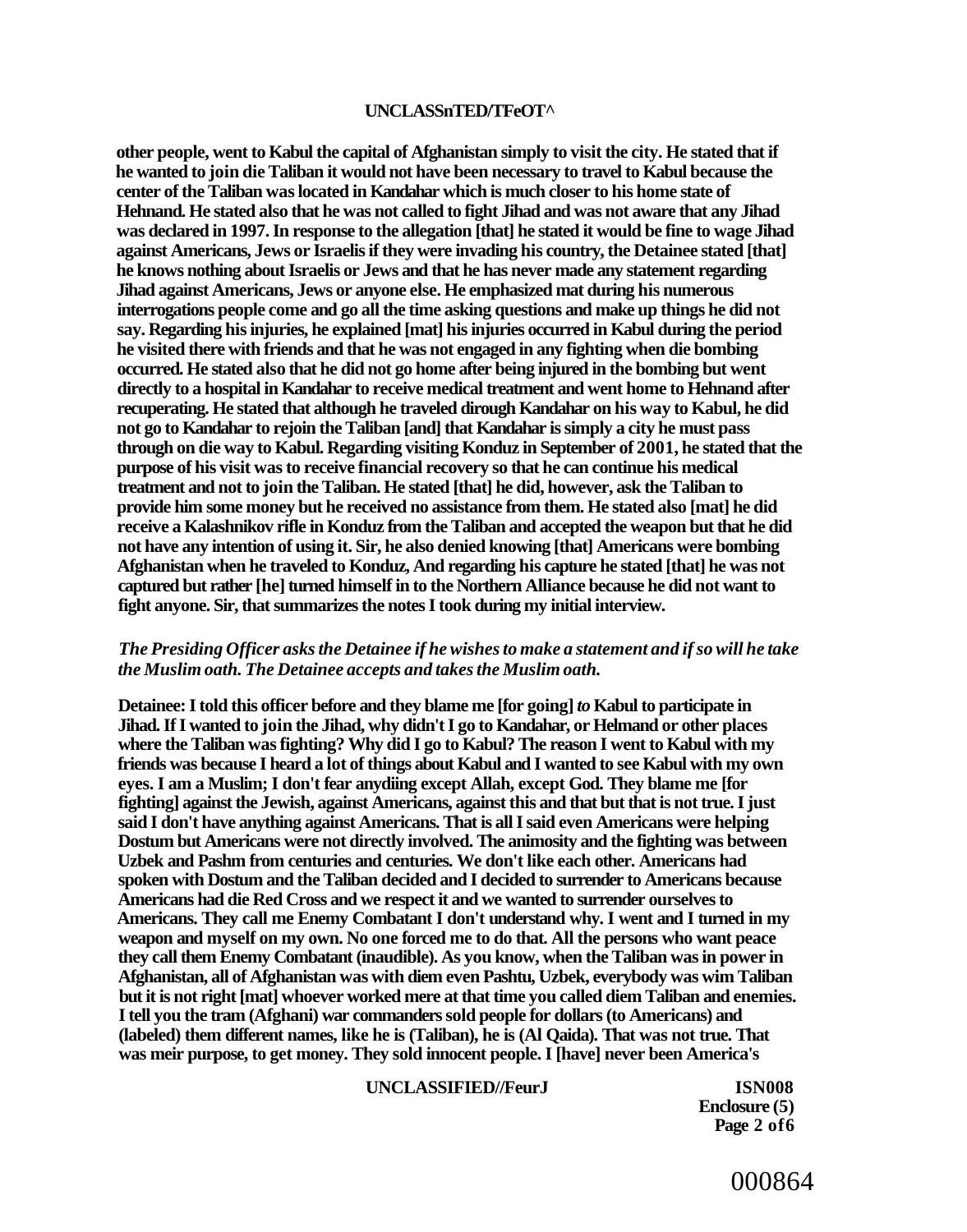#### **UNCLASSIFIED/ZFeOtr**

**enemy and I never intend to be. If I was America's enemy, why did I go on my own and surrender my weapon? I am not stupid, [the] Americans came to my country and they built our country before. They made a company that built roots and they helped us in any conceivable way. They helped Afghanis. I am not stupid to become the enemy of someone who is helping us. That is not true because [in] the place I lived Americans did a lot of work in a long long time and we are very pleased with Americans. I am not stupid; they did not interfere with my religion. They didn't interfere with my belief. [While in prison now] they even gave me a Koran and we are free to pray and do everything. They [re]built our country. I am not stupid to be thenenemy. I have already said these kinds of things. What should I say now? I (have nothing else to say]. This is enough of a good explanation. Whoever was captured in Afghanistan was marked as Taliban and enemies. That is not true. I heard in the prison that a lot of Taliban stayed in Konduz and they didn't surrender themselves and they are living there with no problems. If I was thinking like that why did I surrender myself? I could've stayed with the Taliban there. Why did I surrender myself? That is it I have nothing [else] to say.** 

**Presiding Officer: Aldullah, does mat conclude your statement?** 

**Detainee: Yes** 

*Board Members Questions to Ike Detainee.* 

**Board Member: Abdullah, did you surrender to the Northern Alliance or to the United States?** 

**Detainee: Well at the time I went to Dostum to surrender myself they were all together.** 

**Board Member How did you know that the Americans and Dostum had met prior to your surrender?** 

**Detainee: I really don't know much about it but [the] Taliban surrendered themselves to Dostum because they said [that] Dostum and Americans all fought together and the Red Cross was with them.** 

**Board Member: Did somebody tell you to surrender?** 

**Detainee: The leader of Taliban. They talked to him previously.** 

**Board Member: Did the leader of Taliban tell you to surrender?** 

**Detainee: Yes, they told us not to fight or do anything and just surrender.** 

**Board Member: What did you do for school or work prior to 1997?** 

**Detainee: I was very young and I went to school. Then the school system was disrupted in Afghanistan so I was working and doing things in my house in Helmand.** 

**Board Member: What do you plan to do if you are released back to Afghanistan for work?** 

**Detainee: I want to go back home and join my family and work in my land and help my family.** 

#### **UNCLASSIFffiD/ZFOUcT ISN008**

**Enclosure (5) Page 3 of6 00**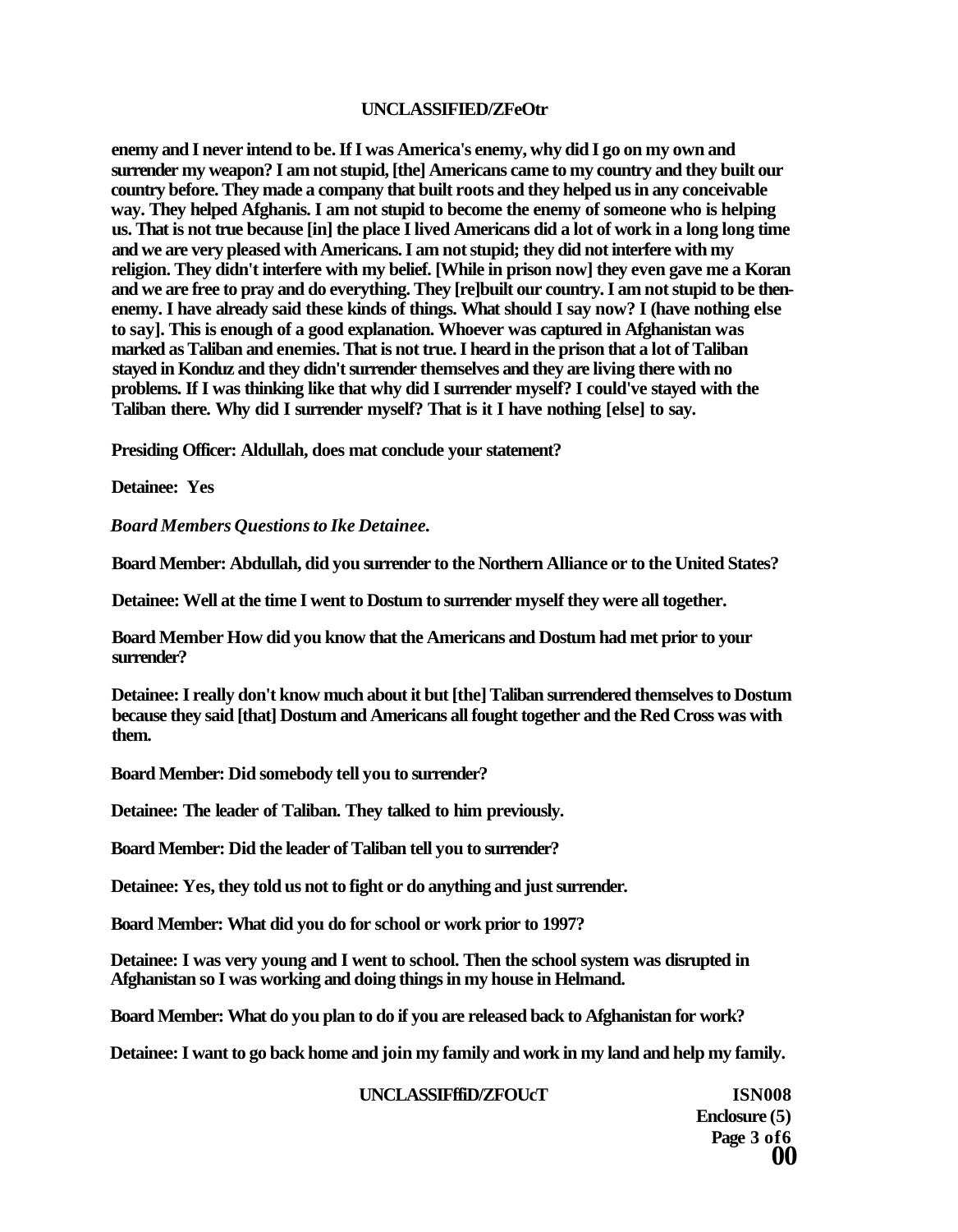### **UNCLASSIFIEDtfrWCr**

**Board Member: When you went to visit Kabul, was that the first time you had ever gone to the city?** 

**Detainee; That was the first time.** 

**Board Member: Can you tell us what injury exactly you sustained because of the bombing that occurred?** 

**Detainee: I was close to Kabul and there was a place where everybody would gather to play and do things. I was playing an Afghani game and there were a lot of Taliban there. An airplane came and bombed that area.** 

**Board Member: What injuries did you sustain?** 

**Detainee: My hands, my legs and my upper body.** 

**Board Member: In 2001 when you went to the city of Konduz, whom did you think was doing the bombing? You said you didn't think it was the United States.** 

**Detainee: At me time I went to Konduz there was no bombing. I had never heard of a bomb. The last three or two months before surrendering people to the Northern Alliance, there was some bombing in Konduz, not before.** 

**Board Member: Do you like what the United States is doing in Afghanistan now?** 

**Detainee: Yes, I am very happy. I am very pleased like I told you before. They are [rejbuilding my country.** 

**Board Member: Have you ever tried to get your friends back in Afghanistan to write statements of support for you saying that you are just like all of them that are back there?** 

**Detainee: I wrote so many letters and I asked them to pray for me and I told them to try to send children to school system. And I didn't write anything and they didn't write me anything. If I am a criminal I would be proved criminal in Afghanistan because they know me and they know criminals over there. Except some educated people, the war leaders have no interest in [rejbuilding Afghanistan. They have no interest in helping people. They are only interested in dollars. That is all. I know those people mat worked in the current government of Afghanistan they are still in (inaudible).** 

**Board Member: What kind of medical attention did you think you could get with the Taliban that you weren't getting previously?** 

**Detamee: I was in Kandahar in [a] Chinese hospital, it is a very big hospital and I was mere tor several months.** 

**Assisting Military Officer: Can I interject one thing sir? I believe that when he spoke to me he said that he went to the Taliban to get financial aid after he had been released from the hospital. He was seeking financial assistance so he could use that money to receive additional treatment** 

### **UNCLASSIFED/Zfofjer ISN008**

**Enclosure (5) Page 4 of 6**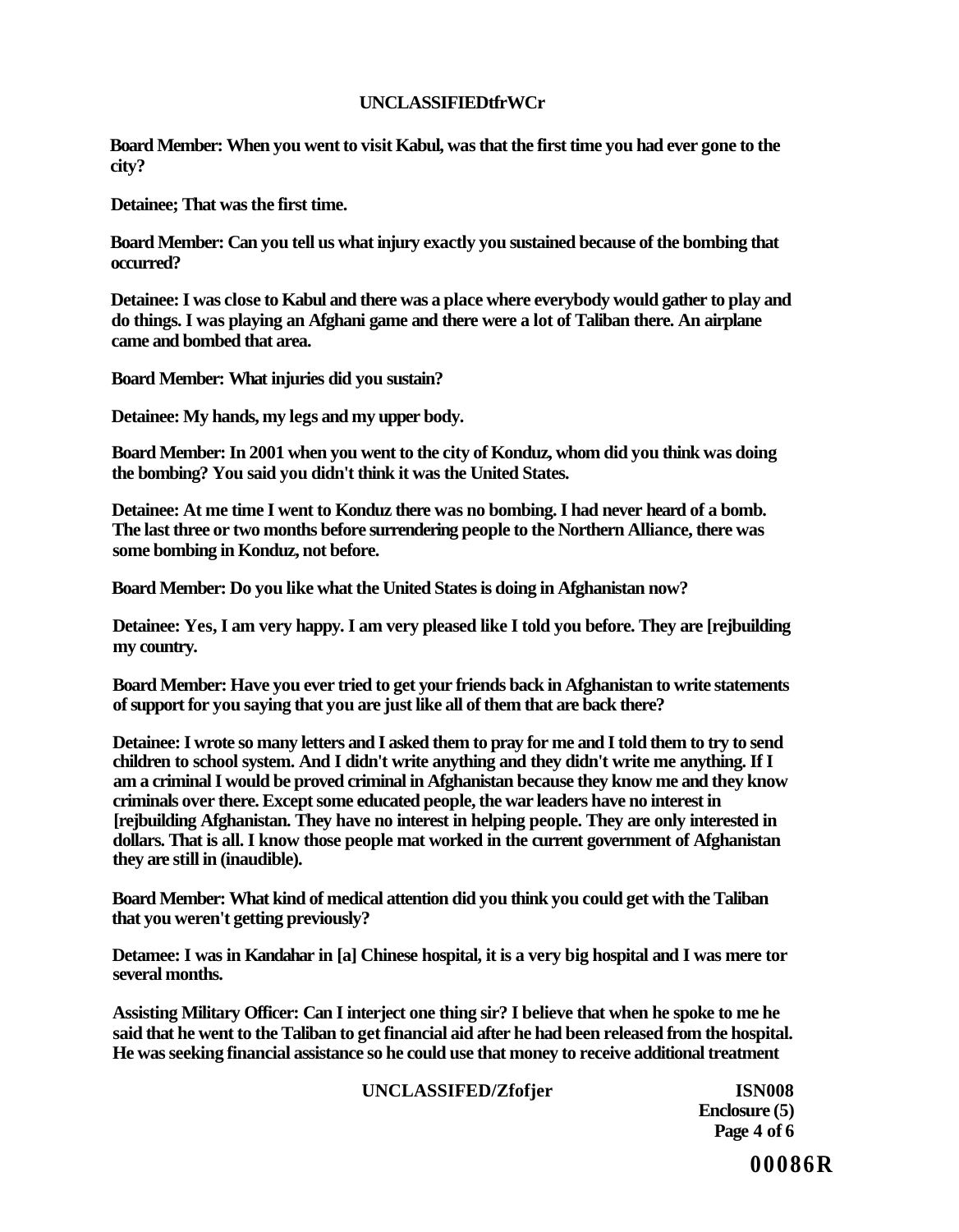### **UNCLASSIFffiD/ZBetfO**

**Detainee: When I was in the Chinese hospital, definitely the Taliban brought me some medicine.** 

**Board Member Are you Taliban or not? Initially you stated that you weren't Taliban, because "why did you go all the way to Kabul if you were just going to join the Taliban'' but on the other hand when the Taliban was told to surrender, you surrendered with them so are you Taliban or not?** 

**Detainee: That was the government of Taliban at that time. It didn't matter. It doesn't mean that you are a Talib or not but if you are in school and you get aid fiom the government, Ihey call you Taliban. I went to school for two years then the school system was disrupted and I my famer was helping me [by] teaching me [from] books. [He would] read me books and religious tilings.** 

**Board Member: It sounds like if you surrendered with the rest of the Taliban then you thought you were affiliated with the Taliban. Is that correct?** 

**Detainee: While everybody was there in the other side, not the Northern Alliance, they were obeying [the] Taliban's rules. So they said surrender [and] everybody surrendered. It doesn't matter who you were Talib or not You were under the Taliban government** 

**Board Member: So everyone in the government surrendered?** 

**Detainee: I don't know about the entire country but when I was in Konduz, I heard [that] some people didn't. Some people stayed there under [the] Taliban's rules but the majority of people did (surrender). A few people didn't surrender but the majority did Maybe at the most a hundred people didn't surrender.** 

**Board Member: Why did you accept the Kalashnikov rifle?** 

**Detainee: We were not permitted to walk around without a gun so when I went there [and] they gave me a Kalashnikov and I accepted it.** 

**Board Member: What was in your possession when you surrendered?** 

**Detainee: The Kalashnikov.** 

**Board Member Nothing else?** 

**Detainee: No.** 

**Board Member: I noticed you are wearing orange. Orange is usually reserved for people who are having some problems in the detention center. Why do you think you are wearing orange?** 

**Detainee: I have nothing to do with the guards and anybody else but I was trying to get permission to take a shower daily. Right now I am taking one within every three days. Sometimes when I verbally argued with guard because they disrespected my Koran. I am in confinement and the people that interrogated me asked me why I was mere and I said that I was**  happy here because  $\overline{I}$  don't want to hear anybody's voice and  $\overline{I}$  don't want anybody to harass me. **I don't want anybody to talk to me. I am happy here.** 

#### **UNCLASSIFIED//EOU0" ISN008**

**Enclosure (5) Page 5 of6**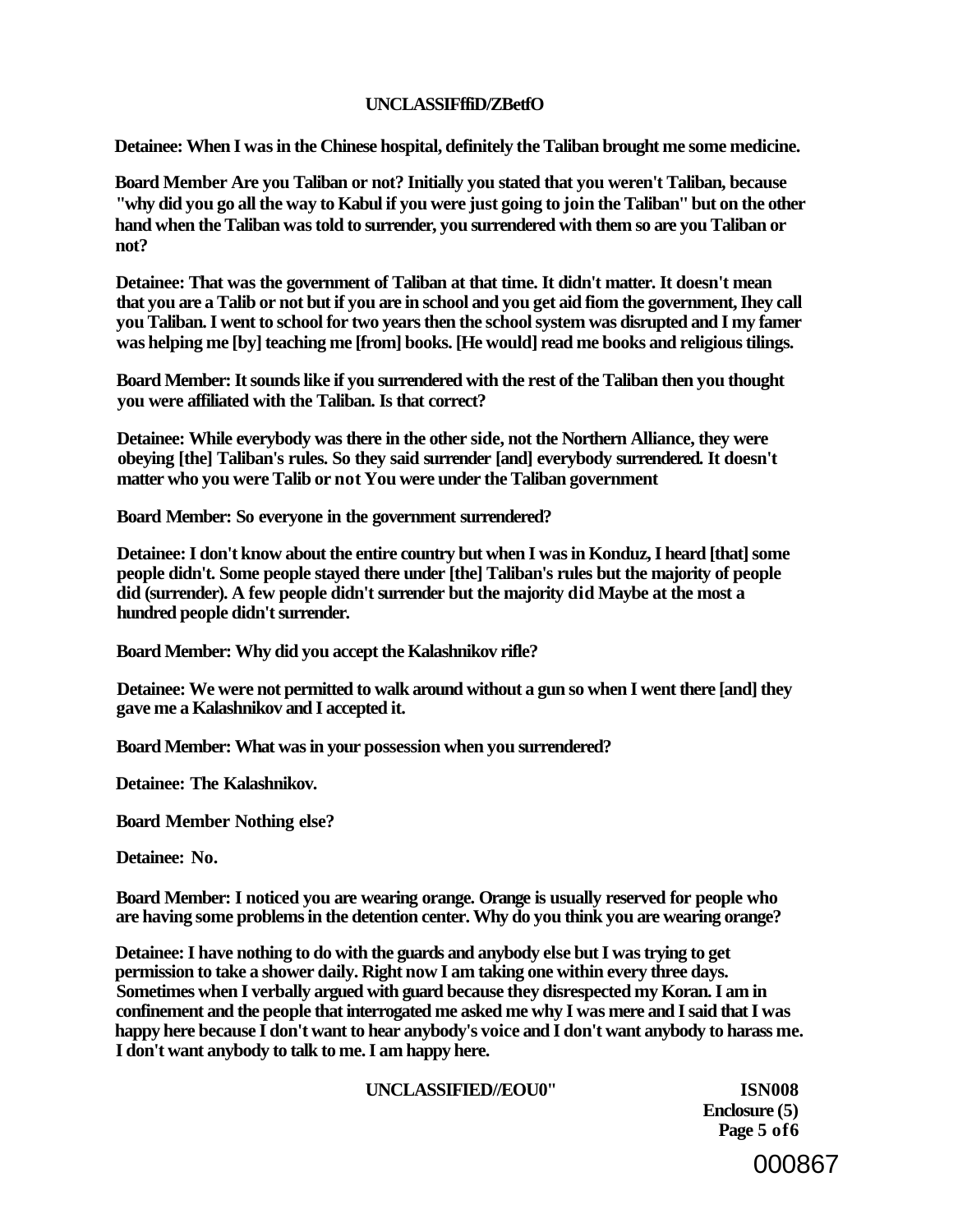## UNCLASSflFIEEWFetfQ

## *The Presiding Officer reads the post-Administrative Board instructions to the Detainee and adjourns the open session of the Board.*

# **AUTHENTICATION**

I certify the material contained in this transcript is a true and accurate summary of the testimony given during the proceedings.



UNCLASSIFIED//5©«0^ ISN008

Enclosure (5) Page 6 of 6 000868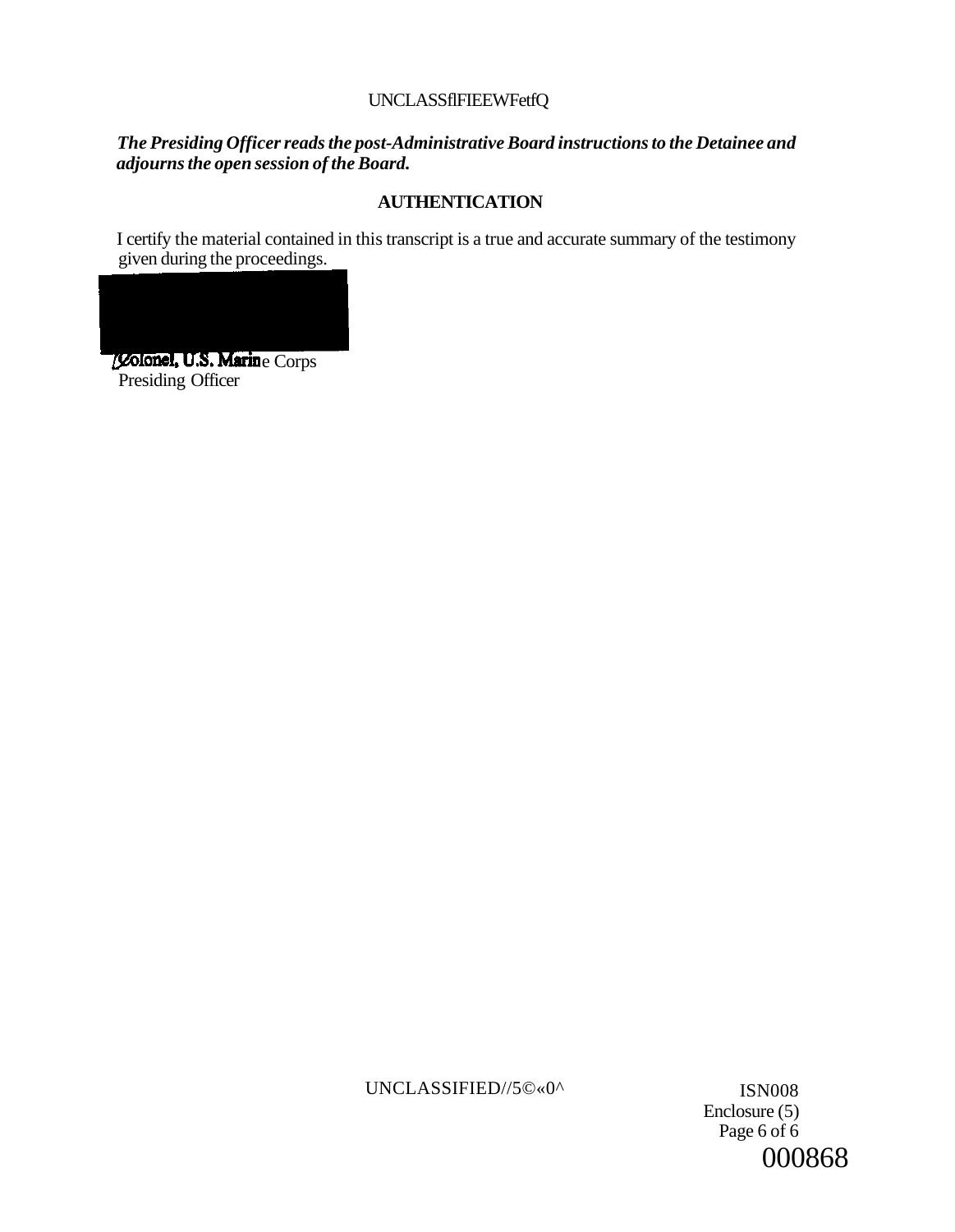# **^fUi^ pay jrvWh^^-V**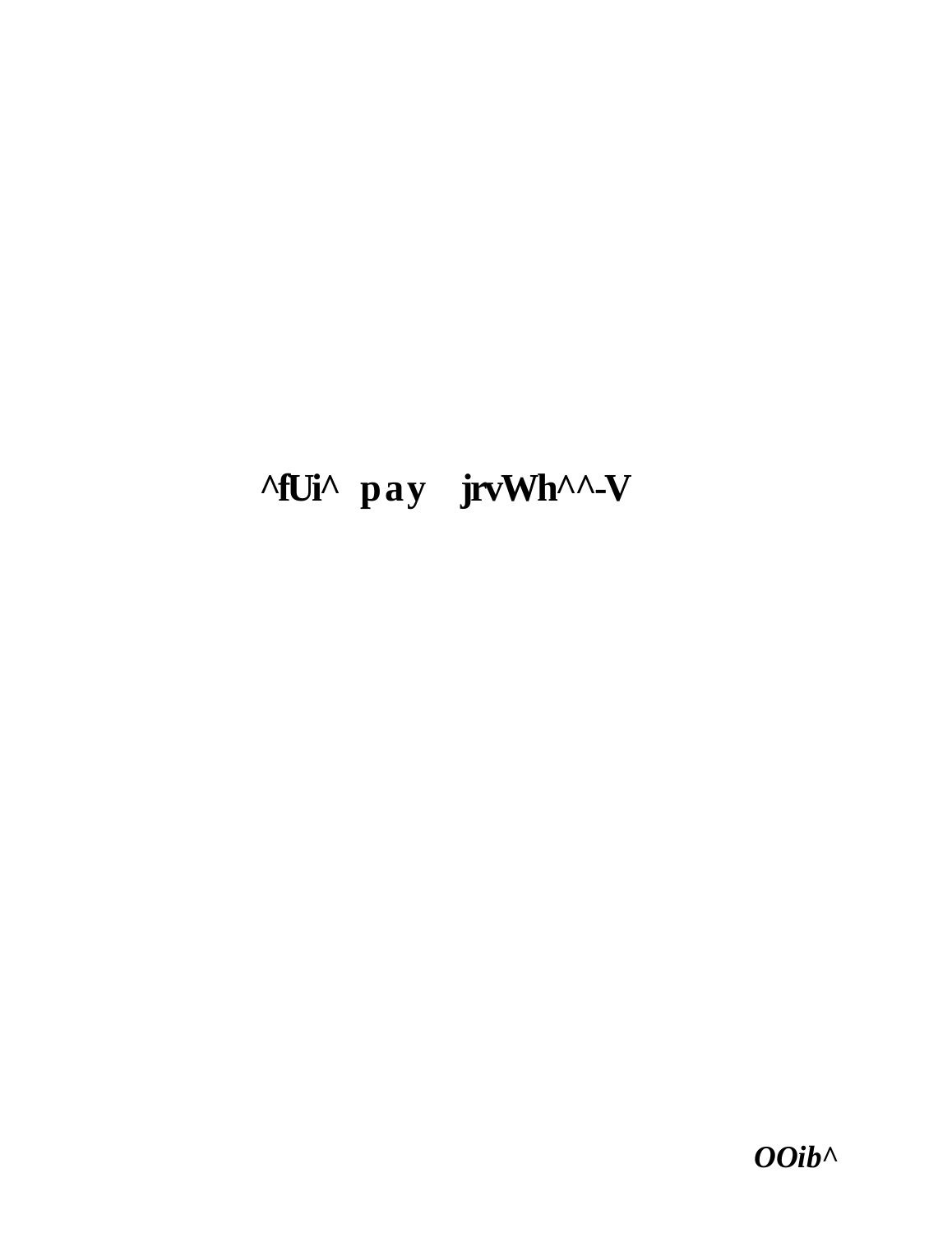#### **UNCLASSIFIED/AFeue**

#### **Summarized Administrative Review Board Detainee Statement**

*The Presiding Officer read the Searing Instructions to the Detainee and confirmed that he understood and had no questions.* 

*The Assisting Military Officer presented Exhibit EC-A, the Enemy Combatant Notification Form to the Administrative Review Board,* 

*The AMO presented Exhibit ECS, the Enemy Combatant Election Form to the Administrative Review Board,* 

*The Designated Military Officer presented Exhibit DMO-I, the Unclassified Summary of Information to the Administrative Review Board* 

*The Designated Military Officer gave a brief description of the contents of Exhibit DMO-1, the Unclassified Summary of Information to the Administrative Review Board.* 

*The Designated Military Officer confirmed that he had no additional unclassified information to present and requested a closed session to present classified information relevant to the disposition of the Detainee.* 

*The Presiding Officer opened the Administrative Review Board to the Detainee to present information with the assistance of the Assisting Military Officer.* 

**Presiding Officer The Detainee may now present information to the Administrative Review Board. Assisting Military Officer, does the Detainee want to present any information to this Administrative Review Board including written statements, oral statements, or witness statements prepared on his behalf?** 

**Assisting Military Officer: Yes sir. On the imtial interview conducted on 15 December the Detainee requested the Assisting Military Officer assist him m preparing a written statement I met with the Detainee again on 23 December to assist in preparing his written statement, which I have here now. What I want to do Mr. President is using the unclassified summary in the paragraphs as I state, I'm going to make a response that the Detainee gave me in relation to each one these paragraphs, which I will also provide the written statement at the end of my statement sir. I will begin my Assisting Military Officer assisted statement now:** 

**When informed by the Assisting Military Officer, the U.S. had requested Saudi Arabia to notify the Detainee's relatives of the Administrative Review Board and inform them their opportunity to submit any relevant information, the Detainee stated that he had previously requested the U.S. not to contact the Algerian government or give them information since this action could place certain members of his family and friends in jeopardy.** 

> **ISN070 Enclosure (6) Page 1 of4**

#### **UNCLASSIFIED/ySOUa**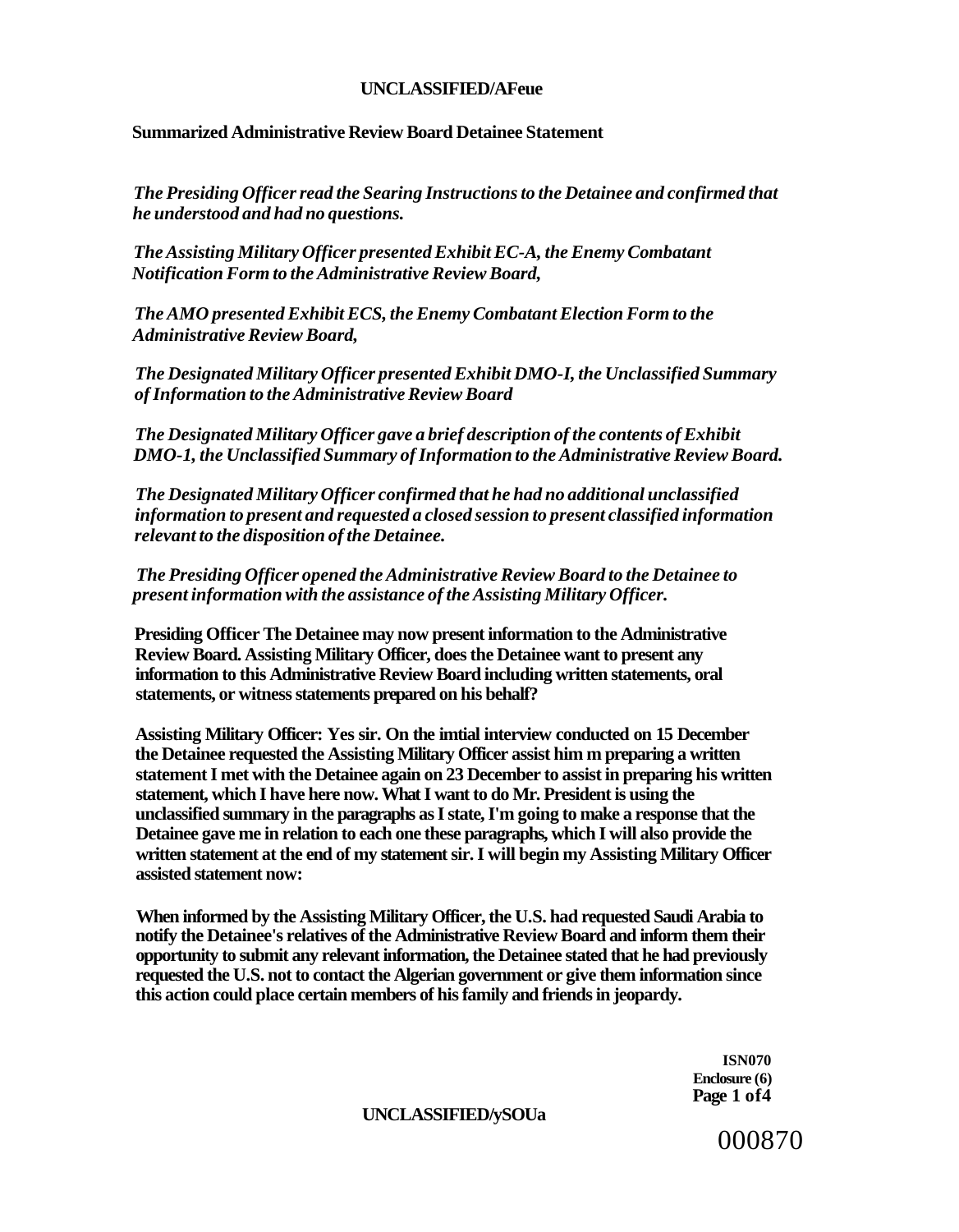### **UNCLASSnTED/flPetlri**

*The Assisting Military Officer began to address the points made in ike Unclassified Summary of information on behalf of the Detainee.* 

*S.a. The Detainee was a member of al Qaida.* 

#### **Detainee: I didn't know the al Qaida organization and I am not a member.**

*3.O.I. The Detainee's travels from France to Afghanistan were facilitated by al Qaida members.* 

**Detainee: I traveled from London, not France directly to Pakistan and from there to Afghanistan, My transportation was facilitated by a Pakistani youth mosque and not al Qaida. I used my own funds to pay for my travel expenses.** 

*3. a. 2. The Detainee trained at the Malik training camp in Afghanistan.* 

**Detainee: I trained at a guesthouse in Bakram vice Malik.** 

*3.a.3. The Detainee received training in small arms, RPGs and combat tactics.* 

**Detainee: I received training on the Kalashnikov rifle and did not receive RPG training or combat tactics training.** 

*3. b. The Detainee engaged in hostilities against US Forces.* 

#### **Detainee: I did not engage in hostilities against the United States.**

*3.b.l. The Detainee was captured on his way to the hospital after being injured when a comrade accidentally detonated a grenade.* 

**Detainee: I was injured while I was sleeping and when I awoke I was ina vehicle near a hospital and was then taken to the hospital.** 

*3.b.2. The Detainee stated he would kill Americans if released* 

#### **Detainee: I did not say that I would kill Americans if I were released.**

*3.b.3. The Detainee sustained significant combat related injuries.* 

#### **Detainee: My injuries were not combat related but occurred while I was sleeping.**

*3. b.4. Based upon a review of recommendations from US Government agencies and classified and unclassified documents, Detainee is regarded as continued threat to the United States and its Allies.* 

**Detainee; I never had any intention of being a threat men or now.** 

**ISN070 Enclosure (6) Page 2 of4** 

#### **UNCLASSIFIED//FOWe-**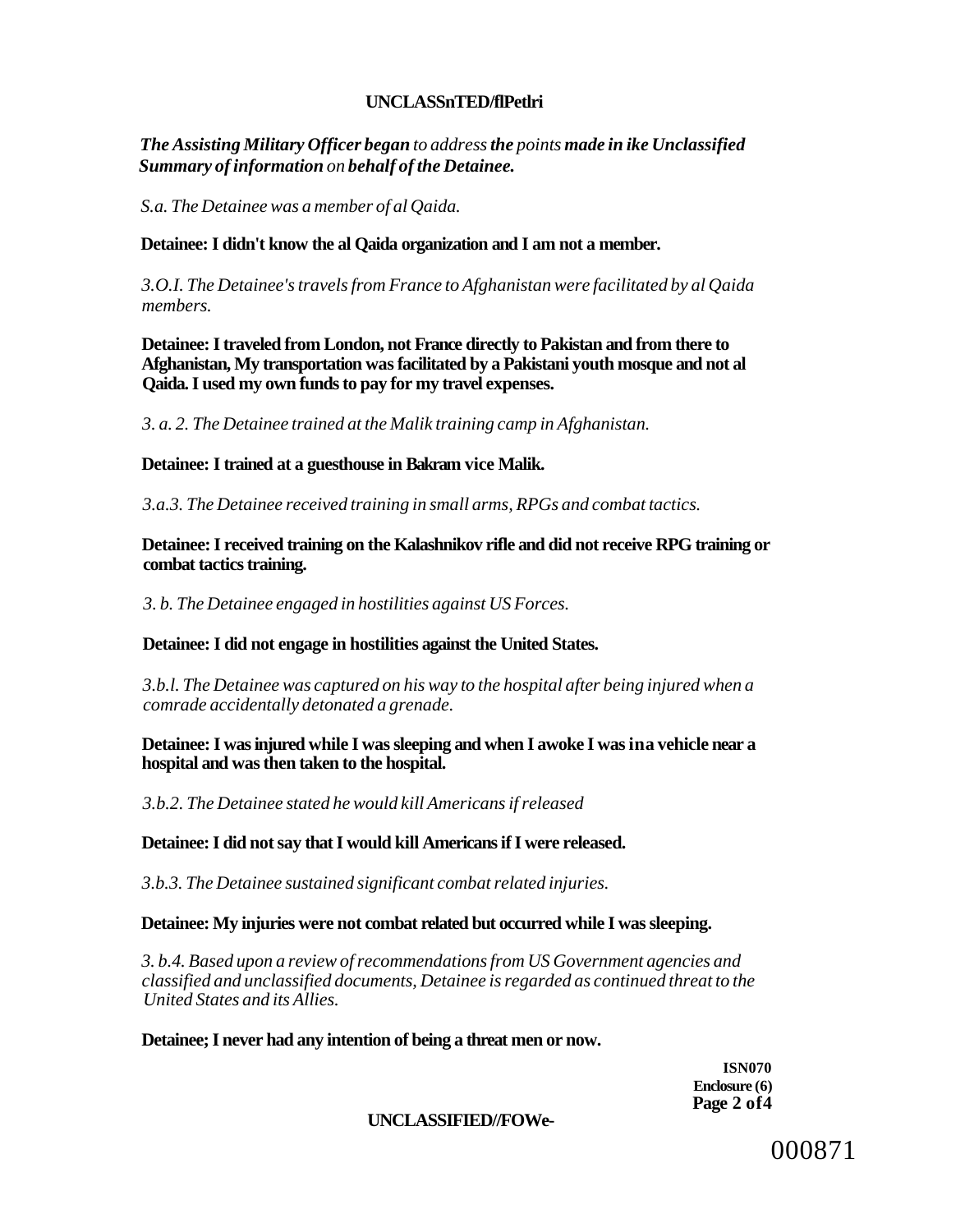### **UNCLASSIFIED/ZEOUE**

*3.b.S. Detainee's conduct: Overall behavior has been generally non-compliant and aggressive. Detainee has failed to comply with guards' instructions on a number of occasions. He has been informed to keep his clothes on and has repeatedly disregarded those orders and has stood in his cell naked* 

**Detainee: I have never misbehaved while being a Detainee. I am under medication for my head injury and I removed my clothes because I had a headache.** 

*3. b. 6. Detainee states that he supported the Taliban belief in a true and complete Islamic state that enforces Islamic law. Detainee adds that his incarceration has not deterred him and should he be released, and given the opportunity, he would still fight Jihad with the Taliban. He believes that America is an enemy of Islam.* 

**Detainee: I deny mis entire statement** 

*4.b. In his own oral testimony, Detainee has repeatedly denied membership to any terrorist group and claimed he did not participate in any fighting and would not kill Americans.* 

**Detainee: I agree with mis entire statement** 

**Assisting Military Officer: That concludes my Assisting Military Officer assisted statement for this Detainee sir. I am passing a copy of this assisted statement to the Administrative Review Board and will designate it as Exhibit EC-C. I am not aware if the Detainee desires to make an oral statement I believe we should ask if he chooses to do that sir.** 

**Presiding Officer: Do you desire to make an oral statement at this time?** 

**Detainee: No, I do not wish to.** 

**Presiding Officer: Assisting Military Officer, do you have any other questions for the Detainee?** 

**Assisting Military Officer: No sir,** 

**Presiding Officer: Designated Military Officer, do you have any questions for the Detainee?** 

**Designated Military Officer: No sir.** 

**Presiding Officer Do any Administrative Review Board members have any questions for the Detainee?** 

**Board Members: No sir.** 

**ISN070 Enclosure (6) Page 3 of4** 

#### **UNCLASSIFIED//QSOU0-**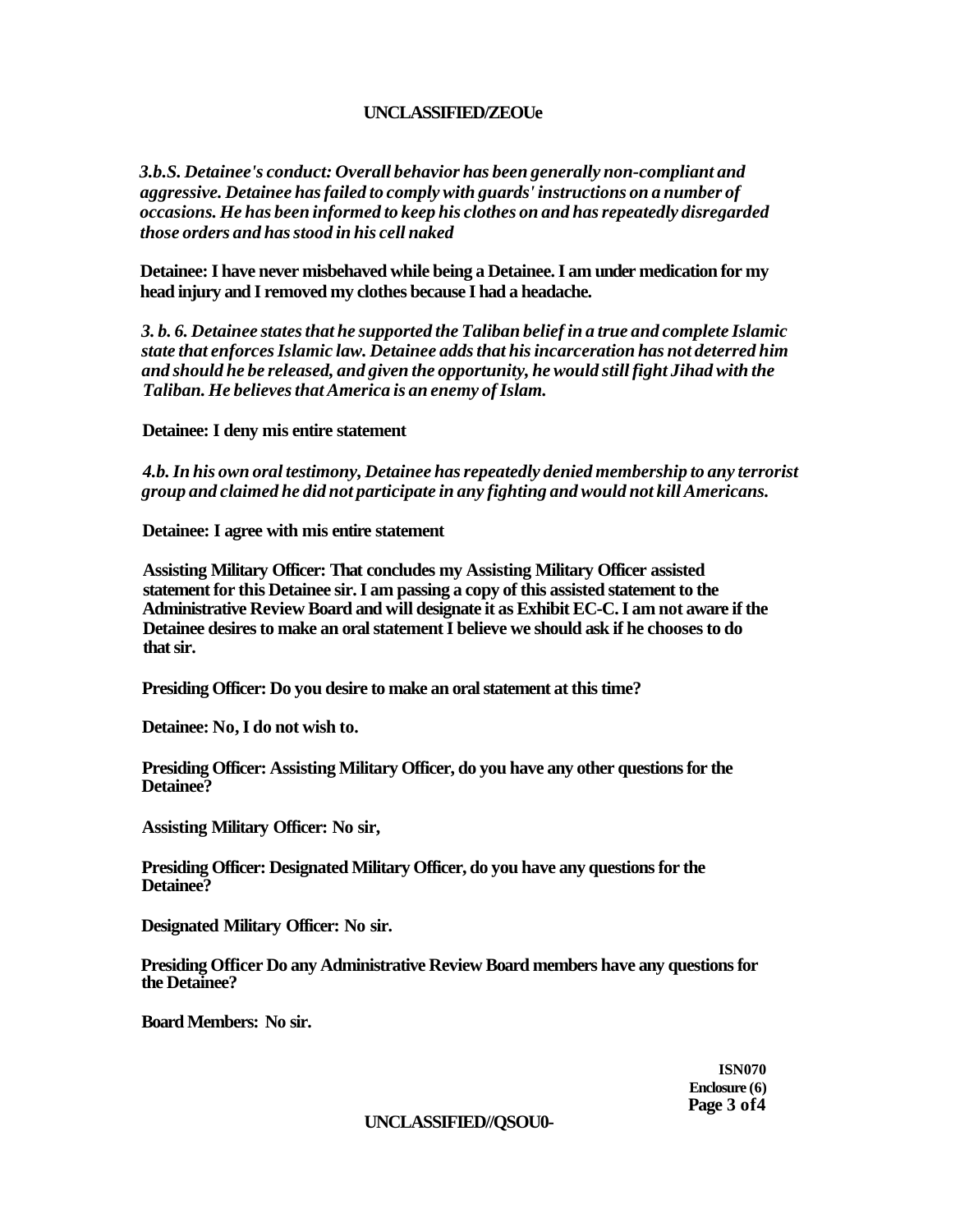### **UNCIASSMED^FOUO**

**Presiding Officer: I have one question for you. Why should this board determine that you are not a threat and release you?** 

**Detainee: I did not intend to commit any crimes. I did not intend any harm or crimes.** 

**Presiding Officer: Do you have any further comments or statements to make?** 

**Detainee: I would like to thank you for the Administrative Review Board and hearing me.** 

**Presiding Officer: You're welcome. Does the Designated Military Officer or Assigned Military Officer have any other information to present to this Administrative Review Board?** 

*After confirming the correct pronunciation of the Detainee's name, the Presiding Officer read the post Administrative Review Board instructions to the Detainee and adjourned the open session of the Board.* 

### **AUTHENTICATION**

**I certify the material contained in this transcript is a true and accurate summary of the testimony given during the proceedings.** 



Captain, USN **Administrative Review Board Presiding Officer** 

> **ISN070 Enclosure (6) Page 4 of4**

**UNCLASSlFIED//r%ye^**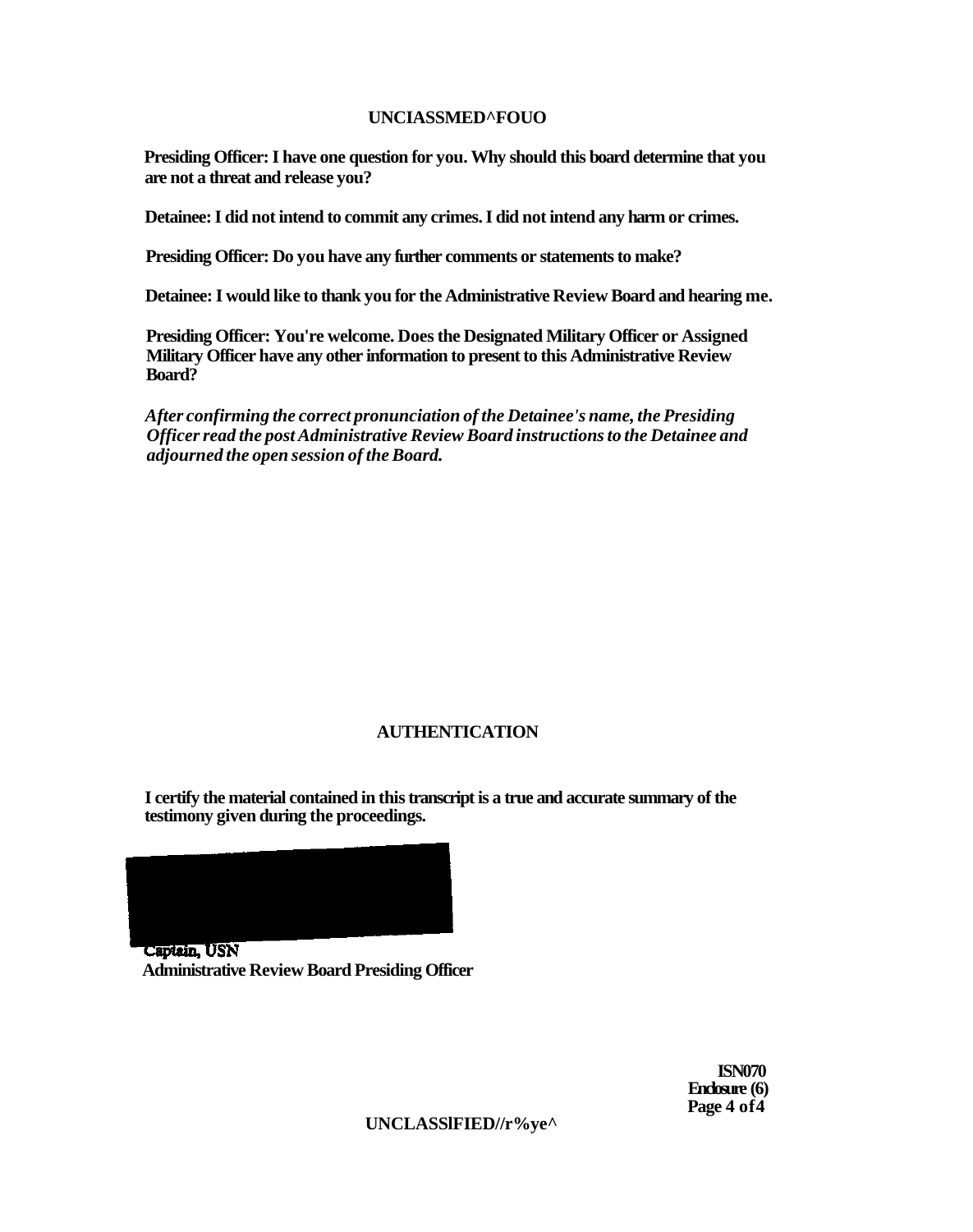### *UNCLASSIFIED*

#### *AMO Assisted Statement ICO ISN 070*

*When informed by the AMO the U.S. had requested Saudi Arabia to notify* **25W** *070 's relatives of the AKB and inform them of their opportunity to submit any relevant information, ISN 070 stated he had previously requested the US not to contact the Algerian government or give them any information since this action could place certain friends and family members in danger.* 

*Para 3.a. Stated he did not know the Al-Qaida organization and is not a member.* 

*Para 3. a.I. Stated he traveled from London (rice France) directly to Pakistan and from there to Afghanistan. Stated his transportation was facilitated by a Pakistani youth mosque and not Al-Qaida. Also stated that he used his own funds to pay for his travel expenses.* 

*Para 3.a.2. Stated he trained at a guesthouse in Bakram (vice Malik).* 

*Para 3.a.3. Stated he received training on the Kalashnikov rifle and did not receive KPG training or combat tactics training* 

*Para 3.b. Denied engaging in hostilities against the U.S.* 

*Para 3.b.I. Stated he was injured while sleeping and when he awoke he was in a vehicle near a hospital. Stated he was then taken to the hospital.* 

*Para 3.b.2. Denied stating he would kill Americans if released.* 

*Para 3.b.3. Stated his injuries were not 'combat related' but occurred while he was sleeping.* 

*Para 3.b.4. When asked by the AMO if he regarded himself as a threat to the U.S. or its allies he stated "I never had any intention of being a threat, then or now."* 

*Para3.b.5. Stated he has never misbehaved while a detainee. Stated he is under medication for his head injury and he removed his clothes because he had a headache.* 

*Para3.b.6. Denied the entire statement.* 

*Para 4. b. Agrees with the entire statement.* 



 $t \text{ End (4)} \text{ EC-c}$  \* <X13A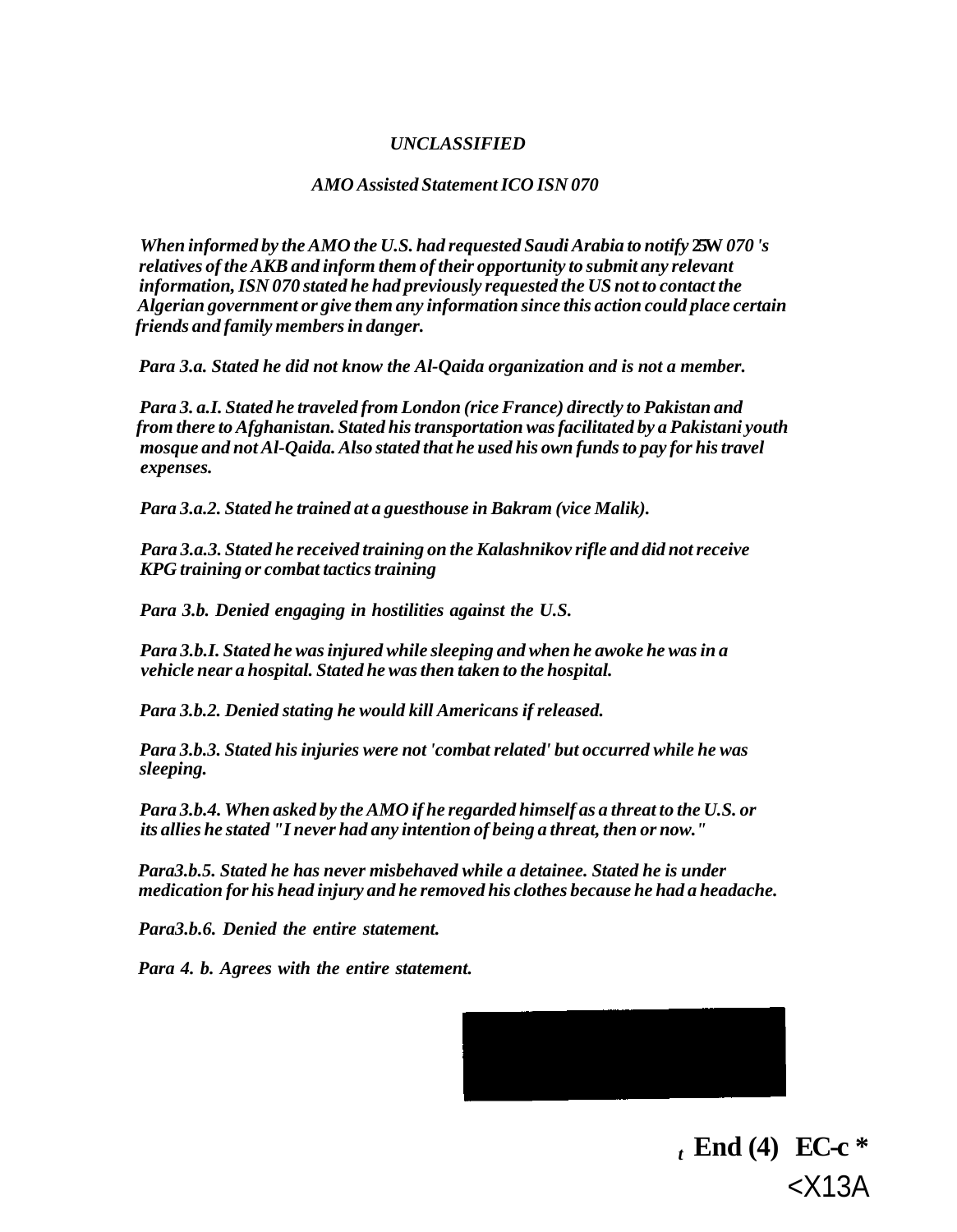### **UNCLASSIFIED//FOtrO**

#### **Summarized Administrative Review Board Detainee Statement**

*The Presiding Officer read the hearing instructions to ike Detainee and confirmed thai he understood the process.* 

*The Assisting Military Officer presented Exhibit EC-A, the Enemy Combatant Notification Form to the Administrative Review Board.* 

*The Assisting Military Officer presented Exhibit EC-B, the Enemy Combatant Election Form to the Administrative Review Board.* 

*The Designated Military Officer presented Exhibit DMO-1, the Unclassified Summary of Information to the Administrative Review Board.* 

*The Designated Military Officer gave a brief description of the contents of Exhibit DMO-1, the Unclassified Summary of Information to the Administrative Review Board.* 

*The Designated Military Officer confirmed that he had no additional unclassified information to present* 

*The Presiding Officer openedthe Administrative Review Board for the Detainee to present information with the assistance of the Assisting Military Officer.* 

**Assisting Military Officer: I would like to submit to the board members comments provided by the Detainee during our initial interview, wherein he was read the Unclassified Summary. It also appears evident he wishes to speak to the board upon conclusion of my briefing sir. The following comments were provided by the Detainee in response to the Unclassified Summary:** 

#### *3.a.l. In Kabul, the Detainee stayed at a Taliban guesthouse for an unknown length of time.*

**Assisting Military Officer: The Detainee stated that he was conscripted by the Taliban against his will and that he really had no choice but to stay at the guesthouse involuntarily. He stated that he was at the guesthouse for about six weeks and that he had provided this information to authorities on previous occasions.** 

#### *3.O.2. The Detainee, along with other Taliban soldiers, traveled to Yonganack where they surrendered to Dostum's Northern Alliance troops.*

**Assisting Military Officer: The Detainee stated that Dostum received money for each Taliban that was turned into his forces and that manbers of Dostum's militia received a reward for their surrender whether they were fighters or not.** 

> **ISN108 Enclosure (5) Page 1 of7**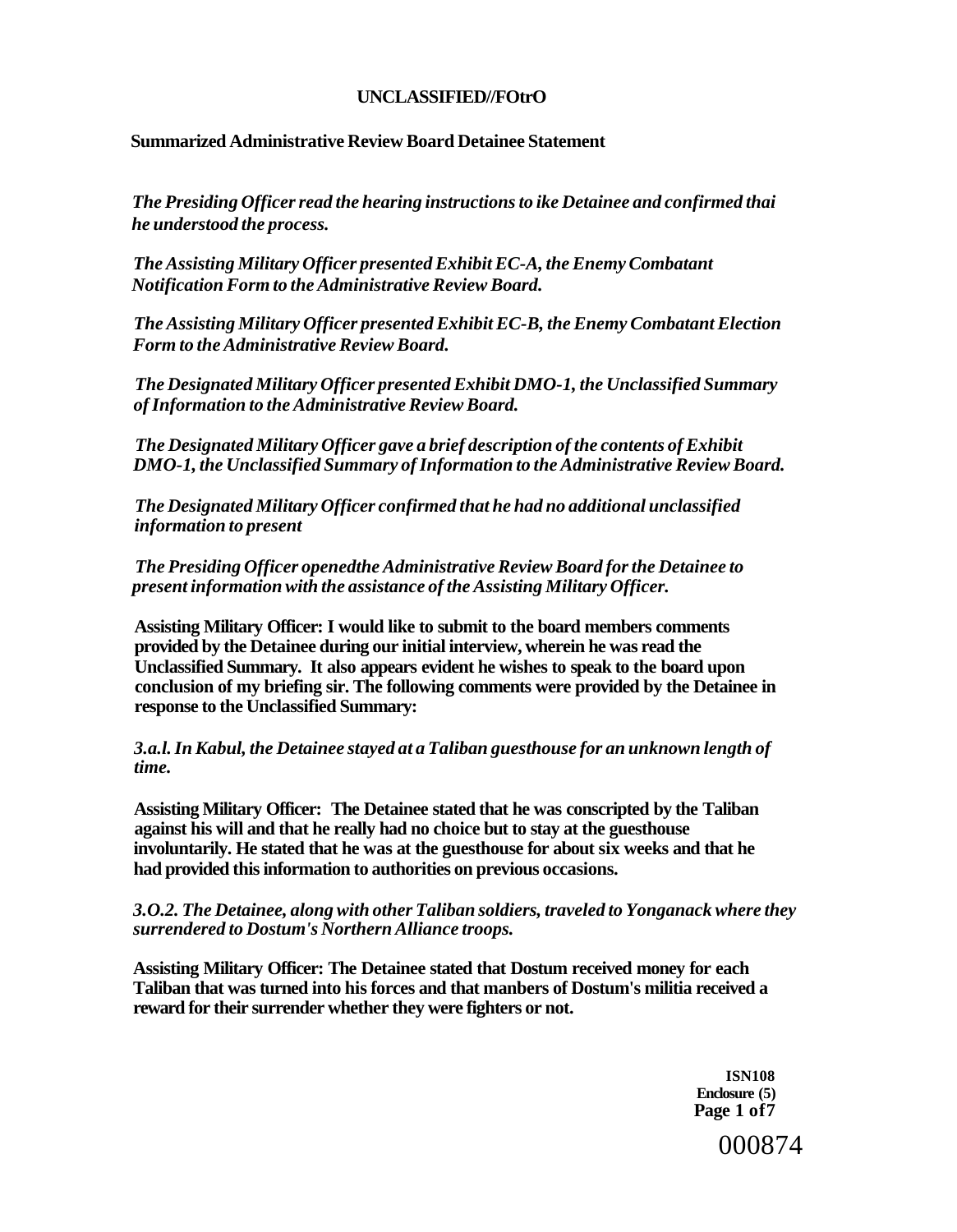#### **UNCLASSIFIED/£OUQ**

*3.b. The Detainee spent about one month in Kandahar where he received basic informal courses on the Kalashnikov rifle.* 

**Assisting Military Officer: The Detainee denies receiving training on the Kalashnikov rifle or any other weapons.** 

*3.C.L The Detainee was identified as Mullah Abdul Rauf, a Taliban troop commander.* 

**Assisting Military Officer: The Detainee denied he was ever a Taliban leader or troop commander.** 

*3.C.2. The Detainee stated that he was one of about 12 other conscripted people who were guarding the communication building called Sadarat in Konduz.* 

**Assisting Military Officer: The Detainee denies he was guarding this communications building and that his duties only included serving food to the Taliban who were present in me building.** 

### *3. c. 3. The Detainee and other Taliban soldiers would monitor the radio and receive updates on various fighting ongoing in the area by local Taliban soldiers.*

**Assisting Military Officer The Detainee stated that while he was in the room serving food to the Taliban mere was in fact a radio that they were listening to and he overheard what was being said. However, he stated that his duties never including monitoring radio transmissions or receiving updates and stated mat he also never received any training in radio operations.** 

**Assisting Military Officer: Sir, those complete the replies that the Detainee provided me during our initial briefing.** 

**Presiding Officer: Thank you Assisting Military Officer. Abdul Rauf, would you like to make a statement at this time?** 

**Detainee: Yes, sure. I will go ahead and say a few things.** 

**Presiding Officer: Do you want to make yourstatement under oath? An oath is a promise to tell the truth and we have prepared a Muslim oath if you wish to use it. We do not require an oath and it is entirely up to you. It is voluntary-**

**Detainee: I was going to talk about two or three things that you guys mentioned. It is up to you guys if you want me to swear.** 

**Presiding Officer: It is entirely up to you. We will continue if you don't** 

**Detainee: That's fine.** 

**ISN108 Enclosure (5) Page 2 of7** 

#### **UNCLASSBFIED/^OTRJ**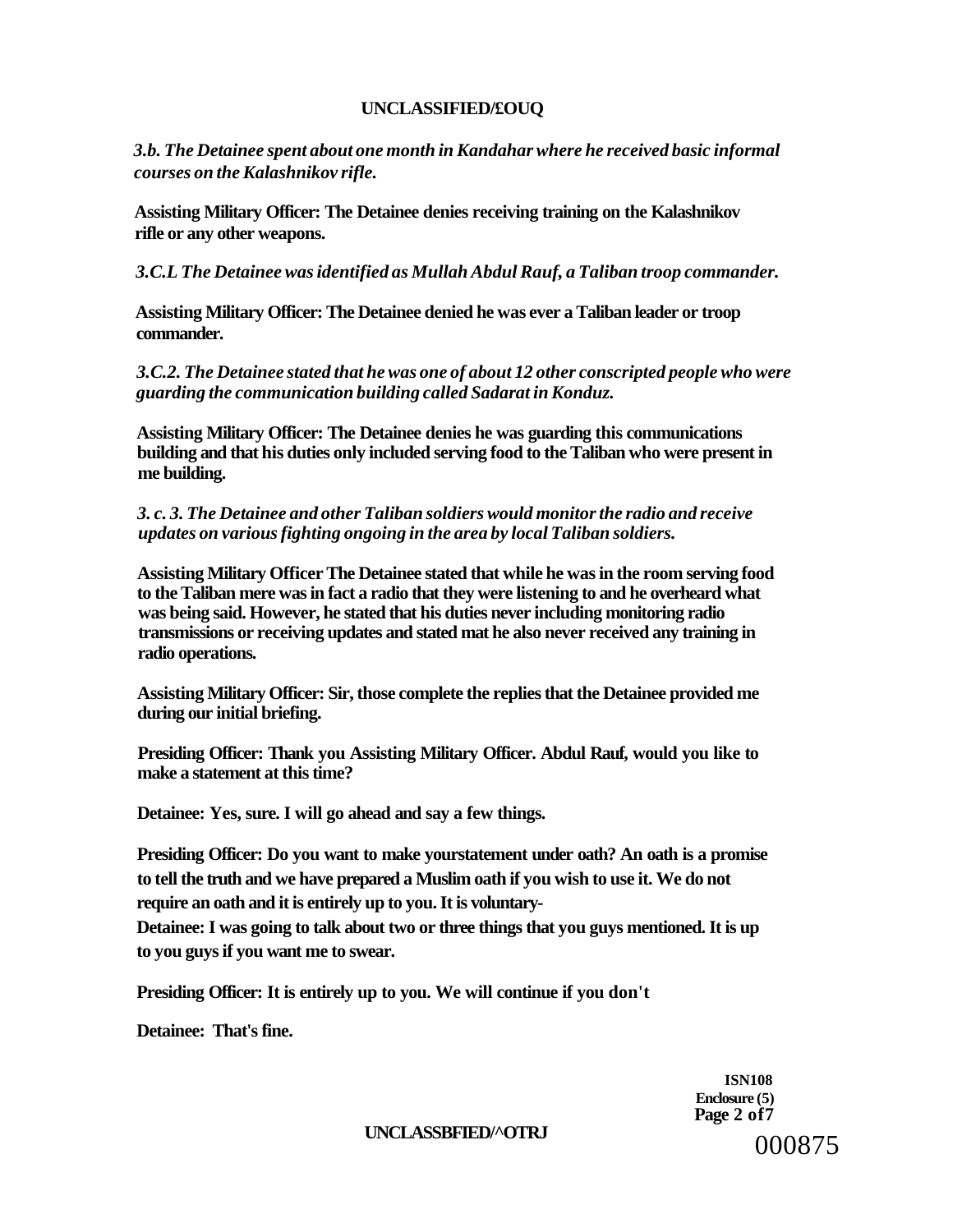### **UNCLASSIFIED//FOC©**

**Presiding Officer: Abdul Rauf, you may begin.** 

**Detainee: About the allegation that I was caught among the other Taliban, I've already told you that Dostum was getting a reward for turning in anybody. He was getting paid for it and that's what happened to us over there.** 

**Presiding Officer Okay.** 

**Detainee: About the radios or communication devices, even at that particular time the interrogator brought me that piece of equipment and showed it to me. I looked at the radio and said that I had never that thing before. He told me that they were going to do a finger print check on it They did it and came back to me and told me that I was right and my fingerprints were not on the radio. Now all of a sudden I'm here in Cuba and they are telling me the same allegation. I thought I already told them that it was done.** 

**Presiding Officer: Okay.** 

**Detainee: About the allegation that you said that I did some kind of training on the Kalashnikov, I have no idea what you are talking about. I have never done this training at all. I already told them this before. Things just keep on appearing the longer I stay here. I explained very clearly about some of these allegations with the interrogator. They never existed back when I was captured. I don't know where these things come from and did not cause all of these allegations that are on me right now. I had no choice. I do not know if you guys know how the government used to operate in Afghanistan. I had some land and the Taliban came up to me and told me that they were going to give me a job. They told me that if I did not cooperate with them they were going to confiscate my land and I would be nobody. That's why I had to go and do the duties mat were assigned to me, guarding the building. That's why I was with the Taliban. If I go back right now and there is Karzia's government, all I want to do is go there and work on my land. I know they are probably a little upset but I had no choice. If they do not mind, I'd love to go there and help them out with the new government and work for them.** 

**Presiding Officer: Okay, anything else?** 

**Detainee: I don't have much more to say.** 

**Presiding Officer: Abdul Rauf, does that conclude your statement?** 

**Detainee: Yes sir.** 

**Presiding Officer: Did the Assisting Military Officer in the statements that he presented, did he provide the information that you wanted to hear?** 

**Detainee: Yes, he stated whatever I told him before.** 

**ISN 108 Enclosure (5) Page 3 of7**  000876

**UNCLASSIFIED//FOOO**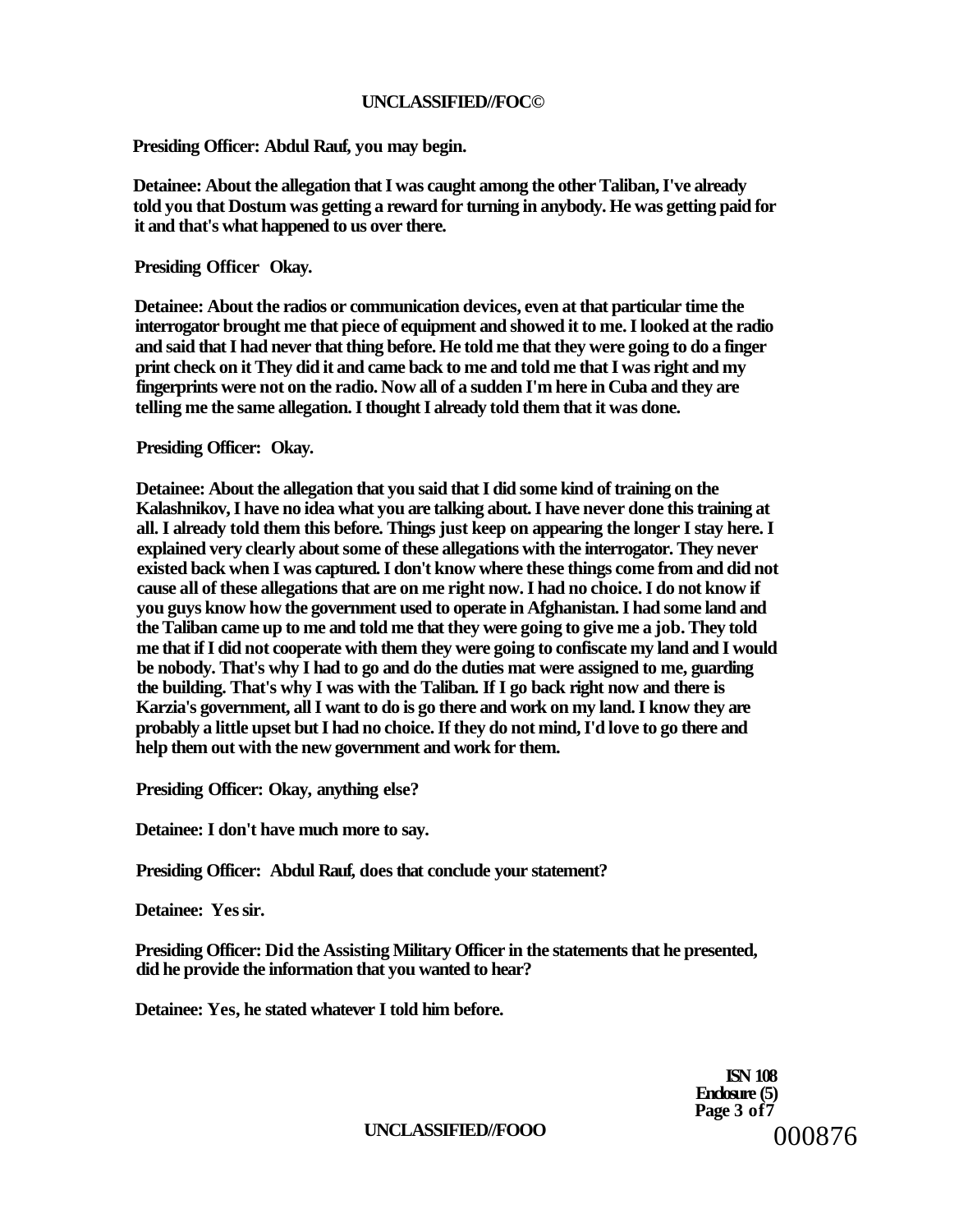### **UNCLASSIFIED//FOtr©**

**Presiding Officer: Okay good. Assisting Military Officer, do you have any questions for the Detainee?** 

**Assisting Military Officer: No sir.** 

**Presiding Officer: Designated Military Officer, do you have any questions?** 

**Designated Military Officer: No sir.** 

**Presiding Officer: Do any Administrative Review Board members have any questions for the Detainee?** 

**Administrative Review Board members<sup>1</sup> questions** 

- **Q. You mentioned in your statement that you have land. I would like to know what you do for a living on your land.**
- **A. I had two bulls mat were pulling the plow to soften the soil and we grew vegetables and rice and corn and that\*s how I survived from my own land. That's what I'm planning on doing. To go there and feed my family and myself.**
- **Q. I would like to know because you mentioned that you have never been through training, do you know how to use a Kalashnikov rifle?**
- **A. Everybody knows how to use a Kalashnikov in Afghanistan. I have seen them. They are there and it shouldn't be bard. I have never taken any training to use it somewhere. No specific training on how to use a Kalashnikov. There are all over Afghanistan and yeah I can fire a Kalashnikov.**
- **Q. How did you sustain your injury?**
- **A. I walked over a mine.**
- **Q. When did this occur?**
- **A. During the time of Russia.**
- **Q. You say that you performed as a guard and one of the charges was that you worked as a guard. Were in charge ofmen when you worked as a guard?**
- **A. The only thing I did there was bring food when they would come into the building. That is all I have done. I have not done any security guard duties.**
- **Q. How did you deliver the food? Were you a driver?**
- **A I was bringing the food from the bakery. They had a chariot with a horse. I would take one of those, load it up, and bring the food for different meals.**
- **Q. Where did you do this? Where were you serving food, what towns what of the country?**
- **A. In the province of Konduz.**

**ISN 10s Enclosure (5) Page 4 of7** 

#### **UNCLASSEFIED//PetJO**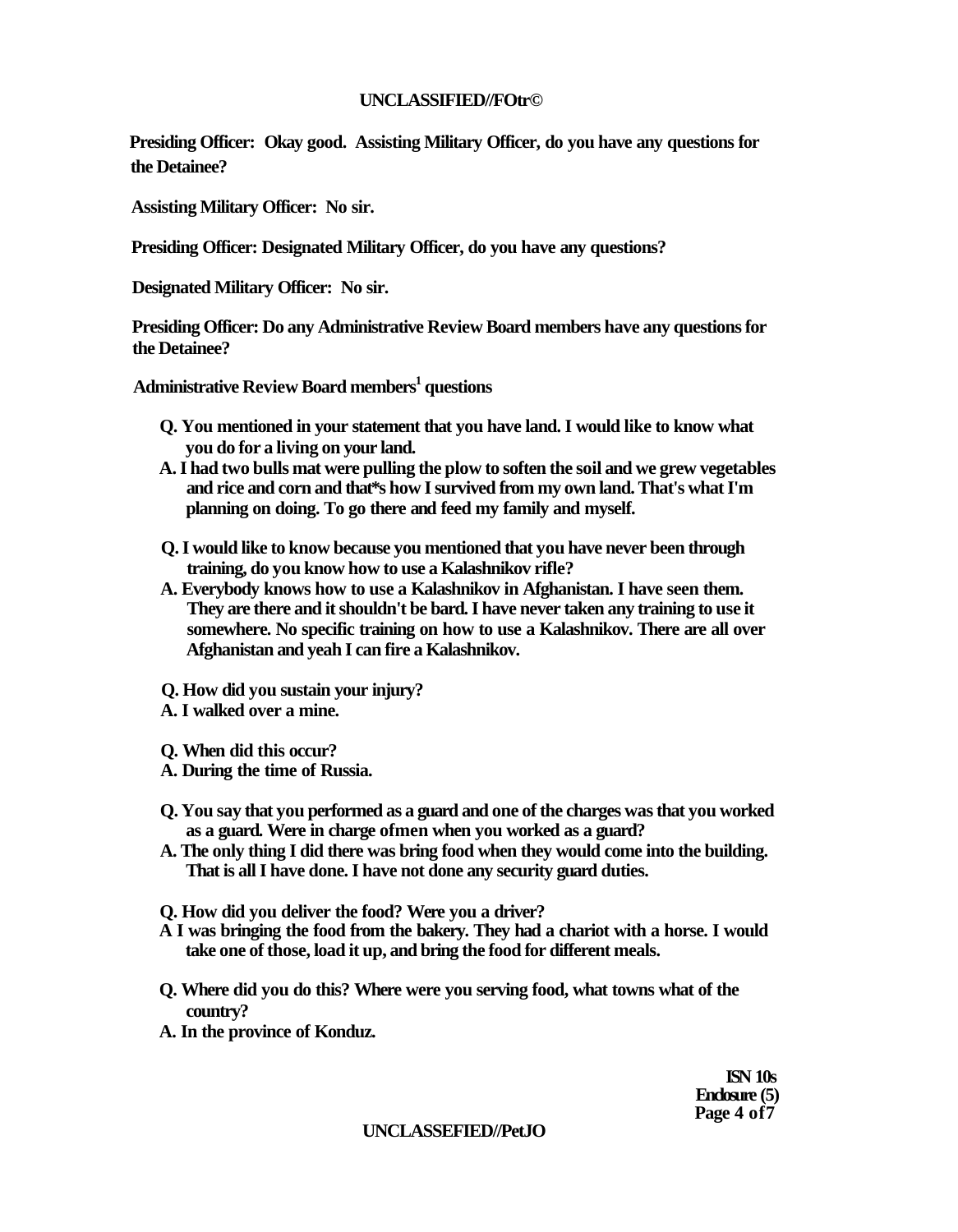# **UNCLASSIFIEDWFOUO**

- **Q. You state that you were conscripted Did you receive any training as a result of being conscripted?**
- **A. No, they just gave me this job being in charge of feeding the Taliban who were corning there.**
- **Q. Can you tell me why they chose you? Why they conscripted you specifically?**
- **A. I was not the only one. Throughout the whole district they were acqiiiring people for service duties. Through the district manager I was called up on duty.**
- **Q. You said that you want to go back and farm. Were you a farmer prior to being conscripted?**
- **A. Yes, I was firming on my own land before they took me away.**
- **Q. You mentioned that you grew corn and rice, is that correct?**
- **A. Corn, Barley, watermelon, and melons, we couldn't get the rice going. We tried to in our area but it didn't do good**
- **Q. How do you grow rice? Do you know how to grow rice?**
- **A. In our area we do not have a lot of water to grow rice. Rice needs a lot of water.**
- **Q. Can you tell me how the conscription process works? Do they knock on your door and wen what happens next?**
- **A. I had my own house where my whole family lived right near my land and there no papers or any type of warning sign. They just came and knocked on my door and said you are being called up to join the duty.**
- **Q. The Assisting Military Officer in his comments stated from 3.C.1 that you denied you were a Taliban leader or a troop commander. Do you have any idea or can you explain why somebody may have identified you as a troop commander by mistake?**
- **A. First of all I think there are a lot of Mullah Abduls there and I may have been picked up by mat name because I happen to be Abdul Rauf. I was never a commander and at mat time the Farsi speaking people or the Northern Alliance had a huge grudge against the Pashtuns and they just took people in and made up stories to get revenge. That is a big part of it and why I never heard of part of my allegations.**
- **Q. Can you tell mis board why should consider you no longer a threat to the United States?**
- **A. I wish there was a way mat I could physically show to you what you are really for to see in me, so I could prove to you that I will not be a danger anymore. I never was. I've already told you the answer to all of these allegations. If there is anything else I can do to make you believe I would do it but my strength was what I explained in terms of my allegations and about myself. That is all I can do at this time.**

**ISN 108 Enclosure (5) Page 5 of7** 

### **UNCLASSIFIED//FGtfe<**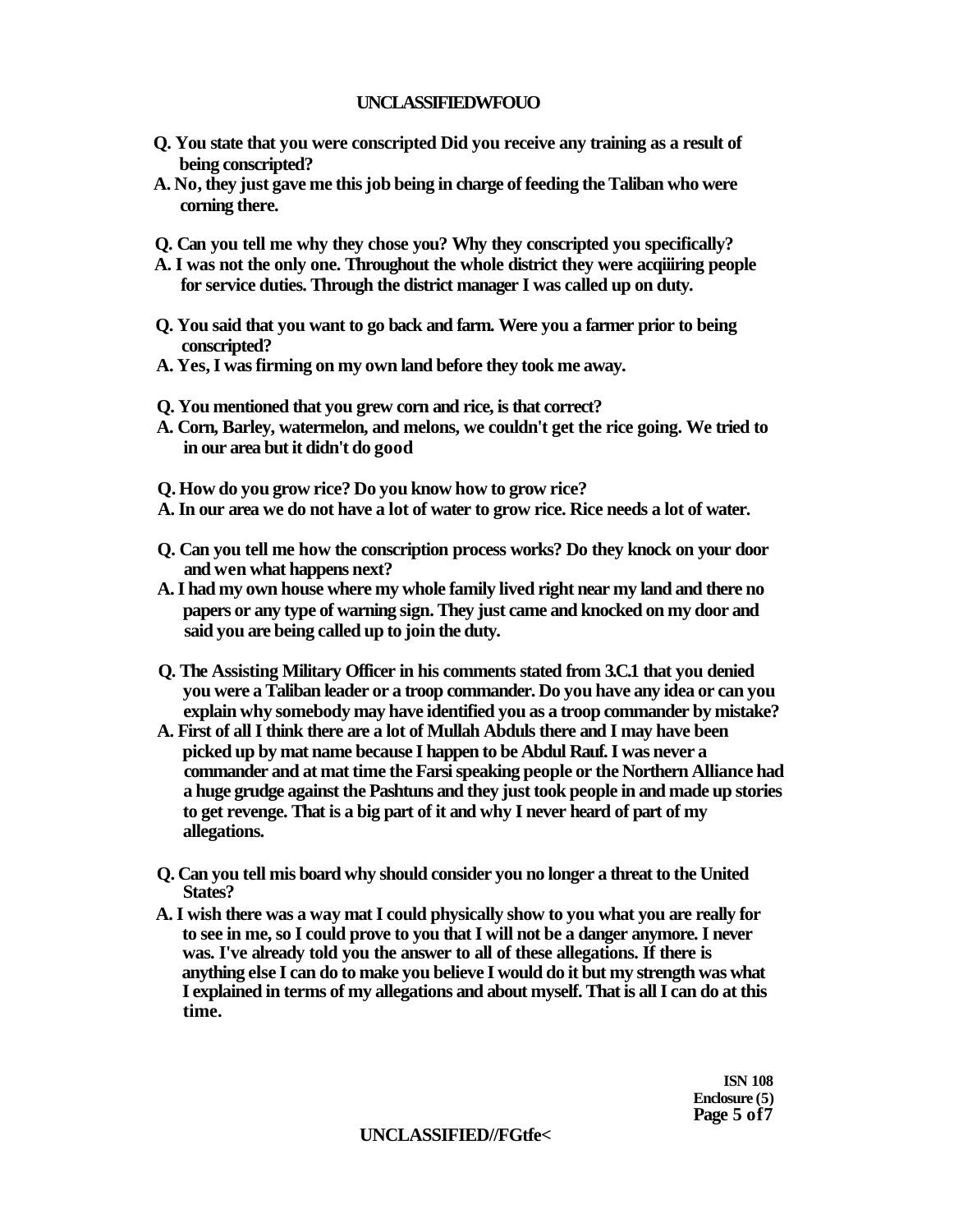# **UNCLASSIFIED//Few**

- **Q. When I asked you about your injury you said that you stepped on a mine while fighting the Russians. Can you tell me what your role was in your organization when you were fighting the Russians?**
- **A. I don't think I said that I was fighting. I was not fighting against the Russians. I just stepped over it and was not a soldier against the Russians. I said it was during the time of the Russians.**

**Presiding Officer. Assisting Military Officer, do you have any other information you would like to present?** 

**Assisting Military Officer: No sir.** 

**Presiding Officer: Abdul Rauf, is there any other information you would like to present to this board?** 

**Detainee: No, I don't have anything else to say. The only request that I have for the board is mat when I was taken or captured; my accusations are way different from what they were there. I have explained to them that somehow things are being added andaddedandl don't have any idea where they are coming from. Please check this and give some attention to it to find where these things came from if you can.** 

**Presiding Officer. We will consider all of the information that you have presented to us and what we have written down.** 

*The Presiding Officer confirmed mat all unclassified information had been presented to the Administrative Review Board and concluded the open session.* 

*The Presiding Officer read the remainder of the Administrative Review Board script to the Detainee. When informed mat he (Detainee) would be notified of his status upon completion of the review of the proceedings and a decision by the Designated Civilian Official in Washington D.C, the Detainee asked the following question:* 

**Detainee: How long does that take?** 

**Presiding Officer: I do not have an answer. I do not know how long it will take.** 

*The Presiding Officer continued to explain the remainder of the Administrative Review Board process and adjournedtheAdministrative Review Board,* 

> **ISNI08 Enclosure (5) Page 6 of 7**

**UNCLASSIFIED//F0ye^**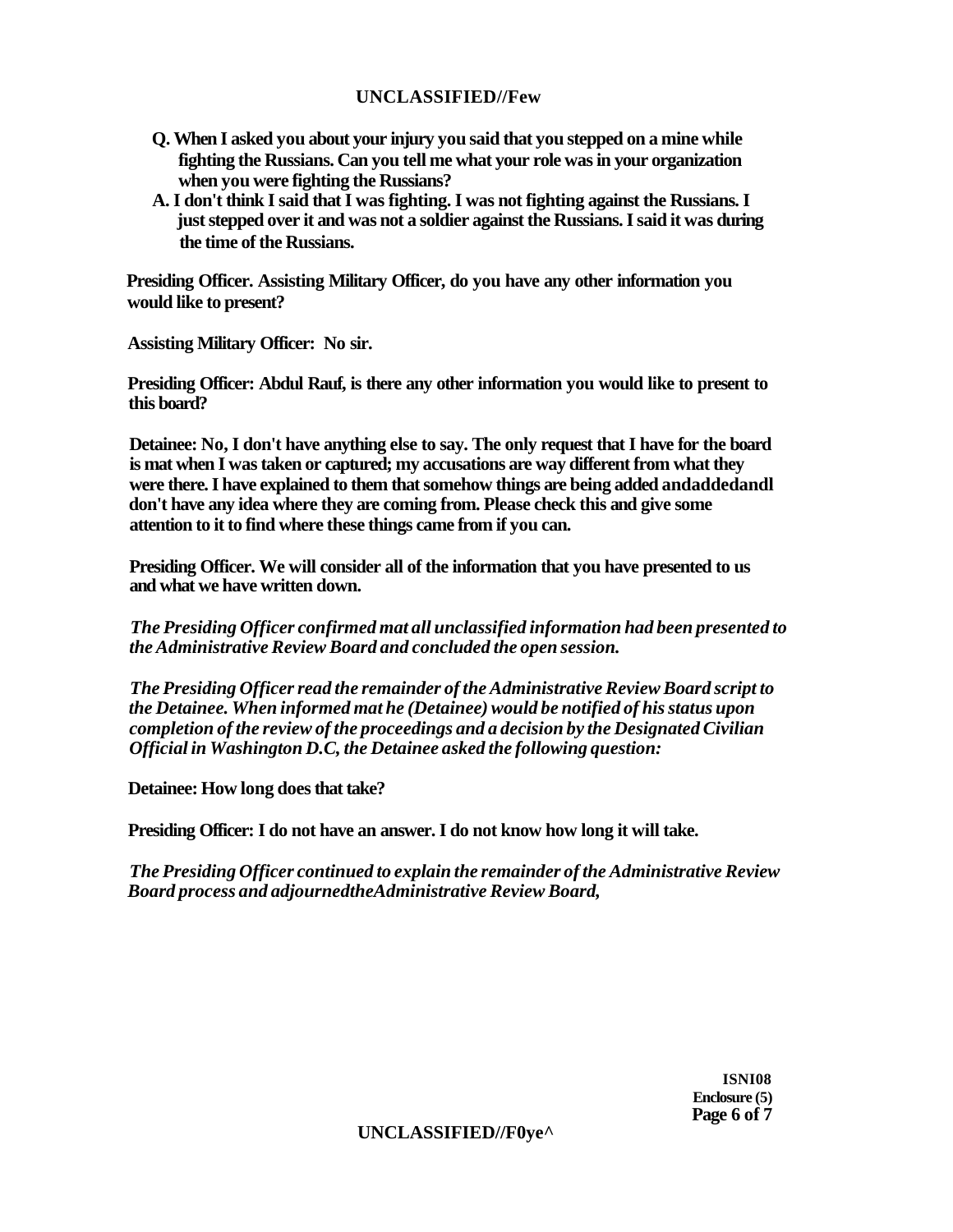# UNCLASSIFIED//Pe«0

# **AUTHENTICATION**

I certify the material contained in this transcript is a true and accurate summary of the testimony given during the proceedings.

Captain, USN Administrative Review Board Presiding Officer

> **JSN 108 Enclosure (5)**  Page 7 of7

UNCLASSIFIED//Pe«e-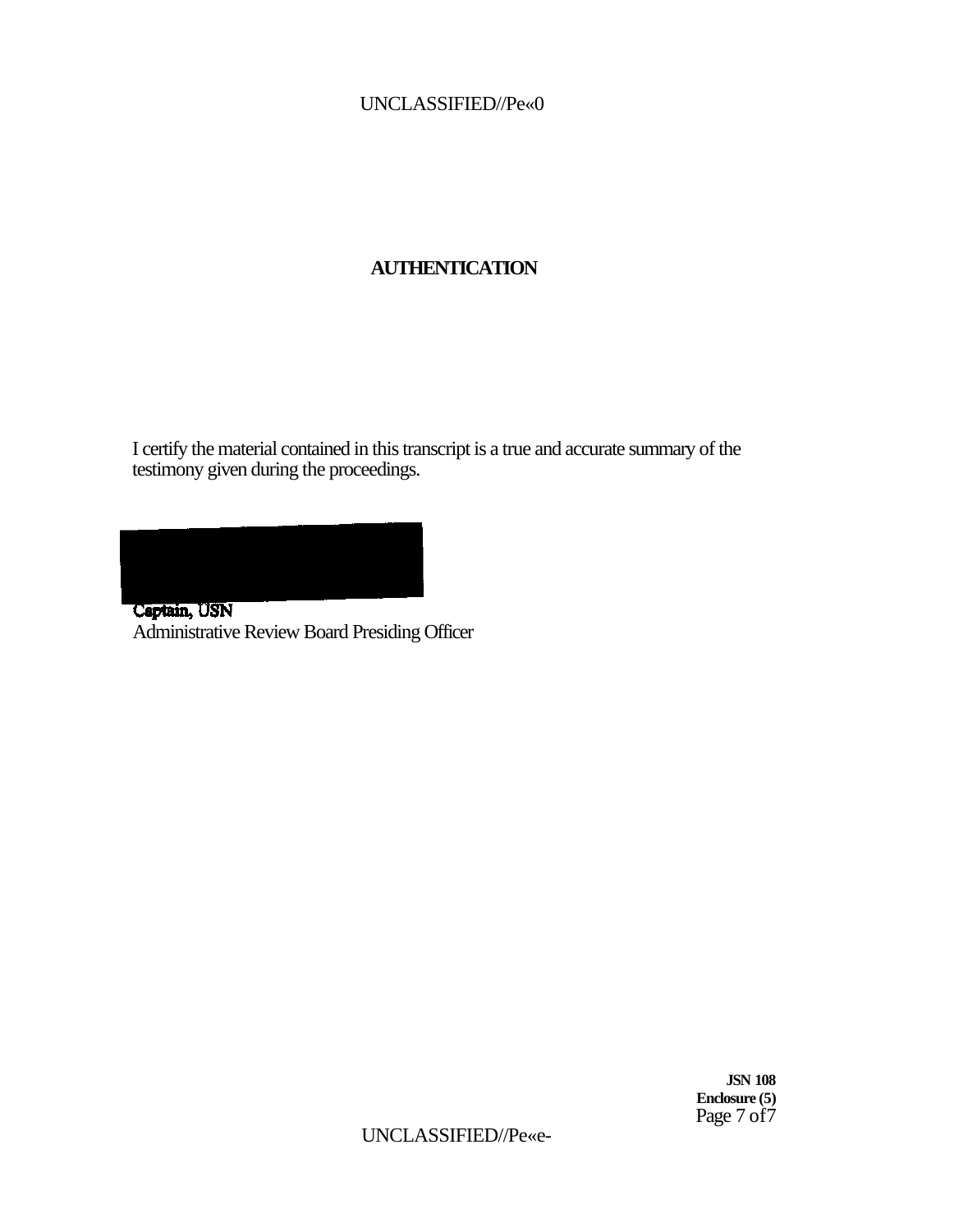# **UNCLASSIFIEDWetfe-**

# **Summarized Administrative Review Board Detainee Statement**

*The Presiding Officer addresses the Detainee by stating his name, Habib Rasool, and asked if that was correct.* 

**Detainee: Can I speak?** 

**Presiding Officer: Not yet, you will have ample opportunity to speak later.** 

**Detainee: Okay.** 

*The Presiding Officer read the Mearing Instructions to the Detainee and conftrmed that he understood.* 

*The Assisting Military Officer presentedExhibitEC-A, the Enemy Combatant Notification Form to the Administrative Review Board* 

*The Assisting Military Officer presented Exhibit EC-B, the Enemy Combatant Election Form to the Administrative Review Board.* 

*The Designated Military Officer presented Exhibit DMO-1, the Unclassified Summary of Information andDMO-2, the FBI Redaction Certification to the Administrative Review Board.* 

*The Designated Military Officer began giving the brief description of Ike contents of Exhibit DMO-1, the Unclassified Summary of Information to the Administrative Review Board. Be read3.0.1. The detainee voluntarily traveled from Pakistan to Afghanistan in October 2001. The Detainee interrupted.* 

**Detainee: Can I tell you something, winch will make it better?** 

**Presiding Officer: You'll have ample opportunity, let us get through The Designated Military Officer's presentation of the Unclassified Material and then you'll have the opportunity to respond to every one of these statements.** 

*The Designated Military Officer continued to give a brief description of the contents of Exhibit DMO-1 the Unclassified Summary of Evidence to the Administrative Review Board.* 

*The Presiding Officer asked if The Designated Military Officer had any additional unclassified information to present and the Detainee interjected a question.* 

**Detainee: Can I talk?** 

**Presiding Officer Not yet, we're getting there.** 

**ISN120 Enclosure (5) Page 1 of 10** 

**UNCLASSFEED//EOU©-**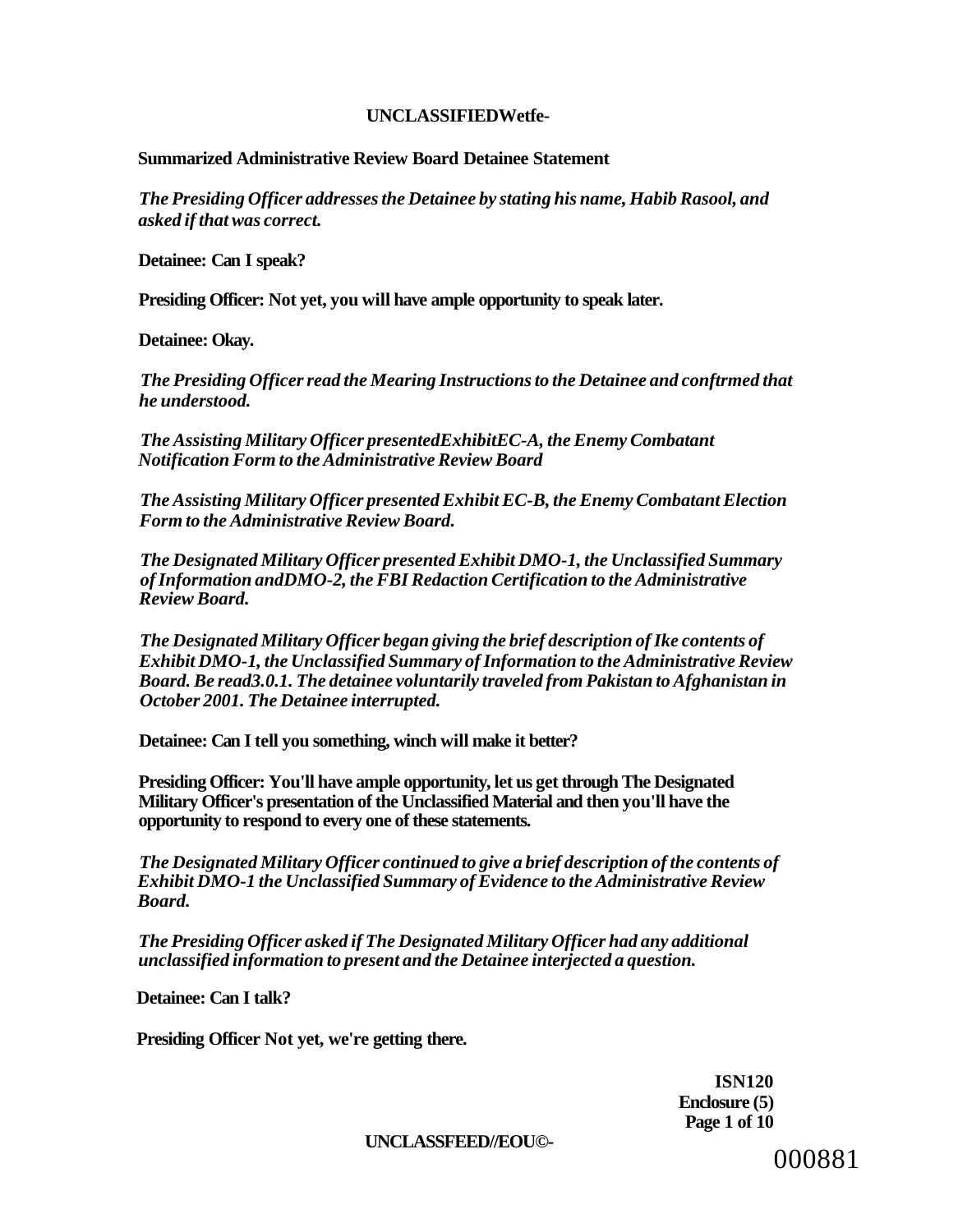#### **UNCLASSIFIED/ZPOyd**

*The Designated Military Officer confirmed that he had no additional unclassified information to present and requested a closed session to present classified information relevant to the disposition of 'the Detainee.* 

# *The Presiding Officer opened the Administrative Review Board to the Detainee to present information with the assistance of the Assisting Military Officer.*

**Presiding QfiScer: At this point in tiie hearing, HabibwiU be able to present infonnation to the Administrative Review Board. Assisting Military Officer, does the Detainee want to present any information to mis Administrative Review Board, including written statements, oral statements, or witness statements prepared on his behalf?** 

**Assisting Military Officer: Yes sir, I would like to report the information that I received from the Detainee during my initial interview. I believe the Detainee is also anxious to speak to the Board when I finish. The Detainer, Sir, provided the Mowing comments and response of information in the tmclassified summary. The Detainee stated he is not a threat to America and that nothing in the evidence states diat indicates that he ever fought against the Americans, not even for one day. In response to his travel between Pakistan and Afghanistan, he responded that his house was inKhost, Afghanistan and that he frequently traveled between Afghanistan and Pakistan logging business. He stated that he does not know anything about New York City and was unaware of what occurred there in September 2001. In response to being conscripted by the Taliban, he responded that the Taliban came to his house in Khost and told him mat he was being called to duty (conscripted). He did not volunteer for the Taliban and did not want to travel with them, but had no choice. He stated that when he arrived in Konduz, Taliban members guarded the house he stayed in but mat he and other conscripts were not armed and that he never performed guard duty or carried a weapon of any kind, ever. Regarding his capture, he stated that when the Russians came to Afghanistan, the United States helped the Afghani people and he had a positive view of Americans. When the Taliban leaders decided they should not fight the Americans because of their positive opinions of Americans, they willing turned themselves into General Dustum. After turning themselves in, they expected to be turned over to the Americans in Kandahar, but instead they were taken to the jail in Sherberghan. hi regards to the incident with the military policeman, he stated the guards provided him water, food, and takes him from place to place; he has no animosity towards the guards. However, over a year and a half ago there was an occasions where he had not been fed for a long time andhe asked for food and was punished. He was forced to stand for a lengthy time and when he tried to sit down andrest he was forcibly drew to bis feet He did not resist because he was being pulled up from behind and could not have resisted in any event He has no idea how the guard's arm might have become bruised. He stated that if he were released, although he is much weaker man when he was a logger, he would like to go back to the logging business as a machine operator. Also ifhe were released, he simply wanted to go home to his house and family. Sir, those conclude the notes I took during our initial interview.** 

**Presiding Officer Habib, before we begin, I'll allow you to speak, would you like to make your statement under oath or not** 

> **ISN 120 Enclosure (5) Page 2 of 10**

### **UNCLASSIFIED/dPetfO~**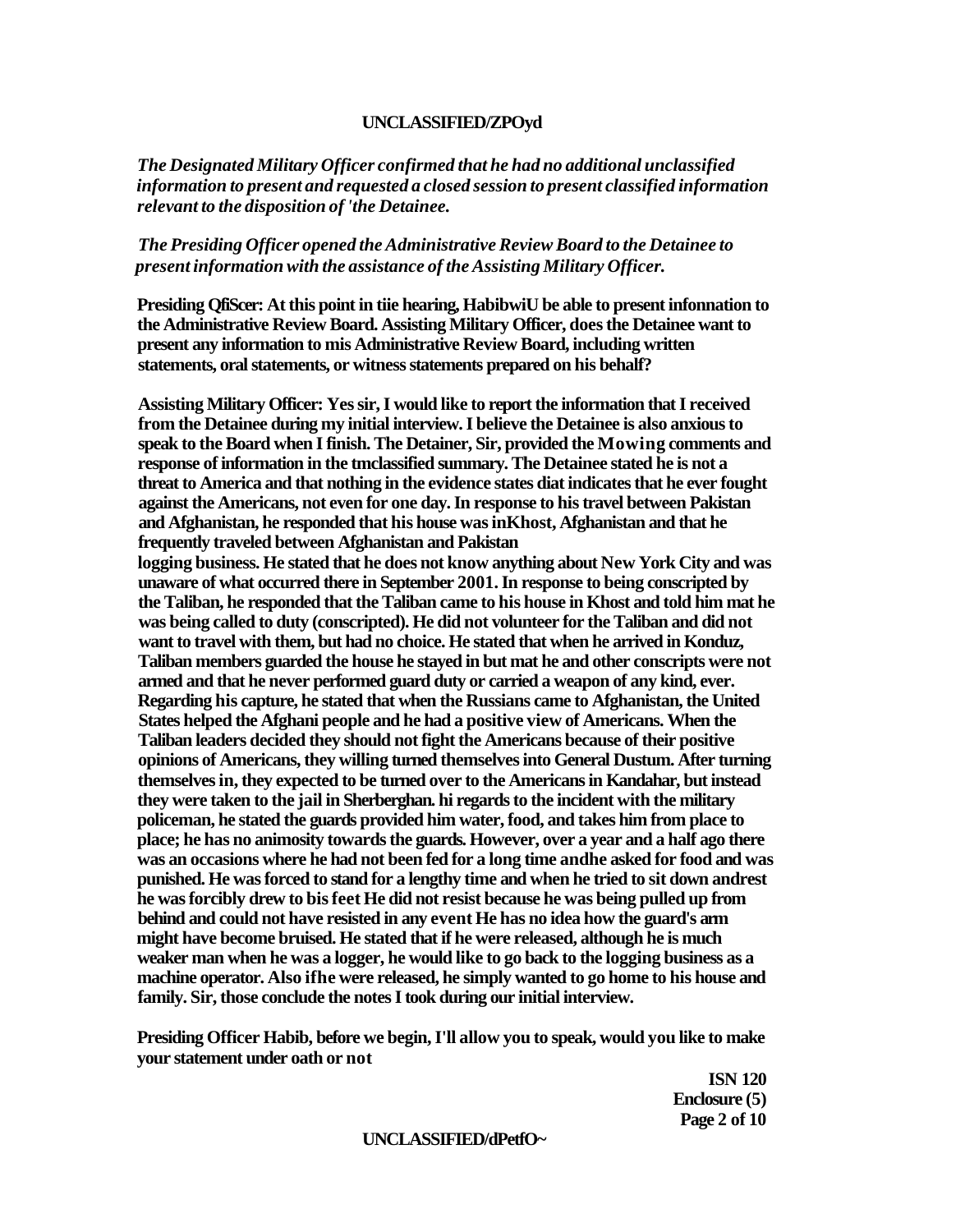### **UNCLASSIFlED/iffeee**

**Detainee: If you tell me to take it under oath, I will do it** 

**Presiding Officer: It's purely voluntary; it's up to you. Otherwise we will continue.** 

**Detainee: If you tell me to take it under oath, I will do it If you tell me don't do it under oath, I won't** 

**Presiding Officer: Okay, we will continue. Habib, you may begin presenting any information that you would like to this Board.** 

**Detainee: Yes.** 

**Presiding Officer: Okay, continue....proceed.** 

**Detainee began making his statement and the Presiding Officer interjected by requesting mat the Detainee slow down so that the translator could translate what he was saving.** 

**Detainee: Between the tenth month, I came from Pakistan to Afghanistan, but I was conscripted by the Taliban. You want to listen to my statement or listen to me people who talk about me.** 

**Presiding Officer: You can give me your statement. We are here to listen.** 

**Detainee: Well, I don't know what....** 

**Presiding Officer Habib, please allow the linguist to translate to me every couple of sentences.** 

**Detainee: .. ..you are fair people, I know you are fair people, you are sitting here to bring the fairness, so I wanted to know if people said something about me, you wanted to listen to them or whatever I say? If I say something and you are going to listen to mem; what good will it do for me?** 

**Presiding Officer Well, what was presented to us isin this unclassified summary everything you've seen and this is your chance to support the statements that were made here or to support the ones that you feel aren't true or the ones that you feel are true,** 

**Detainee: There is a discrepancy between tenth month, October month and my calendar, we say in seventh month...** 

**Presiding Officer Okay** 

**Detainee: We start from March, March is me first month, so that's the seventh month.** 

**ISN120 Enclosure (5) Page 3 of10** 

### **UNCLASSIFIED/ZFOTJO—^**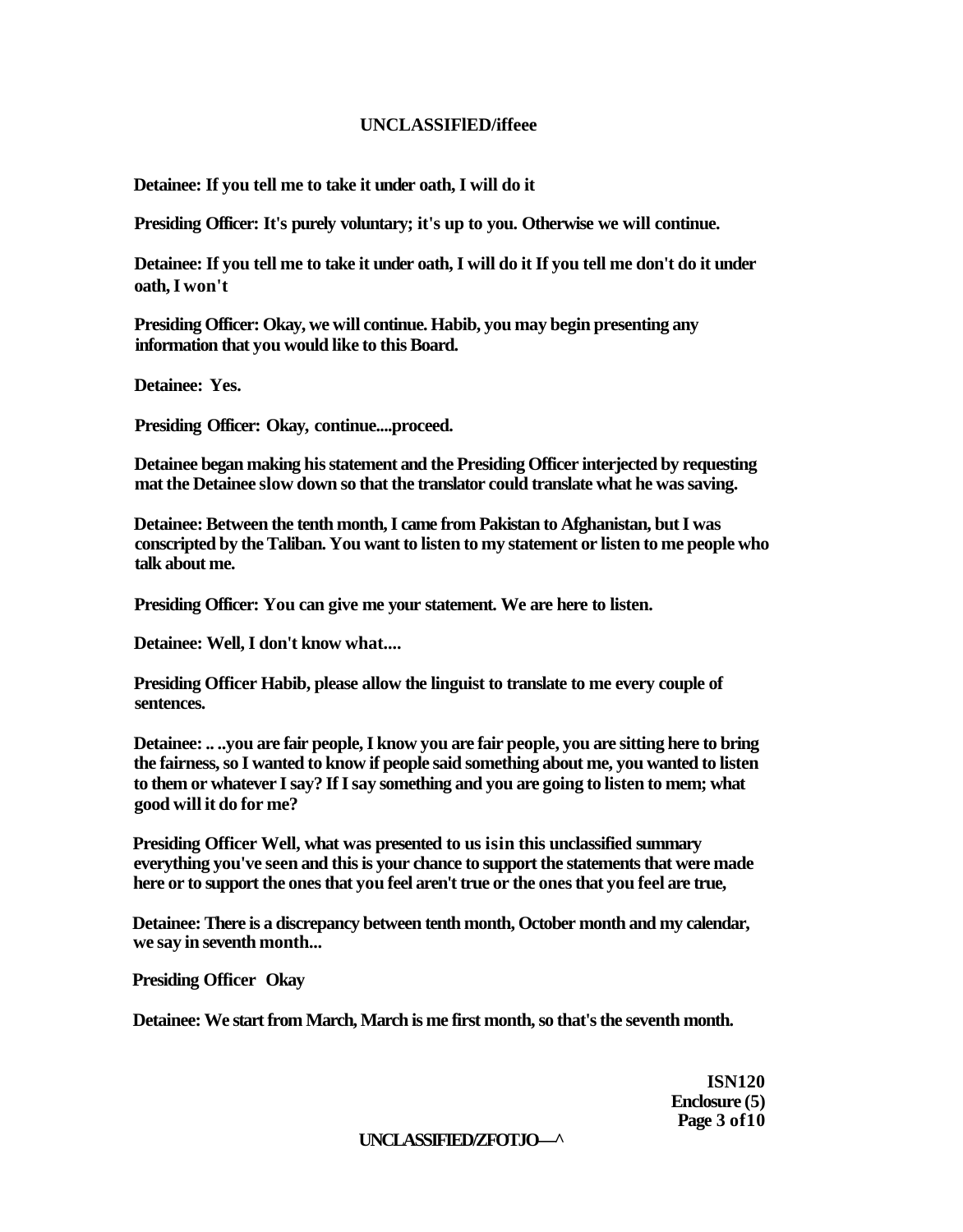# **UNCUSSIFIED^EOUO**

**Assisting Military Officer; May I interject one thing, Sir? I believe what he is referring to is the day of the travel in October of 2001. He is disputing that October....** 

**Presiding Officer: Okay** 

**Assisting Military Officer:.... is the date that he traveled, he is sayiiig that perhaps it might have been July, he did not mention that to me.** 

**Detainee: October is the seventh month of our calendar. According to my calendar, my country calendar, it is the seventh month because the New Year started in March,** 

**Presiding Officer. Understand. We'll take that into consideration, thank yoa** 

**Detainee: I cme from Pakistan to Afghanistan acccrdm^** 

**month. I built my house and then I went back to Pakistan fct logging business and then I came back on the tenthmonm, which is not October, maybe December. I came back the tenth month and I spent three days in my house and then I was conscripted by Taliban.** 

**Presiding Officer Okay** 

**Detainee: You understand?** 

**Presiding Officer: I understand, yes.** 

**Detainee: I selected to say my name was HabibRascoImYerghanek,be<Muse I know that the Uzbek military people are not our allies, they do not like Pakistanis. If they understand mat I am a Pakistani, they would kill me because they did it before. They killed a lot of Pakistanis there.** 

**Presiding Officer I used that name. What is your name?** 

**Detainee: I'm coming on that** 

**Presiding Officer: Okay.** 

**Detainee: I had a Pakistani LD. card wim me, so when I reali2^ they are killing Pakistanis, I just dropped mat one and I started to call myself HabibRasool.** 

**Presiding Officer Okay** 

**Detainee: When I heard tliey are taking me to Cuba, I was very happy. I realized, I am in the hands of Americans now, so I have no problem whh Americans, so then I put my name....when I came to America, I told them my name is Rabel Kahn and my father's name is Mohammad Yosuf.** 

**Presiding Officer Okay.** 

**ISN 120 Enclosure (5) Page 4 of 10** 

**UNCLASSIFIED/^etfe-'**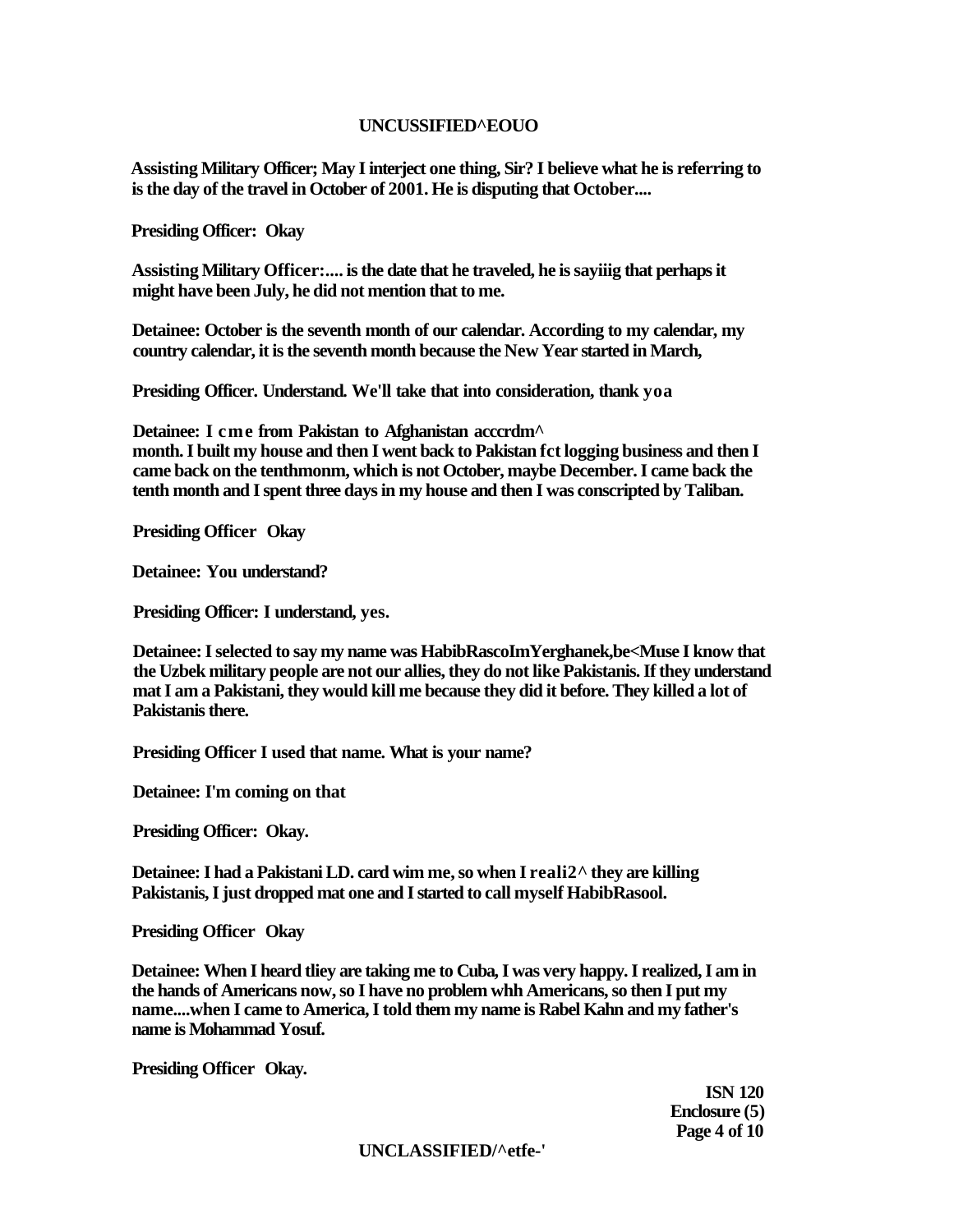# **UNCLASSMBD/HWO**

**Detainee: For the last three years nobody changed atrything, I called the same namethatl am calling right now. If you ask people from Pakistan, I served there, I was in service in Pakistan, they know my real name and everything.** 

**Presiding Officer: Okay** 

**Detainee: Did you, did they inquire about my name, about my identity or anyming for the last three years. I told them, my name is Rabcl Kahn, my father's name, I told them everything.** 

**Presiding Officer: Okay. We'll look at that information.** 

**Detainee: For the last three years nobody changed my name.** 

**Presiding Officer: Okay.** 

**Detainee: I am not worried about the Americans, that's why I told them my real name.I was worried about the Afghanis. So for the last three years they didn't bother to change my name.** 

**Presiding Officer: That's fine, I mean just, I....Okay, I accept that, what you're saying about your name. So I mean. ..if you just want to.. .you can also tell me why you're....why we shouldn't consider you a threat and let you go. I mean....** 

**Detainee: Well, I'm asking you, what is the evidence against me?** 

**Presiding Officer: The evidence that I can discuss with you is presented to you inthe unclassified summary. That's what I have here.** 

**Detainee: I heard this is a law, when somebody surrenders, nobody will arrest them. But for the last...I surrendered myself, but for the last three yeare Fve been in jail. Why?** 

**Presiding Officer: Well the...you had a tribunal and I don't know the exact date but you had a tribunal mat determined you to be an enemy combatant Now we're going to have a board to determine whether you should be released or not and whether you're a threat to the United States.** 

**Detainee: Well for the last three years, I told them my name is Rabel, nobody homered to change my name and nobody bothered to ask about my identity, about my past, about my record in Pakistan. So anyway, I don't know what's going to happen right now.** 

**Presiding Officer: This Board will....** 

**Detainee: Why should I be enemy of me Americans?** 

**ISN120 Enclosure (5) Page 5 of10** 

# **UNCLASSIFIEDyTFOTJOr'**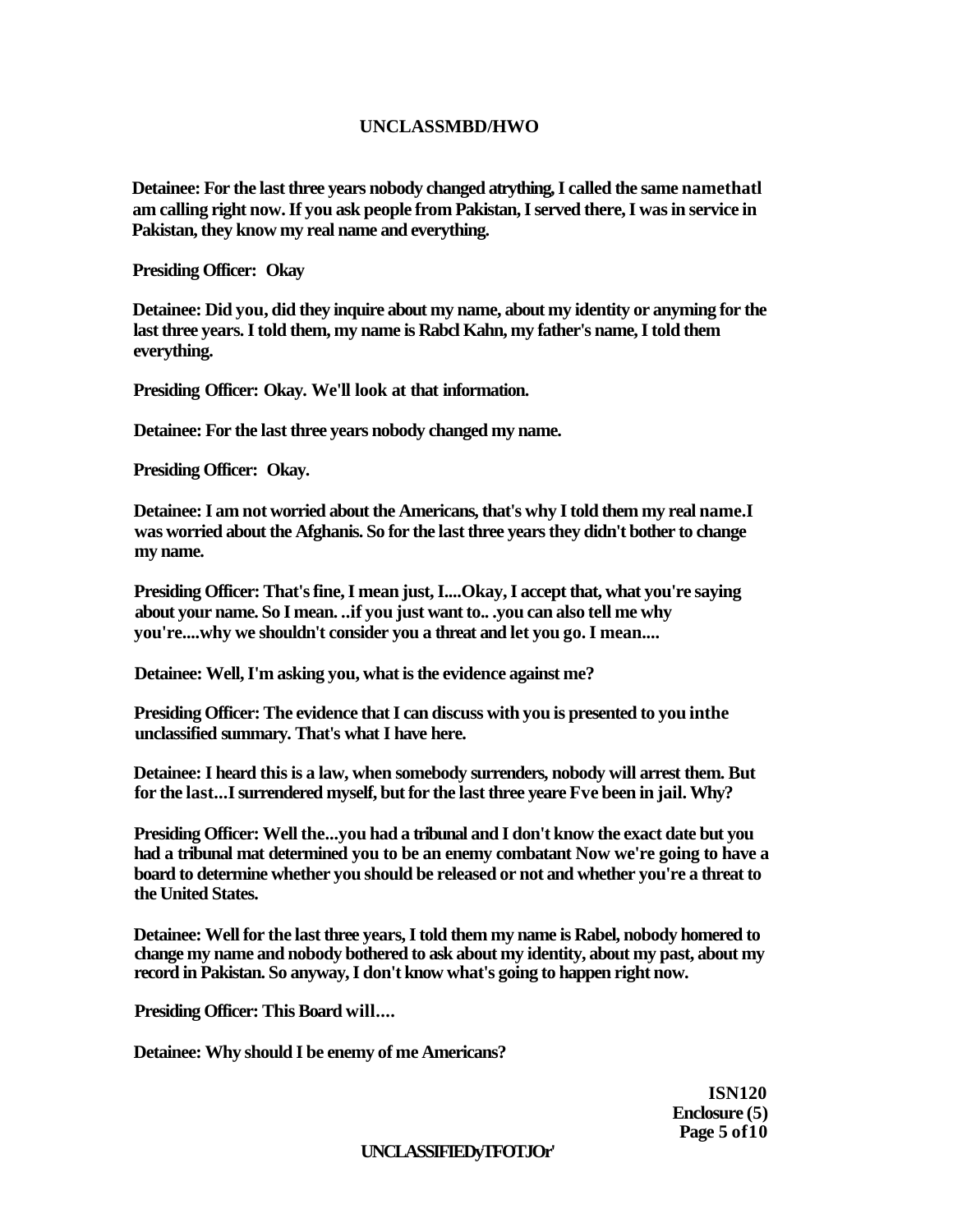### **UNCLASSIFffiD^EOWO**

**Presiding Officer: That's a good question and mis Board will...** 

**Detainee: There's no reason.** 

**Presiding Officer: Okay, well this Board will consider that. We'll consider your statement and consider me facts in the unclassified summary.** 

**Detainee: Well, you're telling me you're considering if I'm an enemy combatant, but what proof America have against me. I never fight about or against America, I never do anything against America. I just surrender myself to America. That's all I did.** 

**Presiding Officer: Okay. Again, we need to continue with this, but.. .and your Assisting Military Officer presented all these facts in the Unclassified Summary. And mere is a classified portion of this but I cannot discuss that whh you becaiise of the national security requirements. But....** 

**Detainee: Well, if you don't tell me what is the classified, I cannot tell you if it is right or wrong.** 

**Presiding Officer: Okay. It's national security. I am not allowed to discuss classified information withanybody outside, who is not cleared. I mean that's the facts, and so we need to continue. Ijust...Ican'tdoit Is mere anything else you'll like to say? I mean we have some questions for you? But.. .is there anything else?** 

**Detainee: Well, if I don't know anything, how should I answer? Ifyoutellmewhatis written or what they said about me before, I can answer that, if it is right or wrong. But if I don't know you talking about classified, so I cannot answer it** 

**Presiding Officer: Well, there'll be an opportunity for us to ask you questions later on and hopefully you'll answer those to the best of your ability and as truthful as you wish. That's all I can say. Well anyway, is there anything else you wish to say?** 

**Detainee: Okay when Americans came to Afghanistan, the Taliban leaders, they came together and they said well, when the Russians attacked Afghanistan, Americans helped us, so we have no reason to fight against American and we should surrender ourselves to America because they are very peaceful people.** 

**Presiding Officer: Okay. Habib, does that conclude your statement? And did your Assistant Military Officer provide the information in his statement that he read, did he provide the information mat you wanted us to hear in that statement?** 

**Detainee: Oh yes, yes.** 

**Presiding Officer: Okay. Assisting Military Officer do you have any questions for the Detainee?** 

> **ISN120 Enclosure (5) Pageo"oflO**

**UNCLASSIFIED//F0yO-**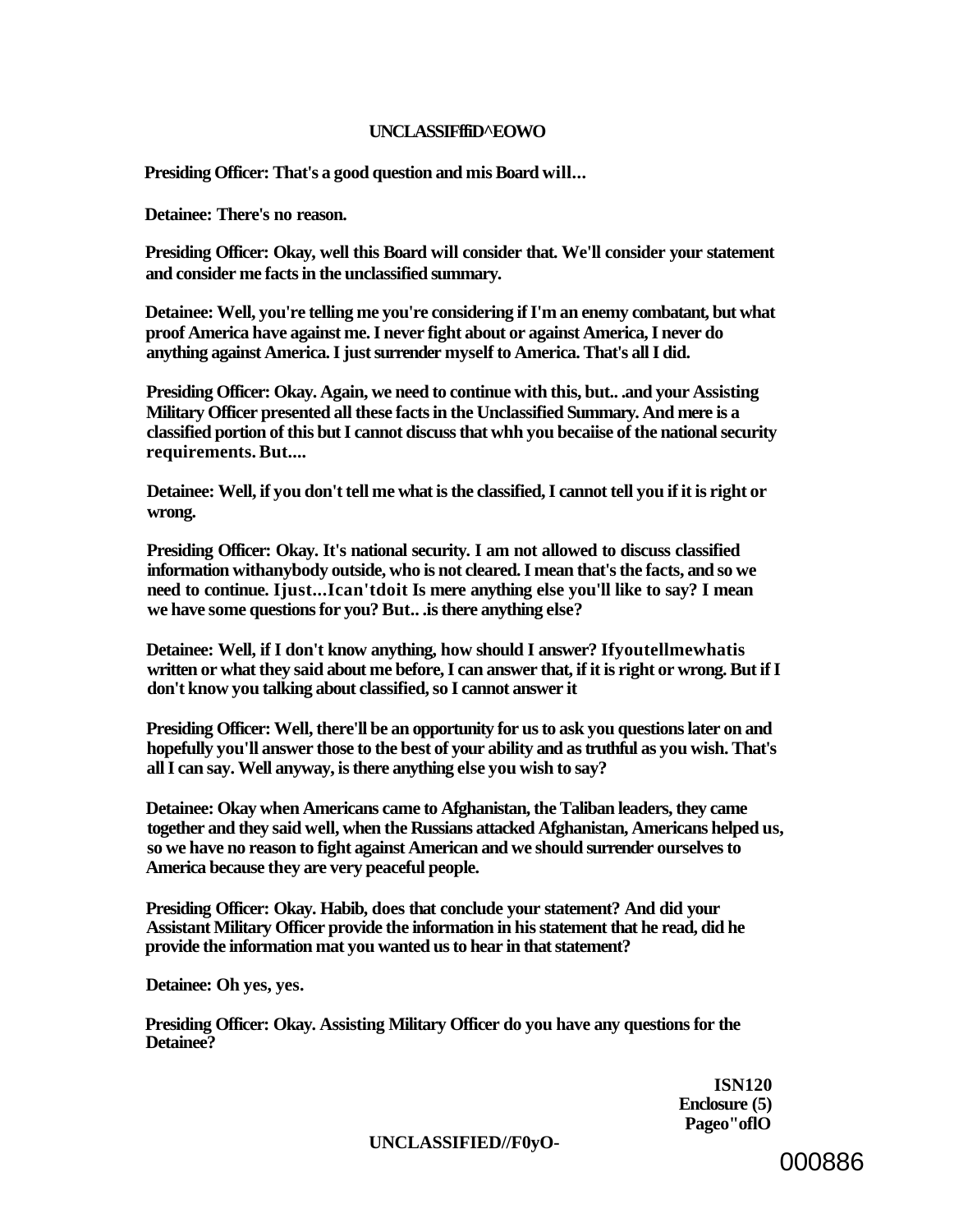### **UNCLASSFIED^eee**

**Assisting Military Officer: No, Sir.** 

**Presiding Officer: Designated Military Officer, do you have any questions?** 

**Designated Military Officer No, Sir.** 

**Presiding Officer: Do any Administrative Review Board Members have any questions for Habib?** 

**Administrative Review Board members' questions** 

- **Q: I have one question. Habib, you referred to your time in Afghanistan as being afraid of Afghanis. Are you referring specifically to the Taliban or any Afghani?**
- **A: I was conscripted by Taliban, no I don't have anything against Taliban. But, I was worried about Uzbeks. If they find out that I am Pakistani, they will kill me immediately.**
- **Q: A few questions. The timeline, I am still a little confused about Habib, you traveled in the seventh month to Afghanistan, returned to Pakistan and traveled in the tenth month. Is that correct?**
- **A: No. I was going back and forth to Pakistan. I came on the seventh month to Afghanistan, I start building my house. When my house was finished, I built it back. So when I came back on the tenth month to Afghanistan, the third day, the Taliban conscripted me.**
- **Q: Okay. Throughout the travels back and forth, were you not aware that the United States was involved in tins conflict?**
- **A: On the seventh month, I don't believe the Americans were in Afghanistan.**

**Q: Okay, okay and after?** 

- **A: I was m my biJi^ in Klwst, so I didn't do anything I had no business.**
- **Q: Okay. Next question, how has your opinion of the United States changed since your incarceration here?**
- **A: You mean since I came here?**

**A: Yes.** 

- **A: Well, I didn't know anything about Americans appearing in Afghanistan, until Taliban conscripted me. When I went with the Taliban, we surrendered and then they brought metoSheberghanandmentohere. I don't know.**
- **Q: I'll ask again, because of.. .because we've held.. .the United States has held you here for three years, does he have bad feelings for the United States now?**
- **A: No, I have no problems with Americans because they helped me, help us against the Russians and now I know America is building my country. So I have no problem with America.**

**ISN120 Enclosure (5) Page 7 of 10** 

### **UNCIASSIFIED//EGU0**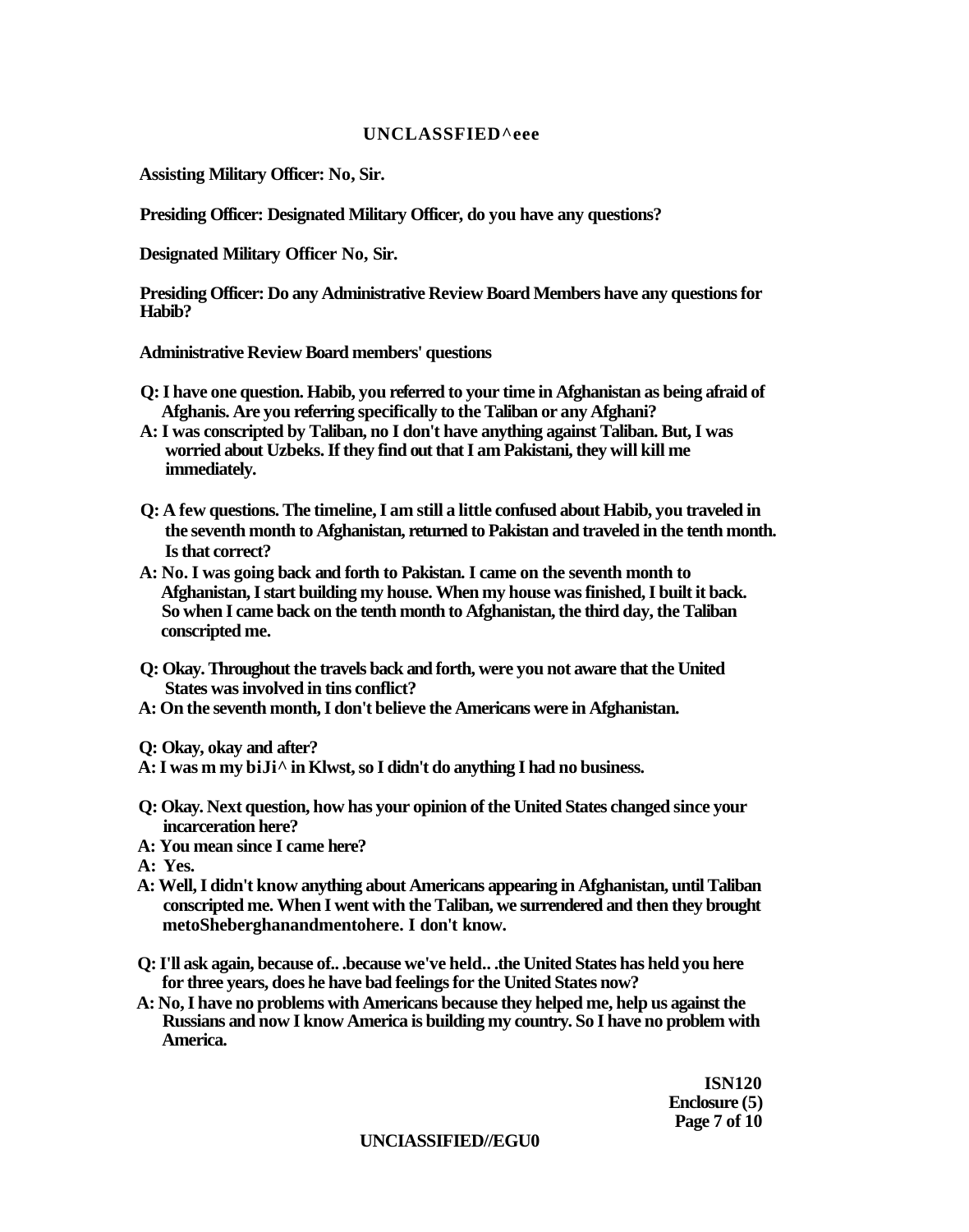### **UNCLASSIFIEDATOOO**

**Board Member: Thank you. I have nothing further.** 

**Presiding QfiScer: So if you were to be released back to your home country, you wouldn't take up arms against the United States and it's allies over there?** 

**Detainee: (laughs)...No. I never fought against American. They should prove it** 

**Presiding OfScer You say you want to go back into me logging business when you get home. Did you process the trees for lumber or what exactly do you mean by the logging business?** 

**Detainee: I do two different things. One, I do work for the people, they bring their logging to my company, I process them and charge mem money. The other one, I do it for myself and bring it and sell it to the market** 

**Presiding Officer Okay.** 

**Detainee: Currently, I am not workable because all of my body is. ..trouble, trouble** 

**Presiding Officer: Bad knees.** 

**Detainee: I have trouble with my knees and my everything so I am not workable right now.** 

**Presiding Officer: But you said you wanted to go back to the logging business if released.** 

**Detainee: I'm going to supervise my family, my children and my brother. I just watch them, I just supervise them.** 

**Presiding OfScer: What did you think of the Taliban when they werein power or when they were the government in Afghanistan?** 

**Detainee: I don't know much about them but they conscripted me forcefully.** 

**Presiding Officer: What do you know about al Qaida?** 

**Detainee: Nothing. I have no information about them.** 

**Presiding Officer Did you know who Osama bin Laden was prior to 9-11?** 

**Detainee: No. I don't know.** 

**Presiding Officer Okay, thank you, I have no further questions. Do any board members have any further questions?** 

**Board Members: No.** 

**ISN120 Enclosure (5) Page 8 of 10** 

# **UNCXASSIFIED//l!\*QUa\_**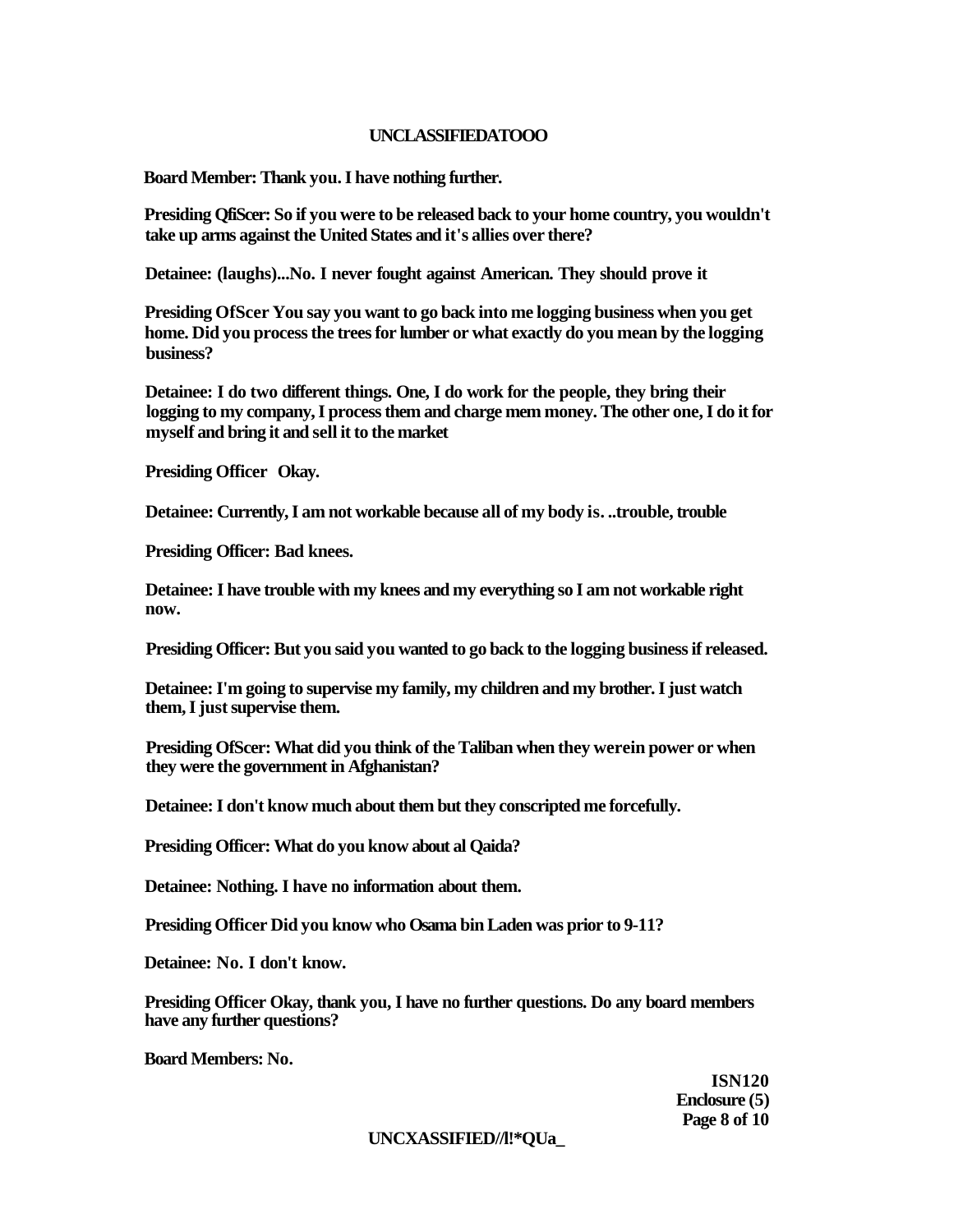### **UNCLASS1FIED/7F0TO**

*AU unclassified information having been provided to the Administrative Review Board, this concludes this unclassified Administrative Review Board sessions,* 

**Detainee: Can I say another thing?** 

**Presiding Officer: Yes.** 

**Detainee: Well, I just wanted to know if I go back to Afghanistan, so I lost my business and everything, so I want to know if America help me for some return because there I don't think I will get any help for anyone but I just want to know if there is any help.** 

**Presiding Officer: I don't have an answer for you on that All this Board does is make a recommendation to the folks in Washington D.C. on your disposition and that's all we can do. We don't any involvement in...on what goes on after that I'm sorry, I just can't answer that, I don't have a crystal ball.** 

**Detainee: Well, my brother wrote me a letter and he said that the Karzi and my people want me back. So ifl go back what should I do mere?** 

**Presiding Officer: I don't know. Again, I** *guest* **you need to contact the Kara government if you were to get back there.** 

**Detainee: Well, I don't think mat the Karzi care about the poor people like me and you people, command them, if you want to help me with something.** 

**Presiding Officer I am not authorized to do that, this Board is not, mat's not the purpose of mis Board. This Board is to determine whether you are a threat or not and whether you should be released or transferred as I previously said. You know, I can't help you with that It is just outside my responsibility and even my ability.** 

**Detainee: You're the Command; you can command this land of things for me.** 

**Presiding Officer: I can't help you, I'm sorry. So anyway, we'll continue here. I'll read the following statement over again.** 

### *With all unclassified information having been provided to the Administrative Review Board, Otis concludes this unclassified Administrative Review Board sessions.*

**Presiding Officer: Habib, you shall be notified of whether you'll be detained further, transferred or released upon completion of die review of these proceedings and a decision by the Designated Civilian Official in Washington, D.C. If the Designated Civilian Official determines mat you should no longer be detained by the United States, you will be released or transferred to your home country or another country as soon as arrangements can be made. If the Designated Civilian Official determines in Washington D.C,** 

> **ISN120 Enclosure (5) Page 9 of 10**

**UNCLASSEFIED//eQU0—**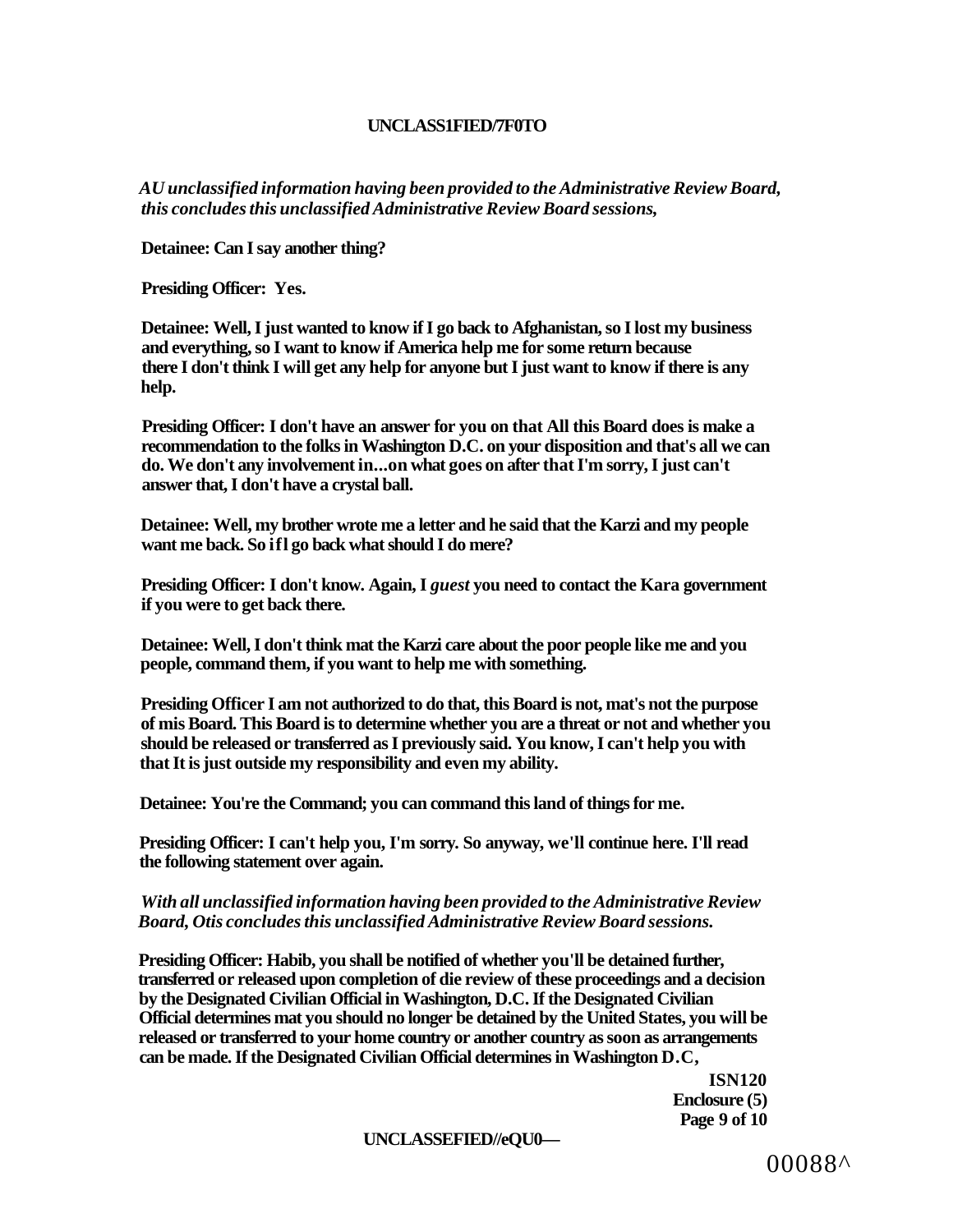# **UNCLASSIFIED/^OUO**

**determines that you should be continued to be detained you may be eligible for another Administrative Review Board in one year.** 

*The open session of this Administrative Review Board Hearing is adjourned.* 

# **AUTHENTICATION**

**I certify the material contained in this transcript is a true and aomatesununaiy of the testimony given during the proceedings.** 



Captain, USN **Administrative Review Board Presiding Officer** 

> **ISN120 Enclosure (5) Page 10 of 10**

**UNCLASSIFIED//Fet\*r~**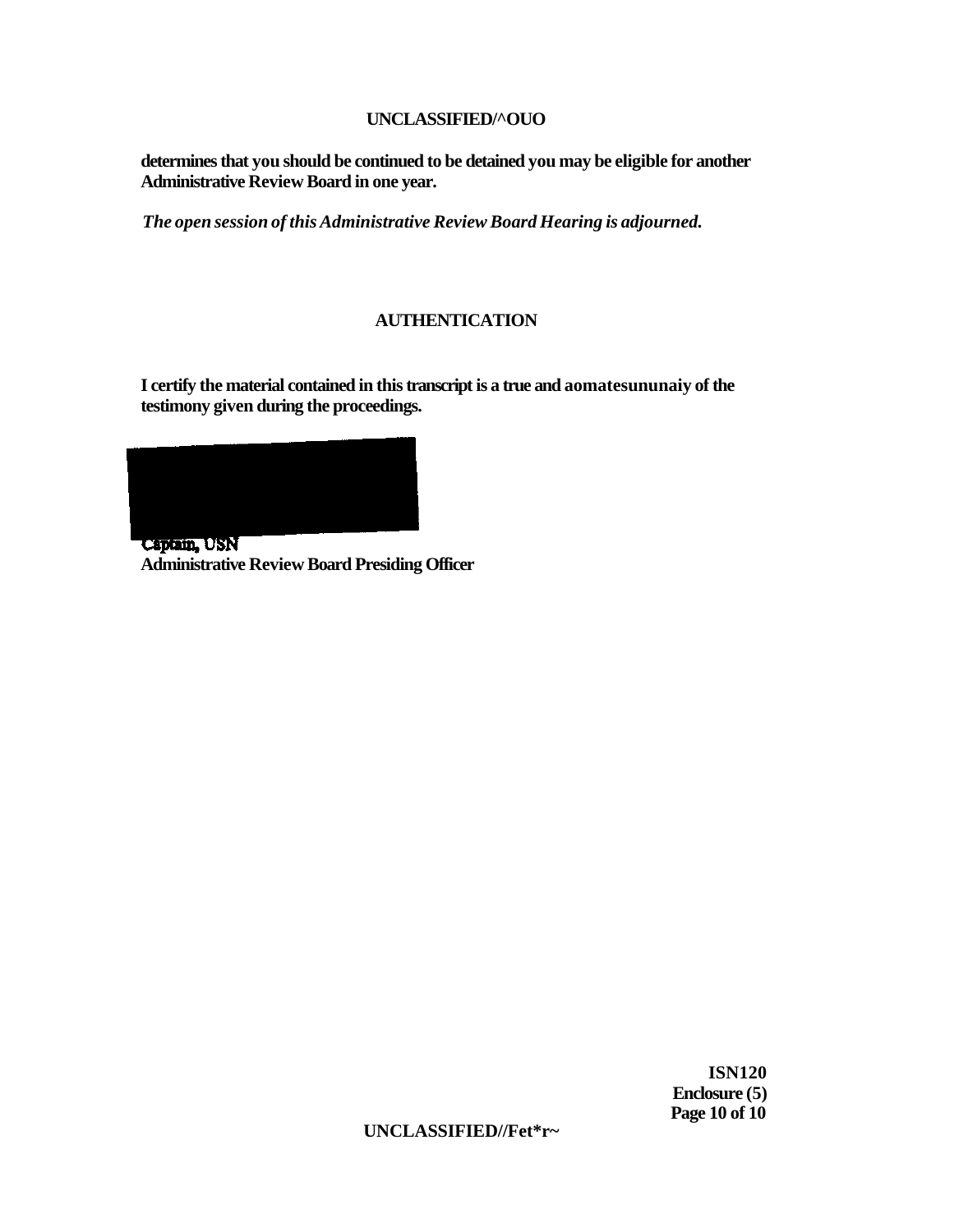# Summarized Administrative Review Board Detainee Statement

# *The Presiding Officer read ike Hearing Instructions to the Detainee and confirmed that he understood and had no questions.*

*The Assisting Military Officer presented Exhibit EOa, the Enemy Combatant Notification Form to the Administrative Review Board, The AMO then presented Exhibit EC-b, the Enemy Combatant Election Form to the ARB.* 

*The Designated Military Officer presented Exhibit DMO-1, the Unclassified Summary of Information to the Administrative Review Board. He men gave a brief description of the contents of Exhibit DMO-1. The Designated Military Officer confirmed that he had no additional unclassified information to present and requested a closed session to present classified information relevant to the disposition of the Detainee.* 

# *The Presiding Officer opened the Administrative Review Board for the Detainee to present information with the assistance of the Assisting Military Officer.*

**Presiding Officer: The Detainee may now present information to the Administrative Review Board. Assisting Military Officer, does the Detainee want to present any information to this Administrative Review Board including written statements, oral statements, or witness statements prepared on his behalf?** 

**Assisting Military Officer: Yes, sir. First, however, I would like to brief the panel on the information or notes I transcribed during my initial interview with the Detainee in which he responded to several of the summary comments. Also, during my initial interview he related to me mat he did desire the opportunity to speak to the panel. And prior to this meeting he again indicated that, when given the opportunity, he would like to speak to the panel. Regarding the notes that I took during my initial interview, the comment wherein it states that the Detainee went to fight guaranteed [that] he would go to paradise after watching a video featuring two sheiks discussing Chechnya, he stated mat he watched the Sheiks discuss Chechnya on TV vice a video. His point there, sir, was to indicate that he did not possess a video and thereby received recurring training propaganda. He just happened to be watching a television program and saw these two Sheiks discussing Chechnya and made a decision based on mat one-time event. Also, under the primary factors favoring release or transfer, in response to the paragraph that talked about him receiving training on weapons in a training camp and in a bunker, he said he was never in a bunker. Also, in general the information in paragraph four, he agrees it is accurate in general [and] that he has made mistakes and will not repeat them in the future. However, sir, during our meeting he was very polite, listened with a lot of interest but generally did not give me a lot of verbal response to the information contained in the summary, therefore I believe he wants to speak with you as I mentioned earlier. That concludes my comments, sir.** 

# *The Presiding Officer asks the Detainee if he wishes to make his statements under oath. The Detainee takes the Muslim oath.*

**Presiding Officer: [To the Detainee] I would like to ask if the Assisting Military Officer's comments about your earlier interview were accurate?** 

**Detainee: Some of the information that I would like to touch on was accurate but I would like to say some more. It is not really clarified due to the proper translation. I just want to clarify it** 

# **UNCLASSIFIEDWeee- ISN182**

**Enclosure (5) Page 1 of 3**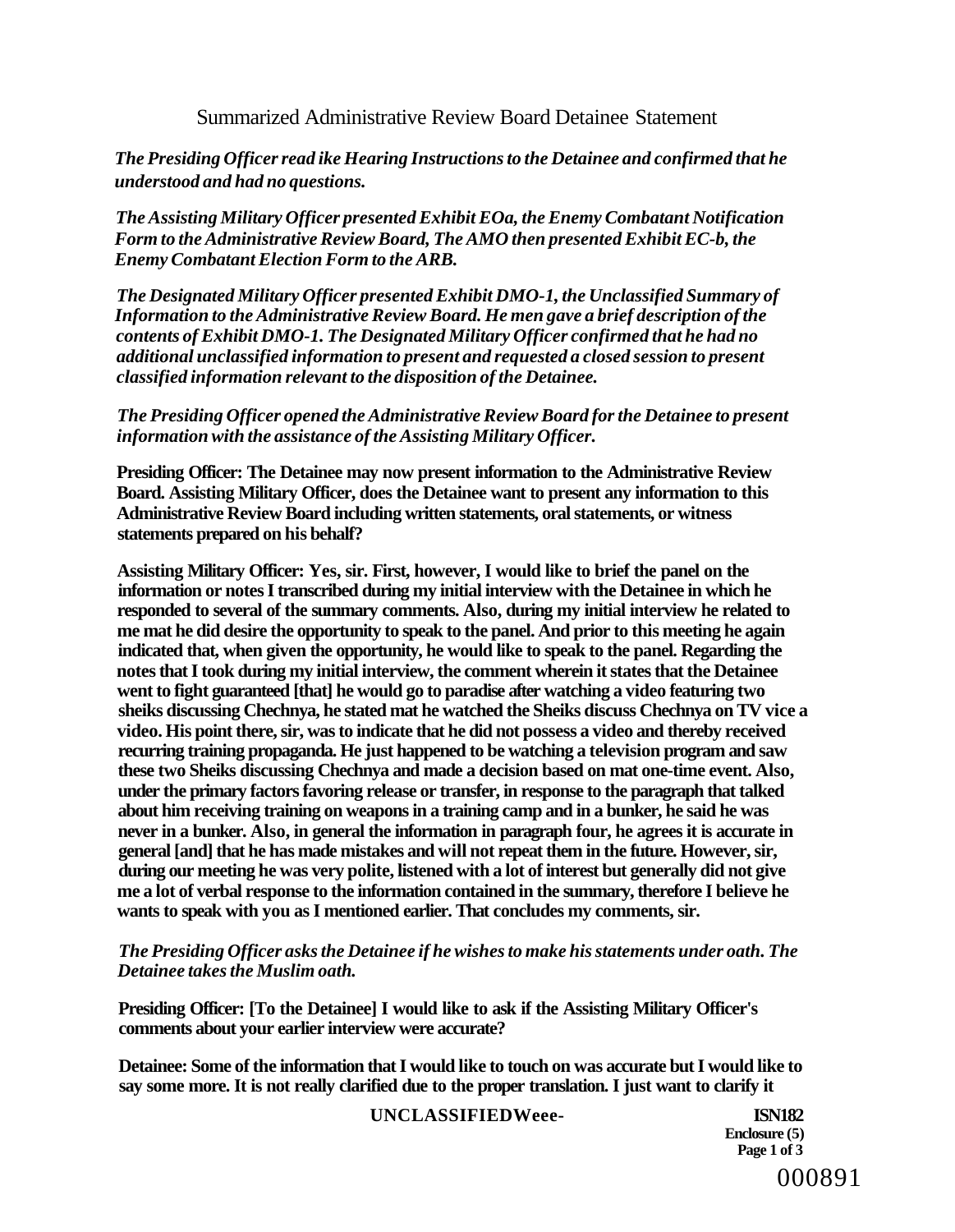# **UNCLASSIFIED/ffetJO**

**Presiding Officer: We would appreciate your clarification. You may continue your statement in any way you wish. The Assisting Military Officer can repeat any part of the unclassified document that you may wish.** 

**Detainee: First of all, as to the Sheiks on the videotape, I would like to clarify that it is not a videotape it was in my house where I was watching a regular program on TV. Secondly, in regards to the bunker training camp, basically I do not know what "bunker" means or where a bunker is. The training camp that I trained at is the I-Aseem (ph) in Farouq in the Northern line and the Kabul line. This is the first time I hear the word bunker. Next, as to the chemical weapons, the statement that says that I was advised about chemical weapons were very dangerous; I was not advised and all along I believed that the chemical weapons were dangerous. No one advised me.** 

**Presiding Officer Well, that may be an issue in translation where for us it is that you believe they were too dangerous and no one was telling you this.** 

**Detainee: That is very good.** 

**Presiding Officer: Do you have any other statements you would like to make to this Administrative Review Board?** 

**Detainee: Is it a specific point or in general?** 

**Presiding Officer: It is really your opportunity to provide us any information, particularly about wharwas addressed in the unclassified summary. The statements you have made so far have been very helpful to us. Thank you.** 

**Detainee: I'd like to stress the point that in the statement made mat I participated in fighting the Americans is not true. Basically, I had never seen any Americans until I was captured in Kandahar. What about me classified information? How can I defend myself against this classified information?** 

**Presiding Officer: Classified information is information that you may not be able to see. This board cannot change that ruling. As you know, we will consider such information in your case. You also heard us promise that we will consider all information provided to us mcluding what you tell us here today. Your Assisting Military Officer has also reviewed the classified information and he will also be present during any closed sessions. He (the Assisting Military Officer) will also identify any information that we would need to review regarding your particular case. Your interviews with the Assisting Military Officer have provided some understanding of what you believe is applicable to your case. I would appreciate mat you would respect that some classified information is kept from you for national security reasons. We cannot address classified information further in this session. Is there any other statement or question you would like to ask?** 

**Detainee: I have nothing further to say but what puzzles me is this classified information again. If they have something against me, I'd like to defend myself. I'd like to know what it is so I can defend myself.** 

**UNCLASSEFIED//Fetfe^ ISN182** 

**Enclosure (S) Page 2 of3** 

**0n089Z**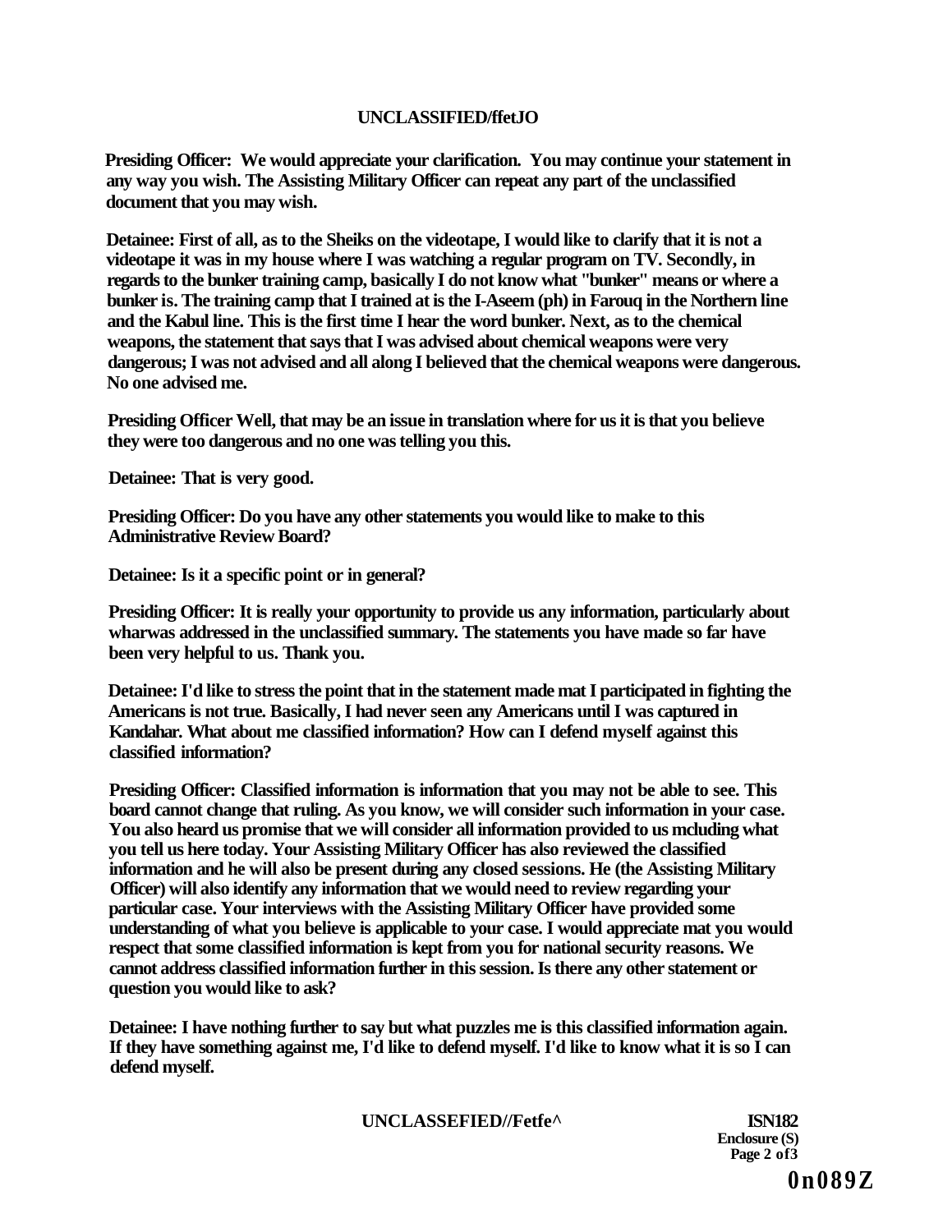# **UNCLASSIFIED/ZF©tf©**

**Presiding Officer: As you have already been informed, the unclassified summary is the best that we can provide you and it is very appropriate for you to comment on what was given here today.** 

**Detainee: Very good.** 

**Presiding Officer Al Jabri Bandar Ahmad Mubarak, does that conclude your statement?** 

**Detainee: Yes, that is all I have.** 

**Presiding Officer At this point in the hearing we move to questions and answers. I remind the Detainee it is your option to answer these questions but if you do it will be helpful to us.** 

**Presiding Officer: Assigned Military Officer, do you have any questions for the Detainee?** 

**Assigned Military Officer: No, sir.** 

**Presiding Officer: Designated Military Officer, do you have any questions for the Detainee?** 

**Designated Military Officer: No, sir.** 

**Presiding Officer: Do any Administrative Review Board members have questions for the Detainee?** 

**Board Members: No, sir.** 

*Presiding Officer questions the Detainee,* 

**Presiding Officer: You clarified about seeing the two Sheiks on the television. I understand clearly it was not a tape, it was a national broadcast program. Just for the record, I'd like to know country or station this was? I assumed it was Saudi Arabia.** 

**Detainee: It is a Saudi Arabian program about the misery and poverty in Chechnya. It was a regular program in Saudi Arabia.** 

**Presiding Officer I understand. Thank you very much.** 

*The Presiding Officer reads the post-Administrative Board instructions to the Detainee and adjourns the open session of the Board* 

# **AUTHENTICATION**

**I certify the material contained in this transcript is a true and accurate summary of the testimony**  *i* **during the proceedir** 

**Administrative Review Board Presiding Officer** 

**UNCLASSIFIED//FetfOr ISN182** 

**Enclosure (5) Page 3 of3**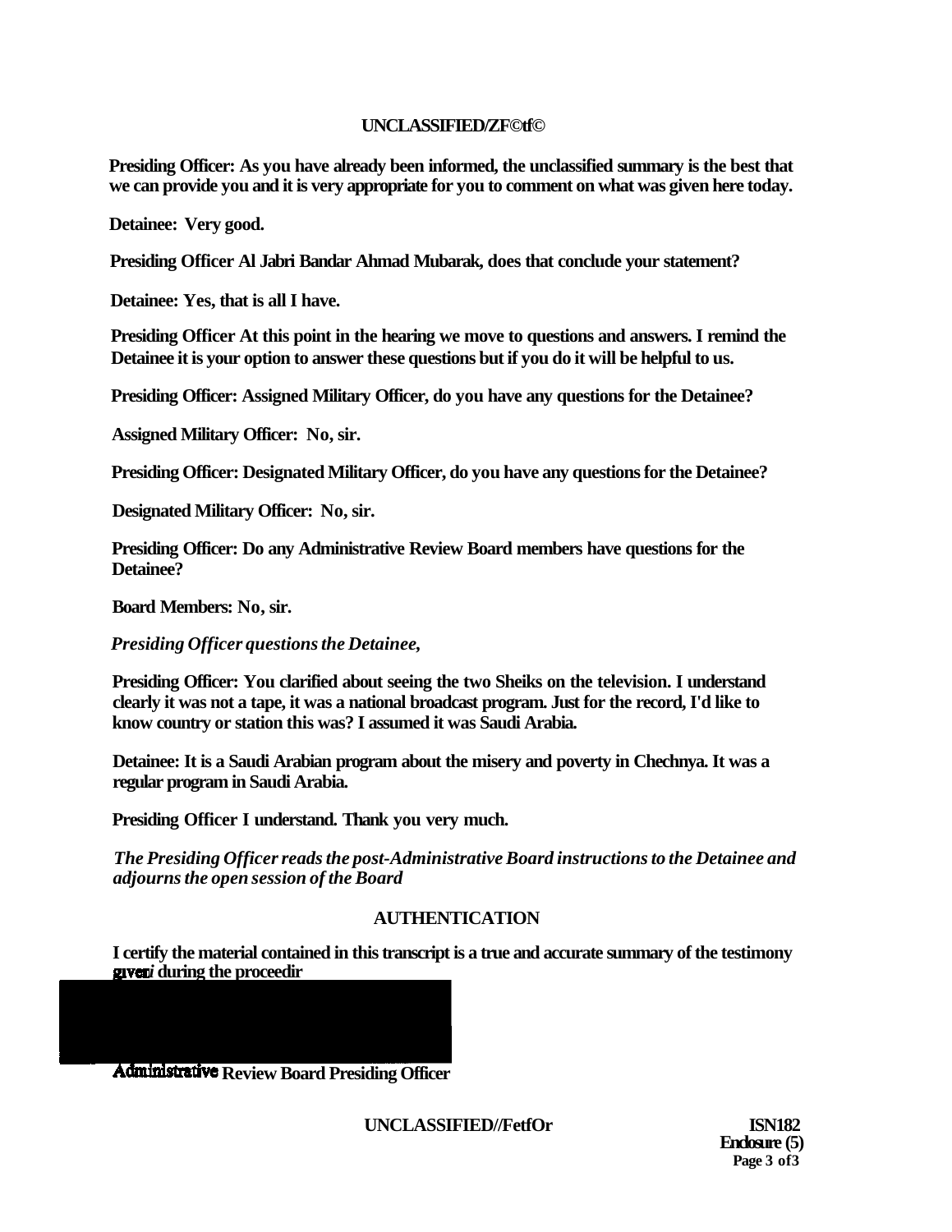# UNCLASSIFIED^FeeO

# **Summarized Administrative Review Board Detainee Statement**

*The Presiding Officer read the hearing instructions to the Detainee and confirmed that he understood. When asked if he had any questions concerning the Administrative Review Board process, the Detainee asked the following question:* 

Detainee: How many sessions do we have?

Presiding Officer: This will be the only session.

Detainee: Is mere a classified session?

Presiding Officer: There is a classified portion, but you will not be allowed participate.

Detainee: I don't have anything else.

*The Assisting Military Officer presented Exhibit EC-A, the Enemy Combatant Notification Form to the Administrative Review Board.* 

*The Assisting Military Officer presented Exhibit EC-B, the Enemy Combatant Election Form to the ARB.* 

*The Designated Military Officer presented Exhibit DMO-1, the Unclassified Summary of Information to the Administrative Review Board.* 

*The Designated Military Officer gave a brief description of me contents of Exhibit DMO-1, the Unclassified Summary of Information to the ARB,* 

*The Designated Military Officer confirmed that he had no additional unclassified information to present* 

# *The Presiding Officer opened the Administrative Review Board to the Detainee to present information with the assistance of the Assisting Military Officer.*

Assisting Military Officer: For the record, I want to note mat during my initial interview with the Detainee, he informed me that he would not make his decision until the morning of the Administrative Review Board to attend. It is evident mat he has chosen to attend this morning. I am not aware of any written statements that he has prepared, it is evident, however, mat he does wish to address the board orally and shortly. I also took notes during our initial interview and I would like to make some responses to the unclassified summary evidence.

*3.a.2. Arbaysh trained at al Farouq; a known al Qaida training camp.* 

**ISN192 Enclosure (5)**  Page 1 of9

 $UNCLASSIFIED/Fe$ fetfe  $000894$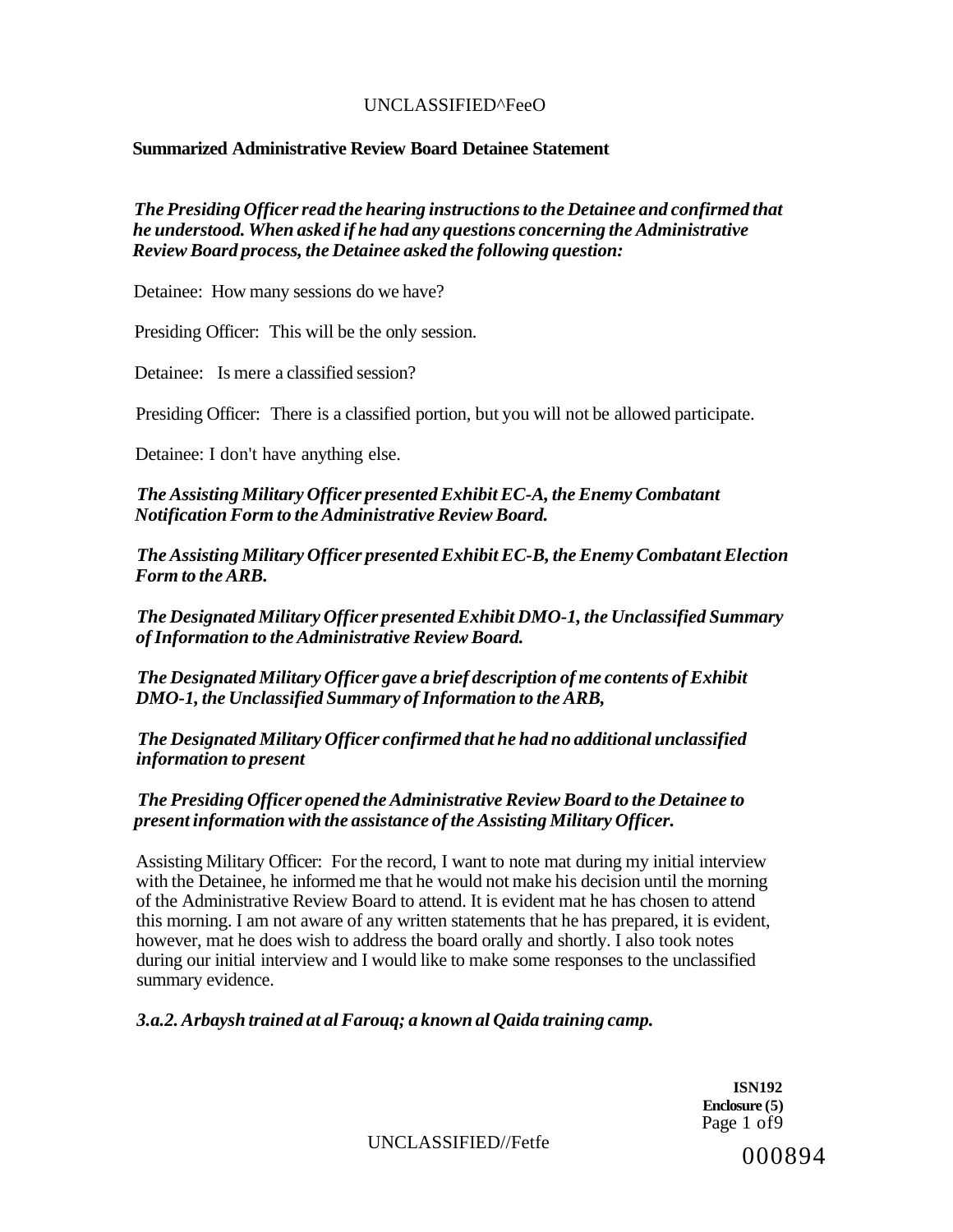# **UNCLASSIFIED/EQtfO**

**Assisting Military Officer The Detainee stated that he previously told his CSRT Personal Representative that he did train at al Farouq, but did not realize that it was an al Qaida training camp.** 

*3.b. 1. Arbaysh traveled the front lines in Tora Bora in order to fight the Northern Alliance.* 

**Assisting Military Officer: The Detainee denies he traveled to the front lines, but agrees he was in Tora Bora during the time the fighting occurred. His reason for being in Tora Bora was that he was simply passing through on his way to Pakistan.** 

*3.c. Arbaysh is an al Qaida/Taliban member.* 

**Assisting Military Officer: The Detainee denied being a member of al Qaida or the Taliban. I have nothing else to report on our interview, sir.** 

**Presiding Officer: Thank you. Ibrahimj Arbaysh, would you like to make an oral statement?** 

**Detainee: I would like to ask if traveling to fight jihad is an accusation?** 

**Presiding Officer: It is a statement Also, if you would like to make an oral statement, would you like to do so under oath?** 

**Detainee: I do not understand.** 

**Presiding Officer: What do you not understand? Would you like to take an oath?** 

**Detainee: Is it going to benefit me?** 

**Presiding Officer It is up to you if you desire to take an oath. If not, we will proceed.** 

**Assisting Military Officer: Sir, may I interject something?** 

**Detainee: I do not want.** 

**Assisting Military Officer If I may, sir. During my interview, the phrase that I used was he would be asked whether he wanted to make an oath, and that his answers were truthful. That might be a better way to phrase it so that he is aware of what you are asking.** 

**Detainee: My answer is no. I do not want to take an oath. Is that an accusation against me?** 

**Presiding Officer: Ibrahimj Arbaysh, you may begin.** 

**Detainee: Is training to fight for jihad an accusation against me?** 

**ISN192 Enclosure (5) Page 2 of9** 

UNCLASsiFiED/yF©ue~ 000895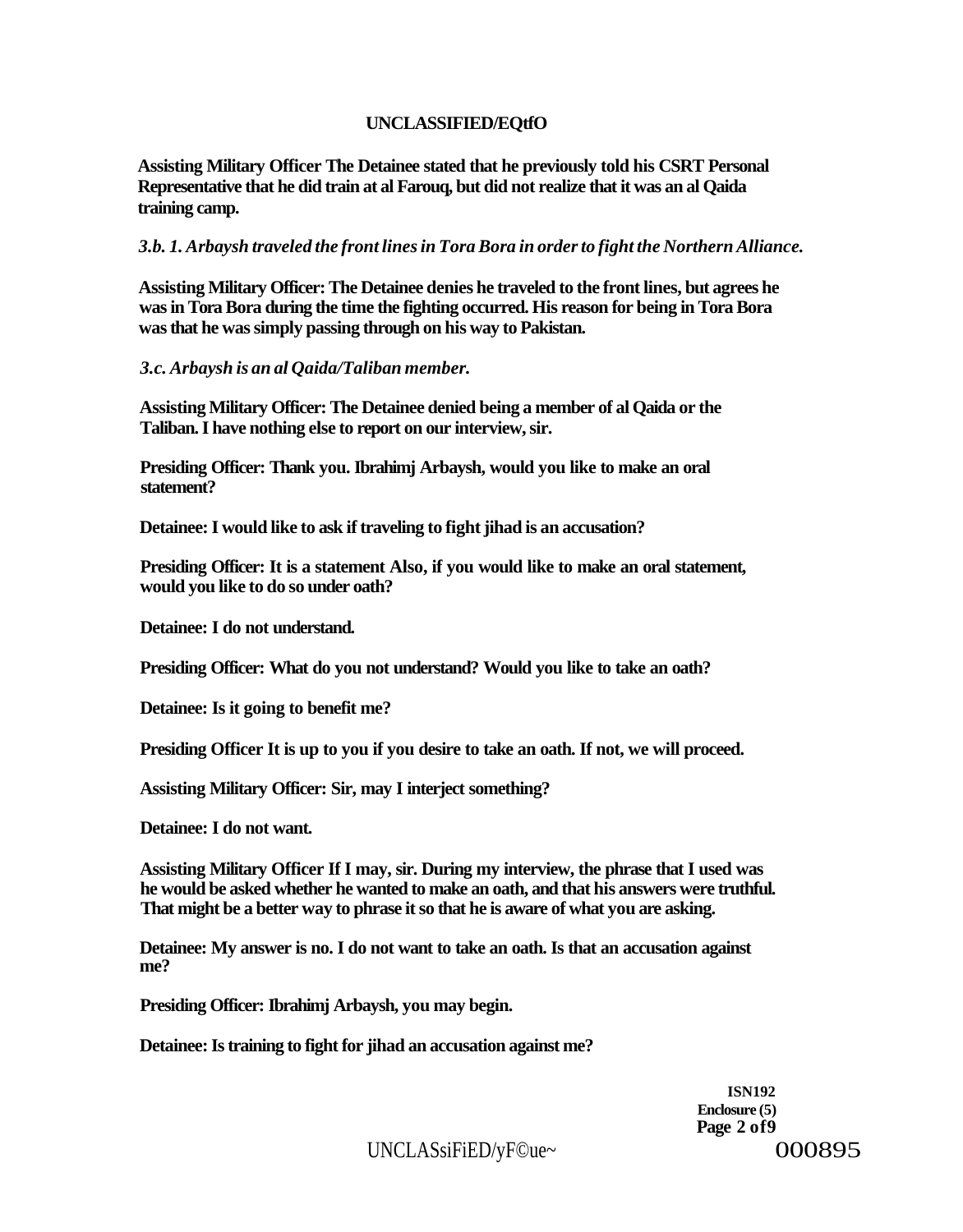### **UNCLASSffffiD/ZFOtTG**

**Presiding Officer: It is a statement that was determined from your Tribunal.** 

**Detainee: Is that a statement that a person will be prosecuted for?** 

**Presiding Officer: I don't know the answer to that** 

**Detainee: Who would know the answer?** 

**Presiding Officer: I don't know the answer. The purpose of this proceeding is to determine if you should be released or remain in custody. It has previously been determined mat you are an Enemy Combatant Those facts have already been discussed** 

**Detainee: But that statement is mentioned as one of the points against me. Is that one of the points against me or not?** 

**Presiding Officer: It is a point against you.** 

**Detainee: It's against me?** 

**Presiding Officer: It's against you.** 

**Detainee: Based on that point I am a threat to the United States?** 

**Presiding Officer: That decision has not been made yet. That is what this board is for, to decide if you are a continued threat** 

**Detainee: Why mention that point with the points that are supporting continuing to detain me?** 

**Presiding Officer: This is information that was used to determine if you were an Enemy Combatant in your previous Tribunal.** 

**Detainee: Whoever trains for jihad is considered to be a threat against the United States and its allies?** 

**Presiding Officer: I cannot say mat I need to hear from you if you consider yourself a threat** 

**Detainee: For sure [I am] not.** 

**Presiding Officer; Tell this board why we should consider your release.** 

**Detainee: I would like to ask the members why continue to detain me? Why should I be detained?** 

> **ISN192 Enclosure (5) Page 3 of9**

**UNCLASSIFlED/#eUO <sup>f</sup>**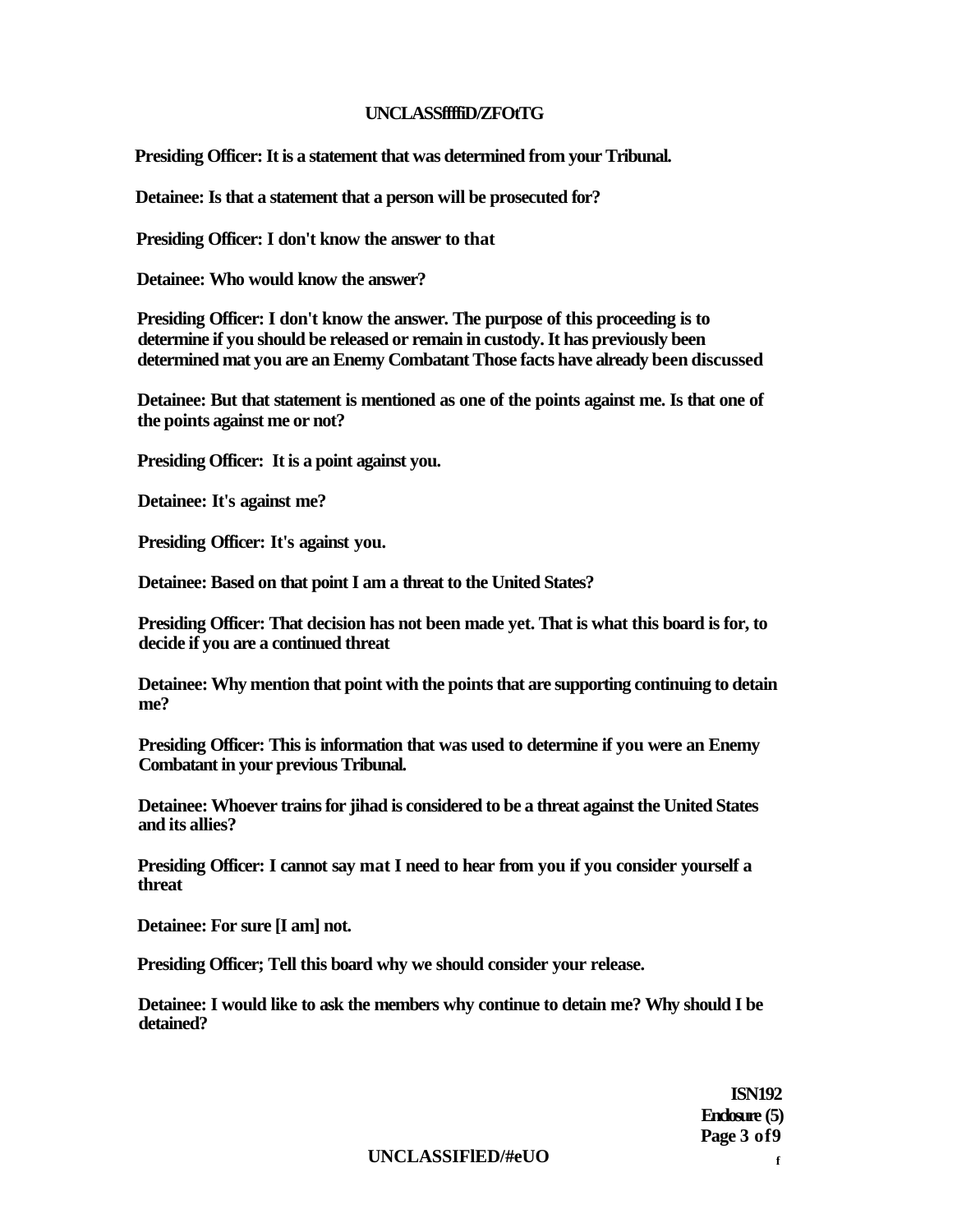# **UNCLASSIFffiD/ZBOtfe**

**Presiding Officer: If you are comidered to be a cxmtinued threat, you will be detained. If you are not considered a threat, we will recommend release. But I need to know from you why we should consider you being released.** 

**Detainee: In the world international courts the person is innocent until he is proven guilty. Why here is me person guilty until he is proven innocent?** 

**Presiding Officer This is not a legal proceeding. This is not a court This an administrative review to determine whether you should be released or detained.** 

**Detainee: How can this board decide that I am a continuous threat if they don't have evidence that I am a continuous threat against the United States?** 

**Presiding OfGcer: The evidence mat I have was presented to me, and you saw it, it was the unclassified summary.** 

**Detainee: Like I said before, if a jihad, for God is willing, is considered to be a threat to the United States, then all Muslims are a threat to the United States. The jihad for one million four hundred years is considered to be a message from Islam to all the Muslims. It is a duty to all Muslims. When I entered al Farouq training camp, I did not know al Farouq training camp belonged to al Qaida. If I entered a suspected house, and I did not know the house was suspected of something, is that a crime against me?** 

**Presiding Officer Why were you at al Farouq?** 

**Detainee: To train for the jihad for God.** 

**Presiding Officer: Who did you train to fight?** 

**Detainee: Whoever fights Muslims.** 

**Presiding Officer: Do you have any further comments that you wish to make?** 

*3.c.l. Arbaysh 's name was found listed on a document found on the ALNEDA-internet site on 20 July 2002. It contained information regarding the capture of Taliban and al Qaida fighters who had crossed the border in Nangarhar providence after the 11 September 2001 retaliation.* 

**Detainee: My name being found on the ALNEDA website; is mat proof against me?** 

**Presiding Officer: It is a factor for your continued detention, yes.** 

**Detainee: Who put my name in that place?** 

**Presiding Officer: I don't have that answer. I do not know.** 

**UNCLASSIFIED//Fe«e-**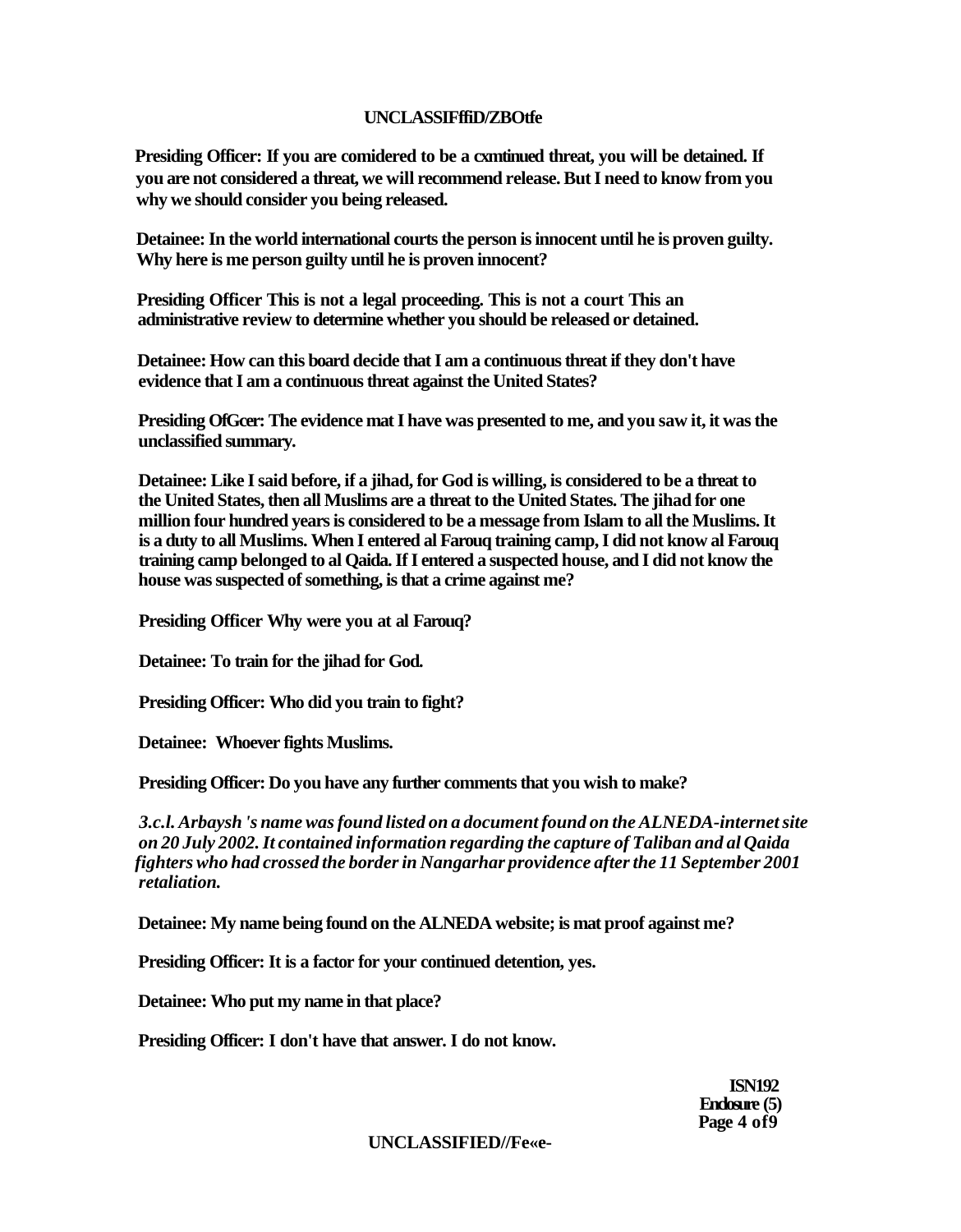### **UNCLASSffffiD/ZPOWe**

**Detainee: Someone should have asked before they put my name there.** 

**Presiding Officer: You mean the name on the website?** 

**Detainee: Yes. Maybe it was someone who wanted me to be accused of something, someone who wanted to get me into trouble.** 

**Presiding Officer: Thank you for telling us. We will use that in our consideration.** 

**Detainee: Who put my name on mat computer?** 

**Presiding Officer: I do not know.** 

**Detainee: Maybe the person got my name off the internet or somewhere else, and put my name in there.** 

**Presiding Officer: Do you know who might put your name in there?** 

**Detainee: How would I know?** 

**Presiding Officer: Do you have any other comments or statements you would like to make that we can use in consideration of your release?** 

**Detainee: About my conduct; I did not understand some of the information that was mentioned previously in the meeting.** 

**Presiding Officer Assisting Military Officer, do you need to explain or re-read some of those statements to him?** 

**Assisting Military Officer: No sir. However, I will provide some information that occurred after our initial interview with the Detainee. During the initial interview, the Unclassified Summary contained some information regarding his leading prayers and cross talking among the trailers in the camp in addition to his performing physical exercise in his cell block. I verified with the camp Detainee group that his conduct in relation to those activities was permitted. I edited those negative comments out of the Unclassified Summary, briefed the Designated Military Officer that those charges were not valid, and discussed those comments with the commander of the Detainee Operations Group who also concurred that the comments were not applicable. These are probably the comments that he is referring to that we initially briefed him on.** 

**Presiding Officer Are those the comments mat you are referring to?** 

**Detainee: Yes.** 

**Assisting Military Officer: My point simply is, sir, regarding those comments we briefed him on, was mat he was concerned that those were not accurate. He was correct, they were** 

> **ISN1M Enclosure (5) Page 5 of 9**

**UNCLASSIFIED//F©«e^**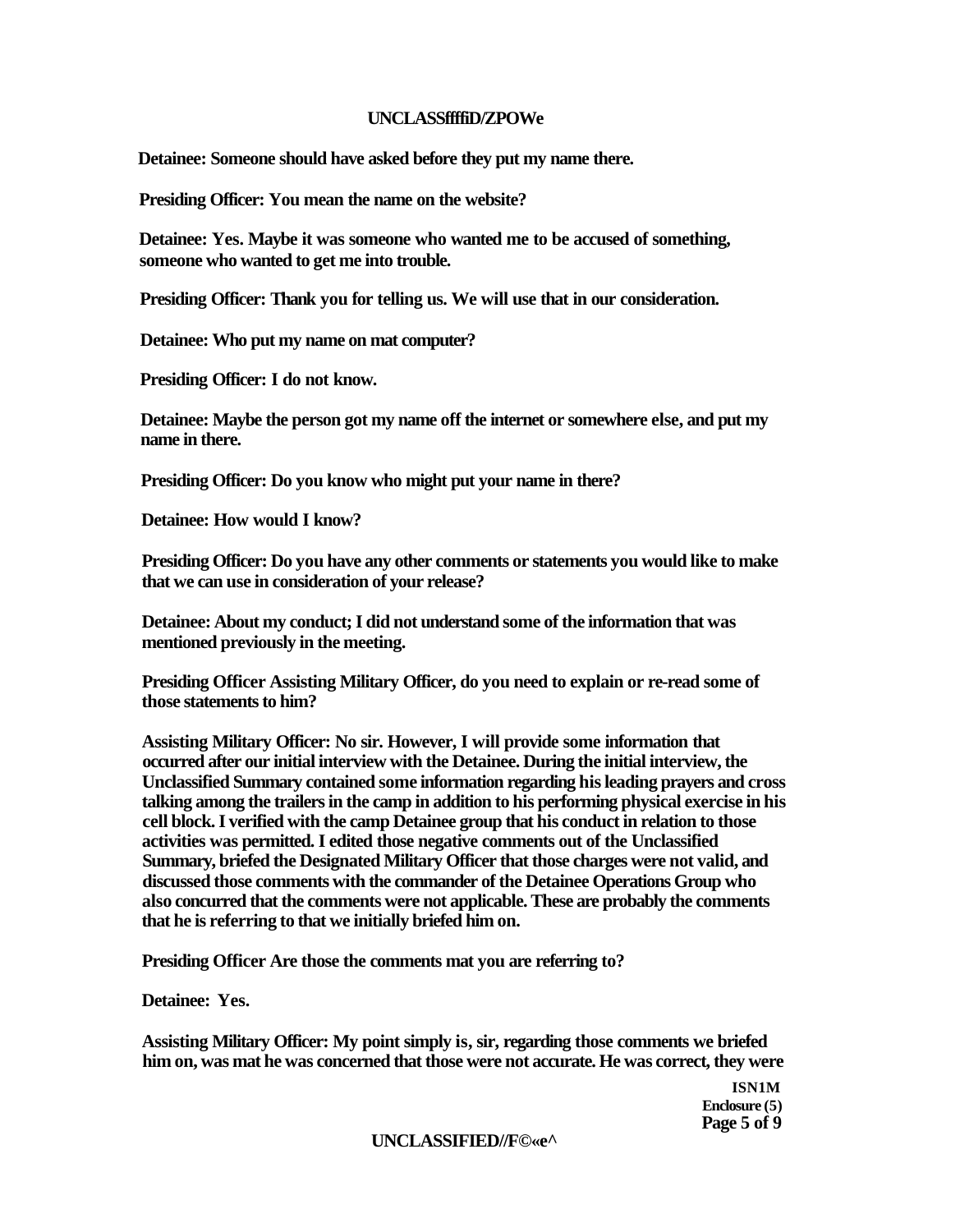### **UNCIASSIFIEDtfFOUD**

**not accurate, and they were deleted as entries from the Unclassified Summary. Therefore, they are not pending against him in any way.** 

**Presiding Officer: The board will take that into consideration.** 

**Detainee: The rest of the points dealing with conduct of the Detainee; can you repeat that forme?** 

**Assisting Military Officer: Yes sir. May I interject? He is referring to the Unclassified Summary of Evidence that refers to his resisting being moved from the cellblock. That would be paragraph 3.D.** 

**Presiding Officer: Can you read that for the record so he knows what you are talking about?** 

*3.d Detainee's Conduct: Arbqysh has a past history of passive aggressive behavior. The Detainee has failed to comply -with requirements to exit the cell and mild force was required Other than the two forced cell extractions the Detainee has only assaulted guards on two other occasions.* 

*The Assisting Military Officer read paragraph 3.a\* 

**Detainee: The incident with the two guards was an assault; they assaulted me. Any person who gets assaulted would do something back. There will be a reaction.** 

**Presiding Officer: So you are denying that this happened?** 

**Detainee: It did happen?** 

**Administrative Review Board Member: It did happen?** 

**Detainee: Yes, it happened. I threw water at them.** 

**Presiding Officer Do you have any other comments?** 

**Detainee: Honestly, I didn't think of making a statement to defend myself. I wasn't prepared.** 

**Presiding Officer: You don't need to defend yourself. You need to tell us why you are no longer a threat; if released, and what guarantees can you give this board mat you won't do harm to the United States or any of its allies?** 

**Detainee: I think if an angel comes down from Heaven and tells that I'm not a threat to the United States or its allies, you would still think that I am a threat based on the secret information in your files. When I asked what is the classified information in the files, it could be anything. It could be a tissue that someone wiped their nose with and threw in the** 

> **ISN192 Enclosure (5) Page** *6* **of9**

### **UNCLASSIFIED/yK\*UO**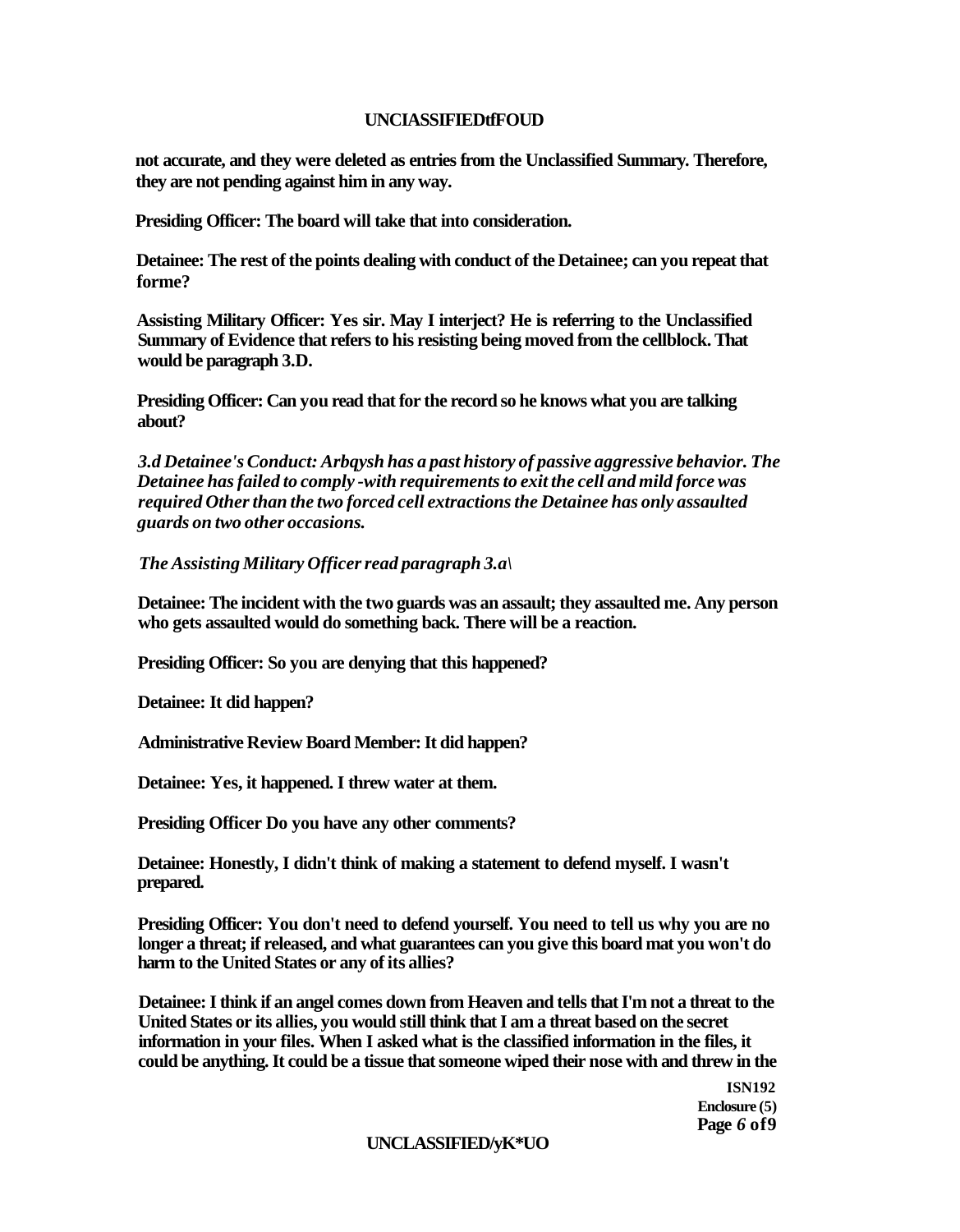### **UNCLASSIFIED4E0W0**

**garbage. It could be anything. Those accusations on that piece ofpaper (referring to the Unclassified Summaiy of Evidence) are not enough to accuse anyone. If the United States minks that those accusations are enough to make someone a threat against mem, they should arrest millions of human beings all over the world. It appears to be that whoever wrote those accusations had to make some unlawful accusations and untrue to legalize my detention. Hie did not find anything else but those accusations, so anything that he found ormade up he wrote it down. I think that those accusations mean that if we arrest aperson because he is tall or short it's based on height This session in my view is just an act It's not going to benefit me one way or the other. The result is going to be that I am a continuous threat against the United States and its allies.** 

**Presiding Officer: That decision has not been made yet by this board.** 

**Detainee: This is just like it was in the Tribunals when they decided I was an Enemy Combatant It's the same thing. When I read me accusations from me Assisting Officer, I went back to my brothers in the detention facility and told mem about the accusations, it was a very fun evening. We laughed a lot at those accusations until one of mem said when heard those points that this how they hook anyone up, and when will they decide? When will the report come?** 

**Presiding Officer. I do not have an answer for you on when the decision will be made. The recommendation goes up the chain of command and that's all I can tell you. I do not know the time.** 

**Detainee: About when will the answer come back?** 

**Presiding Officer: I don't have an answer. Ibnuumj Arbaysh, does that conclude your statement?** 

**Detainee: Will there be a court after this?** 

**Presiding Officer: Not that I am aware of.** 

**Detainee: I don't have anything else.** 

**Presiding Officer: Assisting Military Officer, do you have any questions for the Detainee?** 

**Assisting Military Officer: No, sir.** 

**Presiding Officer: Designated Military Officer, do you have any questions for the Detainee?** 

**Designated Military Officer: No, sir.** 

**Presiding Officer: Do any Administrative Review Board Members have any questions for the Detainee?** 

> **' ISN 192 Enclosure (5) Page 7 of9**

#### **UNCLASSIFIED//Peue**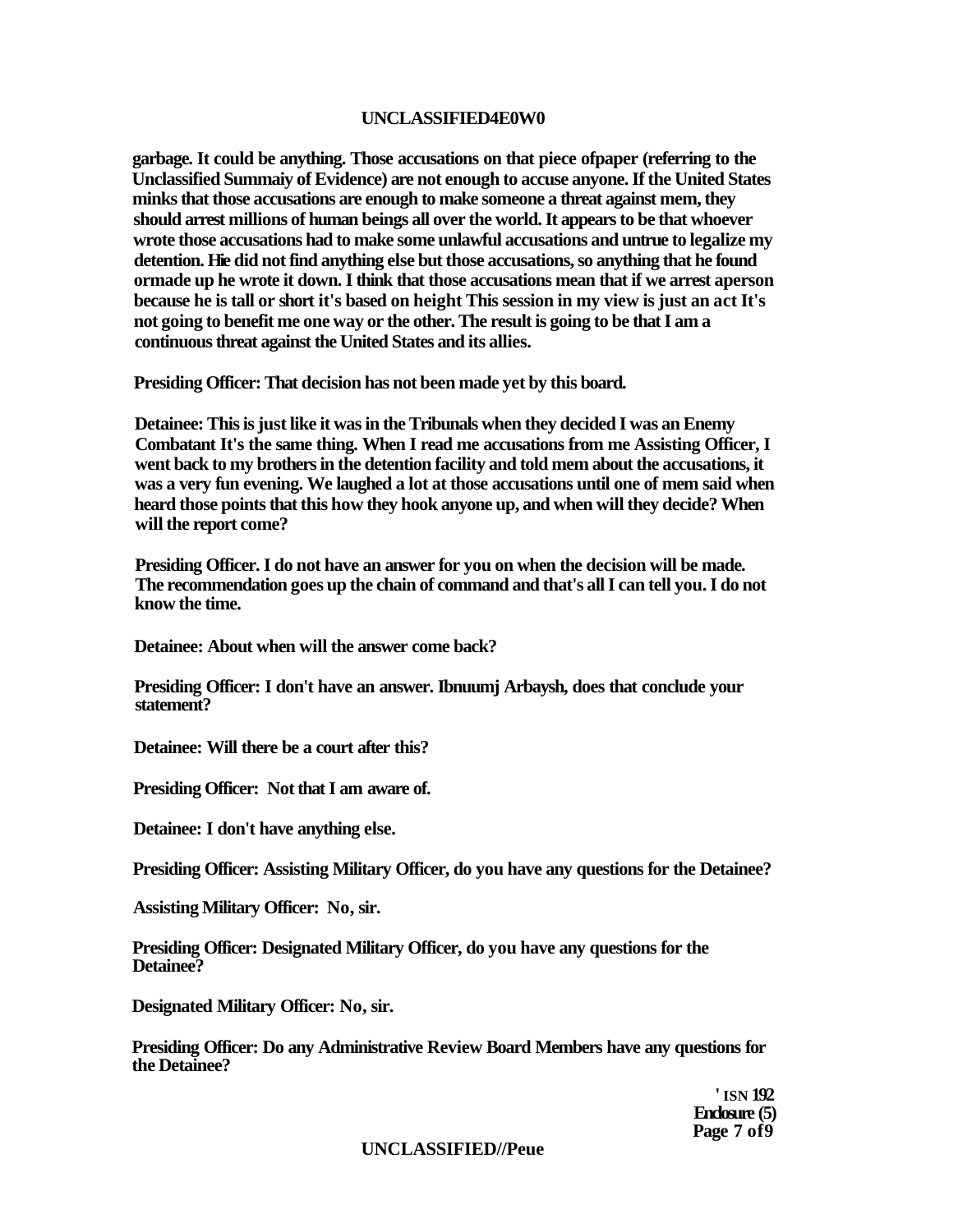### **UNCLASSIFIED/^©\*\*^**

**Administrative Review Board Members' questions** 

- **Q. To your best recollection how long of a period were you in Afghanistan?**
- **A. I don't remember, but it was close to or about three months.**
- **Q. You stated tfiat you went to al Farouq to train to fight whoever fights Muslims; I would like to know if you think that the United States fights Muslims?**
- **A. Before I mentioned that the United States is a partner with Saudi Arabia, so how could I consider it an enemy of Islam if it's a friend of Saudi Arabia?**

**Q. If you were released would you fight against the United States in jihad? A. No.** 

**Presiding Officer: Does die Designated Military Officer or Assisting Military Officer have any other information to present to this Administrative Review Board?** 

**Assisting Military Officer: No, sir.** 

**Designated Military Officer: No, sir. Sir, I think you explained the point that there will be a classified session Mowing. For the record, I would like to make that request I have no further unclassified information, but would like to request a closed session for the presentation of classified information.** 

# *The Presiding Officer determined that all unclassified hadbeen presented and closed the open session of the Administrative Review Board.*

**Presiding Officer: Ibrahimj Arhaysh, you shall be notified of whether you will be detained further, transferred, or released upon completion of the review of these proceedings, and a decision by the Designated Civilian Official in Washington D.C.** 

**Detainee: Transfer me where?** 

**Presiding Officer If the Designated Civilian Official determines that you should no longer be detained by the United States, you will be released or transferred to your home country or another country as soon as arrangements can be made. If the Designated Civilian Official determines mat you should be continue to be detained, you may be eligible another Administrative Review Board in one year.** 

**Detainee: To review what?** 

**Presiding Officer: Another Administrative Review Board like what we had here today.** 

**Detainee: It's going to look at if I'm a continuous threat or not?** 

**Presiding Officer: Correct** 

**ISN192 Enclosure (5) Page 8 of9** 

**UNCLASSfflED/ZFOUCr**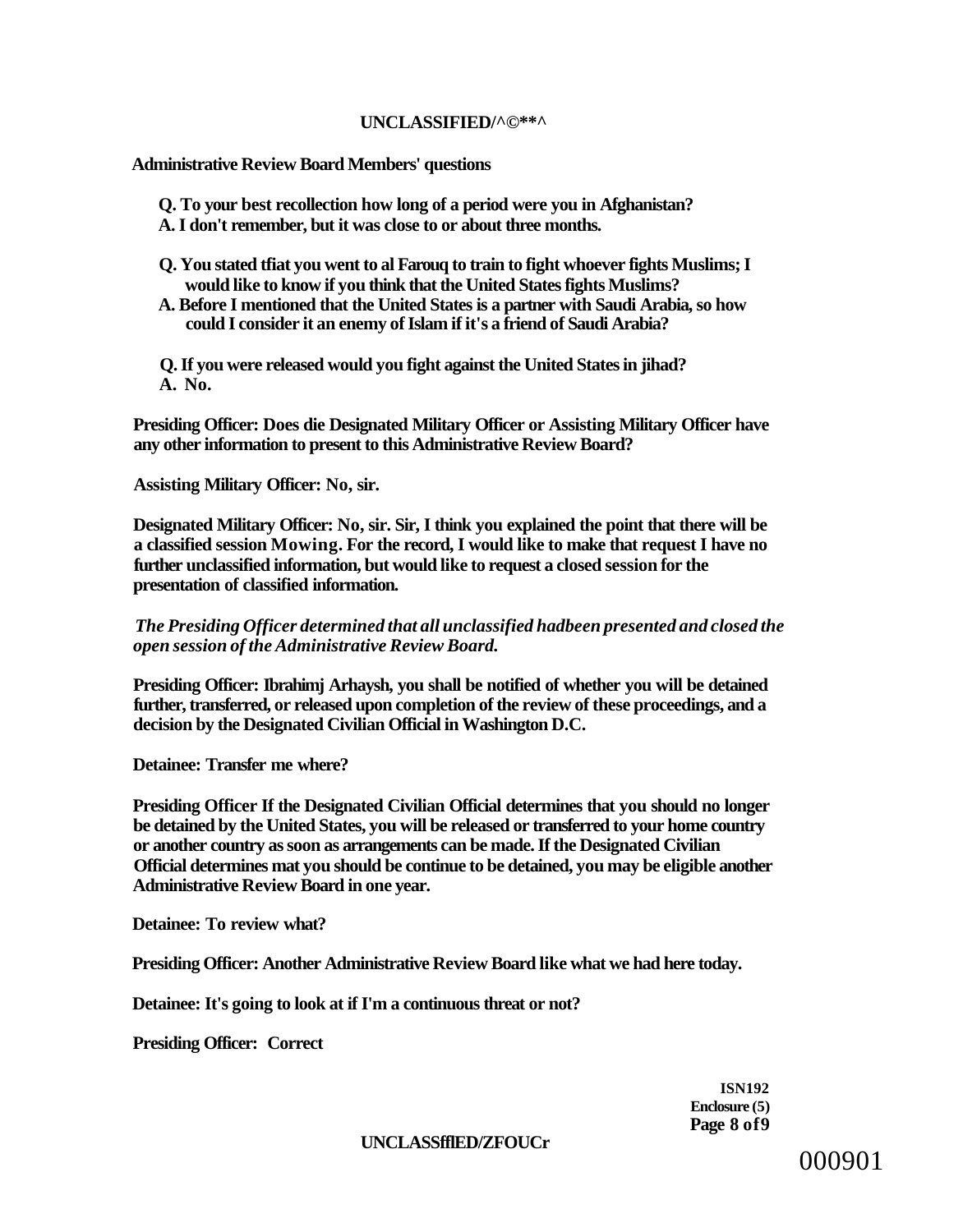# **UNCLASSMED/flPODD**

**Detainee: Is it possible that I am not a threat this year, and be considered a threat next year?** 

**Presiding Officer If you are considered not a threat mere will be no board next year. You won't be here. But if you are considered to be a continued threat, then you will have a board in one year.** 

**Detainee: Is it possible mat if they consider me to be a threat mis year, that next they might think I'm no longer a threat?** 

**Presiding Officer: That is possible. I cannot predict the future. I cannot speculate.** 

**Detainee: Today, if you decide that I am a threat based on my name being on the internet, and based on me going to Afghanistan, and so on, and next year you review the same information, are you going to say my name was not found on the internet, and I was not in Afghanistan? Will the information reverse?** 

**Presiding Officer: I can't say what will happen. If you were to be detained, I can't say what's going to happen next year. I can't say if information will change. I can't if they will use the same information. I don't know the answer for that I can't speculate.** 

**Detainee: Like I said before, this is a funny act.** 

**Presiding Officer: The open session of this Administrative Review Board hearing is adjourned.** 

# **AUTHENTICATION**

**I certify the material contained in this transcript is a true and accurate summary of the testimony given during the proceedings.** 



**ISNI92 Enclosure (5) Page 9 of9**  000902

**UNCLASSIFIED//F©eer**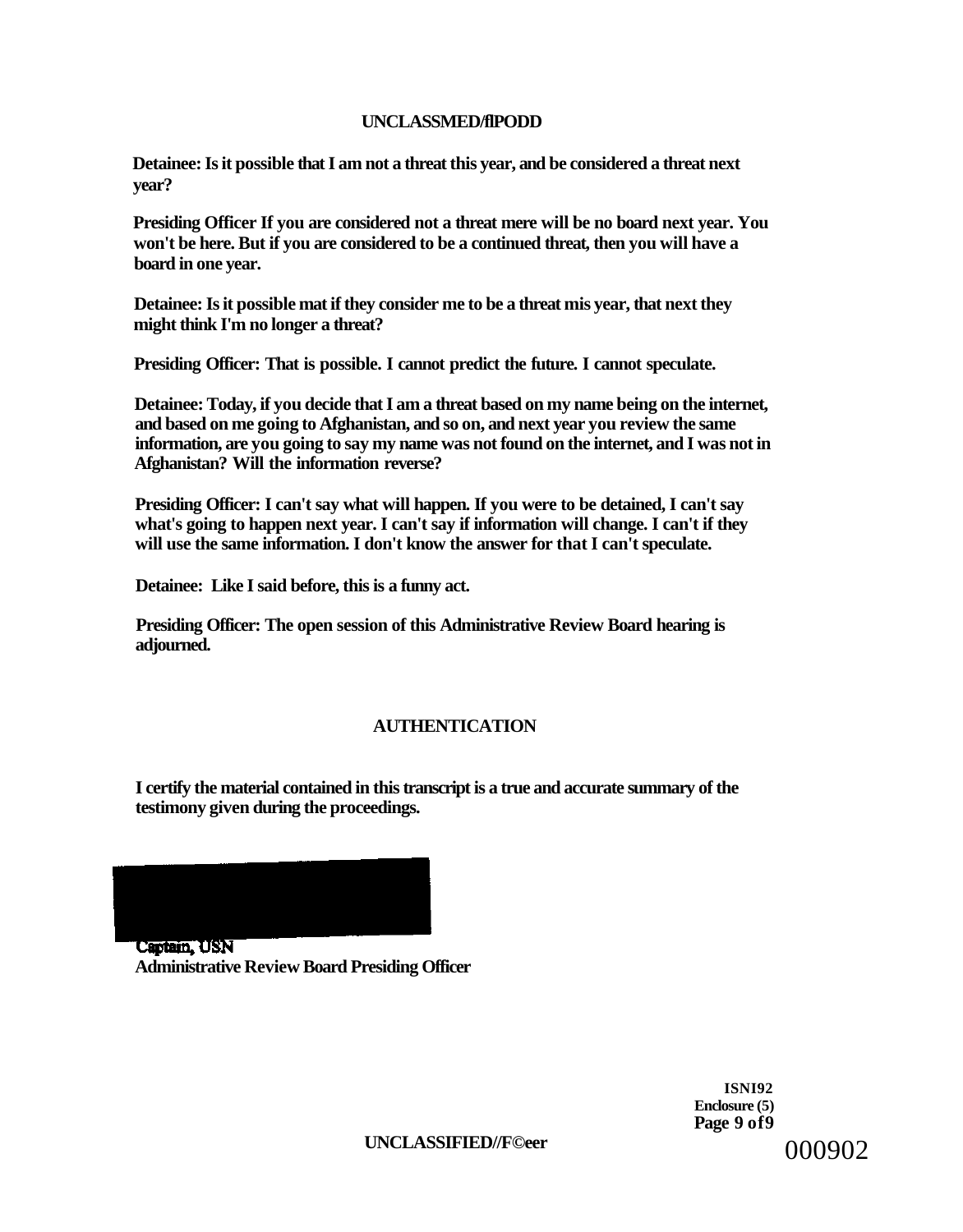### **UNCLASSEFIEDfflDSJP**

# **Summarized Administrative Review Board Detainee Statement**

*The Presiding Officer read the purpose of the Administrative Review Board and addressed the Detainee by the name listed on the Unclassified Summary.* 

**Detainee: I am not Abdul Kafiz, please speak to me as myself or bring Abdul Hafiz.** 

**Presiding Officer: All right, give us the name that he would like to be referred to as and then we will continue.** 

**Detainee: I told him** *{referring to the AMO)* **the other day....** 

**Assisting Military Officer** *(looking in the direction of the Detainee and linguist)* **we** 

**haven't read his statement yet** 

**Presiding Officer: Please tell me now.** 

**Detainee: My name is Abdul Qawi** 

**Presiding Officer: Abdul Qawi, fine.**  *The Presiding Officer stated that the members of the Administrative Review Board would be sworn,* 

*The detainee commented after the members were given the oath.* 

**Detainee: There is no need for this. I thought mat I was going to take the oath. Itisnot very important to me. They took the oath last time and they still came up with the wrong decision.** 

**Presiding Office: We will continue, please bear with us.** 

*The members of the Administrative Review Board were sworn.* 

*The detainee interrupted the linguist during his translation of the advisement given by the Presiding Officer.* 

**Presiding Officer May I, interrupt? Please ask him not to speak when you speak. Otherwise the reporter is going to have a hard time with the translation.** 

**Assisting Military Officer: May I, sir?** 

**Presiding Officer: Yes.** 

**ISN1030 Enclosure (6) Page 1 of 10** 

**UNCLASSIFIED//EQye-**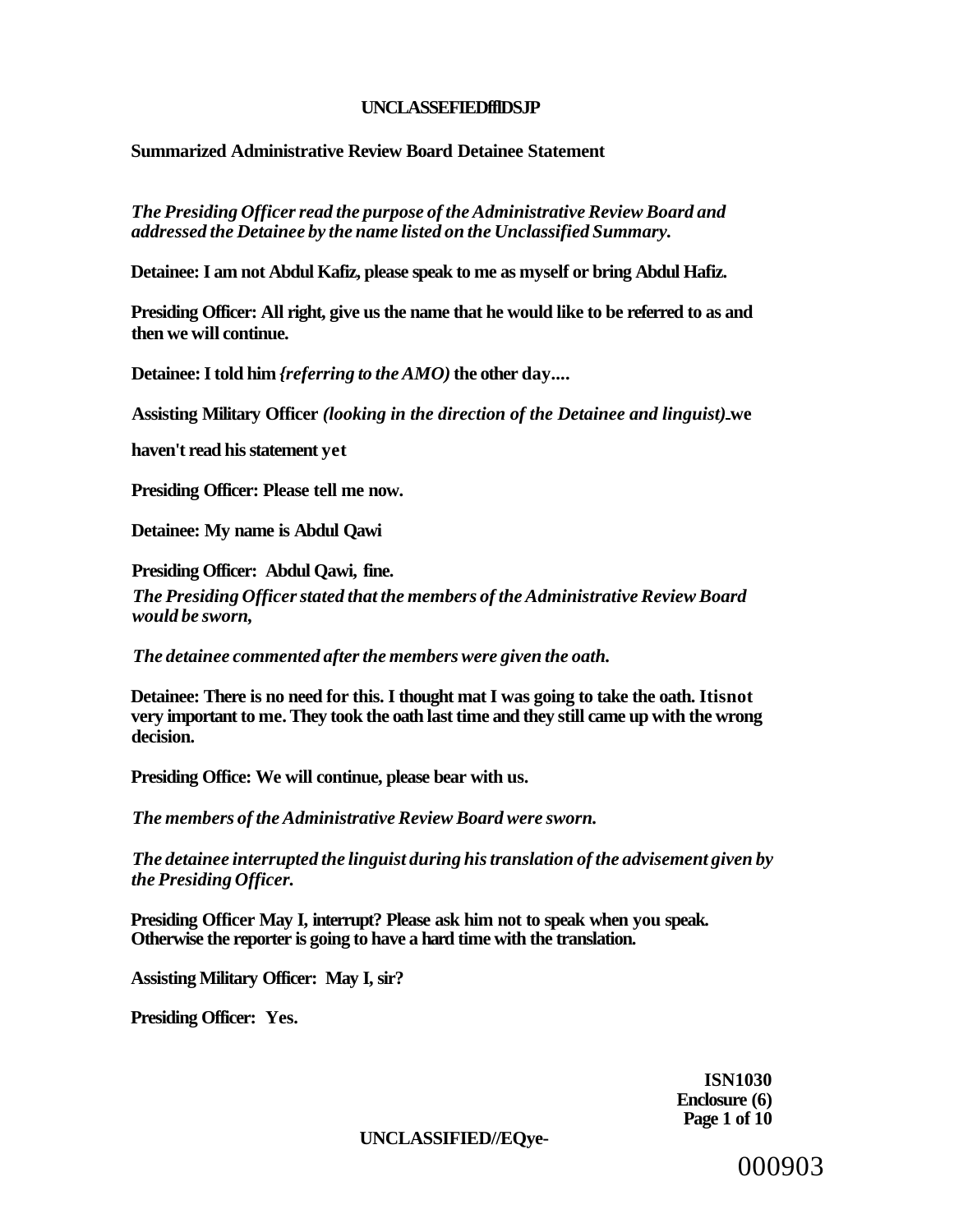# **UNCLASSIFIEDAFeyO**

**Assisting Military Officer,** *{looking at the linguist)* **Tell him that he will be given his opportunity to speak..** 

*The Presiding Officer read the hearing instructions to the Detainee and asked if the Detainee understood the process.* 

**Detainee: Even if you would repeat it ten times my mind is not working good. It circles [ajround and I could hardly.. .I'll know it one time and men I forget about it** 

**Presiding Officer: Do you know it right now? Do you understand us right now?** 

**Detainee: Yes. Yes, sir, if you are talking about the process of this committee. I understood.** 

**Presiding Officer: Thank you.** 

*The Presiding Officer confirmed that the Detainee understood the process.* 

*The Assisting Military Officer presented Exhibit EC-A<sup>t</sup> the Enemy Combatant Notification Form to the Administrative Review Board.* 

*The Assisting Military Officer presented Exhibit EC-B, the Enemy Combatant Election Form to the Administrative Review Board.* 

*The Designated Military Officer presented Exhibit DMO-1, the Unclassified Summary of Evidence to the Administrative Review Board.* 

*The Designated Military Officer presented Exhibit DMO-2, the FBI Redaction Certification to the Administrative Review Board and DMO-3.* 

*The Designated Military Officer gave a brief description of the contents of Exhibit DMO-1 the Unclassified Summary of Evidence to the Administrative Review Board,* 

*The Designated Military Officer confirmed that he had no more additional unclassified information to present and requested a closed session to discuss classified information relevant to the disposition of the Detainee.* 

*The Presiding Officer opened me Administrative Review Board to the Detains present information with the assistance of the Assisting Military Officer.* 

**Assisting Military Officer: Sir, the Detainee would like to address the board in regards to the Unclassified Summary and also he has brought some letters along with him. He would like to read some excerpts from those letters. But first, I have a statement that he asked me to read in reference to who he is and also in reference to some of the charges on the Unclassified Summary.** 

> **ISN 1030 Enclosure (6) Page 2 of 10**

**UNCLASSFffiD//FOUO~**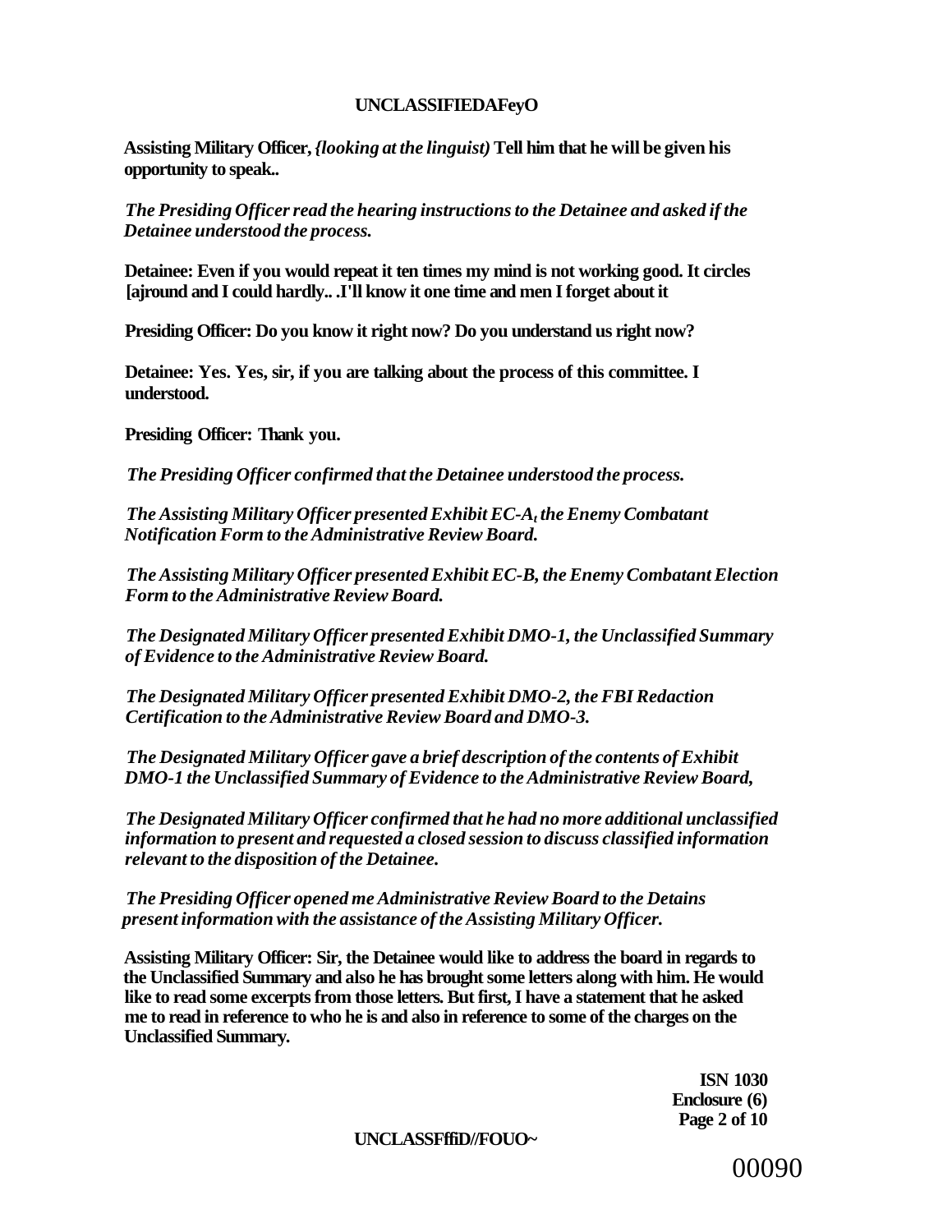### **UNCLASSIFIED#FetJe**

### **Presiding Officer Continue.**

**Assisting Military Officer: Okay. The Detainee states again that he is not Abdul Hafiz. He was a servant for Mr. Hafiz. His name is Abdul Qawi, son of Allahdah. His country is Afghanistan. Kandahar is the state and his district is Maruf. Regarding statements in the Unclassified Summary, he stated that he was not with the Taliban. He was a poor man living in his own house without a leg. He did not have anything to do with the deaths of the two individuals. He first heard of these deaths while here in Cuba. He knows nothing about the Red Cross murder. He was given the personal phonebook and satellite phone by Mr. Hafiz to hold for him, not for his use. Regarding his capture, he stated he was asleep in a room when planes came, when he woke up, he thought in his mind that he did not have a permit for the satellite phone that he was keeping for Hafiz, so he took the satellite phone, the phonebook and other papers out of his pocket and threw them across the room.** 

### *During the linguist translation of the Assisting Military Officer's statement on behalf of the Detainee, the Detainee added ike following comment.*

**Detainee: Including the phonebook and whatever papers** *(Abdul Hafiz's identification papers)* **that were in my possession that Hafiz had given me.** 

**Assisting Military Officer Correct** *(response to Detainees comment).* **He was not using the phone or attempting to use the phone. Again he stated that he had the phone because Abdul Hafiz gave h to him because he also had no permit Regarding him being present at the Taliban Military Headquarters, he stated mat he saw Taliban police surround Kandahar but he has never been to their Headquarters and he does not know where it is located. Regarding his participation in the paramilitary band related to the Taliban Hezb-e-Islami, he stated that he did not have a relationship with these people. He said and I quote, These are the people who have destroyed Afghanistan, so I despises these people." Regarding the statement that he knew the phone in his possession contained numbers of individuals who are enemies of the US, he stated that he did not admit to this. He further stated that he did not know what was in the phone or the phonebook and that he did not know how to use the phone. That is all that I have at this time sir.** 

**Presiding Officer: Thank you.** 

**Detainee: I did not know what was inside the phonebook. I never opened it I do not know the contents.. .what it contains at all. I never made a phone call and I do not even know how to operate it** 

**Presiding Officer If I could interrupt him, I am going to ask him now if he is ready to give his statements. So if he could just wait one moment Thank you. Abdul Qawi, do you want to make your statement under oath?** 

**Detainee: I went through the same tiling last time and I have provided witnesses. lama poor man. You can keep me for one year or ten years, there is nothing I can do. You have the power to do whatever you want to do.** 

> **ISN1030 Enclosure (6) Page 3 of 10**

#### **UNCLASSDFIED//FOTJT3**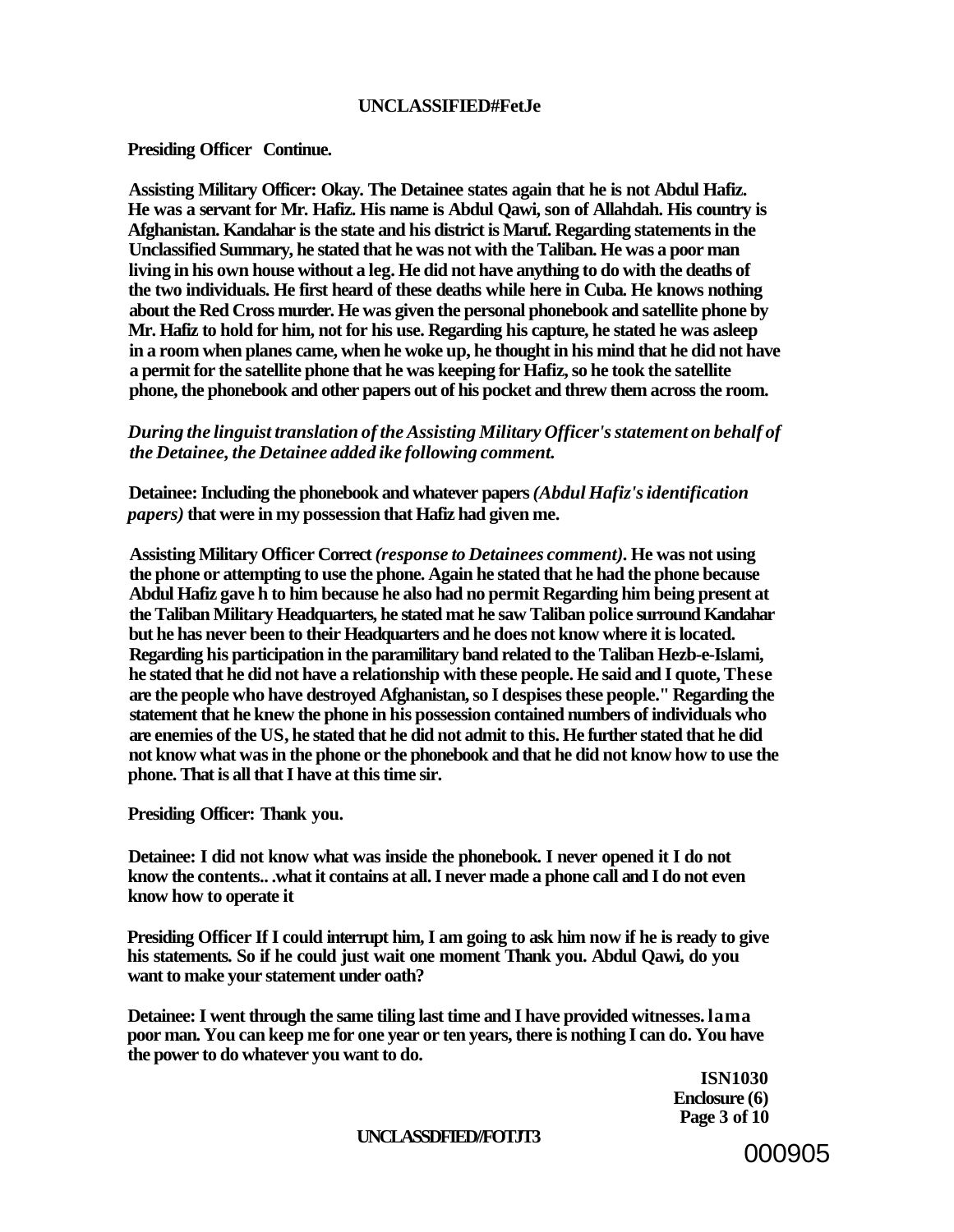# **UNCLASSIFffiD/ZEDUO**

**Presiding Officer My question again, do you want to make your statement to follow under oam? An oath is a promise to tell the truth and we have prepared a Muslim oath if you wish to use it We do not require an oath.** 

**Detainee: When I say it didn't I say it was the truth- I don't have any problem saying** 

**that and I will say it again.** 

**Presiding Officer: So does mat mean he does not want to take the oath?** 

**Detainee: Is mere a need for taking the oam?** 

**Presiding Officer No.** 

**Detainee: Thank you. If there is no need, then thank you.** 

**Presiding Officer: So, then the Detainee does not want to take the oam. You want to begin with your statement?** 

**Detainee: It is not that I did not want to. Ifthere is a need for it, I'll take it Ifthereisno need for it, I will not take it** 

**Presiding Officer: He is not required to take the oath. Okay, Abdul, I understand that you have some letters you want to read from and then you also have some.. .a statement maybe to make. Could you please read to us the information from your letters?** 

**Detainee: Yes, I want to present** 

**Presiding Officer: I also understand you are going to present them as evidence at the conclusion.** 

**Detainee: Yes, please, yes.** 

**Presiding Officer You may begin.** 

**Detainee: First of aU, may I say again that I am not Abdul Hafiz. I am Abdul Qawi; I am the son of AllahdadL I have these letters mat have been sent to me and I am going to read them for you. See how they are addressed. In accordance to my statement mat I have made, where I was captured, I was going there because my brother was getting married in mat district In order to follow up with mat situation, I want to read to you this letter mat has been sent to me.. .a portion of it Because you were going due to the marriage, because Mohammad was getting married, that marriage is stilL.hasn't happened. It is still outstanding. It stiU hasn't happened. I told you** *(referring to the AMO)* **die other day about the letter. It was delivered by your people** *(referring to the guards).* **When I told them about my mother, mat she was so sick, that she couldn't walk along this property, he**  *says,(translation should be that she couldn 't walk long). The linguist stated the detainee* 

> **ISN1030 Enclosure (6) Page4ofl0**

**UNCLASSIFIED//EO¥e** 

**00090R**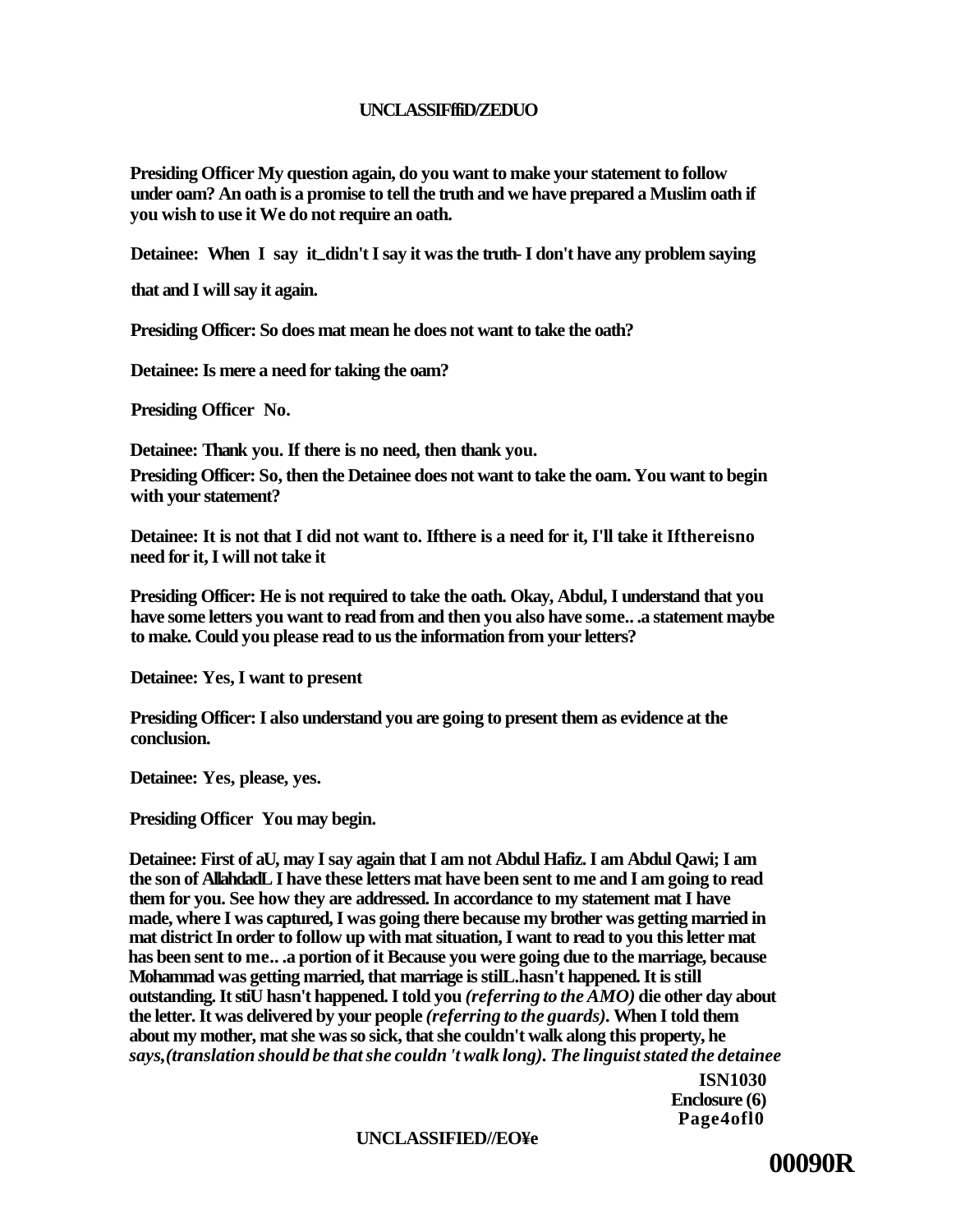# **UNCLASSIFIEDAFeU©**

*wants to read about that (his mother).* **This is my son's letter to me: Your respectful Mom that was not doing very well at that time is doing a lot better now. Do not worry. And at the same time, that when my Mom was sick so was my Dad. From the previous Ramadan up'til then he could not eat or drink anything, but tea. He could not eat any fa^ so this is something to follow up on. Grandma and Grandpa, they are bom doing fine and they are no longer sick.** 

**Presiding Officer: That was from his son?** 

**Detainee:** *(holdmg another letter) Tbfete tommy brother.* **His name is Mohammad. Look at the way I am being addressed,** *(his brother addresses him by the name that he stated his name to be), (holding another letter)* **This is from my son. This letter is from my son and also from my brother. When I say that I did not have any relationship with these people or groups: My respectful brother, you didn't have any relationship with any political people. We were hoping mat you would get released very, very soon. We do not understand why you're still detained mere without a crime. The rest of them** *(the letters)*  **are talking about the same, this political thing, they are addressed to me. Even one of them is from my wife. It has my name on it It is addressed to me as the name that I am claiming here, so that is all I have.** 

*The linguist began collecting all the letters for submission to the Administrative Review Board.* 

**Presiding Officer: Well only the ones that we read from will we need for evidence, otherwise, you'll have to interpret the others for us.** 

**Detainee: The only thing that I want to show you, is that it is addressed to me and one of them is from my wife.** 

**Presiding Officer I'm sorry, we'll accept. .we'll take them all and then we'll get you** *(the linguist)* **to translate them later.** 

**Detainee: It is a big shame m our culture to read my wife's letter for you, but now I am in a very tough situation with the letter from my wife. Do you want it as evidence?** 

**Presiding Officer: It's up to him ifhe wants to present it** 

**Detainee: Can you respect that?** 

*The linguist confirmed mat it would be respected if the Detainee did not want to turn in his wife's letter.* 

**Presiding Officer It is entirely up to him. He doesn't have to, no.** 

*Detainee begins to whisper to the linguist* 

**ISN1030 Enclosure (6) PageS of 10** 

**UNCLASSIFIED/ZFOee**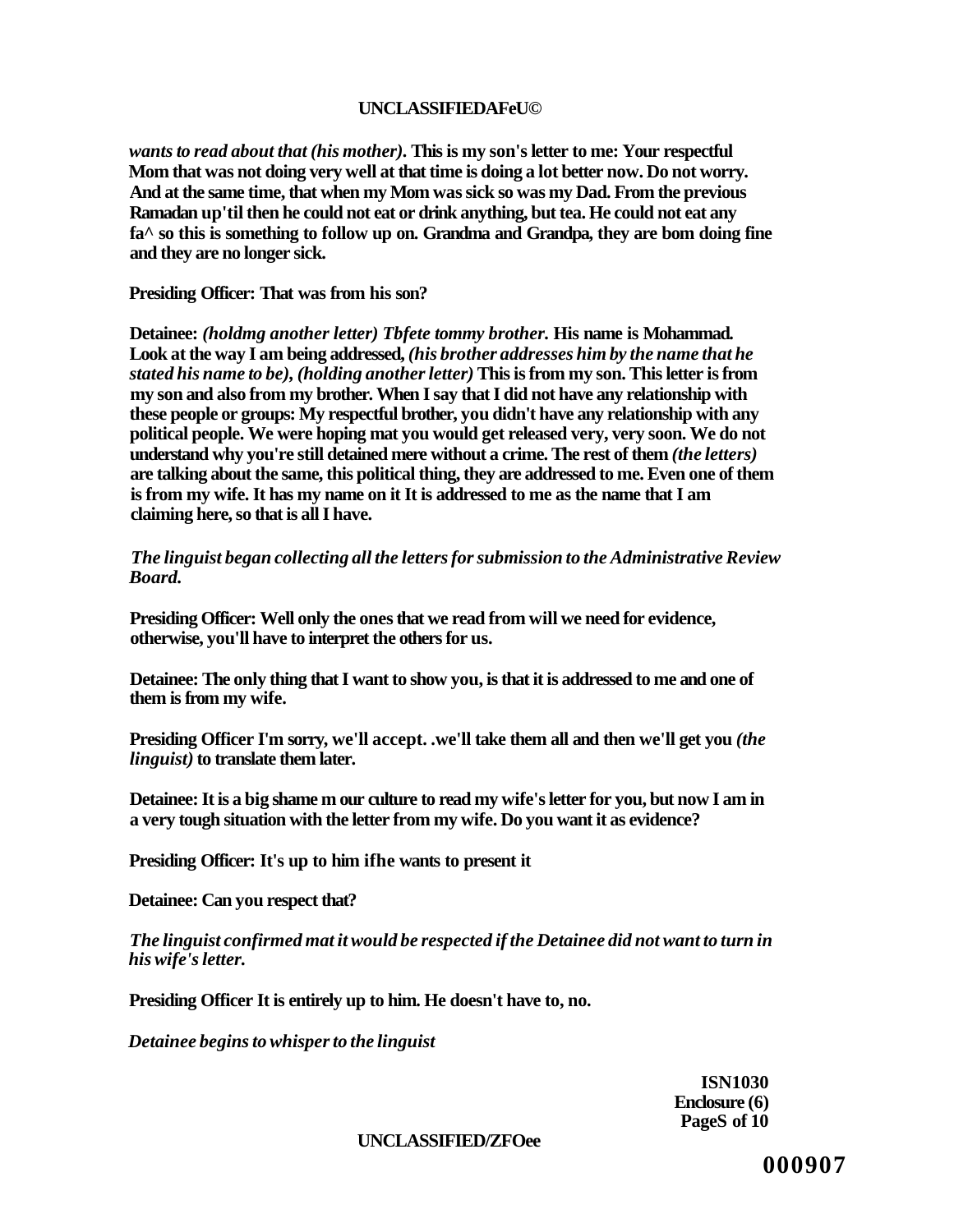### **UNCLASSIFIED//FOUO**

**Presiding Officer: Give us a brief description of what he said.** 

**Detainee: Remember when I was telling you** *(the linguist)* **that I wasn't feeling my kidneys, sir. I need to go to the bathroom.** 

**Presiding Officer: Okay. We can take a brief recess. This Administrative Review Board will now recess so mat the Detainee can use the men's room. Designated Military Officer, please note the date and time of mis recess.** 

**Designated Military Officer: It is 1351 hours, 01 March 2005.** 

*Presiding Officer reopens the hearing.* 

**Presiding Officer Please be seated. The Administrative Review Board for Abdul Qawi, is now reconvened. Designated Military Officer please note the current time and date.** 

**Designated Military Officer: It is 1420 hours. Today is 01 March 2005.** 

**Presiding Officer: Abdul, please continue with your letters mat you were presenting and then I will have some additional comments.** 

**Detainee: What questions?** 

**Presiding Officer: He was commenting on his letters. Ifhe has anything else he'd like to present or I believe, his AMO said that he had a statement** 

**Detainee: I have been kept here for the past two, three years now; I have nolhingnewto say. The only thing mat I could tell you is that I have not committed any crime. lam innocent The rest, I do not know. What else would you like for me to say?** 

**Presiding Officer: Okay. DMO do you have anything?** 

**Designated Military Officer No sir.** 

**Presiding Officer Okay. Assisting Military Officer do you have any questions for the Detainee?** 

**Assisting Military Officer:** *(directing his statement to the linguist).* **Just tell him that ifhe has anything that he would like to say to the Board, mis would be the time to do it** 

**Detainee: I said that I do not have anything new to say from the last time.** *(He directed the following statement to the DMO).* **They said that they did not have anything further to accuse me of. Whatever I was accused of, I told them that I knew that I couldn't do anything against it I am in your power, you can put me in jail, whatever you want to do. I told them before that I do not know any [ofj these charges and I am saying the same thing now.** 

> **ISN 1030 Enclosure (6) Page6ofl0**

**UNCLASSEFIED//Feecr**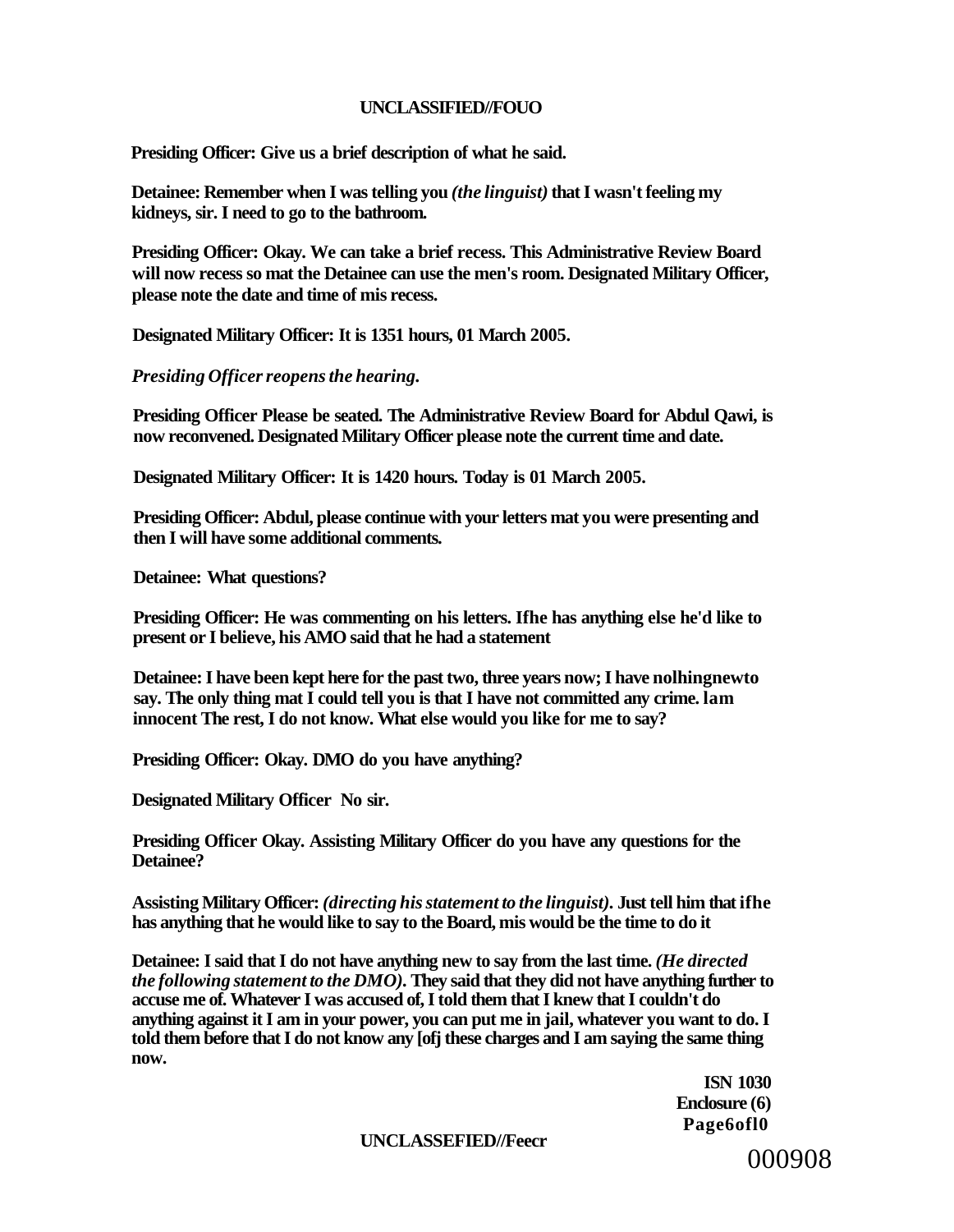# **UNCLASSIFIED//FOtJe**

**Presiding Officer. Okay. Thank you. Designated Military Officer do you have any questions for the Detainee.** 

**Designated Military Officer. No sir.** 

**Presiding Officer Do any Administrative Review Board Members have any questions for the Detainee?** 

**Administrative Review Board members' questions** 

- **Q. Abdul, do you know where Abdul Hafiz is today?**
- **A. I would give it...I do not know where he is at. Maybe he's in Afghanistan in his home.**
- **Q. What did Abdul Hafiz do when you worked for him?**
- **A. He was working...he said that he was working for peace.**
- **Q. Did he work for any organization? What did he do to bring about peace? What was he doing?**

*The linguist translated the question and requested that he be able to ask the same question again because he believed the detainee didn't get the question.* 

- **A. I never asked him who he worked for, which group he worked for. He said he worked for bringing peace that is what he was telling me he was doing.**
- **Q. Abdul what did you do as a servant for Abdul Hafiz?**
- **A. I was complaining with the people. Telling the people not to create atrocity and criminal activities against the government** *(He mentioned that he was an example of fighting and they see what happened to him...he lost part of his leg).*
- **Q. When you talk to the people, where did you talk to the people, in the street, in mosque, or where did you talk to the people about peace?**
- **A. Whatever speech was made, it was made by Hafiz. I did not say anything. Hewas the one that went to the villages or to me mosque. He was the one to say things.**
- **Q. Do you know how to use a regular cell phone?**
- **A. No, I do not know how a telephone, a satellite telephone works. The only communication system that I had seen before is when the Russians came and just like the soldiers here, the guards here have radios. That's all I have seen before with people communicating with each other. I do not know how to work it**
- **Q. So he can't work a radiophone either?**
- **A. My house, we do not have a regular telephone. I come from the mountains. Fma poor guy.**

**ISN 1030 Enclosure (6) Page 7 of 10** 

#### **UNCLASSIFIED//PeUO"**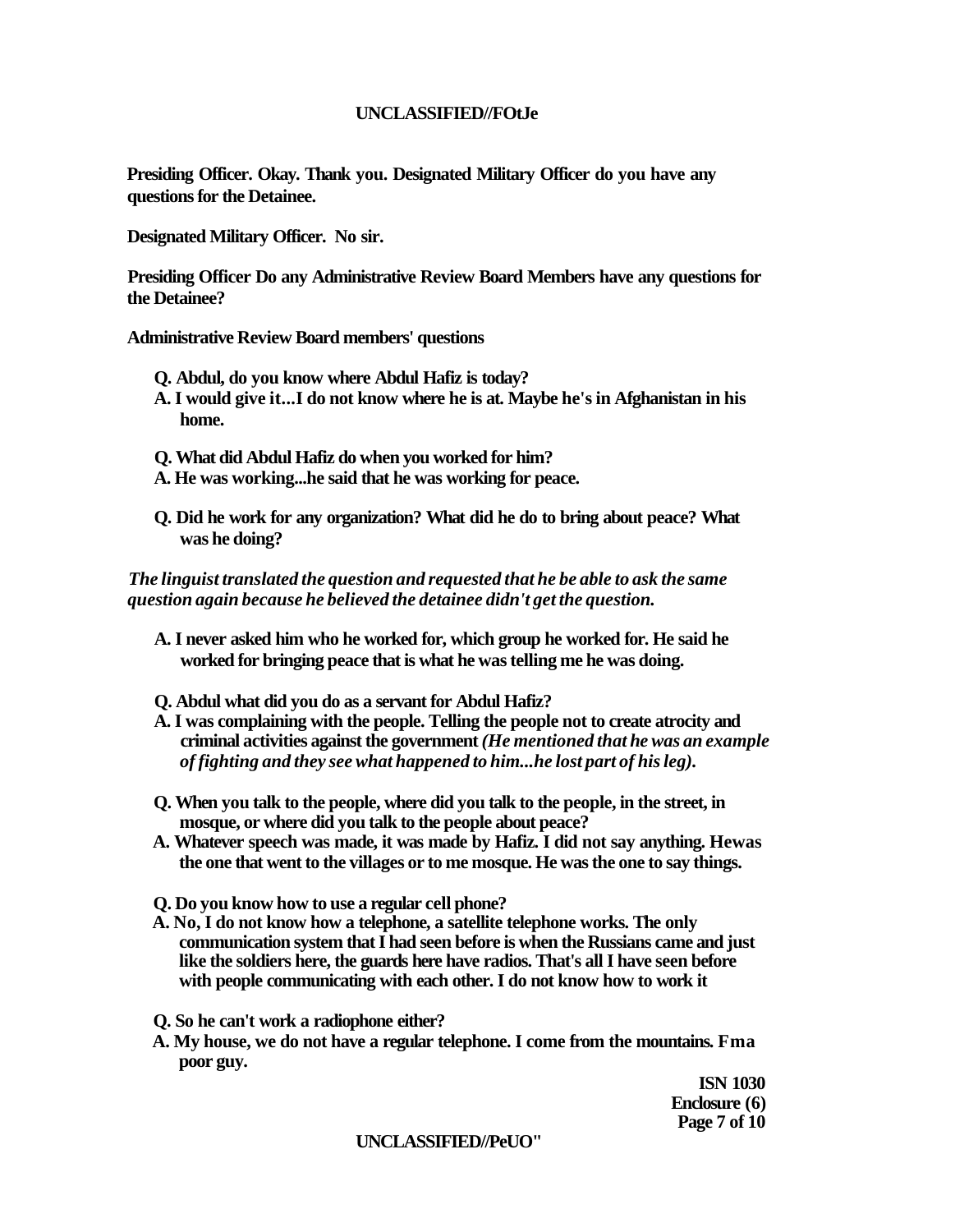# **UNCLASSIFIED//FOUD**

- **Q. Do you have any other names besides Abdul? Abdul Qawi?**
- **A. God willing by now, I might even have twenty. Every single room I enter, I get a new name.**

*Linguist could not decipher what numbers the Detainee was quoting. He believed that the Detainee was referring to his numbers in Afghanistan and numbers he received here.* 

- A.... I was called this and in a different room I was called this...by now, I was called **by different numbers.**
- **Q. Was Abdul Hafiz a member of the Taliban?**
- **A. What do I know about him? I do not know if he worked for Taliban or not. He came to me and said he was working for the peace with the people. I said I want to work with him.**

*The Detainee was fidgeting in his chair and seemed to be uncomfortable.* 

**Q. You seem to be uncomfortable, are they** *(handcuffs)* **too tight? A. They are a little bit tight, but it's okay.** 

**Presiding Officer: I have one question, I believed you mentioned that Mr. Hafiz gave you the phone book that was found on you.** 

**Detainee: Phonebook?** 

**Presiding Officer Phone book, is that correct?** 

**Detainee: Yes.** 

**Presiding Officer: When did he give it to you?** 

**Detainee: That morning when we were coming from Kandahar.** 

**Presiding Officer: From Kandahar to where?** 

**Detainee: A place called Khakraiz. An area called Khakraiz where I was suppose to go there, as I said before because my brother was getting married in that area.** 

**Presiding Officer: Okay, so that morning, he gave you that stuff. Is that the day that you were captured or turned yourself in?** 

**Detainee: Yes, that day I got....** 

**Presiding Officer: Thank you.** 

**ISN1030 Enclosure (6) Page 8 of 10** 

# **UNCLASSIFIED//FOUO-**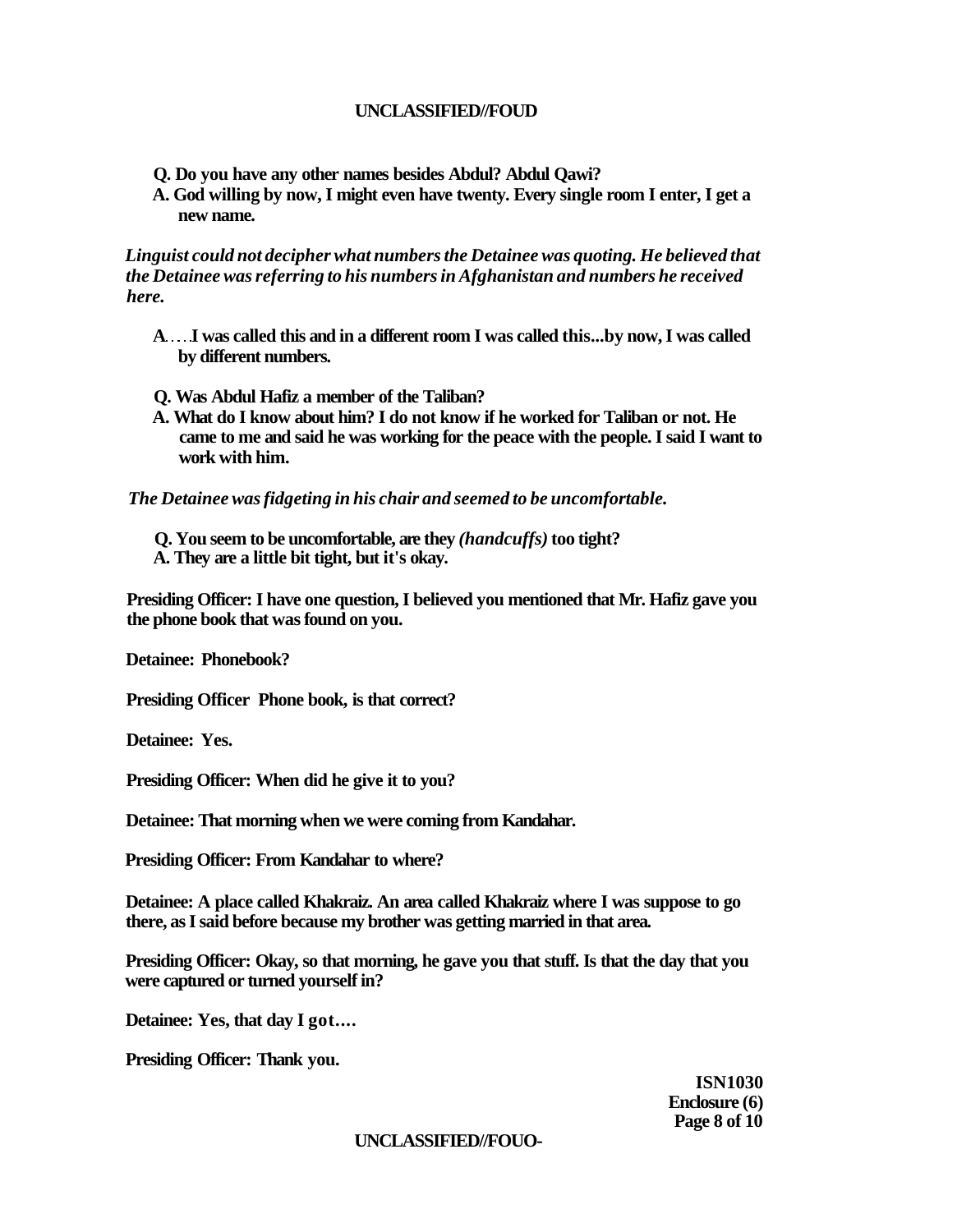# **UNCLASSIFEEEWFetJO**

**Presiding Officer: Assisting Military Officer, do you have any other information that the Detainee wants to present?** 

**Assisting Military Officer: No sir.** 

**Presiding Officer: Abdul, do you wish to present the letters as evidence to the Board?** 

**Detainee: The eight...All the eight letters are testifying to the fact&at I said they all are addressed to me and my name is Abdul Qawi. It just says that I was supposed to go to my brother's wedding and not amongst these beast and these people.** 

**Presiding Officer We have the originals here to give back to you. We've made copies. So we are going to give you back the originals but I must apologize, the one mey fed through the machine...and it ate it up. We did our best to tape it back together again, accept.. ..please accept my apologies for mat We should not have tried feeding it through the machine.** 

*The Presiding Officer requested that the original letters be returned to the Detainee.* 

**Presiding Officer: Again, I'm sorry.** 

*The linguist explained how the letter was copied and put back together.* 

**Detainee: That's okay.** 

*The Presiding Officer confirmed that all unclassified information had been presented to the Administrative Review Board and closed the open session of the hearing.* 

*The Presiding Officer began to explain the remaining Administrative Review Board process to the Detainee.* 

**Detainee: You are not deciding here? You are not the judges or is this going somewhere else?** 

**Presiding Officer: We will pass on a recommendation to the Designated Civilian Official** 

*The Presiding Officer continued to further explain the remaining process of the Administrative Review Board.* 

**Detainee: So that means I am here for another year?** 

**Presiding Officer: No, not necessarily.** 

*The Presiding Officer adjourned the open session.* 

**ISN1030 Enclosure (6) Page 9 of 10** 

### **UNCLASSIFIED//FOUO'**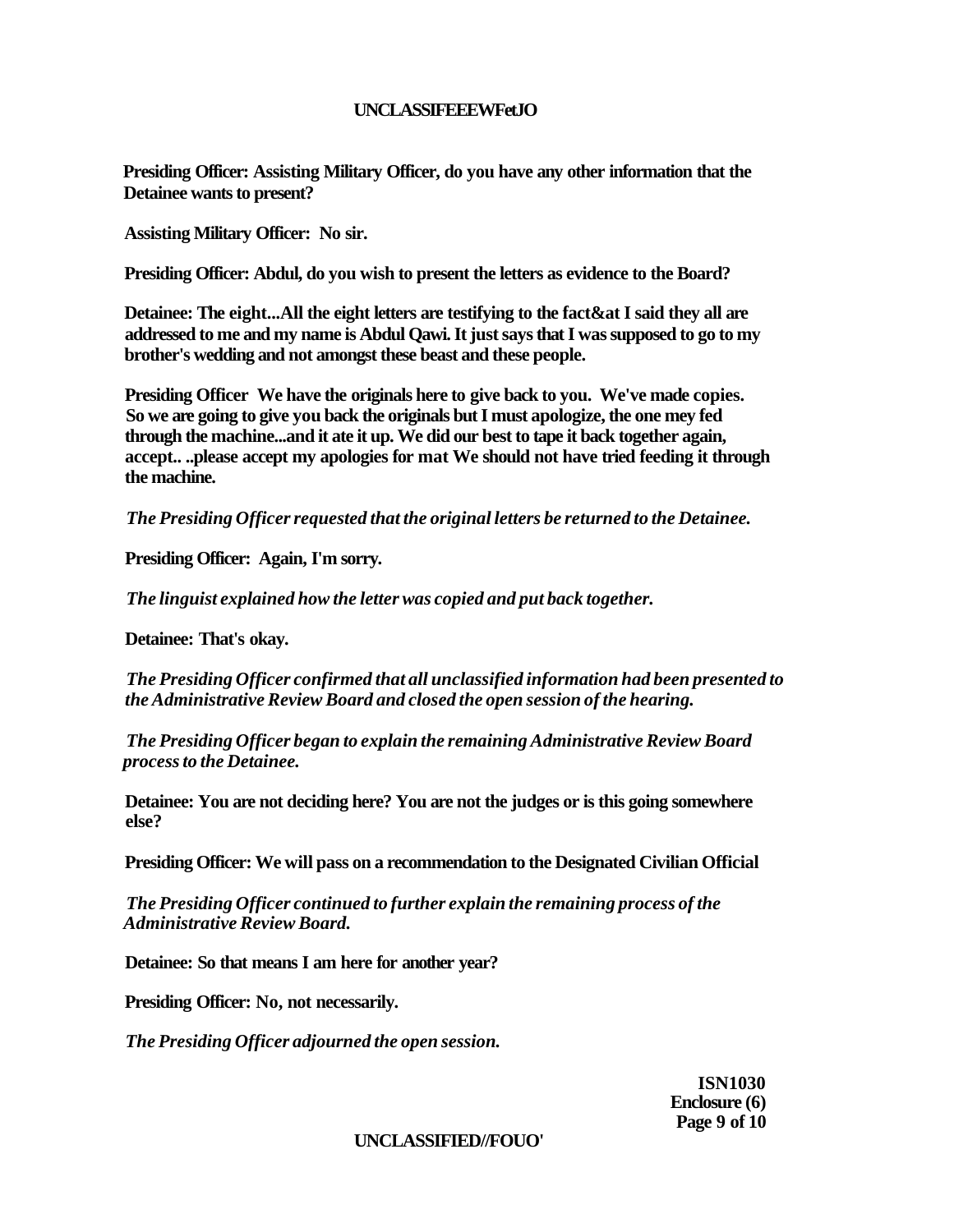### **UNCLASSEFIED^EOUO**

## **AUTHENTICATION**

**I certify the material contained in this transcript is a true and accurate summary of the**  testimony given *during the proceedings*.

**5. Marine Corps biding Officer** 

> **ISN1030 Enclosure (6) Page 10 of 10**

**UNCLASSDFIEEWFe^O-**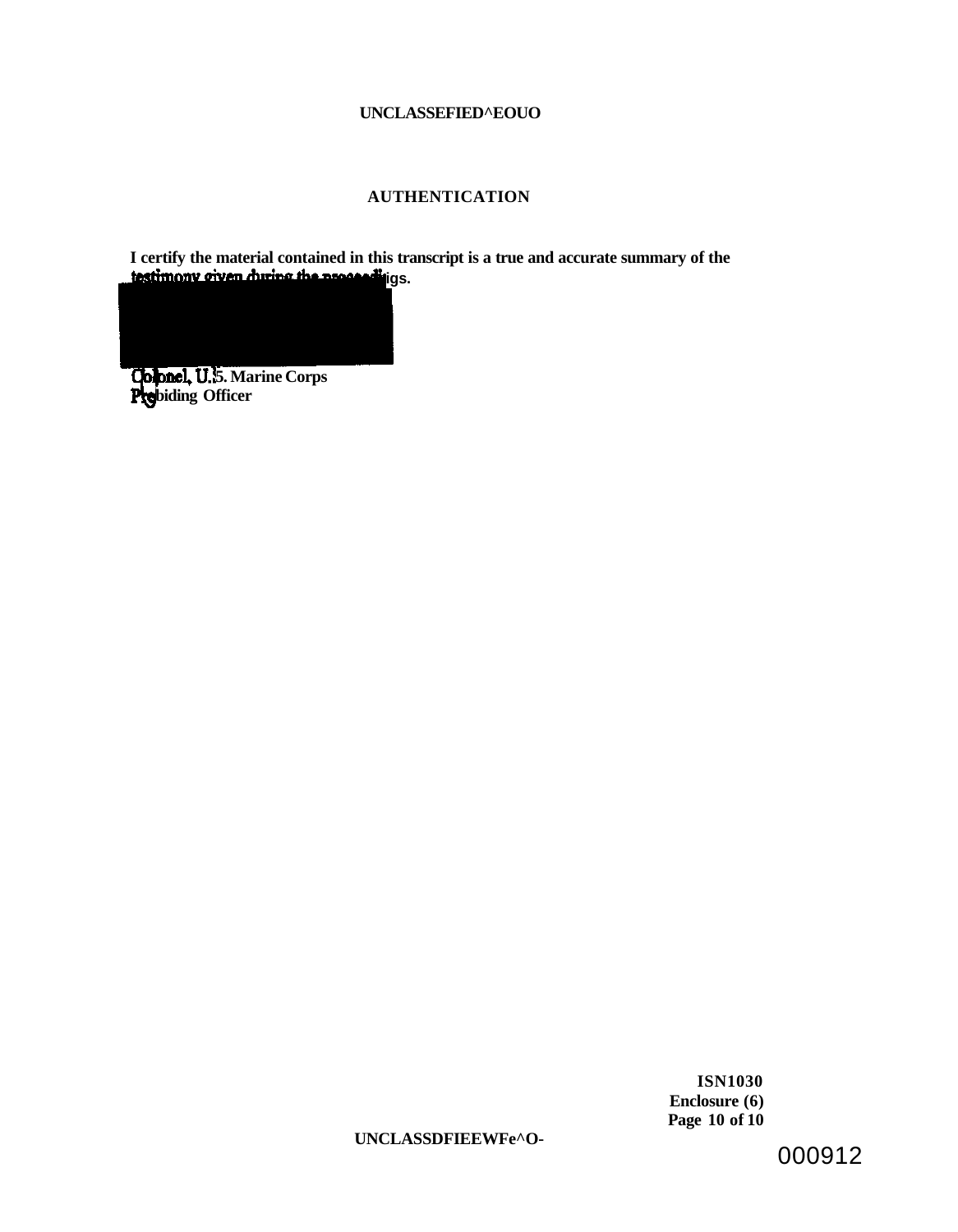#### *UNCLASSIFIED*

#### *AMO Assisted Statement ICO ISN 0 70*

*When informed by the AMO the U.S. had requested Saudi Arabia to notify ISN 070 's relatives of the ARB and inform them of their opportunity to submit any relevant information, ISN 070 stated he had previously requested the US not to contact the Algerian government or give them any information since this action could place certain friends and family members in danger.* 

*Para 3. a. Stated he did not know the Al-Qaida organization and is not a member.* 

*Para 3.a.l. Stated he traveled from London (vice France) directly to Pakistan and from there to Afghanistan. Stated his transportation was facilitated by a Pakistani youth mosque and not Al-Qaida. Also stated that he used his own funds to pay for his travel expenses.* 

*Para 3. a. 2. Stated he trained at a guesthouse in Bakram (vice Malik).* 

*Para 3. a. 3. Stated he received training on the Kalashnikov rifle and did not receive RPG training or combat tactics training.* 

*Para 3.b. Denied engaging in hostilities against the U.S.* 

*Para 3.b.L Stated he was injured while sleeping and when he awoke he was in a vehicle near a hospital. Stated he was then taken to the hospital.* 

*Para 3.b.2. Denied stating he would kill Americans if released.* 

*Para 3. b. 3. Stated his injuries were not 'combat related' but occurred while he was sleeping.* 

*Para 3. b. 4. When asked by the AMO if he regarded himself as a threat to the U.S. or its allies he stated "I never had any intention of being a threat, then or now. "* 

*Para 3. b. 5. Stated he has never misbehaved while a detainee. Stated he is under medication for his head injury and he removed his clothes because he had a headache.* 

*Para 3. b. 6. Denied the entire statement.* 

*Para 4.b. Agrees with the entire statement.* 

**^—Q** <sup>C</sup> T>CL , c; 1 **fP WA**  *t End (4)* EC-c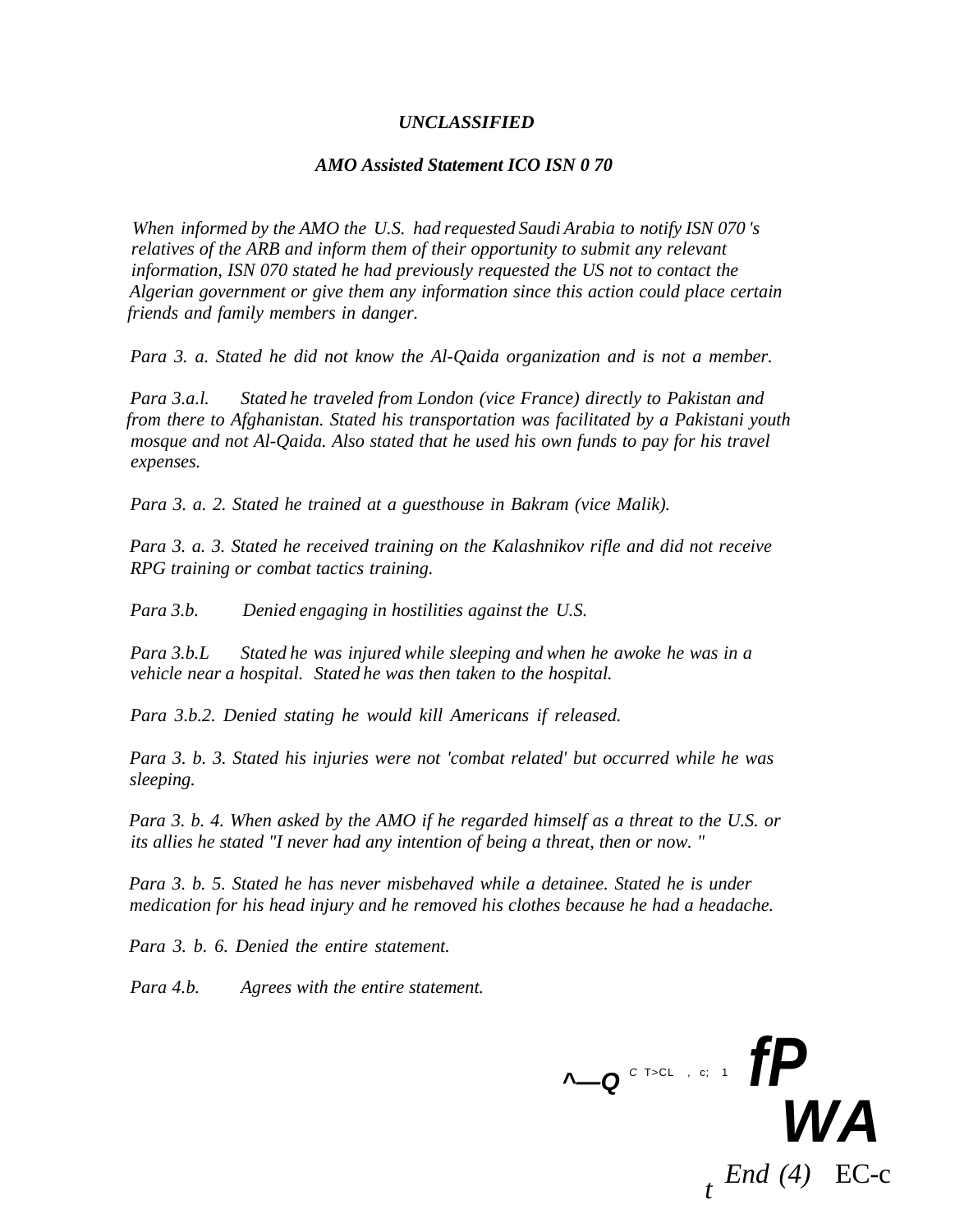## **UNCLASSIFIED//E0UO**

## **Summarized Administrative Review Board Detainee Statement**

*The Presiding Officer read the hearing instructions to the Detainee and confirmed that the Detainee understood the process.* 

*The Assisting Military Officer presented Exhibit EC-A, the Enemy Combatant Notification Form to the Administrative Review Board.* 

*The Assisting Military Officer presented Exhibit EC-B, the Enemy Combatant Election Form to the Administrative Review Board.* 

*The Designated Military Officer presented Exhibit DMO-1, the Unclassified Summary of Evidence to the Administrative Review BoardandExhibitDMO-2, the FBI Redaction Certification.* 

*The Designated Military Officer gave a brief description of the contents of Exhibit DMO-1, the Unclassified Summary of Evidence to the Administrative Review Board.* 

*The Designated Military Officer confirmed that he had no more additional unclassified information to present and requested a closed session to discuss classified information relevant to the disposition of the Detainee.* 

**Detainee: Why am I not able to attend mat session if it deals with me?** 

**Presiding Officer We will get to that point momentarily but right now let us continue with the point of order here and Til address that separately.** 

**Detainee: Good.** 

## *The Presiding Officer opened the Administrative Review Board to the Detainee to present information with the assistance of the Assisting Military Officer.*

**Assisting Mlitary Officer The Detainee will request an opportunity to speak with the board in just a moment, but during my interview with him several weeks ago he stated that although he does not have any physical evidence to present he disagrees with many of the statements of evidence in the unclassified summary and will provide explanations to the Administrative Review Board. His reason for wanting to provide explanations directly to you and this panel is because his interrogators are not sworn to ensure what they write about him is truthful.** 

**Detainee: Dome interrogators take an oath or not? Ifmey take an oath why do they lie?** 

**Presiding Officer: I don't know the answer whether interrogators take an oath or not That's irrelevant to this board.** 

> **ISN892 Enclosure (5) Page 1 of 15**

**UNCLASSIFlED//FeeO- 00091 3**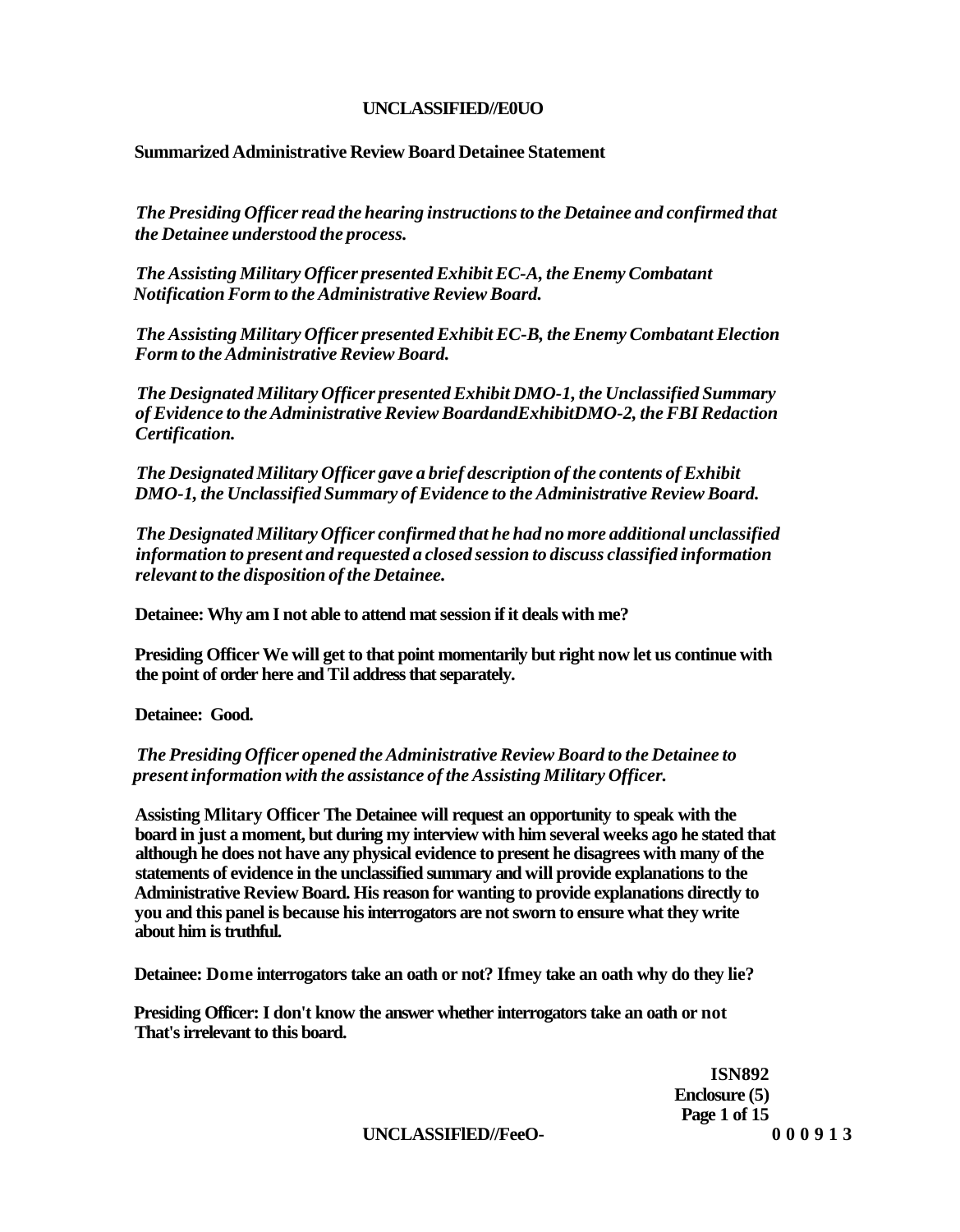#### **UNCLASSIFIED//£0ffO**

**Assisting Military OfBcen In any event sir, my point was basically as he described. It was apparent to me when we were going through our interview that he was concerned because it's not evident to him that his interrogators are swearing an oath that what they write about him is truthful He wanted the opportunity to speak to you and this panel personally.** 

**Presiding Officer We will take that under consideration. Assisting Military Officer continue.** 

**Assisting Military Officer: That concludes all I have sir.** 

**Presiding Officer Okay. You mentioned about the classified session of this board (speaking to the Detainee). There are documents presented that are classified and I cannot tell you any of that information because of the nature of the information and the fact mat it could affect national security. I cannot discuss it with you at all.** 

**Detainee: I just wanted to know if the information is true about me or not so I can defend myself against diem. If they are true I will say it's true. If they were false at least I would be able to defend myself against mat information.** 

**Presiding Officer Again, I cannot discuss that with you because of the classification. However, at the appropriate time you address issues in the unclassified summary. Rafiq, do you want to make your statement under oath? It is completely voluntary. You can take a Muslim oath or a non-Muslim oath if you wish.** 

**Detainee: So ifl need it or not I can do that?** 

**Presiding Officer It's completely up to you? Ifyou would like to take the oath, the Designated Military Officer wiU administer it It's up to you.** 

**Detainee: I will do it without the oath.** 

**Presiding Officer Okay, we will continue.** 

**Detainee: The oath has nothing to do with what I going to say. It's not going to prove I'm innocent and it's not going to prove that I'm not a threat So we can just continue with the evidence and allocations.** 

**Assisting Military Officer Sir, I'd like to have the translator point out that what you are asking him in regard to this oath is mat his answers to you or his statement to you; that his answers are truthful. That is the purpose of the oath. Understanding that, does he still elect not to take an oath?** 

**Detainee: You gave me a choice and I chose to not take it** 

**Presiding Officer Okay, very good.** 

**ISN892 Enclosure (5) Page 2 of 15** 

**UNCLASSIFIED//POTJO**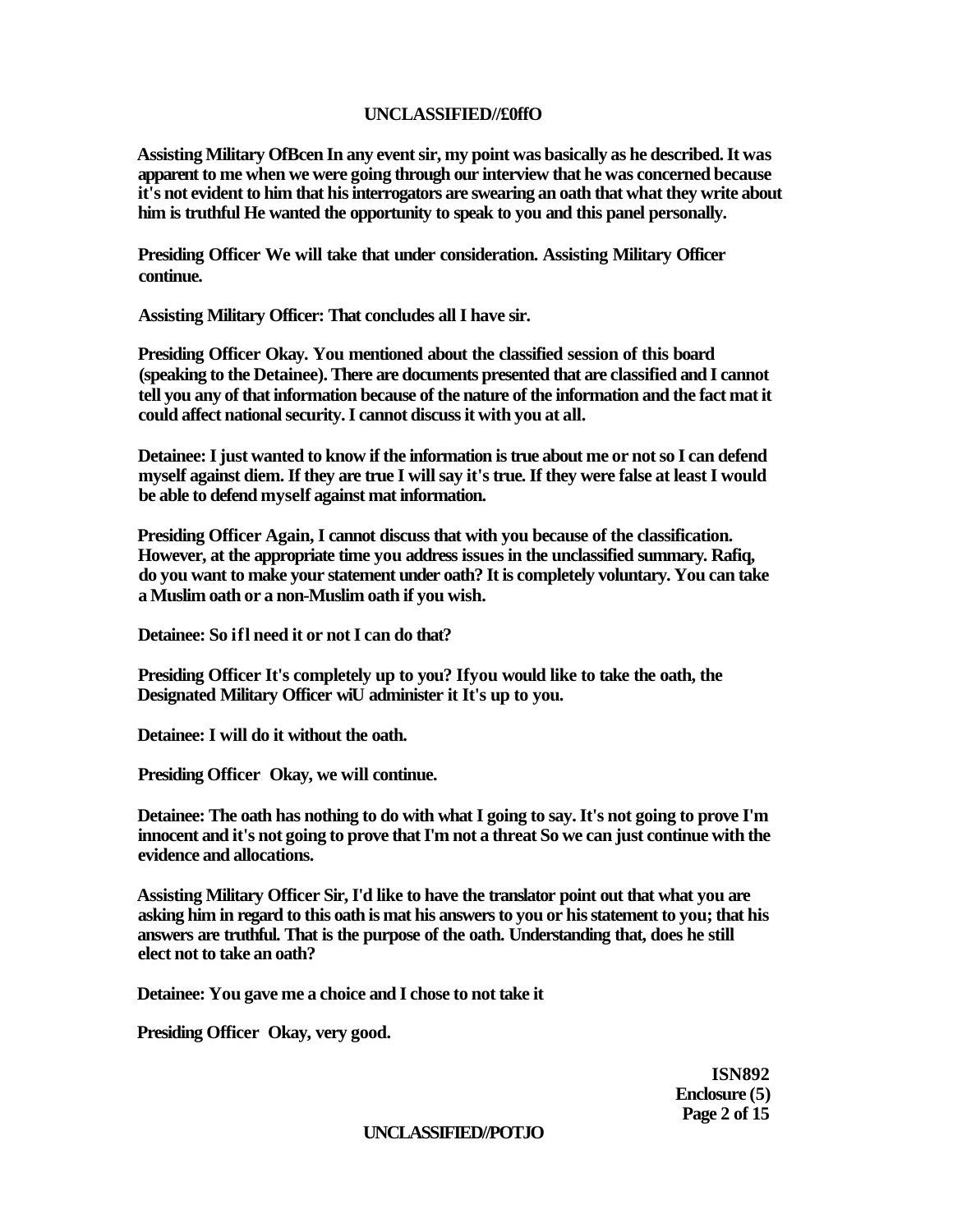## **UNCLASSlFIEEWPee©**

**Detainee: If I didn't have a choice I would have.** 

**Presiding Officer Okay, Rafiq you may begin presenting any information you would like for mis board to hear and for this board to consider on rather you are a continued threat or rather we should release you, transfer you, or keep you here. You may address items in the unclassified summary or whatever.** 

**Detainee: For a fact I am not threat to the United States or any otheT country. I never thought of hurting or bringing hurt toward any other country. My whole life I have never been accused of things like that in my whole life.** 

**Presiding Officer: How old are you?** 

**Detainee: I am 35.** 

**Presiding Officer Is there anything else you wish to tell us?** 

**Detainee: The accusations that were said about me, I would like address them one by one if it's possible. I will give you my opinion about them.** 

**Presiding Officer Okay.** 

**\*** 

**Assisting Military Officer: IwiUbegmtoreadthesurnmaryofevidenceonebyone. These come under factors mat favor continued detention.** 

*The Assisting Military Officer began to read the items from Exhibit DMO-1.* 

*3.a.l. Detainee sees jihad as necessary only when non-Muslims attack Muslims, and/or for defending a Muslim country from assault on their religion.* 

**Detainee: I answered the question three years ago. Theyaskedmehowlsawjihadsothis is how I answered them. Three years ago when I was asked about jihad I replied to them when a country invades another country it also insults their religion; the country who is being invaded have the right to defend themselves and declare jihad. In my view that is what jihad is. Maybe some other words were added to it but I don't know.** 

*The Assisting Military Officer began to read paragraph 3.0.2. of Unclassified Summary of Evidence when the Detainee asked the following question;* 

**Detainee: I have a question before the second point. Do you consider that evidence or an accusation against me? Someone is asked about their opinion and the opinion is given, can their opinion be used as an accusation against them?** 

**Presiding Officer: It's a statement It says here that you are noncompliant and routinely troublesome (referring to paragraph 3.a.2.).** 

> **ISN892 Enclosure (5) Page 3 of 15**

**UNCLASSIFIED//F©ee <sup>n</sup>**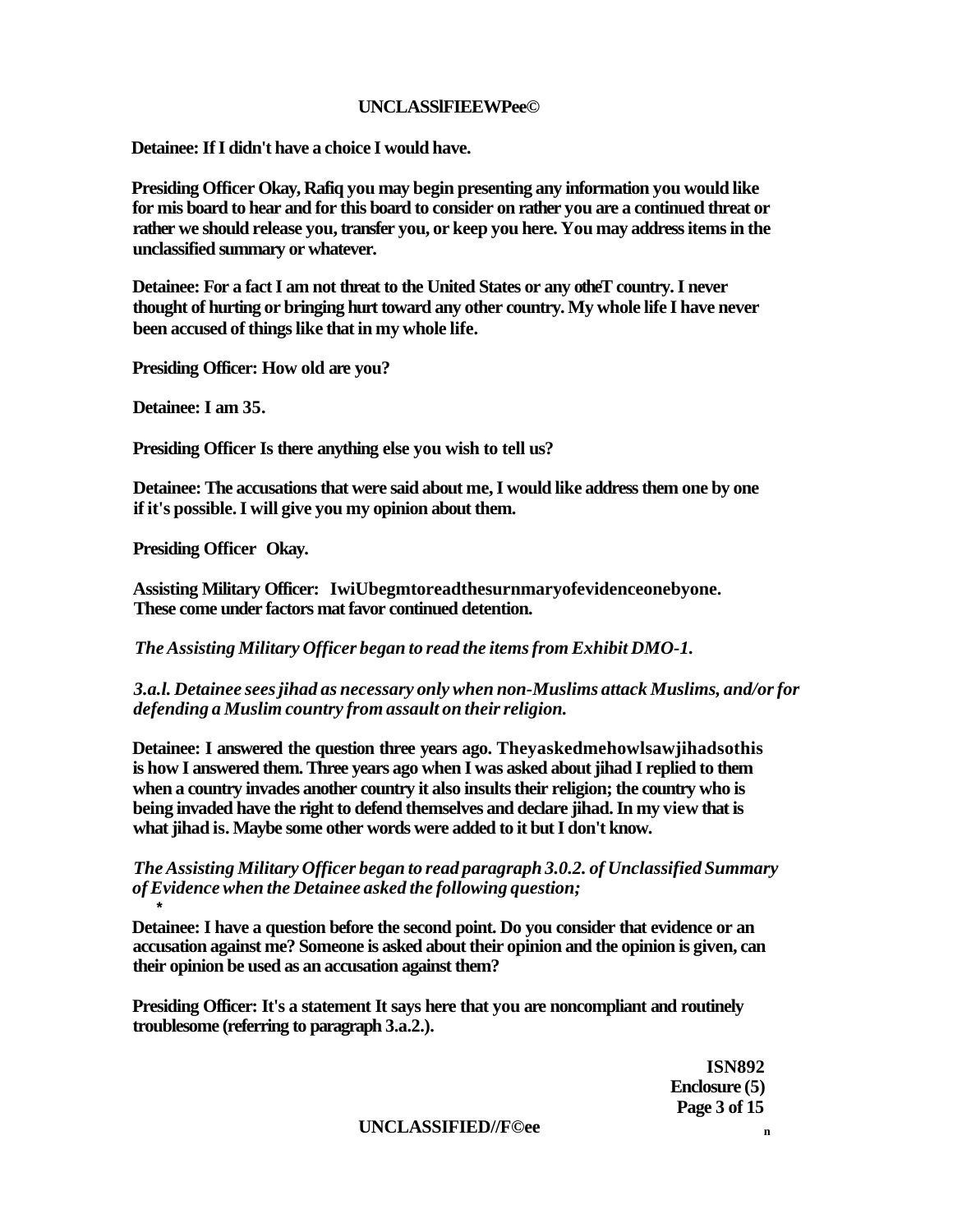# **UNCLASSIFlED4Ee»0**

**Assisting Military Officer: Sir, I believe he is going back to the first statement** 

**Presiding Officer. You mean the first one? I look at it as you defined it; the definition of jihad.** 

**Detainee: What is jihad according to you?** 

**Presiding Officer: It's really what you stated in that first statement What is more important is for you to tell me whether you agree with those statements or what problems you have with those statements.** 

**Detainee: Of course mat's what's important but does mat make me a threat or not?** 

**Presiding Officer If you want to do harm to the United States and** *its* **allies, yes.** 

**Detainee: I'm not talking about the United States. I'm just giving you an example; a general example. When the French invaded Tunisia, they raped and killed the people that was an example, what Americans have to do with that? How are they connected?** 

**Presiding Officer I don't know. I don't think that really has any bearing on you being here and us considering whether you should be released or detamed further. I understand what you are talking about when you defined to me what jihad is. Let's go to the second bullet** 

*3.0.2. The Detainee continues to be noncompliant and routinely troublesome to JTF~ GTMO camp guards.* 

**Detainee: IhadalotofproblemswimtheMPsbutnotwrawutareason,therewasa reason. They start with the problem and all the pressure from that makes us react that way.** 

**Presiding Officer: Okay.** 

**Detainee: Being detained for so many years and not having all of your rights, in addition to that the MPs come and cause us problems. If we say anything, whatever we say is used as some accusation against** 

**Presiding Officer: Okay, I understand.** 

**Detainee: I would like you to talk to me about mis and not just say you understand.** 

**Presiding Officer. I understand what you are telling me. Do I agree with it 100%, mat is a different story. There'll be an opportunity for this board to ask you questions following your statements.** 

**Detainee: How can we discuss hrK>mt after point with the board?** 

**ISN892 Enclosure (5) Page 4 of IS** 

#### **UNCLASSIFIED//F0«e^**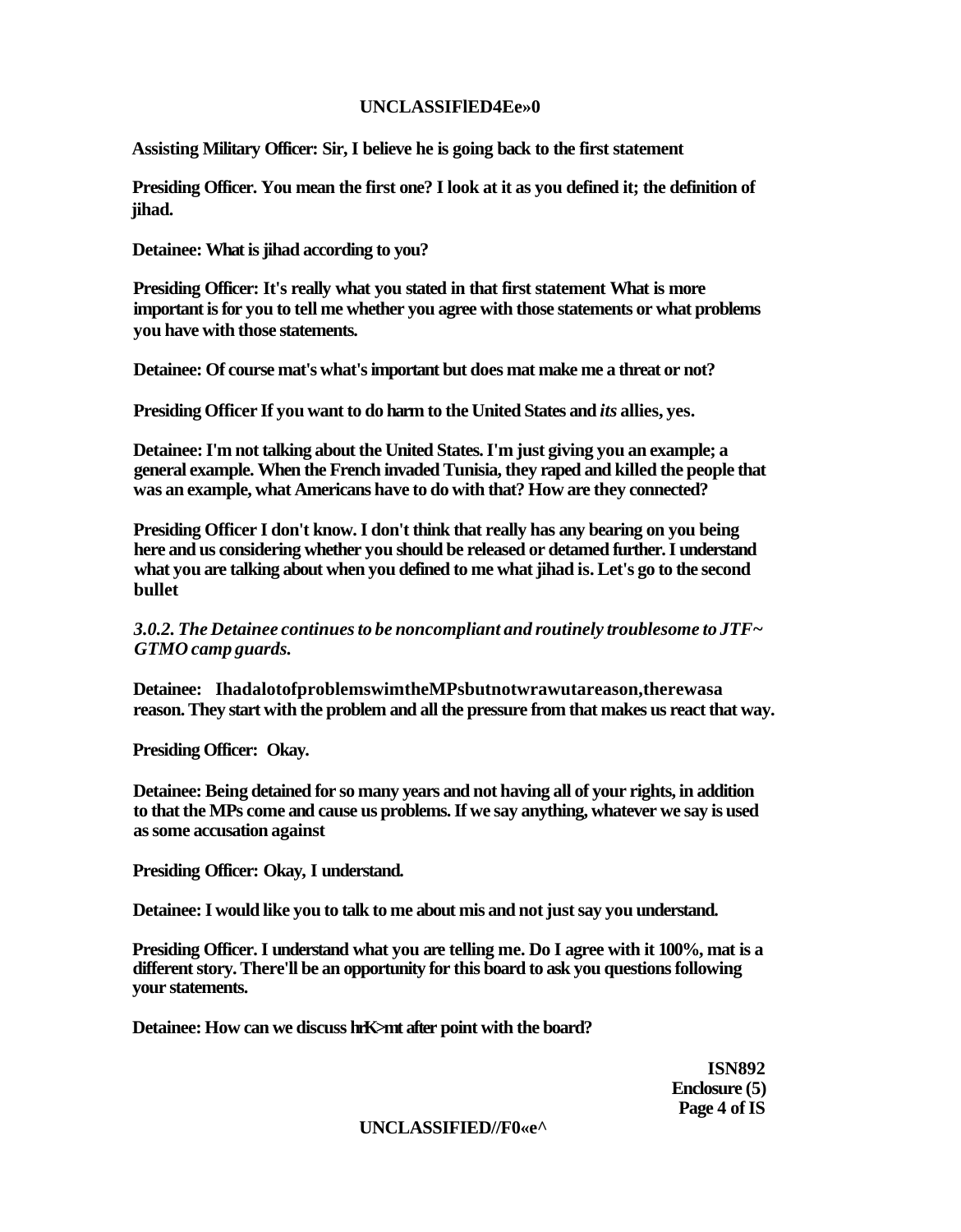## **UNCLASSEFIED/ZEayO**

**Presiding Officer: You told me why you have problems with the guards. I understand and I hear what you are telling me and I will take that into consideration.** 

*3.a.3. The Detainee acquired and traveled on a false Italian passport with a Pakistani Visa, for the sum of 200 Deutche Marks.* 

**Detainee: What does mat have to do with me? That is my personal mission. America doesn't have anything to do with fake passports. What does that have to do with the United States? If there is a punishment then my own country should be punishing me.** 

**Presiding Officer Okay, so you disagree with that statement?** 

**Detainee: It's true, I did. But, it's like I said before.** 

**Presiding Officer: Well, to me it's a statementin the unclassified summary mat's presented to me. You have a chance to argue it or rebut it and mat's fine. I don't know if I will use mat in deliberation. It's just something that's given to me. I don't have anything to do with what's put in this unclassified summary. Were you in Italy?** 

**Detainee: I wasn't in Italy. Thela^mteirogafionlwenttolwasaskedhowdidyougoto Italy, how were you arrested by Italy, I was very shocked by these questions they were asking me.** 

**Presiding Officer Okay.** 

*3.b.L Detainee admitted he voluntarily attended the Khalden training camp in Afghanistan.* 

*3.h.2 At the Khalden training camp, Detainee was trained on the Kalashnikov, heavy artillery and antiaircraft weapons.* 

*3.b.3. When the Detainee entered the Khalden Camp in December 2000, it was under the command of an Usama Bin Ladin Lieutenant.* 

**Detainee: There are two points to this. The firstpoint is I never attended that training camp. When I mentioned to them before that I'm trained on the Siminov and the Kalashnikov but the other weapons that are mentioned I never trained on them.** 

**Assisting Military Officer: Sir, he is also referring second bullet on training regarding training on the Kalashnikov, heavy artillery, and antiaircraft weapons.** 

**Presiding Officer: The second bullet. Where did you train on those? You admit to training on not the Kalashnikov but the other... What was the other weapon? Where did you train on those if it wasn't the Khalden training camp?** 

> **ISN892 Enclosure (5) Page 5 of 15**

**UNCLASSIFIED//PeyO-**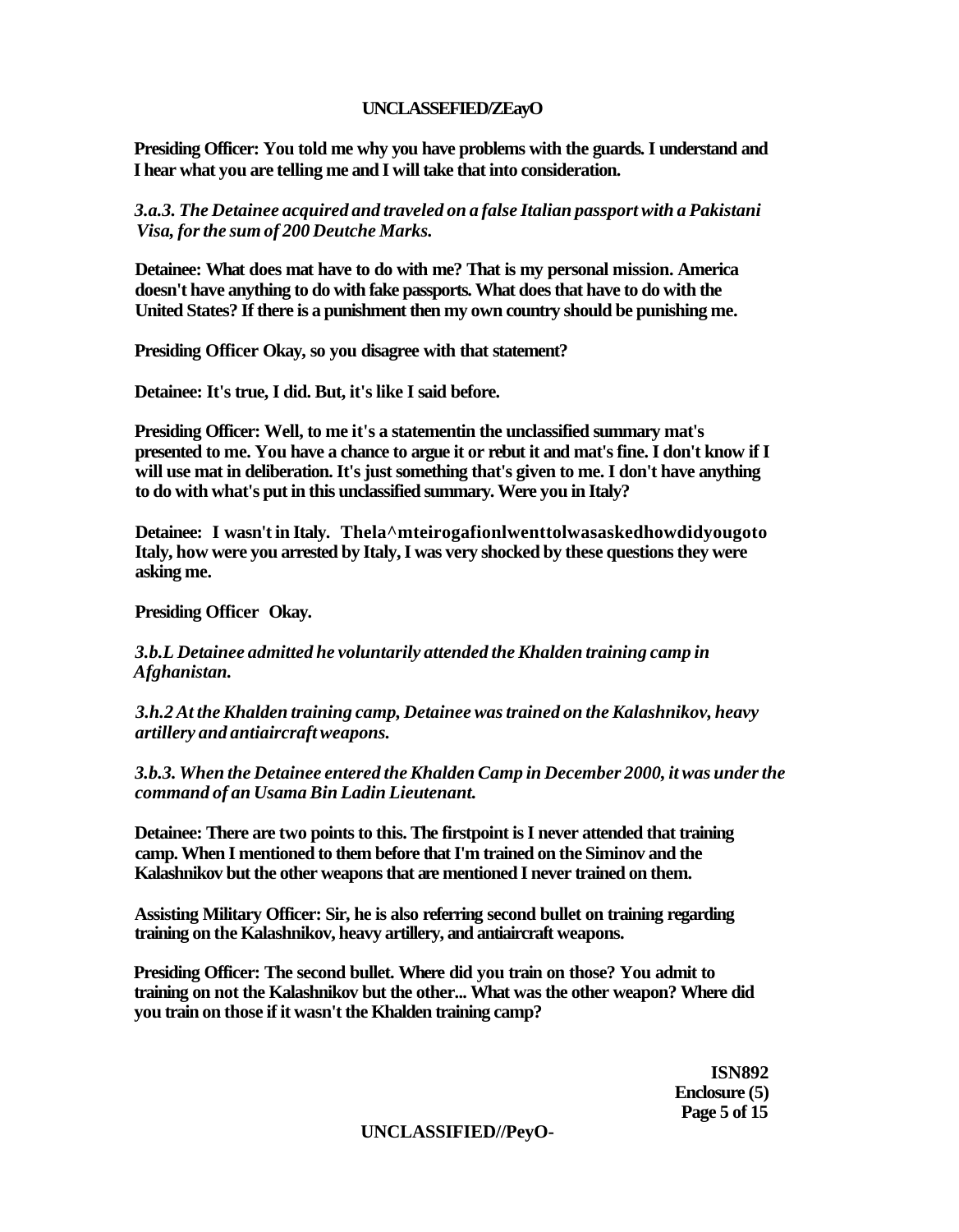#### **UNCLASSIFIED//FOW**

**Detainee: I mentioned it but honestly I never trained on them. I said it during an interrogation before.** 

**Presiding Officer: It says that you admitted that you voluntarily attended the Khalden training camp. Are you denying that you attended that camp?** 

**Detainee: Yes.** 

**Assisting Military Officer: Sir, I'd like to point out under the following factors favoring release that he stated mat in previous testimony on attending he said he was tortured and beaten and the translator told mat he would be killed if he did not confess to attending that camp. That is listed under the factors favoring release. Again, he only confessed to attending that camp in an effort to save his life and stop the beatings, which indicates sir that he disputes attending that camp at any time. Is that correct?** 

**Detainee: Yes.** 

**Presiding Officer: Okay, so these statements here, we can tie them all together and you deny all three of those because of what he just said?** 

**Detainee: Which three were they?** 

*The Presiding Officer read bullets 3.b.l, 3.b.2, and 3.b.3tothe Detainee and confirmed that At Detainee denied ail three,* 

**Detainee: I Only mentioned before, mat I trained on Kalashnikov and Shninovbutthenl took my words back when I said that I never said me other points about the lieutenant or anything else.** 

**Presiding Officer Right, I understand. I'll have a question later but let's continue with these statements.** 

**Assisting Military Officer Let me go ahead and read the third statement sir. When the Detainee entered the Khalden Camp in December 2000, it was under the command of an Usama Bin Ladin Lieutenant Do you have any comments on the third statement?** 

**Detainee: I never mentioned mat before.** 

**Presiding Officer Okay, and mat goes with that one statement** 

**Assisting Military Officer: I'd like to summarize if I can just to make sure that this point is clear. What the Detainee is stating is that he never attended the Klialden Training Camp, never received weapons training while at Khalden of any type; the Kalashnikov, heavy artillery and has not made the statement mat he entered mere in 2000 at that camp mat supposedly was under the command of an Usama Bml^din Lieutenant Is what I have summarized accurate?** 

> **ISN892 Enclosure (5) Page 6 of 15**

#### **UNCLASSIFffiD/ZFeUe^**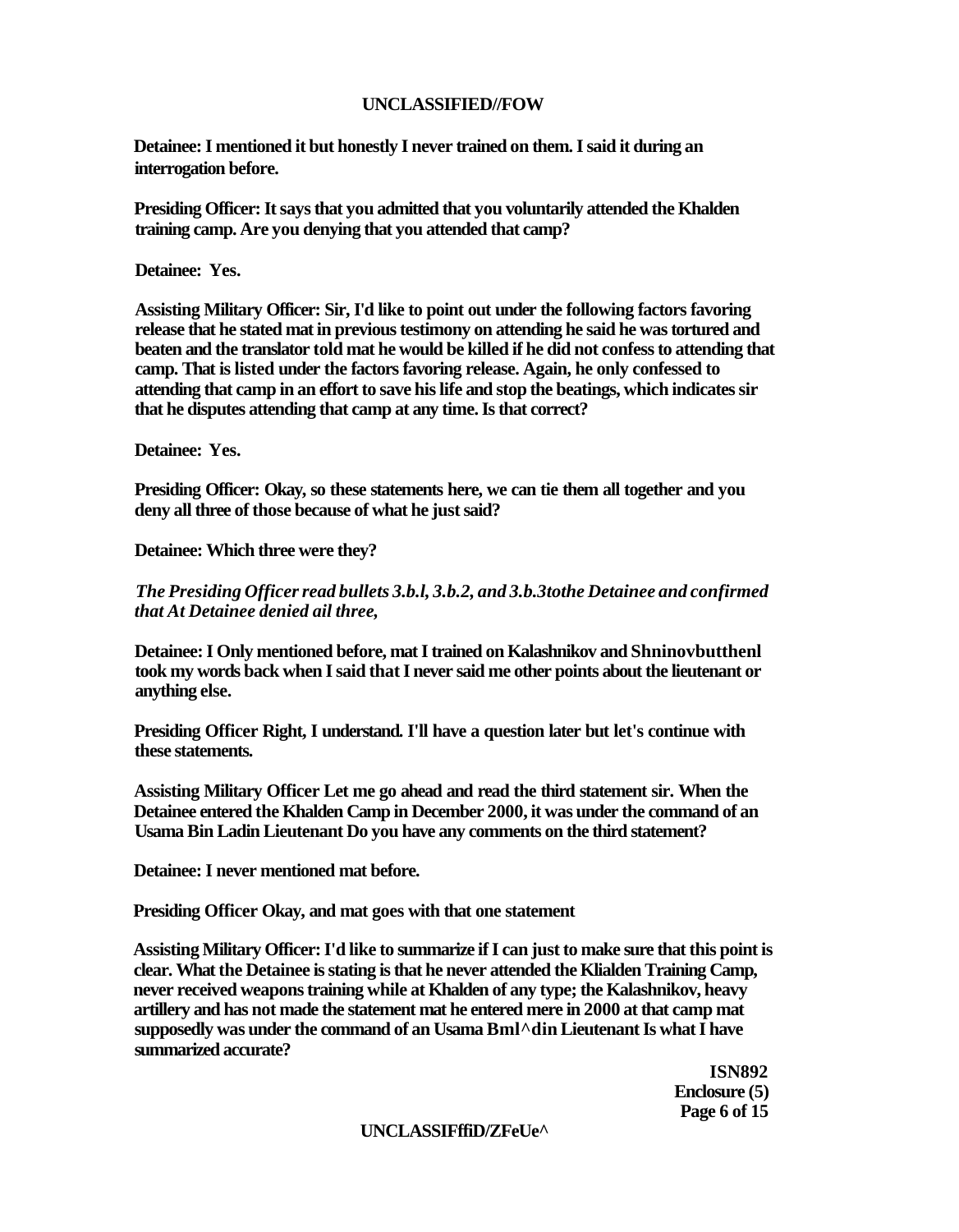## **UNCLASSMED//Fee&**

**Detainee: Yes. The evidence supports that also.** 

*3.c.l. Detainee admits to being affiliated/friends with hzAlDm, a known al Qaida member.* 

**Detainee: Where is your evidence that Izz Al Din is an al Qaida member?** 

**Presiding Officer: I think that's not important The important thing is, do you... if you don't agree with this statement you can tell me. If this statement is true you can tell me.** 

**Detainee: It's important to know if you mentioned mat someone is an al Qaida member, where is the proof that this guy is with al Qaida?** 

**Presiding Officer: I have to go with what it says there. I can't tell you anymore or any less. Are you telling me that he is not an al Qaida member?** 

**Detainee: For sure, for a feet** 

**Presiding Officer: He is an al Qaida member?** 

**Detainee: For sure he is not an al Qaida member.** 

**Presiding Officer: Okay.** 

*3.C.2. The Detainee was recruited by Izz Al Din, who convinced him to travel to Pakistan and onward to Afghanistan to join the jihad.* 

**Detainee: That is not true. The first part is true but me other part is not true. True I went to Paldstan but not with the intent to fight jihad. I werit to Afghanistan but not to fight the jihad.** 

**Presiding Officer: Why did you go there?** 

**Detainee: I mentioned it in the interrogation and you have the files and you will know why.** 

**Presiding Officer: You said you went to Afghanistan not for jihad. I guess I'd like to know for what reason did you go? I don't have mat in front of me.** 

**Detainee: To Pakistan not to Afghanistan.** 

**Presiding Officer: What did you do in Pakistan?** 

**Detainee: You can take the files out and you will know why. In the closed session you will read and you will know. That's my answer.** 

> **ISN892 Enclosure (5) Page 7 of15**

#### **UNCLASSIFEBD/ZBOye^**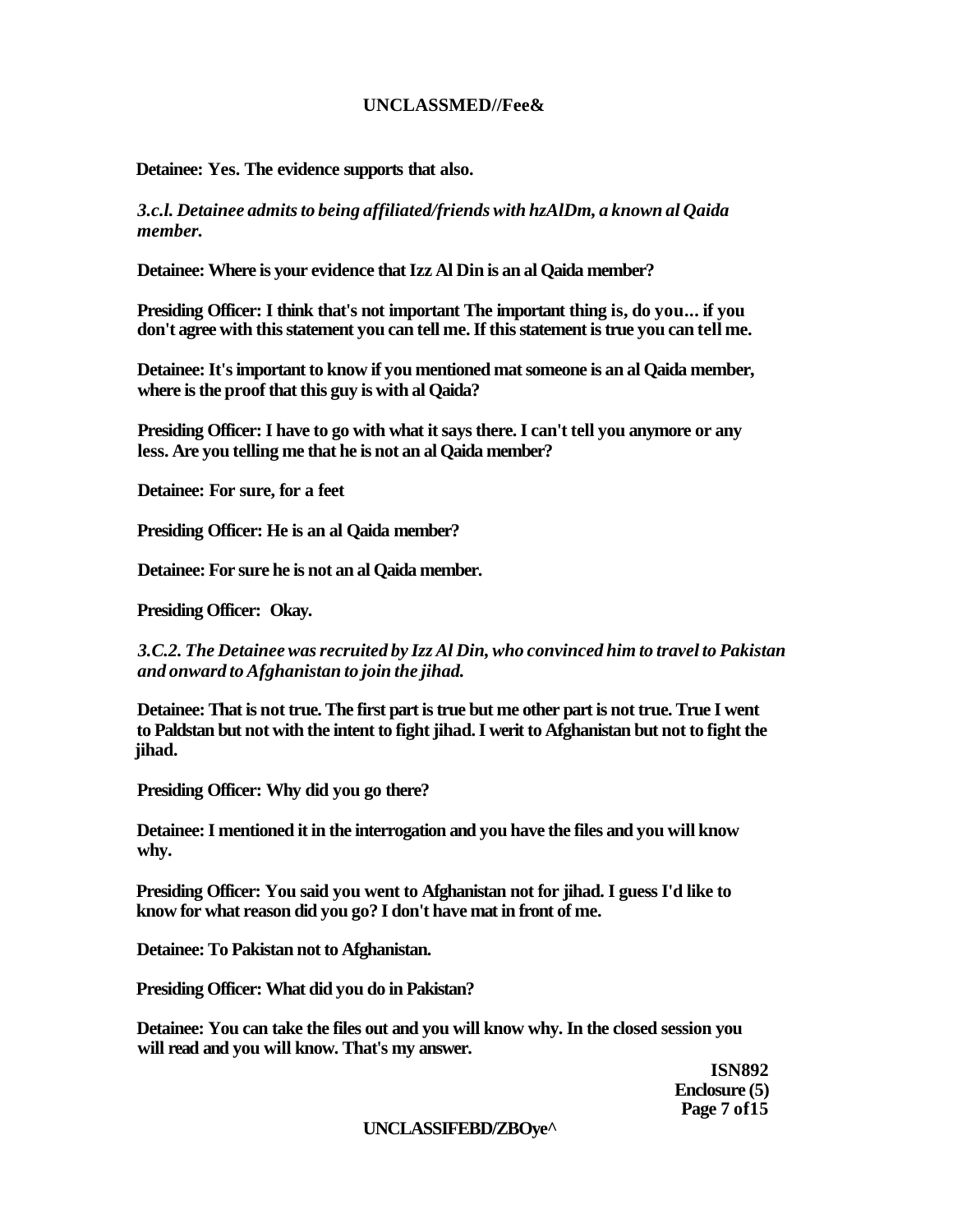## **UNCLASSIFIED//FeeO**

**Presiding Officer Okay.** 

*3.C.3. Detainee traveledto Lahor Pakistan, around November 2001, where he joined Lashkar-Al-Tayibah (LJ).* 

**Detainee: In November?** 

**Assisting Military Officer Yes.** 

**Detainee: I didn't say I went to Lashkar-Al-Tayibah. I did go to Labor and I went to a school named the La Madhori (ph.) Academy.** 

**Presiding Officer: What type of school was that?** 

**Detainee: Religious studies.** 

**Presiding Officer Okay.** 

**Detainee: It'strue it was in November but not in 2001. November is the ll \* month?** 

**Presiding Officer: That's correct** 

**Detainee: You said 2001?** 

**Presiding Officer: November 2001.** 

**Detainee: It wasn't 2001.** 

**Presiding Officer: Was it sooner?** 

**Detainee: I left Germany at the end of 1999. I went from Germany to Pakistan. Three months after that I went to Lahore. That's how I remember it** 

**Presiding Officer: In 1999 you left Germany?** 

**Detainee: At the end of 1999.** 

**Presiding Officer: Three months later you were in Pakistan?** 

**Detainee: Yes.** 

**Presiding Officer: So the year 2000, early the year 2000?** 

**Detainee: In the beginning of 20001 was in Lahore.** 

**ISN892 Enclosure (5) Page 8 of 15** 

#### **UNCLASSIFIED/flJeW**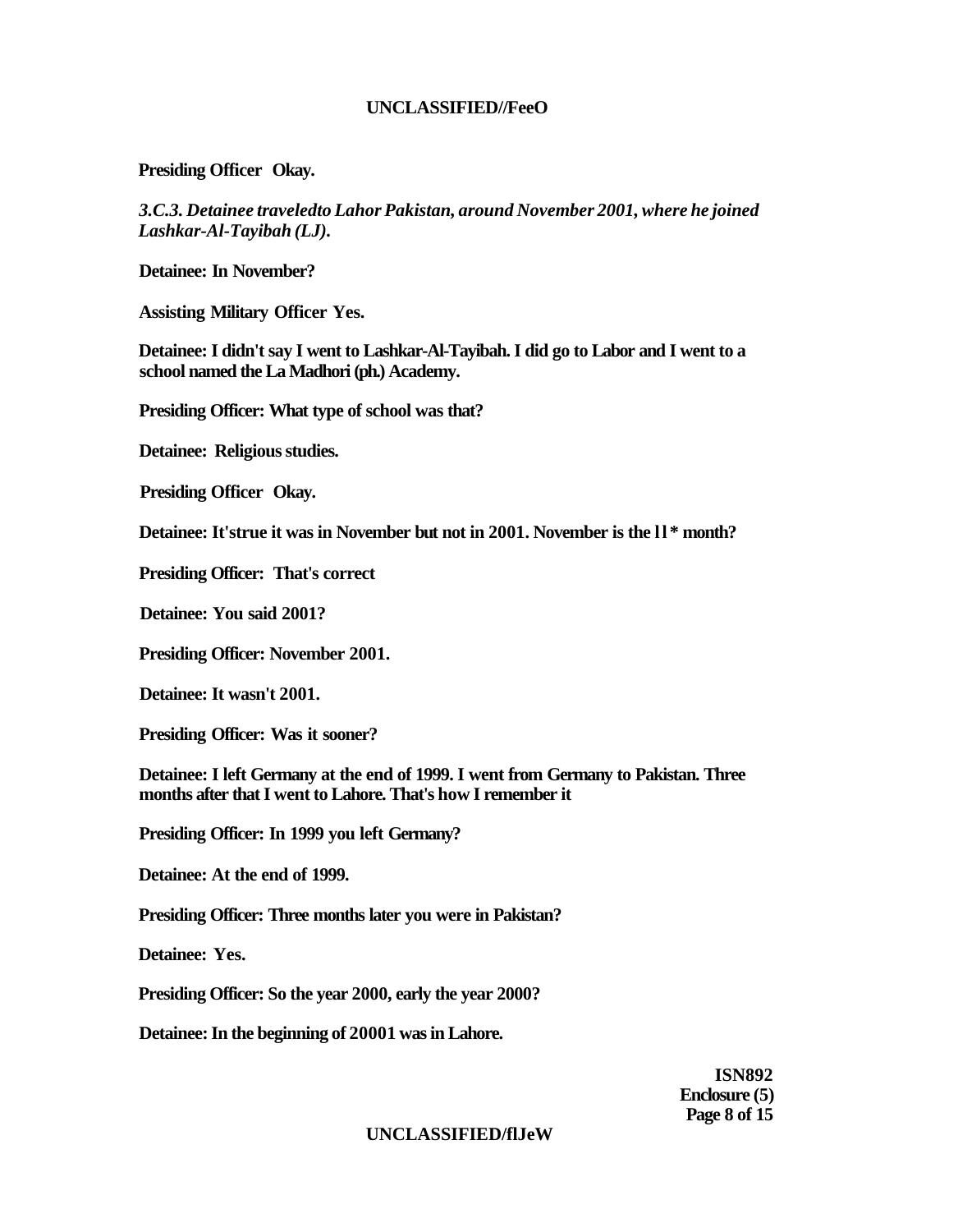## **UNCLASSIFffiDflFOtf©**

**Presiding Officer: Okay.** 

*3.C.4. U.S. Department of Homeland Security designated LT as a "Foreign Terrorist Organization "for its association with al Qaida and Usama bin Ladin.* 

**Detainee: What does that have to do with me? If it's a terrorist organization and tied to al Qaida, what does that have to do with me?** 

**Assisting Military Officer: Sir, I'd like to let the Detainee know that the previous statement indicated mat he joined** *Lashkar-Al-Tayibah,* **therefore the connection is that by joining this organization, it was associated with known terrorist** 

**Detainee: I understood it then.** 

**Presiding Officer: Did you belong to Lashkar-Al-Tayibah? Are you a member of that organization?** 

**Detainee: No I didn't** 

**Presiding Officer: Do you agree mat it is a terrorist organization?** 

**Detainee: I don't know.** 

**Assisting Military Officer So in summary sir, I'd like to point out again regarding the previous statements; he is disputing that he traveled to Lahore Pakistan in November of 2001 and he is also denying that he joined Lashkar-AI-Tayiban. Additionally, he was not aware mat Lashkar-Al-Tayibah was a terrorist organization or associated with al Qaida or Usama Bin Ladin.** 

**Presiding Officer Okay, I'll have some questions for you but let's continue with the other factors favoring release or transfer.** 

**Detainee: Did the accusation end?** 

**Presiding Officer: Those factors favoring further detention, yes. Now we are in to the release factors or transfer,** 

*4.a. Detainee stated he did not fight or train on weapons in Afghanistan.* 

**Detainee: Yes.** 

*4.b. Detainee stated he is not a member of al Qaida or the Taliban.* 

**Detainee: Yes.** 

**ISN892 Enclosure (5) Page 9 of 15**  UNCLASSff **IED//FetfCr n I**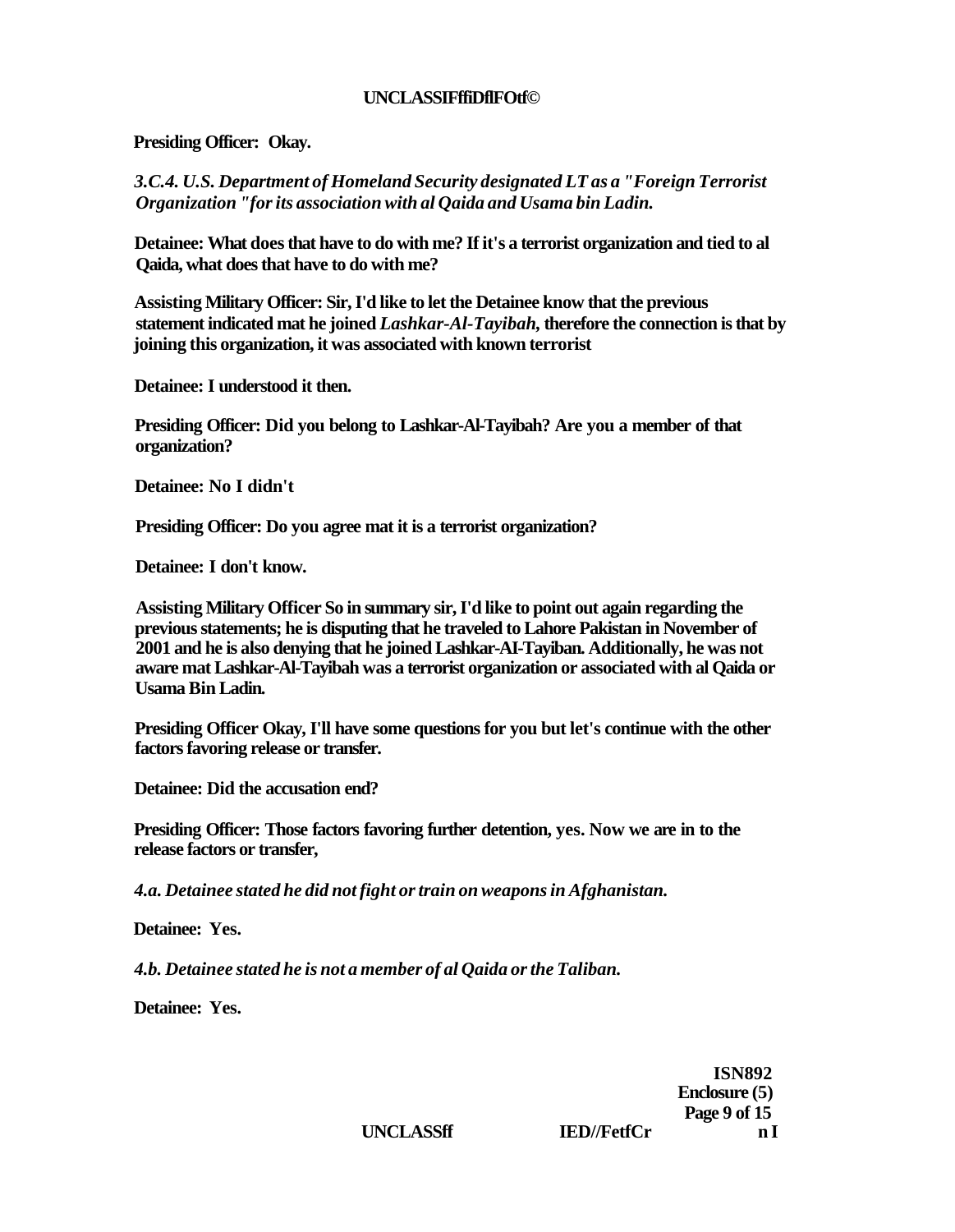## **UNCLASSIFIED//FQUQ**

*4.c. Detainee has never thought about harming the United States or its citizens, and stated that he never would* 

**Detainee: Yes.** 

*4.d Detainee recanted attendance/training at Khalden camp. Detainee stated he was tortured and beaten daify, and that the translator told the Detainee that he would be killed if he did not confess to attendance at the camp. Detainee stated he confessed to stop the beatings and save his life.* 

**Detainee: Yes.** 

*4. e. Detainee stated his hand is only 35%functional and that he could not have trained* 

**Detainee: They changed the wording a little. like I mentioned before in 2000 there wasn't a training camp there. The Taliban government closed the training camp. I told them that I couldn't train because of my arm.** 

**Presiding Officer: Which arm, left or right?** 

**Detainee: Left** 

**Presiding Officer Are you right handed or left handed?** 

**Detainee: I write with my left hand.** 

**Presiding Officer Okay.** 

**Detainee: For that reason I didn't have any intent to train.** 

**Presiding Officer The capability to train?** 

**Detainee: That is another issue but I never had the intent** 

*4.f, Detainee does not believe in the sixth pillar of Islam and does not believe that jihad is ad\* pillar of Islam.* 

**Detainee: Islam only has five. Whoever says mat Islam has six is not Muslim or he doesn't have a religion. He has no idea about religion because Islam has only five pillars.** 

**Assisting Military Officer: That concludes the statement Do you have anything else you want to add?** 

**Presiding Officer: What's important is did the Assisting Military Officer provide the information, pretty sure he did, that you wanted us to hear as far as going over this unclassified summary? Did he do what you wanted him to do?** 

> **ISN892 Enclosure (5) Page 10 of 15**

**UNCLASSIFIED//FetfCr <sup>f</sup>**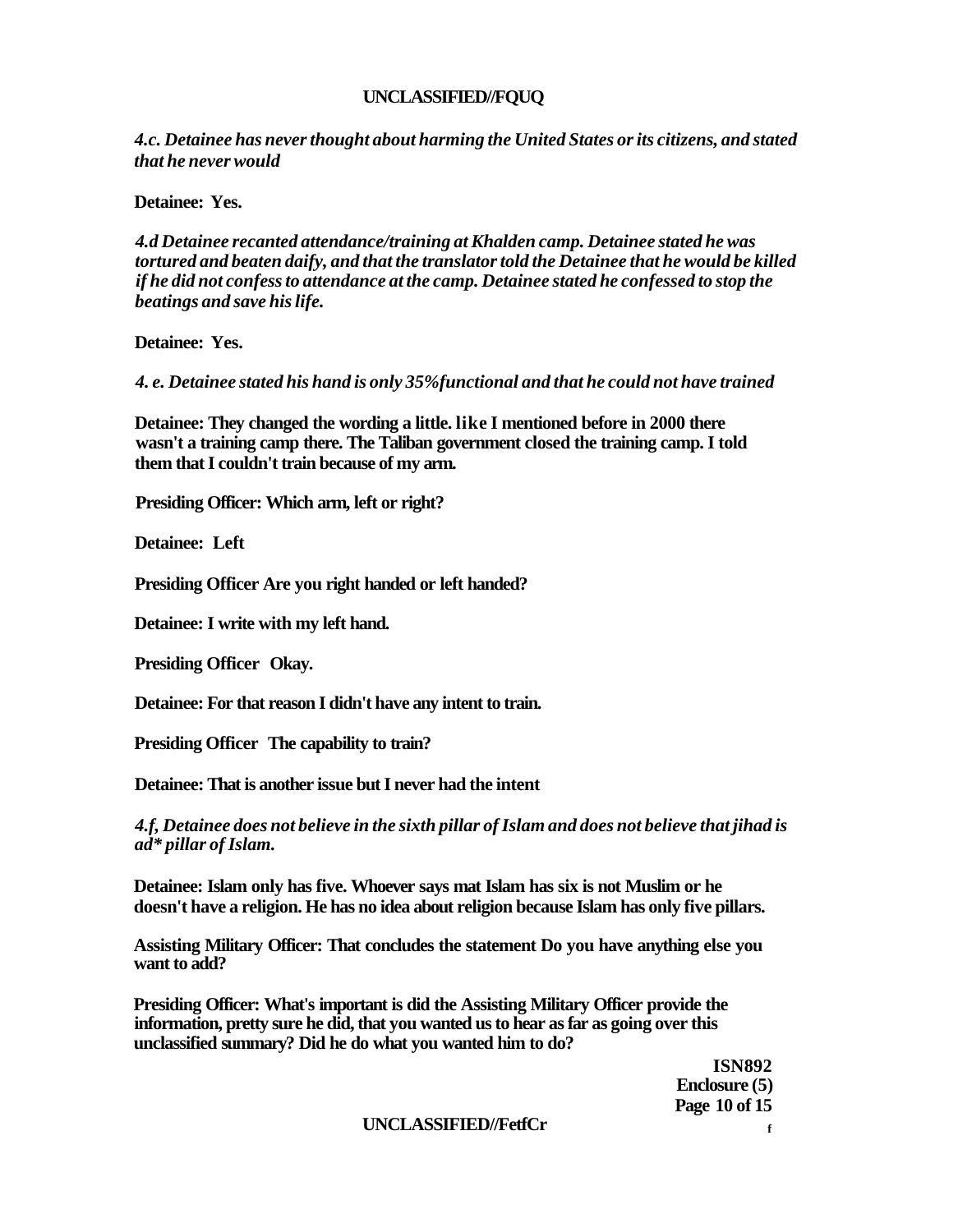# **UNCLASSlFEDZflEOUO**

**Detainee: He brought his own information fix>m his own files.** 

**Presiding Officer He went over this unclassified summary and you have seen this before. I'm assuming that he has told us everything and it's correct You had a chance to respond to everything.** 

**Detainee: The information mat we went over today?** 

**Presiding Officer: I understand that you contest the factors for retention. I understand that you have done mat and you agree with the statements for release and he presented them to you and I think he has stayed within those boundaries and has not made anything up that's not on this unclassified summary.** 

**Detainee: I understand.** 

**Assisting Military Officer Sir, may I interject for the record, my understanding about what the Detainee just said is that he was under the impression that I perhaps had provided you some information outside of what I have presented to you this morning. Officially, I want to clarify mat I lmve not provided you any additional information in what has been presented today.** 

**Presiding Officer. He gave me the notification from and the election form and he discussed that earlier. Nothing else. Having said mat, Assisting Military Officer do you have any questions for Rafiq?** 

**Assisting Military Officer: No sir, I do not** 

**Presiding Officer: Designated Military Officer do you have any questions?** 

**Designated Military Officer: No sir.** 

**Presiding Officer Do any members of the board have any questions for Rafiq?** 

**Administrative Review Board members' questions** 

- **Q. Rafiq, you mentioned torture and daily bearing, I need to know if mat happened here or somewhere else?**
- **A. Somewhere else.**
- **Q. Please do not assume that we have information in our files that you want us to know about I don't know what you did in Pakistan or Afghanistan and I'd like to hear from you.**
- **A. How is the Administrative Review Board going to decide my destiny without knowing what type of threat I am?**
- **Q. That's why I'm asking.**

**ISN892 Enclosure (5) Page 11 of 15** 

**UNCLASSIFIED//FOU0 000923**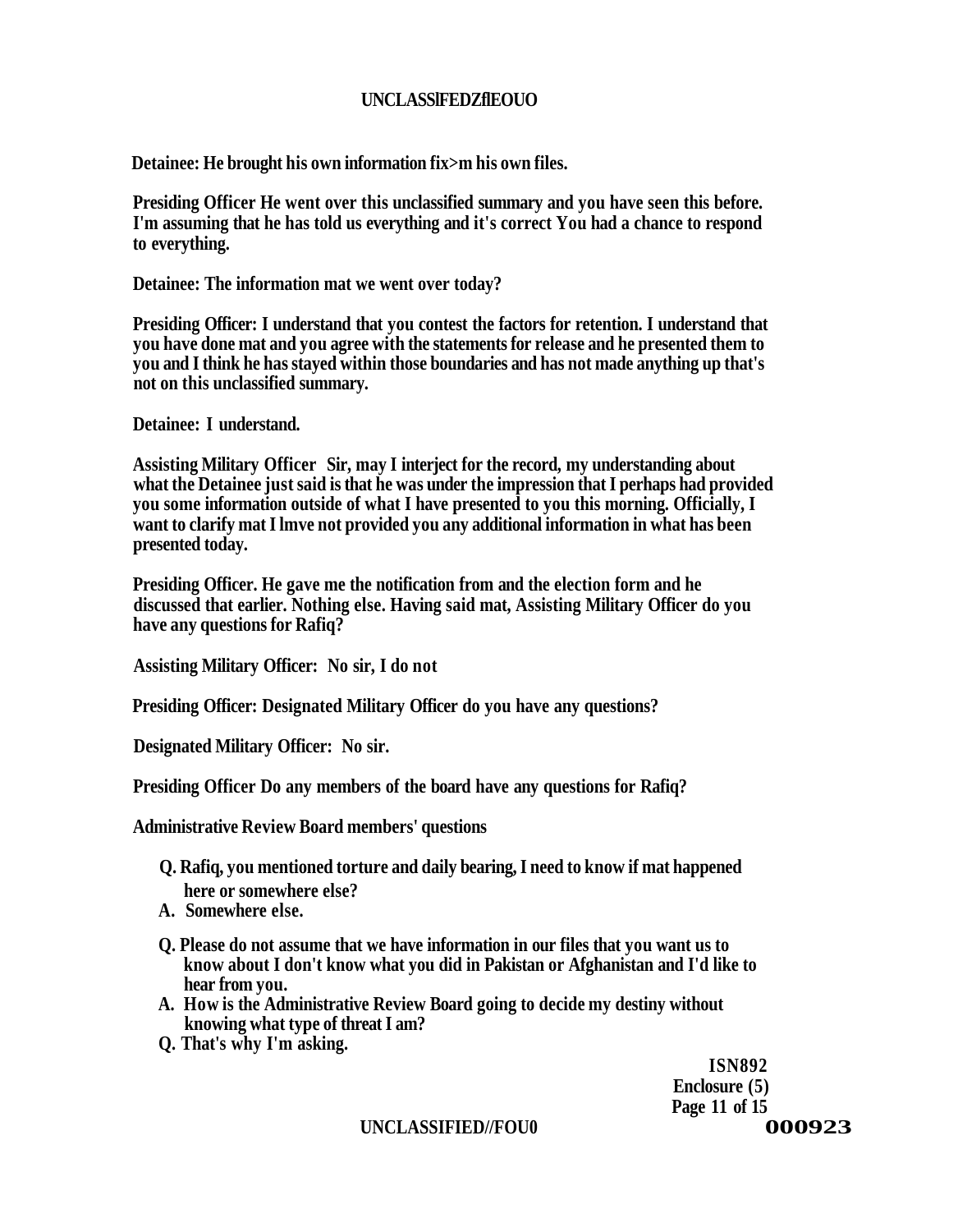#### **UNCLASSIFIED/TOW**

**Assisting MiHtary Officer: I think this is reference to the question regarding traveling to Pakistan with the false Italian passport?** 

**Q. Okay, I understand. You have never been to Afghanistan; did I miss that? A. I went to Afghanistan.** 

**Presiding Officer You've been to Pakistan and Afghanistan?** 

**Administrative Review Board member: Okay, I understand school...** 

**Detainee: School in Pakistan.** 

**Presiding Officer: La Madhori (ph) Academy.** 

- **Q. Right Okay, activities in Afghanistan, I'd like to hear some more about that if there is more that you can offer.**
- **A. I went to Kandarharin the south of Afghanistan to study Koran for eight monms and then I went back to Pakistan to Lahore. So I went twice, the first time (inaudible).**
- **Q. What did you do in Afghanistan specifically?**
- **A. (inaudible) I told you.**

**Q. You just traveled through there?** 

- **A. To study and not travel, study Islamic Religious studies.**
- **Q. But that was in Lahore Pakistan correct? At the La Madhori (ph) Academy?**
- **A. I went to La Madhori (ph) Academy when leaving Germany; three monms after Leaving Germany in 2000. I studied for eight months in Afghanistan in Kandahar.**
- **Q. What did you do in Germany?**
- **A. I did a lot of things.**

**Q. For instance?** 

- **A. I worked in restaurants and in a Turkish company cleaning and I worked in drugs.**
- **Q. You mean pharmaceutical drugs like a pharmacy? Illegal drugs or legal drugs?**
- **A. There are no legal drugs.**

**Administrative Review Board member: He means narcotics.** 

- **Q. Did you have family in Germany? A. No.**
- **Q. You left Germany in 1999, when did you arrive there? A. Beginning of 1996.**

**ISN892 Enclosure (5) Page 12 of 15** 

**UNCLASSIFIED/y»Qlia**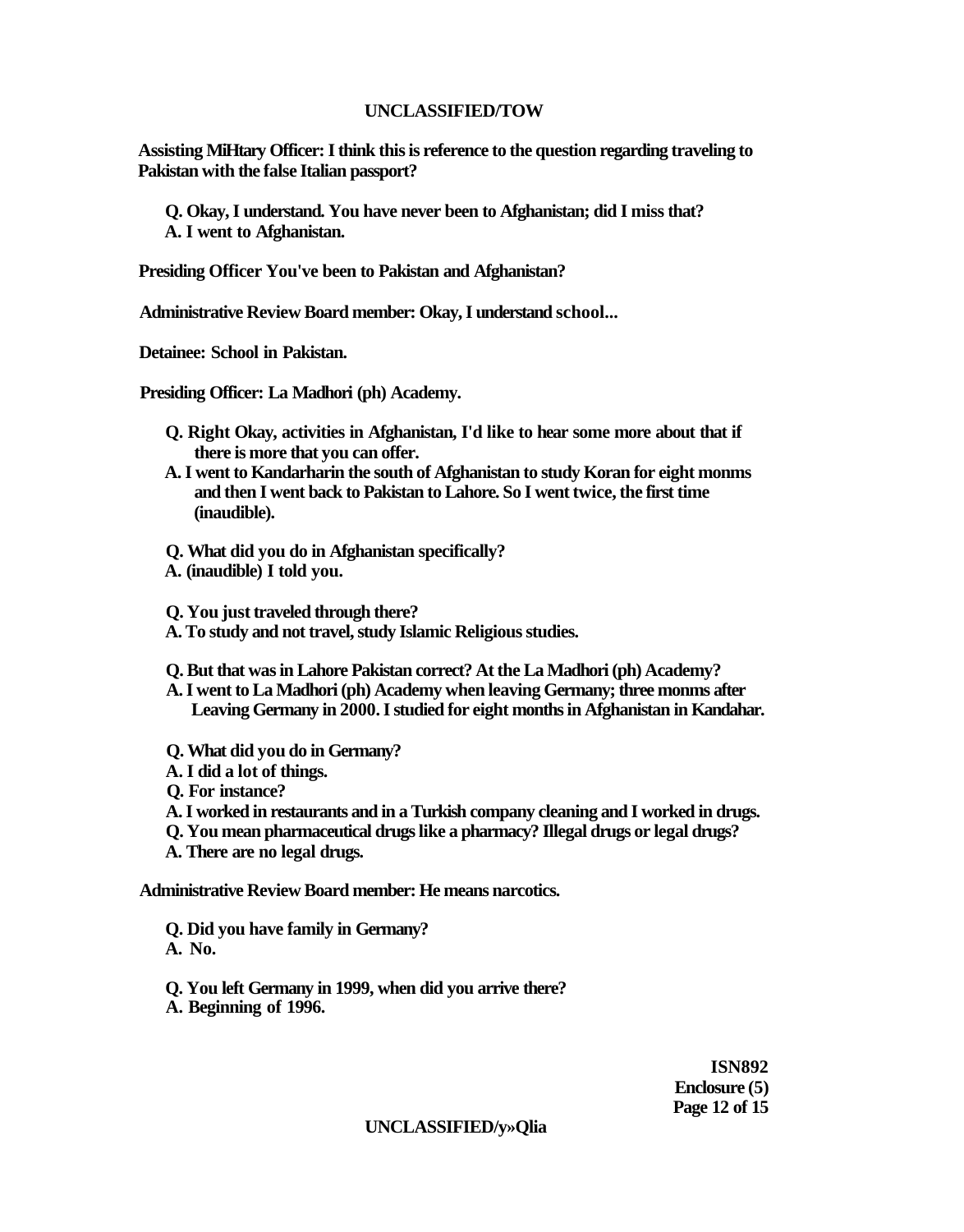#### **UNCLASSIFIED/fl2©B0**

- **Q. I>? you know ^o beat you when you were made to wrifess about the incidents around die Khalden Camp?**
- **A. Which camp?**
- **Q. I'm trying to reference when you recanted attending me Khalden Camp. It states mat you were tortured and beaten daily and you were told that you would be killed if you did not confess attendance at the Khalden Camp I presume.**

**Assisting Military OfGcer. Are you asking where the torture occurred? I don't understand the question myself.** 

- **Q. Who tortured you and where was it?**
- **A. I don't understand can you repeat the question?**
- **Q. Where was the torture? You said it wasn't here.**
- **A. In Arganza (ph).**
- **Q. By who?**
- **A. I was inan Afghan prison but the interrogation was done by Americans. Iwas there for about a one-year period transferring from one place to another. Iwas tortured for about three months in a prison called the Prison of Darkness or the Dark Prison.**
- **Q. You stated that you were tortured to confess that you were actually at this camp?**
- **A. Yes.**
- **Q. Ifit's okay with you Rafiq, can you hold up your hand so we can see it? You don't have to.**
- **A. Oh you want to see it?**
- **Q. If you would.**

#### *The Detainee lifted his hand to show Us current condition.*

- **Q. Why do you not believe that jihad is the sixtfi pillar of Islam?**
- **A. Who believes mat it is the srxm pillar? I would like to ask you that question?**
- **Q. Define jihad**
- **A. (inaudible).**
- **Q. I've heard that it was one of the tenants of Islam. That's why I'm asking.**
- **A. You heard it from scientists or books or how did you hear this?**
- **Q. Just historically in a book and other literature.**
- **A. I don't believe it**
- **Q. Okay, so you deny it?**
- **A. There is no book that would say that**
- **Q. Can you define jihad for me, your definition?**
- **A. My opinion is the first accusation, that's what I think about it... you consider it to be an accusation.**
- **Q. You said you received weapons training, is that correct?**

**ISN892 Enclosure (5) Page 13 of 15** 

#### **UNCLASSIFIED//FeW**

000925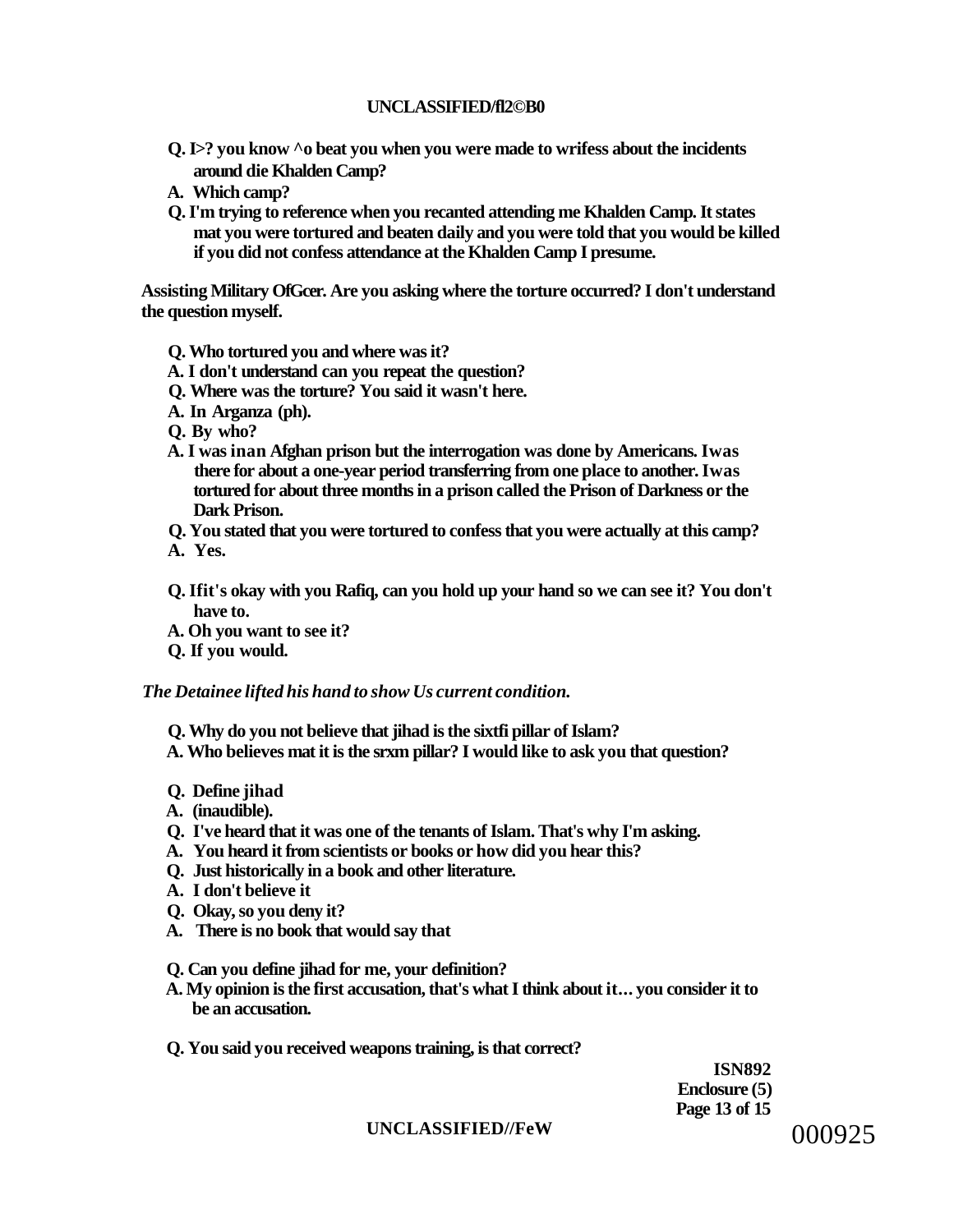## **UNCLASSIFIED/VEOWfc**

- **A. No, that is not true.**
- **Q. No weapons training at all. You mentioned the Kalashnikov and you mentioned another type of weapon.**
- **A. TheSiminov.**
- **Q. You never had any training on mat? What type of weapon is mat?**
- **A. (inaudible).**

**Detainee: I want to know what an Enemy Combatant is. What does it mean?** 

**Presiding Officer It's a definition that was given following the tribunal that you had when it was determined mat you were an Enemy Combatant I'll read you the definition.** 

*The Presiding Officer read the definition of an Enemy Combatant as follows:* 

**Presiding Officer. An individual who was part of or supporting al Qaida or Taliban forces or associated forces that are engaged in hostilities against the United States or its coalition partners. This includes any person who has committed a belligerent act or has directly hostilities in aid of enemy armed forces. That is the definition rot an Enemy Combatant.** 

**Detainee: So if I didn't participate in any combat or any of mat, I'm not an Enemy Combatant?** 

**Presiding Officer: That has already been determined by the Tribunal. I had nothing to do with that and they came back with the decision that you are an Enemy combatant This board is to determine whether you should be retained, released or transferred to your home country or another country as mentioned previously. Is there anything else?** 

*No verbal reply was given from the Detainee.* 

**ISN892 Enclosure (5) Page 14 of 15** 

#### **UNCLASSIFIED//FeW-**

000921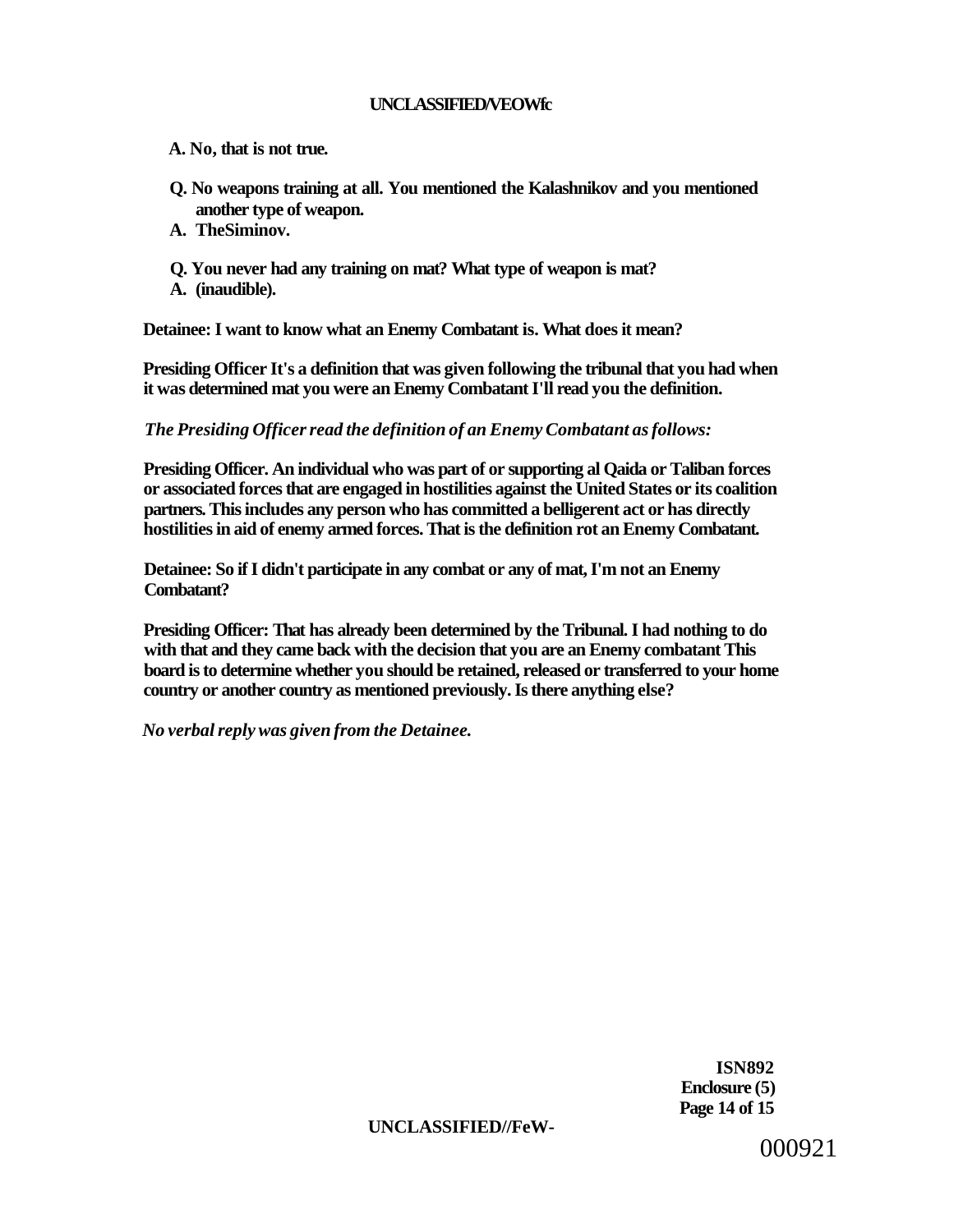## **UNCLASSIFIED/WPOtfO<sup>1</sup>**

*The Presiding Officer confirmed mat att unclassified information had been presented to the Administrative Review Board and closed the open session of the hearing.* 

*The Presiding Officer explained the reminder of the Administrative Review Board process to the Detainee and adjourned the open session.* 

# **AUTHENTICATION**

**I certify the material contained in this transcript is a true and accurate sunainary of the testimony given during the proceedings.** 

**Captain, USN Presiding Officer** 

> **ISN892 Enclosure (5) Page 15 of 15**

> > **o n o 9** *jj*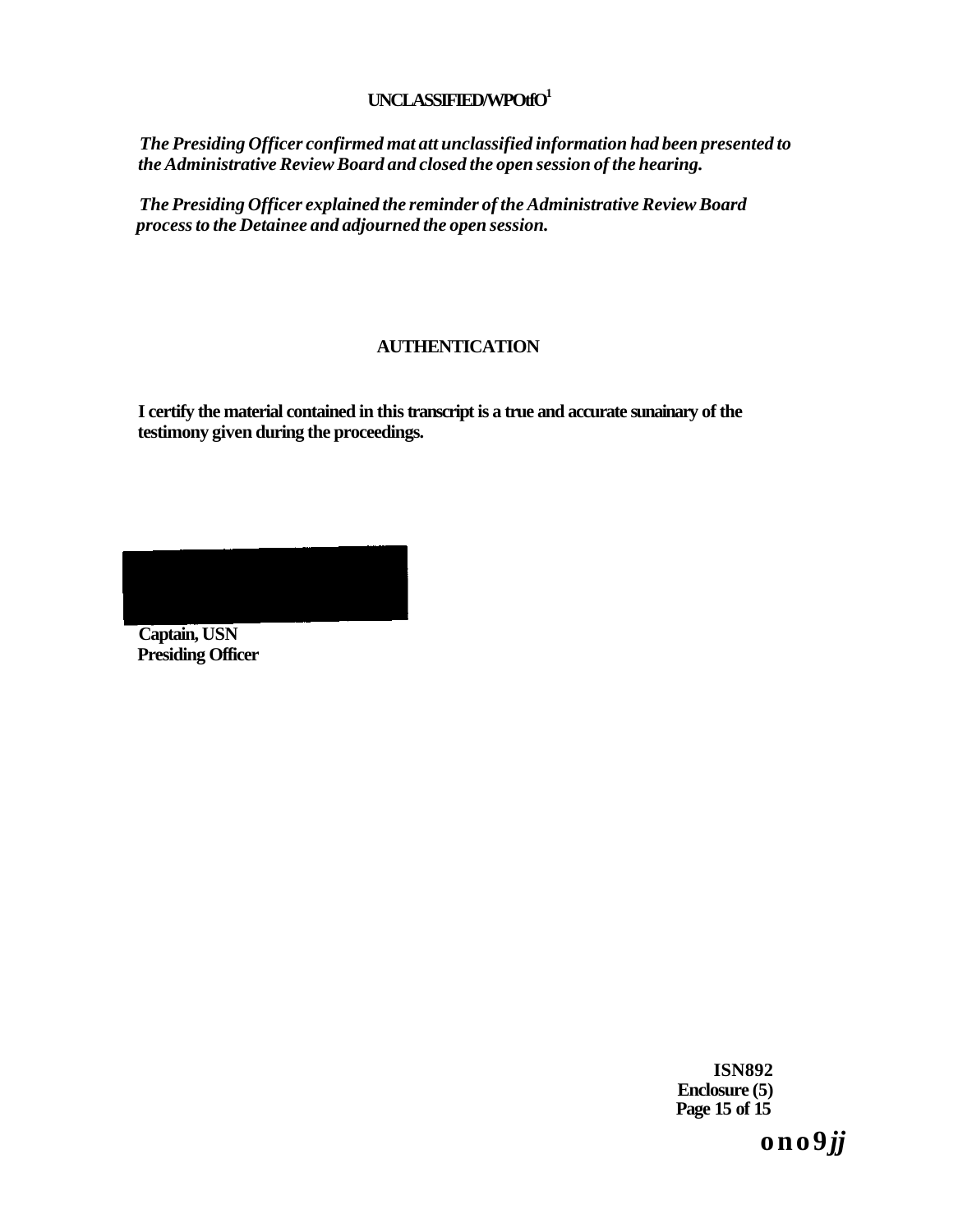## UNCLASSIFIED#EO«0

### **Summarized Administrative Review Board Detainee Statement**

*The Presiding Officer read (he Bearing Instructions to the Detainee and confirmed that he understood and had no questions.* 

*The Assisting Military Officer presented Exhibit EC-A, the Enemy Combatant Notification Form to the Administrative Review Board.* 

*The AMO presented Exhibit EC-B, the Enemy Combatant Election Form to the Administrative Review Board.* 

*The Designated Military Officer presented Exhibit DMO-1, the Unclassified Summary of Information to the Administrative Review Board.* 

*The Designated Military Officer gave a brief description of the contents of Exhibit DMO-1, the Unclassified Summary oflnformation to the Administrative Review Board.* 

*The Designated Military Officer confirmed mat he had no additional unclassified information to present and requested a closed session to present classified information relevant to the disposition of the Detainee.* 

## *The PresidingOfficeropenedthe Administrative Review Board for the Detainee to present information with the assistance of the Assisting Military Officer.*

Presiding Officer The Detainee may now present information to the Administrative Review Board. Assisting Military Officer, does the Detainee want to present any information to this Administrative Review Board including written statements, oral statements, or witness statements prepared on his behalf?

Assisting Military Officer; Yes, sir. I request permission to provide the Administrative Review Board panel with explanations and comments that I took during the initial interview with the Detainee and after which I request that you ask him ifhe desires to make any oral statements on his own behalf. The following comments and explanations were provided by the Detainee in response to the unclassified summary; in response to paragraph 3 *A.* 1, "the Detainee traveled from Algeria to Saudi Arabia and then to Pakistan to fight the Jihad", he responded the information is generally correct but that his Jihad is against India and not against America or Americans. He stated he could have fought against America in the first Gulf War but did not He stated that he understood that the first Gulf War was not against Islam because other Gulf nations participated with America. In response to paragraph 3.A.2, "while in Mecca, Saudi Arabia the Detainee confided in one individual his desire to fight a Jihad," he stated again mat his Jihad at that time was against India not America. In response to paragraph 3.B, the Detainee received light weapons training to include the Kalashnikov and de-mining training at a Lashgar-E-Taiba (LET) training camp," the Detainee dented receiving training on light weapons or de-

> ISN744 Enclosure (5) Page 1 of 6

UNCLASSIF1ED//Fe«e'

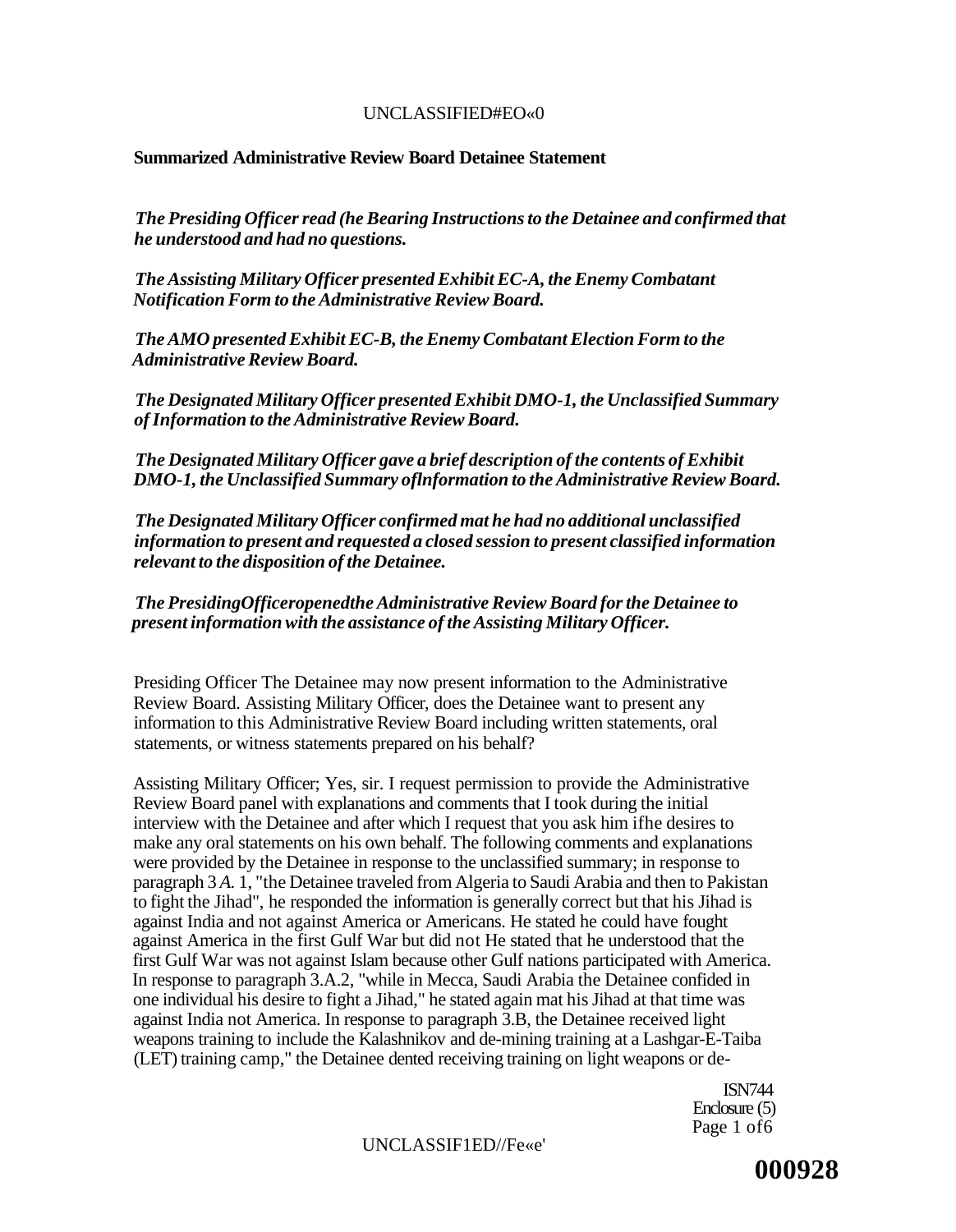## **UNCLASSIFIEDtfFOW**

**mining and also stated that while he was a prisoner in Bragram he was coerced by force and tortured to admit he had received de-mining training, hi response to paragraph 3.C.1, "the Detainee advised he was a member of Lashgar-E-Taiba (LET) for a total of one year and seven months," the Detainee stated the LET was a large group and he was not aware it was affiliated with al Qaida and that his only association with it was to receive physical therapy for his injuries. In response to paragraph 3.D "the Detainee said, "that America and Cuba are 'No Good' and that shooting Americans is good. He then raised his arms and pretended to shoot the MPs working the block," the Detainee remarked that he had made the statement out of frustration from the treatment he had received while being detained. He said that the guards treated him disrespectfully, insulted him and would not let him practice his religion - for example, read the Koran and pray. He stated it occurred only on one occasion and that his behavior has always been good since that isolated incident Sir that completes the information I wanted to present to the board based on our interview.** 

**Presiding Officer Thank you, Assisting Military Officer. Good morning Aziz Abdul NajL Do you wish to make an oral statement at this time?\*** 

**Detainee: About what?** 

**Presiding Officer: About anything that you would like mis board to know that would convey to us why you are no longer a threat and why we should release you.** 

## *The translator asks the Detainee if he needed time to think.*

**Detainee: During the first session I explained everything about the training and the demining. I've explained everything. I do not have anything to add to it** 

**Presiding Officer I will give you a few minutes to think if you would like to add anything otherwise we will continue and possibly ask you some questions later on.** 

**Detainee: I don't have anything to say.** 

**Presiding Officer: OK. Please make note that the Detainee did not have anything to present at the time.** 

**Presiding Officer Assisting Military Officer, do you have any questions for the Detainee?** 

**Assisting Military Officer: No, sir. Sir, may I interject one thing?** 

**Presiding Officer: Go ahead.** 

**Assisting Military Officer I'd like us to go back and ask the Detainee if the statement that I provided was the information that he wanted you to hear.** 

> **ISN744 Enclosure (5) Page 2 of 6**

**UNCLASSIFIED//POUO- <sup>n</sup> n**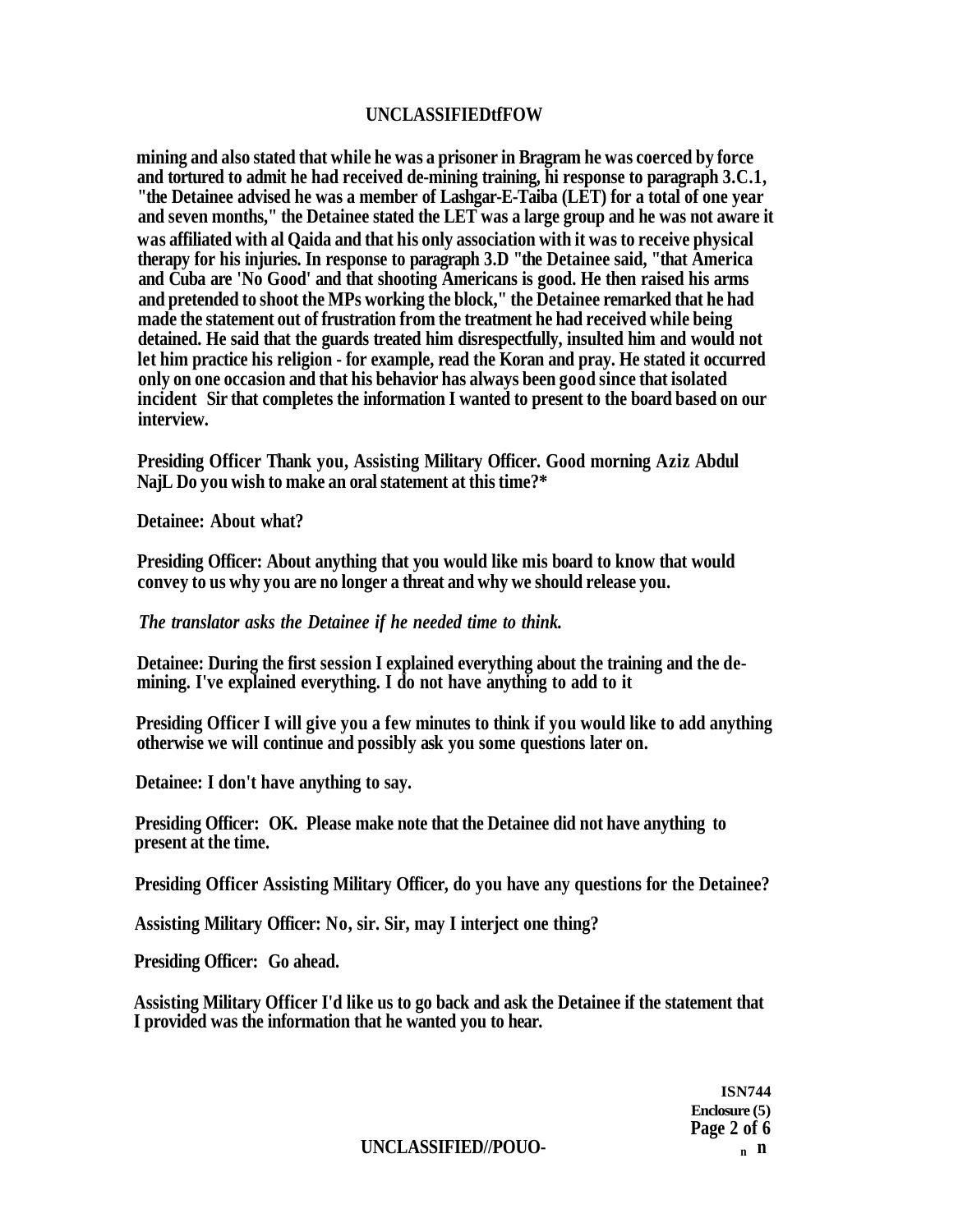# **UNCLASSIFIED//EGtfe**

**Presiding Officer: Aziz Abdul Naji, did your Assisting Military Officer's statement provide the information that you wanted us to hear?** 

**Detainee: One thing I do not understand is about me being a member in Lashgar-E-Taiba. I was a new person coming into the group. For this group you had to be in for at least two years to become a member. I was new to the area. I wasn't there long enough to be a member with them. I stayed with them for only four months in the mountain area until I was hurt I have never gotten any training in de-mining. If I had recrived training in demining I would not have gotten injured.** 

**Presiding Officer: Thank you. Assisting Military Officer, do you have any questions for the Detainee?** 

**Assisting Military Officer: No, sir.** 

**Designated Military Officer, do you have any questions for the Detainee?** 

**Designated Military Officer: No, sir.** 

**Presiding Officer Do any Administrative Review Board members have any questions for the Detainee?** 

**Board Members: Yes, sir.** 

**Board Member: I would like for you to explain to me what you were doing when you sustained your injury and how did your injury happen?** 

**Detainee: Good. I was staving there for four months in the wintertime; in the summer I wanted to enter the occupied Kashmir. We entered at nighttime. The way was very narrow and there were a lot of mines everywhere. The person that helped us enter was from Kashmir and he new the roads very well. He told us to follow the path, do not turn right and do not turn left I wasn't aware of whether I was going to the left or right but that is how I got injured I went to the hospital to get treatment That is what happened. We were only able to go to that area at nighttime. In the daytime there were a lot of military personnel in that area. So, if I had knowledge of de-mining or of mines, in general, I would not have gotten injured. I have worked as an ironsmifh, with metal all of my life and I have never gotten injured operating any equipment If I really knew about mines as well as I knew my job, I would not have gotten injured. I've seen mat in the Algerian military, people have to get training for at least a year or a year and a half to learn about mines and de-mining. That is all I have.** 

**Board Member: I would like to clarify, did you step on the mine or were you trying to disarm the mine?** 

> **ISN744 Enclosure (5) Page 3 of6**

UNCLASSIFIED//F0yer nn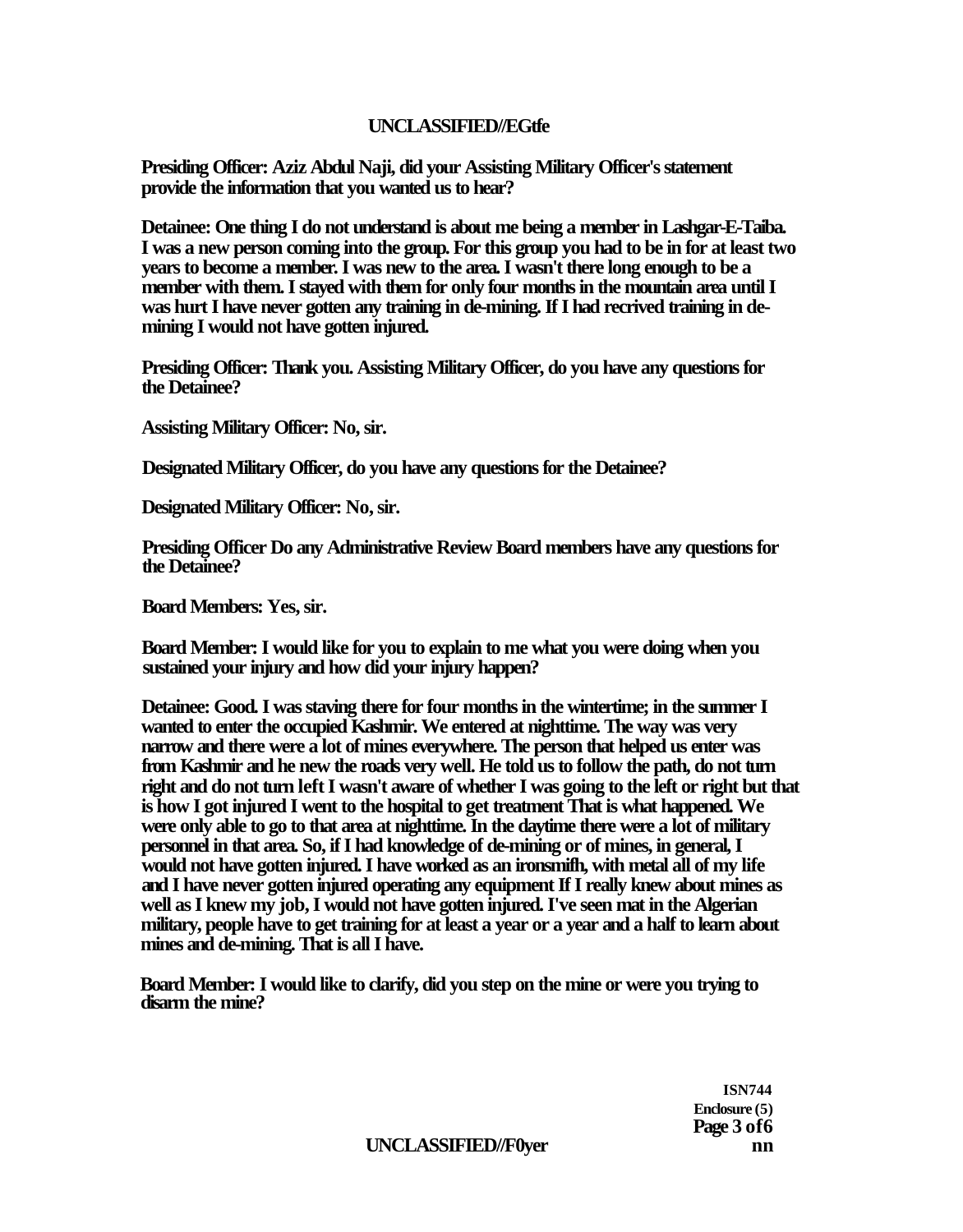#### **UNCLASSFIEDidEOB©**

**Detainee: I was walking and the force of the explosion threw me in the air. I flew in the air and when I landed on the ground I looked at my leg and my leg was missing. Because of all the smoke and dust in the air I could not find my leg.** 

**Board Member: I would also like to clarify that you said you were staying somewhere for four months before you tried to enter Kashmir, where were you staying? What town or country? Who were you with as you tried to enter Kashmir?** 

**Detainee: I do not know what me area was caUed but we were m a mountam that had four camps. I was there for four months. Some people mere were training on light weapons like the Kalashnikov and other weapons. I did not train on mem myself because I had trained in Algeria. I did not have to train on anything because I had trained in Algeria. Good. That is it.** 

**Board Member: Whom were you traveling with when you tried to enter Kashmir?** 

**Detainee: I was with about forty other Muslim people. We wanted to help our brothers in Kashmir. Our brothers were mistreated. We heard that in Kashmir they had killed hundreds of people a day almost Even in Christianity and Judaism, your religion requests from you to help your brothers and sister. Our religion is the same way.** 

**Board Member: So all of you were going for Jihad in Kashmir?** 

**Detainee: I know why I was there. I do not know what the other people's purpose or goals were for going there. The Jihad does not have to be a Jihad where you fight Jihad can be carrying food or helping others. It does not have to be fighting.** 

**Board Member: Were all of you traveling with weapons to fight?** 

**Detainee: The group I was with was very weak. They had weapons but not all of mem. There were not enough for all of us. About my training in Algeria, I trained on very light ' weapons and maybe when I was talking to my interrogators the translator misunderstood and the interrogators wrote down all the other weapons, m Algeria I only trained in very light weapons. So those bullets or those kinds of weapons are very hard to shoot with, and mere weren't enough bullets for that** *type* **of weapon** 

**Presiding Officer: In the unclassified summary there is a statement where you make a comment that it seems that United States is fightmg against Islam and not terrorism. Can you explain that comment further?** 

**Detainee: When I first said that I was new to mis prison, to this area and I didn't know the soldiers. I didn't know where I was. I have been here three years and I find mat most of the soldiers here they come to this area to drink alcohol. After mixing with other soldiers I found that only a few of the soldiers didn't know how to hold the Koran. They held it (the Koran) in an insulting way. That is why I was thinking mat maybe they were against Islam. The way a few of the soldiers were holding the Koran gave me that idea but besides** 

> **ISN744 Enclosure (5) Page 4 of 6**

#### UNCLASSMED//FOUtr  $\qquad \qquad$ , n n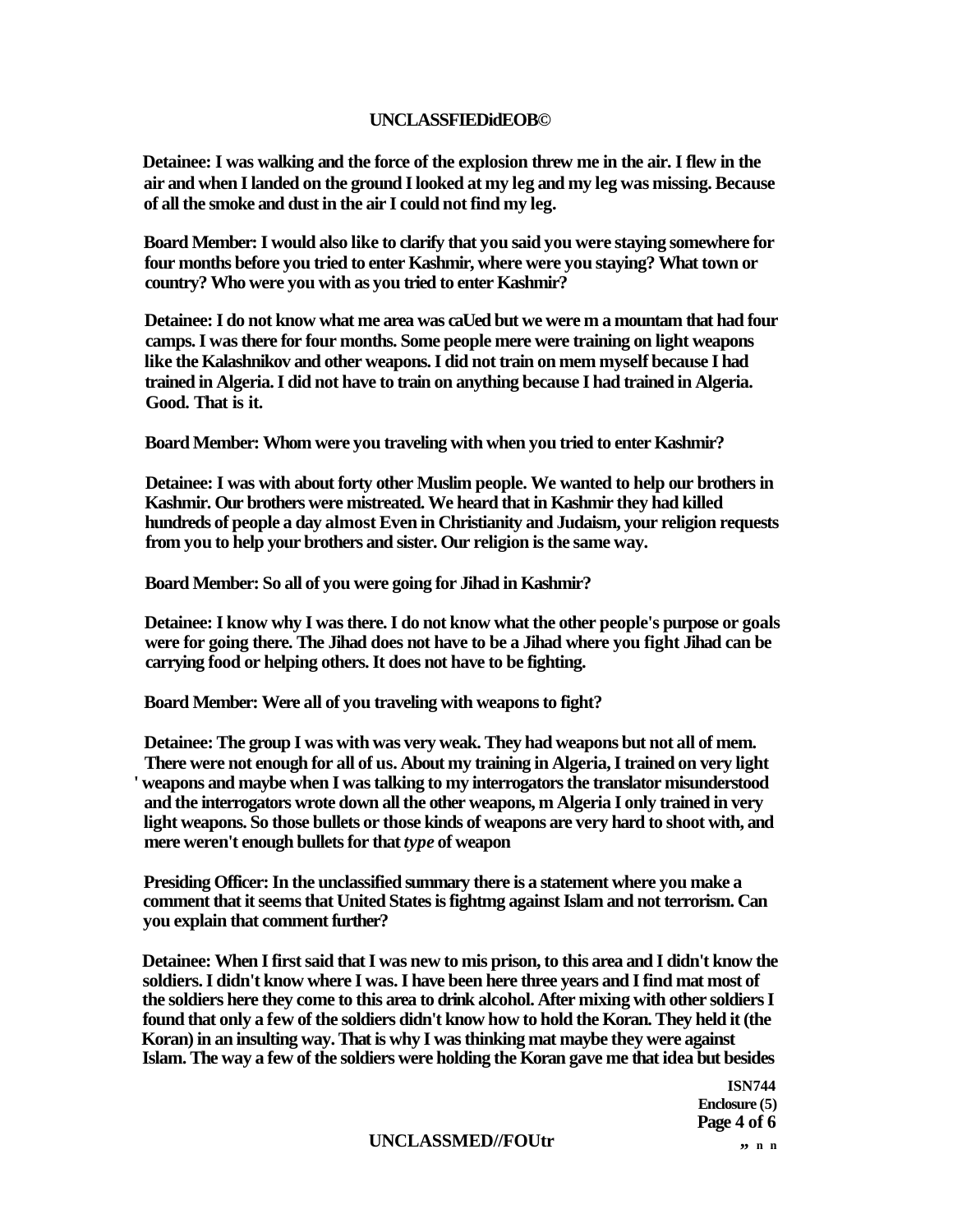## **UNCLASSIFIED//POTJD-**

**that there were other soldiers that were more respectful and that made me think mat all the soldiers weren't the same, just a few of the stupid ones were acting that way.** 

**Presiding Officer: If you were to be released, what is it that you would do in the future?** 

**Detainee: I don't know if you will believe me or not but before I was arrested all I wanted to do was to get married. I don't know if you will believe me or not but as soon as you release me I would get married right away. I am almost thirty now. Us Muslims have to get married. For that reason Ijust wanted to get married and have a better life. NowthatI am missing a leg it will be kind of difficult for me to move around.** 

**Presiding Officer: What type of occupation will you pursue?** 

**Detainee: Iamanironsmith. I work with metals so when I get released I will look for the same kind of job but I don't know if I will be able to find mat kind of work in Algeria.** 

**Presiding Officer: Are you a threat to the United States?** 

**Detainee: Even when I had a leg I never thought or intended to fight Americans. Now, I don't have a leg and I still do not have any intentions to fight Americans.** 

**Presiding Officer: I have no further questions. Is there'anything you would like the board to know before we continue?** 

**Detainee: I have been detained here for three years now and I thank God I don't have any hate or any intent of hurting any soldiers or anyone else for that matter. I was given a lot of chances to get revenge or to hurt someone but I didn't because I don't have that intent I don't like hurting others.** 

**Presiding Officer Thank you.** 

*The Designated Military Officer and the Assisting Military Officer have no other information to present to this Administrative Review Board.* 

*The Presiding Officer reads the post-Administrative Board instructions to the Detainee and adjourns the open session of the Board,* 

> **ISN744 Enclosure (5) Page 5 of 6**  000932

**UNCLASSIFBED/ZFetfer**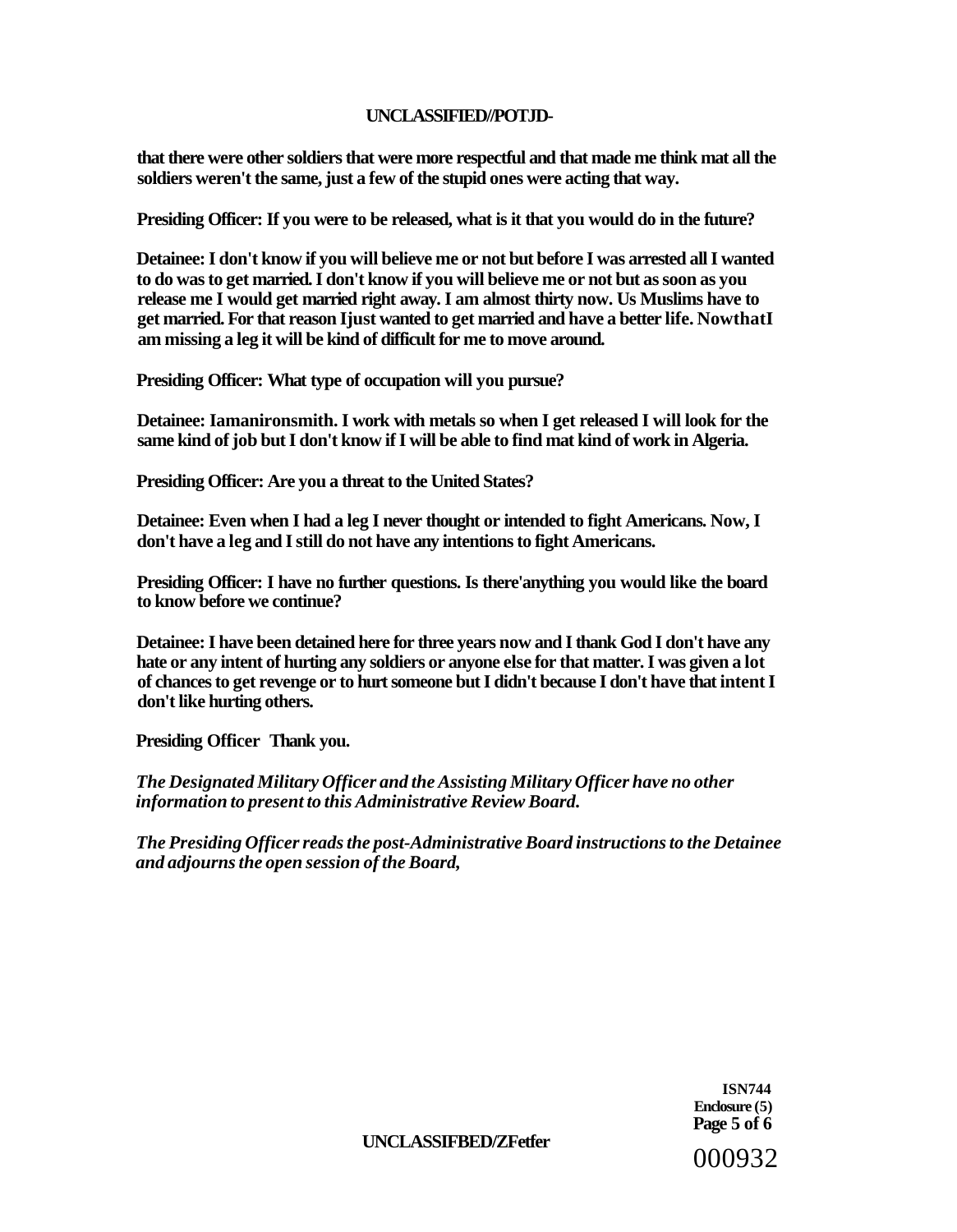# **UNCLASSIFIED/\*ee6**

**AUTHENTICATION** 

# *'^£S££££^\*'\*~~^^*

Captain, USN **Administrative Review Board Presiding Offi. cer** 

> **EN 744 Enclosure (5) Page** *6* **of** *6*

**UNCLASSIFIED//FOye** 

000933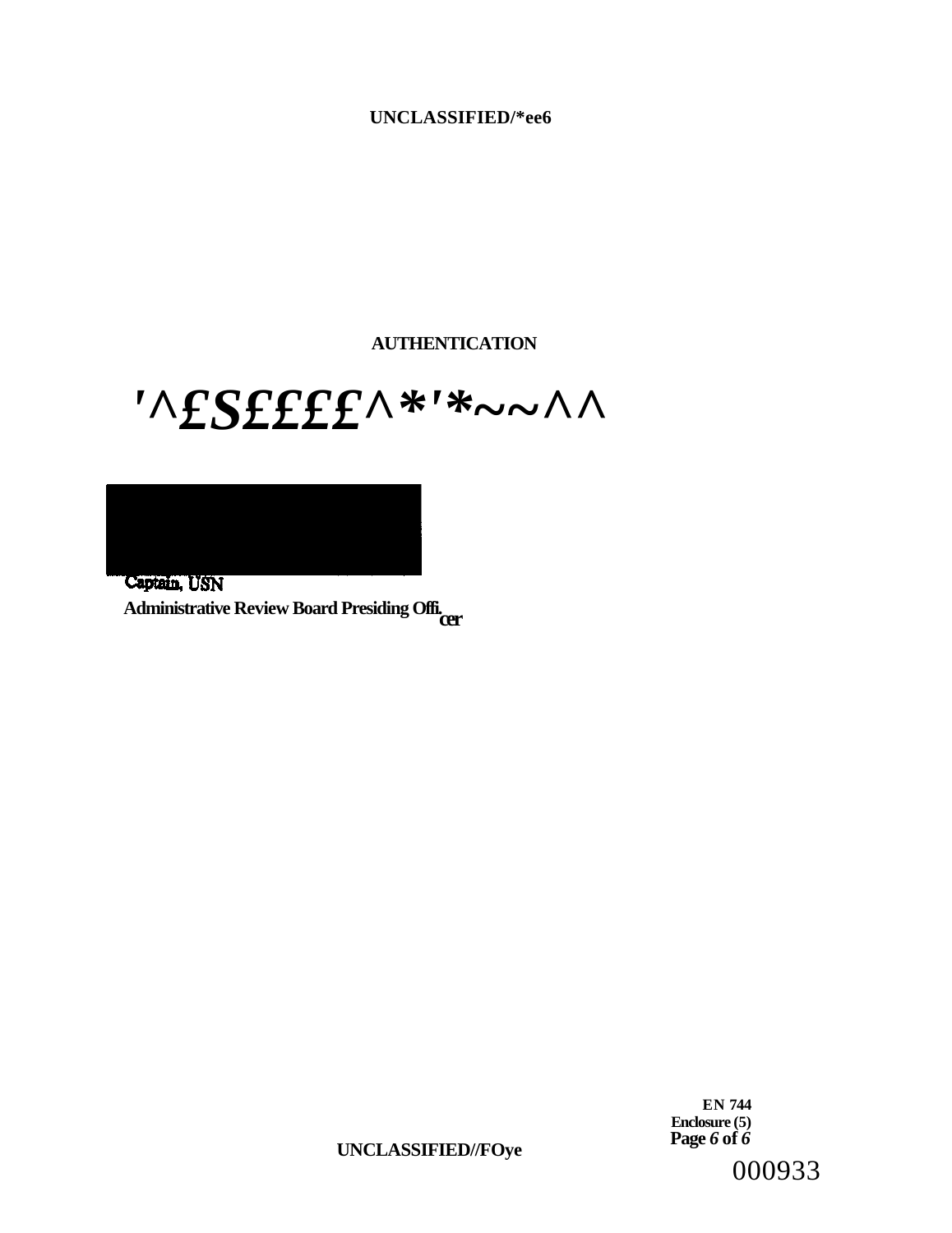## UNCLASSffffiD/ZEQUQ^

Summarized Administrative Review **Board** Detainee **Statement** 

*The Presiding Officer read the Hearing Instructions to the Detainee and confirmed that he understood and had no questions.* 

*The Assisting Military Officer presented Exhibit EC-A, the Enemy Combatant Notification Form to the Administrative Review Board.* 

*The AMO presented Exhibit EC-B, the Enemy Combatant Election Form to the Administrative Review Board.* 

*The Designated Military Officer presentedExhibit DMO-1, the Unclassified Summary of Information to the Administrative Review Board.* 

*The Designated Military Officer gave a brief description of the contents of Exhibit DMO-1, the Unclassified Summary of Information to the Administrative Review Board.* 

*The Designated Military Officer confirmed that he had no additional unclassified information to present and requested a closed session to present classified information relevant to the disposition of the Detainee.* 

*The Presiding Officer opened the Administrative Review Board for the Detainee to present information with the assistance of the Assisting MSUary Officer.* 

## *Note; The Detainee appears to understand English and answered a few questions in English without the assistance of the translator.*

Presiding Officer The Detainee may now present information to the Administrative Review Board. Assisting Military Officer, does the Detainee want to present any information to this Administrative Review Board including written statements, oral statements, or witness statements prepared on his behalf?

Assisting Military Officer: Sir, I am not aware of any written statements mat the Detainee has brought with him and perhaps he will want to address the board in a few moments. However, I have taken notes during our interview and I would like to read those notes in response to the unclassified summary now. Sir, the Detainee provided the following comments in response to the unclassified summary of evidence; he stated he {had] already provided an explanation for his traveling from Yemen to Pakistan during the Tribunal (CSRT) and that his purpose for leaving Yemen to Pakistan was so that he could trade in buying and selling fabrics. He stayed in Pakistan for approximately two years and five months. Shortly after arriving in Karachi he met a Pakistani man named Hussein Bashir in one of the markets. Bashir took him to his home and mentored and advised him in the buying and selling of cloth while he lived with him for about six months.

> ISN688 Enclosure (5) Page 1 of 10

UNCLASSIFffiD/ZFOUQ-

000934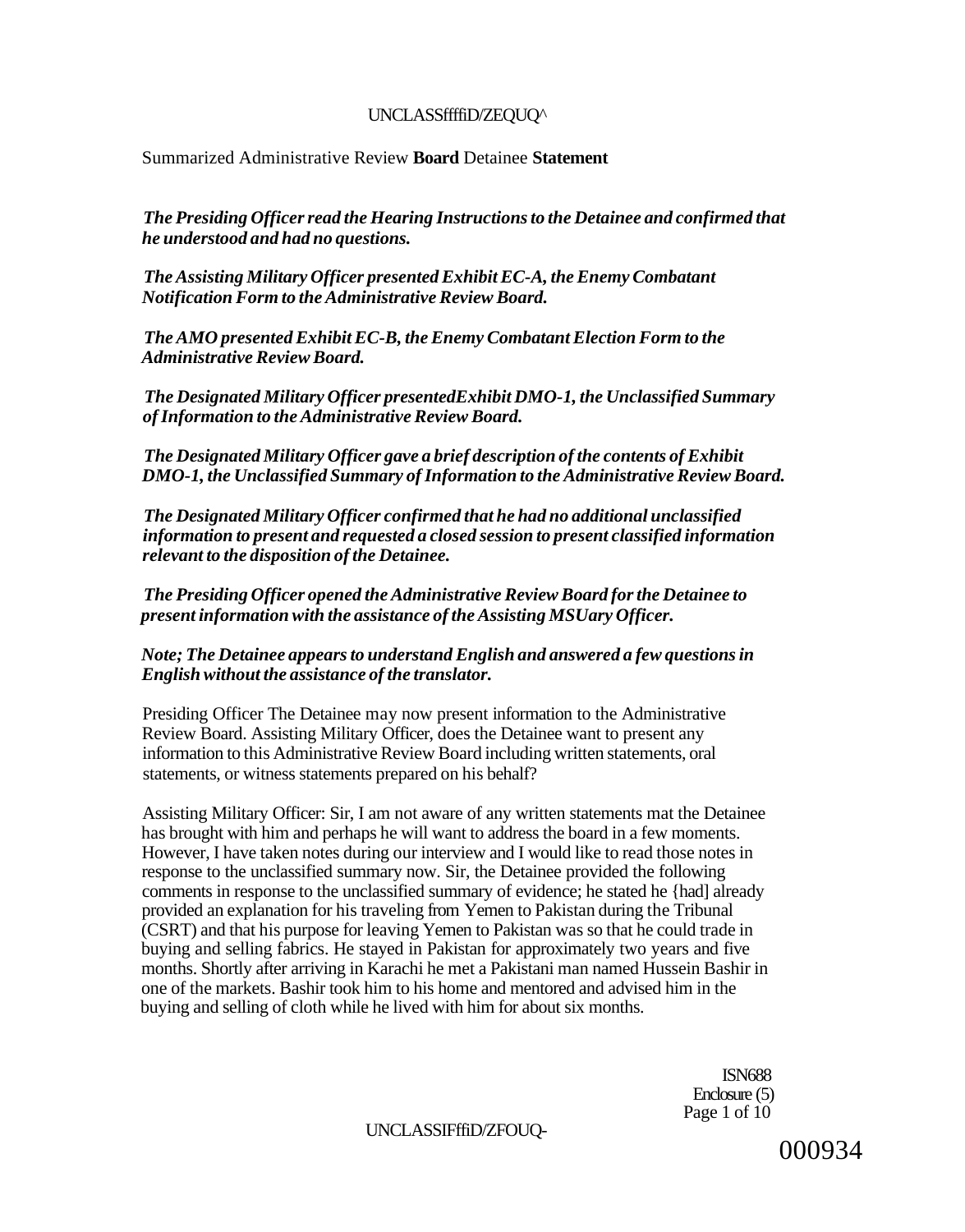#### **UNCLASSIFIED//Fetfe**

**Detainee: No, that is not correct There is a mistake in translation just in this point He did not teach me how to buy and sell fabrics. He said come with me and we will buy fabrics. I stayed with him for six months and we would go out and come back leisurely.** 

**Presiding Officer Did he just helped you buy the fabrics, he didn't teach you about buying fabrics? Is the six-month time frame correct?** 

**Detainee: No, I didn't even buy fabrics to begin with. He said come with me to my home so I can tell you about a place where you can buy fabrics.** 

**Presiding Officer. I understand.** 

**Assisting. Military Officer Continuing, the Detainee stated that his purpose for traveling to Faisalabad was to obtain temporary residency in Pakistan and that he had a legal visa to be in Pakistan. He was employed for about sixteen months as a handyman, gardener and security guard for someone who owned a villa and his salary was \$2,000 rupees a month. After that period of time he moved to Lahore, Pakistan where he stayed for three months trying to establish residency, which would permit him to stay in Pakistan longer. He was not able to get residency in Lahore so he moved to Faisalabad, where he stayed for 2 months, again trying to obtain residency. In response to the allegation he was identified by a senior al Qaida planner as having been a resident at a safe house located in Kandahar, the Detainee stated he has never entered Afghanistan and that whoever made this allegation is a liar and the statement is completely untrue. Regarding the statement he was identified by a senior al Qaida facilitator as being a resident at a safe house located in Kandahar, again, he restated he has never been in Afghanistan. Regarding the allegation that this same individual also saw him at a safe house located in Faisalabad, the Detainee explained that when trying to obtain residency in Faisalabad he was staying with a Pakistani man named Ezzat Nasser and stayed with him and his family for about two months. He stated that one day when he went to a building where telephone calls were made and he met a man named Emad Abdullah and he explained [to Emad] what his situation was in Pakistan and why he was in Faisalabad. Abdullah explained that he and others were students at a university of religious studies and invited him to stay with mem. The Detainee explained [that] he accepted the offer to stay in Abdullah's house because the Pakistani family he was currently living with had a small house and Abdullah's residents were Arabs, they spoke the same language, and understood each other. He stated his housemates appeared to be only students. Regarding the allegation he was present and helping to transport equipment and wounded on or near the front lines in Bagram, Afghanistan, the Detainee stated this cannot be true because he has never been in Afghanistan. In response to the statement under 'primary factors favoring release' that he received \$3,500.00 from his mother to travel to Pakistan and open a fabric store, he stated he did receive money from his mother but it was a much smaller amount and doesn't remember the precise quantity. He stated he has no animosity toward Americans and, quite the contrary, believes Americans are a peaceful people. However, he believes the American government has wronged him by keeping him in detention. He stated that he has never thought about harming any person at any time, American or otherwise, and that he has never thought about doing anything hostile against the U.S. government He stated it serves no purpose to be hostile or angry.** 

> **ISN688 Enclosure (5) Page 2 of 10**

#### **UNCLASSIFIED//EQUO**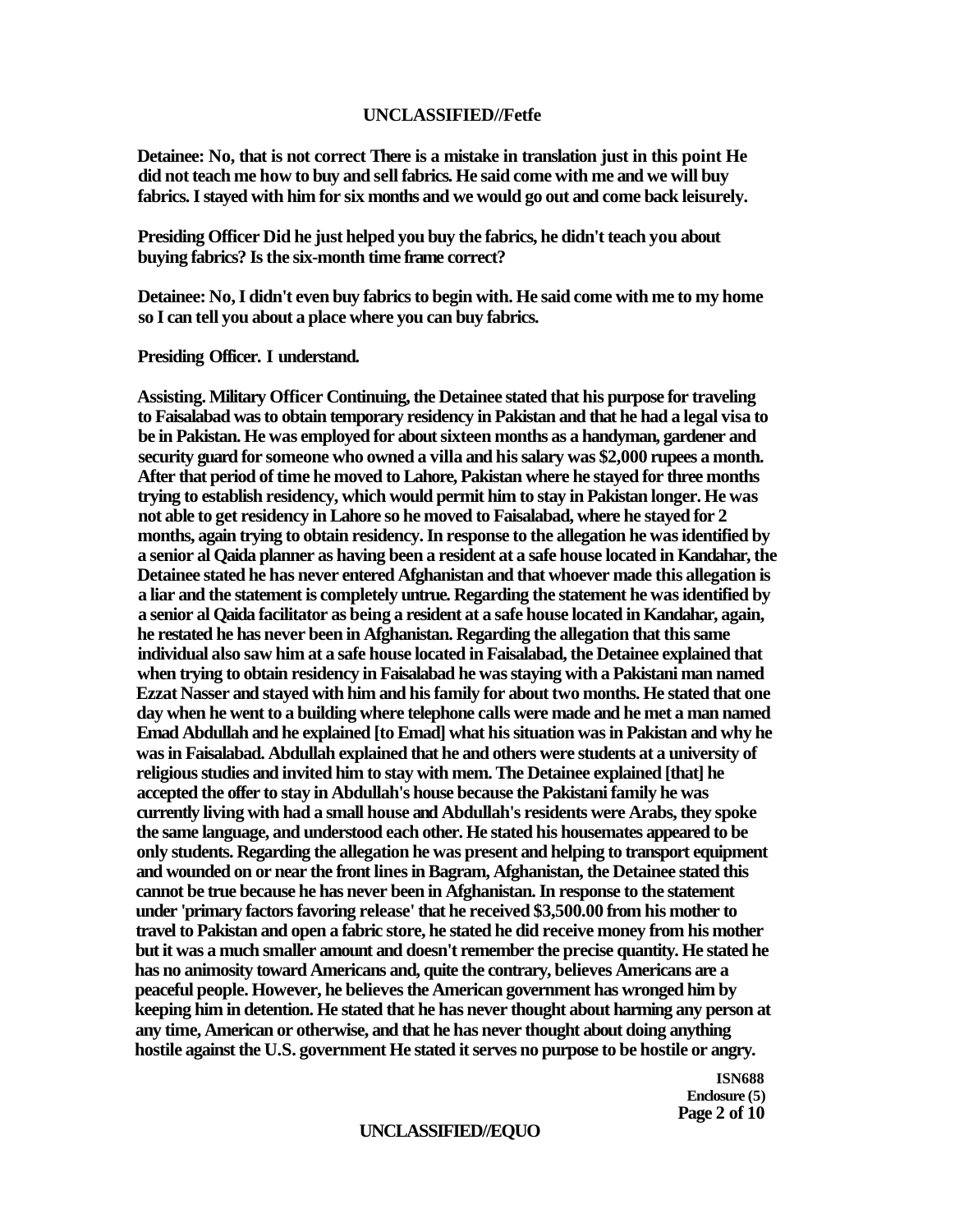# UNCLASSIFIED//POtfe

Pie] stated that in the event he were released the first thing he would do is to get a job, then get married, and then continue his education. He stated that the U.S. could contact his home country and inquire regarding his being a participant in illegal activities or being a terrorist Sir, mis concludes the notes I took in our interview.

Presiding Officer: Fahmi, with the exception of the corrections about Hussein Basbir, is what the Assisting Military Officer said basically correct?

Detainee: Yes.

Presiding Officer: At mis time, [although] we do not require an oath and it is completely voluntary, do you want to make your statement under oath? An oath is a promise to tell the truth. We have prepared a Muslim and a non-Muslim oath if you wish to use.

Detainee: No.

Presiding Officer: Fahmi, is there anything you wish to tell the board?

Detainee: I don't have anything but I wish to clarify the subject of the people mat he mentioned. Up until now, I haven't seen any of these people mat you said [had] accused me of certain things.

Presiding Officer: OK, please proceed and give us as much information as you care for us to have.

Detainee: Never in my life have I committed any terrorists' acts against the United States or any other country. You can call my country and make sure of mat My country can tell you if I have any record of any tenorist acts or if I was a terrorist Up until now, honestly, I never thought and I don't think of harming any person.

Presiding Officer: You said up until now, are you saying that your attitude has changed presently or do you wish to harm people in the future? You said up until now.

Detainee: I don't wish to harm [anyone] now or in the future. I am not prepared to come back to Cuba another time.

Presiding Officer I understand.

Detainee: I've spent three years here in a cell that is one meter by one meter in the presence of a bathroom as well. This I think is enough.

Presiding Officer: Can you tell me anymore? We will have some questions for you later on but is there anything you wish to tell us as to why we should no longer consider you a threat?

Detainee: In the future?

**ISN688 Enclosure (5)**  Page 3 of 10

UNCLASSIFIED//FOUtr"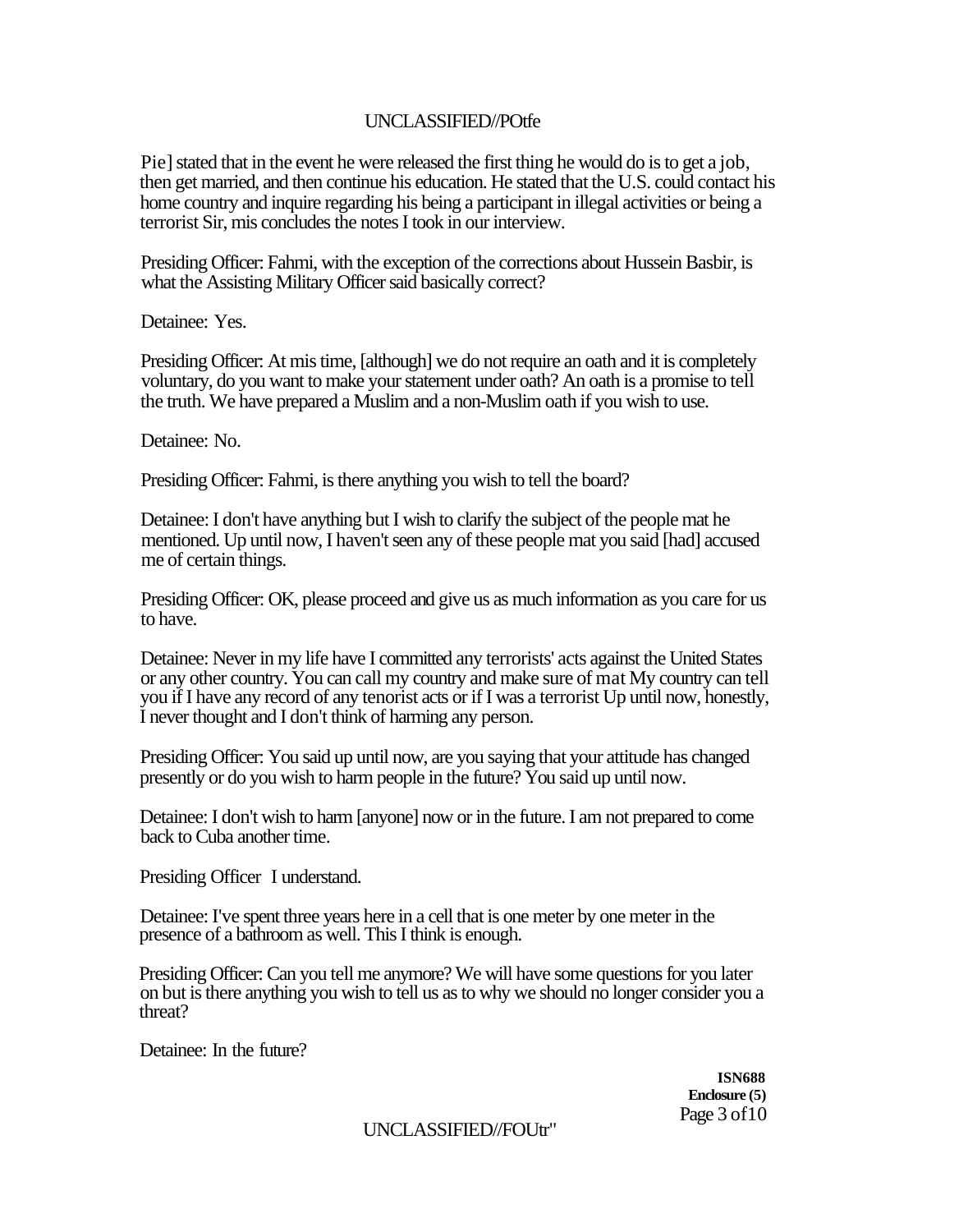#### **UNCLASSIFIED//Fetf©**

**Presiding Officer: Yes.** 

**Detainee: I am not willing to come back here again. I am not prepared for any country to turn me over to the United States. I want to buy my life and not sell my life.** 

**Presiding Officer: Well put Is there anything else you wish to say?** 

**Detainee: Nothing that is it** 

**Presiding Officer Fahmi, does that conclude your statement to the board?** 

**Detainee: Truthfully I don't have anything.** 

**Presiding Officer: Thank you. Assisting Military Officer, do you have any questions for the Detainee?** 

**Detainee: May I clarify another point?** 

**Presiding Officer: Sure.** 

**Detainee: Regarding the money.** 

**Presiding Officer: I was going to ask you a question about that later. Do you want to wait until then?** 

**Detainee: All right** 

**Presiding Officer: Assisting Military Officer, do you have any questions for the Detainee?** 

**Assisting Military Officer: No, sir.** 

**Presiding Officer Designated Military Officer, do you have any questions for the Detainee?** 

**Designated Military Officer No, I don't, sir.** 

**Presiding Officer: Do any Administrative Review Board members have any questions for the Detainee?** 

**Board Members: Yes, sir.** 

**Board Member: Fahmi, your English appears [to be] good. [Do] you deny being in Afghanistan, is that correct?** 

**Detainee: Yes.** 

**ISN68S Enclosure (5) Page 4 of 10** 

UNciAssiFiED//peetr n n n q ^ 7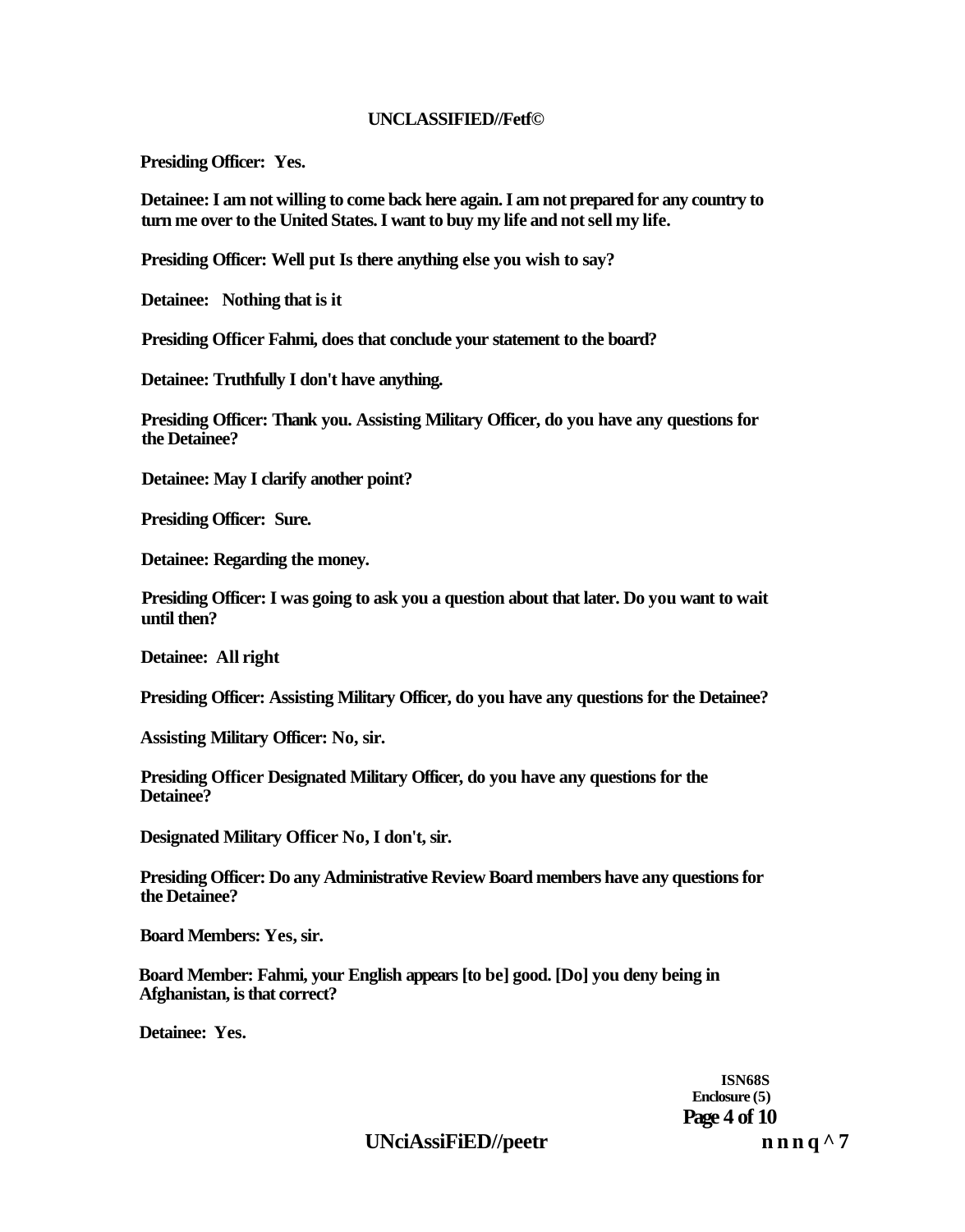#### **UNCIASSMED//FOTJO**

**Board Member: Do you have enemies here at the camp?** 

**Detainee: Do you mean from the Detainees or from the guards?** 

**Board Member: Yes, the from the Detainees.** 

**Detainee: Yes.** 

**Board Member Perhaps that answers my next question. Do you know why anybody would lie when they said that they saw you in Afghanistan?** 

**Detainee: There is a big possibility mat someone has mistaken me for someone else.** 

**Board Member I see. Perhaps it could be those enemies we spoke of.** 

**Detainee: Some of the Detainees here, about four of them, I have messed with mem before.** 

**Board Member: Do you feel you were arrested by mistake? How did mat happen? How were you mistakenly picked up?** 

**Detainee: The Pakistani government arrested me when I was in that house. That house was under surveillance by the Pakistani government so when I went to the house I stayed with them with two weeks, nothing more and they took me.** 

**Board Member. Any idea why it was under surveillance?** 

**Detainee: I didn't know why then but now that I came here I heard that those people were terrorists. I heard from the supervisors here, from the people responsible that those people were terrorists not from other Detainees.** 

**Presiding Officer. This was Emad Abdullah's house where you were arrested?** 

**Detainee: The house didn't belong to Emad Abdullah. It was called the house of Eissa but me person that took me into that house was Emad Abdullah.** 

**Presiding Officer: Right. And these were the students at the university?** 

**Detainee: Most of them.** 

**Presiding Officer Right The Assisting Military Officer made the comment mat you stated that your housemates appeared to be only students. Did you have a feeling otherwise that they were more than students? That they might have been al Qaida operatives?** 

> **ISN688 Enclosure (5) Page 5 of 10**

**UNCLASSIFIED//FOUQ-**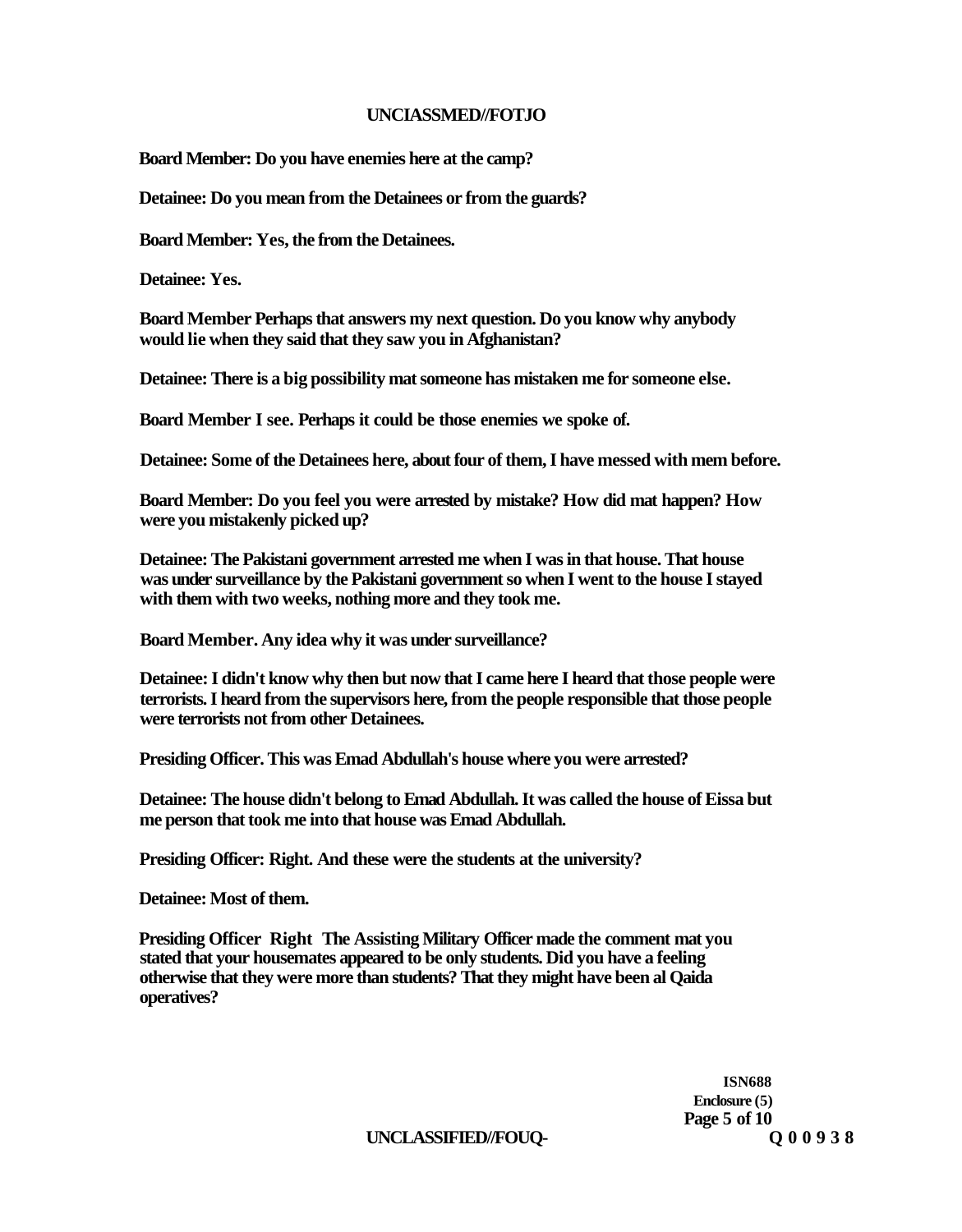## **UNCLASSIFIED//EOW**

**Detainee: What I was told about them and what I understood from them [was] that they were students only. I didn't have any other idea about them besides the idea mat they were students.** 

**Presiding Officer Regarding the \$3,500, do you want to make a statement about that?** 

**Detainee: My mother did give me a small amount It was a very small amount, maybe approximately \$500. The money that I had was more than \$2,000. I was working before and I stated that** 

**Presiding Officer I understand. The \$3,500 was not from your mother. Approximately \$500 was but you had some of your own money that you had earned in wages.** 

**Detainee: Yes,** 

**Presiding Officer. And that was from being a security guard when you worked for that one family that owned a villa. You were paid \$2,000 rupees per month. Is mat where you got that money? Or did you travel to Pakistan with \$2,000 of your own money?** 

**Detainee: No. I had my money. I traveled there with my money. I had the \$3,500 from Yemen,** 

**Presiding Officer. Your initial intentions to travel to Pakistan were to open a fabric store or have some type of fabric store?** 

**Detainee: I didn't want to open a store. When I went to Pakistan I wanted to buy the fabric in Pakistan and then go back and sell it in Yemen.** 

**Presiding Officer: Why did you stay in Pakistan for two years and five months and work as a security guard? Why didn't you just go to Pakistan [and] buy the fabric and go back to Yemen and do whatever you needed to do with h?** 

**Detainee: Do you want me to clarify why?** 

**Presiding Officer: Yes, please.** 

**Detainee: It will take time.** 

**Presiding Officer: I would like an answer to the question. If you could just explain it to me however you'd like.** 

**Detainee: I went to Pakistan. I traveled there to buy me fabric. I stayed for three days in a hotel. When I went out to the market, it was a big market with a lot of fabric. I went into several stores. [At] one of the stores that I went to I talked to the owner of the store. Hussein Bashir was present at mat store. As I had mentioned before, Hussein Bashir used to live in Mecca for twelve years. He was about twenty-eight years old. He knew that I** 

> **ISN688 Enclosure (5) Page 6 of 10**

#### **UNCLASSD?IED//Feue**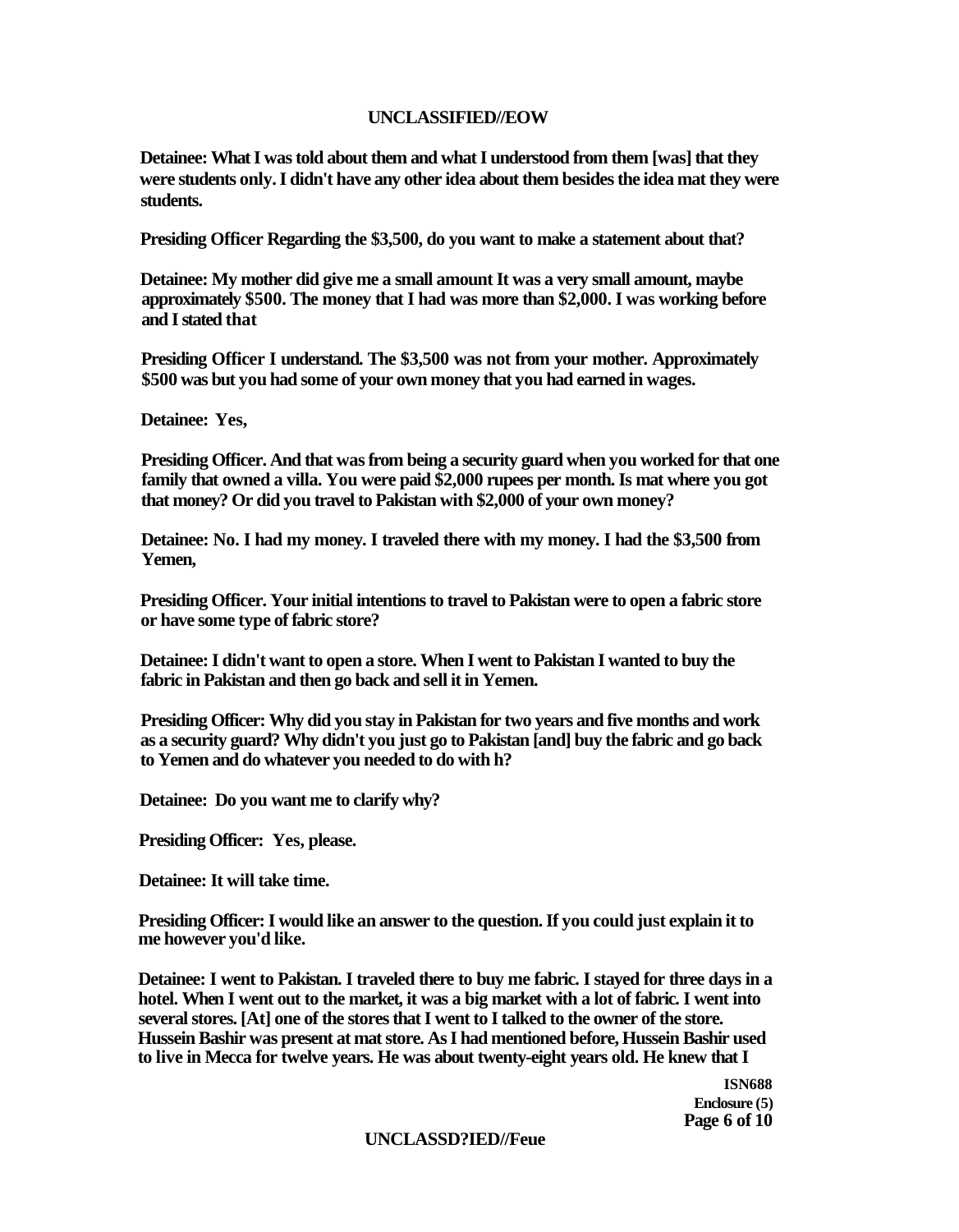# UNCLASSIFIED/\*0eO

was an Arab. He spoke to me in Arabic. I told him that I [had come] to buy fabric to sell in Yemen. He knew I was staying in a hotel so he invited me to come over and stay at his house. He said, "I have a house. Why don't you come stay with me? I have knowledge about these markets." On the basis mat he would help me because he spoke Arabic very well. So I went and I stayed with him at his house and we would go out and come back. We would go to the market place. We would go to the movies. We would go to the beach. I liked Pakistan very much. We would smoke hashish. We would drink alcohol. So his friendship with was because of money. Did you understand that point?

Presiding Officer: His friendship for you or your friendship for him?

Detainee: He was my niemi because I had moriey and I paid for everything. He would pay too sometimes but very little.

Presiding Officer: Is he the one mat you worked for and you were paid \$2,000 rupees for a month? Did he pay you that?

Detainee: No, no. After mat I stayed with him for six months. Half the amount that I had was gone. So I started to think [about] how I was going to get back to Yemen. How am I going to buy all the fabric that I wanted to buy and go back to Yemen? My mom had hopes of me being a merchant. So I would talk to my mother. [I would] call her and tell her that I was doing well in the fabric business. Truthfully, I was like a wild man in Pakistan. After that I started to think about work. I needed a job. I had a visa for three months that had expired. So he came to me after I had been bugging him for a while and told that [he] had found a job for me with one of his friends called Iz Alden. He was a man in his fifties or sixties. He took me to his villa and I worked for him.

Presiding Officer: So it was this Iz Alden that you were paid \$2,000 rupees per month?

Detainee: So I stayed with him for a year and three months. After there was a problem in the house and I was forced to leave the house. I went to Hussein and stayed with him for threeweelcsandlsawthatlwasrenirnmgtomewaythatlwasbefore. I told him that I really needed residency now [and to] please help me get the residency. He gave me an address in Lahore. I went to Lahore to one ofhis friends over there and I stayed withhim for three months. I will give you the address of mat place. Do you want the address?

Presiding Officer No that is fine. That is not relevant

Detainee: So I stayed with him for three months. He didn't do anything for me. Last time I was bugging him about it he gave me the address to one ofhis friends in Faisalabad. He said [that] from there you can get a visa. So I went to Faisalabad and I stayed there for two months. [I stayed at] one ofhis friends' places. His name was Ezzat Nasser. I stayed with Ezzat Nasser for two months and after that I met Emad (Abdullah). I met Abdullah at one of the phones booms. I told him about the situation and he said come stay with him. I didn't know him from before. We just met and got introduced. So he took me to his house and after two weeks we were arrested.

> ISN688 Enclosure (5) Page 7 of 10

#### UNCLASSIF1ED//FOU0

000940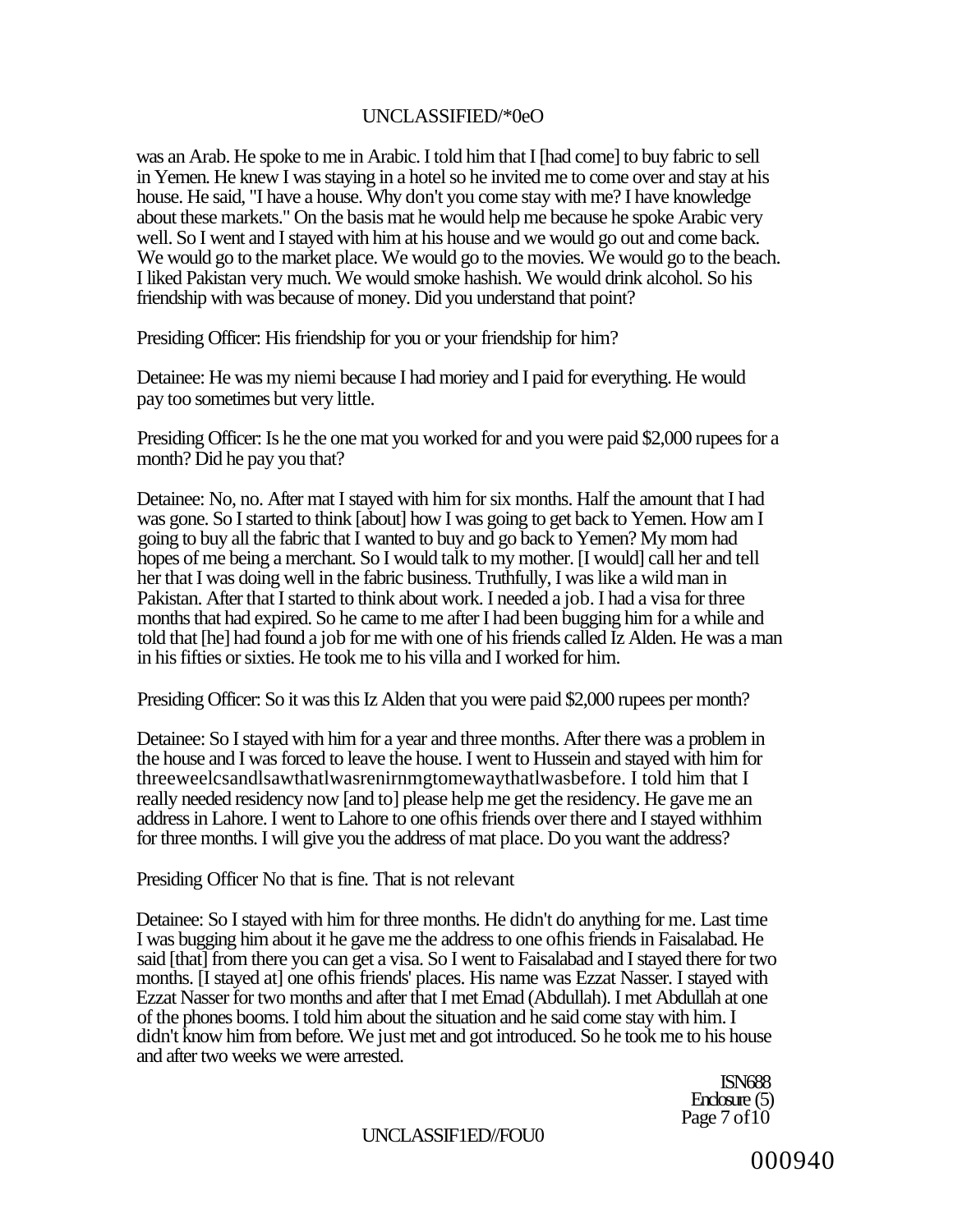## **UNCLASSIFlED/yP0WO**

**Presiding Officer: Why didn't you just go home? It sounded like to me [that] you were getting deeper into whatever you were getting into. Why didn't you just go home?** 

**Detainee: In the last period I was trying to get residency. I was thinking that I liked Pakistan and I liked it a lot. I thought that maybe I would get a better job than the one I was working. [And that] once I got the residency I could leave and come back very easily.** 

**Presiding Officer: You mentioned IzAlden. Did you leave in less than agreeable terms? Were there differences between you two?** 

**Detainee: The problem was a family problem. There was a relationship of love between and his daughter. He found out and got upset** 

**Presiding Officer That can be understandable at times. [I have] one other question. You met with a lot of people over at Pakistan. Were any of them associated with al Qaida or with [the] Taliban at the time or any other terrorist organization? Did you have a feeling if any of them were?** 

**Detainee: No. If I knew I would've told you about them.** 

**Board Member Did you have an occasion to meet lots of Yemenis in Pakistan while you were there?** 

**Detainee: No, never. I never met any Yemeni except in Faisalabad when they took me to the house that I lived in.** 

**Presiding Officer Fahmi, is mere anything else you wish to tell this board before we proceed?** 

**Detainee: I don't see any reason why I am detained here by the Americans. There is no reason. I want an accusation to be directed against me but there is nothing.** 

**Presiding Officer You know there was a tribunal and your Assisting Military Officer mentioned that you were declared an enemy combatant with that tribunal. That is why we are having a board [because ofj what was previously determined. Whether you agree with it or not I am sure there is room for argument there on your side.** 

**Detainee: I want to know why I am an enemy combatant On what basis did they find me an enemy combatant?** 

**Presiding Officer: Well because of the definition mat you are considered to be a threat to the United States and its' allies.** 

**Detainee: I told you that I [have] never thought of hurting any person, or any American or America.** 

> **ISN688 Enclosure (5) Page 8 of10**

**UNCLASSFIED//F©We**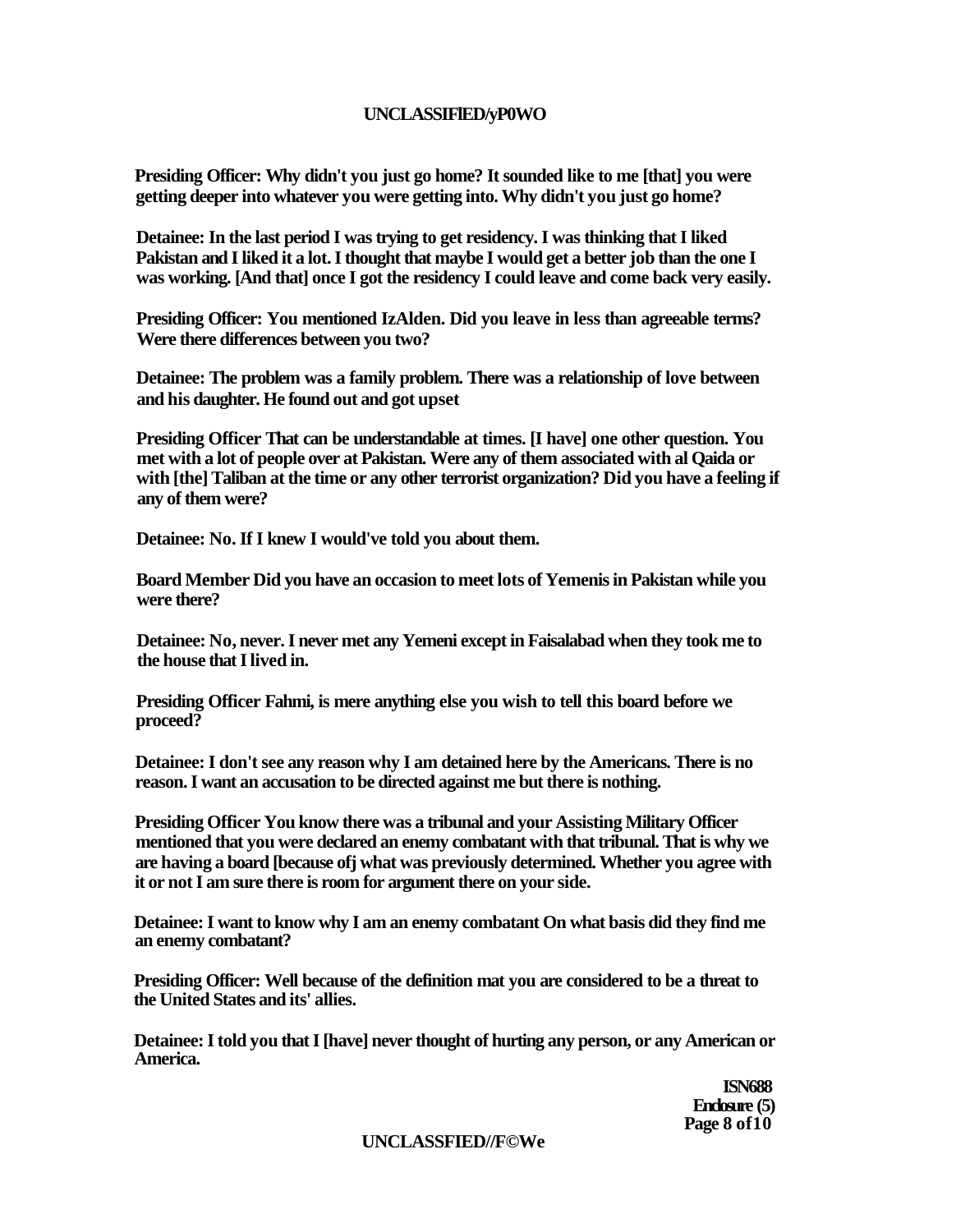## **UNCLASSIFIED//FOUO**

**Presiding Officer We are not going to consider any of those statements that were made (during the Tribunal). What I want to hear from you now is whether we should consider you to be a threat or not and whether you should be released or as I mentioned earlier, transferred to another country, [sent] back to Yemen or further detained here. That is what this board is about, to gather information to determine one of those three factors.** 

**Detainee: Are you asking me what you should do?** 

**Presiding Officer: Well, you can tell me what I should do. I will take your input** 

**Detainee. All right Just release me so I can go get married. That is the first thing I am going to do really. The second is finding a job and [then] mink aboirt studying again. I stopped in the first part of my studies and I want to continue. I have been here three years [and] I don't have any feelings against the United States I just consider it to be a misunderstanding. What I can express is that maybe it was a mistake. I don't believe that I will have any hostility in the future against Americans because as I said before I am not prepared to sacrifice my life [to] come back to Cuba or go to America and be imprisoned there. I've been here for three years without a real accusation being directed against me. I [have] never killed any person or blew up any building. Three years! So what would happen if I really did something in the future? Obviously my life would be gone.** 

**Presiding Officer: Well, only the future knows that I can't answer that for you.** 

**Detainee: Life is very dear.** 

**Presiding Officer: I understand. Is there anything else?** 

**Detainee: No.** 

*The Designated Military Officer and the Assisting Military Officer have no other information to present to this Administrative Review Board,* 

*The Presiding Officer reads the post-Administrative Review Board instructions to the Detainee and attempts to adjourn the open session of the Board; the Detainee interrupts stating the following:* 

**Detainee: When do I get an answer?** 

**Presiding Officer: I do not have the answer to mat. I don't know how long it would take.** 

**Detainee: One year more?** 

**Presiding Officer: I don't know. I don't think it would take another year but you will be notified as soon as the designated civilian official makes a determination. I don't know the time on that I wish I could tell you but I don't know.** 

> **ISN688 Enclosure (5) Page 9 of 10**

 $UNCLASSiFiED/F@ye$